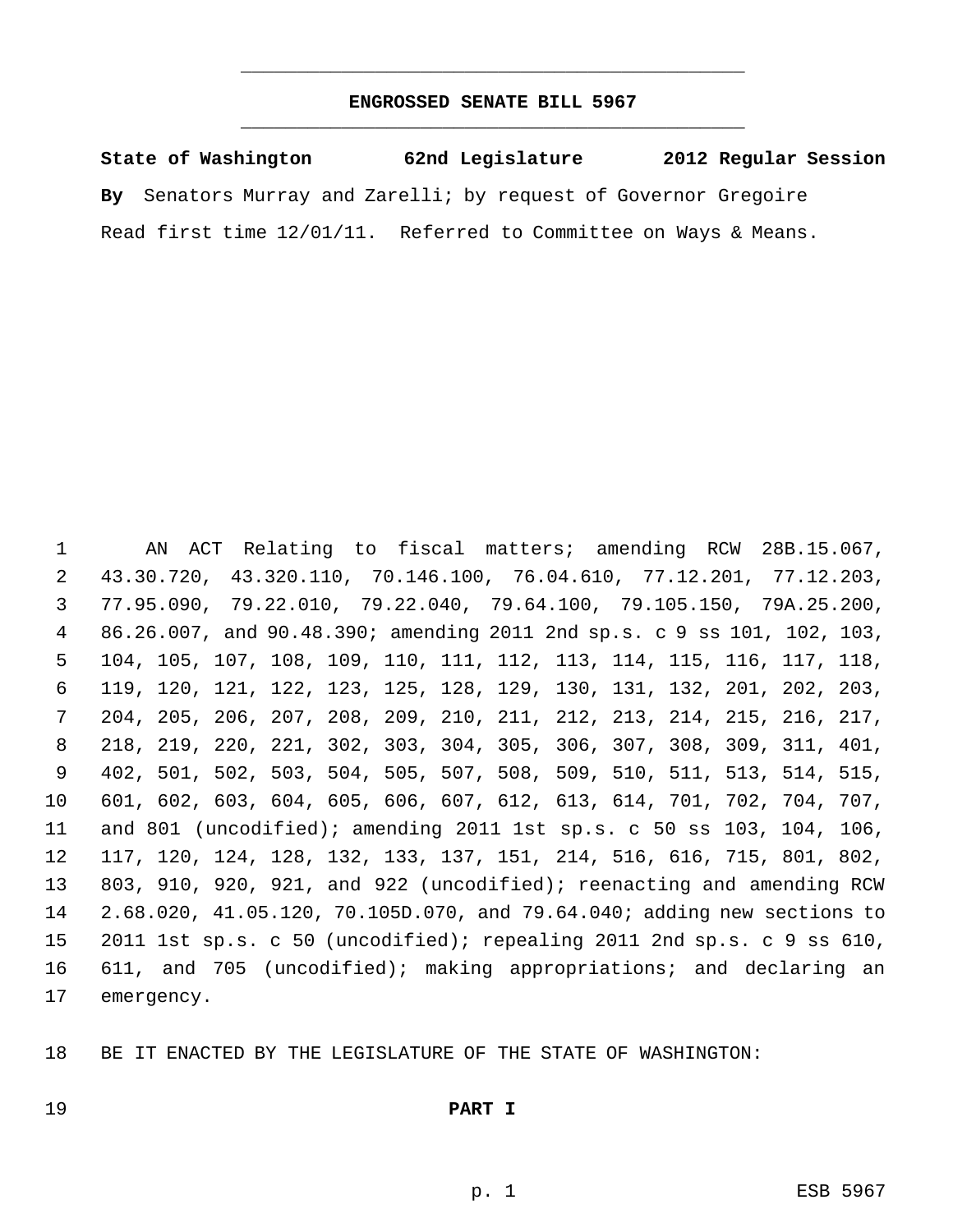1 **GENERAL GOVERNMENT**

 2 **Sec. 101.** 2011 2nd sp.s. c 9 s 101 (uncodified) is amended to read 3 as follows: 4 **FOR THE HOUSE OF REPRESENTATIVES** 5 General Fund--State Appropriation (FY 2012) . . . . . . ((\$29,934,000))  $\frac{1}{30}$  \$30,205,000 7 General Fund--State Appropriation (FY 2013) . . . . . . ((\$30,465,000)) 8  $\frac{1}{27,258,000}$ 9 Motor Vehicle Account--State Appropriation . . . . . . . . \$1,316,000 10 TOTAL APPROPRIATION . . . . . . . . . . . . . . ((<del>\$61,715,000</del>))  $11$  \$58,779,000 12 **Sec. 102.** 2011 2nd sp.s. c 9 s 102 (uncodified) is amended to read 13 as follows: 14 **FOR THE SENATE** 15 General Fund--State Appropriation (FY 2012) . . . . . . ((\$21,770,000))  $16$  \$21,794,000 17 General Fund--State Appropriation (FY 2013) . . . . . . ((\$23,864,000))  $\frac{$21,133,000}{ }$ 19 Motor Vehicle Account--State Appropriation . . . . . . . . \$1,400,000 20 TOTAL APPROPRIATION . . . . . . . . . . . . . ((<del>\$47,034,000</del>))  $21$  \$44,327,000 22 **Sec. 103.** 2011 1st sp.s. c 50 s 103 (uncodified) is amended to 23 read as follows: 24 **FOR THE JOINT LEGISLATIVE AUDIT AND REVIEW COMMITTEE** 25 General Fund--State Appropriation (FY 2012) . . . . . . . . \$2,680,000 26 General Fund--State Appropriation (FY 2013)  $\ldots$  . . . (( $\frac{27.741,000}{2}$ )  $27$  \$2,604,000 28 Medical Aid Account--State Appropriation . . . . . . . . . . \$85,000 29 Accident Account--State Appropriation . . . . . . . . . . . . \$85,000 30 TOTAL APPROPRIATION . . . . . . . . . . . . . ((<del>\$5,591,000</del>))  $31$  \$5,454,000 32 The appropriations in this section are subject to the following 33 conditions and limitations: 34 (1) Notwithstanding the provisions of this section, the joint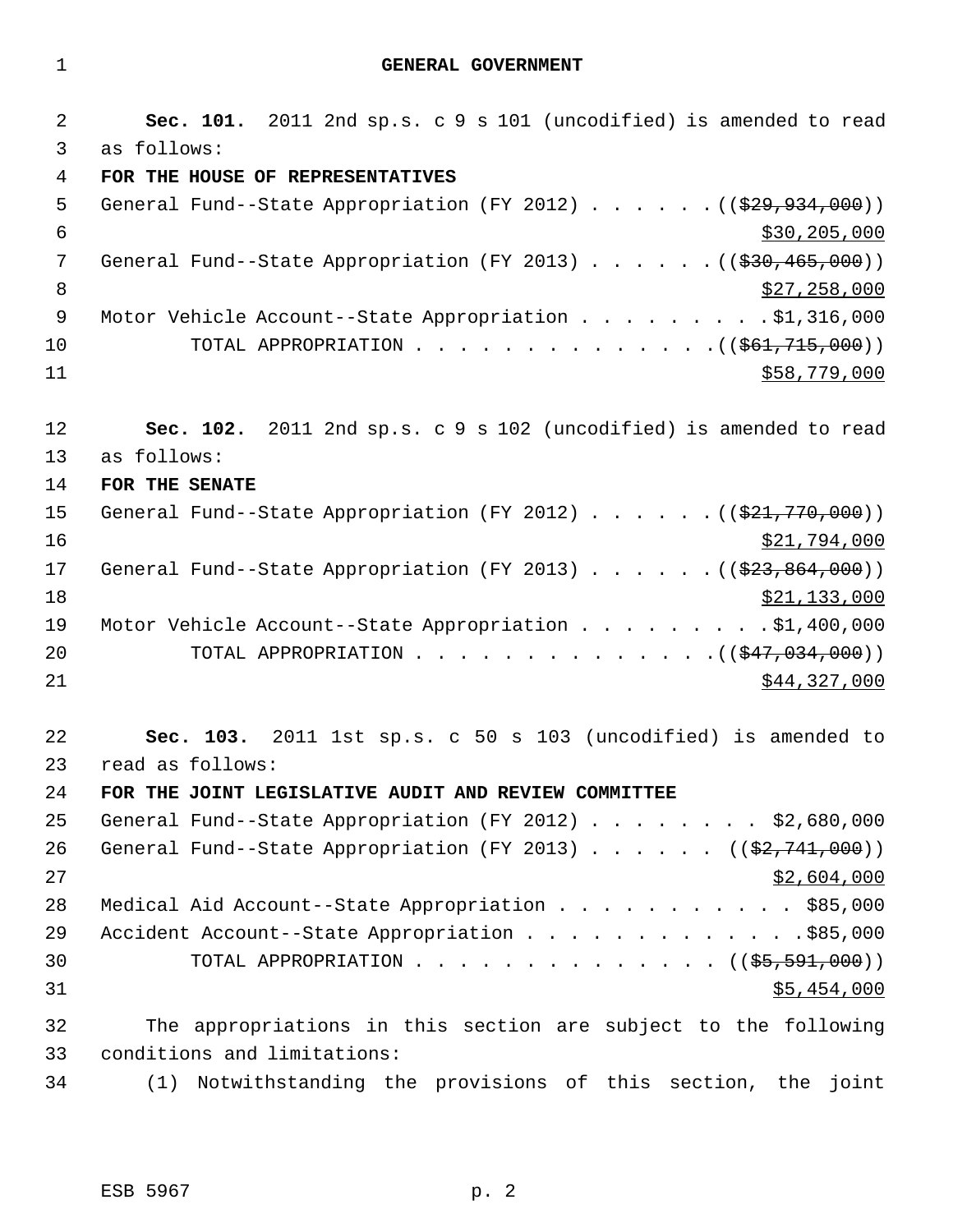legislative audit and review committee may adjust the due dates for projects included on the committee's 2011-13 work plan as necessary to efficiently manage workload.

 (2) Within the amounts appropriated in this section, the committee shall conduct a review of the state's workplace safety and health program. The review shall examine workplace safety inspection, enforcement, training, and outreach efforts compared to other states and federal programs; analyze workplace injury and illness rates and trends in Washington; identify factors that may influence workplace safety and health; and identify practices that may improve workplace safety and health and/or impact insurance rates.

 (3) Within the amounts appropriated in this section, the committee shall conduct a review of marketing and vendor expenditures and incentive payment programs at the state lottery commission to identify cost savings and efficiencies to maximize contributions to beneficiaries under this act. This review shall include examination of the following:

 (a) An analysis of marketing expenses and the impact on ticket sales; the impact to sales of tickets from the change in lottery beneficiaries; the competitive contracting processes for marketing services and vendors and comparison to other states; identification of whether there are duplicative or unproductive marketing activities; and identification of whether savings may occur from changing vendors.

 (b) A description of how the employee incentive payment program at the state lottery commission operates, and comparison to best practices for outcome-based performance payments.

 (4) \$85,000 of the medical aid account--state appropriation and \$85,000 of the accident account--state appropriation are provided solely for the purposes of House Bill No. 2123 (workers' compensation). If the bill is not enacted by June 30, 2011, the amounts provided in this subsection shall lapse.

 (5) The joint legislative audit and review committee will assess the costs of the department of fish and wildlife to produce trout to achieve the department's desired freshwater stocking objectives and compare these costs to the costs of the alternatives for producing trout such as contracting for services. As part of its assessment, the committee will consider the following: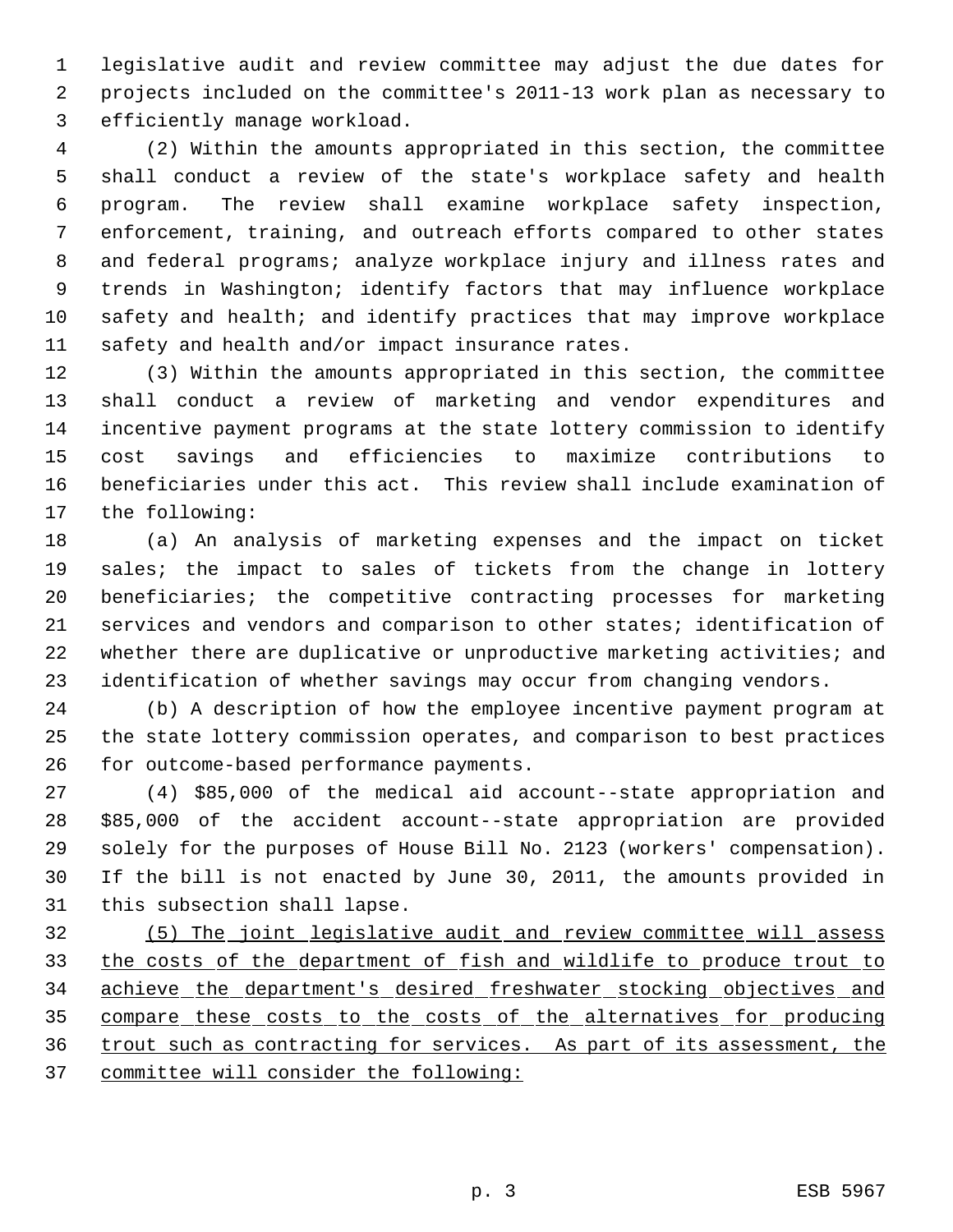| 1  | (a) The total costs to the department for producing trout at                  |
|----|-------------------------------------------------------------------------------|
| 2  | department _ trout _ production _ facilities, _ by _ category _ of _ trout    |
| 3  | production, to achieve the department's desired freshwater stocking           |
| 4  | objectives;                                                                   |
| 5  | (b) The availability of alternative approaches to trout production,           |
| 6  | including opportunities to contract with registered aquatic farmers,          |
| 7  | and the costs of these alternative approaches; and                            |
| 8  | (c) A review of the experience of other states in contracting or              |
| 9  | other alternative approaches to trout production.                             |
| 10 | (d) The committee will complete its assessment and report to the              |
| 11 | legislature by December 1, 2012.                                              |
|    |                                                                               |
| 12 | Sec. 104. 2011 1st sp.s. c 50 s 104 (uncodified) is amended to                |
| 13 | read as follows:                                                              |
| 14 | FOR THE LEGISLATIVE EVALUATION AND ACCOUNTABILITY PROGRAM COMMITTEE           |
| 15 | General Fund--State Appropriation (FY 2012) \$2,027,000                       |
| 16 | General Fund--State Appropriation (FY 2013) ( $(\frac{2}{32}, 193, 000)$ )    |
| 17 | \$1,708,000                                                                   |
| 18 | TOTAL APPROPRIATION $($ $($ $\frac{220}{100})$                                |
| 19 | \$3,735,000                                                                   |
| 20 | Sec. 105. 2011 1st sp.s. c 50 s 106 (uncodified) is amended to                |
| 21 | read as follows:                                                              |
| 22 | FOR THE JOINT LEGISLATIVE SYSTEMS COMMITTEE                                   |
| 23 | General Fund--State Appropriation (FY 2012) \$8,016,000                       |
| 24 | General Fund--State Appropriation (FY 2013) $($ $($ $\frac{27}{7},911,000)$ ) |
| 25 | \$7,516,000                                                                   |
| 26 | TOTAL APPROPRIATION ( $(\frac{1515}{157000})$ )                               |
| 27 | \$15,532,000                                                                  |
|    |                                                                               |
| 28 | Sec. 106. 2011 2nd sp.s. c 9 s 103 (uncodified) is amended to read            |
| 29 | as follows:                                                                   |
| 30 | FOR THE STATUTE LAW COMMITTEE                                                 |
| 31 | General Fund--State Appropriation (FY 2012) \$4,248,000                       |
| 32 | General Fund--State Appropriation (FY 2013) $($ $($ \$4,689,000))             |
| 33 | \$4,455,000                                                                   |
| 34 | TOTAL APPROPRIATION ( $(\frac{28}{7977000})$ )                                |
| 35 | \$8,703,000                                                                   |
|    |                                                                               |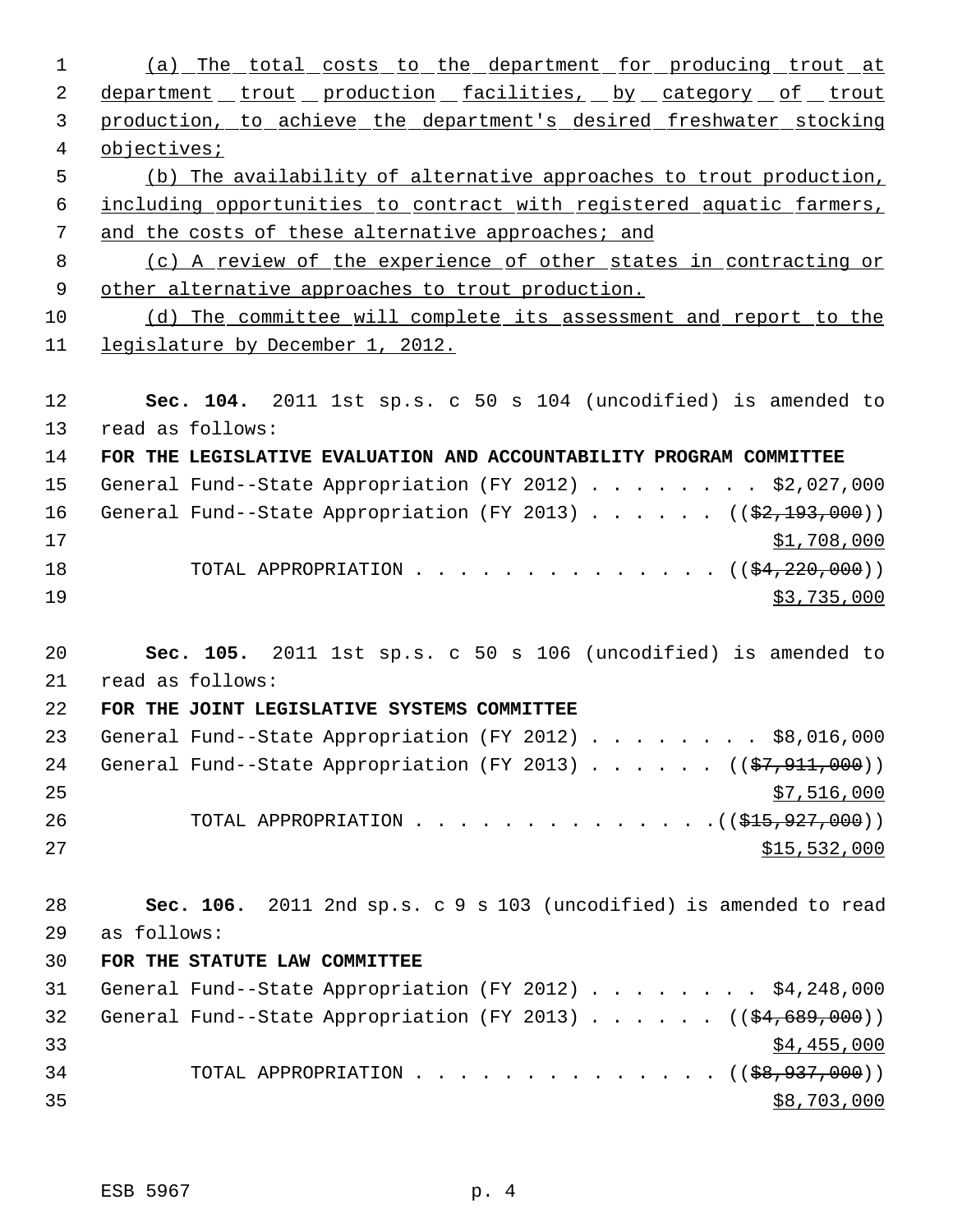NEW SECTION. **Sec. 107.** A new section is added to 2011 1st sp.s. c 50 (uncodified) to read as follows:

**FOR THE OFFICE OF LEGISLATIVE SUPPORT SERVICES**

General Fund--State Appropriation (FY 2013) . . . . . . . . \$3,016,000

 NEW SECTION. **Sec. 108.** A new section is added to 2011 1st sp.s. c 50 (uncodified) to read as follows:

**LEGISLATIVE AGENCIES**

 In order to achieve operating efficiencies within the financial resources available to the legislative branch, the executive rules committee of the house of representatives and the facilities and operations committee of the senate by joint action may transfer funds among the house of representatives, senate, joint legislative audit and review committee, legislative evaluation and accountability program committee, legislative transportation committee, office of the state actuary, joint legislative systems committee, statute law committee, office of legislative support services, and redistricting commission.

**Sec. 109.** 2011 2nd sp.s. c 9 s 104 (uncodified) is amended to read

- as follows:
- **FOR THE SUPREME COURT**

| 20 |  | General Fund--State Appropriation (FY 2012) ( $(\frac{66}{724}, 000)$ ) |  |  |  |  |              |  |
|----|--|-------------------------------------------------------------------------|--|--|--|--|--------------|--|
| 21 |  |                                                                         |  |  |  |  | \$6,765,000  |  |
| 22 |  | General Fund--State Appropriation (FY 2013) \$6,738,000                 |  |  |  |  |              |  |
| 23 |  | TOTAL APPROPRIATION $\ldots$ , ( $(\frac{13}{213}, \frac{462}{100})$ )  |  |  |  |  |              |  |
| 24 |  |                                                                         |  |  |  |  | \$13,503,000 |  |

**Sec. 110.** 2011 2nd sp.s. c 9 s 105 (uncodified) is amended to read

- as follows:
- **FOR THE LAW LIBRARY**

|    |  | 28 General Fund--State Appropriation (FY 2012) \$1,506,000     |  |  |  |  |  |           |  |
|----|--|----------------------------------------------------------------|--|--|--|--|--|-----------|--|
|    |  | 29 General Fund--State Appropriation (FY 2013) ((\$1,466,000)) |  |  |  |  |  |           |  |
| 30 |  |                                                                |  |  |  |  |  | \$466,000 |  |
|    |  | 31 Judicial Information System Account--State                  |  |  |  |  |  |           |  |

 Appropriation . . . . . . . . . . . . . . . . . . . . . \$1,000,000 TOTAL APPROPRIATION . . . . . . . . . . . . . . . . \$2,972,000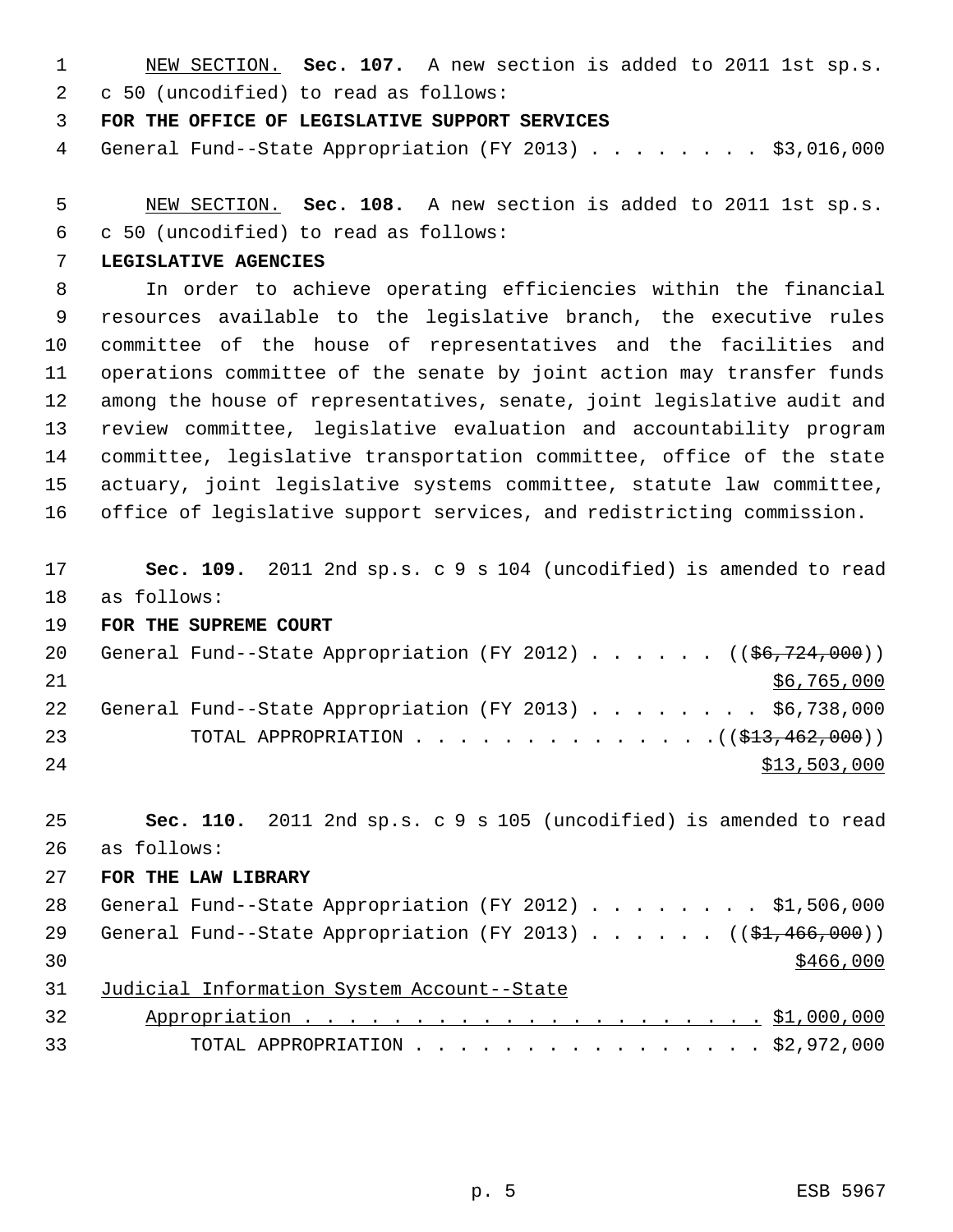**Sec. 111.** 2011 2nd sp.s. c 9 s 107 (uncodified) is amended to read as follows: **FOR THE ADMINISTRATOR FOR THE COURTS** 4 General Fund--State Appropriation (FY 2012) . . . . . . ((\$50,692,000))  $550,756,000$ 6 General Fund--State Appropriation (FY 2013) . . . . . . ((\$50,235,000))  $7 \times 548,668,000$ 8 General Fund--Federal Appropriation . . . . . . . . . . . . \$2,532,000 9 General Fund--Private/Local Appropriation . . . . . . . . . \$390,000 Judicial Information Systems Account--State 11 Appropriation . . . . . . . . . . . . . . . . . . \$42,414,000 Judicial Stabilization Trust Account--State 13 Appropriation . . . . . . . . . . . . . . . . . ((\$5,414,000)) \$7,354,000 15 TOTAL APPROPRIATION . . . . . . . . . . . . ((\$<del>151,677,000</del>)) 16 \$152,114,000

 The appropriations in this section are subject to the following conditions and limitations:

 (1) \$1,800,000 of the general fund--state appropriation for fiscal year 2012 and \$1,800,000 of the general fund--state appropriation for fiscal year 2013 are provided solely for school districts for petitions to juvenile court for truant students as provided in RCW 28A.225.030 and 28A.225.035. The office of the administrator for the courts shall develop an interagency agreement with the superintendent of public instruction to allocate the funding provided in this subsection. Allocation of this money to school districts shall be based on the number of petitions filed. This funding includes amounts school districts may expend on the cost of serving petitions filed under RCW 28A.225.030 by certified mail or by personal service or for the performance of service of process for any hearing associated with RCW 28A.225.030.

 (2)(a) \$8,252,000 of the general fund--state appropriation for fiscal year 2012 and \$8,253,000 of the general fund--state appropriation for fiscal year 2013 are provided solely for distribution to county juvenile court administrators to fund the costs of processing truancy, children in need of services, and at-risk youth petitions. The administrator for the courts, in conjunction with the juvenile court administrators, shall develop an equitable funding distribution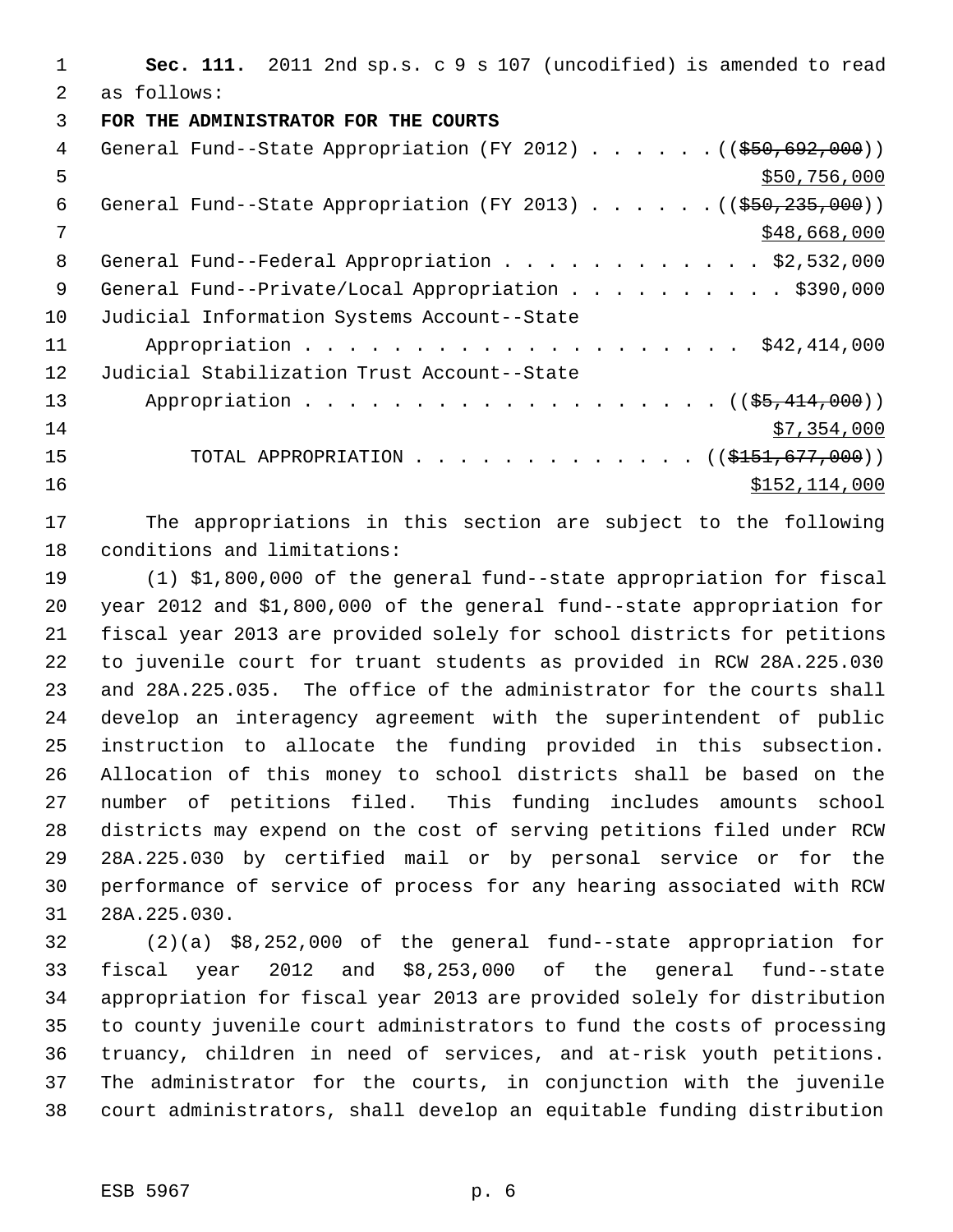formula. The formula shall neither reward counties with higher than average per-petition processing costs nor shall it penalize counties with lower than average per-petition processing costs.

 (b) Each fiscal year during the 2011-2013 fiscal biennium, each county shall report the number of petitions processed and the total actual costs of processing truancy, children in need of services, and at-risk youth petitions. Counties shall submit the reports to the administrator for the courts no later than 45 days after the end of the fiscal year. The administrator for the courts shall electronically transmit this information to the chairs and ranking minority members of the house of representatives and senate ways and means committees no later than 60 days after a fiscal year ends. These reports are deemed informational in nature and are not for the purpose of distributing funds.

 (3) The distributions made under this subsection and distributions from the county criminal justice assistance account made pursuant to section 801 of this act constitute appropriate reimbursement for costs for any new programs or increased level of service for purposes of RCW 43.135.060.

 (4) \$265,000 of the general fund--state appropriation for fiscal year 2012 is provided solely for the office of public guardianship to provide guardianship services for low-income incapacitated persons.

 (5) \$1,178,000 of the judicial information systems account--state appropriation is provided solely for replacing computer equipment at state courts and state judicial agencies.

 (6) No later than September 30, 2011, the judicial information systems committee shall provide a report to the legislature on the recommendations of the case management feasibility study, including plans for a replacement of the superior court management information system (SCOMIS) and plans for completing the data exchange core system component consistent with a complete data exchange standard. No later than December 31, 2011, the judicial information systems committee shall provide a report to the legislature on the status of the data exchange, the procurement process for a SCOMIS replacement, and a case management system that is designed to meet the requirements approved by the superior courts and county clerks of all thirty-nine counties. The legislature shall solicit input on both reports from judicial, legislative, and executive stakeholders.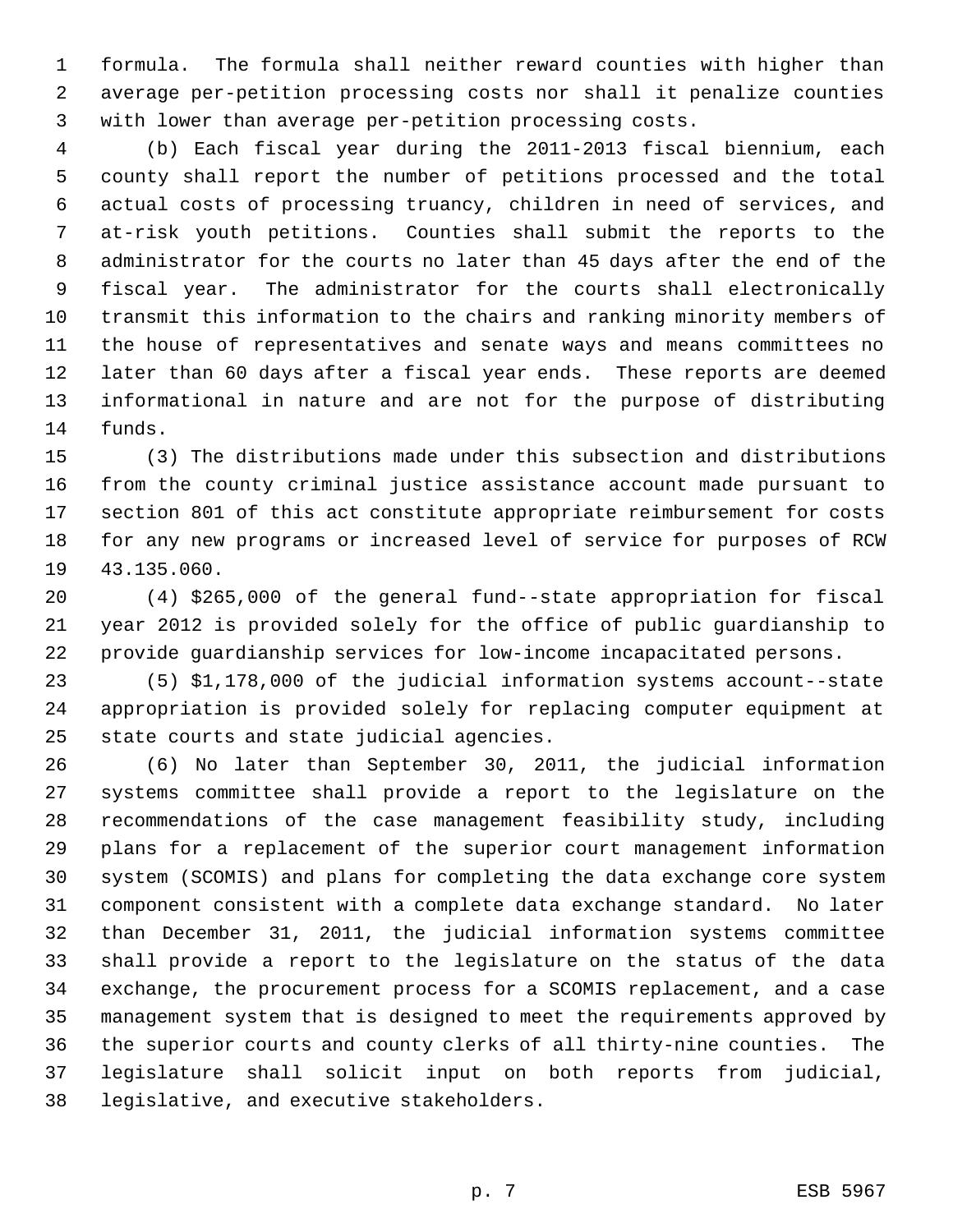(7) In order to gather better data on juveniles in the criminal justice system, the administrative office of the courts shall modify the judgment and sentence form for juvenile and adult sentences to include one or more check boxes indicating whether (a) the adult superior court had original jurisdiction for a defendant who was younger than eighteen years of age at the time the case was filed; (b) the case was originally filed in juvenile court but transferred to adult superior court jurisdiction; or (c) the case was originally filed in adult superior court or transferred to adult superior court but then returned to the juvenile court.

 (8) The Washington association of juvenile court administrators and 12 the juvenile rehabilitation administration, in consultation with the 13 community juvenile accountability act advisory committee and the Washington state institute for public policy, shall analyze and review 15 data elements available from the administrative office of the courts 16 for possible integration into the evidence-based program quality 17 assurance plans and processes. The administrative office of the 18 courts, the Washington association of juvenile court administrators, 19 and the juvenile rehabilitation administration shall provide 20 information necessary to complete the review and analysis. The 21 Washington association of juvenile court administrators and the 22 juvenile rehabilitation administration shall report the findings of 23 their review and analysis, as well as any recommendations, to the legislature by December 1, 2012.

 (9) \$540,000 of the judicial stabilization trust account--state appropriation for fiscal year 2013 is provided solely for the office of public guardianship to continue guardianship services for those low- income incapacitated persons who were receiving services on June 30, 2012.

 **Sec. 112.** 2011 2nd sp.s. c 9 s 108 (uncodified) is amended to read as follows: **FOR THE OFFICE OF PUBLIC DEFENSE** 33 General Fund--State Appropriation (FY 2012) . . . . . . ((\$25,030,000)) \$25,027,000 35 General Fund--State Appropriation (FY 2013) . . . . . . ((\$24,972,000)) \$31,031,000

Judicial Stabilization Trust Account--State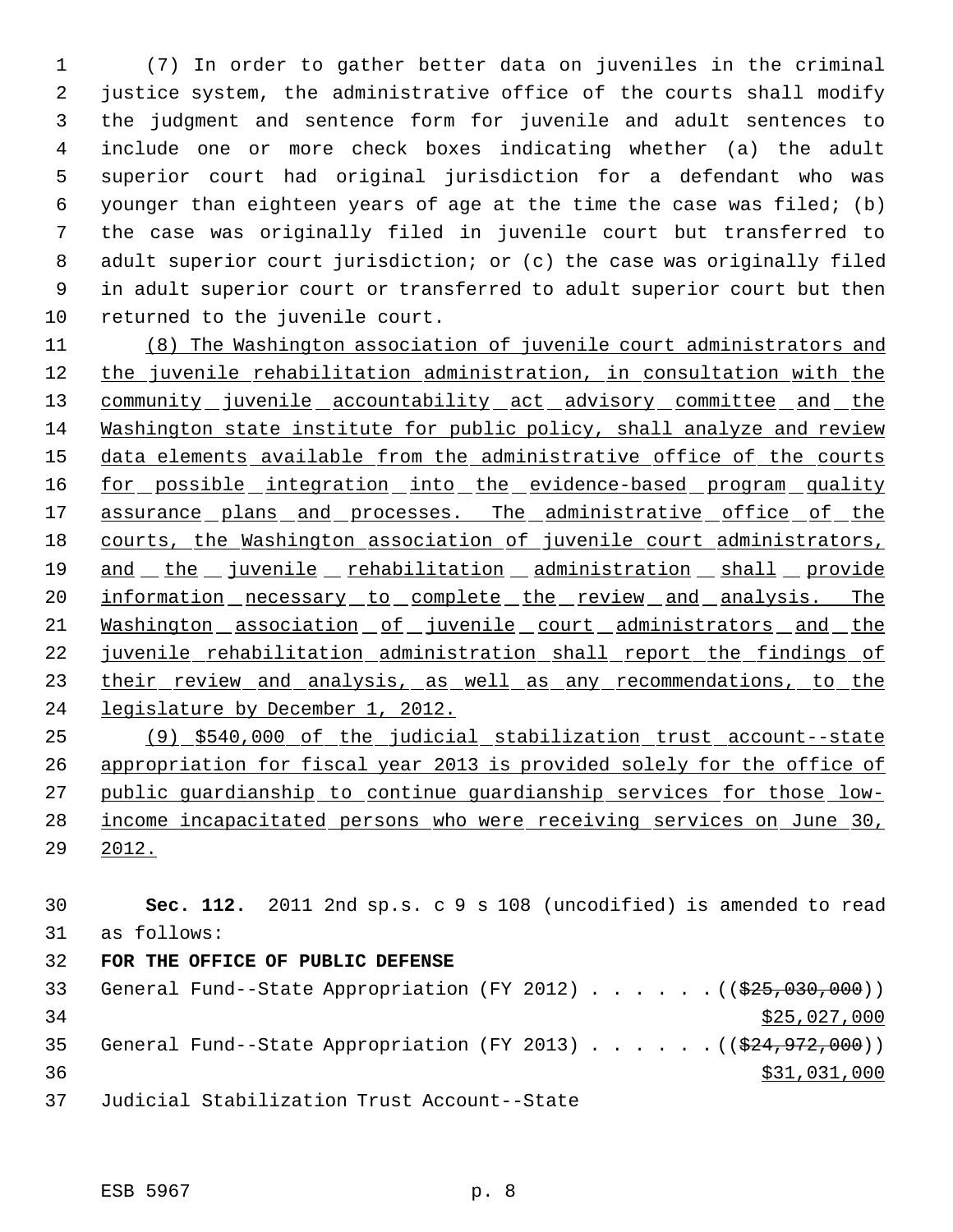| $\mathbf 1$ |                                                                    |
|-------------|--------------------------------------------------------------------|
|             | TOTAL APPROPRIATION $($ $(\frac{252}{192}, 492, 000))$<br>$\sim$ 2 |
|             | \$58,548,000                                                       |

 The appropriations in this section are subject to the following conditions and limitations:

 (1) The amounts provided include funding for expert and investigative services in death penalty personal restraint petitions.

 (2) By December 1, 2011, the office of public defense shall submit to the appropriate policy and fiscal committees of the legislature a proposal for office of public defense to assume the effective and efficient administration of defense services for indigent persons throughout the state who are involved in proceedings under chapter 71.09 RCW. In developing its proposal, the office of public defense should consult with interested stakeholders, including the King county public defender, the Washington defender association, the Washington association of criminal defense lawyers, the administrative office of the courts, the superior court judges association, the office of the attorney general, the King county prosecuting attorney, the Washington association of counties, and the department of social and health services. At a minimum, the proposal should identify:

 (a) Procedures to control costs and require accountability, consistent with the state's obligation to ensure the right to counsel under both the United States Constitution and the Washington Constitution;

 (b) Appropriate practice standards for trial-level defense of indigent persons involved in proceedings under chapter 71.09 RCW, an estimated number of attorneys statewide who are qualified to provide such representation, and reasonable compensation for such defense services;

 (c) The total budget necessary to implement the proposal statewide for fiscal year 2013, including administrative support; and

 (d) Possible savings to the state and counties that might result from implementing the proposal.

 (3) \$6,065,000 of the general fund--state appropriation for fiscal year 2013 is provided solely to implement Substitute Senate Bill No. 6493 (sexual predator commitment). If the bill is not enacted by June 30, 2012, the amount provided in this subsection shall lapse.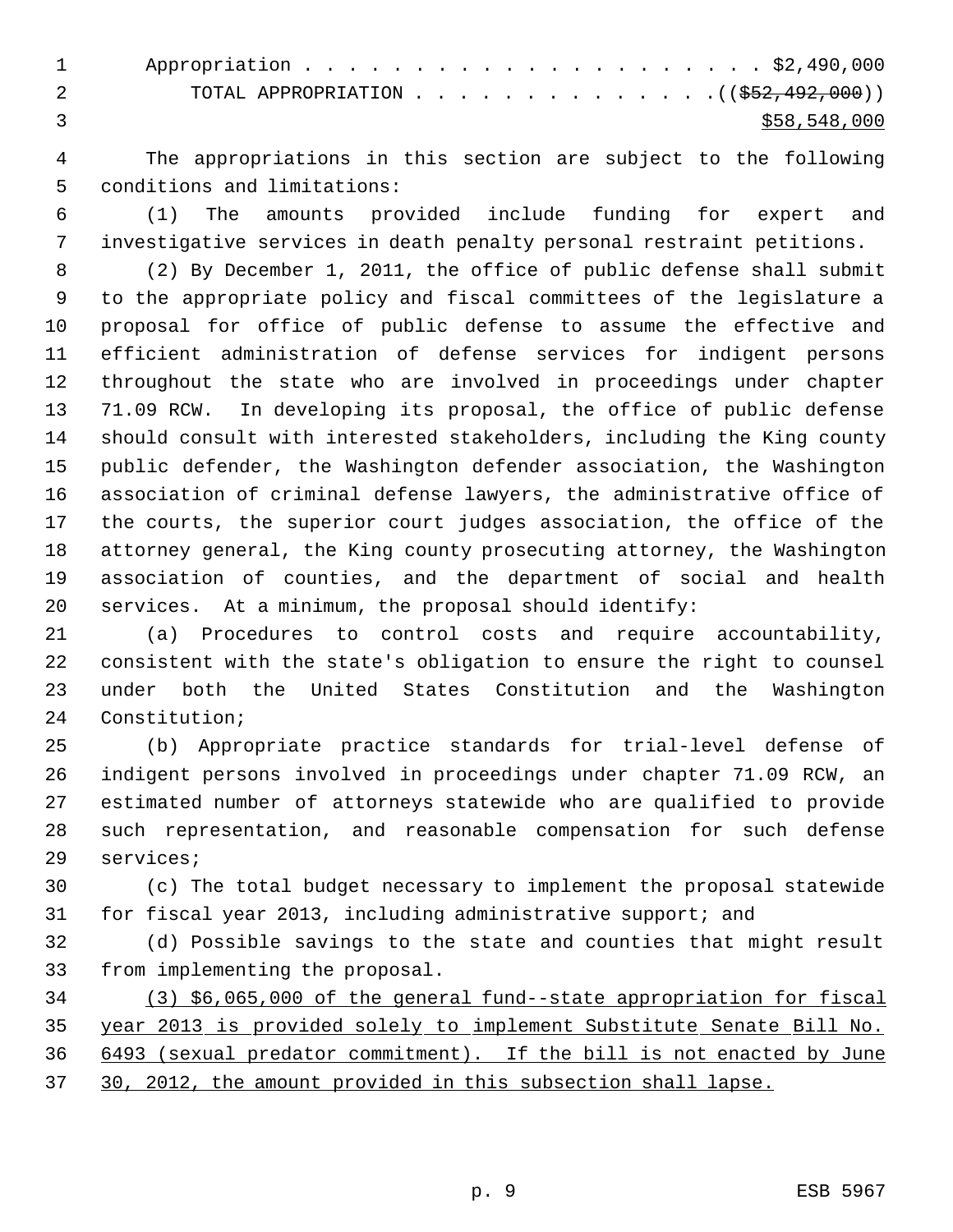**Sec. 113.** 2011 2nd sp.s. c 9 s 109 (uncodified) is amended to read as follows: **FOR THE OFFICE OF THE GOVERNOR** 4 General Fund--State Appropriation (FY 2012) . . . . . ((\$5,311,000))  $5 - 5$   $\frac{1}{2}$   $\frac{1}{2}$   $\frac{1}{2}$   $\frac{1}{2}$   $\frac{1}{2}$   $\frac{1}{2}$   $\frac{1}{2}$   $\frac{1}{2}$   $\frac{1}{2}$   $\frac{1}{2}$   $\frac{1}{2}$   $\frac{1}{2}$   $\frac{1}{2}$   $\frac{1}{2}$   $\frac{1}{2}$   $\frac{1}{2}$   $\frac{1}{2}$   $\frac{1}{2}$   $\frac{1}{2}$   $\frac{1}{2}$   $\frac{1}{2}$   $\frac{$ 6 General Fund--State Appropriation (FY 2013)  $\ldots$  . . . (( $$5,292,000$ )) \$5,193,000 Economic Development Strategic Reserve Account--State Appropriation . . . . . . . . . . . . . . . . . . . . . \$1,500,000 10 TOTAL APPROPRIATION . . . . . . . . . . . . . . ((<del>\$12,103,000</del>)) \$11,658,000 The appropriations in this section are subject to the following

conditions and limitations:

 (1) \$1,500,000 of the economic development strategic reserve account appropriation is provided solely for efforts to assist with currently active industrial recruitment efforts that will bring new jobs to the state or will retain headquarter locations of major companies currently housed in the state.

19 (2) ((\$547,000)) \$404,000 of the general fund--state appropriation 20 for fiscal year 2012 and ((\$547,000)) \$418,000 of the general fund-- state appropriation for fiscal year 2013 are provided solely for the office of the education ombudsman.

 **Sec. 114.** 2011 1st sp.s. c 50 s 117 (uncodified) is amended to read as follows:

**FOR THE LIEUTENANT GOVERNOR**

| 26  | General Fund--State Appropriation (FY 2012) ( $(\frac{26697,000}{1000})$ |
|-----|--------------------------------------------------------------------------|
| 2.7 | \$653,000                                                                |
| 28  | General Fund--State Appropriation (FY 2013) ( $(\frac{2698,000}{1})$     |
| 2.9 | \$663,000                                                                |
| 30  | General Fund--Private/Local Appropriation 90,000                         |
| 31  | TOTAL APPROPRIATION $\ldots$ , ( $(\frac{1}{21}, \frac{475}{100})$ )     |
| 32  | \$1,406,000                                                              |

 **Sec. 115.** 2011 2nd sp.s. c 9 s 110 (uncodified) is amended to read as follows:

**FOR THE PUBLIC DISCLOSURE COMMISSION**

36 General Fund--State Appropriation (FY 2012)  $\ldots$  . . . . ((\$2,106,000))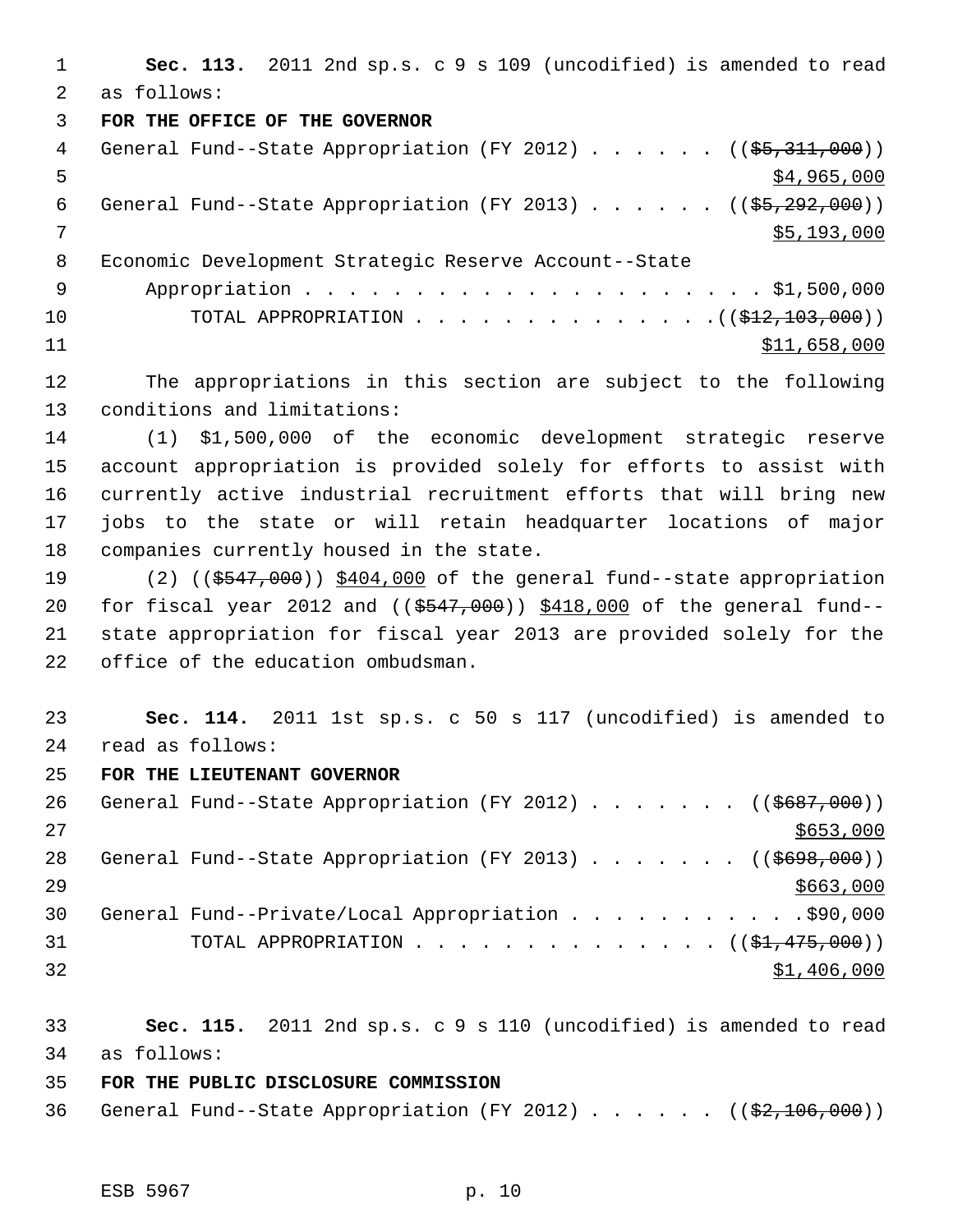$\frac{1}{2}$   $\frac{1}{2}$   $\frac{21}{000}$ 2 General Fund--State Appropriation (FY 2013) . . . . . . ((\$2,129,000))  $\frac{1}{3}$   $\frac{1}{2}$ ,002,000 4 TOTAL APPROPRIATION . . . . . . . . . . . . . ((<del>\$4,235,000</del>))  $5 - 5$  \$4,023,000

 The appropriations in this section are subject to the following conditions and limitations: \$43,000 of the general fund--state appropriation for fiscal year 2012 and \$82,000 of the general fund-- state appropriation for fiscal year 2013 are provided solely for the implementation of Engrossed Substitute Senate Bill No. 5021 (election campaign disclosure).

12 **Sec. 116.** 2011 2nd sp.s. c 9 s 111 (uncodified) is amended to read 13 as follows: 14 **FOR THE SECRETARY OF STATE** 15 General Fund--State Appropriation (FY 2012) . . . . . . ((\$16,014,000))  $16$  \$16,013,000 17 General Fund--State Appropriation (FY 2013) . . . . . . ((\$12,862,000))  $18$  \$8,862,000 19 General Fund--Federal Appropriation . . . . . . . . . . . \$7,338,000 20 Public Records Efficiency, Preservation, and Access 21 Account--State Appropriation . . . . . . . . . . . . ((\$7,950,000))  $22$   $\frac{$7,156,000}{ }$ 23 Charitable Organization Education Account--State 24 Appropriation . . . . . . . . . . . . . . . . . ((\$452,000))  $25$ 26 Local Government Archives Account--State 27 Appropriation . . . . . . . . . . . . . . . . ((\$10,557,000))  $28$   $557,000$ 29 Election Account--Federal Appropriation . . . . . . . . . . \$17,288,000 30 Washington State Heritage Center Account--State 31 Appropriation . . . . . . . . . . . . . . . . . (  $(\frac{21}{1028}, 000)$  )  $32$  \$5,028,000 33 TOTAL APPROPRIATION . . . . . . . . . . . . . . ((\$73,489,000)) 34 \$70,604,000 35 The appropriations in this section are subject to the following

36 conditions and limitations: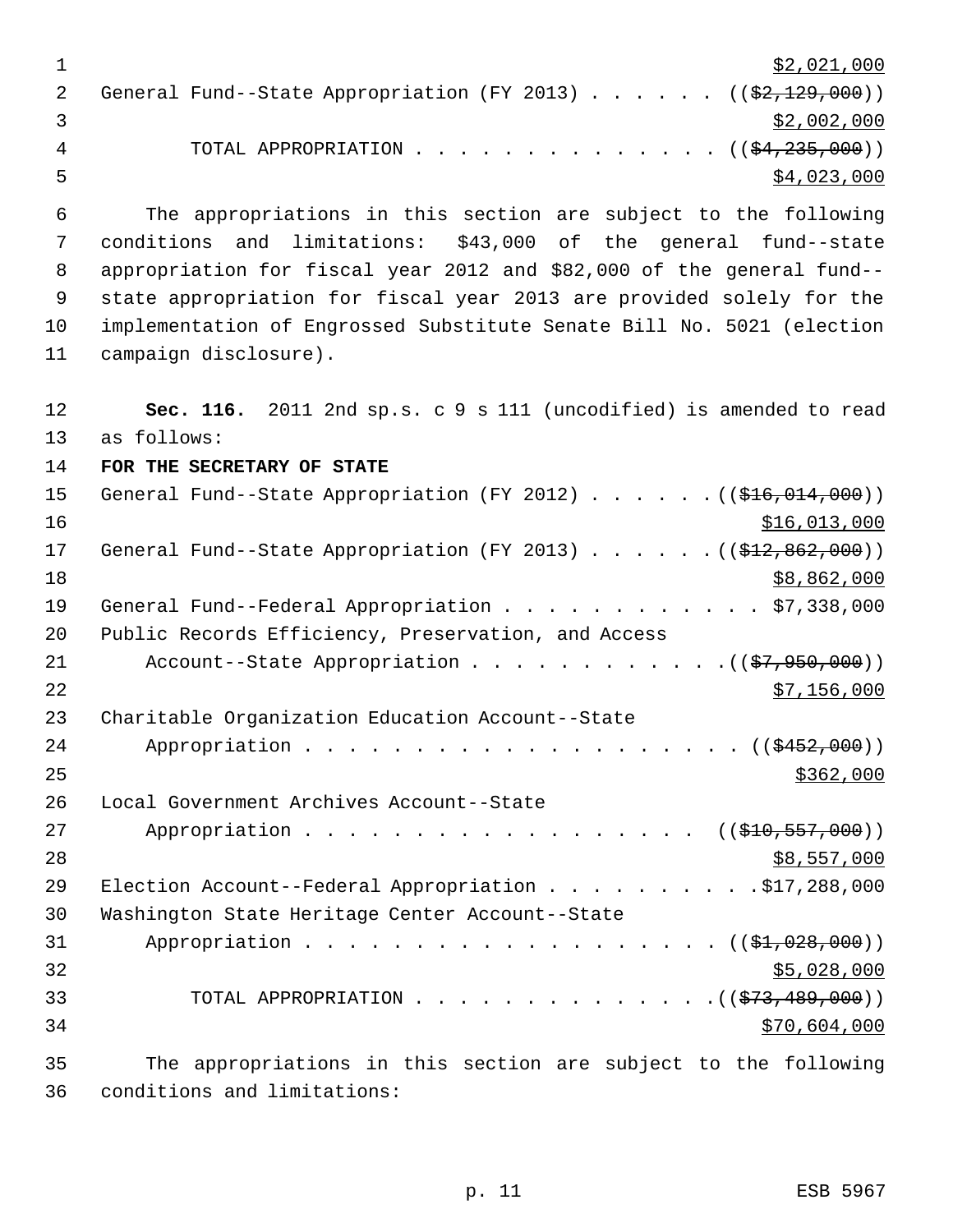(1) \$3,898,000 of the general fund--state appropriation for fiscal year 2012 is provided solely to reimburse counties for the state's share of primary and general election costs and the costs of conducting mandatory recounts on state measures. Counties shall be reimbursed only for those odd-year election costs that the secretary of state validates as eligible for reimbursement.

 (2)(a) \$1,847,000 of the general fund--state appropriation for fiscal year 2012 and \$1,926,000 of the general fund--state appropriation for fiscal year 2013 are provided solely for contracting with a nonprofit organization to produce gavel- to-gavel television coverage of state government deliberations and other events of statewide significance during the 2011-2013 biennium. The funding level for each year of the contract shall be based on the amount provided in this subsection. The nonprofit organization shall be required to raise contributions or commitments to make contributions, in cash or in kind, in an amount equal to forty percent of the state contribution. The office of the secretary of state may make full or partial payment once all criteria in this subsection have been satisfactorily documented.

 (b) The legislature finds that the commitment of on-going funding is necessary to ensure continuous, autonomous, and independent coverage 22 of public affairs. For that purpose, the secretary of state shall enter into a contract with the nonprofit organization to provide public affairs coverage.

 (c) The nonprofit organization shall prepare an annual independent audit, an annual financial statement, and an annual report, including benchmarks that measure the success of the nonprofit organization in meeting the intent of the program.

 (d) No portion of any amounts disbursed pursuant to this subsection may be used, directly or indirectly, for any of the following purposes:

 (i) Attempting to influence the passage or defeat of any legislation by the legislature of the state of Washington, by any county, city, town, or other political subdivision of the state of Washington, or by the congress, or the adoption or rejection of any rule, standard, rate, or other legislative enactment of any state agency;

(ii) Making contributions reportable under chapter 42.17 RCW; or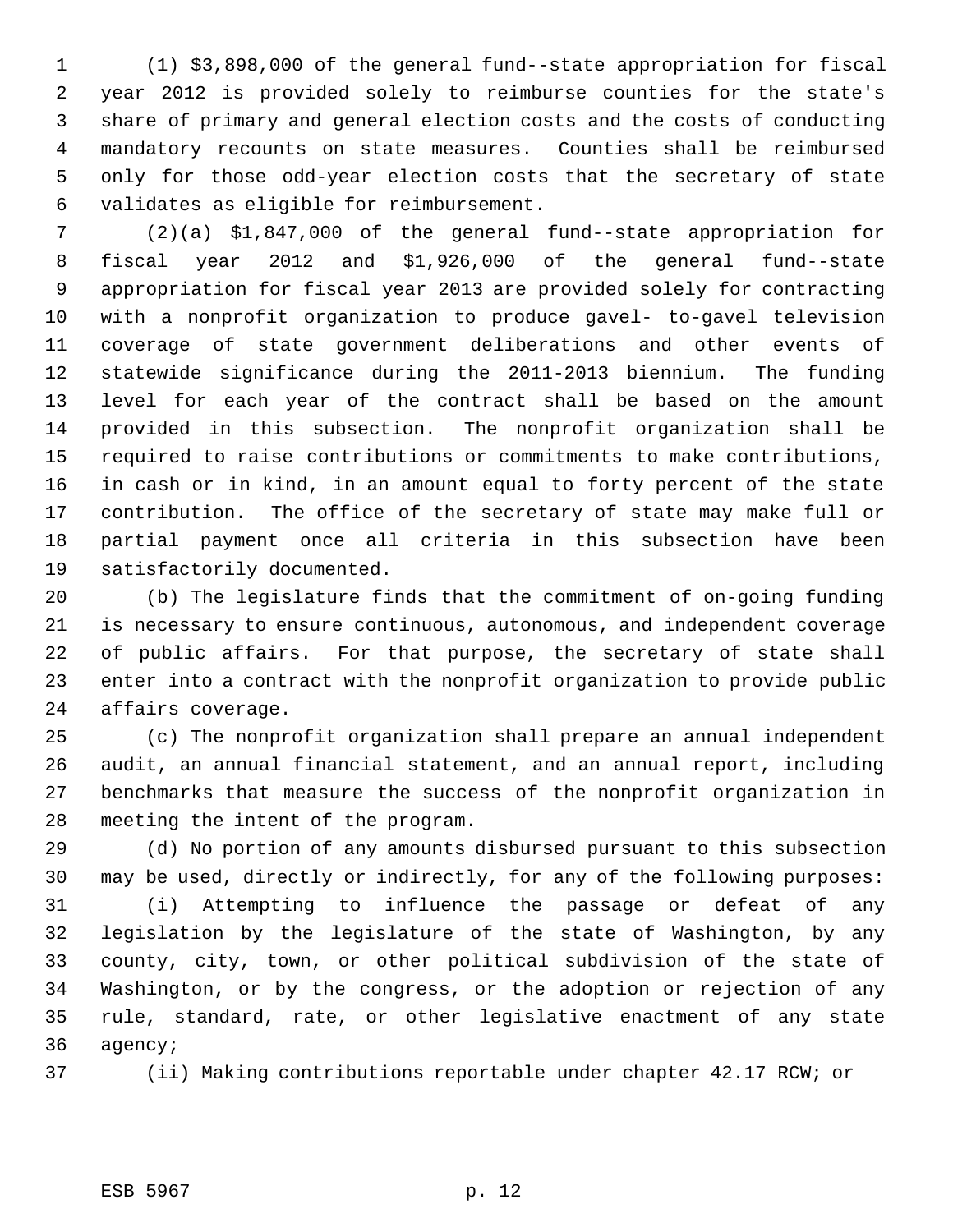(iii) Providing any: (A) Gift; (B) honoraria; or (C) travel, lodging, meals, or entertainment to a public officer or employee.

 (3) Any reductions to funding for the Washington talking book and Braille library may not exceed in proportion any reductions taken to the funding for the library as a whole.

 **Sec. 117.** 2011 1st sp.s. c 50 s 120 (uncodified) is amended to read as follows: **FOR THE GOVERNOR'S OFFICE OF INDIAN AFFAIRS** 9 General Fund--State Appropriation (FY 2012) . . . . . . . ((\$259,000))  $\frac{$246,000}{ }$ 11 General Fund--State Appropriation (FY 2013) . . . . . . ((\$267,000))  $\frac{$254,000}{}$ 13 TOTAL APPROPRIATION . . . . . . . . . . . . . . ((<del>\$526,000</del>)) \$500,000

 The appropriations in this section are subject to the following conditions and limitations: The office shall assist the department of enterprise services on providing the government-to-government training sessions for federal, state, local, and tribal government employees. The training sessions shall cover tribal historical perspectives, legal issues, tribal sovereignty, and tribal governments. Costs of the training sessions shall be recouped through a fee charged to the participants of each session. The department of enterprise services shall be responsible for all of the administrative aspects of the training, including the billing and collection of the fees for the training.

 **Sec. 118.** 2011 2nd sp.s. c 9 s 112 (uncodified) is amended to read as follows: **FOR THE COMMISSION ON ASIAN PACIFIC AMERICAN AFFAIRS** 29 General Fund--State Appropriation (FY 2012) . . . . . . ((\$236,000))  $\frac{$224,000}{ }$ 31 General Fund--State Appropriation (FY 2013) . . . . . . ((\$219,000)) 33 TOTAL APPROPRIATION . . . . . . . . . . . . . . . ((\$455,000))  $\frac{$432,000}{ }$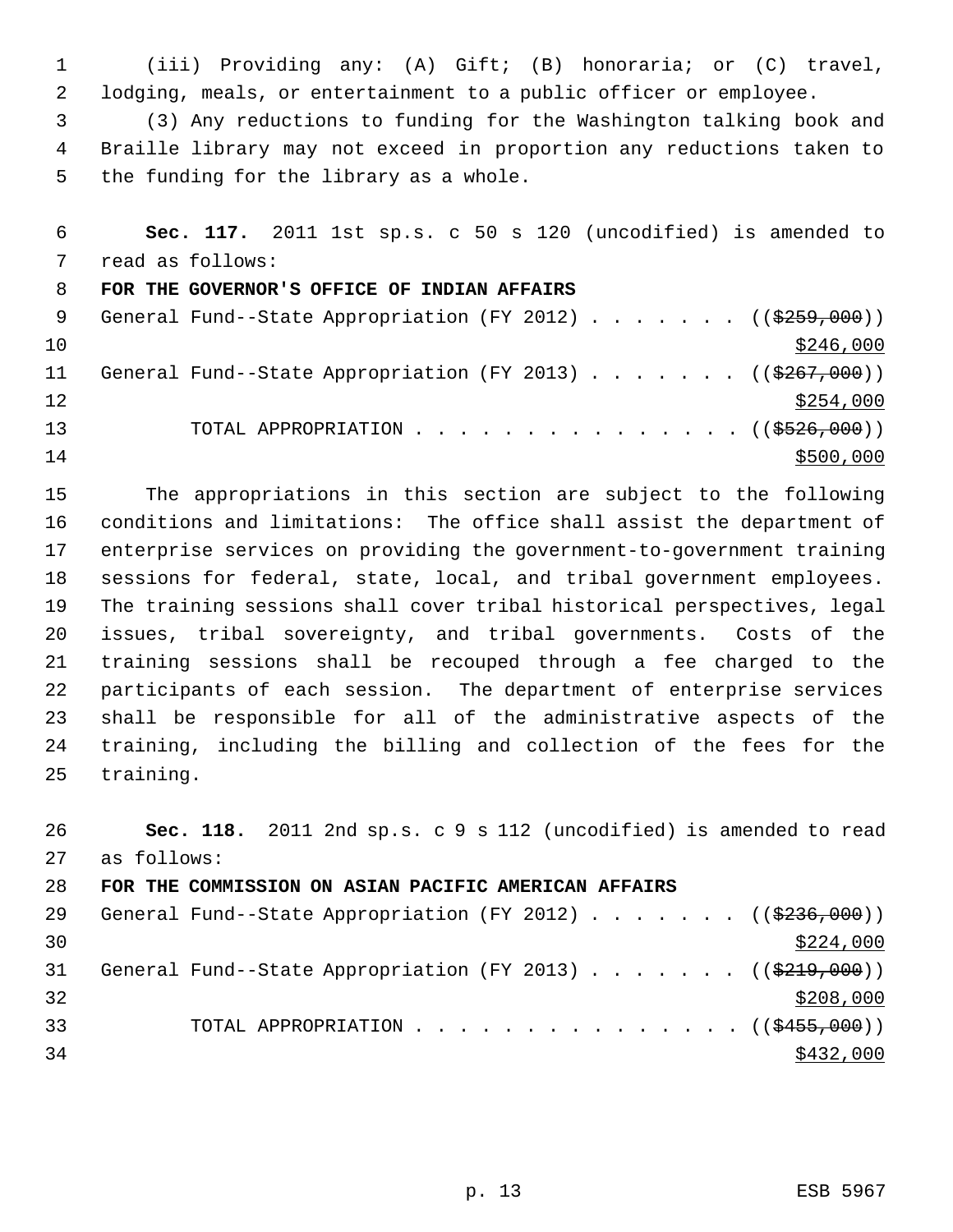**Sec. 119.** 2011 2nd sp.s. c 9 s 113 (uncodified) is amended to read as follows: **FOR THE STATE TREASURER** State Treasurer's Service Account--State 5 Appropriation . . . . . . . . . . . . . . . . . ((\$14,994,000))  $\frac{$13,488,000}{2}$  **Sec. 120.** 2011 2nd sp.s. c 9 s 114 (uncodified) is amended to read as follows: **FOR THE STATE AUDITOR** State Auditing Services Revolving Account--State 11 Appropriation . . . . . . . . . . . . . . . . ((\$10,293,000)) \$9,253,000 Performance Audit of Government Account--State Appropriation . . . . . . . . . . . . . . . . . . . . . \$1,461,000 15 TOTAL APPROPRIATION . . . . . . . . . . . . . . ((\$<del>11,754,000</del>))  $$10,714,000$ 

 The appropriations in this section are subject to the following conditions and limitations:

 (1) Audits of school districts by the division of municipal corporations shall include findings regarding the accuracy of: (a) Student enrollment data; and (b) the experience and education of the district's certified instructional staff, as reported to the superintendent of public instruction for allocation of state funding.

 (2) \$1,461,000 of the performance audits of government account appropriation is provided solely for staff and related costs to verify the accuracy of reported school district data submitted for state funding purposes; conduct school district program audits of state funded public school programs; establish the specific amount of state funding adjustments whenever audit exceptions occur and the amount is not firmly established in the course of regular public school audits; and to assist the state special education safety net committee when requested.

 (3) Within the amounts appropriated in this section, the state auditor shall continue to complete the annual audit of the state's comprehensive annual financial report and the annual federal single audit consistent with the auditing standards generally accepted in the United States and the standards applicable to financial audits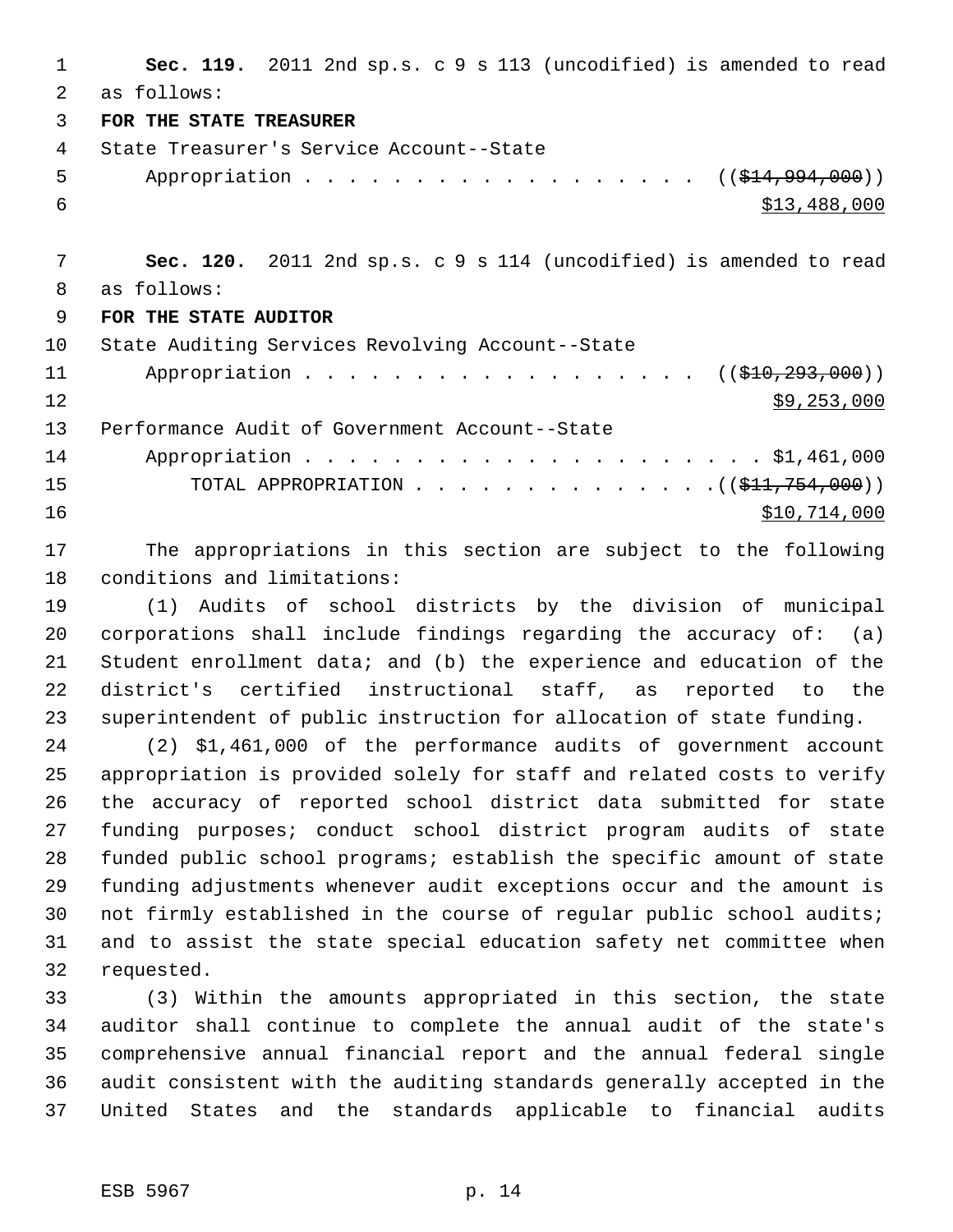contained in government auditing standards, issued by the comptroller general of the United States, and OMB circular A-133, audits of states, local governments, and nonprofit organizations.

 **Sec. 121.** 2011 1st sp.s. c 50 s 124 (uncodified) is amended to read as follows: **FOR THE CITIZENS' COMMISSION ON SALARIES FOR ELECTED OFFICIALS** 7 General Fund--State Appropriation (FY 2012) . . . . . . ((\$158,000))  $\frac{$145,000}{ }$ 9 General Fund--State Appropriation (FY 2013) . . . . . . . ((\$195,000))  $$190,000$ 11 TOTAL APPROPRIATION . . . . . . . . . . . . . ((<del>\$353,000</del>))  $12 \frac{\text{S335,000}}{}$  **Sec. 122.** 2011 2nd sp.s. c 9 s 115 (uncodified) is amended to read as follows: **FOR THE ATTORNEY GENERAL** General Fund--State Appropriation (FY 2012) . . . . . . . . \$4,758,000 17 General Fund--State Appropriation (FY 2013) . . . . . ((\$2,727,000))  $\frac{$7,740,000}{ }$ 19 General Fund--Federal Appropriation . . . . . . . . . ((\$8,819,000)) \$10,015,000 New Motor Vehicle Arbitration Account--State Appropriation . . . . . . . . . . . . . . . . . . . . . . \$972,000 Legal Services Revolving Account--State 24 Appropriation . . . . . . . . . . . . . . . . ((\$206,617,000))  $$196,105,000$  Tobacco Prevention and Control Account--State Appropriation . . . . . . . . . . . . . . . . . . . . . . \$270,000 Medicaid Fraud Penalty Account--State Appropriation . . . . . . . . . . . . . . . . . . . . . \$1,129,000 30 TOTAL APPROPRIATION  $\ldots$ , . . . . . . . . . . ( $(\frac{2224,163,000}{2})$  \$220,989,000 The appropriations in this section are subject to the following conditions and limitations: (1) The attorney general shall report each fiscal year on actual

 legal services expenditures and actual attorney staffing levels for each agency receiving legal services. The report shall be submitted to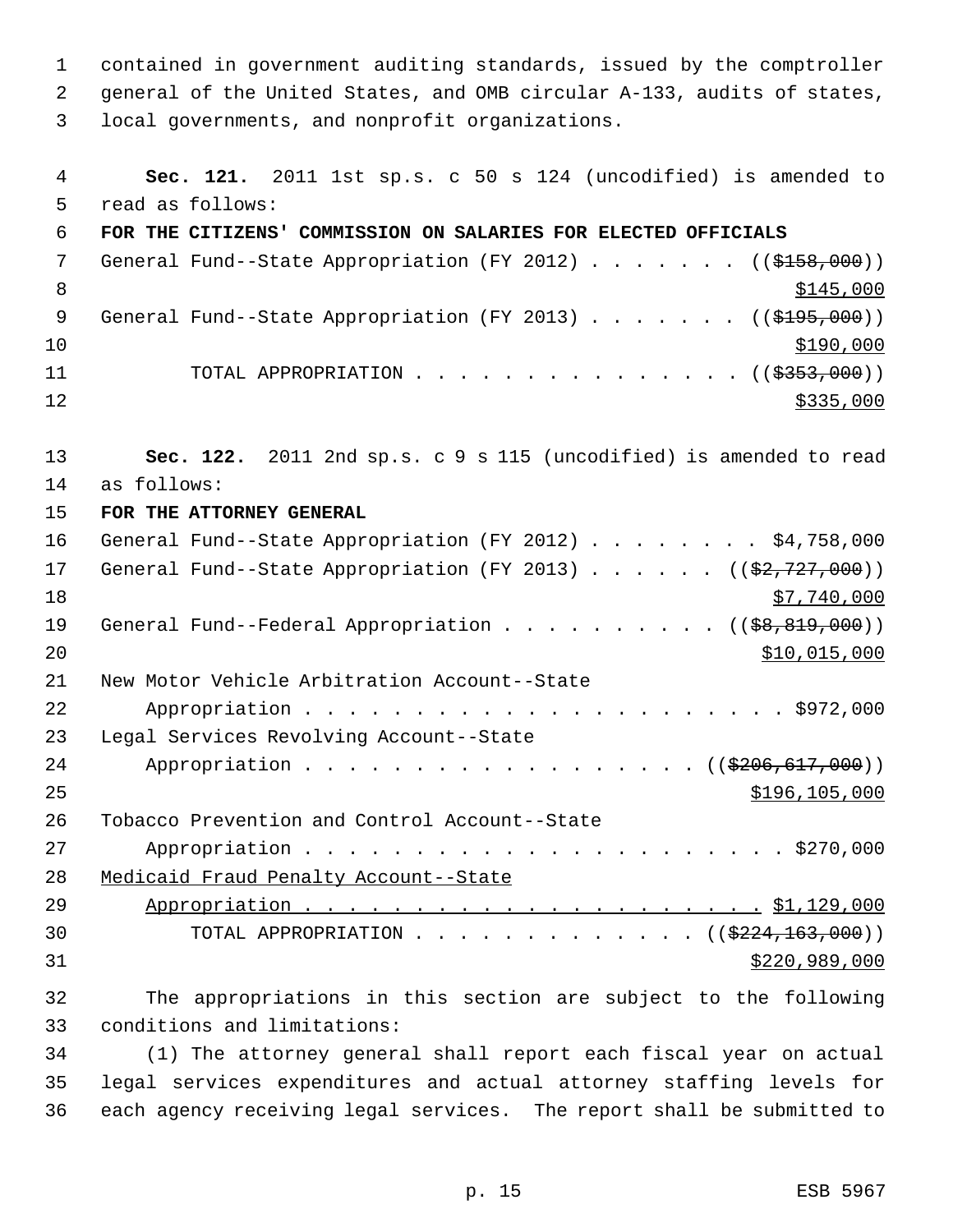the office of financial management and the fiscal committees of the senate and house of representatives no later than ninety days after the end of each fiscal year. As part of its by agency report to the legislative fiscal committees and the office of financial management, the office of the attorney general shall include information detailing the agency's expenditures for its agency-wide overhead and a breakdown by division of division administration expenses.

 (2) Prior to entering into any negotiated settlement of a claim against the state that exceeds five million dollars, the attorney general shall notify the director of financial management and the chairs of the senate committee on ways and means and the house of representatives committee on ways and means.

 (3) The attorney general shall annually report to the fiscal committees of the legislature all new *cy pres* awards and settlements and all new accounts, disclosing their intended uses, balances, the nature of the claim or account, proposals, and intended timeframes for the expenditure of each amount. The report shall be distributed electronically and posted on the attorney general's web site. The report shall not be printed on paper or distributed physically.

 (4) The attorney general shall enter into an interagency agreement with the department of social and health services for expenditure of the state's proceeds from the *cy pres* settlement in *State of Washington v. AstraZeneca* (Seroquel) for the purposes set forth in sections 204 and 213 of this act.

 (5) \$62,000 of the legal services revolving fund--state appropriation is provided solely to implement House Bill No. 1770 (state purchasing). If the bill is not enacted by June 30, 2011, the amount provided in this subsection shall lapse.

 (6) \$5,924,000 of the legal services revolving account--state appropriation is provided solely to implement House Bill No. 2123 (workers' compensation). If the bill is not enacted by June 30, 2011, the amount provided in this subsection shall lapse.

 (7) The office of the attorney general is authorized to expend \$2,100,000 from the *Zyprexa* and other *cy pres* awards towards consumer protection costs in accordance with uses authorized in the court orders.

(8) \$96,000 of the legal services revolving fund--state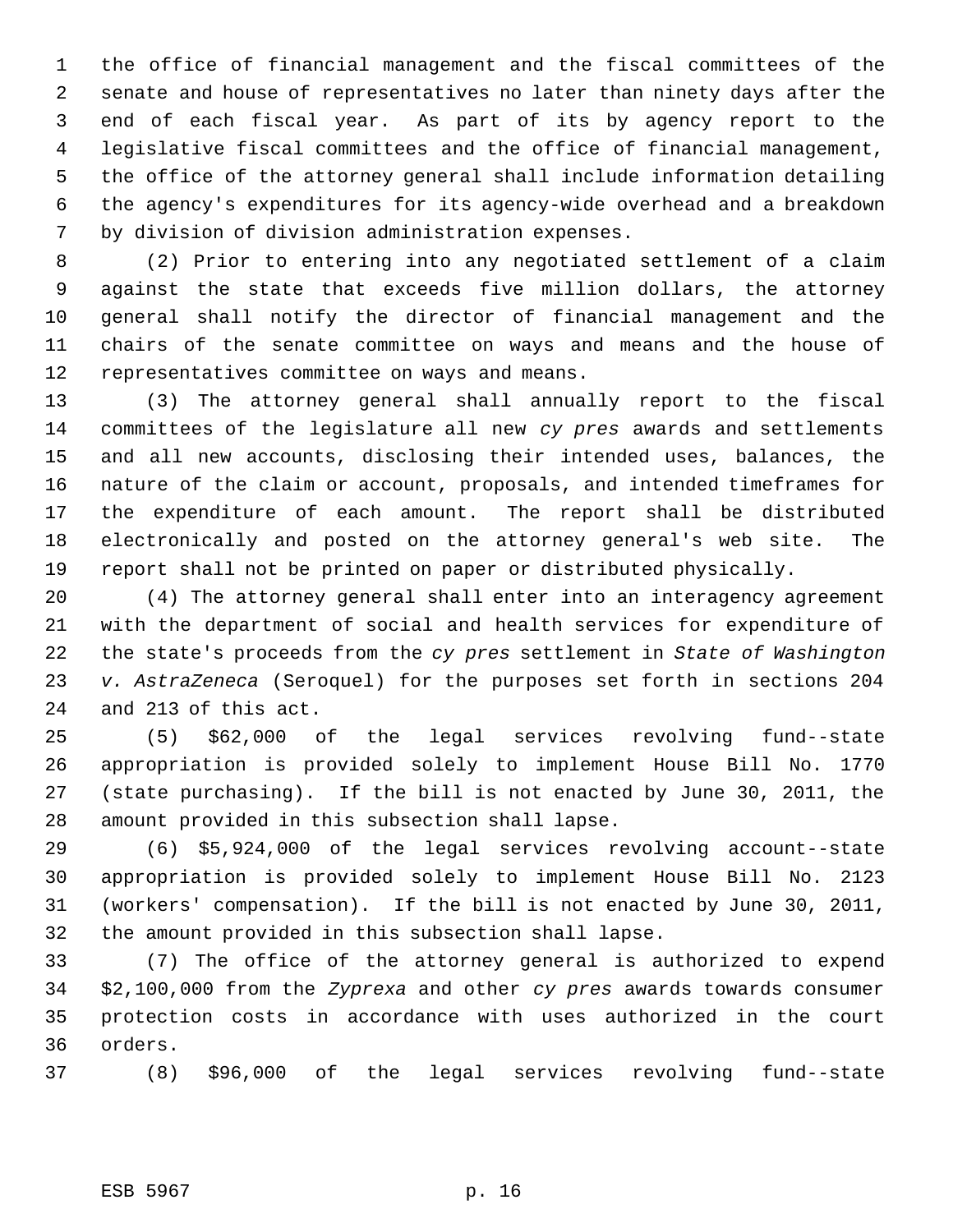appropriation is provided solely to implement Senate Bill No. 5076 (financial institutions). If the bill is not enacted by June 30, 2011, the amount provided in this subsection shall lapse.

 (9) \$99,000 of the legal services revolving fund--state appropriation is provided solely to implement Engrossed Second Substitute Senate Bill No. 5769 (coal-fired generation). If the bill is not enacted by June 30, 2011, the amount provided in this subsection shall lapse.

 (10) \$416,000 of the legal services revolving fund--state appropriation is provided solely to implement Substitute Senate Bill No. 5801 (industrial insurance system). If the bill is not enacted by June 30, 2011, the amount provided in this subsection shall lapse.

 (11) \$31,000 of the legal services revolving fund--state appropriation is provided solely to implement Engrossed Substitute Senate Bill No. 5021 (election campaign disclosure). If the bill is not enacted by June 30, 2011, the amount provided in this subsection shall lapse.

 (12) The executive ethics board shall: (a) Develop a statewide plan, with performance measures, to provide overall direction and accountability in all executive branch agencies and statewide elected offices; (b) coordinate and work with the commission on judicial 22 conduct and the legislative ethics board; (c) assess and evaluate each agency's ethical culture through employee and stakeholder surveys, review Washington state quality award feedback reports, and publish an annual report on the results to the public; and (d) solicit outside evaluations, studies, and recommendations for improvements from academics, nonprofit organizations, the public disclosure commission, or other entities with expertise in ethics, integrity, and the public sector.

 (13) \$5,743,000 of the general fund--state appropriation for fiscal year 2013 is provided solely for the legal costs associated with the evaluation, filing, prosecution, response to petitions for release, and appeal of sexually violent predator civil commitment cases as provided in chapter 71.09 RCW. Within the amount provided in this subsection, the attorney general may enter into an interagency agreement with a county prosecutor to perform prosecution services pursuant to chapter 37 71.09 RCW.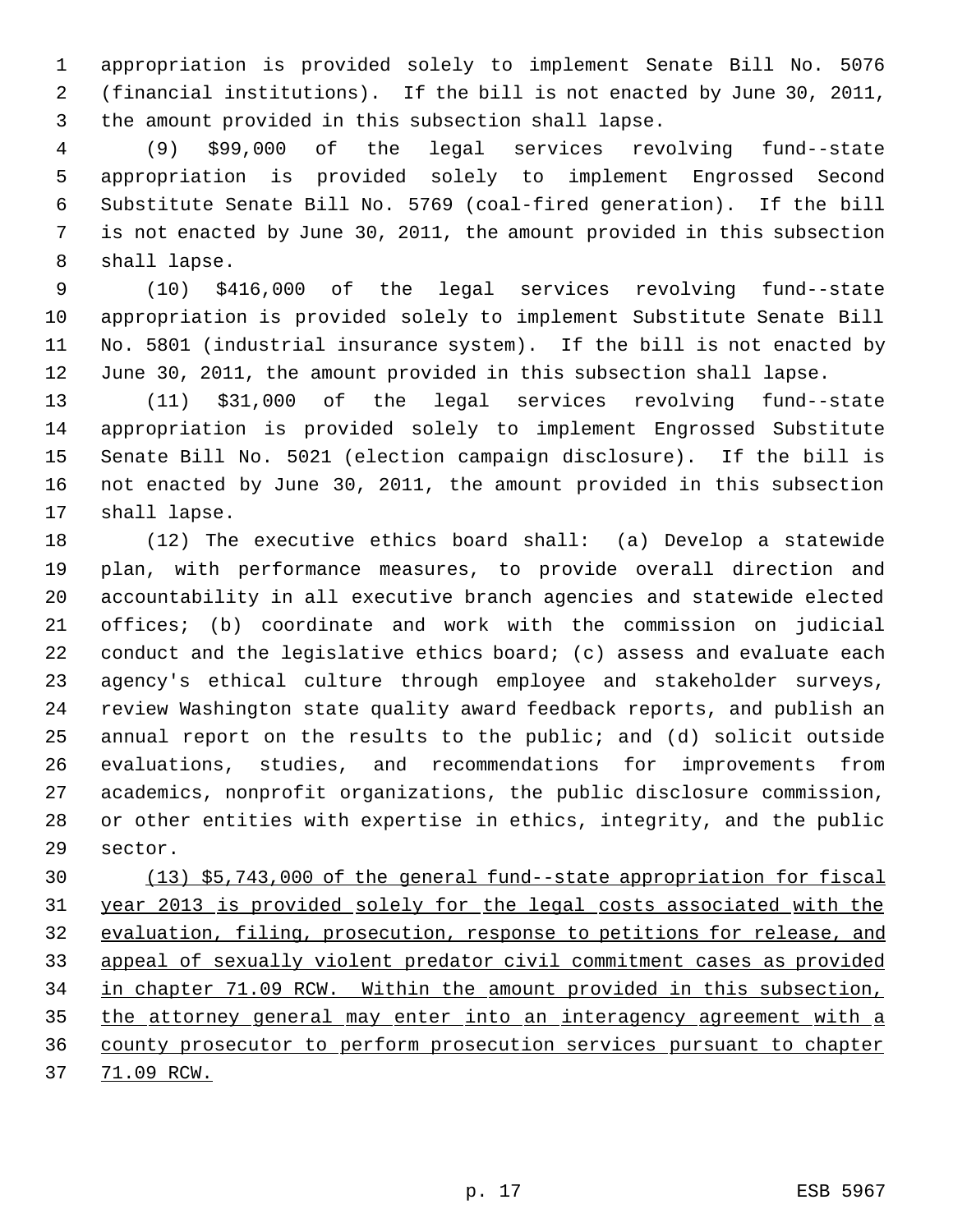**Sec. 123.** 2011 2nd sp.s. c 9 s 116 (uncodified) is amended to read as follows:

#### **FOR THE CASELOAD FORECAST COUNCIL**

| 4  | General Fund--State Appropriation (FY 2012) $($ $($ \$1,310,000)) |
|----|-------------------------------------------------------------------|
|    | \$1,243,000                                                       |
| 6  | General Fund--State Appropriation (FY 2013) $($ $($ \$1,309,000)) |
|    | \$1,241,000                                                       |
| -8 | TOTAL APPROPRIATION ( $(\frac{2}{2}, 619, 000)$ )                 |
|    | \$2,484,000                                                       |

 The appropriations in this section are subject to the following conditions and limitations:

 (1) The appropriations in this section include funding for activities transferred from the sentencing guidelines commission to the caseload forecast council pursuant to Engrossed Substitute Senate Bill No. 5891 (criminal justice cost savings). Prior to the effective date of Engrossed Substitute Senate Bill No. 5891, the appropriations in this section may be expended for the continued operations and expenses of the sentencing guidelines commission pursuant to the expenditure authority schedule produced by the office of financial management in accordance with chapter 43.88 RCW.

 (2) \$57,000 of the general fund--state appropriation for fiscal year 2012 and \$57,000 of the general fund--state appropriation for fiscal year 2013 are provided solely for the implementation of Senate Bill No. 5304 (college bound scholarship).

 **Sec. 124.** 2011 2nd sp.s. c 9 s 117 (uncodified) is amended to read as follows:

**FOR THE DEPARTMENT OF COMMERCE**

| 28 | General Fund--State Appropriation (FY 2012) $($ $($ $\frac{267}{7261}, 261)$ |
|----|------------------------------------------------------------------------------|
| 29 | \$35,648,000                                                                 |
| 30 | General Fund--State Appropriation (FY 2013) $($ $($ $\frac{272}{100})$       |
| 31 | \$36,826,000                                                                 |
| 32 | General Fund--Federal Appropriation ( $(\frac{2282}{185}, 000)$ )            |
| 33 | \$338,284,000                                                                |
| 34 | General Fund--Private/Local Appropriation ( $(\frac{24}{94}, 989, 000)$ )    |
| 35 | \$4,988,000                                                                  |
| 36 | Public Works Assistance Account--State                                       |
| 37 |                                                                              |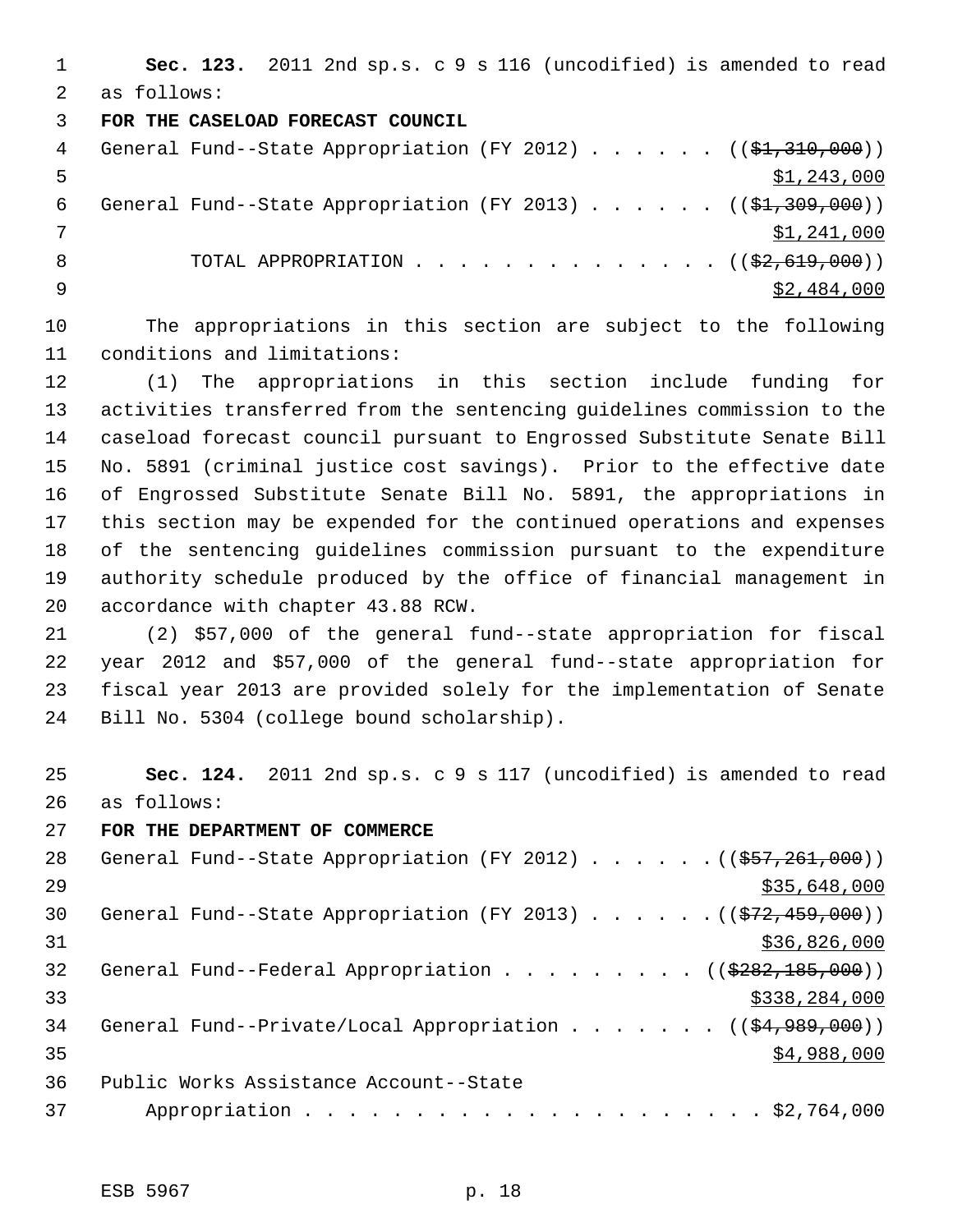| 1  | Drinking Water Assistance Administrative                     |
|----|--------------------------------------------------------------|
| 2  | Account--State Appropriation \$437,000                       |
| 3  | Lead Paint Account--State Appropriation \$65,000             |
| 4  | Building Code Council Account--State Appropriation \$13,000  |
| 5  | Home Security Fund Account--State Appropriation \$16,652,000 |
| 6  | Affordable Housing for All Account--State                    |
| 7  | Appropriation \$11,902,000                                   |
| 8  | County Research Services Account--State                      |
| 9  | Appropriation $($ $(\frac{21}{1001}, 000))$                  |
| 10 | \$512,000                                                    |
| 11 | Financial Fraud and Identity Theft Crimes Investigation      |
| 12 |                                                              |
| 13 | Low-Income Weatherization Assistance Account--State          |
| 14 | Appropriation ( (\$5,778,000))                               |
| 15 | \$2,430,000                                                  |
| 16 | City and Town Research Services Account--State               |
| 17 | $((\frac{25}{7}, \frac{166}{7}, 000))$                       |
| 18 | \$2,447,000                                                  |
| 19 | ((Manufacturing Innovation and Modernization                 |
| 20 | Account--State Appropriation \$61,000))                      |
| 21 | Community and Economic Development Fee Account--State        |
| 22 | Appropriation $($ $(\frac{26}{36}, \frac{488}{100})$         |
| 23 | \$6,786,000                                                  |
| 24 | Washington Housing Trust Account--State                      |
| 25 | $((\$17,498,000))$<br>Appropriation                          |
| 26 | \$23,498,000                                                 |
| 27 | Prostitution Prevention and Intervention Account--           |
| 28 |                                                              |
| 29 | Public Facility Construction Loan Revolving                  |
| 30 |                                                              |
|    | Account--State Appropriation \$755,000                       |
| 31 | Washington Community Technology Opportunity Account--        |
| 32 |                                                              |
| 33 | Liquor Revolving Account--State Appropriation \$2,802,000    |
| 34 | TOTAL APPROPRIATION ( $(\frac{2487}{519},000)$ )             |
| 35 | \$488,774,000                                                |

37 conditions and limitations: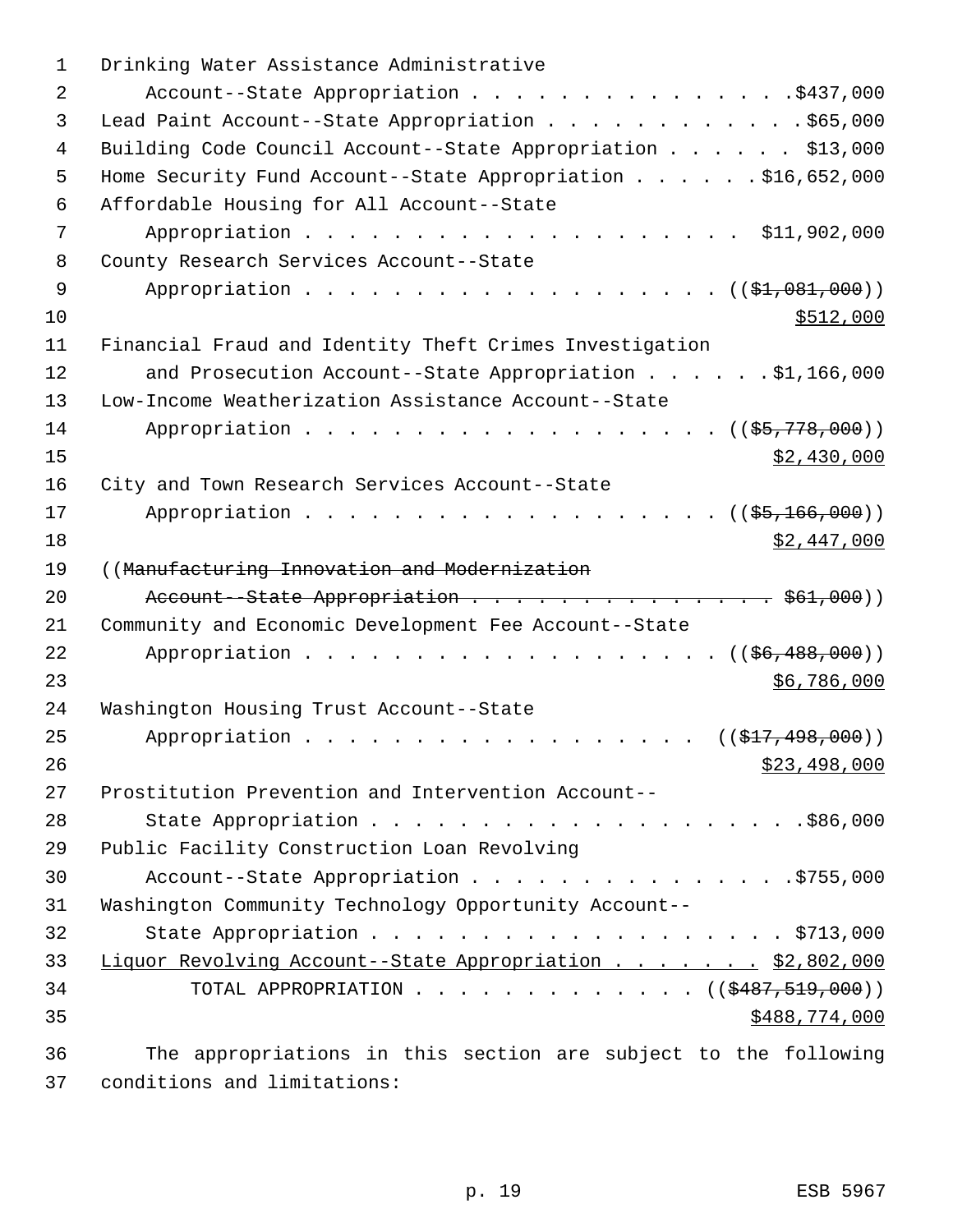(1) Repayments of outstanding mortgage and rental assistance program loans administered by the department under RCW 43.63A.640 shall be remitted to the department, including any current revolving account balances. The department shall collect payments on outstanding loans, and deposit them into the state general fund. Repayments of funds owed under the program shall be remitted to the department according to the terms included in the original loan agreements.

 (2) \$500,000 of the general fund--state appropriation for fiscal year 2012 and \$500,000 of the general fund--state appropriation for fiscal year 2013 are provided solely for a grant to resolution Washington to building statewide capacity for alternative dispute resolution centers and dispute resolution programs that guarantee that citizens have access to low-cost resolution as an alternative to litigation.

 (3) \$306,000 of the general fund--state appropriation for fiscal year 2012 and \$306,000 of the general fund--state appropriation for fiscal year 2013 are provided solely for a grant to the retired senior volunteer program.

 (4) The department shall administer its growth management act technical assistance so that smaller cities receive proportionately more assistance than larger cities or counties.

 (5) \$1,800,000 of the home security fund--state appropriation is provided for transitional housing assistance or partial payments for rental assistance under the independent youth housing program.

 (6) \$5,000,000 of the home security fund--state appropriation is for the operation, repair, and staffing of shelters in the homeless family shelter program.

28 (7) ((\$198,000)) \$115,000 of the general fund--state appropriation 29 for fiscal year 2012 ((and - \$198,000 - of - the - general - fund -- state 30 appropriation for fiscal year 2013 are)) is provided solely for the Washington new Americans program.

 (8) \$2,949,000 of the general fund--state appropriation for fiscal year 2012 and \$2,949,000 of the general fund--state appropriation for fiscal year 2013 are provided solely for associate development organizations.

 (9) \$127,000 of the general fund--federal appropriation is provided solely for implementation of Substitute House Bill No. 1886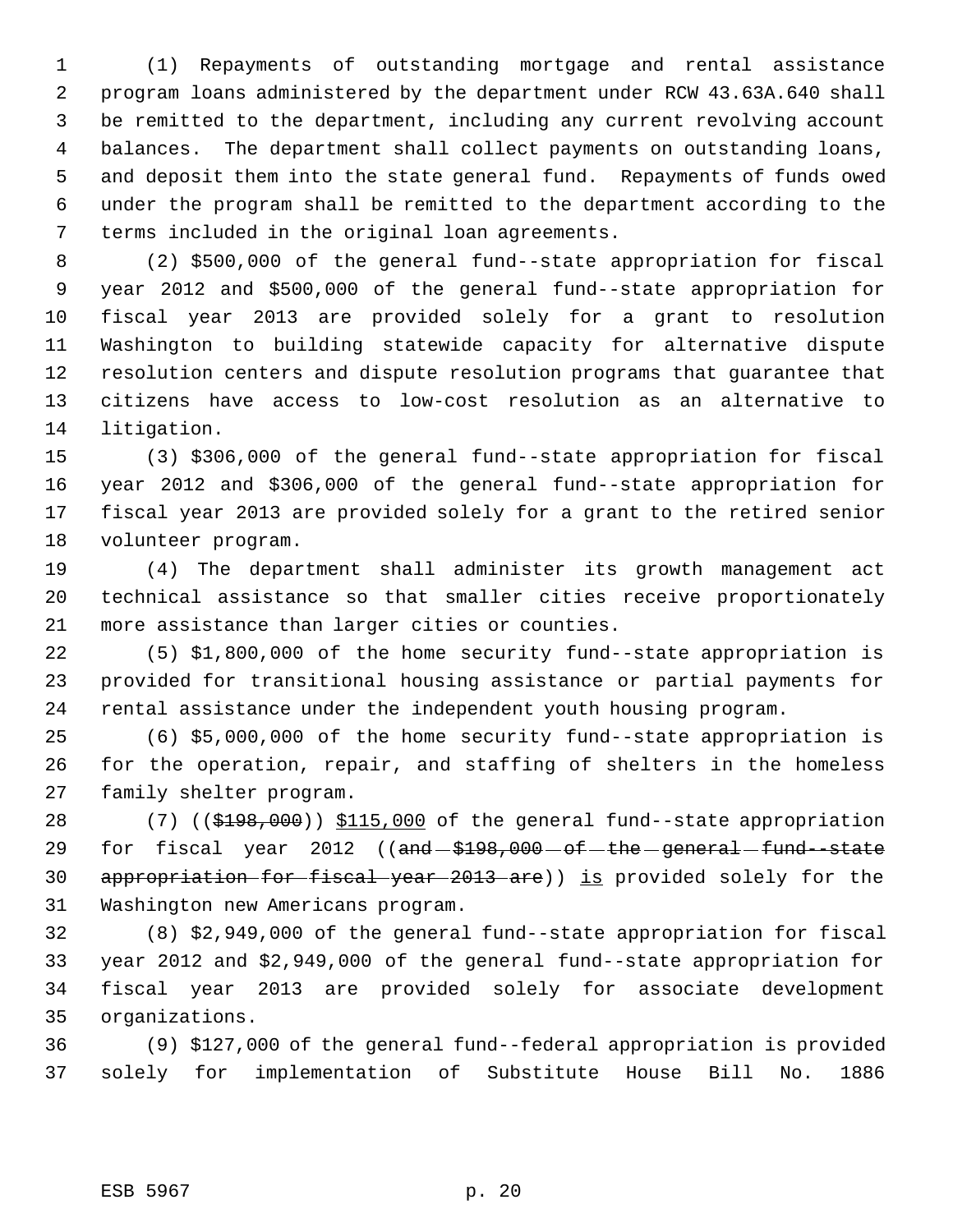(Ruckelshaus center process). If the bill is not enacted by June 30, 2011, the amount provided in this subsection shall lapse.

 (10) Up to \$200,000 of the general fund--private/local appropriation is for a grant to the Washington tourism alliance for the maintenance of the Washington state tourism web site www.experiencewa.com and its related sub-sites. The department may transfer ownership of the web site and other tourism promotion assets and assign obligations to the Washington tourism alliance for purposes of tourism promotion throughout the state. The alliance may use the assets only in a manner consistent with the purposes for which they were created. Any revenue generated from these assets must be used by the alliance for the sole purposes of statewide Washington tourism promotion. The legislature finds that the Washington tourism alliance, a not-for-profit, 501.c.6 organization established, funded, and governed by Washington tourism industry stakeholders to sustain destination tourism marketing across Washington, is an appropriate body to receive funding and assets from and assume obligations of the department for the purposes described in this section.

 (11) Within the appropriations in this section, specific funding is provided to implement Substitute Senate Bill No. 5741 (economic development commission).

 (12) \$2,000,000 of the community and economic development fee account appropriation is provided solely for the department of commerce for services to homeless families through the Washington families fund.

25 (13) (( $\frac{25}{260}$ , 000))  $\frac{2173}{000}$  of the general fund--state appropriation 26 for fiscal year 2012 ((and  $$259,000$  of the general fund-state 27 appropriation for fiscal year 2013 are)) is provided solely for the Washington asset building coalitions.

 (14) \$1,859,000 of the general fund--state appropriation for fiscal year 2012 and \$1,859,000 of the general fund--state appropriation for fiscal year 2013 are provided solely for innovative research teams, also known as entrepreneurial STARS, at higher education research institutions, and for entrepreneurs-in-residence programs at higher education research institutions and entrepreneurial assistance organizations. Of these amounts no more than \$50,000 in fiscal year 2012 and no more than \$50,000 in fiscal year 2013 may be provided for the operation of entrepreneurs-in-residence programs at entrepreneurial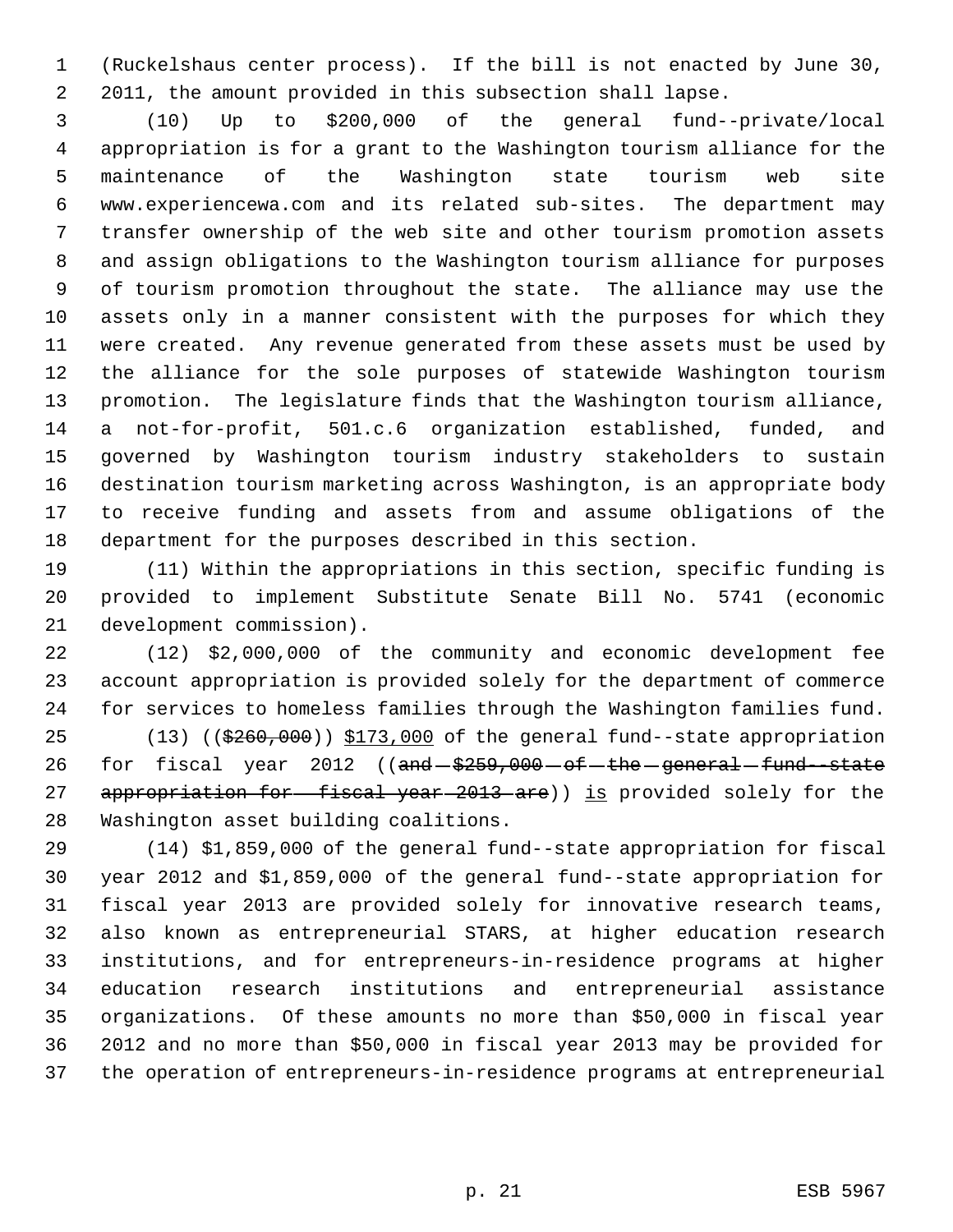assistance organizations external to higher education research institutions.

 (15) Up to \$700,000 of the general fund--private/local appropriation is for pass-through grants to cities in central Puget Sound to plan for transfer of development rights receiving areas under the central Puget Sound regional transfer of development rights program.

 (16) \$16,000 of the general fund--state appropriation for fiscal year 2012 is provided solely to implement section 503 of Substitute House Bill No. 1277 (licensed settings for vulnerable adults). The long-term care ombudsman shall convene an adult family home quality assurance panel to review problems concerning the quality of care for residents in adult family homes. If Substitute House Bill No. 1277 (licensed settings for vulnerable adults) is not enacted by June 30, 2011, the amount provided in this subsection shall lapse.

16 (17) ((\$24,605,000)) \$4,291,000 of the general fund--state 17 appropriation for fiscal year 2012 ((and \$39,527,000)), \$6,882,000 of 18 the general fund--state appropriation for fiscal year 2013, and 19 \$6,000,000 of the home security fund--state appropriation are provided solely for establishment of the essential needs and housing support program created in Engrossed Substitute House Bill No. 2082 (essential needs and assistance program). The department of commerce shall contract for these services with counties or community-based organizations involved in providing essential needs and housing supports to low-income persons who meet eligibility pursuant to Engrossed Substitute House Bill No. 2082. The department shall limit the funding used for administration of the program to no more than five percent. Counties and community providers shall limit the funding used for administration of the program to no more than seven percent.

 $((a)$ -Of-the-amounts-provided-in-this-subsection,  $$4,000,000$ -is provided solely for essential needs to clients who meet the eligibility established in Engrossed Substitute House Bill No. 2082. Counties and community-based organizations shall distribute basic essential products in a manner that prevents abuse. To the greatest extent possible, the 35 counties - or - community-based - organizations - shall - leverage - local - or 36 private-funds, and volunteer support to acquire and distribute the basic essential products.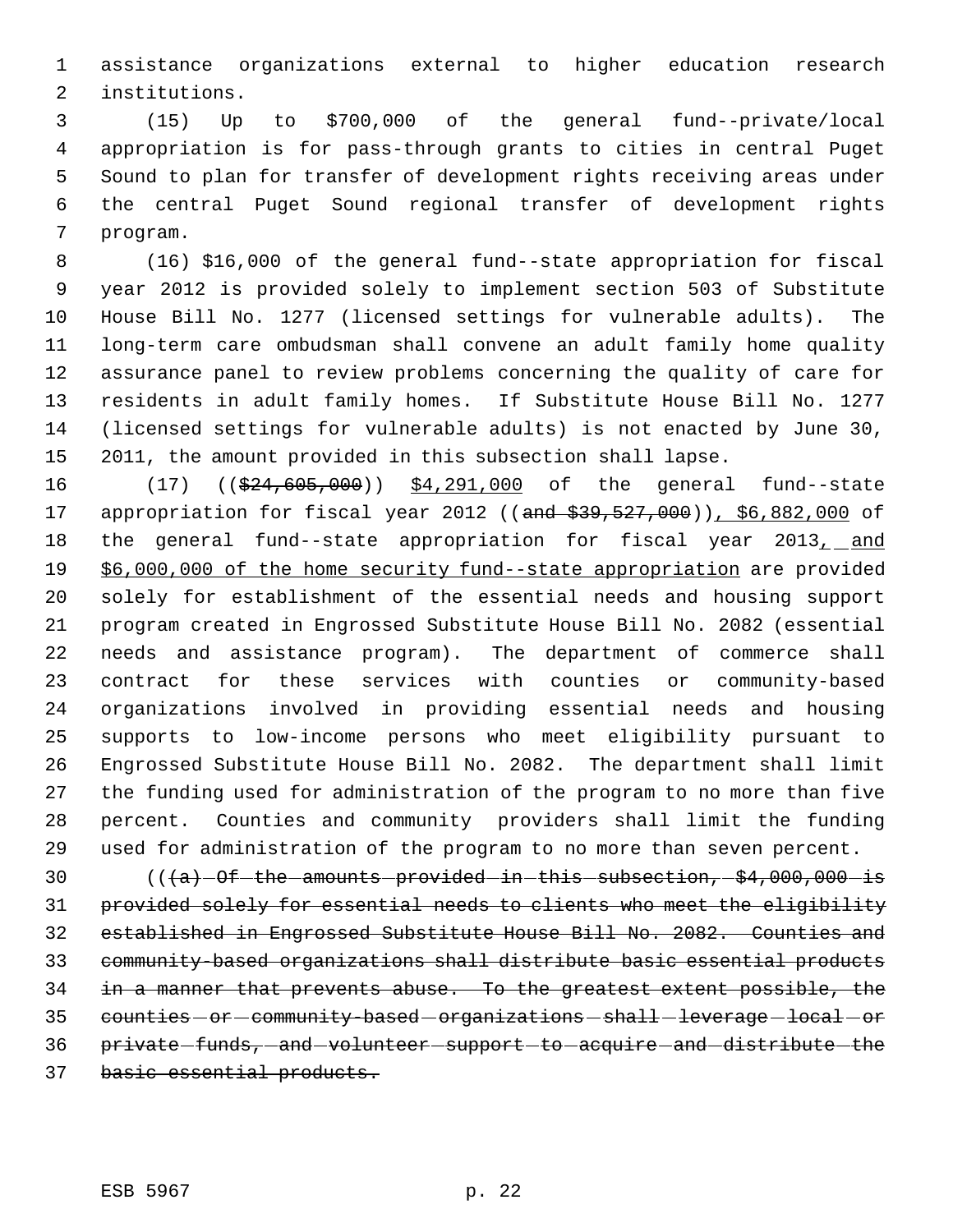1 (b) - Of - the - amounts - provided - in - this - subsection, - \$30,000,000 - is 2 provided solely for housing support services to individuals who are 3 homeless-and-eligible-for-services-under-this-program-pursuant-to 4 Engrossed Substitute House Bill No. 2082. 5  $\left\{e\right\}$  -Of-the-amounts provided in this subsection,  $\left.+830,000,000-\text{is}\right\}$ 6 provided -solely -as -a -contingency -fund -to -provide -housing -support 7 services-for-individuals-who-may-become-homeless-and-are-otherwise 8 eligible for this program pursuant to Engrossed Substitute House Bill  $9 \text{ No. } 2082.$ ) 10 **Sec. 125.** 2011 1st sp.s. c 50 s 128 (uncodified) is amended to 11 read as follows: 12 **FOR THE ECONOMIC AND REVENUE FORECAST COUNCIL** 13 General Fund--State Appropriation (FY 2012) . . . . . . ((\$674,000))  $14$  \$639,000 15 General Fund--State Appropriation (FY 2013) . . . . . . ((\$728,000))  $16$  \$693,000 17 Lottery Administrative Account--State Appropriation . . . . . . \$50,000 18 TOTAL APPROPRIATION . . . . . . . . . . . . . ((<del>\$1,452,000</del>)) 19 \$1,382,000 20 **Sec. 126.** 2011 2nd sp.s. c 9 s 118 (uncodified) is amended to read 21 as follows: 22 **FOR THE OFFICE OF FINANCIAL MANAGEMENT** 23 General Fund--State Appropriation (FY 2012) . . . . . . ((\$18,627,000)) 24 \$18,112,000 25 General Fund--State Appropriation (FY 2013) . . . . . . ((\$18,851,000))  $26$   $$18,027,000$ 27 General Fund--Federal Appropriation . . . . . . . . . . . . \$31,534,000 28 General Fund--Private/Local Appropriation . . . . . . ((\$1,270,000))

| 29 | \$1,370,000                                          |
|----|------------------------------------------------------|
| 30 | Performance Audits of Government Account--           |
| 31 |                                                      |
| 32 | \$198,000                                            |
| 33 | Economic Development Strategic Reserve Account--     |
| 34 | State Appropriation \$280,000                        |
| 35 | Department of Personnel Services--State              |
| 36 | Appropriation ( $(\frac{27}{67}, \frac{827}{600})$ ) |
|    |                                                      |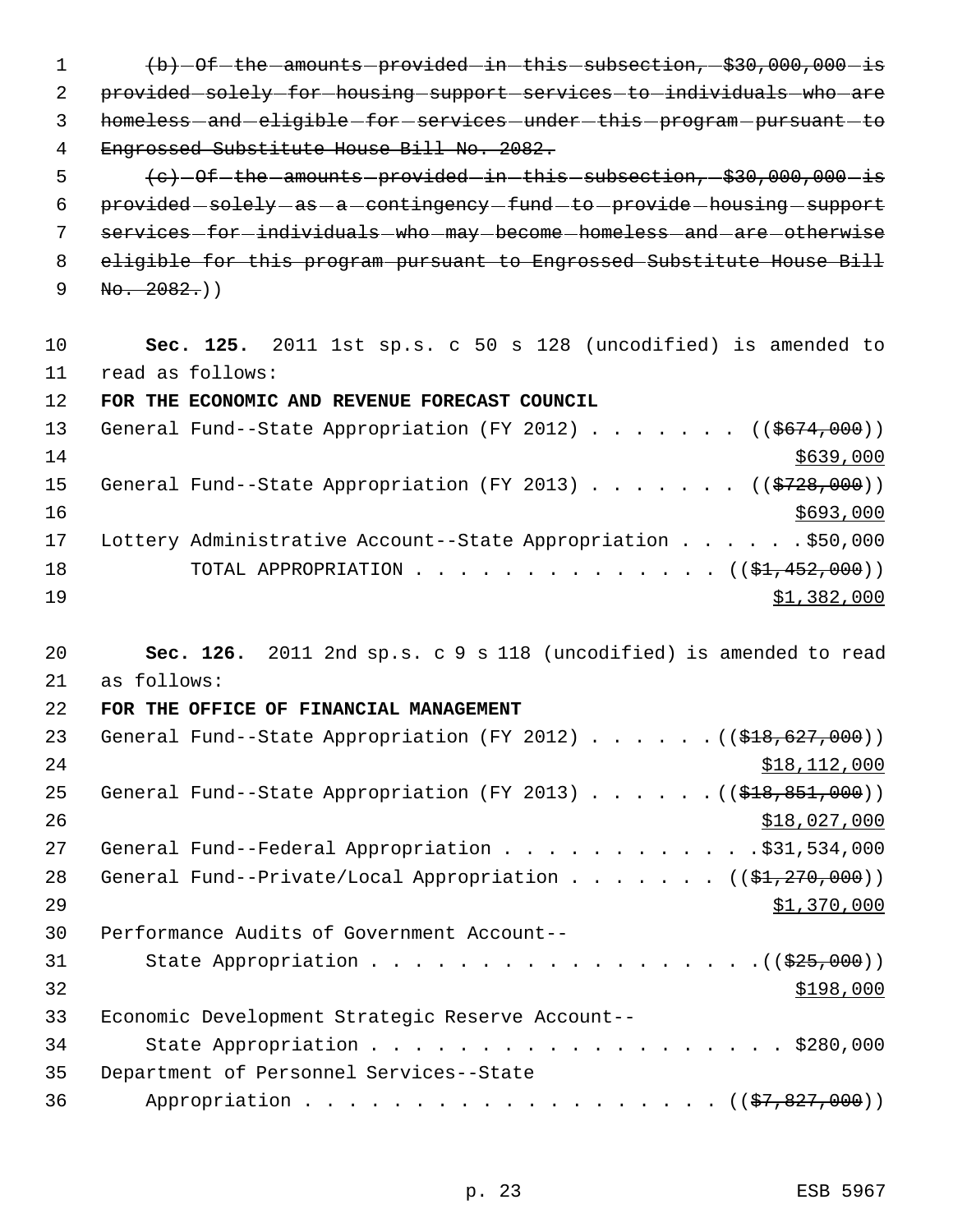$1 \quad$  \$8,597,000

| $\mathcal{L}$ | Data Processing Revolving Account--State                         |
|---------------|------------------------------------------------------------------|
| 3             | Appropriation $($ $($ $\frac{55}{7208},000) )$                   |
| 4             | \$5,918,000                                                      |
| 5             | Higher Education Personnel Services Account--State               |
| 6             |                                                                  |
| 7             | Aquatic Lands Enhancement Account--State Appropriation \$100,000 |
| 8             | Forest Fire Protection Assessment Account--State                 |
| - 9           |                                                                  |
| 10            |                                                                  |
| 11            | \$85,923,000                                                     |

 The appropriations in this section are subject to the following conditions and limitations:

 (1) \$1,210,000 of the general fund--state appropriation for fiscal year 2012 and \$1,210,000 of the general fund--state appropriation for fiscal year 2013 are provided solely for implementation of House Bill No. 1178 (regulatory assistance office). If the bill is not enacted by June 30, 2011, the amounts provided in this subsection shall lapse.

 (2) \$150,000 of the general fund--state appropriation for fiscal year 2012 is provided solely for the office of financial management to contract with an independent consultant to evaluate and recommend the most cost-effective provision of services required to support the department of social and health services special commitment center on McNeil Island. The evaluation shall include island operation services that include, but are not limited to: (a) Marine transport of passengers and goods; (b) wastewater treatment; (c) fire protection and suppression; (d) electrical supply; (e) water supply; and (f) road maintenance.

 The office of financial management shall solicit the input of Pierce county, the department of corrections, and the department of social and health services in developing the request for proposal, evaluating applications, and directing the evaluation. The consultant shall report to the governor and legislature by November 15, 2011.

 (3) \$100,000 of the aquatic lands enhancement account--state appropriation is provided solely for the office of financial management to prepare a report to be used to initiate a comprehensive, long-range planning process for the future of McNeil Island during the 2013-2015 fiscal biennium.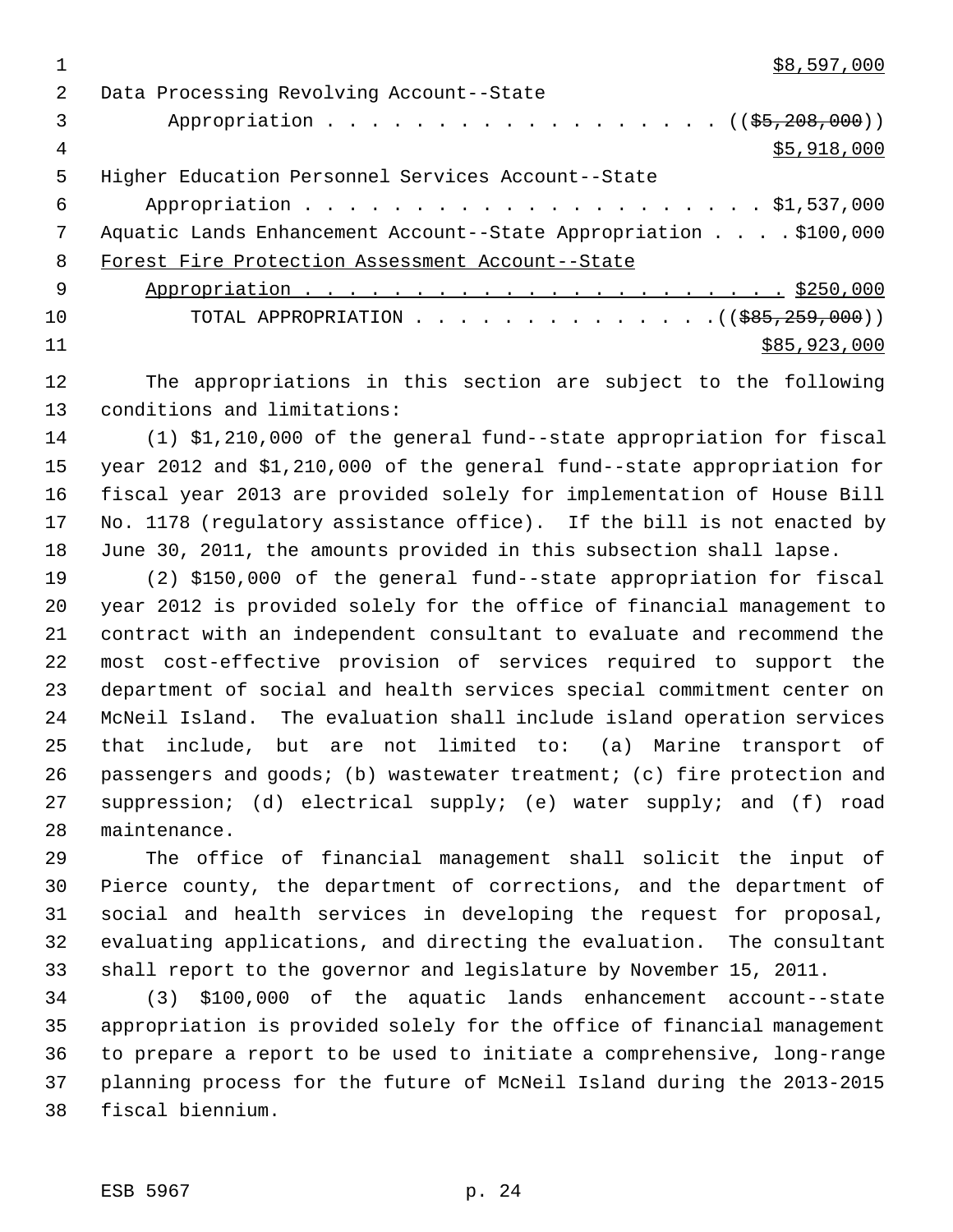(a) The report on the initiation of the process must document:

 (i) Ownership issues, including consultation with the federal government about its current legal requirements associated with the island;

 (ii) Federal and state decision-making processes to change use or ownership;

(iii) Tribal treaty interests;

8 (iv) Fish and wildlife species and their habitats;

(v) Land use and public safety needs;

(vi) Recreational opportunities for the general public;

(vii) Historic and archaeological resources; and

 (viii) Revenue from and necessary to support potential future uses of the island.

 (b) The report shall develop and recommend a comprehensive, long- range planning process for the future of the island and associated aquatic resources, addressing the items in (a) of this subsection.

 (c) The office of financial management may use its own staff and other public agency and tribal staff or contract for services, and may create a work group of knowledgeable agencies, organizations, and individuals to assist in preparing the report.

 (d) The office of financial management shall engage in broad consultation with interested parties, including, but not limited to:

(i) Federal agencies with relevant responsibilities;

(ii) Tribal governments;

(iii) State agencies;

 (iv) Local governments and communities in the area, including the Anderson Island community, Steilacoom, and Pierce county; and

(v) Interested private organizations and individuals.

 (e) The report must be submitted to the governor and appropriate committees of the legislature by October 1, 2012.

 (4) The appropriations in this section include funding for activities transferred from the sentencing guidelines commission to the office of financial management pursuant to Engrossed Substitute Senate Bill No. 5891 (criminal justice cost savings). Prior to the effective date of Engrossed Substitute Senate Bill No. 5891, the appropriations in this section may be expended for the continued operations and expenses of the sentencing guidelines commission pursuant to the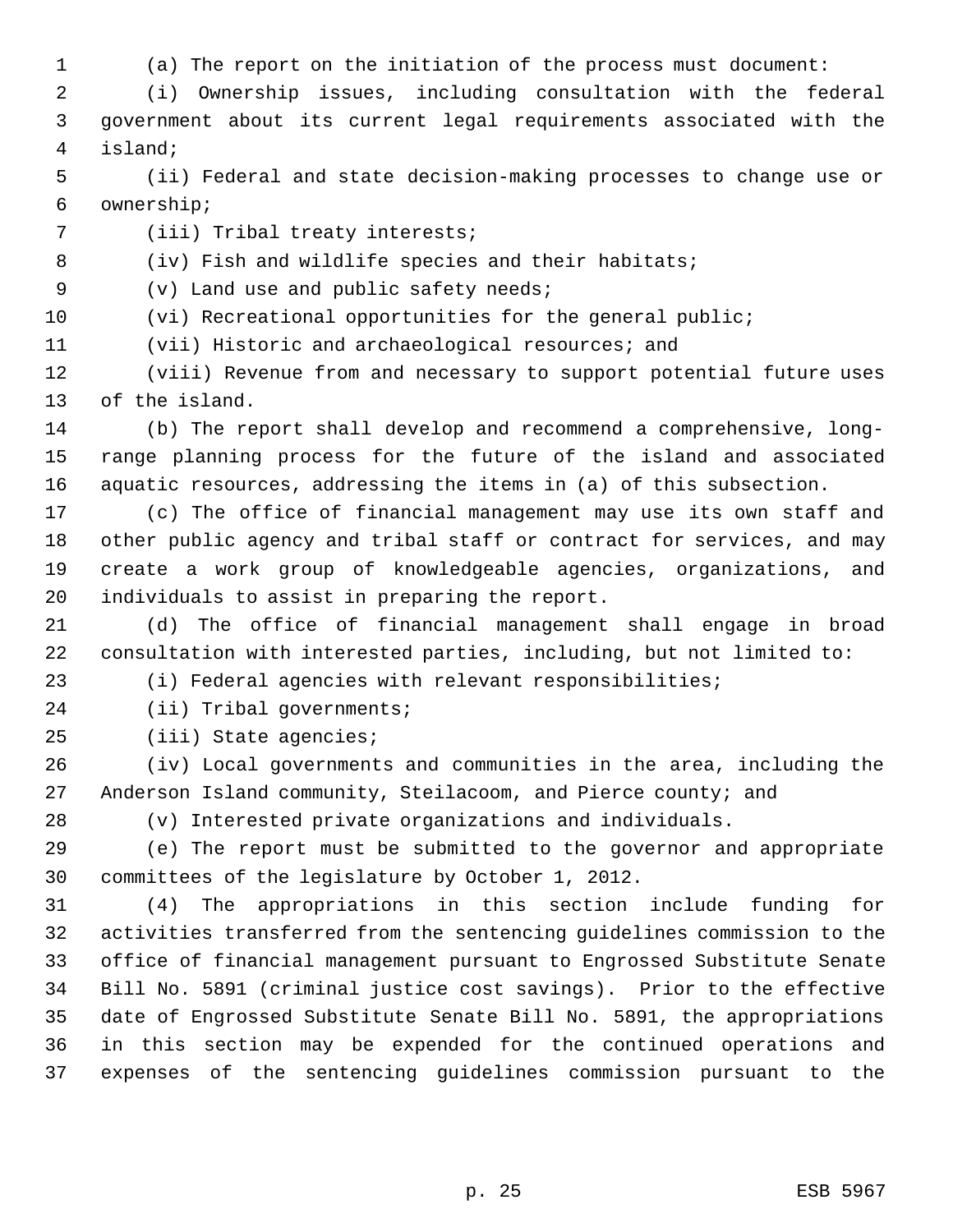expenditure authority schedule produced by the office of financial management in accordance with chapter 43.88 RCW.

 (5)(a) \$250,000 of the forest fire protection assessment account-- 4 state appropriation is provided solely for the office of financial management to contract for analysis and recommendations to improve the efficiency and effectiveness of the state's mechanisms for funding fire prevention and suppression activities.

 (b) The contract must provide for: (i) Consultation with the 9 appropriate committees of the legislature, the office of financial 10 management, the department of natural resources, and appropriate stakeholders at the onset of the contract regarding the scope of and 12 timeline for the analysis and recommendations; (ii) by September 1, 13 2012, development of initial analysis of potential means to improve the efficiency and effectiveness of the state's mechanisms for funding fire 15 prevention and suppression activities, including analysis of such 16 options as the use of private or state insurance, the increased use of 17 revolving accounts, and any examples where those mechanisms have been 18 previously utilized; (iii) following development of the initial analysis under (b)(ii) of this subsection, distribution of the analysis 20 and solicitation of input from the entities identified in (b)(i) of this subsection; and (iv) based on the input under (b)(iii) of this subsection, development of recommendations for implementation of select 23 potential means to improve the efficiency and effectiveness of the 24 state's mechanisms for funding fire prevention and suppression activities, including the necessary steps for implementation and opportunities and risks associated with the identified mechanisms.

 (c) By June 30, 2013, and consistent with RCW 43.01.036, the office 28 of financial management must provide a report to the appropriate 29 committees of the legislature, including the analysis and recommendations developed under this subsection.

 (6) The appropriations in this section for the office of regulatory assistance assume the implementation of Senate Bill No. 6023 (permit efficiency).

 **Sec. 127.** 2011 2nd sp.s. c 9 s 119 (uncodified) is amended to read as follows:

- **FOR THE OFFICE OF ADMINISTRATIVE HEARINGS**
- Administrative Hearings Revolving Account--State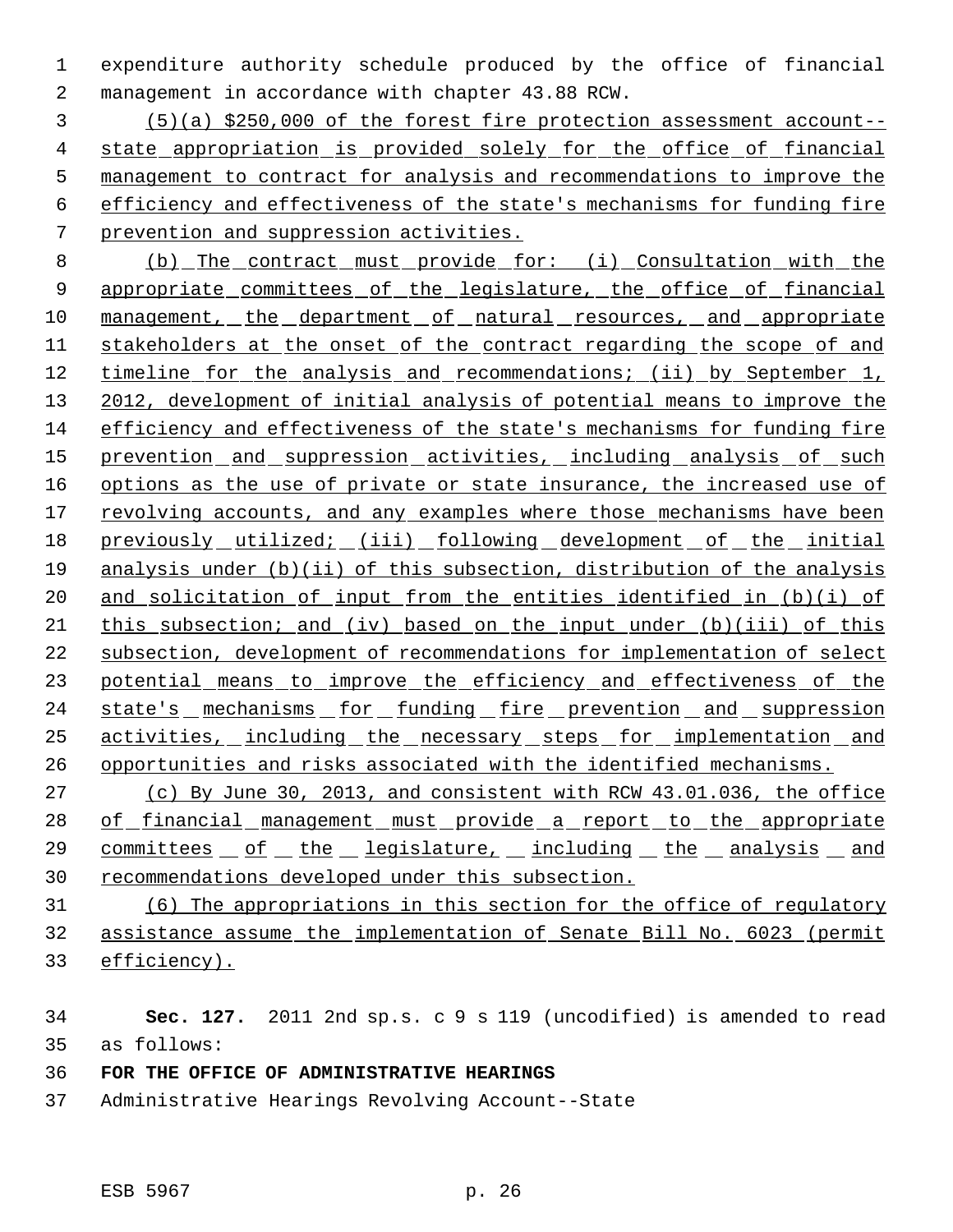1 Appropriation . . . . . . . . . . . . . . . ((\$34,043,000)) 2 \$35,847,000 \$35,847,000 3 The appropriation in this section is subject to the following 4 conditions and limitations: \$769,000 of the administrative hearings 5 revolving account--state appropriation is provided solely to implement 6 Engrossed Substitute Senate Bill No. 5921 (social services programs). 7 If the bill is not enacted by June 30, 2011, the amount provided in 8 this subsection shall lapse. 9 **Sec. 128.** 2011 2nd sp.s. c 9 s 120 (uncodified) is amended to read 10 as follows: 11 **FOR THE WASHINGTON STATE LOTTERY** 12 Lottery Administrative Account--State 13 Appropriation . . . . . . . . . . . . . . . . ((\$25,709,000))  $14$  \$24,908,000  $15/16$ The appropriation in this section is subject to the following 17 conditions and limitations: Funding is reduced for administrative and 18 operating costs that do not impact revenue-generating activities. 19 Beyond these savings, the state lottery shall consider methods of 20 achieving other efficiencies, including reductions in unproductive 21 marketing expenses, reductions in contracted services, adjustments to 22 prize payments, and disbursements of unclaimed prize moneys in order to 23 increase distributions to beneficiaries. 24 **Sec. 129.** 2011 1st sp.s. c 50 s 132 (uncodified) is amended to 25 read as follows: 26 **FOR THE COMMISSION ON HISPANIC AFFAIRS** 27 General Fund--State Appropriation (FY 2012)  $\ldots$  . . . . (( $\frac{246,000}{ }$ ))  $28$ 29 General Fund--State Appropriation (FY 2013) . . . . . . ((\$250,000))  $\frac{$237,000}{ }$ 31 TOTAL APPROPRIATION . . . . . . . . . . . . . . ((<del>\$496.000</del>))  $\frac{$471,000}{ }$ 33 **Sec. 130.** 2011 1st sp.s. c 50 s 133 (uncodified) is amended to 34 read as follows: 35 **FOR THE COMMISSION ON AFRICAN-AMERICAN AFFAIRS** 36 General Fund--State Appropriation (FY 2012)  $\ldots$  . . . . ((\$239,000))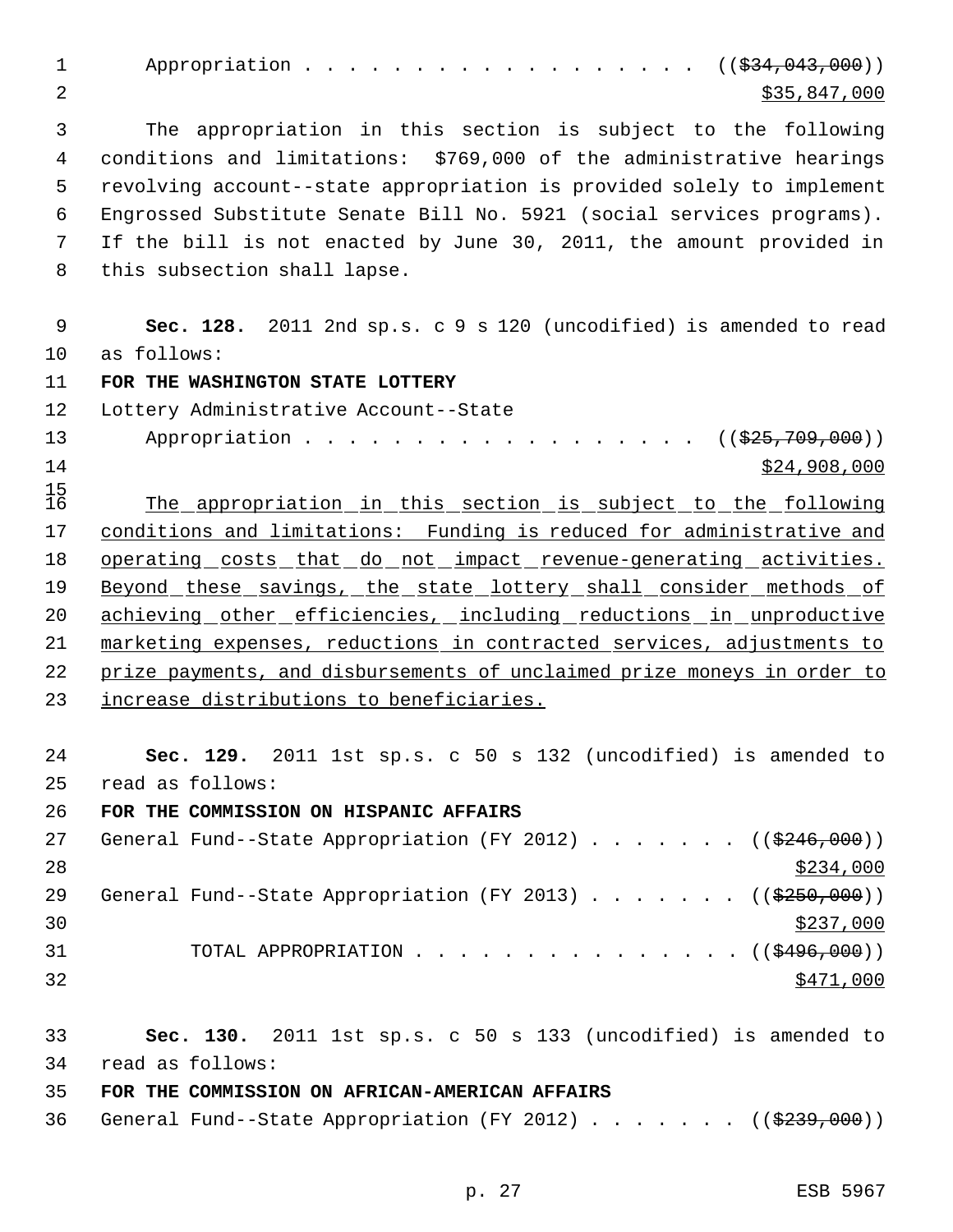|  |                                                                      | \$221,000 |
|--|----------------------------------------------------------------------|-----------|
|  | General Fund--State Appropriation (FY 2013) ( $(\frac{2238}{100})$ ) |           |
|  |                                                                      | \$232,000 |
|  | TOTAL APPROPRIATION $\cdots$ ((\$477,000))                           |           |
|  |                                                                      | \$453,000 |

 **Sec. 131.** 2011 2nd sp.s. c 9 s 121 (uncodified) is amended to read as follows:

**FOR THE DEPARTMENT OF RETIREMENT SYSTEMS--OPERATIONS**

Department of Retirement Systems Expense

10 Account--State Appropriation . . . . . . . . . . ((\$47,049,000)) \$47,128,000

 The appropriation in this section is subject to the following conditions and limitations:

 (1) \$146,000 of the department of retirement systems--state appropriation is provided solely for the administrative costs associated with implementation of House Bill No. 2070 (state and local government employees). If the bill is not enacted by June 30, 2011, the amount provided in this subsection shall lapse.

 (2) \$65,000 of the department of retirement systems--state appropriation is provided solely for the administrative costs associated with implementation of House Bill No. 1625 (plan 3 default investment option). If the bill is not enacted by June 30, 2011, the amount provided in this subsection shall lapse.

 (3) \$133,000 of the department of retirement systems--state appropriation is provided solely for the administrative costs associated with implementation of Engrossed House Bill No. 1981 as amended (post-retirement employment). If the bill is not enacted by June 30, 2011, the amount provided in this subsection shall lapse.

 (4) \$15,000 of the department of retirement systems expense account--state appropriation is provided solely for the administrative costs associated with implementation of Substitute House Bill No. 2021 (plan 1 annual increase amounts). If the bill is not enacted by June 30, 2011, the amount provided in this section shall lapse.

 (5) \$64,000 of the department of retirement systems expense account--state appropriation is provided solely for the administrative costs associated with implementation of House Bill No. 2441 (limiting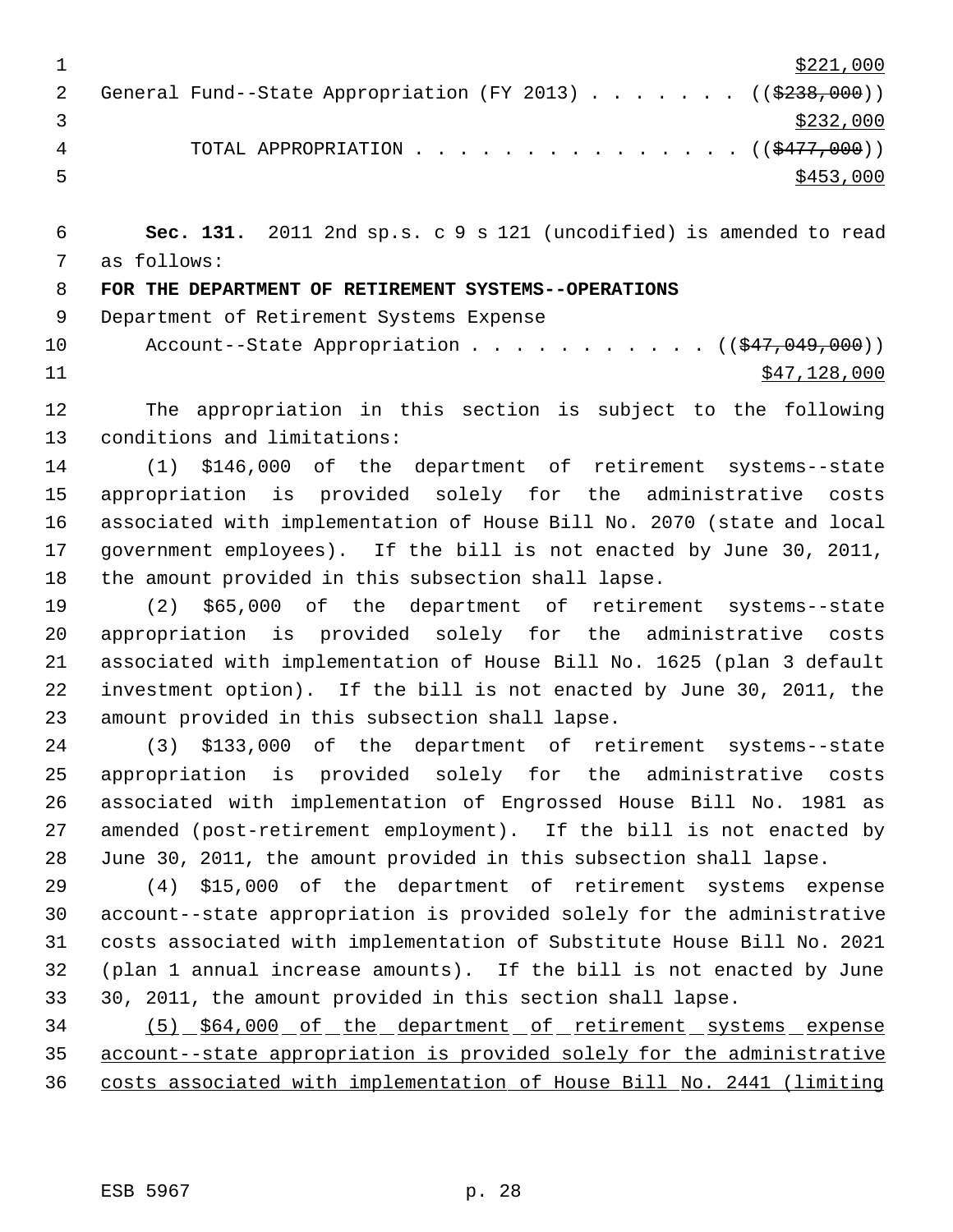1 excess compensation). If the bill is not enacted by June 30, 2012, the amount provided in this subsection shall lapse. (6) \$32,000 of the department of retirement systems expense account--state appropriation is provided solely for the administrative costs associated with implementation of Senate Bill No. 5159 (transfer of service into the Washington state patrol retirement system). If the bill is not enacted by June 30, 2012, the amount provided in this subsection shall lapse. **Sec. 132.** 2011 2nd sp.s. c 9 s 122 (uncodified) is amended to read as follows: **FOR THE DEPARTMENT OF REVENUE** 12 General Fund--State Appropriation (FY 2012) . . . . . ((\$100,927,000)) \$101,044,000 14 General Fund--State Appropriation (FY 2013) . . . . . ((\$100,801,000)) \$101,929,000 Timber Tax Distribution Account--State Appropriation . . . . \$5,940,000 Waste Reduction/Recycling/Litter Control--State Appropriation . . . . . . . . . . . . . . . . . . . . . . \$129,000 19 Waste Tire Removal Account--State Appropriation . . . . . . . \$2,000 State Toxics Control Account--State Appropriation . . . . . . . \$87,000 21 Oil Spill Prevention Account--State Appropriation . . . . . . \$19,000 22 Master License Fund--State Appropriation . . . . . . . ((\$14,012,000)) \$14,810,000 Vehicle License Fraud Account--State Appropriation . . . . . . . \$5,000 Performance Audits of Government Account--State Appropriation . . . . . . . . . . . . . . . . . . . . . \$3,188,000 27 TOTAL APPROPRIATION . . . . . . . . . . . . . ((\$225,110,000)) \$227,153,000 The appropriations in this section are subject to the following 30 conditions and limitations: \$120,000 of the general fund--state appropriation for fiscal year 2012, \$1,133,000 of the general fund-- state appropriation for fiscal year 2013, and \$798,000 of the master 33 license fund--state propriation are provided solely for implementation of Engrossed Substitute Senate Bill No. 6356 (single portal for business). If the bill is not enacted by June 30, 2012, the amounts provided in this subsection shall lapse.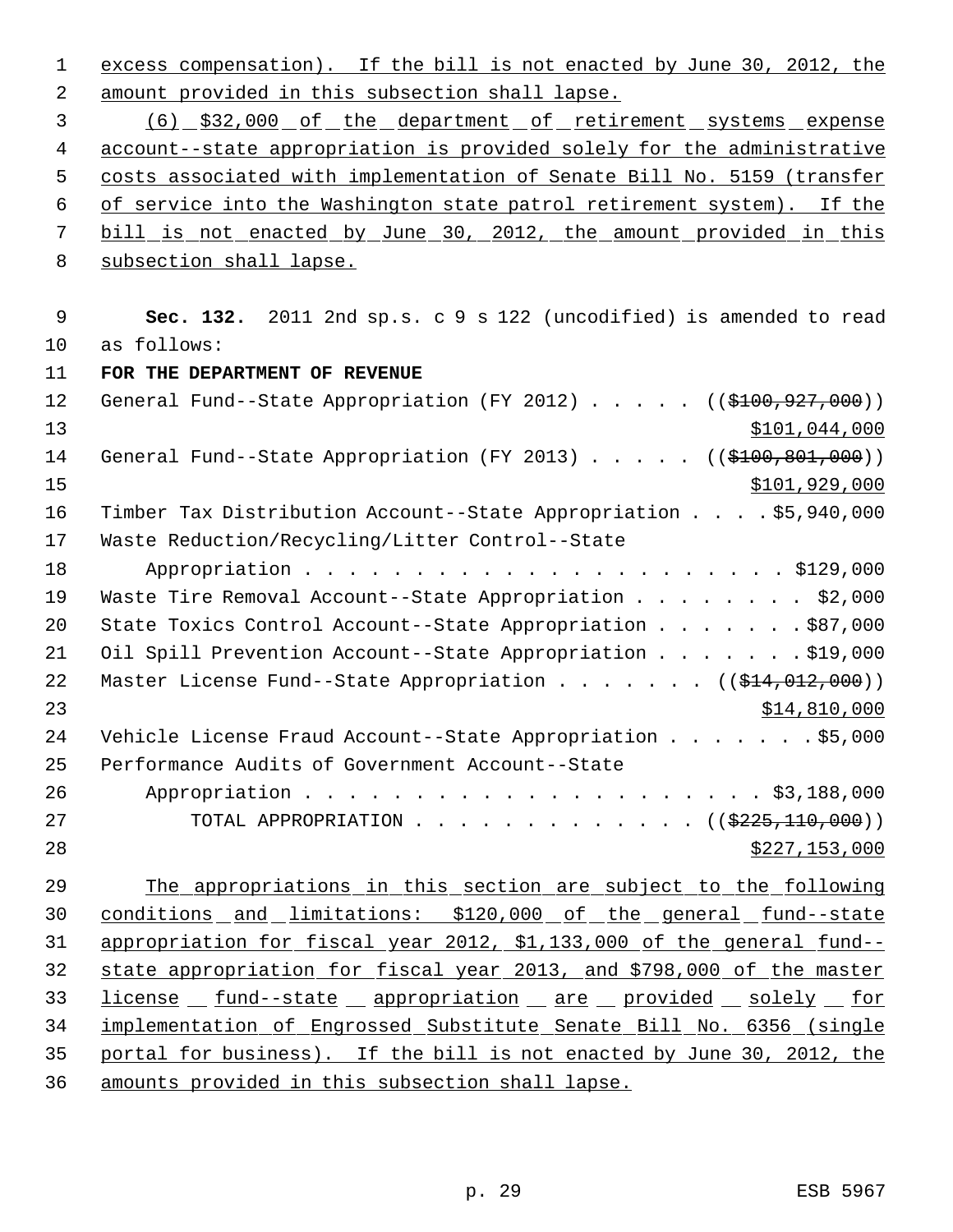**Sec. 133.** 2011 1st sp.s. c 50 s 137 (uncodified) is amended to read as follows: **FOR THE BOARD OF TAX APPEALS** 4 General Fund--State Appropriation (FY 2012)  $\ldots$  . . . (( $\frac{24}{24}$ ,  $241$ ,  $000$ ))  $5 - 5$   $\frac{1,179,000}{2}$ 6 General Fund--State Appropriation (FY 2013)  $\ldots$  . . . (( $\frac{1}{21}$ , 219,000)) \$1,158,000 8 TOTAL APPROPRIATION . . . . . . . . . . . . . ((<del>\$2,460,000</del>))  $\frac{$2,337,000}{ }$  **Sec. 134.** 2011 2nd sp.s. c 9 s 123 (uncodified) is amended to read as follows: **FOR THE OFFICE OF MINORITY AND WOMEN'S BUSINESS ENTERPRISES** 13 OMWBE Enterprises Account--State Appropriation . . . . . ((\$3,264,000)) \$3,680,000 **Sec. 135.** 2011 2nd sp.s. c 9 s 125 (uncodified) is amended to read as follows: **FOR THE INSURANCE COMMISSIONER** 18 General Fund--Federal Appropriation . . . . . . . . . . . \$4,452,000 Insurance Commissioners Regulatory Account--State 20 Appropriation . . . . . . . . . . . . . . . . ((\$47,514,000)) \$47,512,000 22 TOTAL APPROPRIATION . . . . . . . . . . . . . . ((\$51,966,000)) \$51,964,000 The appropriations in this section are subject to the following conditions and limitations: (1) \$75,000 of the insurance commissioner's regulatory account--state appropriation is provided solely for the implementation of Substitute Senate Bill No. 5445 (health benefit exchange). (2) \$42,000 of the insurance commissioner's regulatory account--state appropriation is provided solely for the implementation of Senate Bill No. 5213 (insurance statutes). **Sec. 136.** 2011 2nd sp.s. c 9 s 128 (uncodified) is amended to read as follows: **FOR THE LIQUOR CONTROL BOARD** Liquor Control Board Construction and Maintenance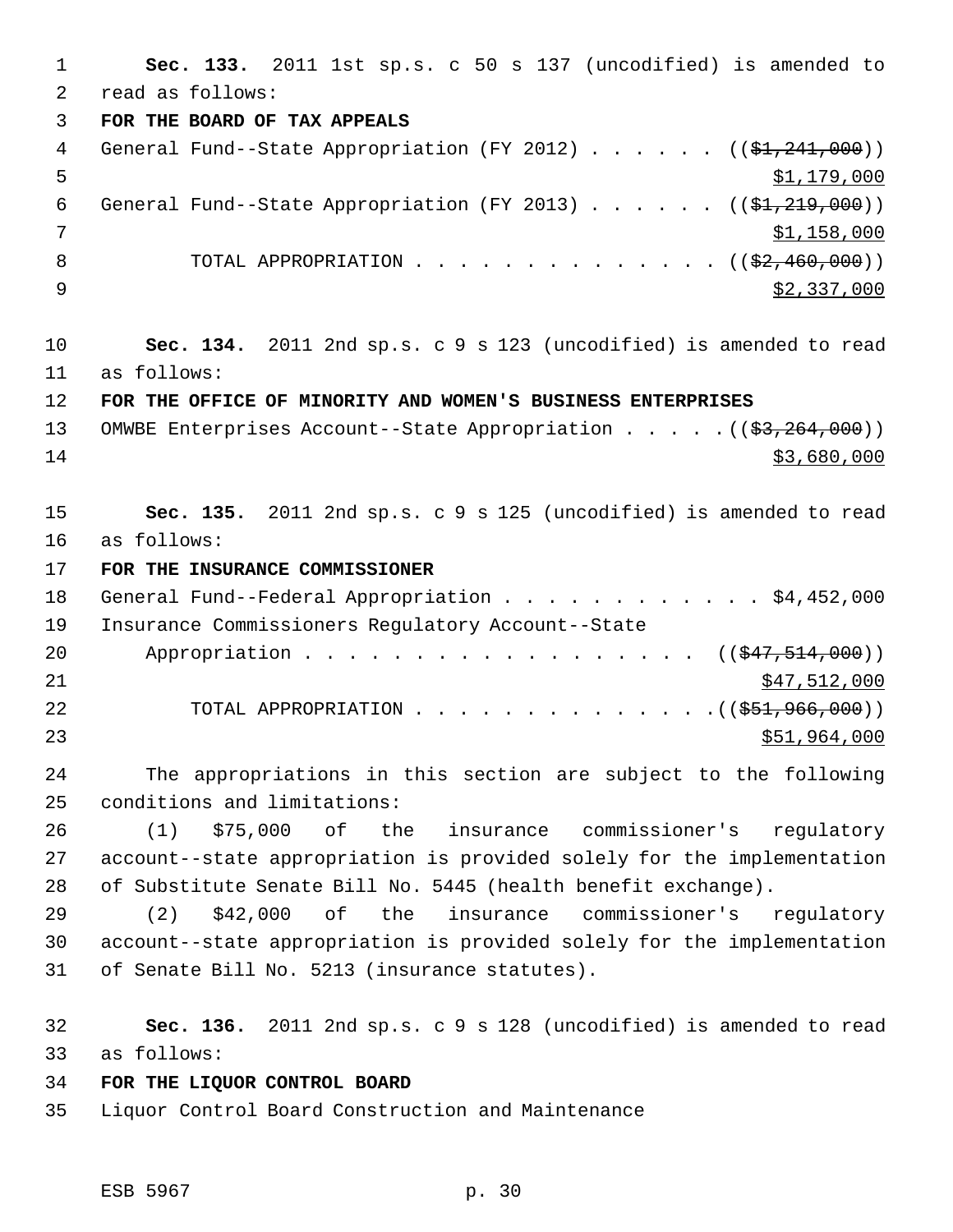| $\mathbf 1$    | Account--State Appropriation $($ $($ $$10,081,000)$ )                         |
|----------------|-------------------------------------------------------------------------------|
| $\overline{2}$ | \$3,063,000                                                                   |
| 3              | Liquor Revolving Account--State Appropriation $($ $($ $\frac{176}{238}, 000)$ |
| $\overline{4}$ | \$170,409,000                                                                 |
| 5              | General Fund--Federal Appropriation ( $(\frac{120}{120},000)$ )               |
| 6              | \$945,000                                                                     |
| 7              | General Fund--Private/Local Appropriation 525,000                             |
| 8              | Liquor Excise Tax Account--State Appropriation 55,675,000                     |
| 9              | TOTAL APPROPRIATION ( $(\frac{18}{186}, \frac{439}{100})$ )                   |
| 10             | \$180, 117, 000                                                               |
|                |                                                                               |
| 11             | Sec. 137. 2011 2nd sp.s. c 9 s 129 (uncodified) is amended to read            |
| 12             | as follows:                                                                   |
| 13             | FOR THE UTILITIES AND TRANSPORTATION COMMISSION                               |
| 14             | General Fund--Federal Appropriation \$502,000                                 |
| 15             | General Fund--Private/Local Appropriation \$11,175,000                        |
| 16             | Public Service Revolving Account--State                                       |

17 Appropriation . . . . . . . . . . . . . . . . ((\$30,992,000))  $18$  \$31,145,000 19 Pipeline Safety Account--State Appropriation . . . . . . . \$3,201,000 20 Pipeline Safety Account--Federal Appropriation . . . . . . \$2,848,000 21 TOTAL APPROPRIATION . . . . . . . . . . . . . . ((\$48,718,000)) 22 \$48,871,000

23 The appropriations in this section are subject to the following 24 conditions and limitations:

 (1) In accordance with RCW 80.36.610(1), the utilities and transportation commission is authorized to establish federal telecommunications act services fees in fiscal year 2012 as necessary to meet the actual costs of conducting business and the appropriation levels in this section.

30 (2) \$15,000 of the pipeline safety account--state appropriation is 31 provided solely for the implementation of Engrossed Second Substitute 32 House Bill No. 1634 (underground utilities).

33 (3) \$182,000 of the public service revolving account--state 34 appropriation is provided solely for the implementation of Engrossed 35 Second Substitute Senate Bill No. 5769 (coal-fired generation).

36 (4) \$169,000 of the public service revolving account--state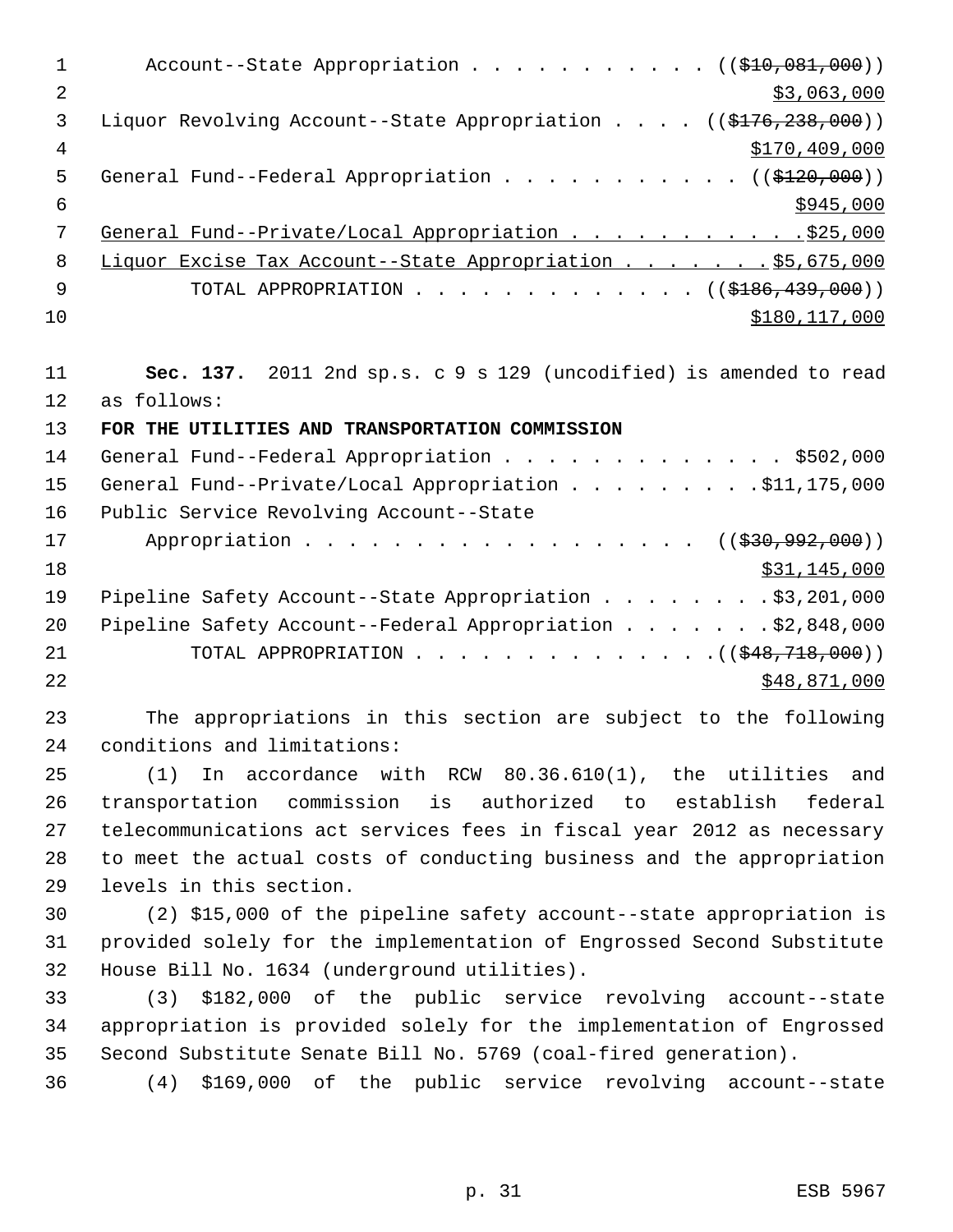appropriation is provided solely for the implementation of Second Substitute Senate Bill No. 5034 (private infrastructure).

 **Sec. 138.** 2011 2nd sp.s. c 9 s 130 (uncodified) is amended to read as follows:

**FOR THE MILITARY DEPARTMENT**

| 6  | General Fund--State Appropriation (FY 2012) $($ $($ \$7,175,000))            |
|----|------------------------------------------------------------------------------|
| 7  | \$7,173,000                                                                  |
| 8  | General Fund--State Appropriation (FY 2013) $($ $($ \$7,175,000))            |
| 9  | \$7,171,000                                                                  |
| 10 | General Fund--Federal Appropriation \$159,181,000                            |
| 11 | Enhanced 911 Account--State Appropriation $($ $($ $\frac{246}{556},000)$ $)$ |
| 12 | \$48,626,000                                                                 |
| 13 | Disaster Response Account--State Appropriation \$17,933,000                  |
| 14 | Disaster Response Account--Federal Appropriation \$66,266,000                |
| 15 | Military Department Rent and Lease Account--State                            |
| 16 |                                                                              |
| 17 | Worker and Community Right-to-Know Account--State                            |
| 18 |                                                                              |
| 19 | TOTAL APPROPRIATION ( $(\frac{2307}{10600})$ )                               |
| 20 | \$309,130,000                                                                |
|    |                                                                              |

 The appropriations in this section are subject to the following conditions and limitations:

 (1) \$18,018,000 of the disaster response account--state appropriation and \$66,266,000 of the disaster response account--federal appropriation may be spent only on disasters declared by the governor and with the approval of the office of financial management. The military department shall submit a report to the office of financial management and the legislative fiscal committees on October 1st and February 1st of each year detailing information on the disaster response account, including: (a) The amount and type of deposits into the account; (b) the current available fund balance as of the reporting date; and (c) the projected fund balance at the end of the 2011-2013 biennium based on current revenue and expenditure patterns.

 (2) \$75,000,000 of the general fund--federal appropriation is provided solely for homeland security, subject to the following conditions: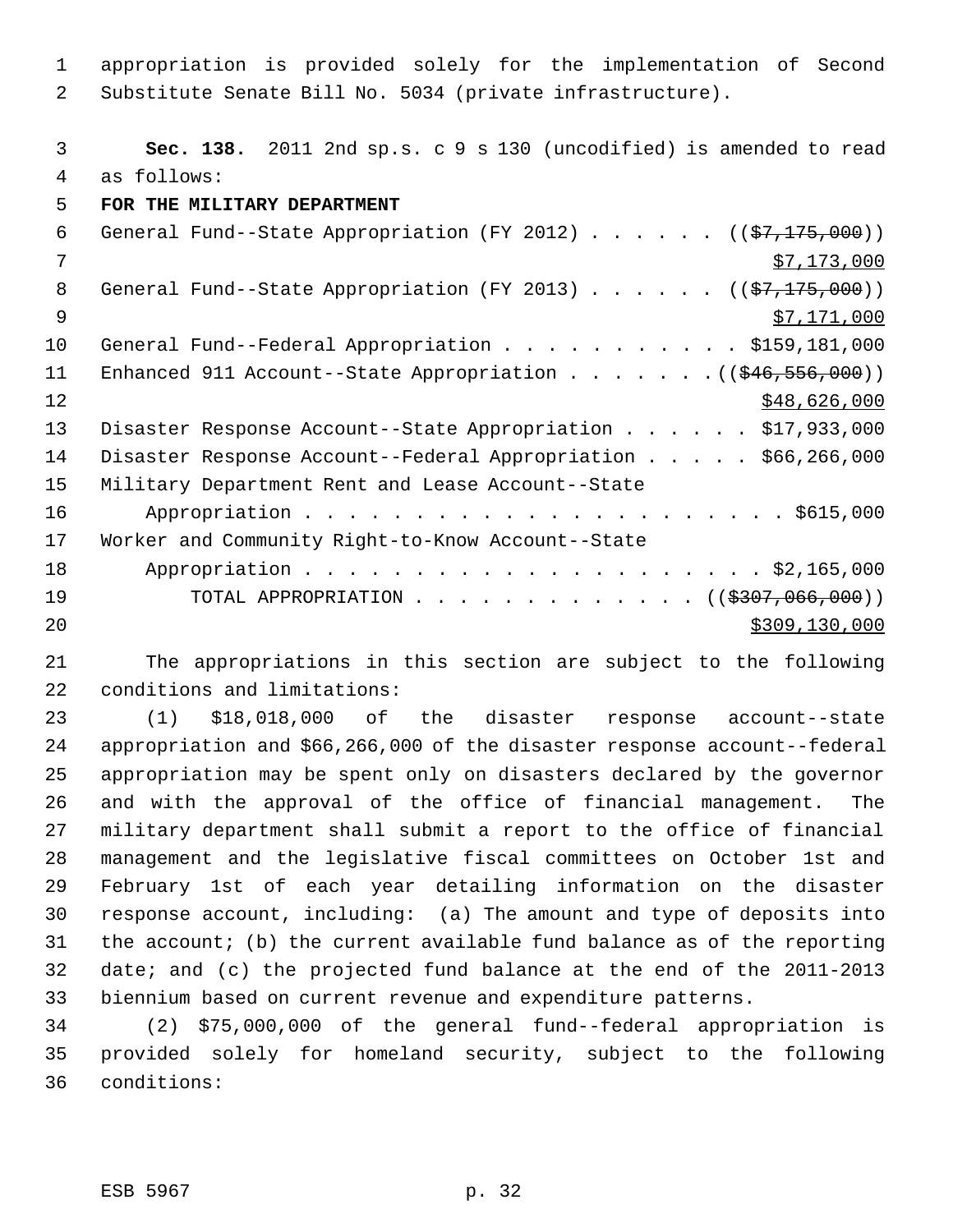(a) Any communications equipment purchased by local jurisdictions or state agencies shall be consistent with standards set by the Washington state interoperability executive committee; and

 (b) The department shall submit an annual report to the office of financial management and the legislative fiscal committees detailing the governor's domestic security advisory group recommendations; homeland security revenues and expenditures, including estimates of total federal funding for the state; and incremental changes from the previous estimate.

 **Sec. 139.** 2011 2nd sp.s. c 9 s 131 (uncodified) is amended to read as follows:

### **FOR THE PUBLIC EMPLOYMENT RELATIONS COMMISSION**

| 13 <sup>7</sup> | General Fund--State Appropriation (FY 2012) ((\$2,346,000))       |
|-----------------|-------------------------------------------------------------------|
| 14              | \$2,110,000                                                       |
| 15              | General Fund--State Appropriation (FY 2013) $($ $($ \$2,400,000)) |
| 16              | \$2,161,000                                                       |
| 17              | Higher Education Personnel Services Account--State                |
| 18              |                                                                   |
| 19              | Department of Personnel Service Account--State                    |
| 20              |                                                                   |
| 21              | TOTAL APPROPRIATION $($ $($ $\frac{69,306,000)}{200,000})$        |
| 22              | \$7,831,000                                                       |

 **Sec. 140.** 2011 2nd sp.s. c 9 s 132 (uncodified) is amended to read as follows:

# **FOR THE DEPARTMENT OF ENTERPRISE SERVICES**

26 General Fund--State Appropriation (FY 2012) . . . . . . ((\$3,501,000)) \$3,328,000 28 General Fund--State Appropriation (FY 2013) . . . . . . ((\$3,495,000)) \$3,265,000 30 General Fund--Federal Appropriation . . . . . . . . . . . . . \$177,000 31 General Fund--Private/Local Appropriation . . . . . . . . . \$368,000 Building Code Council Account--State Appropriation . . . . . \$1,187,000 Department of Personnel Service Account--State 34 Appropriation . . . . . . . . . . . . . . . . ((\$11,119,000)) \$11,131,000 36 Enterprise Services Account--State Appropriation . . . ((\$26,540,000))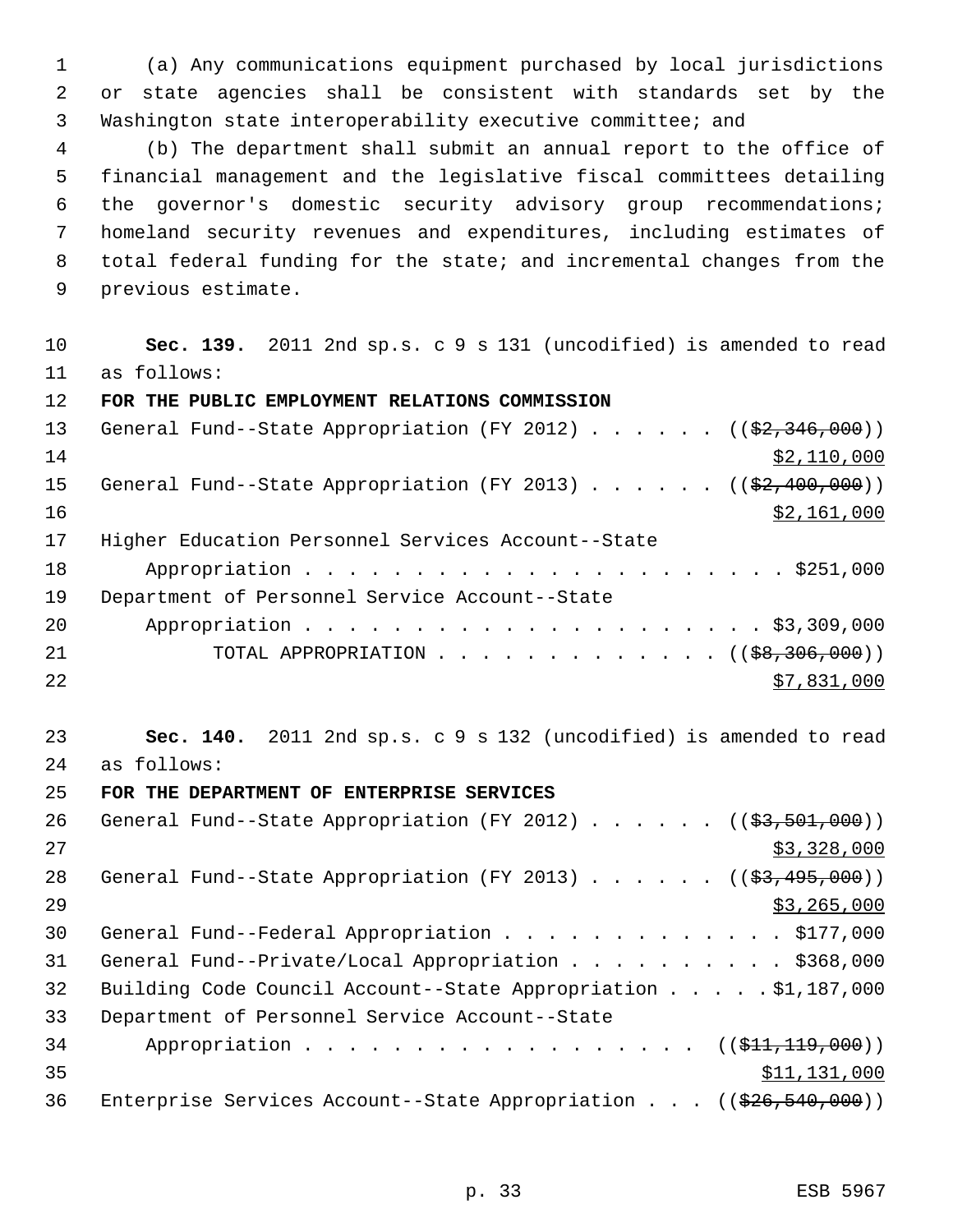$\frac{$26,585,000}{20}$ 2 TOTAL APPROPRIATION . . . . . . . . . . . . . . ((\$46,387,000))  $3 \times 46,041,000$ 

 The appropriations in this section are subject to the following conditions and limitations:

 (1) The appropriations in this section are for the operations and expenses of the department of enterprise services as established by Engrossed Substitute Senate Bill No. 5931 (central service functions of state government), effective October 1, 2011. Prior to October 1, 2011, the appropriations in this section may be expended for the continued operations and expenses of the office of financial management, the department of general administration, the department of information services, and the department of personnel, pursuant to the expenditure authority schedules produced by the office of financial management, in accordance with chapter 43.88 RCW.

16 (2) ((<del>\$3,090,000</del>)) \$3,028,000 of the general fund--state 17 appropriation for fiscal year 2012 and ((\$3,090,000)) \$2,967,000 of the general fund--state appropriation for fiscal year 2013 are provided solely for the payment of facilities and services charges, utilities and contracts charges, public and historic facilities charges, and capital projects surcharges allocable to the senate, house of representatives, statute law committee, and joint legislative systems committee. The department shall allocate charges attributable to these agencies among the affected revolving funds. The department shall maintain an interagency agreement with these agencies to establish performance standards, prioritization of preservation and capital improvement projects, and quality assurance provisions for the delivery of services under this subsection. The legislative agencies named in this subsection shall continue to enjoy all of the same rights of occupancy and space use on the capitol campus as historically established.

 (3) In accordance with RCW 46.08.172 and 43.135.055, the department is authorized to increase parking fees in fiscal years 2012 and 2013 as necessary to meet the actual costs of conducting business.

 (4) The building code council account appropriation is provided solely for the operation of the state building code council as required by statute and modified by the standards established by executive order 10-06. The council shall not consider any proposed code amendment or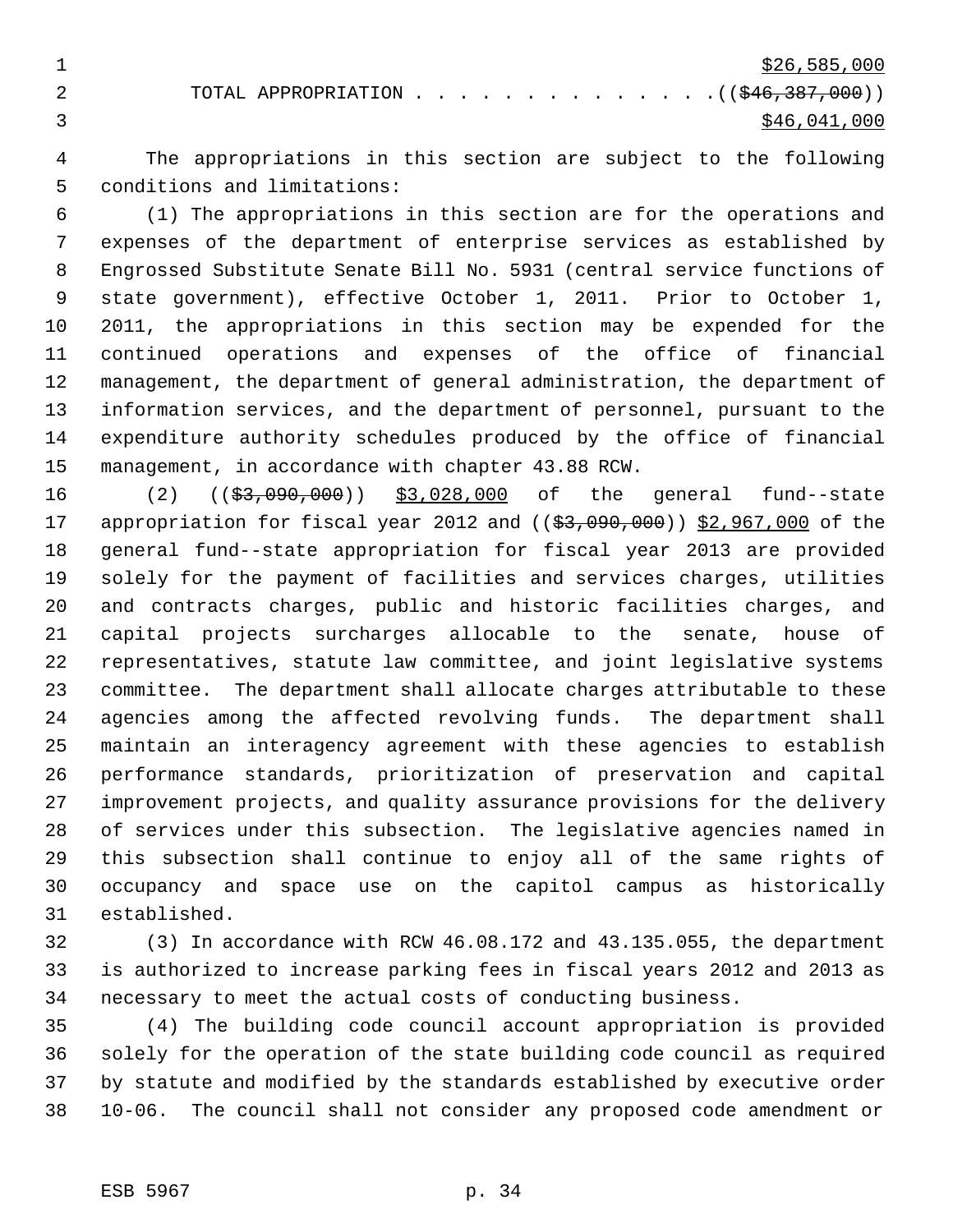take any other action not authorized by statute or in compliance with the standards established in executive order 10-06. No member of the council may receive compensation, per diem, or reimbursement for activities other than physical attendance at those meetings of the state building code council or the council's designated committees, at which the opportunity for public comment is provided generally and on all agenda items upon which the council proposes to take action.

 (5) Specific funding is provided for the purposes of section 3 of House Bill No. 1770 (state purchasing).

 (6) The amounts appropriated in this section are for implementation of Senate Bill No. 5931 (streamlining central service functions).

 **Sec. 141.** 2011 1st sp.s. c 50 s 151 (uncodified) is amended to read as follows:

**FOR INNOVATE WASHINGTON**

| 15 |  |  |  |  |  | General Fund--State Appropriation (FY 2012) $($ $($ \$2,999,000)) |
|----|--|--|--|--|--|-------------------------------------------------------------------|
| 16 |  |  |  |  |  | \$2,911,000                                                       |
| 17 |  |  |  |  |  | General Fund--State Appropriation (FY 2013) $($ $($ \$3,011,000)) |
| 18 |  |  |  |  |  | \$2,798,000                                                       |
| 19 |  |  |  |  |  | TOTAL APPROPRIATION $($ $($ $\frac{6}{6}$ , $010$ , $000)$ )      |
| 20 |  |  |  |  |  | \$5,709,000                                                       |

(End of part)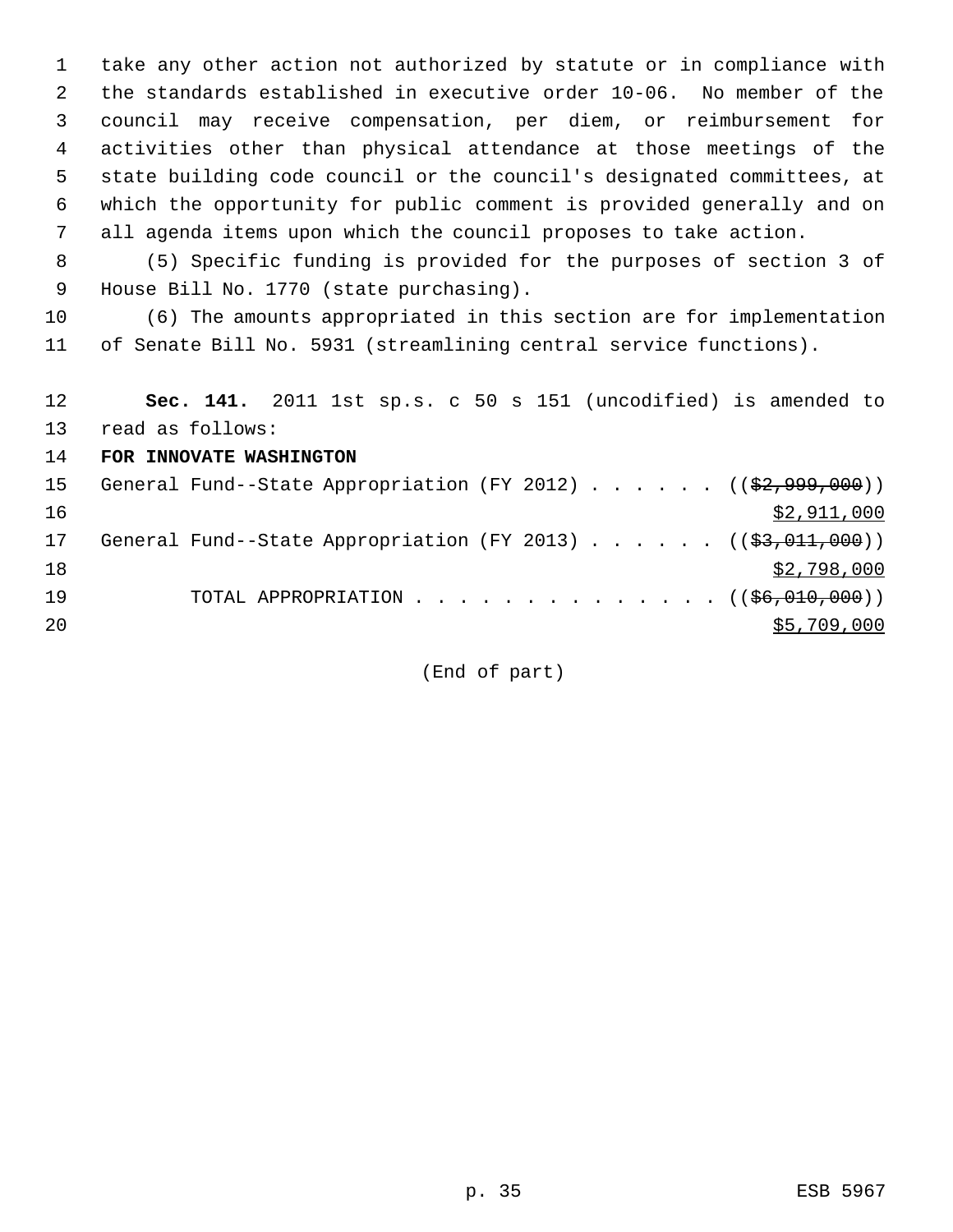| 2       | PART II<br><b>HUMAN SERVICES</b>                                                  |
|---------|-----------------------------------------------------------------------------------|
| 3<br>4  | Sec. 201. 2011 2nd sp.s. c 9 s 201 (uncodified) is amended to read<br>as follows: |
| 5       | FOR THE DEPARTMENT OF SOCIAL AND HEALTH SERVICES                                  |
| 6       | (1) The appropriations to the department of social and health                     |
| 7       | services in this act shall be expended for the programs and in the                |
| 8       | amounts specified in this act. Appropriations made in this act to the             |
| 9       | department of social and health services shall initially be allotted as           |
| $10 \,$ | required by this act. Subsequent allotment modifications shall not                |
| 11      | include transfers of moneys between sections of this act except as                |

expressly provided in this act, nor shall allotment modifications

 permit moneys that are provided solely for a specified purpose to be used for other than that purpose.

 (2) The department of social and health services shall not initiate any services that require expenditure of state general fund moneys unless expressly authorized in this act or other law. The department may seek, receive, and spend, under RCW 43.79.260 through 43.79.282, federal moneys not anticipated in this act as long as the federal funding does not require expenditure of state moneys for the program in excess of amounts anticipated in this act. If the department receives unanticipated unrestricted federal moneys, those moneys shall be spent for services authorized in this act or in any other legislation providing appropriation authority, and an equal amount of appropriated state general fund moneys shall lapse. Upon the lapsing of any moneys under this subsection, the office of financial management shall notify the legislative fiscal committees. As used in this subsection, "unrestricted federal moneys" includes block grants and other funds that federal law does not require to be spent on specifically defined projects or matched on a formula basis by state funds.

 (3) The health care authority and the department are authorized to develop an integrated health care program designed to slow the progression of illness and disability and better manage medicaid expenditures for the aged and disabled population. Under this Washington medicaid integration partnership (WMIP), the health care authority and the department may combine and transfer such medicaid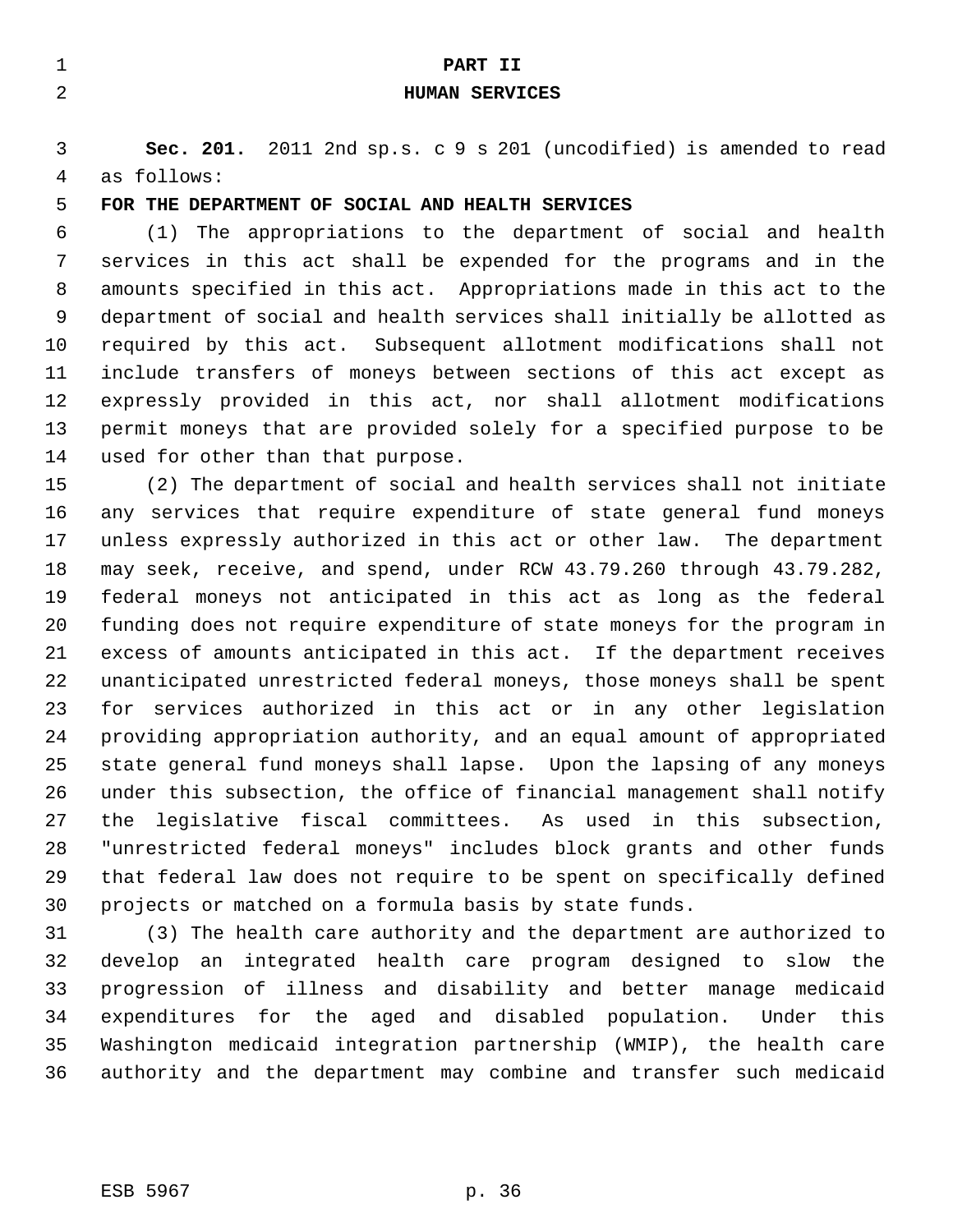funds appropriated under sections 204, 206, 208, and 213 of this act as may be necessary to finance a unified health care plan for the WMIP program enrollment. The WMIP pilot projects shall not exceed a daily enrollment of 6,000 persons, nor expand beyond one county during the 2011-2013 fiscal biennium. The amount of funding assigned from each program may not exceed the average per capita cost assumed in this act for individuals covered by that program, actuarially adjusted for the health condition of persons enrolled, times the number of clients enrolled. In implementing the WMIP, the health care authority and the department may: (a) Withhold from calculations of "available resources" as set forth in RCW 71.24.025 a sum equal to the capitated rate for enrolled individuals; and (b) employ capitation financing and risk-sharing arrangements in collaboration with health care service contractors licensed by the office of the insurance commissioner and qualified to participate in both the medicaid and medicare programs. The health care authority and the department shall conduct an evaluation of the WMIP, measuring changes in participant health outcomes, changes in patterns of service utilization, participant satisfaction, participant access to services, and the state fiscal impact.

 (4) The legislature finds that medicaid payment rates, as calculated by the department pursuant to the appropriations in this act, bear a reasonable relationship to the costs incurred by efficiently and economically operated facilities for providing quality services and will be sufficient to enlist enough providers so that care and services are available to the extent that such care and services are available to the general population in the geographic area. The legislature finds that cost reports, payment data from the federal government, historical utilization, economic data, and clinical input constitute reliable data upon which to determine the payment rates.

 (5) The department shall to the maximum extent practicable use the same system for delivery of spoken-language interpreter services for social services appointments as the one established for medical appointments in section 213 of this act. When contracting directly with an individual to deliver spoken language interpreter services, the department shall only contract with language access providers who are working at a location in the state and who are state- certified or state-authorized, except that when such a provider is not available,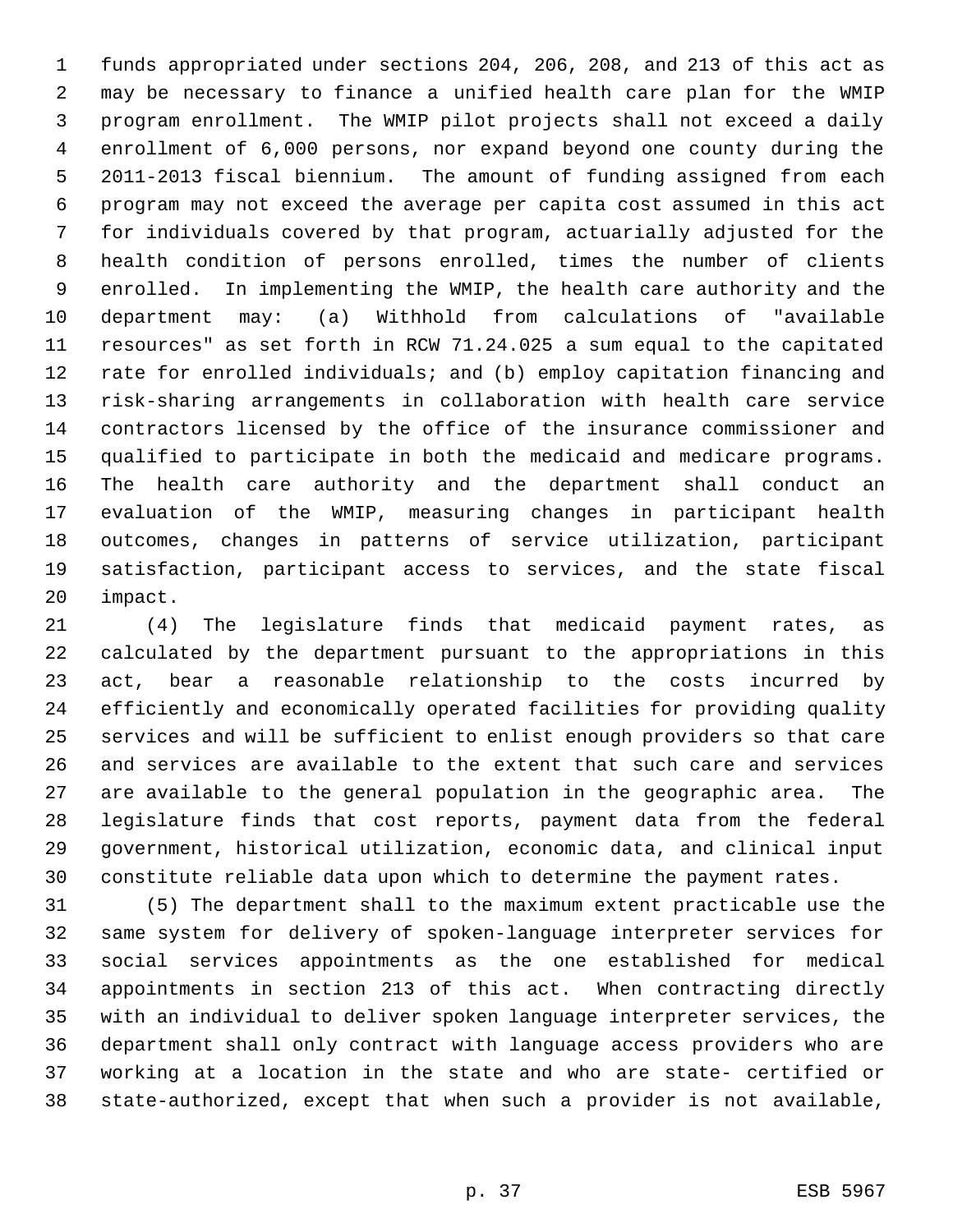the department may use a language access provider who meets other certifications or standards deemed to meet state standards, including interpreters in other states.

 (6)(a) The appropriations to the department of social and health services in this act shall be expended for the programs and in the amounts specified in this act. However, after May 1, 2012, unless 7 specifically prohibited by this act, the department may transfer general fund--state appropriations for fiscal year 2012 among programs 9 after approval by the director of financial management. However, the department shall not transfer state moneys that are provided solely for 11 a specified purpose except as expressly provided in (b) of this subsection.

13 (b) To the extent that transfers under (a) of this subsection are insufficient to fund actual expenditures in excess of fiscal year 2012 15 caseload forecasts and utilization assumptions in the long-term care, 16 foster care, adoptions support, medicaid personal care, and child 17 support programs, the department may transfer state moneys that are 18 provided solely for a specified purpose. The department shall not transfer funds, and the director of financial management shall not 20 approve the transfer, unless the transfer is consistent with the 21 objective of conserving, to the maximum extent possible, the expenditure of state funds. The director of financial management shall 23 notify the appropriate fiscal committees of the senate and house of 24 representatives in writing seven days prior to approving any allotment modifications or transfers under this subsection. The written notification shall include a narrative explanation and justification of the changes, along with expenditures and allotments by budget unit and appropriation, both before and after any allotment modifications or

transfers.

 **Sec. 202.** 2011 2nd sp.s. c 9 s 202 (uncodified) is amended to read as follows: **FOR THE DEPARTMENT OF SOCIAL AND HEALTH SERVICES--CHILDREN AND FAMILY SERVICES PROGRAM** 34 General Fund--State Appropriation (FY 2012) . . . . . ((\$295,011,000))

 \$285,329,000 36 General Fund--State Appropriation (FY 2013) . . . . . ((\$294,232,000))  $\frac{$278,374,000}{2}$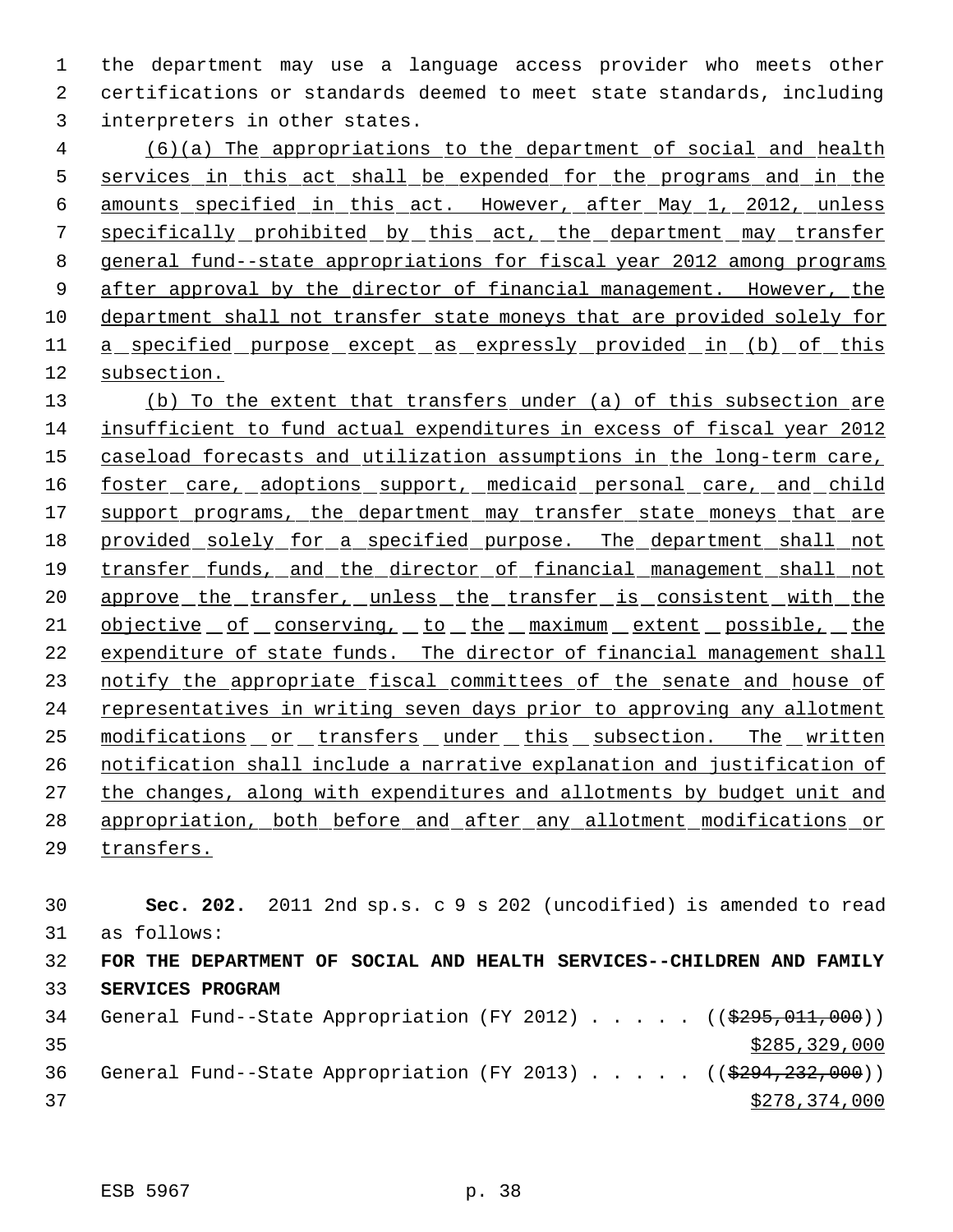1 General Fund--Federal Appropriation . . . . . . . . ((\$487,912,000)) 2 \$475,927,000 \$475,927,000 3 General Fund--Private/Local Appropriation . . . . . . . . \$1,358,000 Home Security Fund--State Appropriation . . . . . . . . . . \$10,741,000 Domestic Violence Prevention Account--State 6 Appropriation . . . . . . . . . . . . . . . .  $($   $(\frac{1}{21}, \frac{154}{100})$  \$1,240,000 8 Education Legacy Trust Account--State Appropriation . . . . \$725,000 9 TOTAL APPROPRIATION . . . . . . . . . . . ((\$<del>1,091,133,000</del>))  $$1,053,694,000$ 

 The appropriations in this section are subject to the following conditions and limitations:

 (1) Within amounts provided for the foster care and adoption support programs, the department shall control reimbursement decisions for foster care and adoption support cases such that the aggregate average cost per case for foster care and for adoption support does not exceed the amounts assumed in the projected caseload expenditures.

18 (2) (( $\frac{6668,000}{1000}$ ) \$651,000 of the general fund--state appropriation 19 for fiscal year 2012 and ((\$668,000)) \$601,000 of the general fund-- state appropriation for fiscal year 2013 are provided solely to contract for the operation of one pediatric interim care center. The center shall provide residential care for up to thirteen children through two years of age. Seventy-five percent of the children served by the center must be in need of special care as a result of substance abuse by their mothers. The center shall also provide on-site training to biological, adoptive, or foster parents. The center shall provide at least three months of consultation and support to the parents accepting placement of children from the center. The center may recruit new and current foster and adoptive parents for infants served by the center. The department shall not require case management as a condition of the contract. The department shall collaborate with the pediatric interim care center to determine if and how the center could be appropriately incorporated into the performance-based contract model and report its findings to the legislature by December 1, 2012.

 (3)(a) ((\$85,202,000)) \$80,402,000 of the general fund--state 36 appropriation for fiscal year 2012, ((\$85,408,000)) \$80,477,000 of the general fund--state appropriation for fiscal year 2013, and ((\$79,279,000)) \$74,358,000 of the general fund--federal appropriation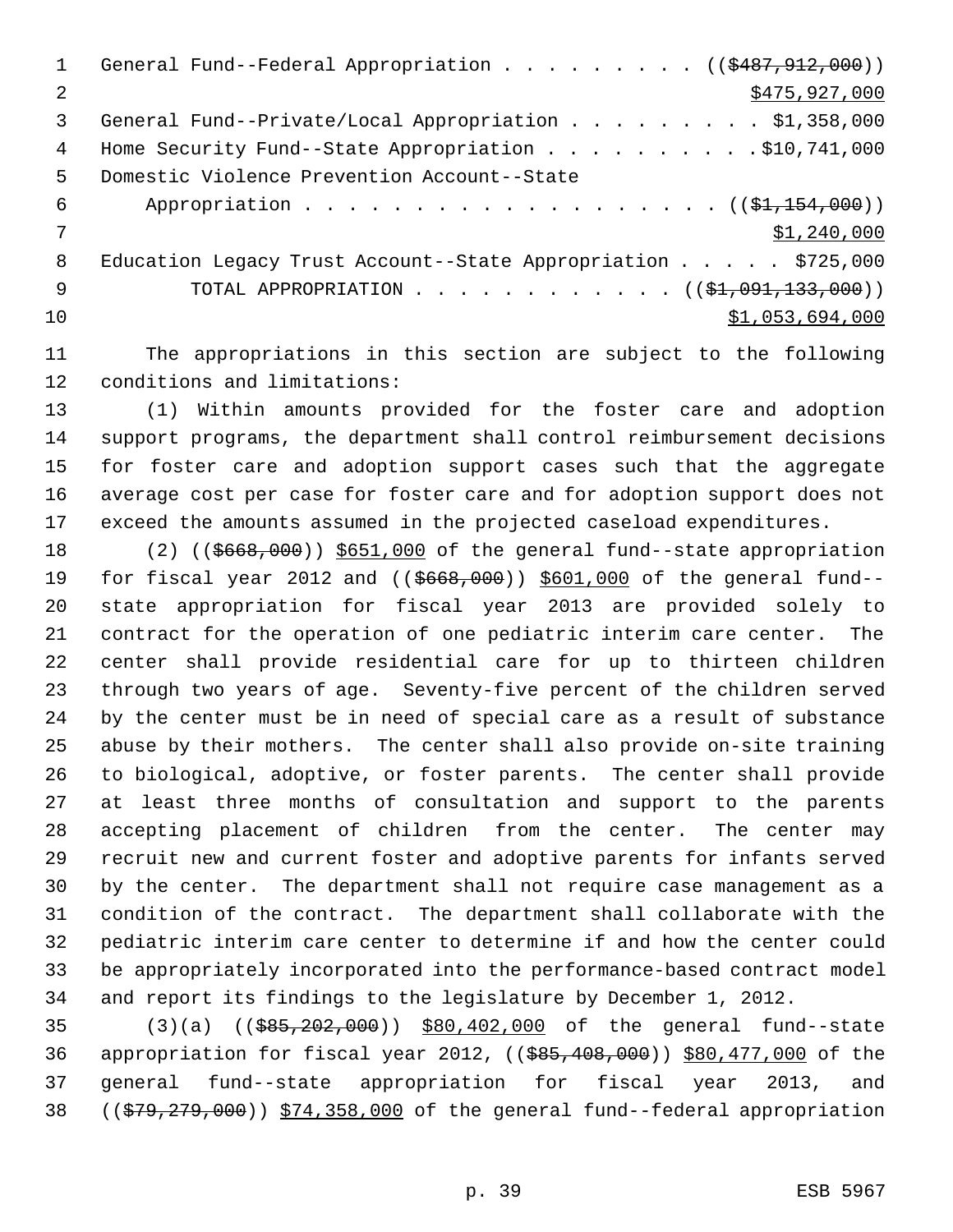1 are provided solely for services for children and families ((subject to 2 RCW-74.13.360-and-House-Bill-No.-2122-(child-welfare). Prior-to approval of contract services pursuant to RCW 74.13.360 and House Bill  $\frac{1}{100}$  No.  $\frac{2122}{100}$ . The amounts provided in this section shall be allotted on a monthly basis and expenditures shall not exceed allotments based on a three month rolling average without approval of the office of financial management following notification to the legislative fiscal committees.

 (b) The department shall use performance-based contracts to provide services to safely reduce the number of children in out-of-home care, safely reduce the time spent in out-of-home care prior to achieving permanency, and safely reduce the number of children returning to out-of-home care following permanency. The department shall provide an initial report to the legislature and the governor by January 15, 2012, regarding the start-up costs associated with performance-based 16 contracts under RCW 74.13.360 ((and House Bill No. - 2122 - (child welfare $)$ ).

 (4) \$176,000 of the general fund--state appropriation for fiscal year 2012, \$177,000 of the general fund--state appropriation for fiscal year 2013, \$656,000 of the general fund--private/local appropriation, \$253,000 of the general fund--federal appropriation, and \$725,000 of the education legacy trust account--state appropriation are provided solely for children's administration to contract with an educational advocacy provider with expertise in foster care educational outreach. The amounts in this subsection are provided solely for contracted education coordinators to assist foster children in succeeding in K-12 and higher education systems and to assure a focus on education during the transition to performance based contracts. Funding shall be prioritized to regions with high numbers of foster care youth and/or regions where backlogs of youth that have formerly requested educational outreach services exist. The department shall utilize private matching funds to maintain educational advocacy services.

 (5) \$670,000 of the general fund--state appropriation for fiscal year 2012 and \$670,000 of the general fund--state appropriation for fiscal year 2013 are provided solely for services provided through children's advocacy centers.

 (6) To ensure expenditures remain within available funds appropriated in this section as required by RCW 74.13A.005 and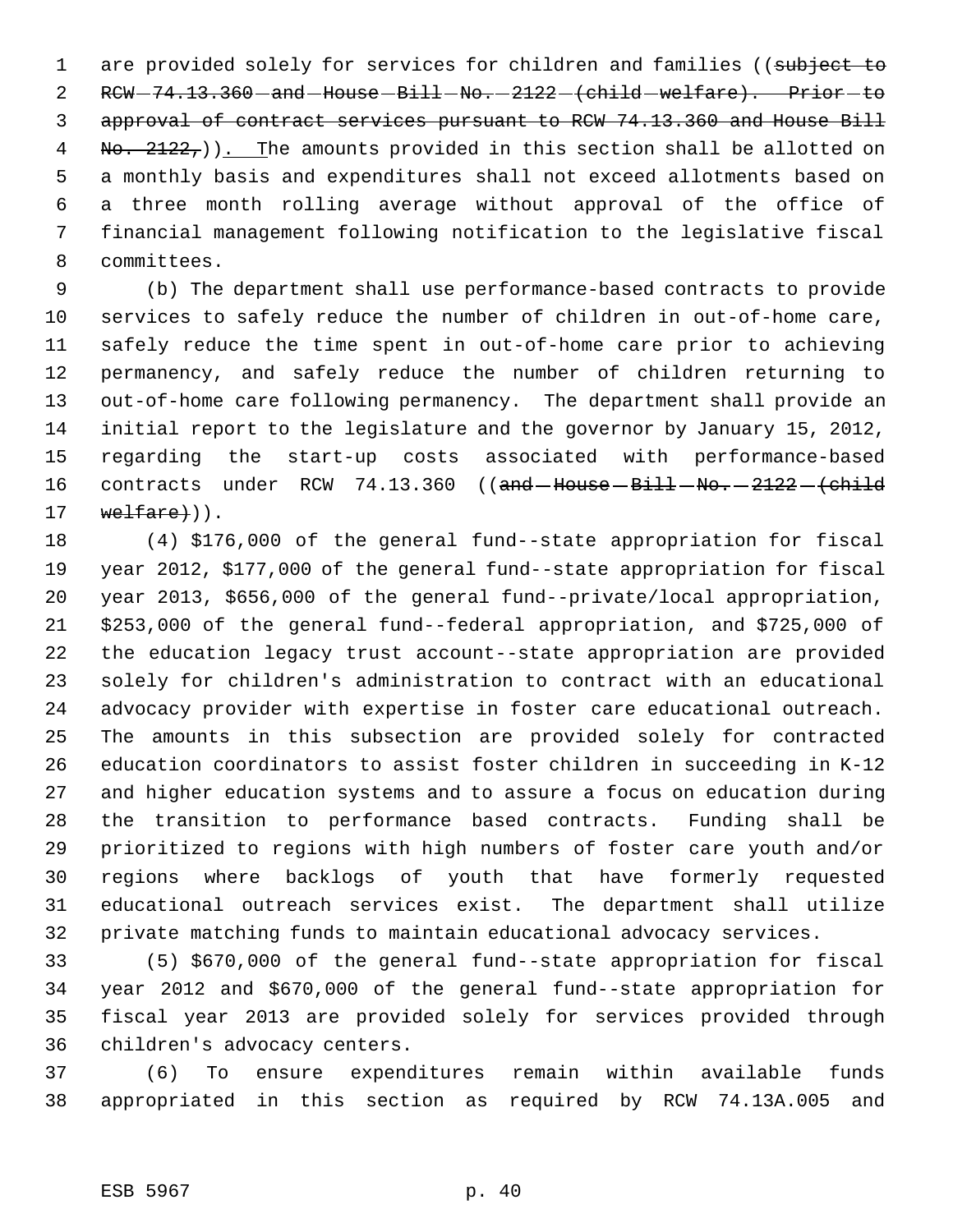74.13A.020, the secretary shall not set the amount of any adoption assistance payment or payments, made pursuant to RCW 26.33.320 and 74.13A.005 through 74.13A.080, to more than ninety percent of the foster care maintenance payment for that child had he or she remained in a foster family home during the same period. This subsection does not apply to adoption assistance agreements in existence on the effective date of this section.

 (7) \$10,741,000 of the home security fund--state appropriation is provided solely for the department to contract for services pursuant to RCW 13.32A.030 and 74.15.220. The department shall contract and collaborate with service providers in a manner that maintains the availability and geographic representation of secure and semi-secure crisis residential centers and HOPE centers. To achieve efficiencies and increase utilization, the department shall allow the co-location of these centers, except that a youth may not be placed in a secure facility or the secure portion of a co-located facility except as specifically authorized by chapter 13.32A RCW. The reductions to appropriations in this subsection related to semi-secure crisis residential centers reflect a reduction to the number of beds for semi- secure crisis residential centers and not a reduction in rates. Any secure crisis residential center or semi-secure crisis residential center bed reduction shall not be based solely upon bed utilization. The department is to exercise its discretion in reducing the number of beds but to do so in a manner that maintains availability and geographic representation of semi-secure and secure crisis residential centers.

 (8) \$47,000 of the general fund--state appropriation for fiscal year 2012, \$14,000 of the general fund--state appropriation for fiscal year 2013, and \$40,000 of the general fund--federal appropriation are provided solely to implement Substitute House Bill No. 1697 (dependency system). If the bill is not enacted by June 30, 2011, the amounts provided in this subsection shall lapse.

 (9) \$564,000 of the general fund--federal appropriation is provided solely to implement Second Substitute House Bill No. 1128 (extended foster care). If the bill is not enacted by June 30, 2011, the amount provided in this subsection shall lapse.

 (10) \$1,000,000 of the general fund--state appropriation for fiscal year 2013 and \$616,000 of the general fund--federal appropriation are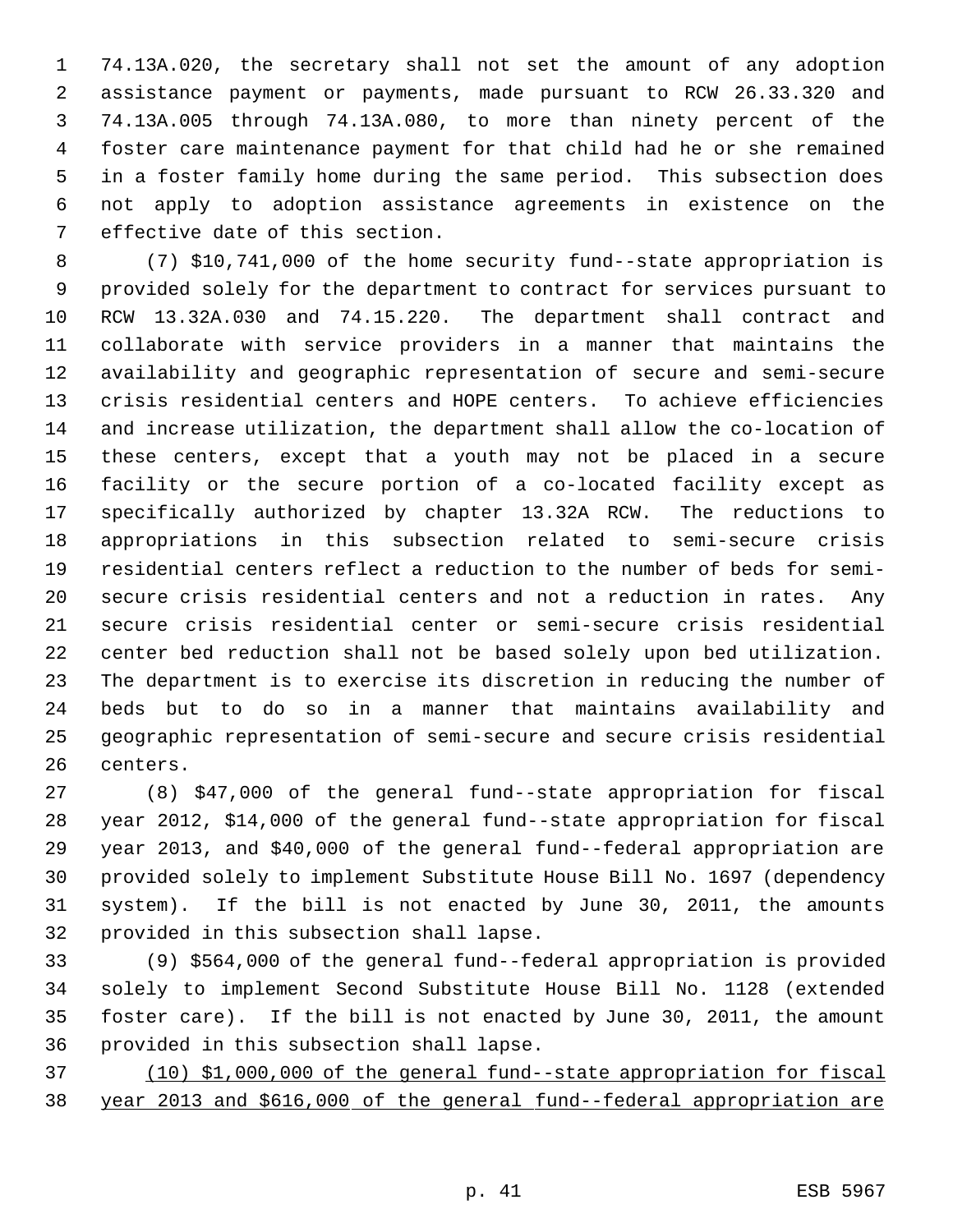| $\mathbf 1$ | provided solely for the implementation of Engrossed Substitute Senate                                                      |
|-------------|----------------------------------------------------------------------------------------------------------------------------|
| 2           | Bill No. 6555 (child protective services). If the bill is not enacted                                                      |
| 3           | by June 30, 2012, the amounts provided in this subsection shall lapse.                                                     |
|             |                                                                                                                            |
| 4           | Sec. 203. 2011 2nd sp.s. c 9 s 203 (uncodified) is amended to read                                                         |
| 5           | as follows:                                                                                                                |
| 6           | <b>SOCIAL</b><br><b>FOR</b><br><b>THE</b><br>OF.<br><b>AND</b><br>SERVICES--JUVENILE<br><b>DEPARTMENT</b><br><b>HEALTH</b> |
| 7           | REHABILITATION PROGRAM                                                                                                     |
| 8           | General Fund--State Appropriation (FY 2012) $($ $($ $\frac{266}{684}, 000)$ )                                              |
| 9           | \$85,756,000                                                                                                               |
| 10          | General Fund--State Appropriation (FY 2013) ( $(\frac{266}{505}, \frac{505}{000})$ )                                       |
| 11          | \$85,816,000                                                                                                               |
| 12          | General Fund--Federal Appropriation $($ $($ \$3,758,000) $)$                                                               |
| 13          | \$3,809,000                                                                                                                |
| 14          | General Fund--Private/Local Appropriation \$1,903,000                                                                      |
| 15          | Washington Auto Theft Prevention Authority Account--                                                                       |
| 16          |                                                                                                                            |
| 17          | Juvenile Accountability Incentive Account--Federal                                                                         |
| 18          |                                                                                                                            |
| 19          | TOTAL APPROPRIATION ( $(\frac{18181, 847, 000}{$ )                                                                         |
| 20          | \$180,281,000                                                                                                              |

 The appropriations in this section are subject to the following conditions and limitations:

 (1) \$331,000 of the general fund--state appropriation for fiscal year 2012 and \$331,000 of the general fund--state appropriation for fiscal year 2013 are provided solely for deposit in the county criminal justice assistance account for costs to the criminal justice system associated with the implementation of chapter 338, Laws of 1997 (juvenile code revisions). The amounts provided in this subsection are intended to provide funding for county adult court costs associated with the implementation of chapter 338, Laws of 1997 and shall be distributed in accordance with RCW 82.14.310.

 (2) \$2,716,000 of the general fund--state appropriation for fiscal year 2012 and \$2,716,000 of the general fund--state appropriation for fiscal year 2013 are provided solely for the implementation of chapter 338, Laws of 1997 (juvenile code revisions). The amounts provided in this subsection are intended to provide funding for county impacts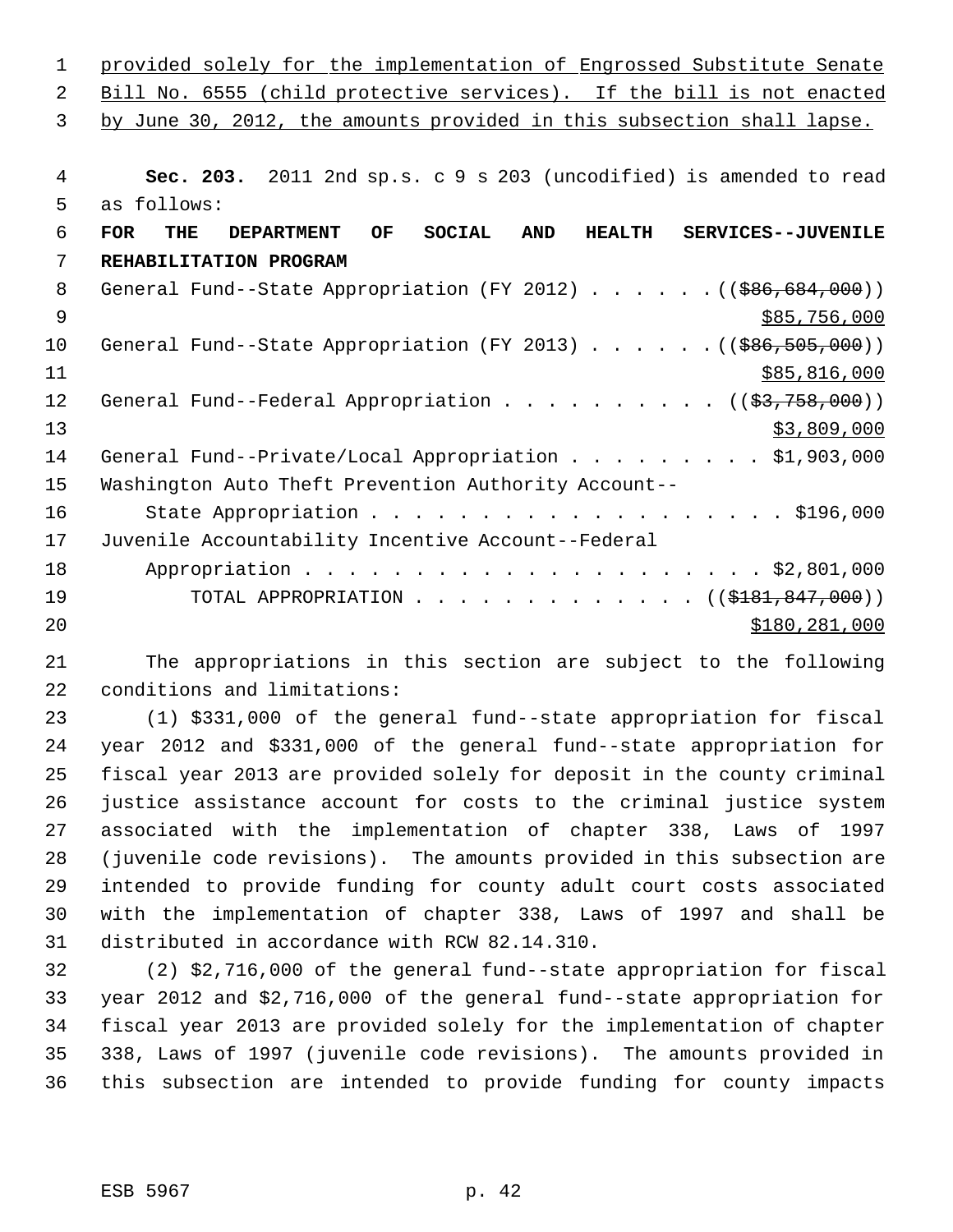associated with the implementation of chapter 338, Laws of 1997 and shall be distributed to counties as prescribed in the current consolidated juvenile services (CJS) formula.

 (3) \$3,482,000 of the general fund--state appropriation for fiscal year 2012 and \$3,482,000 of the general fund--state appropriation for fiscal year 2013 are provided solely to implement community juvenile accountability grants pursuant to chapter 338, Laws of 1997 (juvenile code revisions). Funds provided in this subsection may be used solely for community juvenile accountability grants, administration of the grants, and evaluations of programs funded by the grants.

 (4) \$1,130,000 of the general fund--state appropriation for fiscal year 2012 and \$1,130,000 of the general fund--state appropriation for fiscal year 2013 are provided solely to implement alcohol and substance abuse treatment programs for locally committed offenders. The juvenile rehabilitation administration shall award these moneys on a competitive basis to counties that submitted a plan for the provision of services approved by the division of alcohol and substance abuse. The juvenile rehabilitation administration shall develop criteria for evaluation of plans submitted and a timeline for awarding funding and shall assist counties in creating and submitting plans for evaluation.

 (5) \$3,123,000 of the general fund--state appropriation for fiscal year 2012 and \$3,123,000 of the general fund--state appropriation for fiscal year 2013 are provided solely for grants to county juvenile courts for the following programs identified by the Washington state institute for public policy (institute) in its October 2006 report: "Evidence-Based Public Policy Options to Reduce Future Prison Construction, Criminal Justice Costs and Crime Rates": Functional family therapy, multi-systemic therapy, aggression replacement training and interagency coordination programs, or other programs with a positive benefit-cost finding in the institute's report. County juvenile courts shall apply to the juvenile rehabilitation administration for funding for program-specific participation and the administration shall provide grants to the courts consistent with the per-participant treatment costs identified by the institute.

 (6) \$1,537,000 of the general fund--state appropriation for fiscal year 2012 and \$1,537,000 of the general fund--state appropriation for fiscal year 2013 are provided solely for expansion of the following treatments and therapies in juvenile rehabilitation administration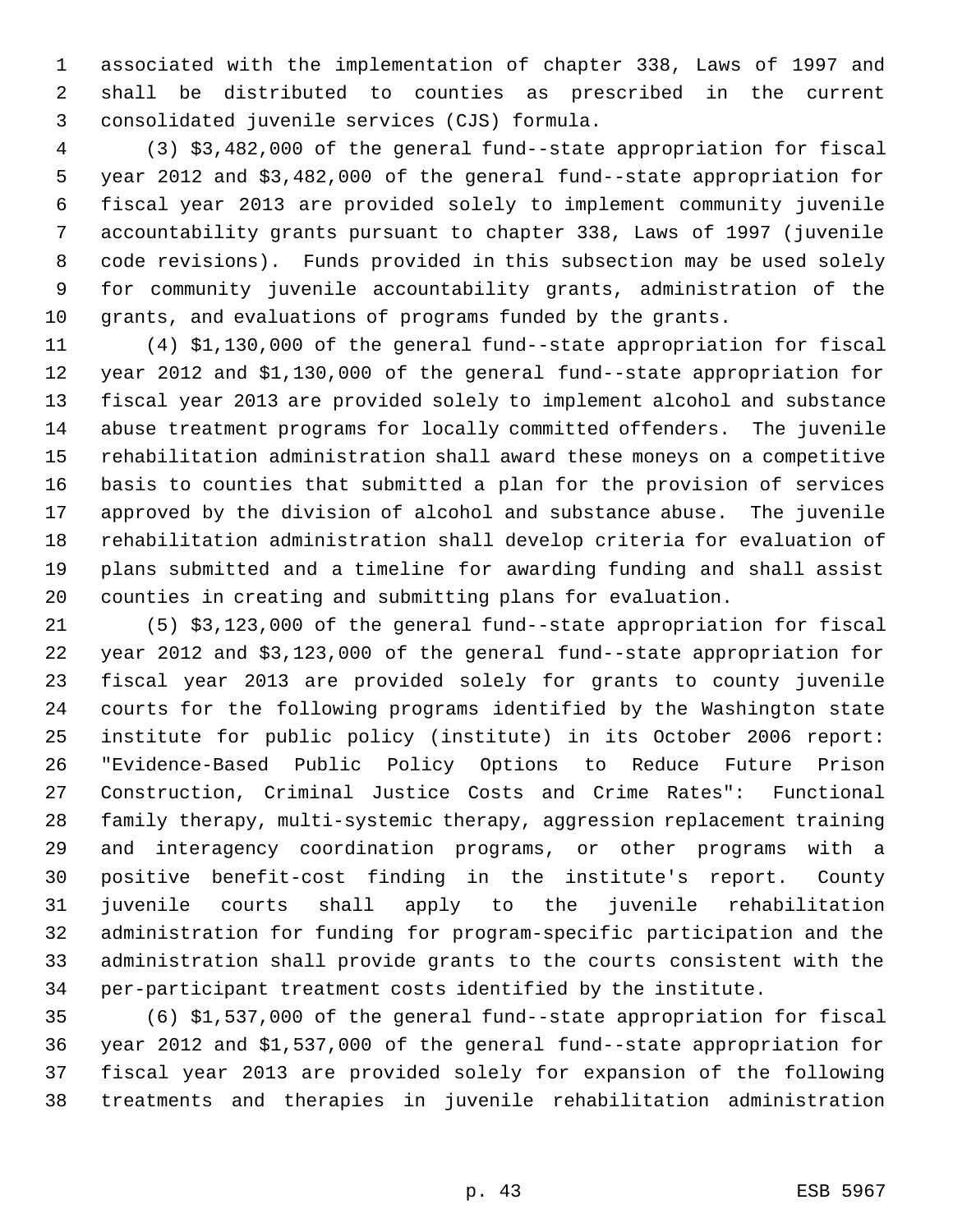programs identified by the Washington state institute for public policy in its October 2006 report: "Evidence-Based Public Policy Options to Reduce Future Prison Construction, Criminal Justice Costs and Crime Rates": Multidimensional treatment foster care, family integrated transitions, and aggression replacement training, or other programs with a positive benefit-cost finding in the institute's report. The administration may concentrate delivery of these treatments and therapies at a limited number of programs to deliver the treatments in a cost-effective manner.

 (7)(a) The juvenile rehabilitation administration shall administer a block grant, rather than categorical funding, of consolidated juvenile service funds, community juvenile accountability act grants, the chemical dependency disposition alternative funds, the mental health disposition alternative, and the sentencing disposition alternative for the purpose of serving youth adjudicated in the juvenile justice system. In making the block grant, the juvenile rehabilitation administration shall follow the following formula and will prioritize evidence-based programs and disposition alternatives and take into account juvenile courts program-eligible youth in conjunction with the number of youth served in each approved evidence- based program or disposition alternative: (i) Thirty-seven and one- half percent for the at-risk population of youth ten to seventeen years 23 old; (ii) fifteen percent for moderate and high-risk youth; (iii) twenty-five percent for evidence-based program participation; (iv) seventeen and one-half percent for minority populations; (v) three percent for the chemical dependency disposition alternative; and (vi) two percent for the mental health and sentencing dispositional alternatives. Funding for the special sex offender disposition alternative (SSODA) shall not be included in the block grant, but allocated on the average daily population in juvenile courts. Funding for the evidence-based expansion grants shall be excluded from the block grant formula. Funds may be used for promising practices when approved by the juvenile rehabilitation administration and juvenile courts, through the community juvenile accountability act committee, based on the criteria established in consultation with Washington state institute for public policy and the juvenile courts.

(b) The juvenile rehabilitation administration shall phase the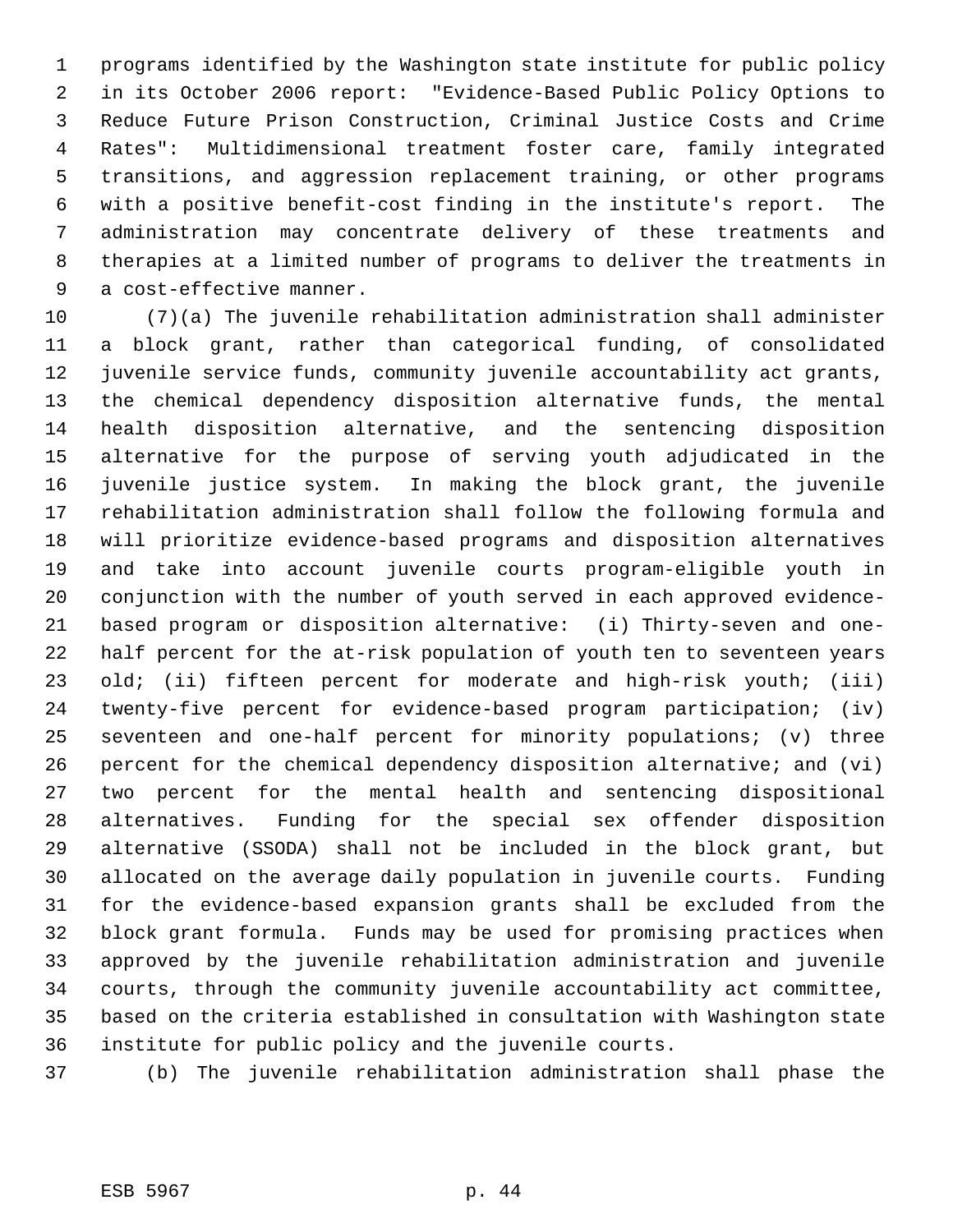implementation of the formula provided in subsection (1) of this section by including a stop-loss formula of five percent in fiscal year 2012 and five percent in fiscal year 2013.

 (c) The juvenile rehabilitation administration and the juvenile courts shall establish a block grant funding formula oversight committee with equal representation from the juvenile rehabilitation administration and the juvenile courts. The purpose of this committee is to assess the ongoing implementation of the block grant funding formula, utilizing data-driven decision making and the most current available information. The committee will be cochaired by the juvenile rehabilitation administration and the juvenile courts, who will also have the ability to change members of the committee as needed to achieve its purpose. Initial members will include one juvenile court representative from the finance committee, the community juvenile accountability act committee, the risk assessment quality assurance committee, the executive board of the Washington association of juvenile court administrators, the Washington state center for court research, and a representative of the superior court judges association; two representatives from the juvenile rehabilitation administration headquarters program oversight staff, two representatives of the juvenile rehabilitation administration regional office staff, one representative of the juvenile rehabilitation administration fiscal staff and a juvenile rehabilitation administration division director. The committee may make changes to the formula categories other than the evidence-based program and disposition alternative categories if it is determined the changes will increase statewide service delivery or effectiveness of evidence-based program or disposition alternative resulting in increased cost benefit savings to the state. Long-term cost benefit must be considered. Percentage changes may occur in the evidence-based program or disposition alternative categories of the formula should it be determined the changes will increase evidence-based program or disposition alternative delivery and increase the cost benefit to the state. These outcomes will also be considered in determining when evidence-based expansion or special sex offender disposition alternative funds should be included in the block grant or left separate.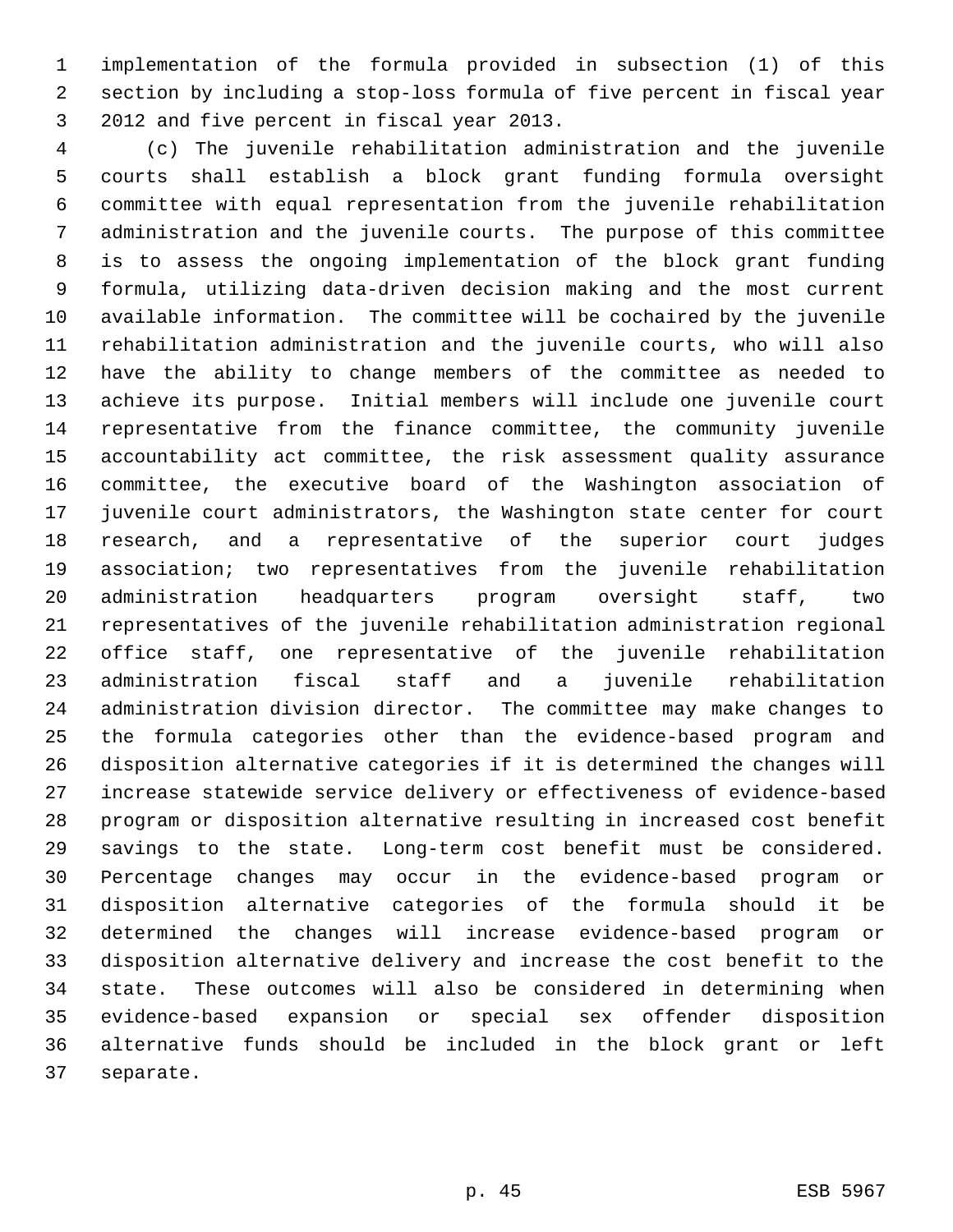(d) The juvenile courts and administrative office of the courts shall be responsible for collecting and distributing information and providing access to the data systems to the juvenile rehabilitation administration and the Washington state institute for public policy related to program and outcome data. The juvenile rehabilitation administration and the juvenile courts will work collaboratively to develop program outcomes that reinforce the greatest cost benefit to the state in the implementation of evidence-based practices and disposition alternatives.

 (8) The juvenile courts and administrative office of the courts shall collect and distribute information related to program outcome and provide access to these data systems to the juvenile rehabilitation administration and Washington state institute for public policy. Consistent with chapter 13.50 RCW, all confidentiality agreements necessary to implement this information-sharing shall be approved within 30 days of the effective date of this section. The agreements between administrative office of the courts, the juvenile courts, and the juvenile rehabilitation administration shall be executed to ensure that the juvenile rehabilitation administration receives the data that the juvenile rehabilitation administration identifies as needed to comply with this subsection. This includes, but is not limited to, information by program at the statewide aggregate level, individual court level, and individual client level for the purpose of the juvenile rehabilitation administration providing quality assurance and oversight for the locally committed youth block grant and associated funds and at times as specified by the juvenile rehabilitation administration as necessary to carry out these functions. The data shall be provided in a manner that reflects the collaborative work the juvenile rehabilitation administration and juvenile courts have developed regarding program outcomes that reinforce the greatest cost benefit to the state in the implementation of evidence-based practices and disposition alternatives.

 (9) The Washington association of juvenile court administrators and the juvenile rehabilitation administration, in consultation with the 35 community juvenile accountability act advisory committee and the Washington state institute for public policy, shall analyze and review 37 data elements available from the administrative office of the courts for possible integration into the evidence-based program quality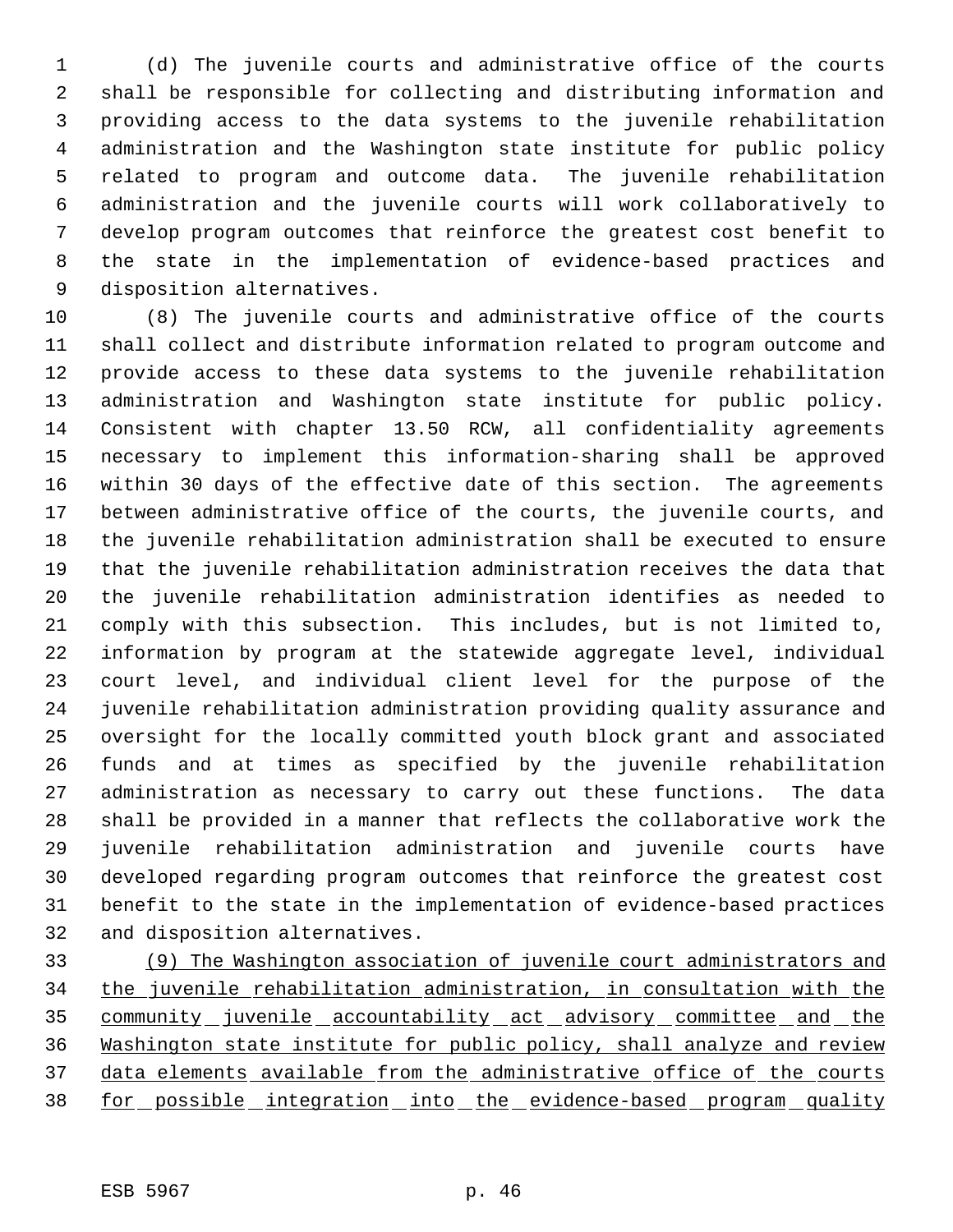assurance plans and processes. The administrative office of the courts 2 shall provide to the Washington association of juvenile court 3 administrators and the juvenile rehabilitation administration 4 information necessary to complete the review and analysis. The 5 Washington association of juvenile court administrators and the juvenile rehabilitation administration shall report the findings of 7 their review and analysis, as well as any recommendations, to the legislature by December 1, 2012. **Sec. 204.** 2011 2nd sp.s. c 9 s 204 (uncodified) is amended to read as follows: **FOR THE DEPARTMENT OF SOCIAL AND HEALTH SERVICES--MENTAL HEALTH PROGRAM** (1) COMMUNITY SERVICES/REGIONAL SUPPORT NETWORKS 14 General Fund--State Appropriation (FY 2012) . . . . . ((\$317,392,000)) \$317,548,000 16 General Fund--State Appropriation (FY 2013) . . . . . ((\$322,982,000)) \$324,319,000 18 General Fund--Federal Appropriation . . . . . . . . ((\$448,732,000))  $\frac{$449,368,000}{ }$ 20 General Fund--Private/Local Appropriation . . . . . . . . . \$17,864,000 Hospital Safety Net Assessment Fund--State 22 Appropriation . . . . . . . . . . . . . . . . . ((\$6,802,000)) \$5,251,000 24 TOTAL APPROPRIATION . . . . . . . . . . . ((<del>\$1,113,772,000</del>))  $51,114,350,000$ The appropriations in this subsection are subject to the following

conditions and limitations:

 (a) \$109,342,000 of the general fund--state appropriation for fiscal year 2012 and \$109,341,000 of the general fund--state appropriation for fiscal year 2013 are provided solely for persons and services not covered by the medicaid program. This is a reduction of \$4,348,000 each fiscal year from the nonmedicaid funding that was allocated for expenditure by regional support networks during fiscal year 2011 prior to supplemental budget reductions. This \$4,348,000 reduction shall be distributed among regional support networks proportional to each network's share of the total state population. To the extent possible, levels of regional support network spending shall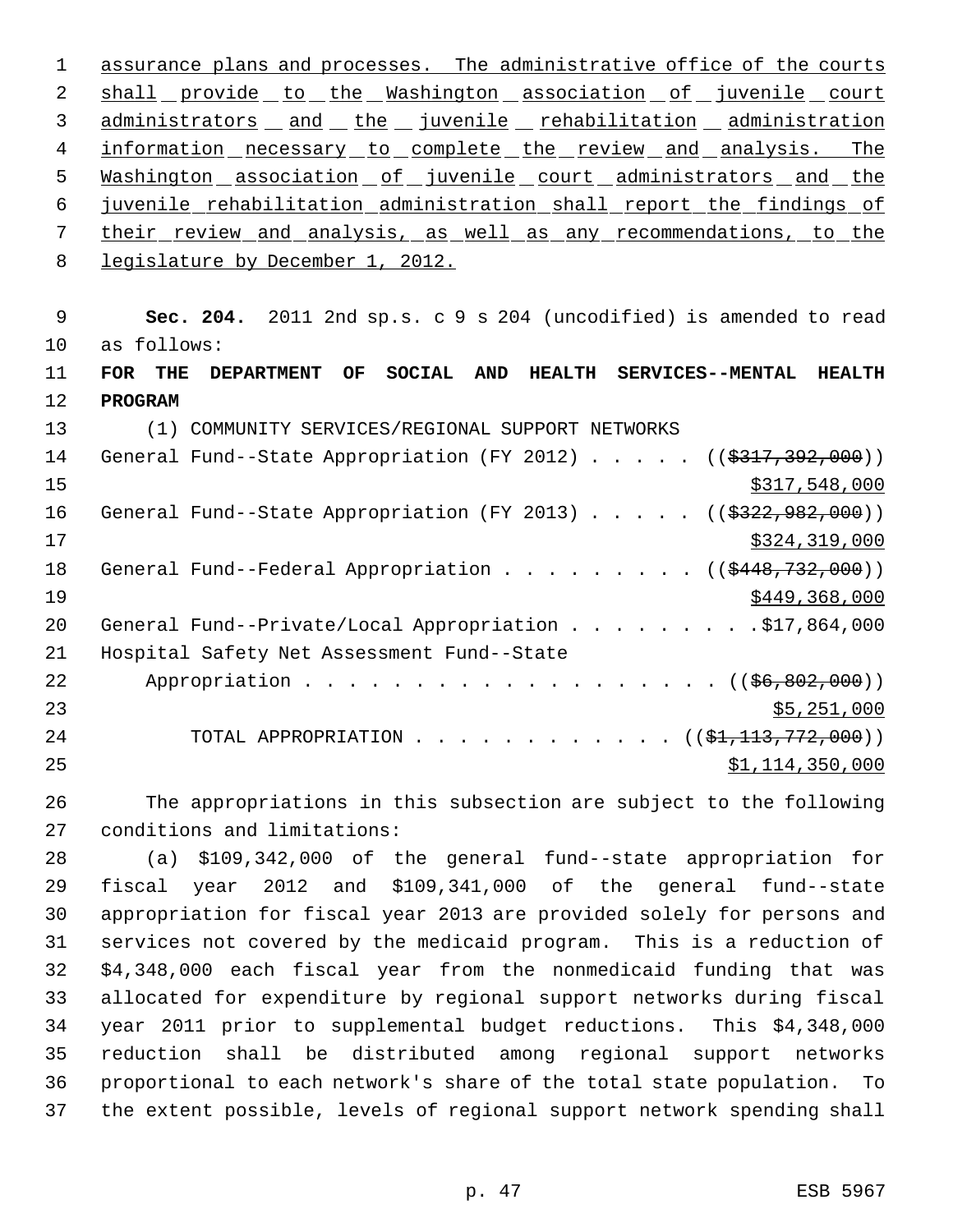be maintained in the following priority order: (i) Crisis and commitment services; (ii) community inpatient services; and (iii) residential care services, including personal care and emergency housing assistance.

 (b) \$6,590,000 of the general fund--state appropriation for fiscal year 2012, \$6,590,000 of the general fund--state appropriation for fiscal year 2013, and \$7,620,000 of the general fund--federal appropriation are provided solely for the department and regional support networks to continue to contract for implementation of high- intensity programs for assertive community treatment (PACT) teams. In determining the proportion of medicaid and nonmedicaid funding provided to regional support networks with PACT teams, the department shall consider the differences between regional support networks in the percentages of services and other costs associated with the teams that are not reimbursable under medicaid. The department may allow regional support networks which have nonmedicaid reimbursable costs that are higher than the nonmedicaid allocation they receive under this section to supplement these funds with local dollars or funds received under section 204(1)(a) of this act. The department and regional support networks shall maintain consistency with all essential elements of the PACT evidence-based practice model in programs funded under this section.

 (c) \$5,850,000 of the general fund--state appropriation for fiscal year 2012, \$5,850,000 of the general fund--state appropriation for fiscal year 2013, and \$1,300,000 of the general fund--federal appropriation are provided solely for the western Washington regional support networks to provide either community- or hospital campus-based services for persons who require the level of care previously provided by the program for adaptive living skills (PALS) at western state hospital.

 (d) The number of nonforensic beds allocated for use by regional support networks at eastern state hospital shall be 192 per day. The number of nonforensic beds allocated for use by regional support 34 networks at western state hospital shall be 557 per day through September 2012, 529 per day through January 2013, and 505 per day from February 2013 through the remainder of fiscal year 2013.

 (e) From the general fund--state appropriations in this subsection, the secretary of social and health services shall assure that regional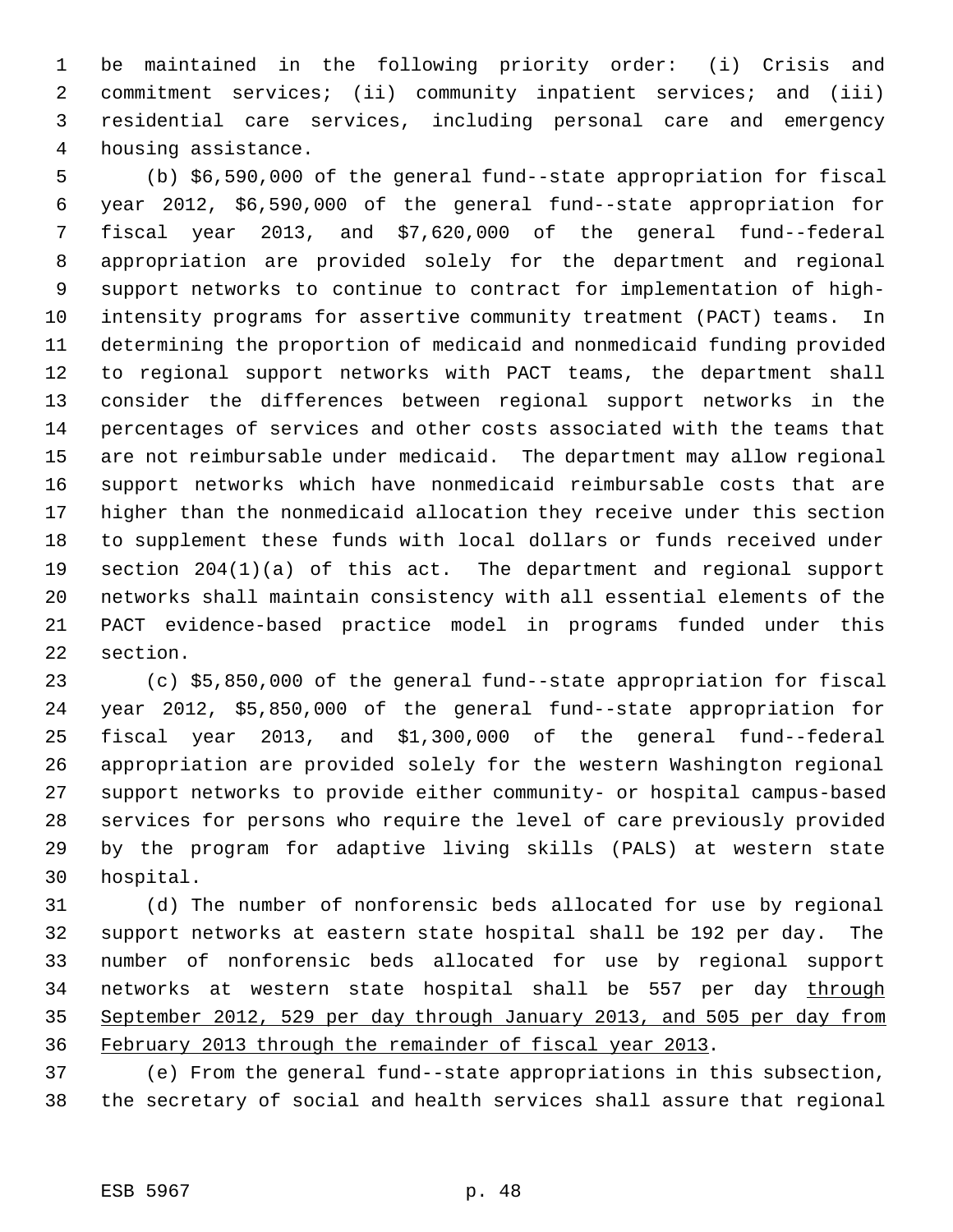support networks reimburse the aging and disability services administration for the general fund--state cost of medicaid personal care services that enrolled regional support network consumers use because of their psychiatric disability.

 (f) \$4,582,000 of the general fund--state appropriation for fiscal year 2012 and \$4,582,000 of the general fund--state appropriation for fiscal year 2013 are provided solely for mental health services for mentally ill offenders while confined in a county or city jail and for facilitating access to programs that offer mental health services upon release from confinement.

 (g) The department is authorized to continue to contract directly, rather than through contracts with regional support networks, for children's long-term inpatient facility services.

 (h) \$750,000 of the general fund--state appropriation for fiscal year 2012 and \$750,000 of the general fund--state appropriation for fiscal year 2013 are provided solely to continue performance-based incentive contracts to provide appropriate community support services for individuals with severe mental illness who were discharged from the state hospitals as part of the expanding community services initiative. These funds will be used to enhance community residential and support services provided by regional support networks through other state and federal funding.

 (i) \$1,125,000 of the general fund--state appropriation for fiscal year 2012 and \$1,125,000 of the general fund--state appropriation for fiscal year 2013 are provided solely for the Spokane regional support network to implement services to reduce utilization and the census at eastern state hospital. Such services shall include:

 (i) High intensity treatment team for persons who are high utilizers of psychiatric inpatient services, including those with co-occurring disorders and other special needs;

 (ii) Crisis outreach and diversion services to stabilize in the community individuals in crisis who are at risk of requiring inpatient care or jail services;

 (iii) Mental health services provided in nursing facilities to individuals with dementia, and consultation to facility staff treating those individuals; and

(iv) Services at the sixteen-bed evaluation and treatment facility.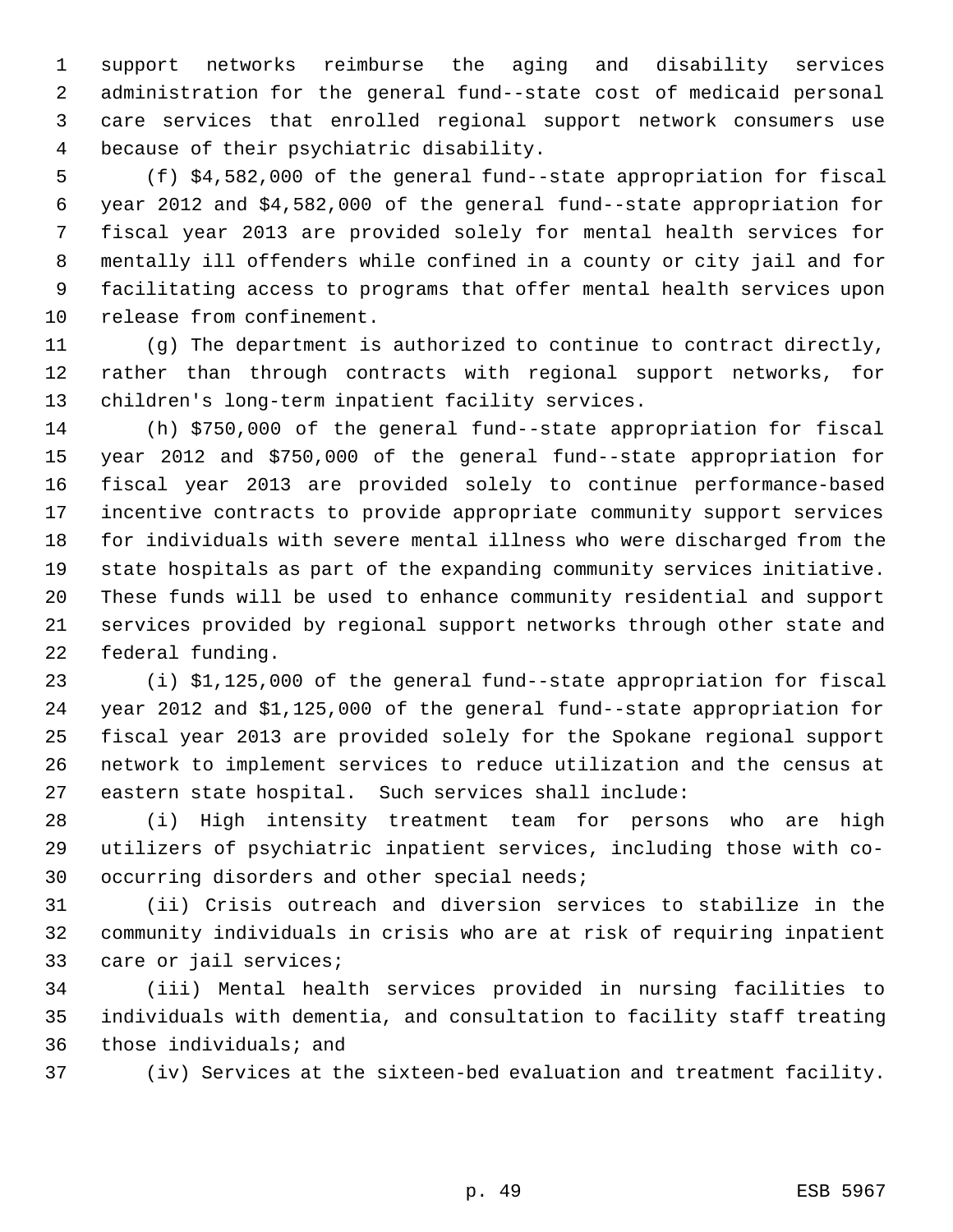At least annually, the Spokane regional support network shall assess the effectiveness of these services in reducing utilization at eastern state hospital, identify services that are not optimally effective, and modify those services to improve their effectiveness.

 (j) \$1,529,000 of the general fund--state appropriation for fiscal year 2012 and \$1,529,000 of the general fund--state appropriation for fiscal year 2013 are provided solely to reimburse Pierce and Spokane counties for the cost of conducting 180-day commitment hearings at the state psychiatric hospitals.

 (k) Regional support networks may use local funds to earn additional federal medicaid match, provided the locally matched rate does not exceed the upper-bound of their federally allowable rate range, and provided that the enhanced funding is used only to provide medicaid state plan or waiver services to medicaid clients. Additionally, regional support networks may use a portion of the state funds allocated in accordance with (a) of this subsection to earn additional medicaid match, but only to the extent that the application of such funds to medicaid services does not diminish the level of crisis and commitment, community inpatient, residential care, and outpatient services presently available to persons not eligible for medicaid.

 (l) Given the recent approval of federal medicaid matching funds for the disability lifeline and the alcohol and drug abuse treatment support act programs, the department shall charge regional support networks for only the state share rather than the total cost of community psychiatric hospitalization for persons enrolled in those programs.

 (m) \$750,000 of the general fund--state appropriation for fiscal year 2012, \$750,000 of the general fund--state appropriation for fiscal year 2013, and \$1,500,000 of the general fund--federal appropriation are provided solely to adjust regional support network capitation rates to account for the per diem rates actually paid for psychiatric care provided at hospitals participating in the certified public expenditure program operated pursuant to section 213 of this act.

(2) INSTITUTIONAL SERVICES

36 General Fund--State Appropriation (FY 2012) . . . . . ((\$115,317,000))  $$115,088,000$ 38 General Fund--State Appropriation (FY 2013) . . . . . ((\$114,111,000))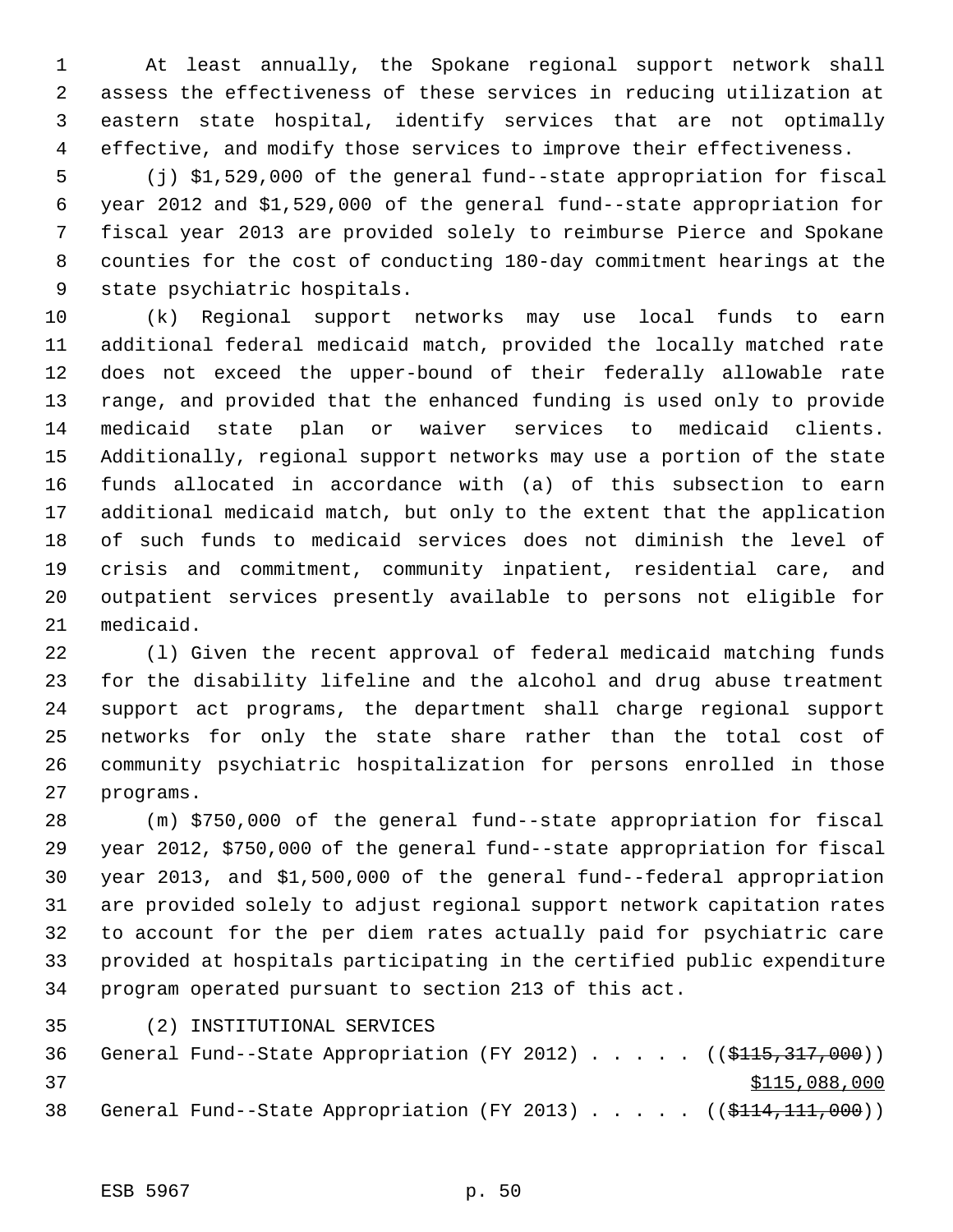|   | \$110, 201, 000                                                                   |
|---|-----------------------------------------------------------------------------------|
|   | General Fund--Federal Appropriation ( $(\frac{\text{0}3153}{\text{0}324}$ , 000)) |
|   | \$153,780,000                                                                     |
| 4 | General Fund--Private/Local Appropriation \$67,325,000                            |
| 5 | TOTAL APPROPRIATION $\ldots$ , ( $(\frac{2450}{1077}, 000)$ )                     |
|   | \$446,394,000                                                                     |

 The appropriations in this subsection are subject to the following conditions and limitations:

 (a) The state psychiatric hospitals may use funds appropriated in this subsection to purchase goods and supplies through hospital group purchasing organizations when it is cost-effective to do so.

 (b) \$231,000 of the general fund--state appropriation for fiscal year 2012 and \$231,000 of the general fund--state appropriation for fiscal year 2013 are provided solely for a community partnership between western state hospital and the city of Lakewood to support community policing efforts in the Lakewood community surrounding western state hospital. The amounts provided in this subsection (2)(b) are for the salaries, benefits, supplies, and equipment for one full- time investigator, one full-time police officer, and one full-time community service officer at the city of Lakewood.

 (c) \$45,000 of the general fund--state appropriation for fiscal year 2012 and \$45,000 of the general fund--state appropriation for fiscal year 2013 are provided solely for payment to the city of Lakewood for police services provided by the city at western state hospital and adjacent areas.

 (d) \$20,000,000 of the general fund--state appropriation for fiscal year 2012 and \$20,000,000 of the general fund--state appropriation for fiscal year 2013 are provided solely to maintain staffed capacity to serve an average daily census in forensic wards at western state hospital of 270 patients per day.

 (e) The appropriations in this section reflect efficiencies to be 32 achieved through enactment of Substitute Senate Bill No. 6492 (competency to stand trial). These efficiencies are expected to enable 34 the hospitals to substantially increase the timeliness with which evaluations of defendant competency to stand trial are completed, and treatment to restore competency is initiated, without corresponding increases in state appropriations.

(3) SPECIAL PROJECTS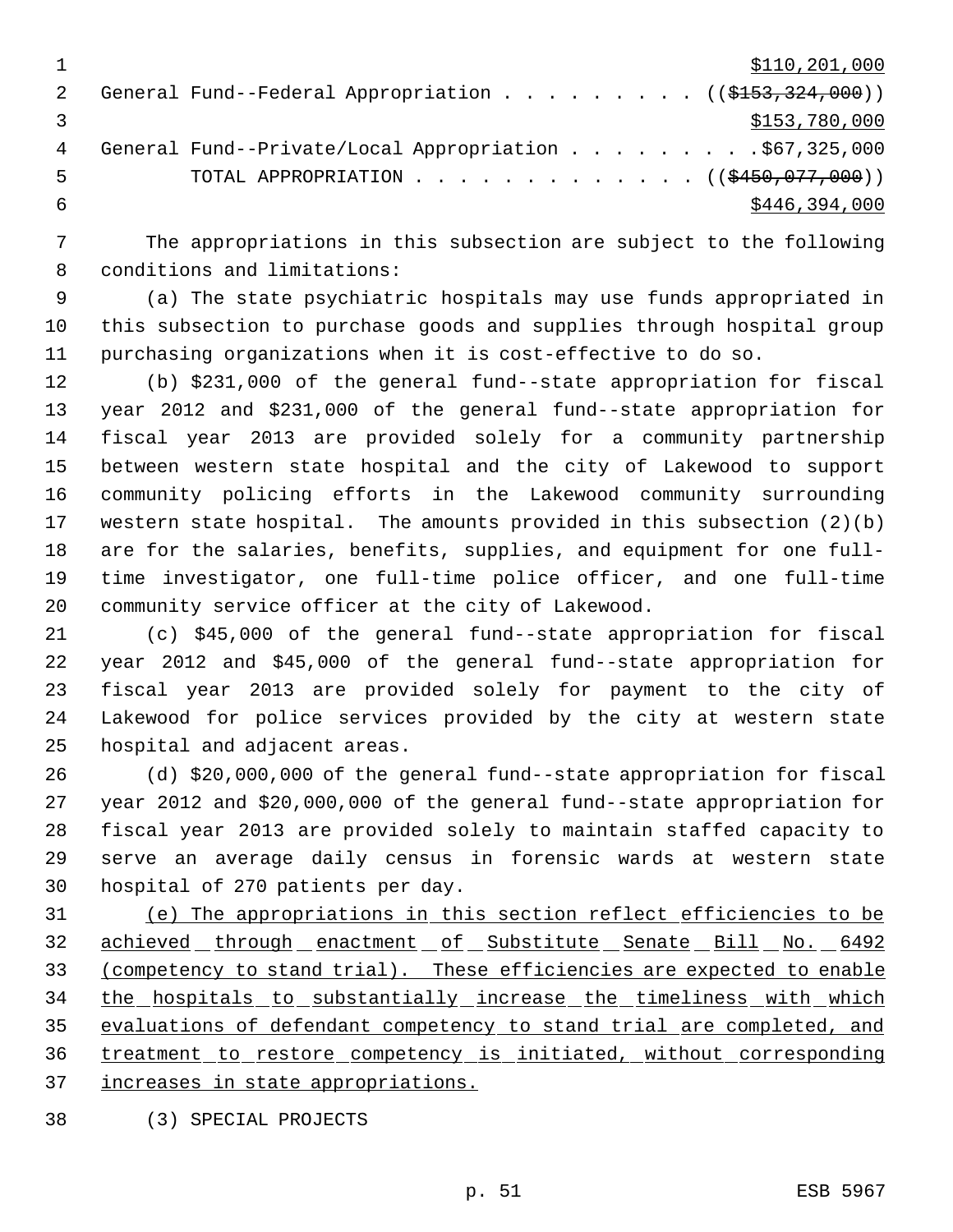|    | General Fund--State Appropriation (FY 2012) \$1,168,000           |
|----|-------------------------------------------------------------------|
| 2  | General Fund--State Appropriation (FY 2013) $($ $($ \$1,164,000)) |
|    | \$1,162,000                                                       |
| 4  | General Fund--Federal Appropriation \$4,109,000                   |
| .5 | General Fund--Private/Local Appropriation \$700,000               |
| 6  | TOTAL APPROPRIATION $($ $(\frac{27}{111},000) )$                  |
|    | \$7,139,000                                                       |
|    |                                                                   |

 The appropriations in this subsection are subject to the following conditions and limitations:

 (a) \$1,161,000 of the general fund--state appropriation for fiscal year 2012 and \$1,161,000 of the general fund--state appropriation for fiscal year 2013 are provided solely for children's evidence based mental health services. Funding is sufficient to continue serving children at the same levels as fiscal year 2009.

 (b) \$700,000 of the general fund--private/local appropriation is provided solely for the University of Washington's evidence based practice institute which supports the identification, evaluation, and implementation of evidence-based or promising practices for serving children and youth with mental health disorders. The department shall enter into an interagency agreement with the office of the attorney general for expenditure of \$700,000 of the state's proceeds of the *cy pres* settlement in *State of Washington v. AstraZeneca* (Seroquel) for this purpose.

(4) PROGRAM SUPPORT

| 25 | General Fund--State Appropriation (FY 2012) $($ $($ \$4,476,000))          |
|----|----------------------------------------------------------------------------|
| 26 | \$4,486,000                                                                |
| 27 | General Fund--State Appropriation (FY 2013) $($ $($ \$4,261,000))          |
| 28 | \$4,280,000                                                                |
| 29 | General Fund--Federal Appropriation ( $(\frac{27}{27}, \frac{227}{100})$ ) |
| 30 | \$7,242,000                                                                |
| 31 | General Fund--Private/Local Appropriation \$446,000                        |
| 32 |                                                                            |
| 33 | \$16,454,000                                                               |
|    |                                                                            |

 (a) The appropriations in this subsection are subject to the following conditions and limitations: In accordance with RCW 43.20B.110, 43.135.055, and 71.24.035, the department is authorized to increase license and certification fees in fiscal years 2012 and 2013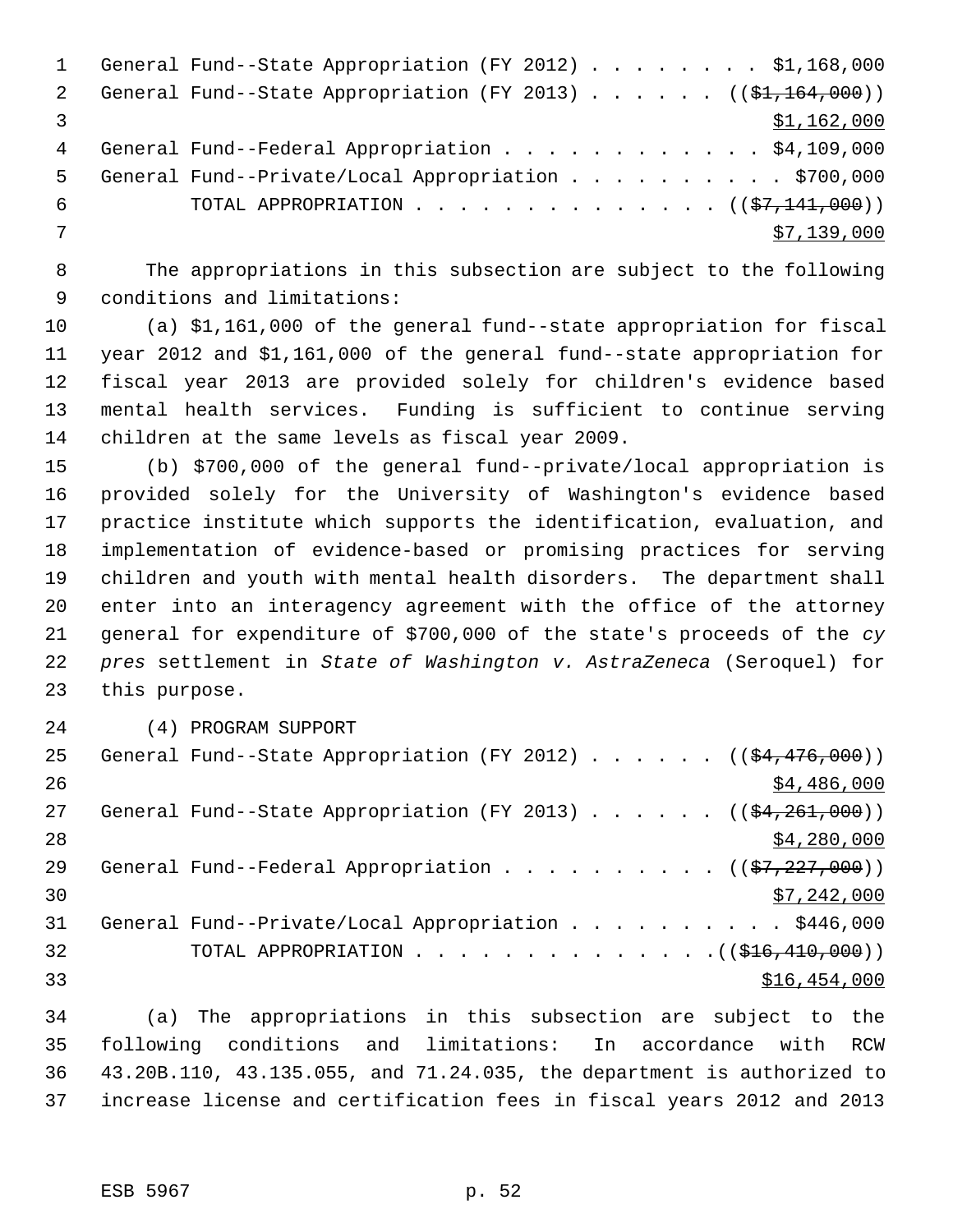to support the costs of the regulatory program. The fee schedule increases must be developed so that the maximum amount of additional fees paid by providers statewide in the 2011-2013 fiscal biennium is \$446,000. The department's fee schedule shall have differential rates for providers with proof of accreditation from organizations that the department has determined to have substantially equivalent standards to those of the department, including but not limited to the joint commission on accreditation of health care organizations, the commission on accreditation of rehabilitation facilities, and the council on accreditation. To reflect the reduced costs associated with regulation of accredited programs, the department's fees for organizations with such proof of accreditation must reflect the lower costs of licensing for these programs than for other organizations which are not accredited.

 (b) \$19,000 of the general fund--state appropriation for fiscal year 2012, \$17,000 of the general fund--state appropriation for fiscal year 2013, and \$34,000 of the general fund--federal appropriation are provided solely to support a partnership among the department of social and health services, the department of health, and agencies that deliver medical care and behavioral health services in Cowlitz county. The partnership shall identify and recommend strategies for resolving regulatory, licensing, data management, reporting, and funding barriers to more effective integration of primary medical and behavioral health care services in the county.

 **Sec. 205.** 2011 2nd sp.s. c 9 s 205 (uncodified) is amended to read as follows:

 **FOR THE DEPARTMENT OF SOCIAL AND HEALTH SERVICES--DEVELOPMENTAL DISABILITIES PROGRAM**

(1) COMMUNITY SERVICES

| 30 | General Fund--State Appropriation (FY 2012) ( $(\frac{2418}{815}, \frac{815}{100})$ ) |
|----|---------------------------------------------------------------------------------------|
| 31 | \$405,477,000                                                                         |
| 32 | General Fund--State Appropriation (FY 2013) $($ $($ $$422, 854, 000)$ )               |
| 33 | \$421,762,000                                                                         |
| 34 | General Fund--Federal Appropriation ( $(\frac{1}{2743}, \frac{532}{100})$ )           |
| 35 | \$753, 200, 000                                                                       |
| 36 | General Fund--Private/Local Appropriation \$184,000                                   |
| 37 | TOTAL APPROPRIATION ( $(\frac{1}{24}, \frac{585}{385}, \frac{300}{90})$ )             |
|    |                                                                                       |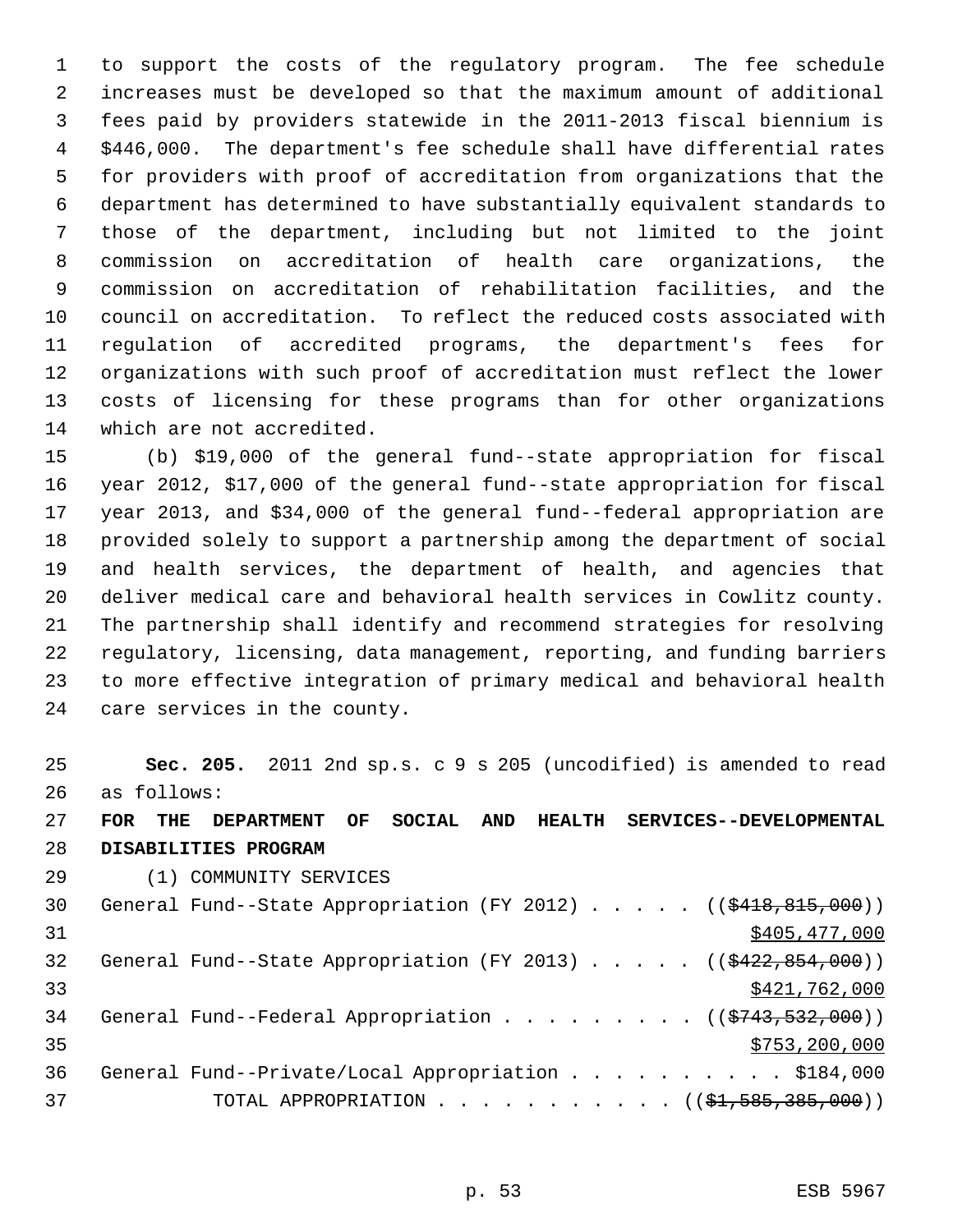The appropriations in this subsection are subject to the following conditions and limitations:

 (a) Individuals receiving services as supplemental security income (SSI) state supplemental payments shall not become eligible for medical assistance under RCW 74.09.510 due solely to the receipt of SSI state supplemental payments.

 (b) Amounts appropriated in this subsection reflect a reduction to funds appropriated for in-home care. The department shall reduce the number of in-home hours authorized. The reduction shall be scaled based on the acuity level of care recipients. The largest hour reductions shall be to lower acuity patients and the smallest hour reductions shall be to higher acuity patients.

 (c) Amounts appropriated in this subsection are sufficient to develop and implement the use of a consistent, statewide outcome-based vendor contract for employment and day services by July 1, 2012. The rates paid to vendors under this contract shall also be made consistent. In its description of activities the agency shall include activity listings and dollars appropriated for: Employment services, day services, child development services and county administration of services to the developmentally disabled. The department shall begin reporting to the office of financial management on these activities beginning in fiscal year 2010.

 (d) \$944,000 of the general fund--state appropriation for fiscal year 2012, \$944,000 of the general fund--state appropriation for fiscal year 2013, and \$1,888,000 of the general fund--federal appropriation are provided solely for state contributions for individual provider health care benefits. Pursuant to the collective bargaining agreement negotiated with the exclusive bargaining representative of individual providers established under RCW 74.39A.270, the state shall contribute 31 to the multiemployer health benefits trust fund ((\$1.96)) \$2.21 per paid hour worked by individual providers.

33 (e)  $($ \$1,871,000 of the general fund-state appropriation for fiscal year 2012, \$1,995,000 of the general fund--state appropriation 35 for-fiscal-year-2013, and-\$3,865,000 of-the general fund-federal appropriation are provided solely for home care agencies to purchase 37 health - coverage - for - home - care - providers. The - department - shall calculate and distribute payments for health care benefits to home care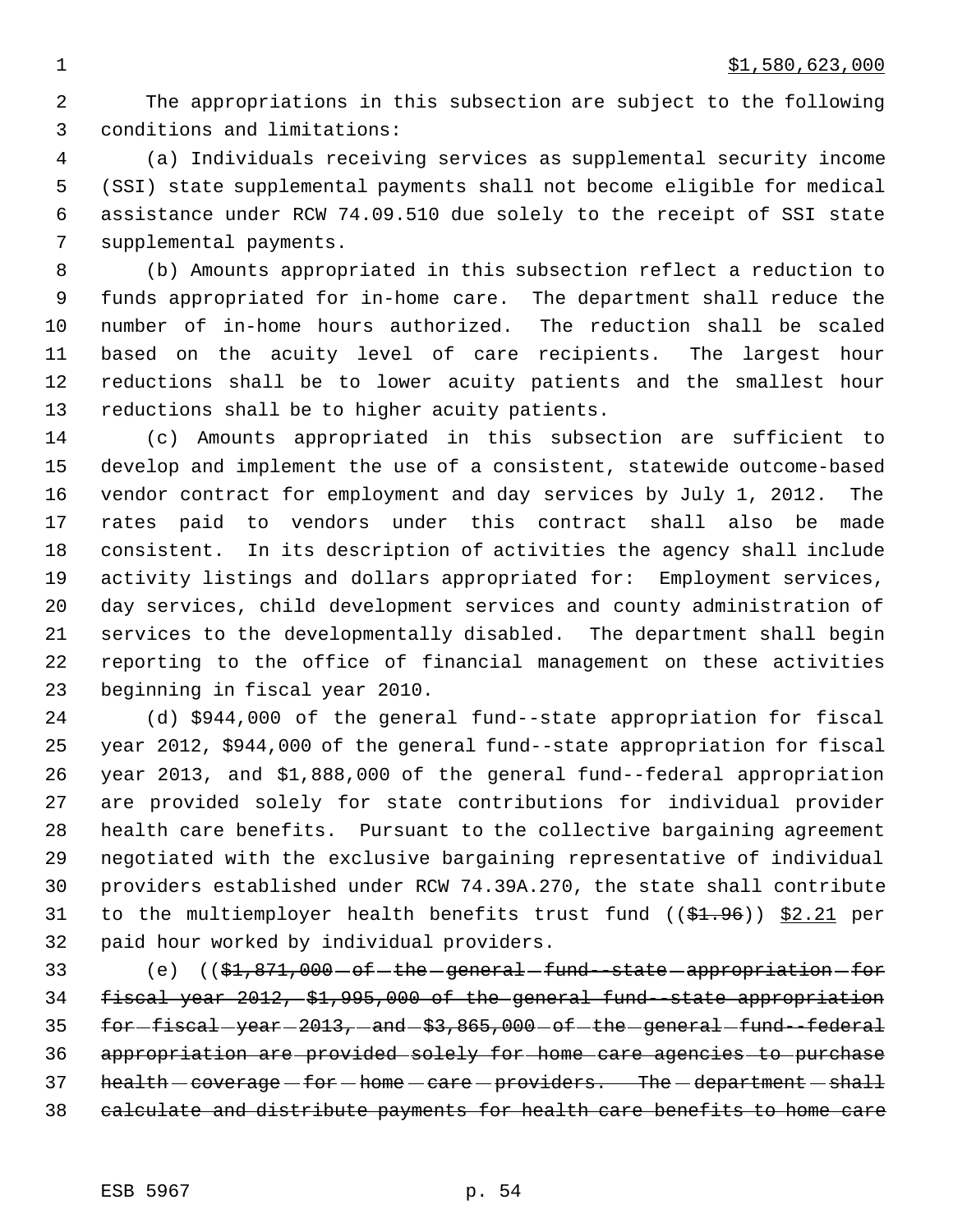1 agencies - at - \$558 - per - month - for - each - worker - who - cares - for - publicly 2 funded clients at 86 hours or more per month. In order to negotiate 3 the most comprehensive health benefits package for its employees, each 4 agency may determine benefit levels according to the hours an employee 5 works providing state-funded personal care. Health benefits shall be 6 offered to all employees who care for publicly funded clients for 86 7 hours per month or more. At a minimum, employees who care for publicly 8  $f$ unded  $-$  clients  $-$  at  $-140$   $-$  hours  $-$  a  $-$  month  $-$  or  $-$  greater  $-$  must  $-$  receive  $-$  a 9 comprehensive medical - benefit. Benefits - shall - not - be - provided - to 10 employees who care for publicly funded clients at 85 hours or less per 11 month or as interim respite workers. The department shall not pay an 12 agency-for-benefits-provided-to-an-employee-who-otherwise-receives 13 health  $-$  care  $-$  coverage  $-$  through  $-$  other  $-$  family  $-$  members,  $-$  other 14 employment-based-coverage, or military or veteran's coverage. The 15 department shall require annually, each home care agency to review each 16 of its employee's available health coverage and to provide a written 17 declaration to the department verifying that health benefits purchased 18 with-public-funds-are-solely-for-employees-that-do-not-have-other 19 available-coverage. Home-care-agencies-may-determine-a-reasonable 20 employee-co-premium-not-to-exceed-20-percent-of-the-total-benefit 21 <del>cost.</del>)) \$104,669,000 of the general fund--state appropriation for 22 <u>fiscal year 2013 and \$104,669,000 of the general fund--federal</u> 23 appropriation are provided to the department to provide personal care 24 services to waiver and nonwaiver in home clients. Pursuant to Senate 25 Bill No. 6609 (medicaid personal care services program), the department 26 shall provide a personal care services benefit for adult clients under 27 section 1915 (i) of the social security act exclusively utilizing the 28 option that allows for client self-direction of an individualized 29 budget. Clients will be able to spend their budget to secure services 30 from appropriate providers, purchase other support services and 31 therapies, and purchase equipment or make other expenditures as 32 necessary to address the clients' health and safety. The per-client 33 individualized budget shall be established using a methodology that is 34 objective and evidence-based, uses valid, reliable cost data; includes 35 a calculation of the expected cost of each service available under this 36 option; and can be applied consistently to individuals. The department 37 shall operate the program within the amounts specifically provided.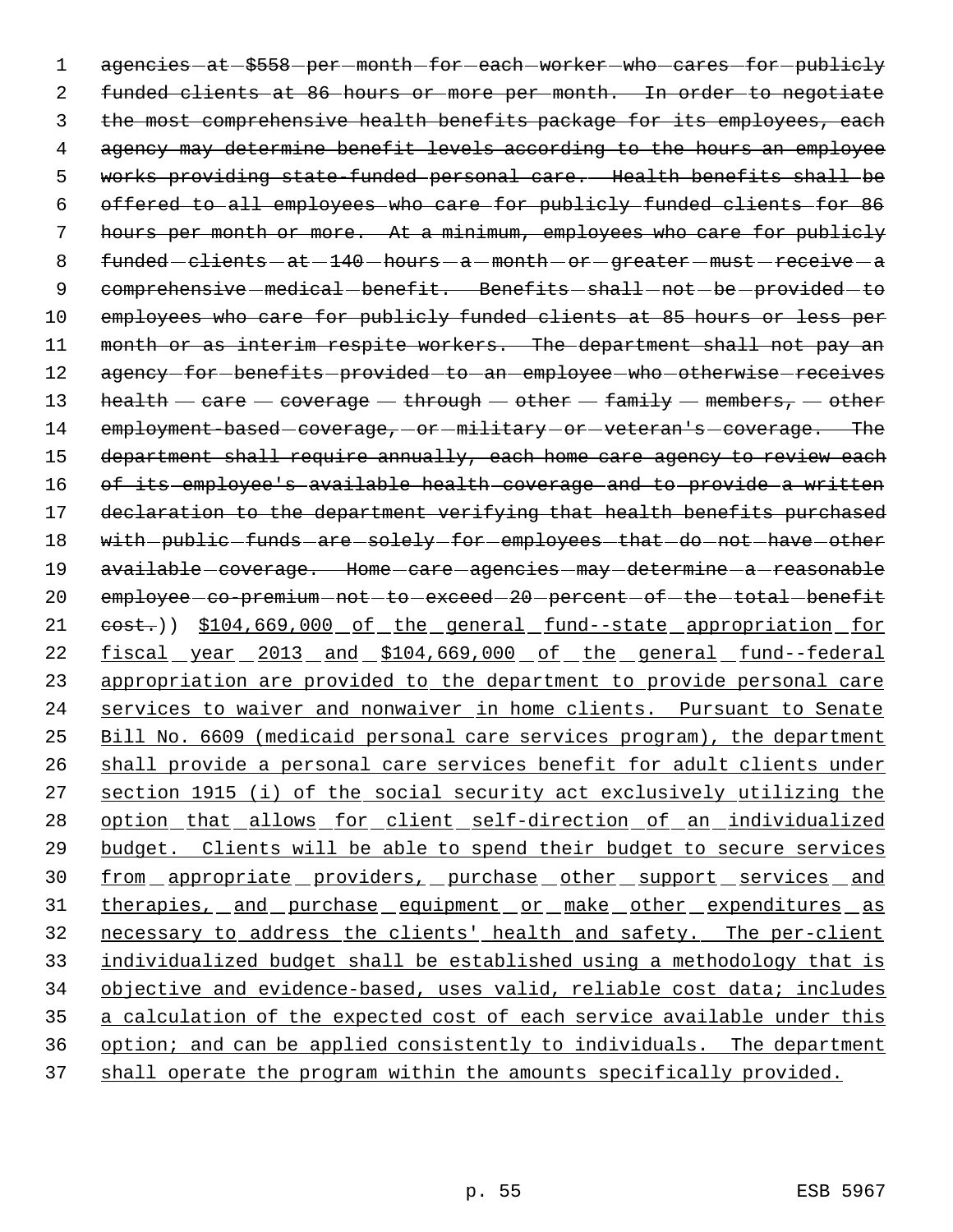(f) \$1,127,000 of the general fund--state appropriation for fiscal year 2012, \$1,199,000 of the general fund--state appropriation for fiscal year 2013, and \$2,322,000 of the general fund--federal appropriation are provided solely for the state's contribution to the training partnership, as provided in RCW 74.39A.360, for instructional costs associated with the training of individual providers. House Bill No. 1548 and Senate Bill No. 5473 (long-term care worker requirements) make statutory changes to the increased training requirements and therefore the state shall contribute to the partnership \$0.17 per paid hour worked by all home care workers. This amount is pursuant to the collective bargaining agreement negotiated with the exclusive bargaining representative of individual providers established under RCW 74.39A.270. Expenditures for the purposes specified in this subsection shall not exceed the amounts provided in this subsection.

 (g)(i) Within the amounts appropriated in this subsection, the department shall revise the current working age adult policy to allow clients to choose between employment and community access activities. Clients age 21 and older who are receiving services through a home- and community-based medicaid waiver shall be offered the choice to transition to a community access program after nine months of enrollment in an employment program, and the option to transition from a community access program to an employment program at any time. The department shall inform clients and their legal representatives of all available options for employment and day services. Information provided to the client and the client's legal representative shall include the types of activities each service option provides, and the amount, scope, and duration of service for which the client would be eligible under each service option. An individual client may be authorized for only one service option, either employment services or community access services. Clients may not participate in more than one of these services at any given time.

 (ii) The department shall work with counties and stakeholders to strengthen and expand the existing community access program. The program must emphasize support for the client so they are able to participate in activities that integrate them into their community and support independent living and skills.

 (iii) The appropriation in this subsection includes funding to provide employment or community access services to 168 medicaid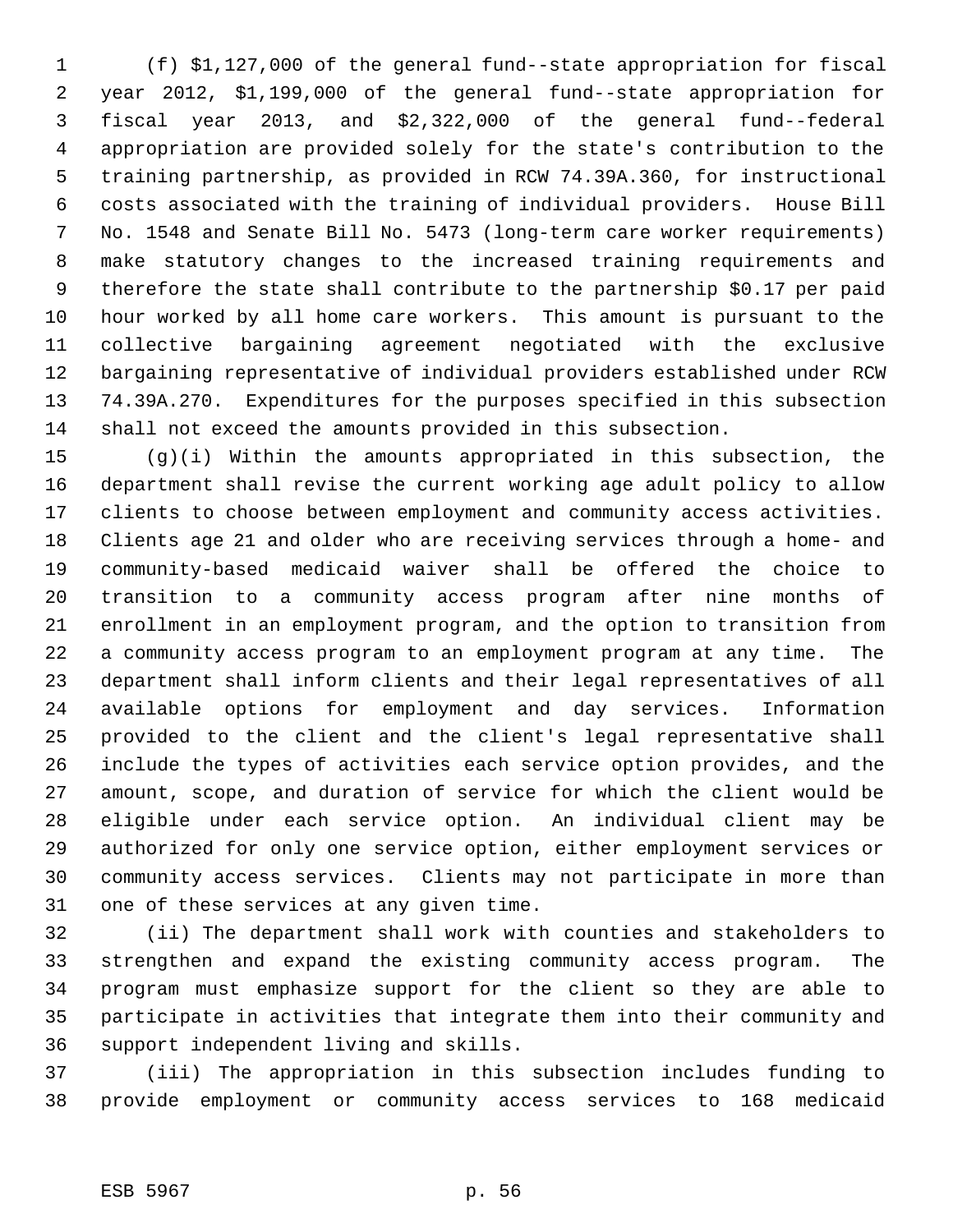eligible young adults with developmental disabilities living with their families who need employment opportunities and assistance after high school graduation.

 (h) \$75,000 of the general fund--state appropriation for fiscal year 2012 and \$75,000 of the general fund--state appropriation for fiscal year 2013 are provided solely for the restoration of direct support to local organizations that utilize parent-to-parent networks and communication to promote access and quality of care for individuals with developmental disabilities and their families.

 (i) In accordance with Engrossed Substitute House Bill No. 1277 (licensed settings for vulnerable adults), adult family home license fees are increased in fiscal years 2012 and 2013 to support the costs of conducting licensure, inspection, and regulatory programs.

 (i) The current annual renewal license fee for adult family homes shall be increased to \$100 per bed beginning in fiscal year 2012 and \$175 per bed beginning in fiscal year 2013. Adult family homes shall receive a corresponding vendor rate increase per medicaid patient day of \$0.22 in fiscal year 2012 and \$0.43 in fiscal year 2013 to cover the cost of the license fee increase for publicly funded beds.

 (ii) Beginning in fiscal year 2012, a processing fee of \$2,750 shall be charged to each adult family home when the home is initially licensed. This fee is nonrefundable.

 (j) Clients with developmental disabilities have demonstrated a need and a desire for a day services program as verified by over 900 clients currently accessing day programs through a long- term care service model. In addition, every individual, to include those with a developmental disability, should have the opportunity for meaningful employment which allows them to contribute to their communities and to become as self-sufficient as possible. Providing choice empowers recipients of publicly funded services and their families by expanding their degree of control over the services and supports they need.

 The department shall work with legislators and stakeholders to develop a new approach to employment and day services. The objective of this plan is to ensure that adults with developmental disabilities have optimum choices, and that employment and day offerings are comprehensive enough to meet the needs of all clients currently served on a home and community based waiver. The proposal shall be submitted to the 2012 legislature for consideration and shall be constructed such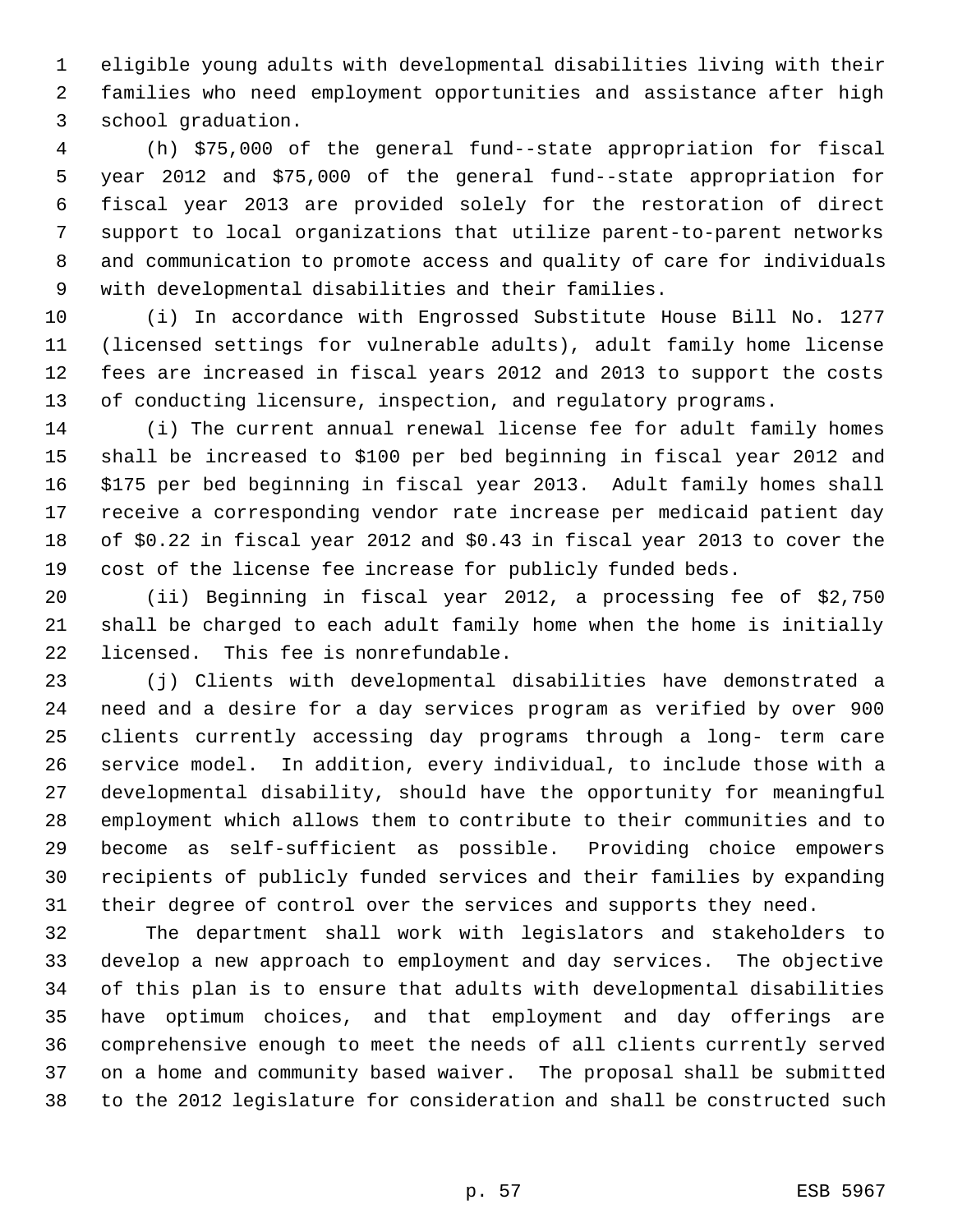that a client ultimately receives employment, community access, or the community day option but not more than one service at a time. The proposal shall include options for program efficiencies within the current employment and day structure and shall provide details on the plan to implement a consistent, statewide outcome-based vendor contract for employment and day services as specified in (c) of this subsection.

(2) INSTITUTIONAL SERVICES

| 8   |                                                                    |
|-----|--------------------------------------------------------------------|
| - 9 | \$75,503,000                                                       |
| 10  | General Fund--State Appropriation (FY 2013) $($ $($ \$79,939,000)) |
| 11  | \$80,271,000                                                       |
| 12  | General Fund--Federal Appropriation ( $(\frac{15454}{388},000)$ )  |
| 13  | \$154,403,000                                                      |
| 14  | General Fund--Private/Local Appropriation \$22,043,000             |
| 15  | TOTAL APPROPRIATION ( $(\frac{2337}{185},000)$ )                   |
| 16  | \$332,220,000                                                      |

 The appropriations in this subsection are subject to the following conditions and limitations:

 (a) Individuals receiving services as supplemental security income (SSI) state supplemental payments shall not become eligible for medical assistance under RCW 74.09.510 due solely to the receipt of SSI state supplemental payments.

 (b) \$721,000 of the general fund--state appropriation for fiscal year 2012 and \$721,000 of the general fund--state appropriation for fiscal year 2013 are for the department to fulfill its contracts with the school districts under chapter 28A.190 RCW to provide transportation, building space, and other support services as are reasonably necessary to support the educational programs of students living in residential habilitation centers.

 (c) \$100,000 of the general fund--state appropriation for fiscal year 2013 is provided solely for operations of the Rainier school vision development committee, hereby established to create a long-range vision and development plan for the Rainier school.

- (a) The committee shall consist of:
- (i) Three members of the legislature representing the thirty-first legislative district;
- 37 (ii) Two persons representing the cities of Enumclaw and Buckley;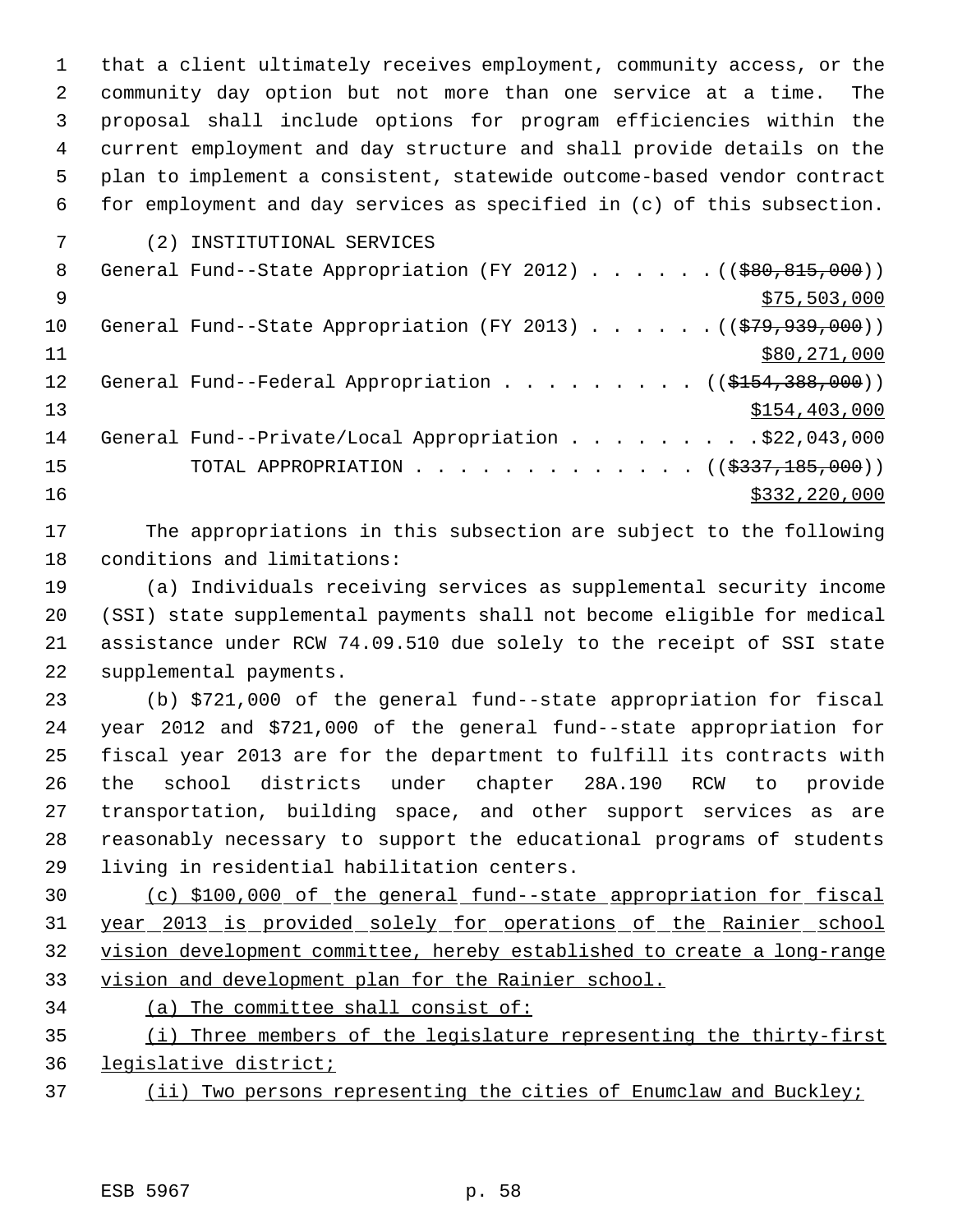| $\mathbf{1}$   | (iii) Two persons representing the chambers of commerce of the                   |
|----------------|----------------------------------------------------------------------------------|
| 2              | cities of Enumclaw and Buckley;                                                  |
| 3              | <u>(iv) Two persons representing the friends of Rainier school</u>               |
| $\overline{4}$ | organization; and                                                                |
| 5              | <u>(v) _ One _ person _ representing _ the _ Pierce _ county _ developmental</u> |
| 6              | disabilities board.                                                              |
| 7              | (b) The committee shall create and submit to the legislature a                   |
| 8              | long-range community vision and development plan for the efficient use           |
| $\overline{9}$ | of the Rainier school facility to best serve the needs of persons with           |
| 10             | developmental disabilities, including the establishment of a respite             |
| 11             | <u>care center for families and other caregivers of persons with</u>             |
| 12             | developmental disabilities.                                                      |
| 13             | (3) PROGRAM SUPPORT                                                              |
| 14             | General Fund--State Appropriation (FY 2012) $($ $($ \$1,380,000))                |
| 15             | \$1,382,000                                                                      |
| 16             | General Fund--State Appropriation (FY 2013) $($ $($ \$1,371,000))                |
| 17             | \$1,374,000                                                                      |
| 18             | General Fund--Federal Appropriation \$1,323,000                                  |
| 19             | TOTAL APPROPRIATION $($ $($ \$4,074,000) $)$                                     |
| 20             | \$4,079,000                                                                      |
| 21             | (4) SPECIAL PROJECTS                                                             |
| 22             | General Fund--State Appropriation (FY 2012) $($ $($ \$4,648,000))                |
| 23             | \$4,658,000                                                                      |
| 24             | General Fund--State Appropriation (FY 2013) ( $(\frac{24,637,000}{s})$           |
| 25             | <u>\$4,657,000</u>                                                               |
| 26             | General Fund--Federal Appropriation ( $(\frac{29}{59}, \frac{575}{600})$ )       |
| 27             | \$9,588,000                                                                      |
| 28             | General Fund--Private/Local Appropriation \$998,000                              |
| 29             | TOTAL APPROPRIATION $($ $($ $\frac{219}{1000}$ $,$ $858$ $,000$ $)$              |
| 30             | \$19,901,000                                                                     |
| 31             | The appropriations in this subsection are subject to the following               |
|                |                                                                                  |

conditions and limitations:

 Amounts appropriated in this subsection are for the purposes of transitioning clients with developmental disabilities into community settings. The department is authorized as needed to use these funds to either pay for clients residing within a residential habilitation center or for placements in the community. Pursuant to Second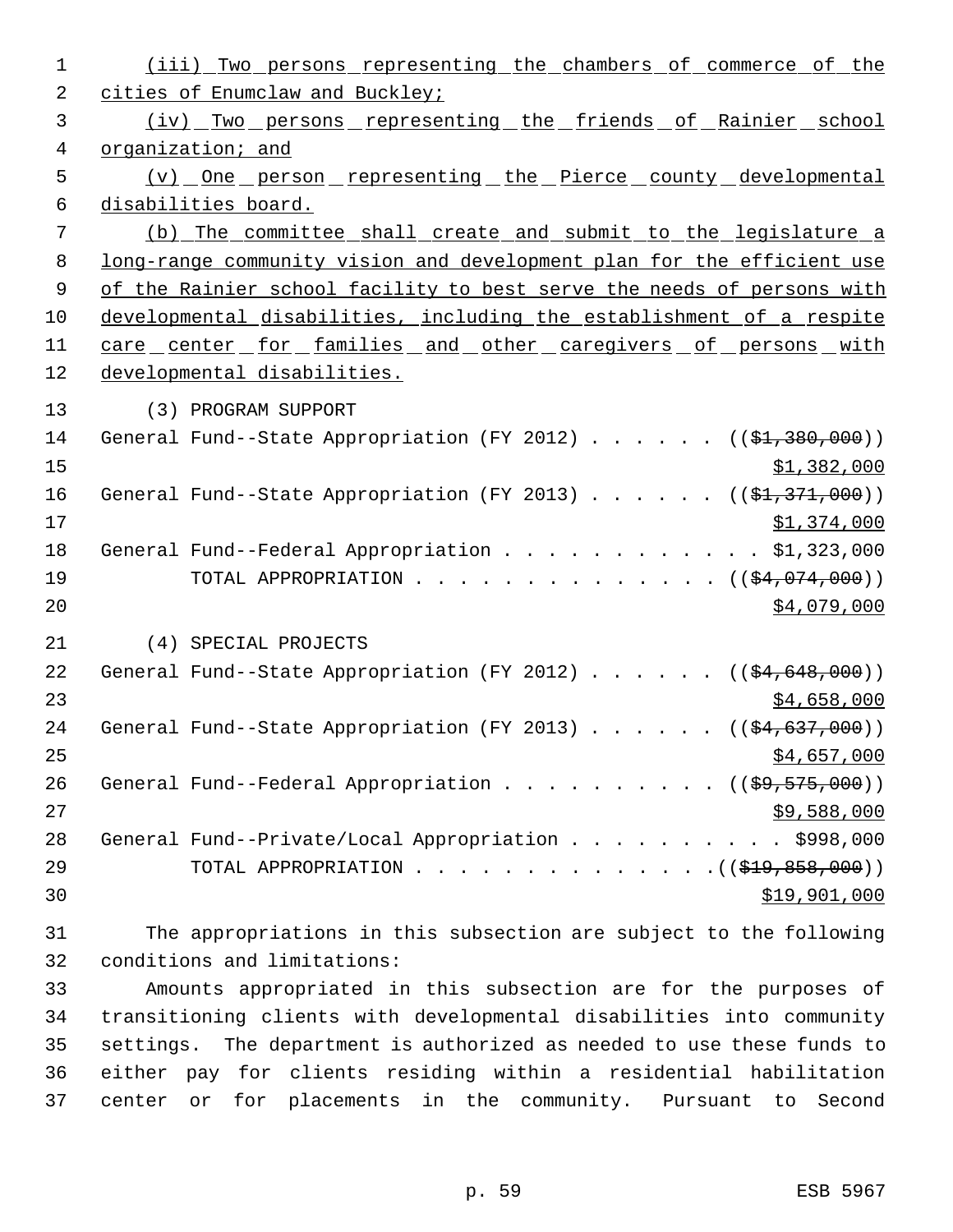Substitute Senate Bill No. 5459 (services for people with developmental disabilities), funding in this subsection must be prioritized for the purpose of facilitating the consolidation and closure of Frances Haddon Morgan Center. The department shall use a person-centered approach in developing the discharge plan to assess each resident's needs and identify services the resident requires to successfully transition to the community or another residential habilitation center. The department is authorized to use any savings from this effort for the purpose of developing community resources to address the needs of clients with developmental disabilities who are in crisis or in need of respite. The department shall track the costs and savings of closing Frances Haddon Morgan Center and any investments into community placements and resources. The department shall provide a fiscal progress report to the legislature by December 5, 2011.

 **Sec. 206.** 2011 2nd sp.s. c 9 s 206 (uncodified) is amended to read as follows: **FOR THE DEPARTMENT OF SOCIAL AND HEALTH SERVICES--AGING AND ADULT SERVICES PROGRAM** 19 General Fund--State Appropriation (FY 2012) . . . . ((\$781,995,000)) \$791,974,000 21 General Fund--State Appropriation (FY 2013) . . . . . ((\$804,465,000))  $\frac{$812,180,000}{2}$ 23 General Fund--Federal Appropriation . . . . . . . ((\$1,680,450,000))  $51,693,938,000$ 25 General Fund--Private/Local Appropriation . . . . . . . . . \$27,517,000 Traumatic Brain Injury Account--State Appropriation . . . . \$3,388,000 Nursing Facility Quality Assurance Account--State 28 Appropriation . . . . . . . . . . . . . . . . ((\$88,071,000))  $588,000,000$ 30 TOTAL APPROPRIATION . . . . . . . . . . . ((<del>\$3,385,886,000</del>)) \$3,416,997,000

 The appropriations in this section are subject to the following conditions and limitations:

 (1) For purposes of implementing chapter 74.46 RCW, the weighted average nursing facility payment rate shall not exceed \$170.37 for fiscal year 2012 and shall not exceed \$171.43 for fiscal year 2013, including the rate add-ons described in (a) and (b) of this subsection.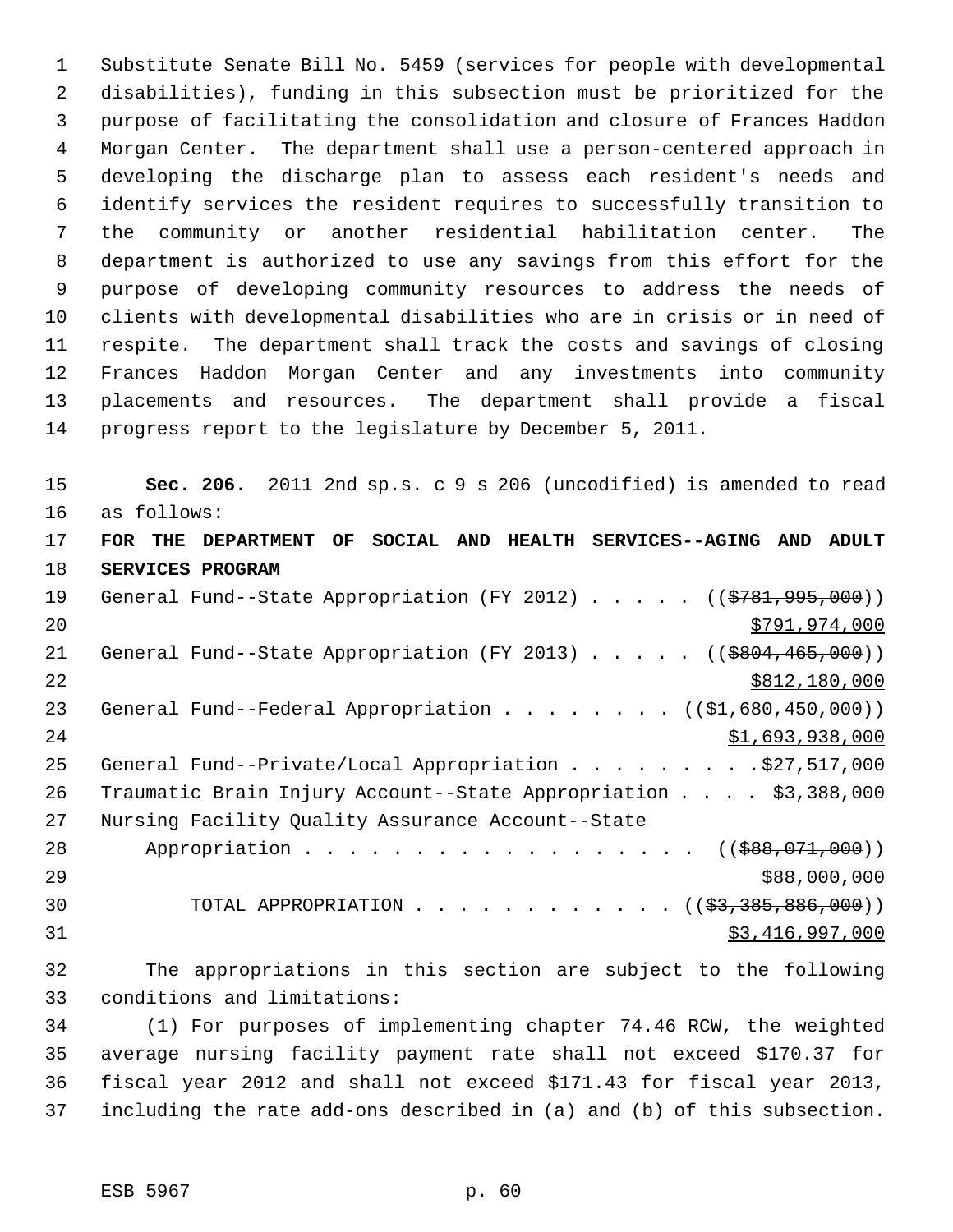However, if the waiver requested from the federal centers for medicare and medicaid services in relation to the safety net assessment created by Engrossed Substitute Senate Bill No. 5581 (nursing home payments) is for any reason not approved and implemented, the weighted average nursing facility payment rate shall not exceed \$159.87 for fiscal year 2012 and shall not exceed \$160.93 for fiscal year 2013. There will be no adjustments for economic trends and conditions in fiscal years 2012 and 2013. The economic trends and conditions factor or factors defined in the biennial appropriations act shall not be compounded with the economic trends and conditions factor or factors defined in any other biennial appropriations acts before applying it to the component rate allocations established in accordance with chapter 74.46 RCW. When no economic trends and conditions factor for either fiscal year is defined in a biennial appropriations act, no economic trends and conditions factor or factors defined in any earlier biennial appropriations act shall be applied solely or compounded to the component rate allocations established in accordance with chapter 74.46 RCW.

 (a) Within the funds provided, the department shall continue to provide an add-on per medicaid resident day per facility not to exceed \$1.57. The add-on shall be used to increase wages, benefits, and/or staffing levels for certified nurse aides; or to increase wages and/or benefits for dietary aides, housekeepers, laundry aides, or any other category of worker whose statewide average dollars-per-hour wage was less than \$15 in calendar year 2008, according to cost report data. The add-on may also be used to address resulting wage compression for related job classes immediately affected by wage increases to low-wage workers. The department shall continue reporting requirements and a settlement process to ensure that the funds are spent according to this subsection.

 (b) The department shall do a comparative analysis of the facility-31 based payment rates calculated on July 1, ((2011)) 2012, using the payment methodology defined in ((Engrossed Substitute Senate Bill No. 5581 (nursing home payments))) chapter 74.46 RCW and including the add-34 on in (a) of this subsection, to the facility-based payment rates in effect June 30, 2010. If the facility-based payment rate calculated on 36 July 1, ((2011)) 2012, is smaller than the facility-based payment rate on June 30, 2010, then the difference shall be provided to the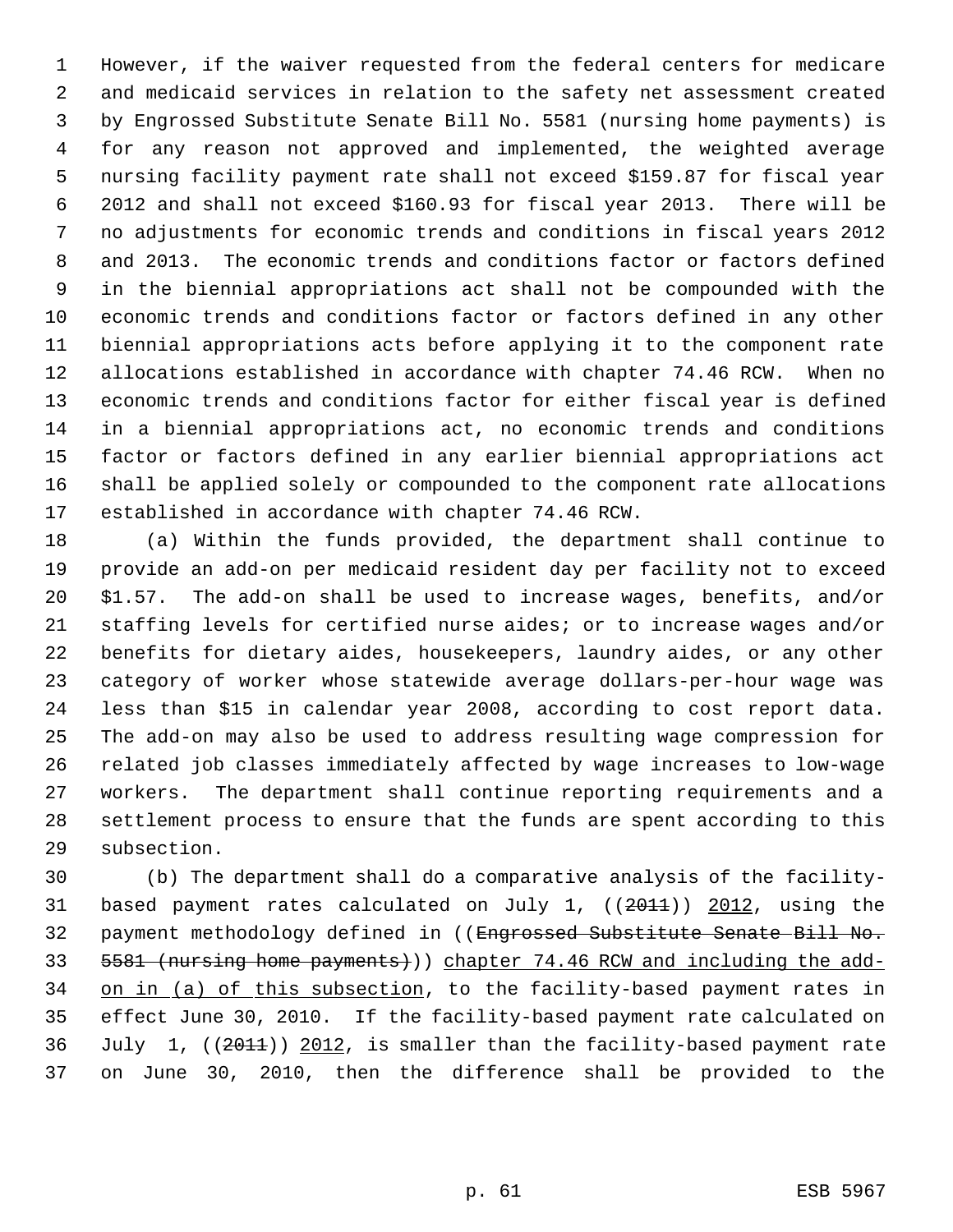individual nursing facilities as an add-on payment per medicaid resident day.

 (c) During the comparative analysis performed in subsection (b) of this section, if it is found that the direct care rate for any facility 5 calculated using the payment methodology defined in ((Engrossed Substitute Senate Bill No. 5581 (nursing home payments))) chapter 74.46 7 RCW and including the add-on in (a) of this subsection is greater than the direct care rate in effect on June 30, 2010, then the facility shall receive a ten percent direct care rate add-on to compensate that facility for taking on more acute clients than they have in the past.

 (d) The department shall provide a medicaid rate add-on to reimburse the medicaid share of the skilled nursing facility safety net assessment as a medicaid allowable cost. The nursing facility safety net rate add-on may not be included in the calculation of the annual statewide weighted average nursing facility payment rate.

 (e) If the waiver requested from the federal centers for medicare and medicaid services in relation to the safety net assessment created by Engrossed Substitute Senate Bill No. 5581 (nursing home payments) is for any reason not approved and implemented, subsections (b), (c), and (d) of this subsection do not apply.

 (2) After examining actual nursing facility cost information, the legislature finds that the medicaid nursing facility rates calculated 23 pursuant to ((Engrossed Substitute Senate Bill No. 5581 (nursing home 24 payments)) chapter 74.46 RCW and as funded in this section provide sufficient reimbursement to efficiently and economically operating nursing facilities and bear a reasonable relationship to costs.

 (3) In accordance with chapter 74.46 RCW, the department shall issue no additional certificates of capital authorization for fiscal year 2012 and no new certificates of capital authorization for fiscal year 2013 and shall grant no rate add-ons to payment rates for capital improvements not requiring a certificate of need and a certificate of capital authorization for fiscal years 2012 and 2013.

 (4) The long-term care program may develop and pay enhanced rates for exceptional care to nursing homes for persons with traumatic brain injuries who are transitioning from hospital care. The cost per patient day for caring for these clients in a nursing home setting may be equal to or less than the cost of caring for these clients in a hospital setting.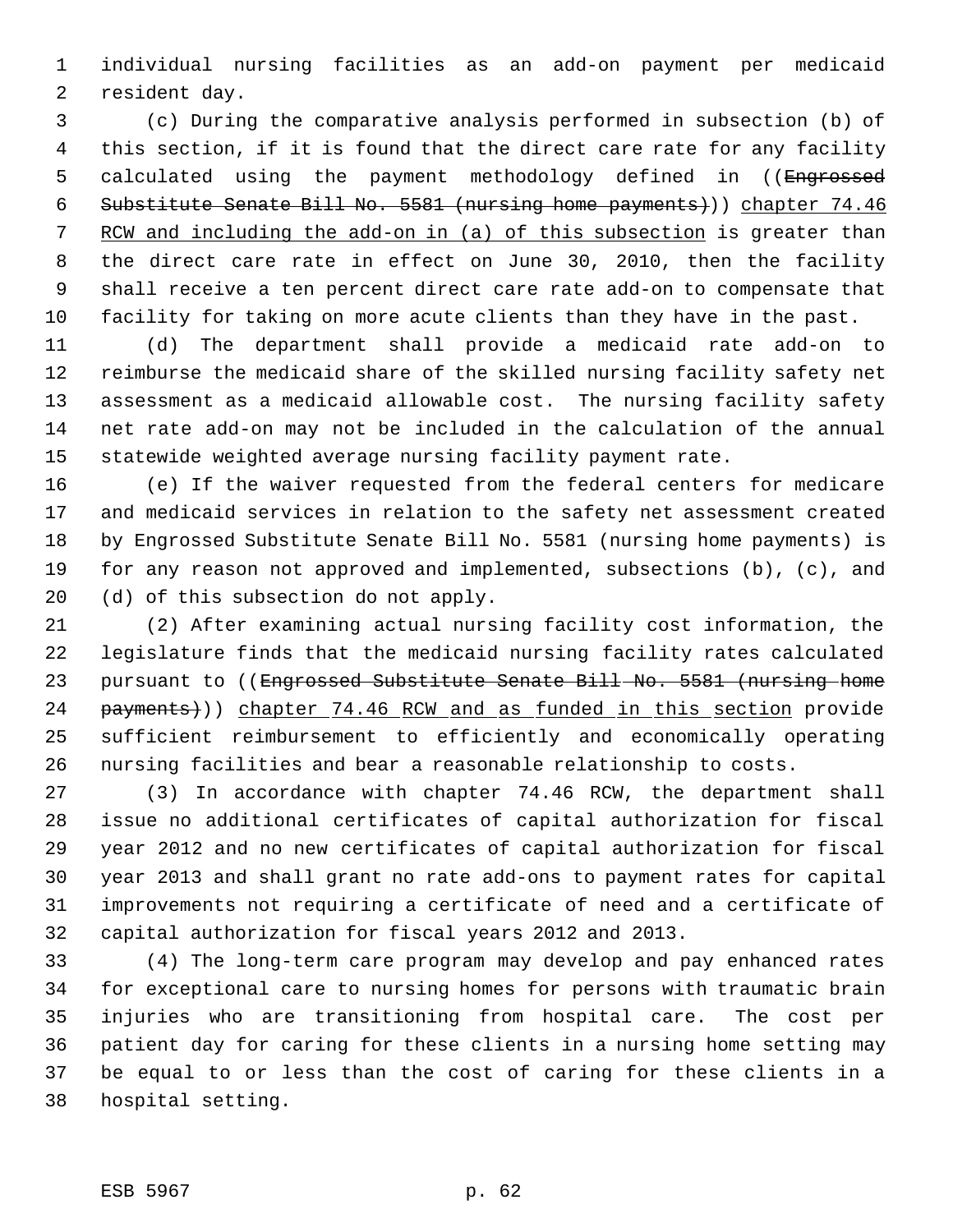(5) Amounts appropriated in this section reflect a reduction to funds appropriated for in-home care. The department shall reduce the number of in-home hours authorized. The reduction shall be scaled based on the acuity level of care recipients. The largest hour reductions shall be to lower acuity patients and the smallest hour reductions shall be to higher acuity patients.

 (6) \$1,883,000 of the general fund--state appropriation for fiscal year 2012, \$1,883,000 of the general fund--state appropriation for fiscal year 2013, and \$3,766,000 of the general fund--federal appropriation are provided solely for state contributions for individual provider health care benefits. Pursuant to the collective bargaining agreement negotiated with the exclusive bargaining representative of individual providers established under RCW 74.39A.270, the state shall contribute to the multiemployer health 15 benefits trust fund  $((\$1.96))$  \$2.21 per paid hour worked by individual providers.

17 (7) ((\$16,835,000 - of - the - general - fund--state - appropriation - for fiscal year 2012, \$17,952,000 of the general fund--state appropriation 19 for-fiscal-year-2013, and-\$34,786,000 of the general fund-federal appropriation are provided solely for home care agencies to purchase 21 health - coverage - for - home - care - providers. The - department - shall calculate and distribute payments for health care benefits to home care 23 agencies - at - \$558 - per - month - for - each - worker - who - cares - for - publicly funded clients at 86 hours or more per month. In order to negotiate 25 the most comprehensive health benefits package for its employees, each agency may determine benefit levels according to the hours an employee works providing state-funded personal care. Health benefits shall be offered to all employees who care for publicly funded clients for 86 29 hours per month or more. At a minimum, employees who care for publicly funded  $-$  clients  $-$  at  $-140$   $-$  hours  $-$  a  $-$  month  $-$  or  $-$  greater  $-$  must  $-$  receive  $-$  a 31 comprehensive-medical-benefit. Benefits-shall-not-be-provided-to employees who care for publicly funded clients at 85 hours or less per month or as interim respite workers. The department shall not pay an 34 agency-for-benefits-provided-to-an-employee-who-otherwise-receives 35 health  $-$  care  $-$  coverage  $-$  through  $-$  other  $-$  family  $-$  members,  $-$  other 36 employment-based-coverage, or -military or veteran's coverage. The 37 department shall require annually, each home care agency to review each of its employee's available health coverage and to provide a written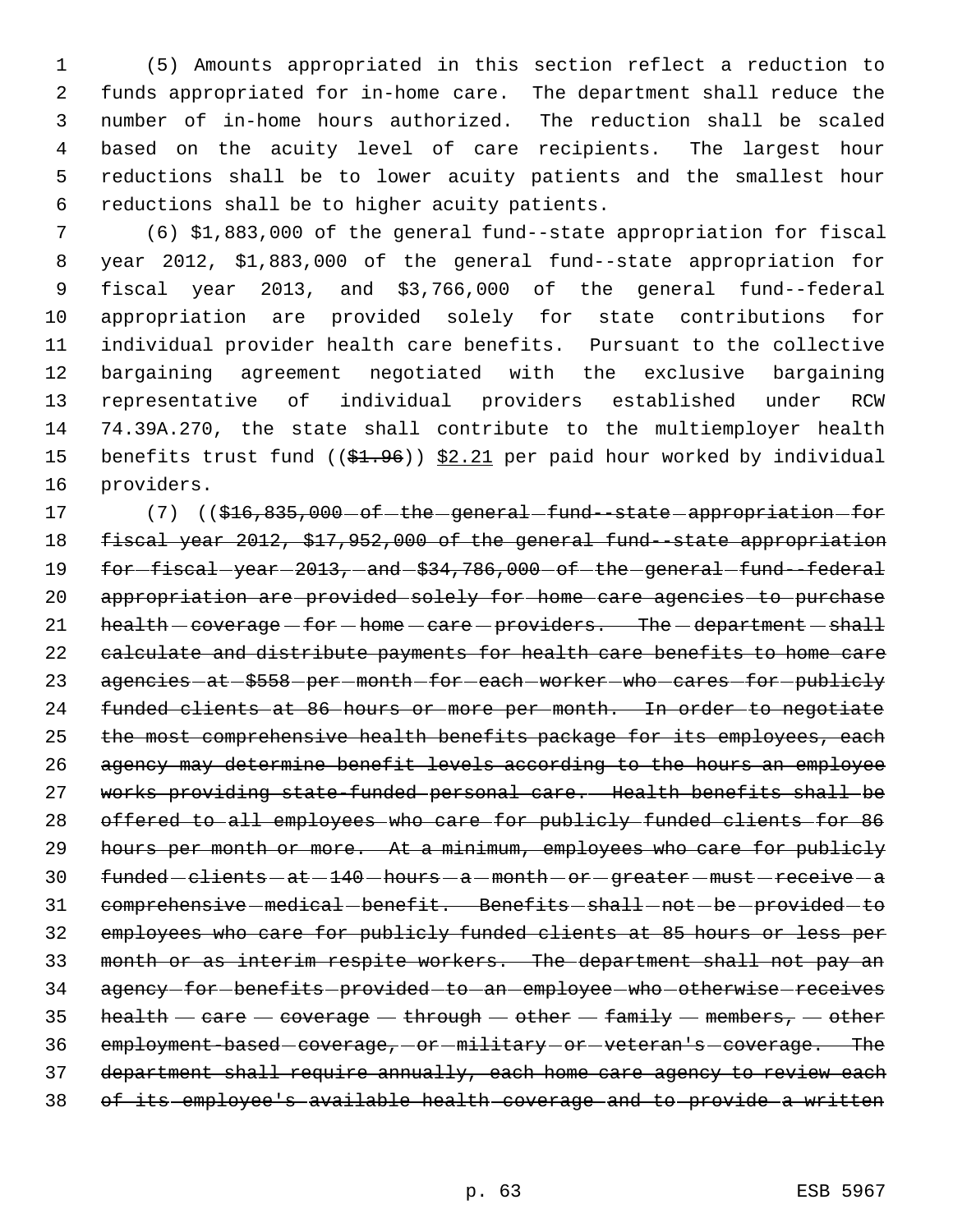1 declaration to the department verifying that health benefits purchased 2 with-public-funds-are-solely-for-employees-that-do-not-have-other 3 available coverage. Home care agencies may determine a reasonable 4 employee-co-premium-not-to-exceed-20-percent-of-the-total-benefit 5 cost.)) \$338,550,000 of the general fund--state appropriation for fiscal year 2013 and \$338,500,000 of the general fund--federal appropriation are provided to the department to provide personal care services to waiver and nonwaiver in home clients. Pursuant to Senate 9 Bill No. 6609 (medicaid personal care services program), the department shall provide a personal care services benefit for adult clients under section 1915 (i) of the social security act exclusively utilizing the 12 option that allows for client self-direction of an individualized 13 budget. Clients will be able to spend their budget to secure services from appropriate providers, purchase other support services and 15 therapies, and purchase equipment or make other expenditures as 16 necessary to address the clients' health and safety. The per-client 17 individualized budget shall be established using a methodology that is 18 objective and evidence-based, uses valid, reliable cost data; includes a calculation of the expected cost of each service available under this 20 option; and can be applied consistently to individuals. The department shall operate the program within the amounts specifically provided.

 (8) \$2,063,000 of the general fund--state appropriation for fiscal year 2012, \$2,195,000 of the general fund--state appropriation for fiscal year 2013, and \$4,260,000 of the general fund--federal appropriation are provided solely for the state's contribution to the training partnership, as provided in RCW 74.39A.360, for instructional costs associated with the training of individual providers. House Bill No. 1548 and Senate Bill No. 5473 (long-term care worker requirements) make statutory changes to the increased training requirements and therefore the state shall contribute to the partnership \$0.17 per paid hour worked by all home care workers. This amount is pursuant to the collective bargaining agreement negotiated with the exclusive bargaining representative of individual providers established under RCW 74.39A.270. Expenditures for the purposes specified in this subsection shall not exceed the amounts provided in this subsection.

 (9) Individuals receiving services as supplemental security income (SSI) state supplemental payments shall not become eligible for medical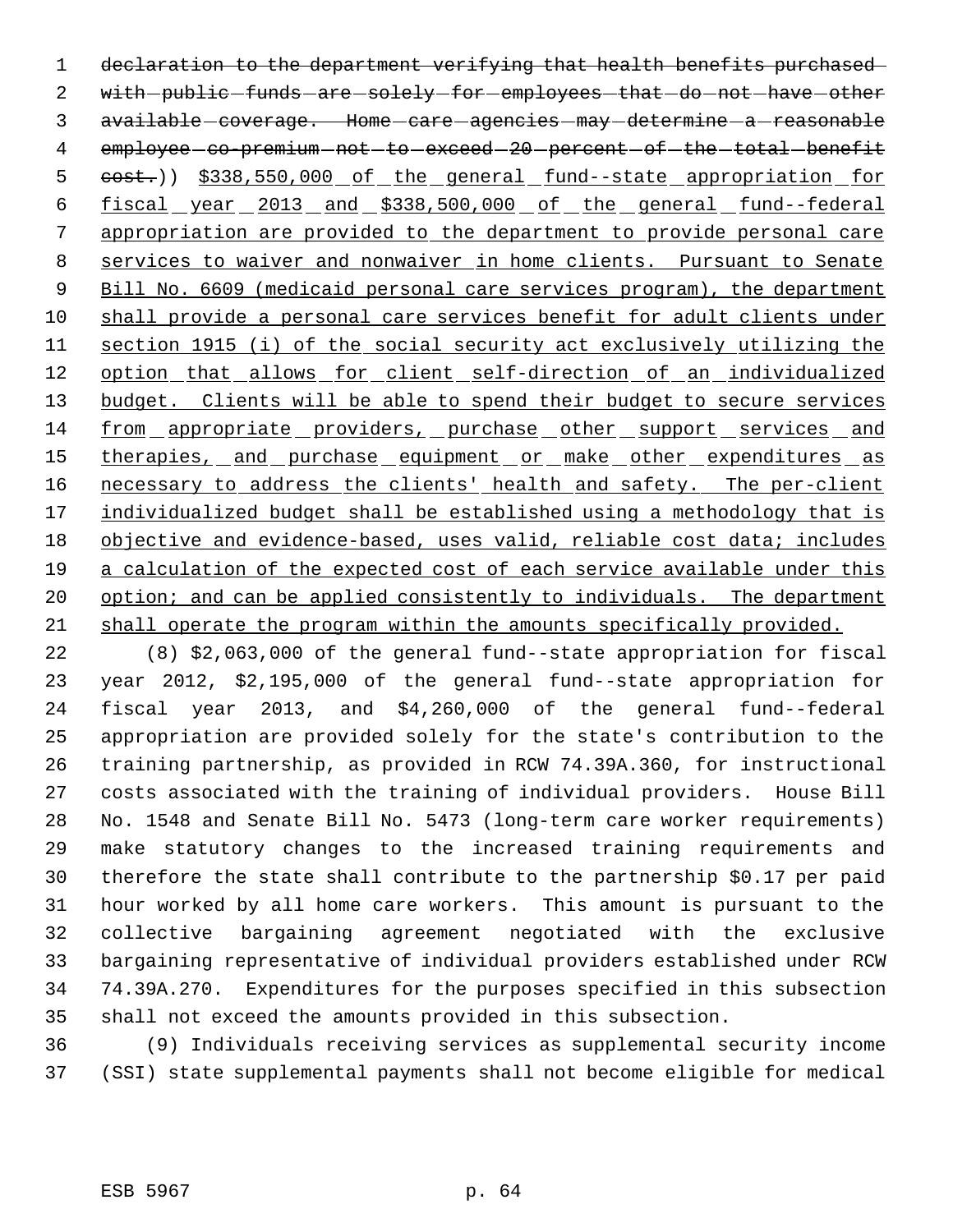assistance under RCW 74.09.510 due solely to the receipt of SSI state supplemental payments.

 (10) The department shall eliminate the adult day health program under the state plan 1915(i) option and shall reestablish it under the long-term care home and community-based waiver.

 (11) ((\$4,588,000)) \$4,713,000 of the general fund--state 7 appropriation for fiscal year 2012, ((\$4,559,000)) \$6,427,000 of the general fund--state appropriation for fiscal year 2013, and 9 ((\$9,237,000)) \$11,230,000 of the general fund--federal appropriation are provided solely for the continued operation of community residential and support services for persons who are older adults or who have co-occurring medical and behavioral disorders and who have been discharged or diverted from a state psychiatric hospital. These funds shall be used to serve individuals whose treatment needs constitute substantial barriers to community placement, who no longer require active psychiatric treatment at an inpatient hospital level of care, and who no longer meet the criteria for inpatient involuntary 18 commitment. The department shall prioritize services in order to reduce utilization and maintain a reduction of 60 beds at western state 20 hospital that were previously used for long-term placements for clients 21 with dementia, traumatic brain injuries, or other organic brain 22 disorders. The department shall ensure that a sufficient number of 23 individuals have been transitioned and diverted from western state hospital to enable closure of a 30-bed ward by October 1, 2012, and of 25 another 30-bed ward by February 1, 2013. Coordination of these services must be done in partnership between the mental health program and the aging and disability services administration.

 (12) \$1,840,000 of the general fund--state appropriation for fiscal year 2012 and \$1,877,000 of the general fund--state appropriation for fiscal year 2013 are provided solely for operation of the volunteer services program. Funding shall be prioritized towards serving populations traditionally served by long-term care services to include senior citizens and persons with disabilities.

 (13) In accordance with Engrossed Substitute House Bill No. 1277 (licensed settings for vulnerable adults), nursing facility fees are increased in fiscal year 2012 and adult family home fees are increased in fiscal year 2012 and fiscal year 2013 to support the costs of conducting licensure, inspection, and regulatory programs.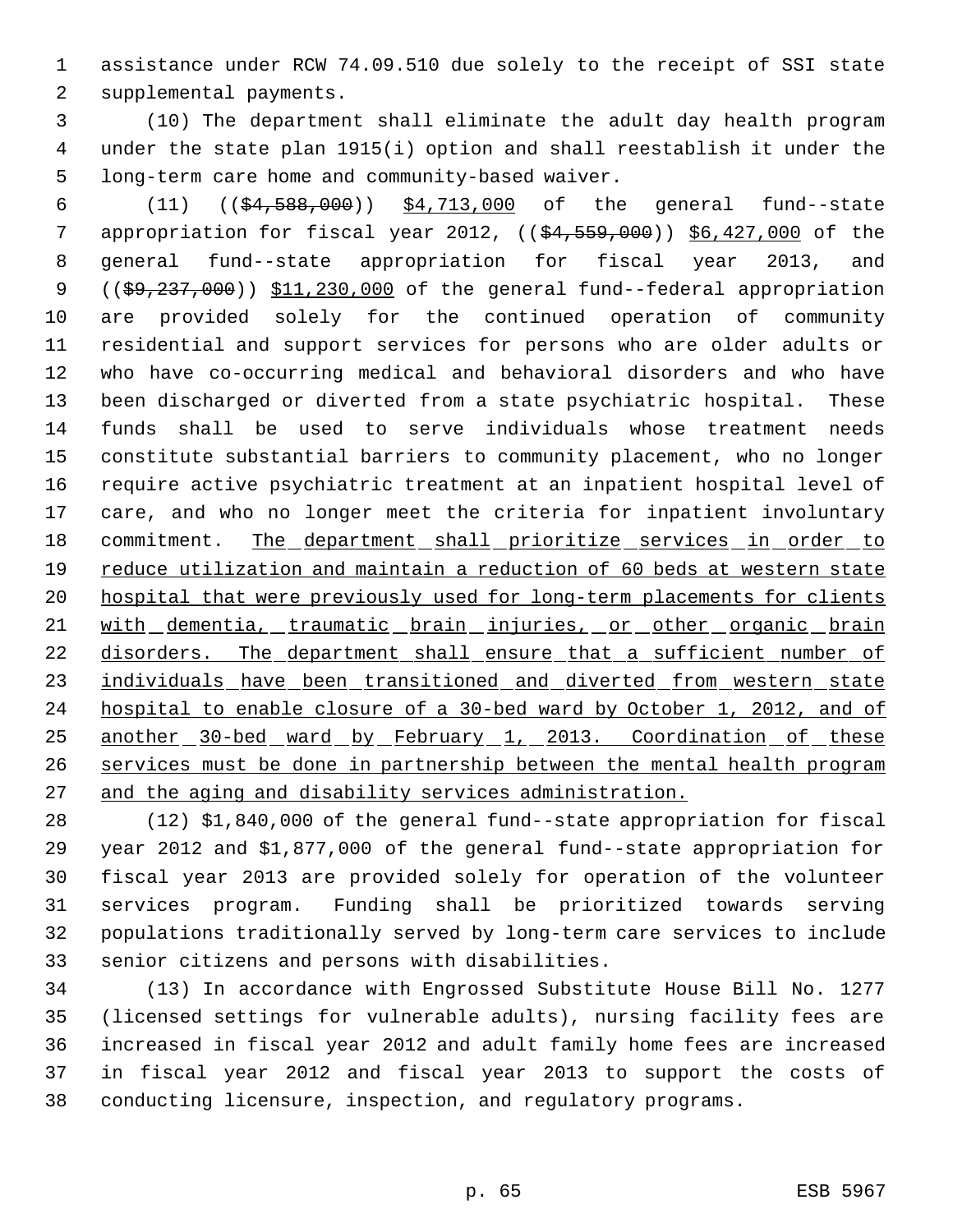(a) The current annual renewal license fee for nursing facilities shall be increased to \$359 per bed beginning in fiscal year 2012 and assumes \$517,000 of the general fund--private/local appropriation. Nursing facilities shall receive a vendor rate increase of \$0.08 per medicaid patient day to cover the license fee increase for publicly funded beds.

 (b) The current annual renewal license fee for adult family homes shall be increased to \$100 per bed beginning in fiscal year 2012 and assumes \$1,449,000 of the general fund--private/local appropriation; and \$175 per bed beginning in fiscal year 2013 and assumes \$2,463,000 of the general fund--private/local appropriation. Adult family homes shall receive a corresponding vendor rate increase per medicaid patient day of \$0.22 in fiscal year 2012 and \$0.43 in fiscal year 2013 to cover the license fee increase for publicly funded beds.

 (c) Beginning in fiscal year 2012, a processing fee of \$2,750 shall be charged to each adult family home when the home is initially licensed. This fee is nonrefundable.

 (d) \$72,000 of the general fund--state appropriation for fiscal year 2012, \$708,000 of the general fund--private/local appropriation and \$708,000 of the general fund--federal appropriation are provided solely to implement sections 501 through 503 of Engrossed Substitute House Bill No. 1277 (licensed settings for vulnerable adults). The department shall use additional investigative resources to address complaints about provider practices as well as alleged abuse, neglect, abandonment, and exploitation of residents in adult family homes. The department shall develop a statewide internal quality review and accountability program to improve the accountability of staff and the consistent application of investigative activities, and shall convene a quality assurance panel to review problems in the quality of care in adult family homes.

 (14) \$3,316,000 of the traumatic brain injury account--state appropriation is provided solely to continue services for persons with traumatic brain injury (TBI) as defined in chapter 143, Laws of 2011 (traumatic brain injury strategic partnership).

 (15) The department is authorized to place long-term care clients residing in nursing homes and paid for with state only funds into less restrictive community care settings while continuing to meet the client's care needs.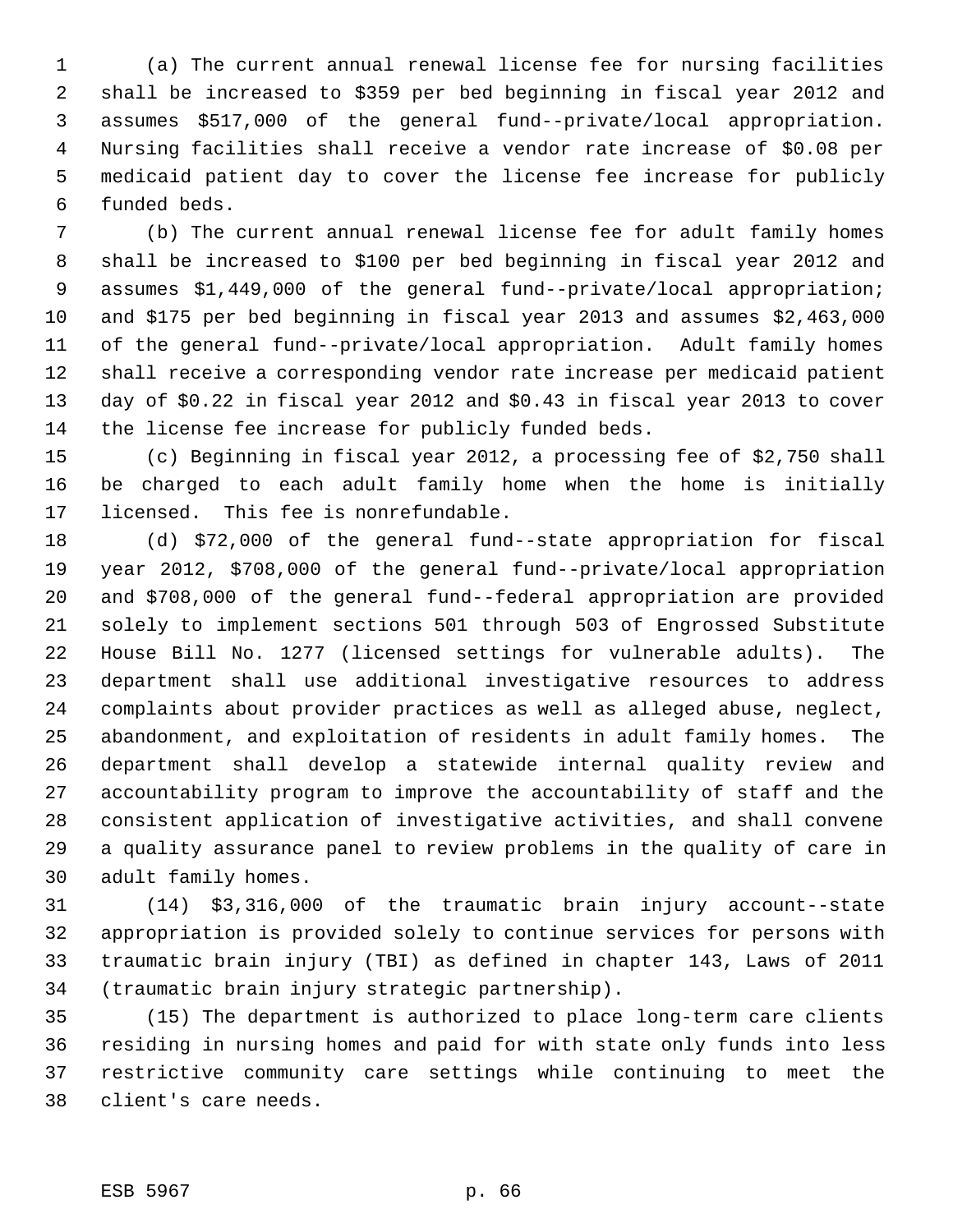| 1  |                | Sec. 207. 2011 2nd sp.s. c 9 s 207 (uncodified) is amended to read          |
|----|----------------|-----------------------------------------------------------------------------|
| 2  | as follows:    |                                                                             |
| 3  |                | FOR THE DEPARTMENT OF SOCIAL AND HEALTH SERVICES--ECONOMIC SERVICES         |
| 4  | <b>PROGRAM</b> |                                                                             |
| 5  |                | General Fund--State Appropriation (FY 2012) $($ $($ \$487,305,000))         |
| 6  |                | \$409,071,000                                                               |
| 7  |                | General Fund--State Appropriation (FY 2013) $($ $($ \$503,362,000))         |
| 8  |                | \$355,949,000                                                               |
| 9  |                | General Fund--Federal Appropriation ( $(\frac{21}{100}, \frac{167}{100})$ ) |
| 10 |                | \$1,167,708,000                                                             |
| 11 |                | General Fund--Private/Local Appropriation \$30,592,000                      |
| 12 |                | TOTAL APPROPRIATION ( $(\frac{2}{2}, 188, 726, 000)$ )                      |
| 13 |                | \$1,963,320,000                                                             |

 The appropriations in this section are subject to the following conditions and limitations:

16 (1) ((\$258,880,000)) \$187,423,000 of the general fund--state 17 appropriation for fiscal year 2012, ((\$297,296,000)) \$165,563,000 of the general fund--state appropriation for fiscal year 2013, and 19 ((\$710,173,000)) \$710,843,000 of the general fund--federal appropriation are provided solely for all components of the WorkFirst program. Under section 2 of Engrossed Substitute Senate Bill No. 5921 (social services programs), the amounts in this subsection assume that any participant in the temporary assistance for needy families where their participation is suspended and does not volunteer to participate in WorkFirst services or unsubsidized employment does not receive child care subsidies or WorkFirst subsidies as a condition of the suspension. Within the amounts provided for the WorkFirst program, the department may provide assistance using state-only funds for families eligible for temporary assistance for needy families.

 (a) Within the amounts provided for WorkFirst in this subsection, the department shall continue to implement WorkFirst program improvements that are designed to achieve progress against outcome measures specified in RCW 74.08A.410.

 (b) The department may establish a career services work transition program.

36 (c) Within the amounts provided in this subsection,  $((\frac{21}{21}, \frac{414}{200}))$  \$50,000 of the general fund--state appropriation for fiscal year 2012 and ((\$5,150,000)) \$950,000 of the general fund--state appropriation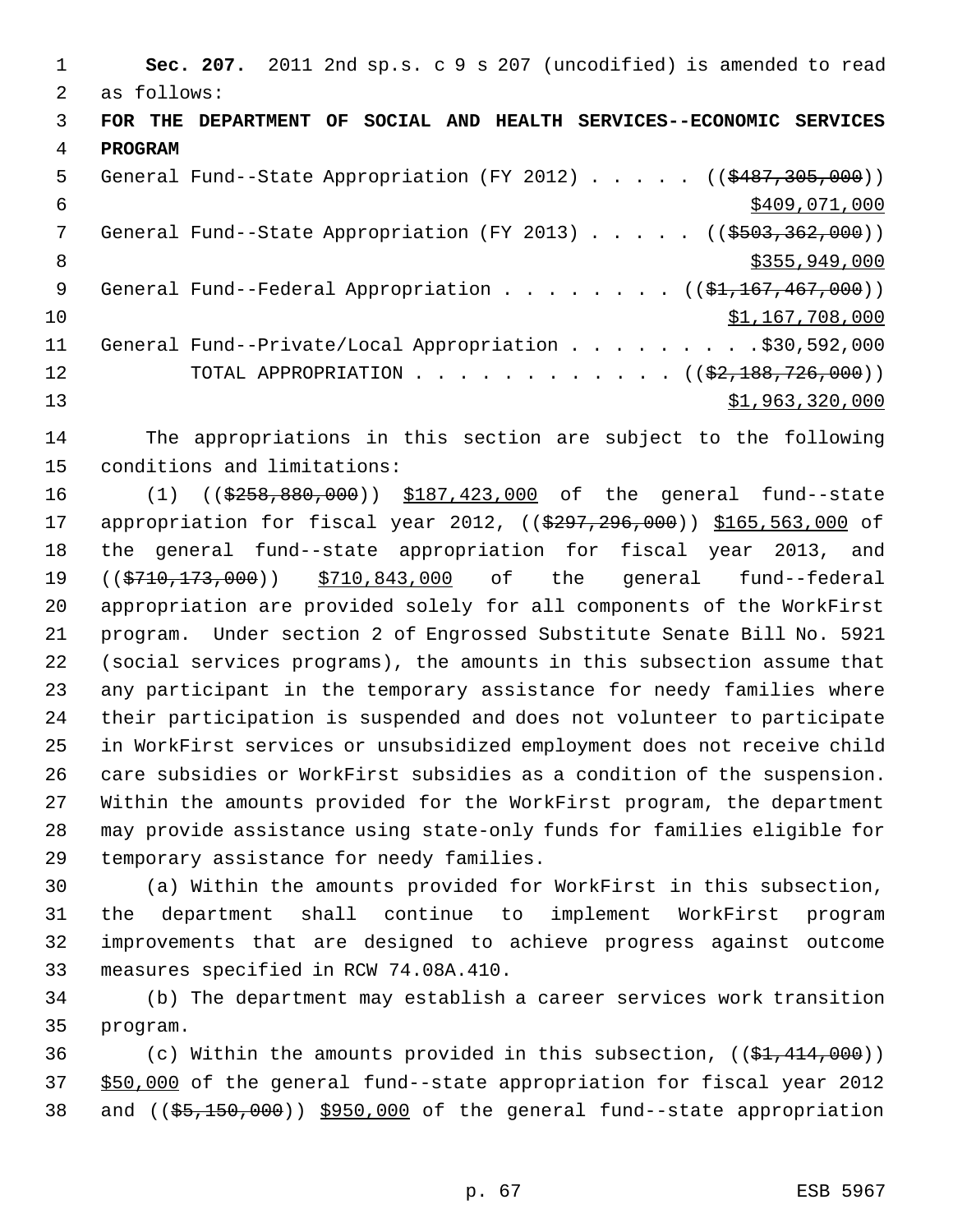for fiscal year 2013 are provided solely for the implementation and administration of the electronic benefit transfer system under section 12 of Engrossed Substitute Senate Bill No. 5921 (social services programs). The department shall transfer these amounts to the department of early learning for the implementation and administration of the project.

 (d) Within amounts appropriated in this section, the legislature expressly mandates that the department exercise its authority, granted in 1997 under RCW 74.08A.290, to contract for work activities services pursuant to that statutory authority and RCW 41.06.142(3).

 (e) The department shall create a temporary assistance for needy families budget structure that allows for more transparent tracking of budget units and subunits of expenditures where these units and subunits are mutually exclusive from other department budget units. The budget structure shall include budget units for the following: Grants, child care, WorkFirst activities, and administration of the program.

 (2)(a) \$11,825,000 of the general fund--federal appropriation is 19 provided solely for a contingency reserve in the event ((the temporary 20 assistance for needy families cash benefit is)) that expenditures in 21 subsection (1) of this section are projected to exceed ((forecasted 22 amounts-by-more-than-one-percent)) the appropriated amounts. The department shall only expend an amount equal to the forecasted over- expenditure. For purposes of this subsection, the temporary assistance forecast shall be completed every quarter and follow a similar schedule of the caseload forecast council forecasts.

 (b) If sufficient savings in subsection (1) of this section are achieved, the department of early learning shall increase the number of child care slots available for the working connections child care program.

31 (3) ((\$23,494,000)) \$23,679,000 of the general fund--state appropriation for fiscal year 2012, in addition to supplemental security income recoveries, is provided solely for financial assistance and other services to recipients in the program established in section 4, chapter 8, Laws of 2010 1st sp. sess., until the program terminates on October 31, 2011.

37 (4)(a) ((\$13,086,000)) \$12,457,000 of the general fund--state 38 appropriation for fiscal year 2012 and ((\$24,788,000)) \$21,959,000 of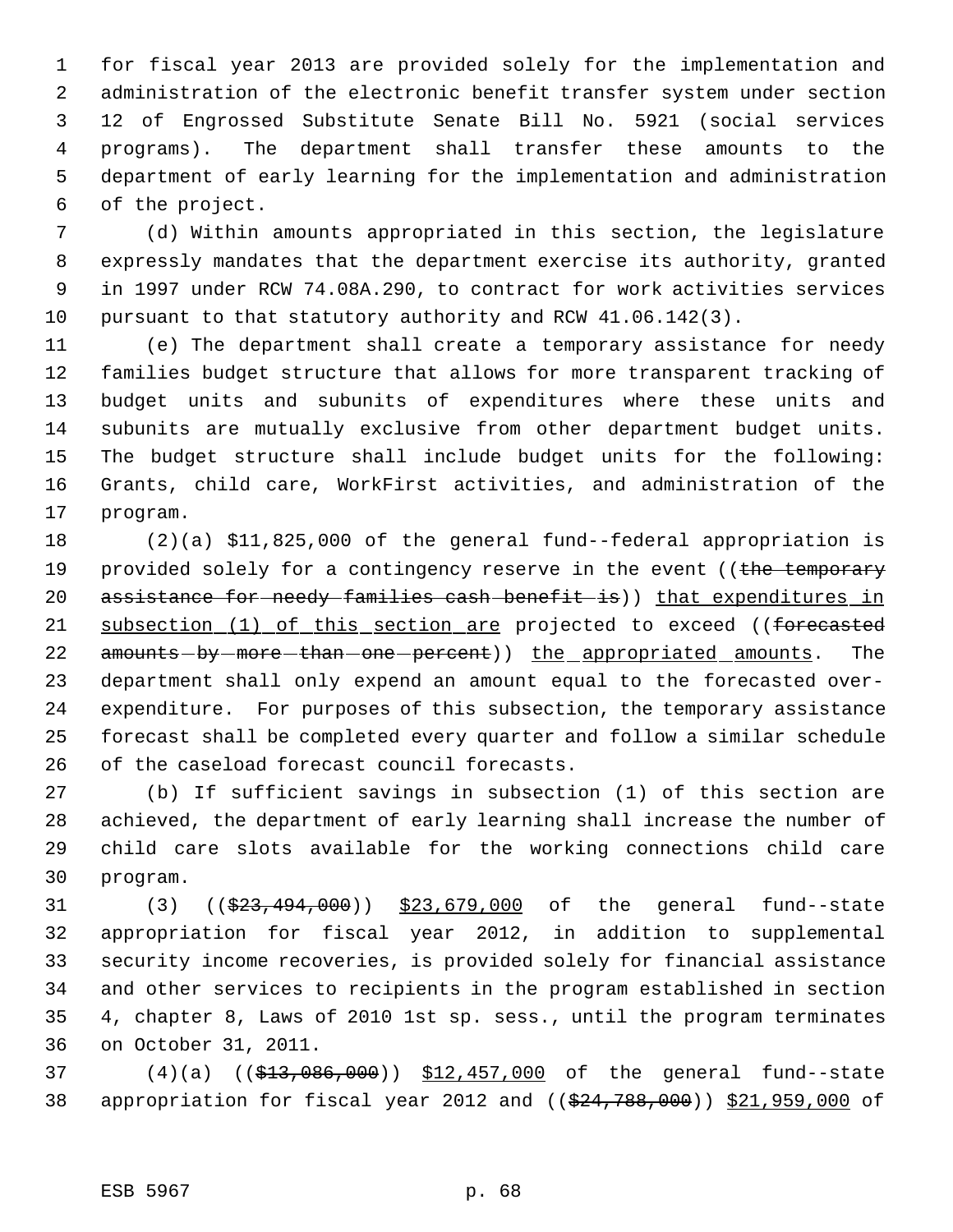the general fund--state appropriation for fiscal year 2013, in addition to supplemental security income recoveries, are provided solely for the programs created in Engrossed Substitute House Bill No. 2082 (essential needs and assistance program) beginning November 1, 2011.

 (b) The department shall review clients receiving services through the aged, blind, or disabled assistance program, to determine whether they would benefit from assistance in becoming naturalized citizens, and thus be eligible to receive federal supplemental security income benefits. Those cases shall be given high priority for naturalization funding through the department.

 (c) The department shall continue the interagency agreement with the department of veterans' affairs to establish a process for referral of veterans who may be eligible for veterans' services. This agreement must include out-stationing department of veterans' affairs staff in selected community service office locations in King and Pierce counties to facilitate applications for veterans' services.

 (5) \$1,657,000 of the general fund--state appropriation for fiscal year 2012 and \$1,657,000 of the general fund--state appropriation for fiscal year 2013 are provided solely for naturalization services.

 (6) \$2,366,000 of the general fund--state appropriation for fiscal year 2012 is provided solely for refugee employment services, of which \$1,774,000 is provided solely for the department to pass through to statewide refugee assistance organizations for limited English proficiency pathway services; and \$2,366,000 of the general fund--state appropriation for fiscal year 2013 is provided solely for refugee employment services, of which \$1,774,000 is provided solely for the department to pass through to statewide refugee assistance organizations for limited English proficiency pathway services.

 (7) On December 1, 2011, and annually thereafter, the department must report to the legislature on all sources of funding available for both refugee and immigrant services and naturalization services during the current fiscal year and the amounts expended to date by service type and funding source. The report must also include the number of clients served and outcome data for the clients.

 (( $\left(8\right)$  - To - ensure - expenditures - remain - within - available - funds appropriated in this section, the legislature establishes the benefit under the state food assistance program, pursuant to RCW 74.08A.120, to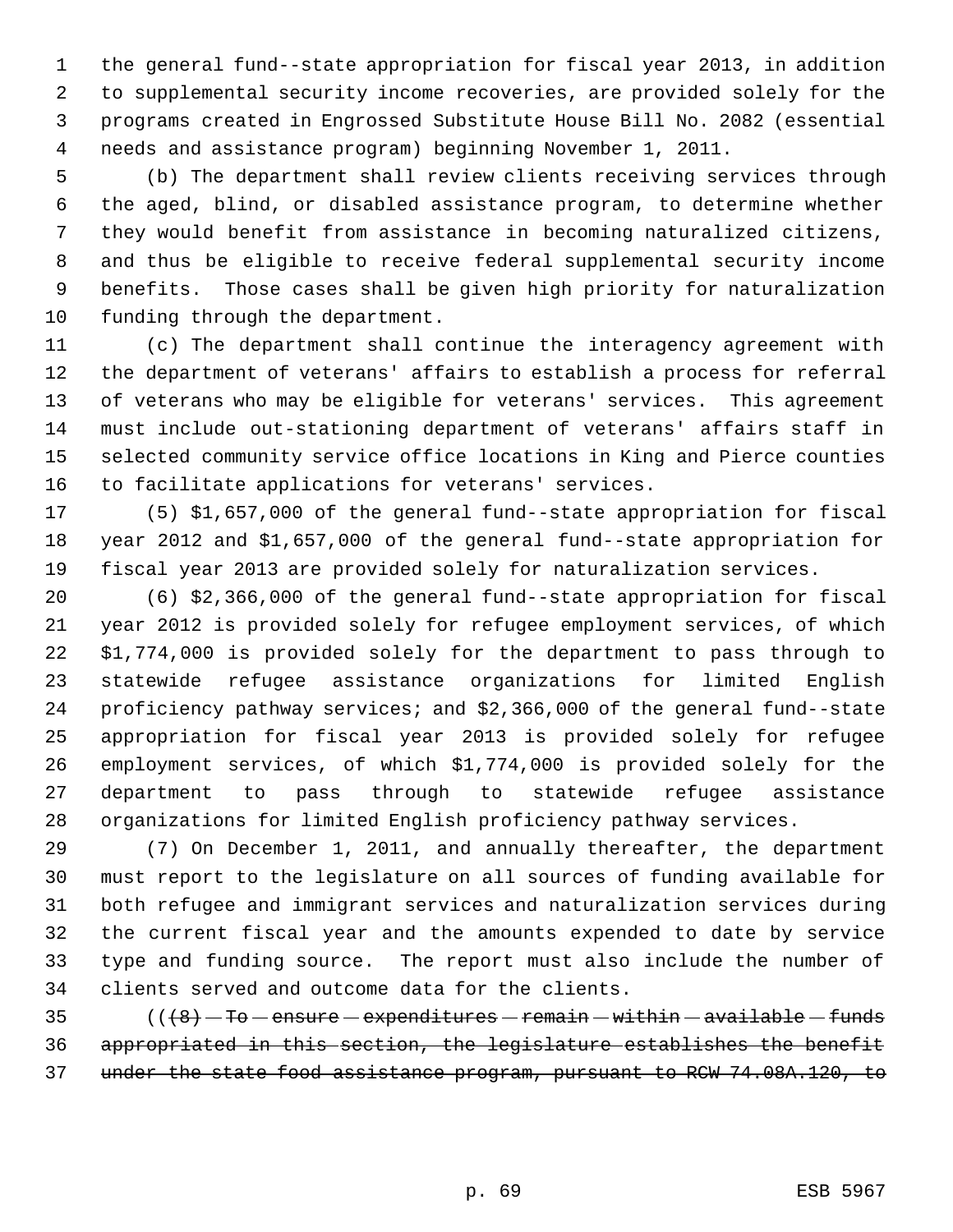1 be fifty percent of the federal supplemental nutrition assistance program benefit amount.))

 **Sec. 208.** 2011 2nd sp.s. c 9 s 208 (uncodified) is amended to read as follows: **FOR THE DEPARTMENT OF SOCIAL AND HEALTH SERVICES--ALCOHOL AND SUBSTANCE ABUSE PROGRAM** 7 General Fund--State Appropriation (FY 2012) . . . . . . ((\$74,287,000))  $8 \times 71,649,000$ 9 General Fund--State Appropriation (FY 2013) . . . . . . ((\$74,422,000)) \$66,986,000 11 General Fund--Federal Appropriation . . . . . . . . ((\$141,514,000)) 12 \$164,526,000 13 General Fund--Private/Local Appropriation . . . . . . ((\$2,086,000))  $$13,486,000$  Criminal Justice Treatment Account--State 16 Appropriation . . . . . . . . . . . . . . . . . . \$20,748,000 Problem Gambling Account--State Appropriation . . . . . . . \$1,448,000 18 TOTAL APPROPRIATION . . . . . . . . . . . . . ((\$314,505,000)) \$338,843,000

 The appropriations in this section are subject to the following conditions and limitations:

 (1) Within the amounts appropriated in this section, the department may contract with the University of Washington and community-based providers for the provision of the parent-child assistance program. For all contractors, indirect charges for administering the program shall not exceed ten percent of the total contract amount.

 (2) Within the amounts appropriated in this section, the department shall continue to provide for chemical dependency treatment services for adult medicaid eligible, pregnant and parenting women, disability lifeline, and alcoholism and drug addiction treatment and support act, and medical care services clients.

 (3) In accordance with RCW 70.96A.090 and 43.135.055, the department is authorized to increase fees for the review and approval of treatment programs in fiscal years 2012 and 2013 as necessary to support the costs of the regulatory program. The department's fee schedule shall have differential rates for providers with proof of accreditation from organizations that the department has determined to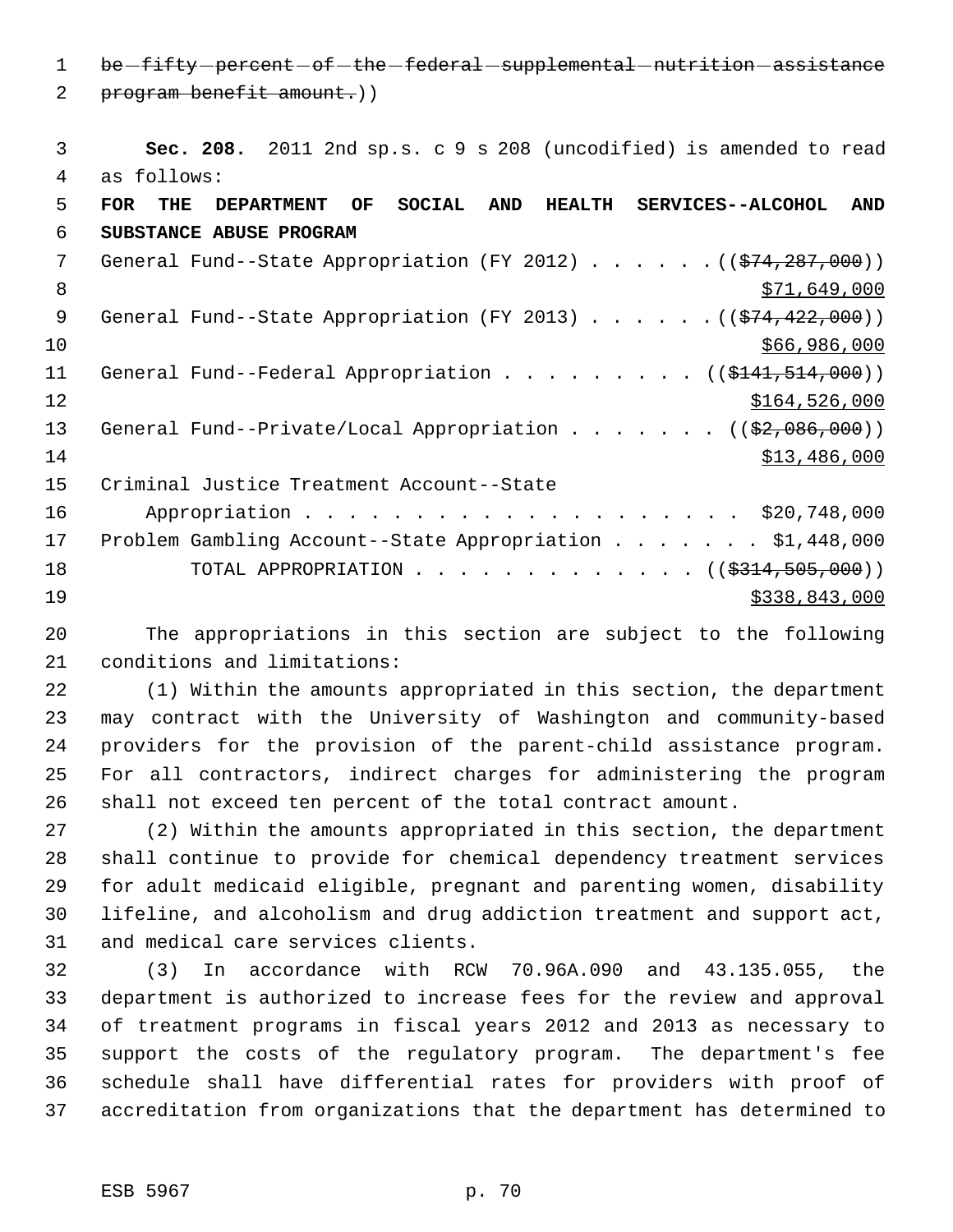have substantially equivalent standards to those of the department, including but not limited to the joint commission on accreditation of health care organizations, the commission on accreditation of rehabilitation facilities, and the council on accreditation. To reflect the reduced costs associated with regulation of accredited programs, the department's fees for organizations with such proof of accreditation must reflect the lower cost of licensing for these programs than for other organizations which are not accredited.

 (4) \$3,500,000 of the general fund--federal appropriation (from the substance abuse prevention and treatment federal block grant) is provided solely for the continued funding of existing county drug and alcohol use prevention programs.

 **Sec. 209.** 2011 2nd sp.s. c 9 s 209 (uncodified) is amended to read as follows: **FOR THE DEPARTMENT OF SOCIAL AND HEALTH SERVICES--VOCATIONAL REHABILITATION PROGRAM** 17 General Fund--State Appropriation (FY 2012) . . . . . . ((\$10,874,000)) \$10,854,000 19 General Fund--State Appropriation (FY 2013) . . . . . . ((\$10,861,000)) \$10,822,000 21 General Fund--Federal Appropriation . . . . . . . . ((\$105,091,000))  $5105,095,000$  Telecommunications Devices for the Hearing and 24 Speech Impaired--State Appropriation . . . . . . . . . \$2,766,000 25 TOTAL APPROPRIATION . . . . . . . . . . . . ((\$<del>129,592,000</del>)) 26 \$129,537,000 \$129,537,000

 The appropriations in this section are subject to the following conditions and limitations: \$480,000 of the telecommunications devices for the hearing and speech impaired account--state appropriation is provided solely for the office of deaf and hard of hearing to contract for services that provide employment support and help with life activities for deaf-blind individuals in King county.

 **Sec. 210.** 2011 2nd sp.s. c 9 s 210 (uncodified) is amended to read as follows:

**FOR THE DEPARTMENT OF SOCIAL AND HEALTH SERVICES--SPECIAL COMMITMENT**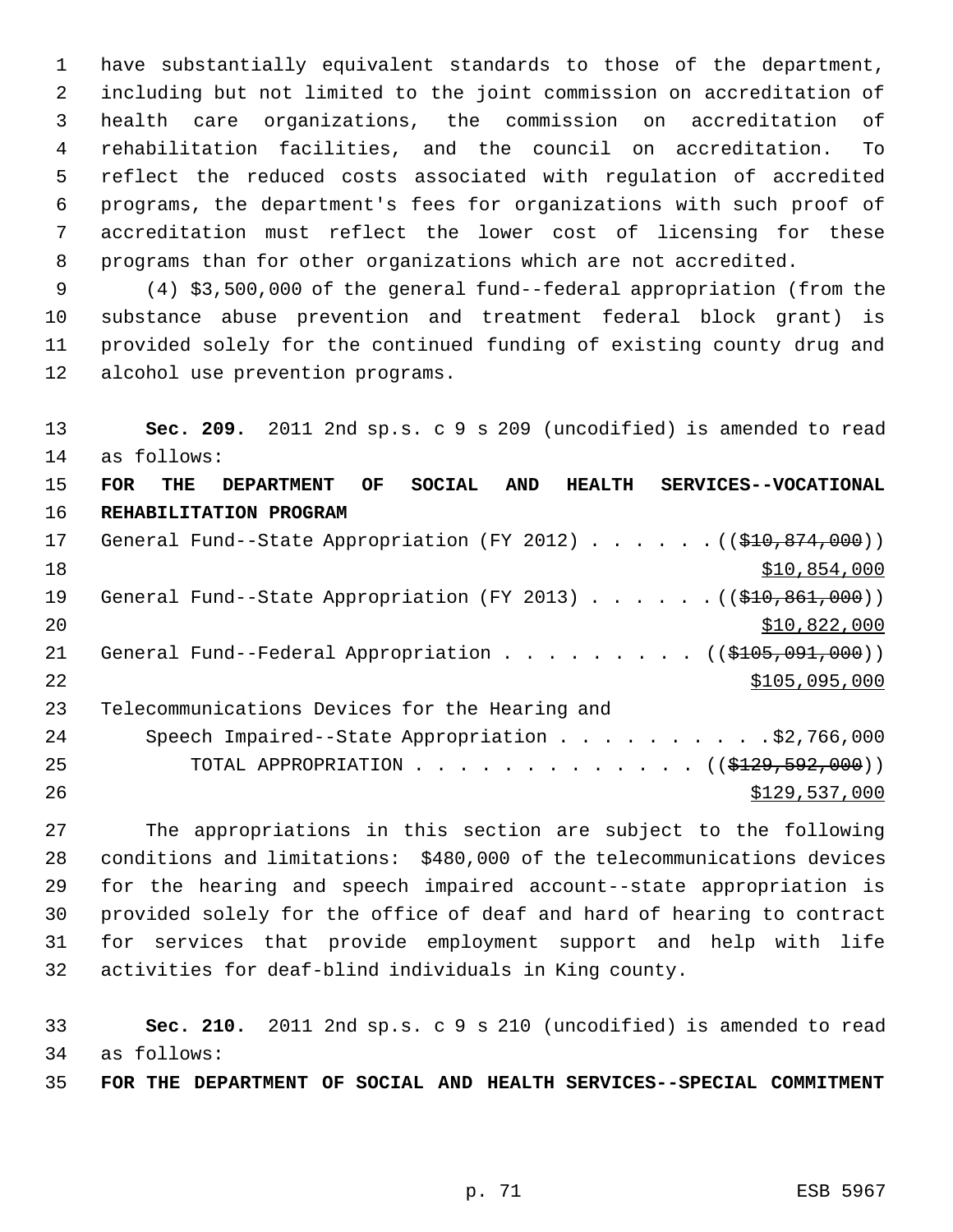| $\mathbf 1$  | <b>PROGRAM</b>                                                                                  |
|--------------|-------------------------------------------------------------------------------------------------|
| 2            | General Fund--State Appropriation (FY 2012) $($ $($ $\frac{247}{779}$ , 000))                   |
| $\mathbf{3}$ | \$47,890,000                                                                                    |
| 4            | General Fund--State Appropriation (FY 2013) ( $(\frac{246}{292}, 000)$ )                        |
| 5            | \$35,928,000                                                                                    |
| 6            | TOTAL APPROPRIATION $($ $($ $\frac{294}{11}$ ,000) $)$                                          |
| 7            | \$83,818,000                                                                                    |
| 8            | Sec. 211. 2011 2nd sp.s. c 9 s 211 (uncodified) is amended to read                              |
| 9            | as follows:                                                                                     |
| 10           | FOR THE DEPARTMENT OF SOCIAL AND HEALTH SERVICES--ADMINISTRATION AND                            |
| 11           | SUPPORTING SERVICES PROGRAM                                                                     |
| 12           | General Fund--State Appropriation (FY 2012) $($ $($ $\frac{26}{26}$ , $\frac{125}{125}$ , 000)) |
| 13           | \$25,764,000                                                                                    |
| 14           | General Fund--State Appropriation (FY 2013) ( $(\frac{24}{524}, \frac{586}{500})$ )             |
| 15           | \$23,718,000                                                                                    |
| 16           | General Fund--Federal Appropriation $($ $($ $\frac{239}{723}, 000)$                             |
| 17           | \$38,807,000                                                                                    |
| 18           | General Fund--Private/Local Appropriation \$2,116,000                                           |
| 19           | Performance Audits of State Government--State                                                   |
| 20           |                                                                                                 |
| 21           | TOTAL APPROPRIATION ( $(\frac{296}{896}, \frac{862}{100})$ )                                    |
| 22           | \$95,217,000                                                                                    |
| 23           | The appropriations in this section are subject to the following                                 |
| 24           | conditions and limitations:                                                                     |
| 25           | $(1)$ ((\$300,000 of the general fund -state appropriation for fiscal                           |
| 26           | year-2012-and-\$300,000-of-the-general-fund--state-appropriation-for                            |
| 27           | fiscal year 2013 are provided solely for the Washington state mentors                           |
| 28           | program - to - continue - its - public-private - partnerships - to - provide                    |
| 29           | technical-assistance-and-training-to-mentoring-programs-that-serve                              |
| 30           | at-risk youth.                                                                                  |
| 31           | $(2)$ \$445,000 of the general fund state appropriation for fiscal                              |
| 32           | year-2012-and-\$445,000-of-the-general-fund-state-appropriation-for                             |
| 33           | fiscal-year-2013-are-provided-solely-for-funding-of-the-teamchild                               |
| 34           | project.                                                                                        |
| 35           | (3) \$178,000 of the general fund state appropriation for fiscal                                |
| 36           | year-2012-and-\$178,000-of-the-general-fund-state-appropriation-for                             |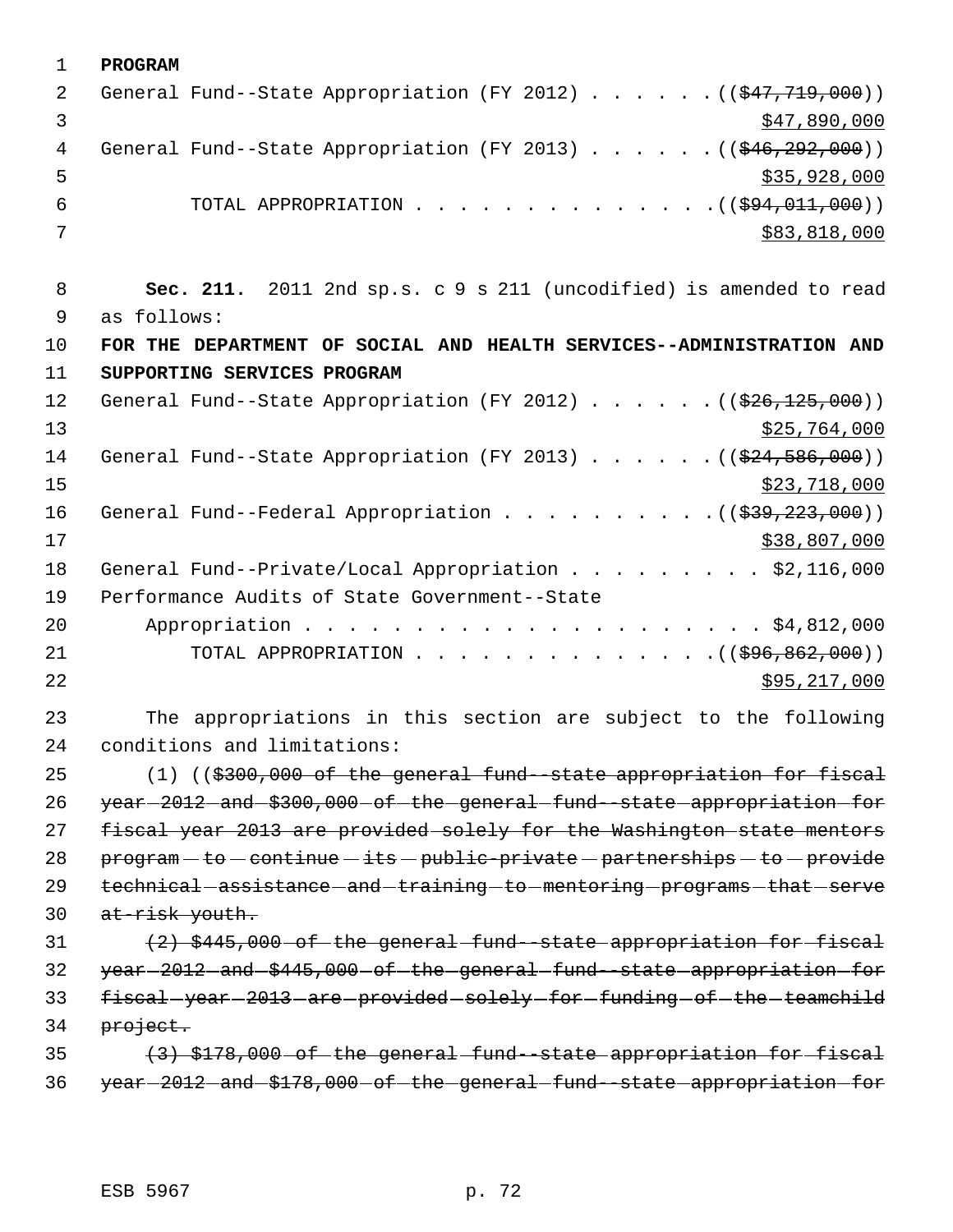1 fiscal-year-2013-are-provided-solely-for-the-juvenile-detention

alternatives initiative.

 $(4)$ ) \$4,812,000 of the performance audits of state government-- state appropriation is provided solely for support and expansion of the division of fraud investigation. The division shall conduct investigatory and enforcement activities for all department programs, including the child support and TANF programs.

 $((+5))$   $(2)$  \$1,400,000 of the general fund--state appropriation for fiscal year 2012 is provided solely for the department to distribute as support to community public health and safety networks that have a history of providing training and services related to adverse childhood experiences. Distribution of these funds is contingent upon securing funding from a private entity or entities to provide one dollar in matching funds for each dollar in state funds received by a network so that the funding received by a community public health and safety network will be equal portions of state and private funding.

 **Sec. 212.** 2011 2nd sp.s. c 9 s 212 (uncodified) is amended to read as follows:

 **FOR THE DEPARTMENT OF SOCIAL AND HEALTH SERVICES--PAYMENTS TO OTHER AGENCIES PROGRAM**

| 21 | General Fund--State Appropriation (FY 2012) \$62,778,000               |
|----|------------------------------------------------------------------------|
| 22 | General Fund--State Appropriation (FY 2013) $($ $($ $$61, 927, 000)$ ) |
| 23 | \$58,940,000                                                           |
| 24 | General Fund--Federal Appropriation \$58,400,000                       |
| 25 | TOTAL APPROPRIATION $\ldots$ , ( $(\frac{18183}{105}, 105, 000)$ )     |
| 26 | \$180,118,000                                                          |

 The appropriations in this section are subject to the following conditions and limitations: \$469,000 of the general fund--state appropriation for fiscal year 2011 and \$270,000 of the general fund-- state appropriation for fiscal year 2012 are provided solely for implementation of Engrossed Substitute Senate Bill No. 5921 (social services programs). If the bill is not enacted by June 30, 2011, the amounts provided in this subsection shall lapse.

 **Sec. 213.** 2011 2nd sp.s. c 9 s 213 (uncodified) is amended to read as follows: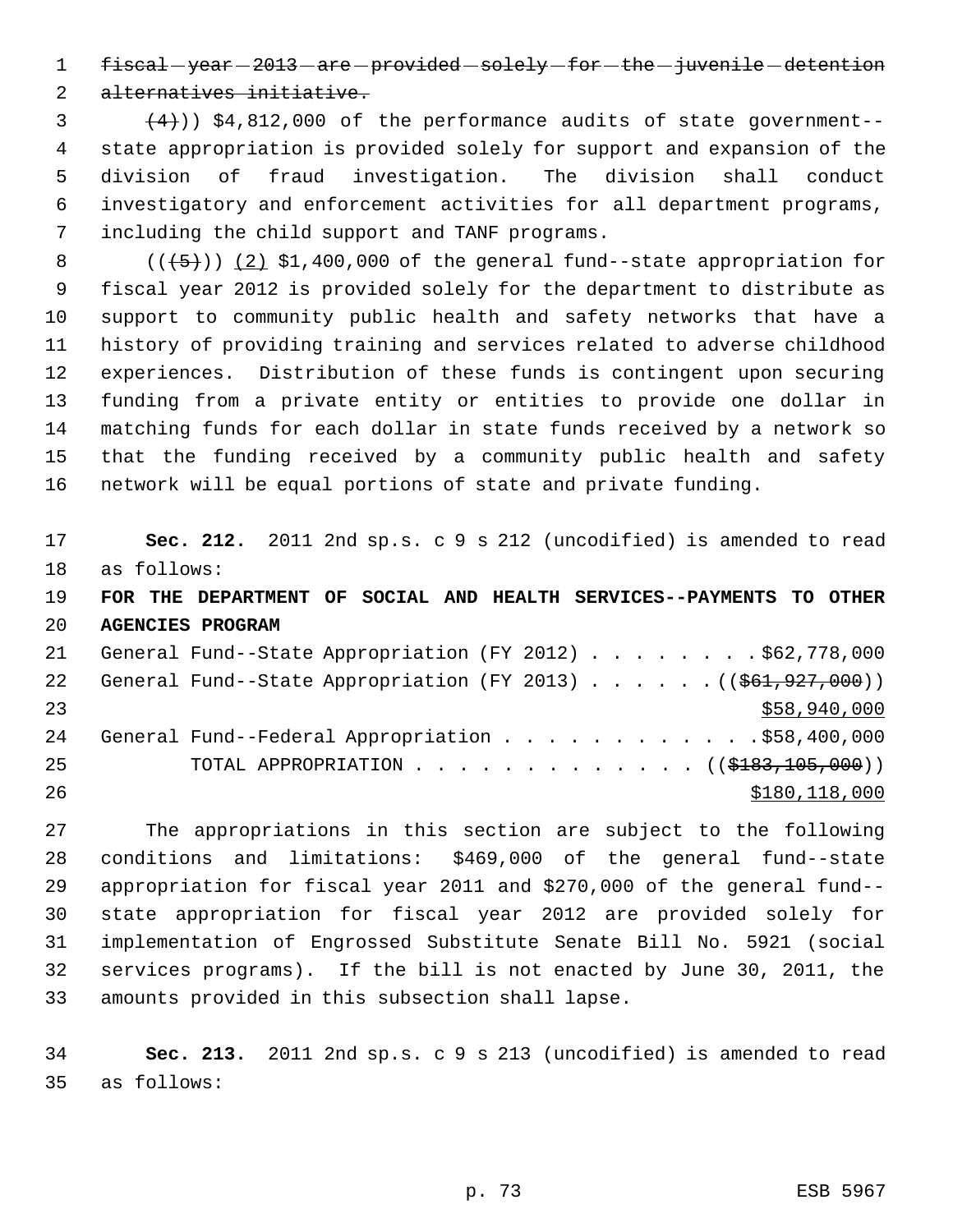| 1              | FOR THE STATE HEALTH CARE AUTHORITY                                                              |
|----------------|--------------------------------------------------------------------------------------------------|
| 2              | General Fund--State Appropriation (FY 2012) $($ $($ $\frac{22,130,229,000)}{2})$                 |
| 3              | \$2,022,521,000                                                                                  |
| 4              | General Fund--State Appropriation (FY 2013) $($ $($ $\frac{2}{7}$ , $\frac{185}{617}$ , $000)$ ) |
| 5              | \$1,980,272,000                                                                                  |
| 6              | General Fund--Federal Appropriation ( $(\frac{25}{39}, \frac{389}{627}, \frac{600}{90})$ )       |
| 7              | \$5,227,652,000                                                                                  |
| 8              | General Fund--Private/Local Appropriation $($ $($ $\frac{45}{7512},000)$ )                       |
| $\overline{9}$ | \$51,726,000                                                                                     |
| 10             | Emergency Medical Services and Trauma Care Systems                                               |
| 11             | Trust Account--State Appropriation \$15,077,000                                                  |
| 12             | Hospital Safety Net Assessment Fund--State                                                       |
| 13             | Appropriation ((\$394,905,000))                                                                  |
| 14             | \$433, 255, 000                                                                                  |
| 15             | State Health Care Authority Administration Account--                                             |
| 16             | State Appropriation $($ $(\frac{234}{118},000))$                                                 |
| 17             | \$34,117,000                                                                                     |
| 18             | Basic Health Plan Stabilization Account--                                                        |
| 19             | State Appropriation $($ $($ $\frac{244}{000},000)$                                               |
| 20             | \$49,000,000                                                                                     |
| 21             | Medical Aid Account--State Appropriation \$529,000                                               |
| 22             | Medicaid Fraud Penalty Account--State                                                            |
| 23             |                                                                                                  |
| 24             | TOTAL APPROPRIATION $($ $($ \$10,239,614,000) $)$                                                |
| 25             | \$9,823,349,000                                                                                  |
| 26             | The appropriations in this section are subject to the following                                  |
| 27             | conditions and limitations:                                                                      |
| 28             | The appropriations to the authority in this act shall be expended                                |
| 29             | <u>for the purposes and in the amounts specified in this act. To the</u>                         |
| 30             | extent that appropriations in this section are insufficient to fund                              |
| 31             | actual expenditures in excess of caseload forecasts and utilization                              |
| 32             | assumptions, the authority, after May 1, 2012, may transfer general                              |
| 33             | fund--state appropriations for fiscal year 2012 that are provided                                |
| 34             | solely for a specified purpose. The authority shall not transfer                                 |
| 35             | funds, and the director of financial management shall not approve the                            |
| 36             | transfer, unless the transfer is consistent with the objective of                                |
| 37             | conserving, to the maximum extent possible, the expenditure of state                             |
| 38             | funds. The director of financial management shall notify the                                     |
|                |                                                                                                  |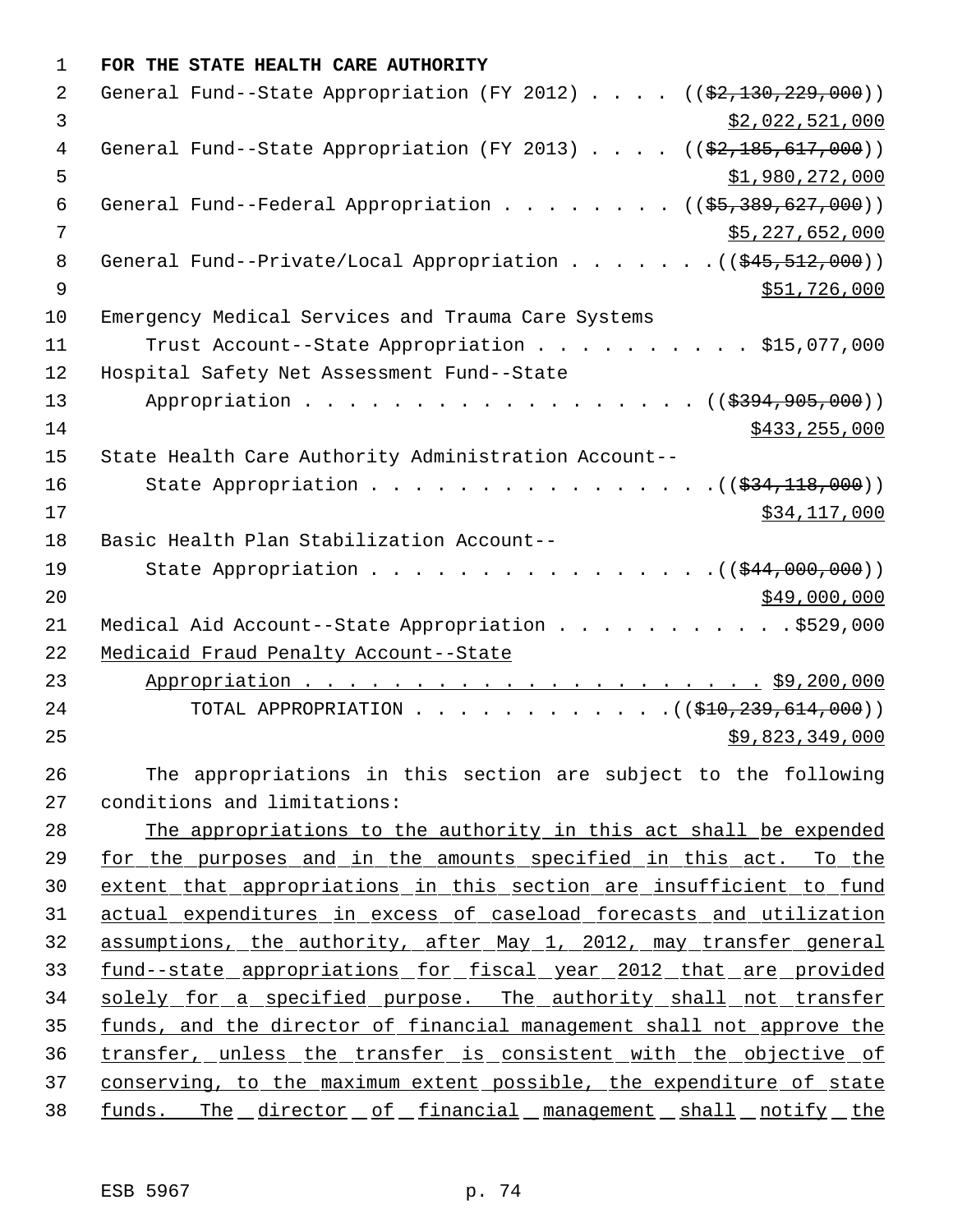1 appropriate fiscal committees of the senate and house of 2 representatives in writing seven days prior to approving any allotment 3 modifications or transfers under this subsection. The written notification shall include a narrative explanation and justification of 5 the changes, along with expenditures and allotments by budget unit and appropriation, both before and after any allotment modifications or transfers.

 (1) Within amounts appropriated in this section and sections 205 and 206 of this act, the health care authority shall continue to provide an enhanced basic health plan subsidy for foster parents licensed under chapter 74.15 RCW and workers in state-funded home care programs. Under this enhanced subsidy option, foster parents eligible to participate in the basic health plan as subsidized enrollees and home care workers with family incomes below 200 percent of the federal poverty level shall be allowed to enroll in the basic health plan at the minimum premium amount charged to enrollees with incomes below sixty-five percent of the federal poverty level.

 (2) The health care authority shall require organizations and individuals that are paid to deliver basic health plan services and that choose to sponsor enrollment in the subsidized basic health plan to pay 133 percent of the premium amount which would otherwise be due from the sponsored enrollees.

 (3)(a) \$1,200,000 of the general fund--state appropriation for fiscal year 2012 is provided solely to plan the implementation of a system of consolidated public school employee health benefits purchasing.

 It is the intent of the legislature to improve the administration, transparency, and equity in delivering a K-12 employees' health benefits system. In addition, the legislature intends that any cost savings that result from changes to K-12 health benefits be dedicated to public schools.

 To further this legislative intent, the state health care authority shall develop a plan to implement a consolidated health benefits' system for K-12 employees for the 2013-14 school year. The health care authority shall deliver a report to the legislature by December 15, 2011, that sets forth the implementation plan to the ways and means committees of the house of representatives and the senate.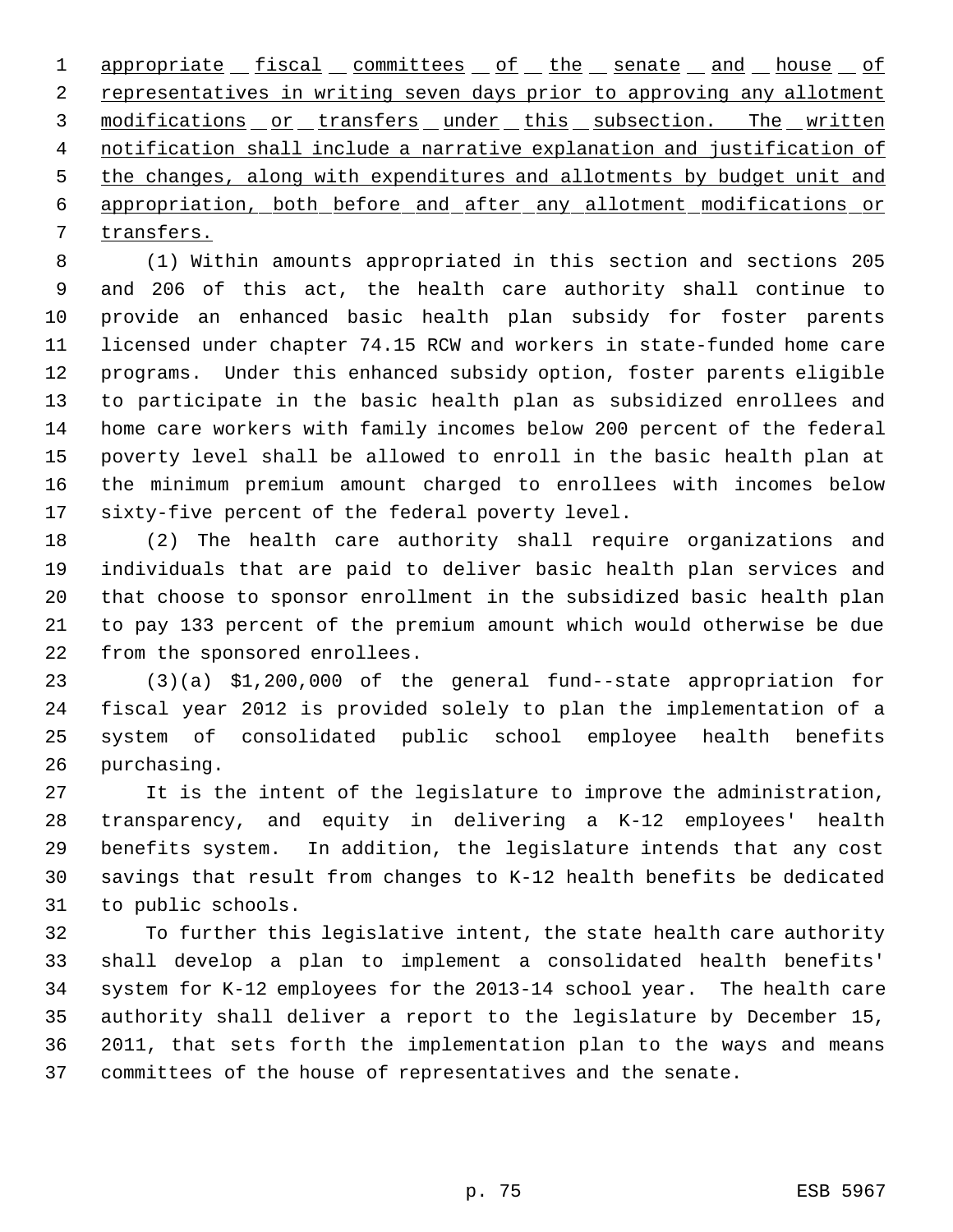(b) The report prepared by the health care authority shall compare 2 and contrast the costs and benefits, both long and short term, of:

(i) The current K-12 health benefits system;

(ii) A new K-12 employee benefits pool; and

 (iii) Enrolling K-12 employees into the health benefits pool for state employees.

 (c) In addition to the implementation plan, the report shall include the following information:

 (i) The costs and benefits of the current K-12 health benefits system;

 (ii) The costs and benefits of providing a new statewide K-12 employees' health benefits pool to school districts and school employees;

 (iii) The costs and benefits of enrolling K-12 employees into the existing health benefits pool for state employees;

 (iv) Recommendations of ways to limit administrative duplication and costs, improve transparency to employees, the legislature, and the public and assure equity among beneficiaries of publicly provided employee health benefits;

 (v) Recommendations for standardizing benefit packages and purchasing efforts in a manner that seeks to maximize funding and 22 equity for all school employees;

 (vi) Recommendations regarding the use of incentives, including how changes to state health benefit allocations could provide employees with benefits that would encourage participation;

 (vii) Recommendations regarding the implementation of a new K-12 employee benefit plan, with separate options for voluntary participation and mandatory statewide participation;

 (viii) Recommendations regarding methods to reduce inequities between individual and family coverage;

 (ix) Consolidation of the purchasing and budget accountability for school employee benefits to maximize administrative efficiency and leverage existing skills and resources; and

 (x) Other details the health care authority deems necessary, including but not limited to recommendations on the following:

 (A) Approaches for implementing the transition to a statewide pool, including administrative and statutory changes necessary to ensure a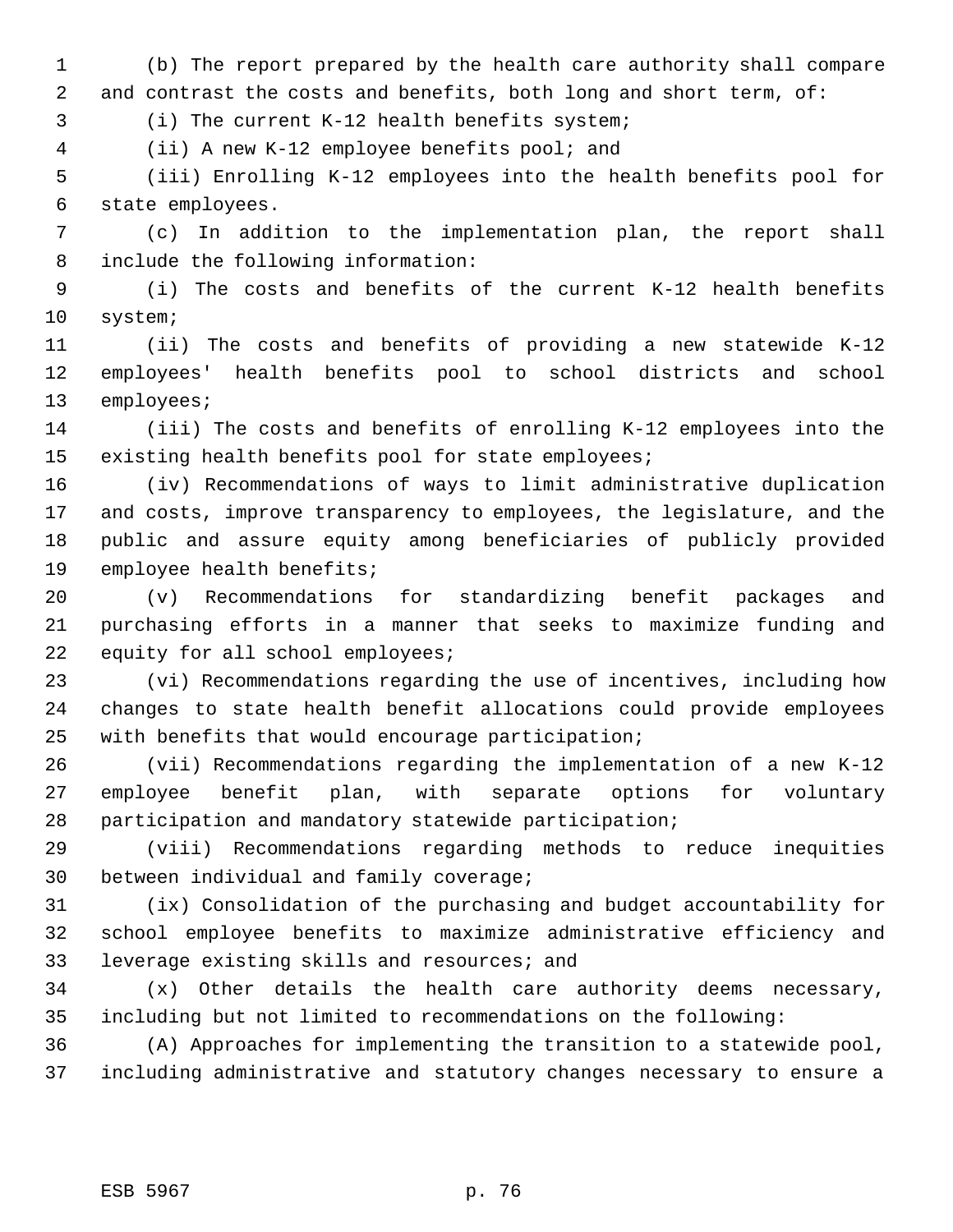successful transition, and whether the pool should be separate from, or combined with, the public employees' benefits pool;

 (B) The structure of a permanent governing group to provide ongoing oversight to the consolidated pool, in a manner similar to the public employees benefits board functions for employee health benefits, including statutory duties and authorities of the board; and

 (C) Options for including potential changes to: Eligibility standardization, the public employees benefits risk pools, the movement of school employee retirees into the new K-12 pool or pools, and the movement of educational service district employees into the new K-12 pool or pools.

 (d) In determining its costs and benefits of a new statewide K-12 employees' health benefits pool for school districts and school employees, the health care authority shall assume the following:

 (i) School district enrollees must constitute an entire bargaining 16 unit, or an entire group of nonrepresented employees;

 (ii) Staffing and administration for benefits purchasing shall be provided by the health care authority; and

 (iii) The new K-12 pool would operate on a schedule that coordinates with the financing and enrollment schedule used for school districts.

 (e) The office of the superintendent of public instruction and the office of the insurance commissioner shall provide information and technical assistance to the health care authority as requested by the health care authority. The health care authority shall not implement the new school employee benefits pool until authorized to do so by the legislature.

 (4) The administrator shall take at least the following actions to assure that persons participating in the basic health plan are eligible for the level of assistance they receive: (a) Require submission of (i) income tax returns, and recent pay history, from all applicants, or (ii) other verifiable evidence of earned and unearned income from those persons not required to file income tax returns; (b) check employment security payroll records at least once every twelve months on all enrollees; (c) require enrollees whose income as indicated by payroll records exceeds that upon which their subsidy is based to document their current income as a condition of continued eligibility; (d) require enrollees for whom employment security payroll records cannot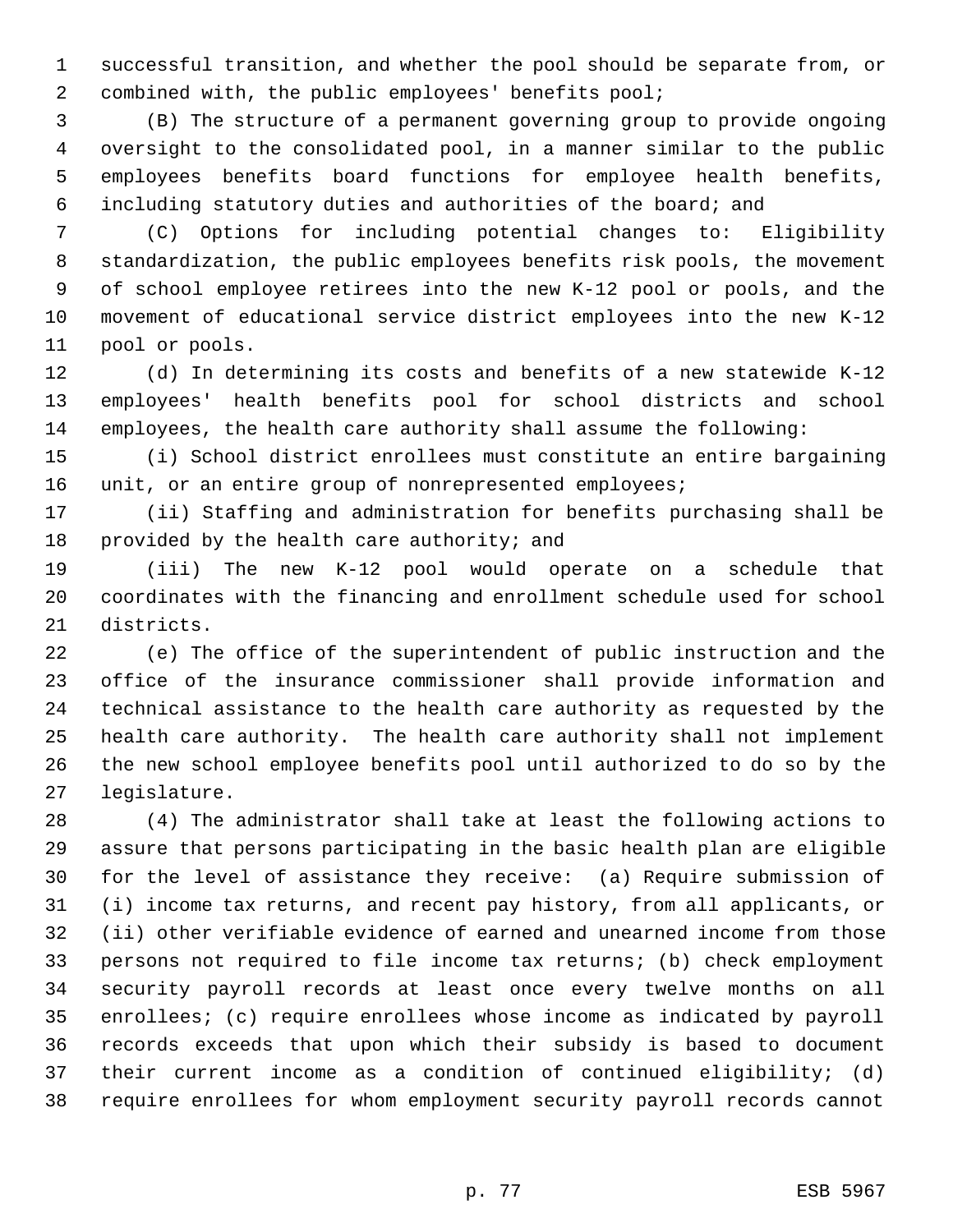be obtained to document their current income at least once every six months; (e) not reduce gross family income for self-employed persons by noncash-flow expenses such as, but not limited to, depreciation, amortization, and home office deductions, as defined by the United States internal revenue service; and (f) pursue repayment and civil penalties from persons who have received excessive subsidies, as provided in RCW 70.47.060(9).

 (5) Enrollment in the subsidized basic health plan shall be limited to only include persons who qualify as subsidized enrollees as defined in RCW 70.47.020 and who (a) qualify for services under 1115 medicaid demonstration project number 11-W-00254/10; or (b) are foster parents licensed under chapter 74.15 RCW.

 (6) \$23,700,000 of the general fund--federal appropriation is provided solely for planning and implementation of a health benefit exchange under the federal patient protection and affordable care act. Within the amounts provided in this subsection, funds used by the authority for information technology projects are conditioned on the authority satisfying the requirements of Engrossed Second Substitute Senate Bill No. 5931 (central service agencies).

 (7) Based on quarterly expenditure reports and caseload forecasts, if the health care authority estimates that expenditures for the medical assistance program will exceed the appropriations, the health care authority shall take steps including but not limited to reduction of rates or elimination of optional services to reduce expenditures so that total program costs do not exceed the annual appropriation authority.

 (8) In determining financial eligibility for medicaid-funded services, the health care authority is authorized to disregard recoveries by Holocaust survivors of insurance proceeds or other assets, as defined in RCW 48.104.030.

 (9) The legislature affirms that it is in the state's interest for Harborview medical center to remain an economically viable component of the state's health care system.

 (10) When a person is ineligible for medicaid solely by reason of residence in an institution for mental diseases, the health care authority shall provide the person with the same benefits as he or she would receive if eligible for medicaid, using state-only funds to the extent necessary.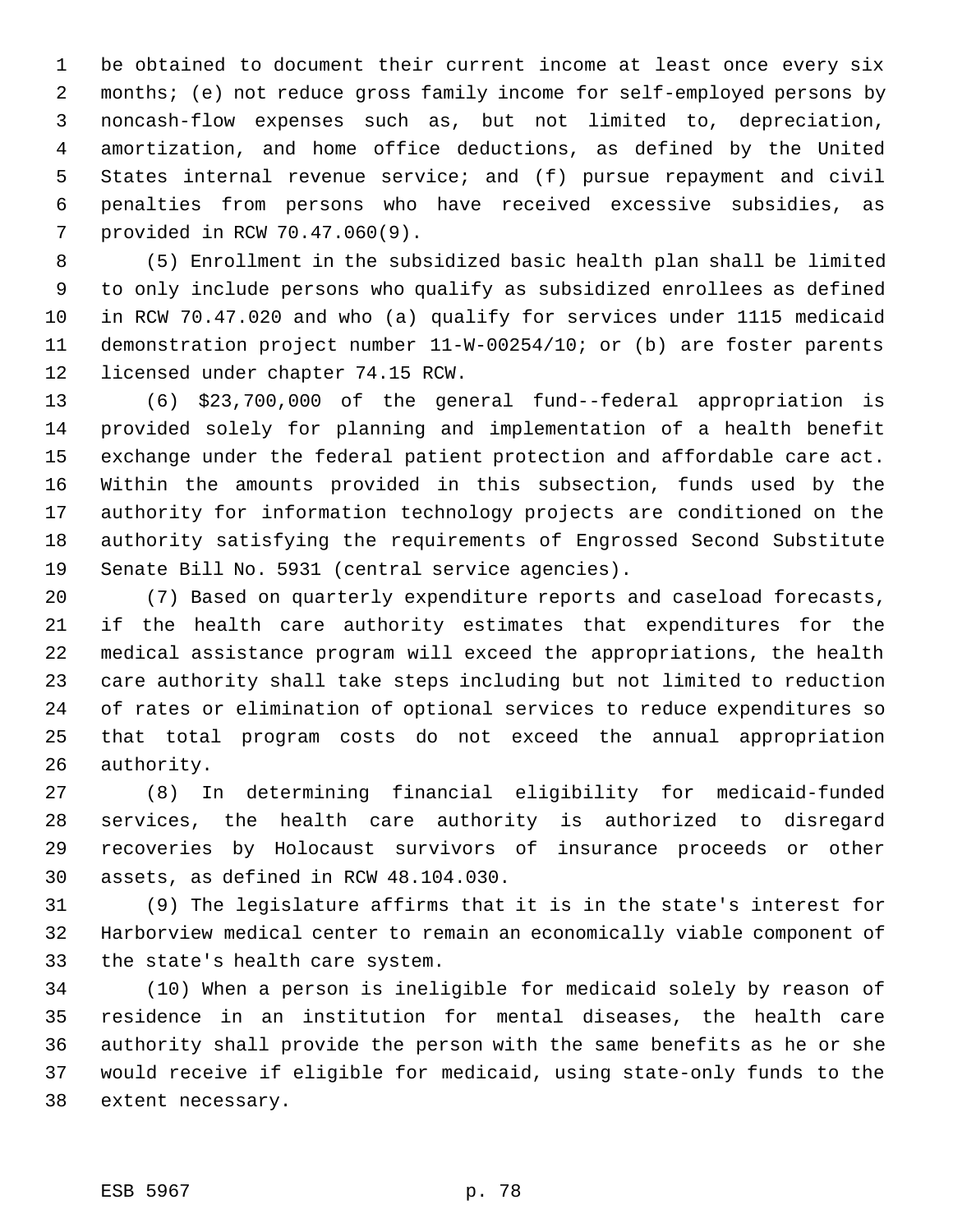(11) \$4,261,000 of the general fund--state appropriation for fiscal year 2012, \$4,261,000 of the general fund--state appropriation for fiscal year 2013, and \$8,522,000 of the general fund--federal appropriation are provided solely for low-income disproportionate share hospital payments under RCW 74.09.730(1)(a).

6 (12) ((\$5,905,000 - of - the - general -fund--state - appropriation - for fiscal year 2012, \$5,905,000 of the general fund--state appropriation 8 for-fiscal-year-2013, and  $$11,810,000$  of-the general fund-federal 9 appropriation-are-provided-solely-for-nonrural-indigent-assistance 10 disproportionate - share - hospital - payments - in - accordance - with - RCW  $11 \quad 74.09.730(1).$ 

12 (13) \$665,000 of the general fund state appropriation for fiscal year 2012, \$665,000 of the general fund--state appropriation for fiscal year 2013, and \$1,330,000 of the general fund--federal appropriation 15  $are$   $-$  provided  $-$  solely  $-$  for  $-$  small  $-$  rural  $-$  indigent  $-$  assistance 16 disproportionate - share - hospital - payments - in - accordance - with - RCW  $17 \quad 74.09.730(1).$ 

 $(14)$ ) \$6,000,000 of the general fund--federal appropriation is provided solely for supplemental payments to nursing homes operated by public hospital districts. The public hospital district shall be responsible for providing the required nonfederal match for the supplemental payment, and the payments shall not exceed the maximum allowable under federal rules. It is the legislature's intent that the payments shall be supplemental to and shall not in any way offset or reduce the payments calculated and provided in accordance with part E of chapter 74.46 RCW. It is the legislature's further intent that costs otherwise allowable for rate-setting and settlement against payments under chapter 74.46 RCW shall not be disallowed solely because such costs have been paid by revenues retained by the nursing home from these supplemental payments. The supplemental payments are subject to retrospective interim and final cost settlements based on the nursing homes' as-filed and final medicare cost reports. The timing of the interim and final cost settlements shall be at the health care authority's discretion. During either the interim cost settlement or the final cost settlement, the health care authority shall recoup from the public hospital districts the supplemental payments that exceed the medicaid cost limit and/or the medicare upper payment limit. The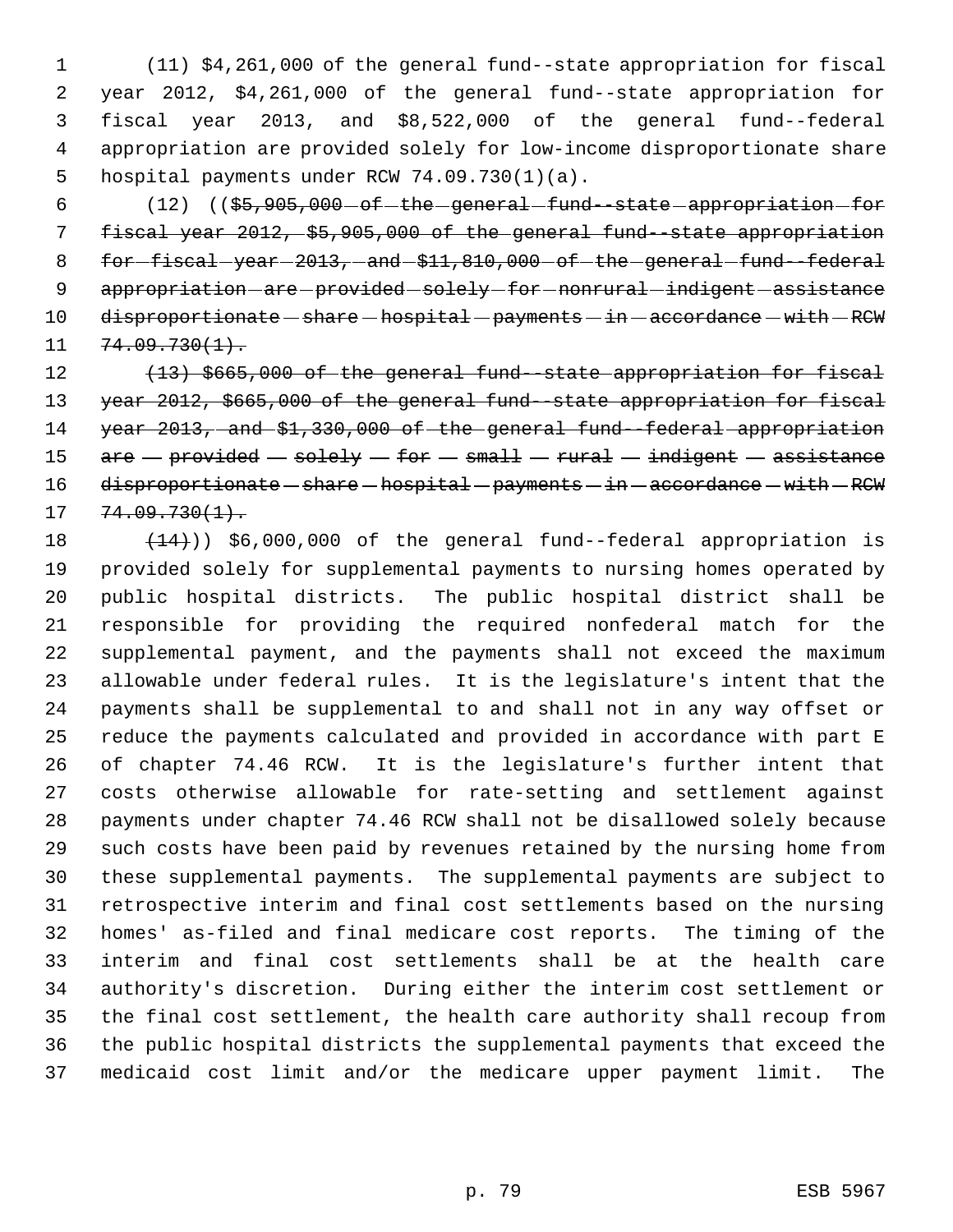health care authority shall apply federal rules for identifying the eligible incurred medicaid costs and the medicare upper payment limit.

3 (( $(15)$ )) (13) The health care authority shall continue the inpatient hospital certified public expenditures program for the 2011- 2013 fiscal biennium. The program shall apply to all public hospitals, including those owned or operated by the state, except those classified as critical access hospitals or state psychiatric institutions. The health care authority shall submit reports to the governor and legislature by November 1, 2011, and by November 1, 2012, that evaluate whether savings continue to exceed costs for this program. If the certified public expenditures (CPE) program in its current form is no longer cost-effective to maintain, the health care authority shall submit a report to the governor and legislature detailing cost-effective alternative uses of local, state, and federal resources as a replacement for this program. During fiscal year 2012 and fiscal year 2013, hospitals in the program shall be paid and shall retain one hundred percent of the federal portion of the allowable hospital cost for each medicaid inpatient fee-for-service claim payable by medical assistance and one hundred percent of the federal portion of the maximum disproportionate share hospital payment allowable under federal regulations. Inpatient medicaid payments shall be established using an allowable methodology that approximates the cost of claims submitted by the hospitals. Payments made to each hospital in the program in each fiscal year of the biennium shall be compared to a baseline amount. The baseline amount will be determined by the total of (a) the inpatient claim payment amounts that would have been paid during the fiscal year had the hospital not been in the CPE program based on the reimbursement rates developed, implemented, and consistent with policies approved in the 2011-13 biennial operating appropriations act 30 and in effect on July 1, 2011, (b) ((one-half-of-the-indigent 31 assistance)) eighty percent of the low-income disproportionate share hospital payment amounts paid to and retained by each hospital during fiscal year 2005, and (c) all of the other disproportionate share hospital payment amounts paid to and retained by each hospital during fiscal year 2005 to the extent the same disproportionate share hospital programs exist in the 2011-13 biennium. If payments during the fiscal year exceed the hospital's baseline amount, no additional payments will be made to the hospital except the federal portion of allowable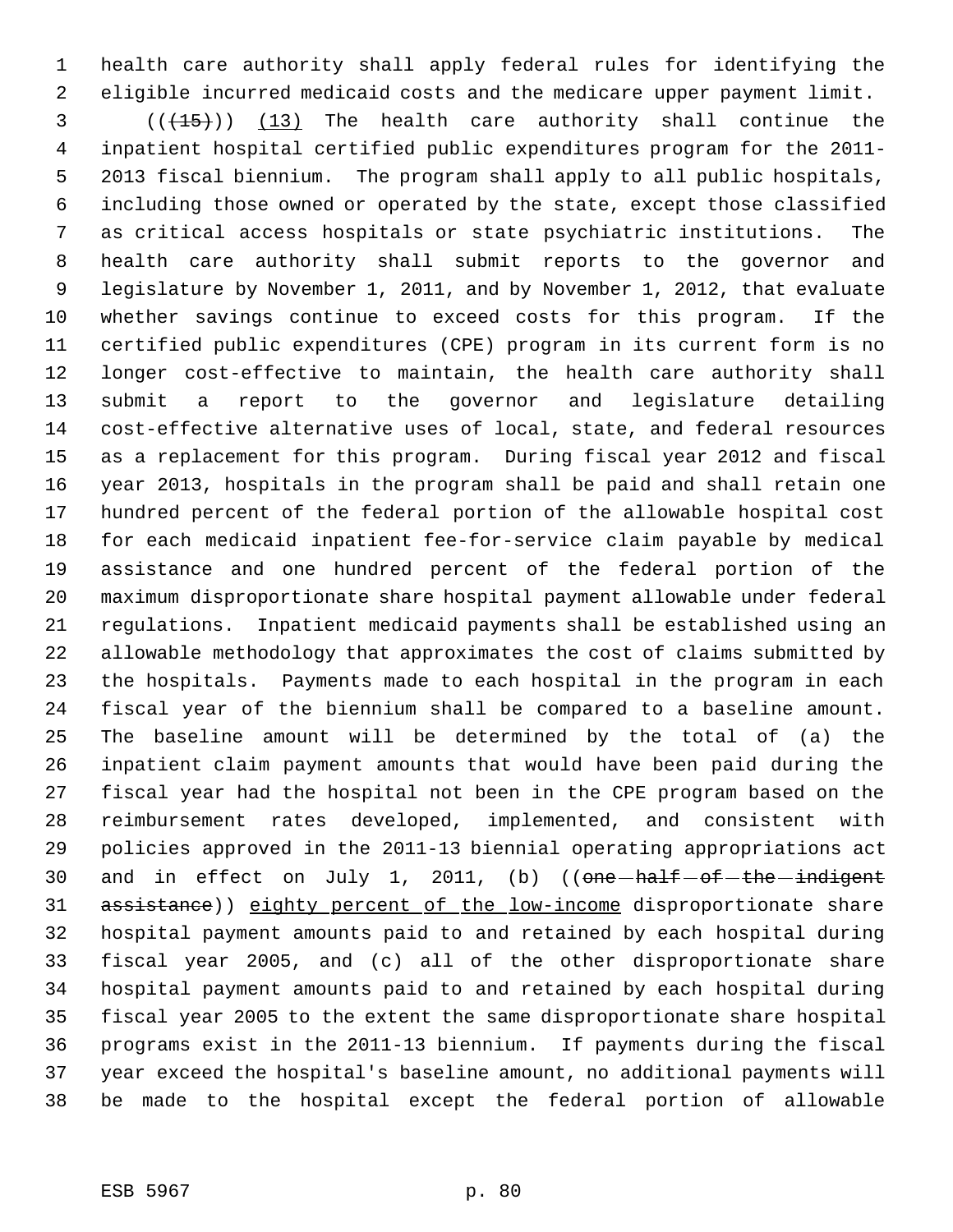disproportionate share hospital payments for which the hospital can certify allowable match. If payments during the fiscal year are less than the baseline amount, the hospital will be paid a state grant equal to the difference between payments during the fiscal year and the applicable baseline amount. Payment of the state grant shall be made in the applicable fiscal year and distributed in monthly payments. The grants will be recalculated and redistributed as the baseline is updated during the fiscal year. The grant payments are subject to an interim settlement within eleven months after the end of the fiscal year. A final settlement shall be performed. To the extent that either settlement determines that a hospital has received funds in excess of what it would have received as described in this subsection, the hospital must repay the excess amounts to the state when requested. 14 ((\$24,677,000)) \$4,168,000 of the general fund--state appropriation for 15 fiscal year 2012((<del>, of which \$6,570,000 is appropriated</del>)) in section 16 204(1) of this act, and (( $\frac{21}{531}$ , 000)) \$2, 251, 000 of the general 17 fund--state appropriation for fiscal year 2013((, of which \$6,570,000 18 is appropriated)) in section 204(1) of this act, are provided solely for state grants for the participating hospitals. CPE hospitals will receive the inpatient and outpatient reimbursement rate restorations in RCW 74.60.080 and rate increases in RCW 74.60.090 funded through the hospital safety net assessment fund rather than through the baseline mechanism specified in this subsection.

 $((+16))$   $(14)$  The health care authority shall seek public-private partnerships and federal funds that are or may become available to provide on-going support for outreach and education efforts under the federal children's health insurance program reauthorization act of 2009.

 $((+17))$  (15) The health care authority shall target funding for maternity support services towards pregnant women with factors that lead to higher rates of poor birth outcomes, including hypertension, a preterm or low birth weight birth in the most recent previous birth, a cognitive deficit or developmental disability, substance abuse, severe mental illness, unhealthy weight or failure to gain weight, tobacco use, or African American or Native American race. The health care authority shall prioritize evidence-based practices for delivery of maternity support services. To the extent practicable, the health care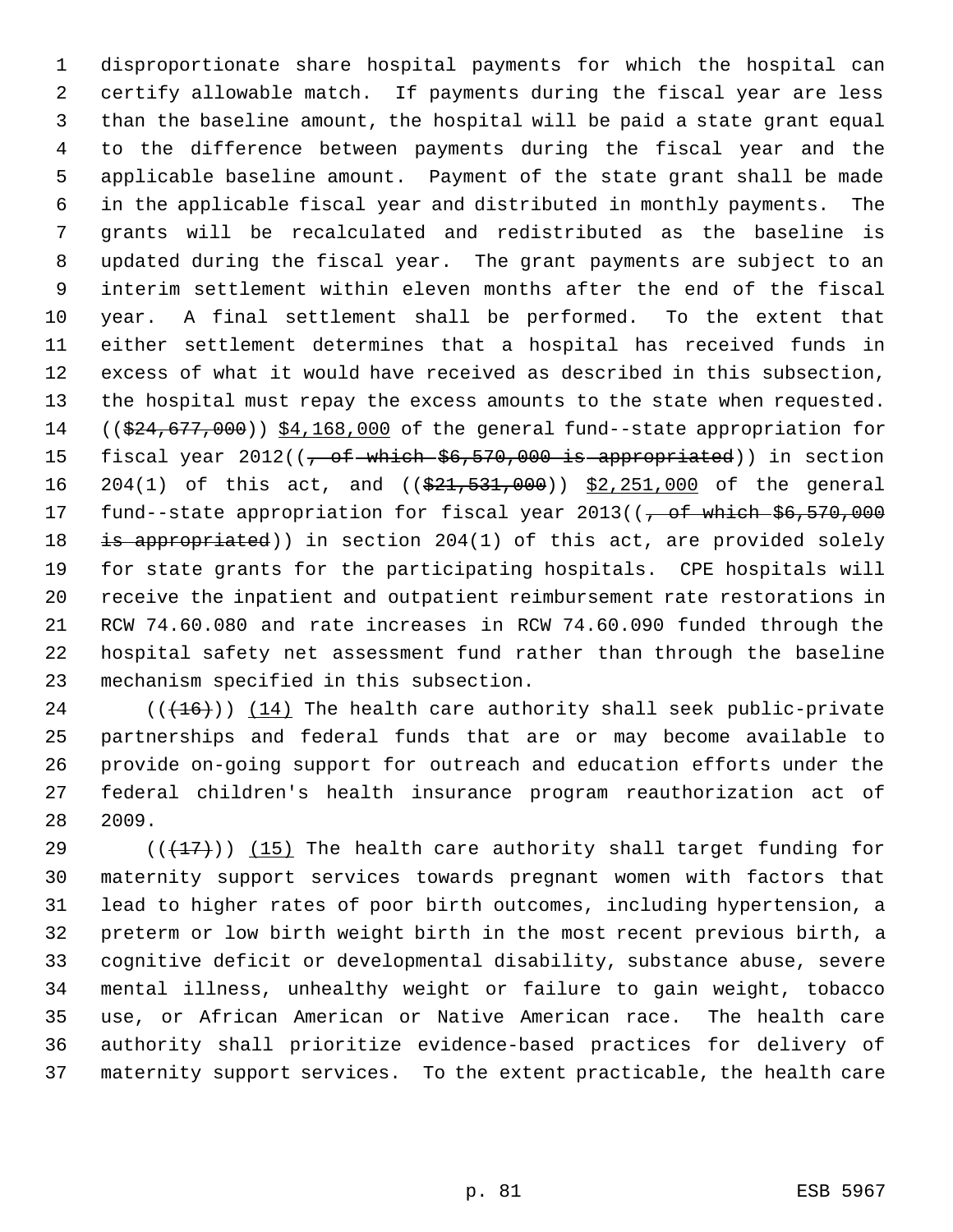authority shall develop a mechanism to increase federal funding for maternity support services by leveraging local public funding for those services.

4 (( $(18)$ )) (16) For children with family incomes above 200 percent of the federal poverty level in the state-funded children's health program for children who are not eligible for coverage under the federally funded children's health insurance program, premiums shall be set every two years in an amount equal to the average state-only share of the per capita cost of coverage in the state-funded children's health program for children in families with incomes at or less than two hundred percent of the federal poverty level.

 $((19)$  \$704,000 of the general fund-state appropriation for fiscal year 2012, \$726,000 of the general fund--state appropriation for fiscal 14 year 2013, and \$1,431,000 of the general fund-federal appropriation 15 are provided solely for)) (17) Within the amounts appropriated in this 16 section, the health care authority shall provide disproportionate share hospital payments to hospitals that provide services to children in the children's health program who are not eligible for services under Title XIX or XXI of the federal social security act due to their citizenship status.

 $((+20) - $998,000)$  (18) \$859,000 of the general fund--state appropriation for fiscal year 2012, \$979,000 of the general fund--state 23 appropriation for fiscal year 2013, and ((\$1,980,000)) \$1,841,000 of the general fund--federal appropriation are provided solely to increase prior authorization activities for advanced imaging procedures.

26 (( $(21)$   $5249$ , 000)) (19)  $\frac{190}{196}$ , 000 of the general fund--state appropriation for fiscal year 2012, \$246,000 of the general fund--state 28 appropriation for fiscal year 2013, and  $($   $(*495,000)$   $$442,000$  of the general fund--federal appropriation are provided solely to increase prior authorization activities for surgical procedures, which may include orthopedic procedures, spinal procedures and interventions, and nerve procedures.

 $((22))$   $(20)$  \$300,000 of the general fund--private/local appropriation and \$300,000 of the general fund--federal appropriation are provided solely for a prescriptive practices improvement collaborative focusing upon atypical antipsychotics and other medications commonly used in the treatment of severe and persistent mental illnesses among adults. The project shall promote collaboration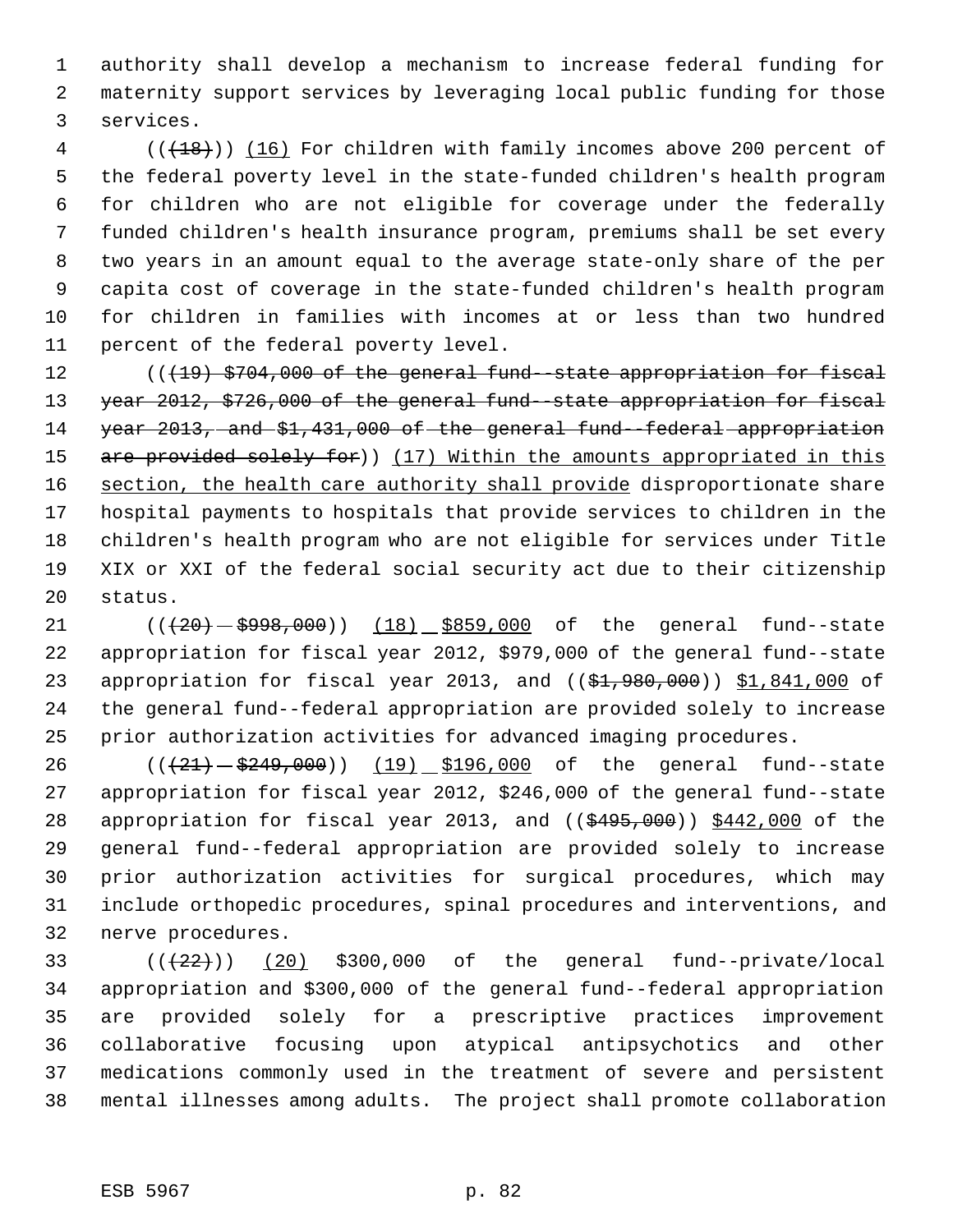among community mental health centers, other major prescribers of atypical antipsychotic medications to adults enrolled in state medical assistance programs, and psychiatrists, pharmacists, and other specialists at the University of Washington department of psychiatry and/or other research universities. The collaboration shall include patient-specific prescriber consultations by psychiatrists and pharmacists specializing in treatment of severe and persistent mental illnesses among adults; production of profiles to assist prescribers and clinics in tracking their prescriptive practices and their patients' medication use and adherence relative to evidence-based practices guidelines, other prescribers, and patients at other clinics; and in-service seminars at which participants can share and increase their knowledge of evidence- based and other effective prescriptive practices. The health care authority shall enter into an interagency agreement with the office of the attorney general for expenditure of \$300,000 of the state's proceeds of the *cy pres* settlement in *State of Washington v. AstraZeneca* (Seroquel) for this purpose.

 $((+23+))$   $(21)$  \$570,000 of the general fund--private/local appropriation is provided solely for continued operation of the partnership access line for child mental health consultations. The health care authority shall enter into an interagency agreement with the office of the attorney general for expenditure of \$570,000 of the state's proceeds of the *cy pres* settlement in *State of Washingtonv. AstraZeneca* (Seroquel) for this purpose.

 $((+24))$   $(22)$  \$80,000 of the general fund--state appropriation for fiscal year 2012, \$80,000 of the general fund--state appropriation for fiscal year 2013, and \$160,000 of the general fund--federal appropriation are provided solely to fund the Tacoma-Pierce county health department for access and outreach activities to reduce infant mortality.

 $((+25))$   $(23)$  \$75,000 of the general fund--state appropriation for fiscal year 2012, \$75,000 of the general fund--state appropriation for fiscal year 2013, and \$150,000 of the general fund--federal appropriation are provided solely to assist with development and implementation of evidence-based strategies regarding the appropriate, safe, and effective role of C-section surgeries and early induced labor in births and neonatal care. The strategies shall be identified and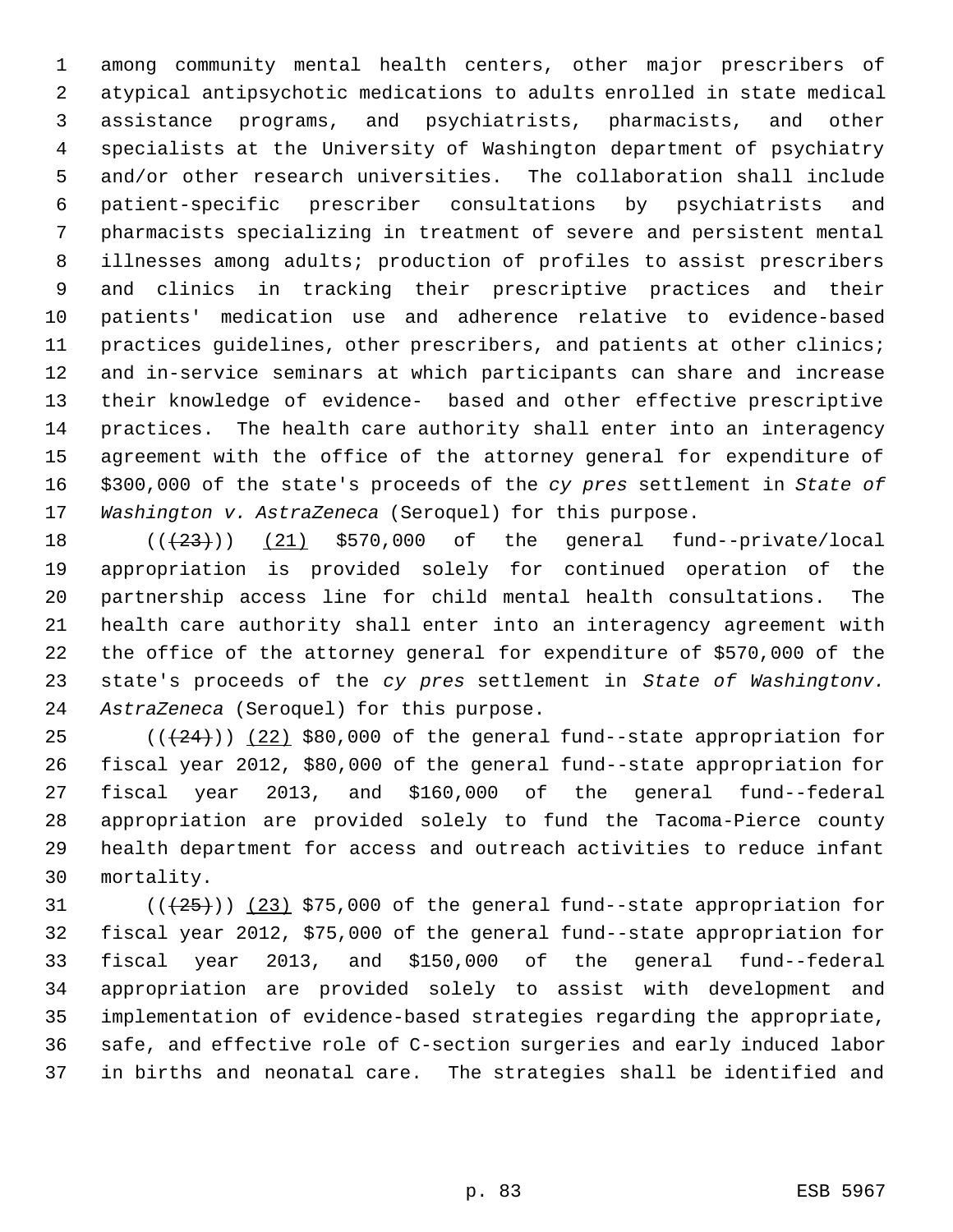implemented in consultation with clinical research specialists, physicians, hospitals, advanced registered nurse practitioners, and organizations concerned with maternal and child health.

4 (( $\{26\}$ -\$2,400,000-of-the-general-fund--state-appropriation-for fiscal year 2012, \$2,435,000 of the general fund--state appropriation  $for$  for  $fise$ al  $-ye$ ar  $-2013$ ,  $-$ \$7,253,000  $-$ of  $-$ the  $-general$   $-fund$   $-private/local$ 7 appropriation,  $-$  and  $-$  \$12,455,000  $-$  of  $-$  the  $-$  general  $-$  fund--federal 8 appropriation-are-provided-solely-for-continued-provision-of)) (24) 9 Within the amounts appropriated in this section, the health care 10 authority shall continue to provide school-based medical services by 11 means of an intergovernmental transfer arrangement. ((Under-the 12 arrangement,)) Until April 1, 2012, the state shall provide forty percent and school districts sixty percent of the nonfederal matching funds required for receipt of federal medicaid funding for the service. 15 After that date, participating school districts shall provide all of 16 the required nonfederal matching funds.

 $((+27))$   $(25)$  \$263,000 of the general fund--state appropriation for fiscal year 2012, \$88,000 of the general fund--state appropriation for fiscal year 2013, and \$351,000 of the general fund--federal appropriation are provided solely for development and submission to the federal government by October 1, 2011, of a demonstration project proposal as provided in Substitute Senate Bill No. 5596 (medicaid demonstration waiver).

24 (() - \$5,600,000 - of - the - general -fund--state - appropriation - for fiscal year 2012, \$4,094,000 of the general fund--state appropriation 26 for-fiscal-year-2013, and  $$11,332,000$  of the general fund-federal 27 appropriation - are - provided - solely - for) (26) \_ Within \_ the \_ amounts appropriated in this section, the health care authority shall provide spoken-language interpreter services. The authority shall develop and implement a new model for delivery of such services no later than January 1, 2012. The model shall include:

 (a) Development by the authority in consultation with subject-area experts of guidelines to assist medical practitioners identify the circumstances under which it is appropriate to use telephonic or video-remote interpreting;

 (b) The requirement that the state contract with delivery organizations, including foreign language agencies, who employ or subcontract only with language access providers or interpreters working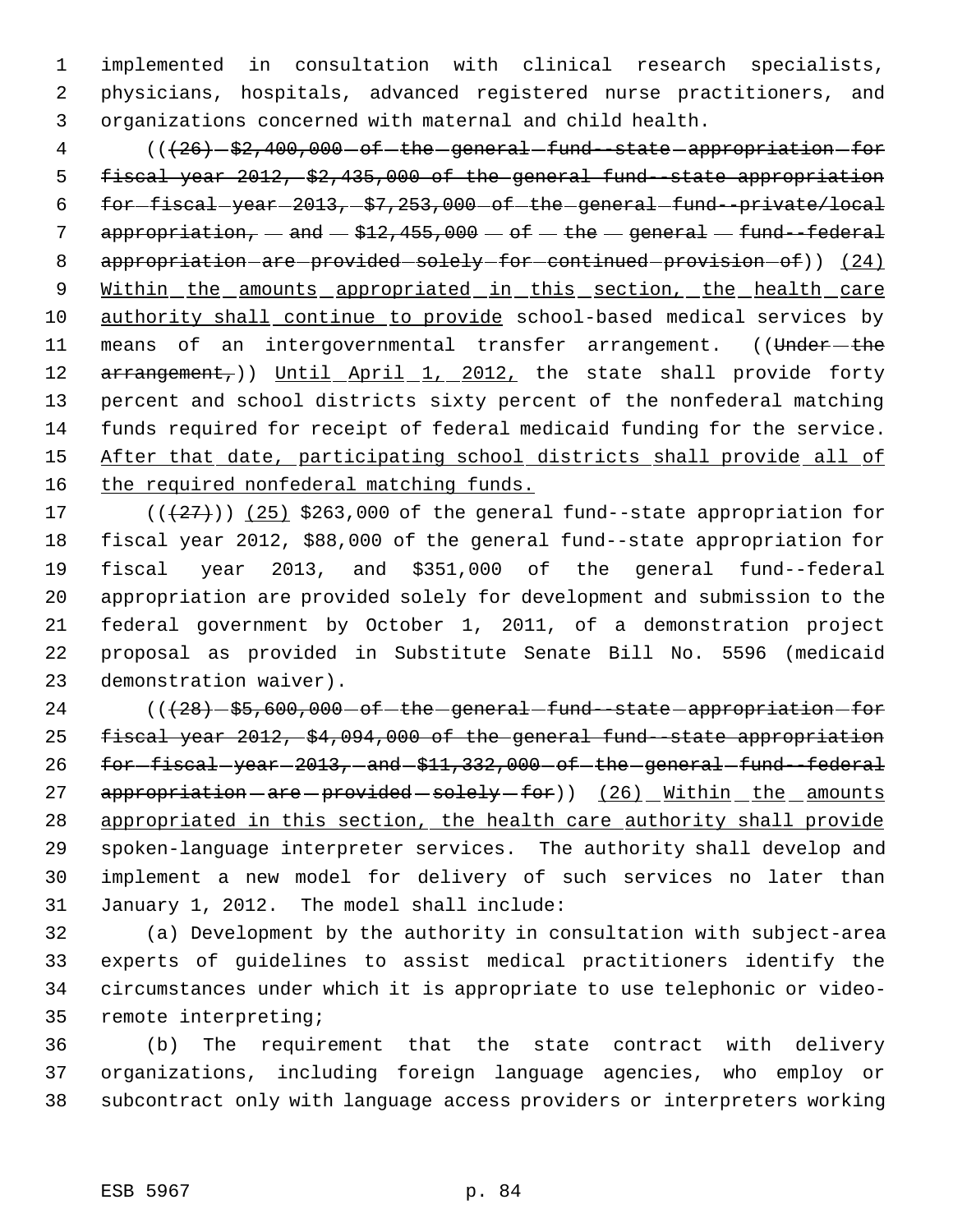in the state who are certified or authorized by the state. When a state-certified or state-authorized in-state language access provider or interpreter is not available, the delivery organization, including foreign language agencies, may use a provider with other certifications or qualifications deemed to meet state standards, including interpreters in other states; and

 (c) Provision of a secure, web-based tool that medical practitioners will use to schedule appointments for interpreter services and to identify the most appropriate, cost-effective method of service delivery in accordance with the state guidelines.

 Nothing in this subsection affects the ability of health care providers to provide interpretive services through employed staff or through telephone and video remote technologies when not reimbursed directly by the department. The amounts in this subsection do not include federal administrative funds provided to match nonstate expenditures by local health jurisdictions and governmental hospitals.

 $((+29))$   $(27)$  In its procurement of contractors for delivery of medical managed care services for nondisabled, nonelderly persons, the medical assistance program shall (a) place substantial emphasis upon price competition in the selection of successful bidders; and (b) not require delivery of any services that would increase the actuarial cost of service beyond the levels included in current healthy options contracts.

 ( $(\overline{30})$ )  $(28)$  \$1,430,000 of the general fund--state appropriation for fiscal year 2012, \$1,430,000 of the general fund--state appropriation for fiscal year 2013, and \$2,860,000 of the general fund--federal appropriation are provided solely to pay federally-designated rural health clinics their standard encounter rate for prenatal and well-child visits, whether delivered under a managed care contract or fee-for-service. In reconciling managed care enhancement payments for calendar years 2009 and 2010, the department shall treat well-child and prenatal care visits as encounters subject to the clinic's encounter rate.

 $((+31))$   $(29)$  \$280,000 of the general fund--state appropriation for fiscal year 2012 and \$282,000 of the general fund--federal appropriation are provided solely to increase utilization management of drugs and drug classes for which there is evidence of over-utilization,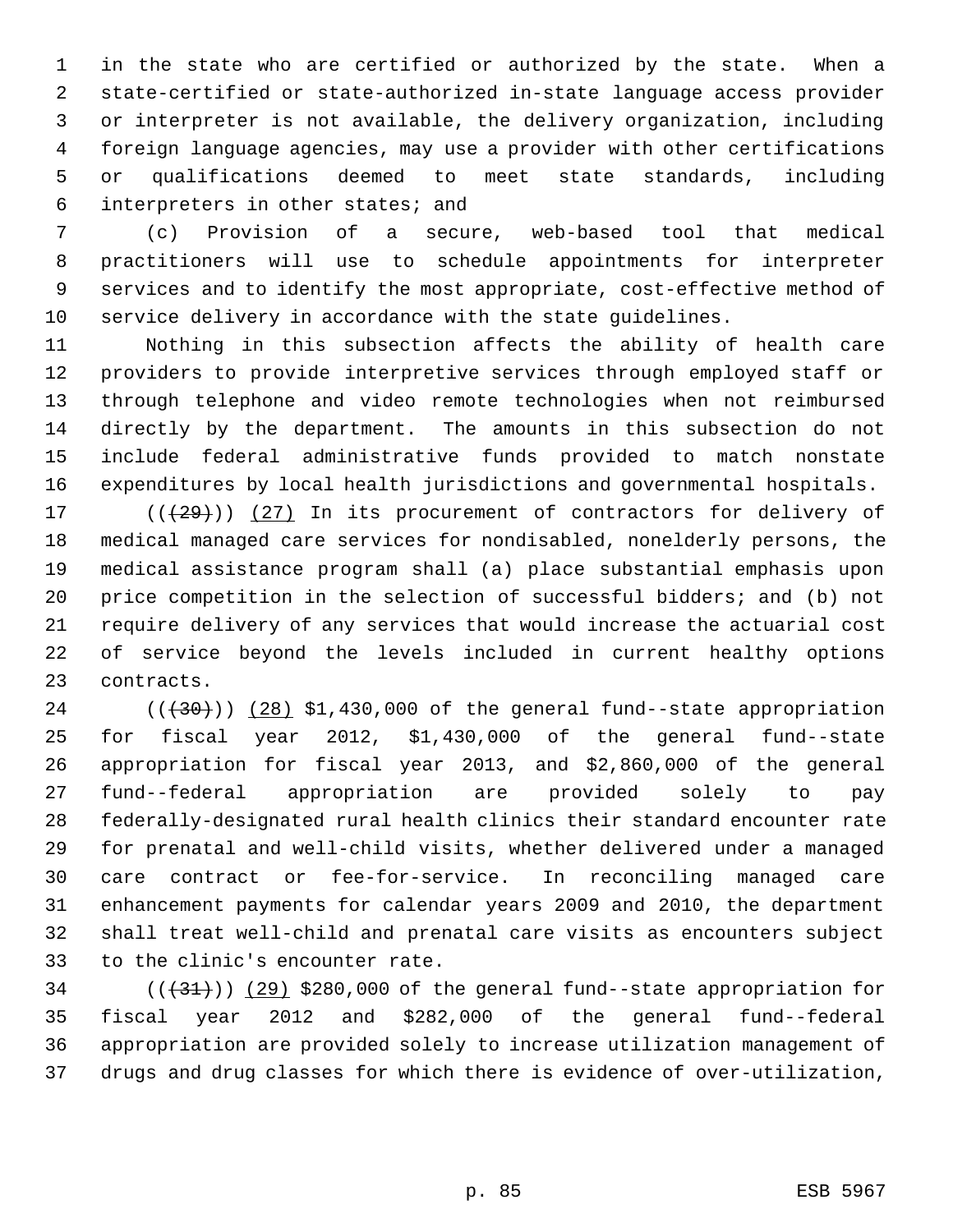off-label use, excessive dosing, duplicative therapy, or opportunities to shift utilization to less expensive, equally effective formulations.

 ( $(\frac{1}{32})$ ) (30) \$70,000 of the general fund--state appropriation for fiscal year 2012, \$70,000 of the general fund--state appropriation for fiscal year 2013, and \$140,000 of the general fund--federal appropriation are provided solely to continue operation by a nonprofit organization of a toll-free hotline that assists families to learn about and enroll in the apple health for kids program.

9 (( $(33)$ ) (31) \$400,000 of the general fund--state appropriation for fiscal year 2012 and \$400,000 of the general fund--state appropriation for fiscal year 2013 is provided solely for the local outreach, case management, and coordination with dental providers needed to execute the access to baby and child dentistry program, which provides dental care to Medicaid eligible children up to age six.

15 (( $\left(434\right)-\$1,868,000$  - of -the -general -fund--state -appropriation -for 16 fiscal year 2012, \$1,873,000 of the general fund-state appropriation 17 for-fiscal-year-2013, and-\$3,154,000 - of-the general fund-federal 18 appropriation are provided solely to continue to)) (32) Within the amounts appropriated in this section, the health care authority shall provide dental services to pregnant women. Services shall include preventive, routine, and emergent dental care.

 $((+35))$   $(33)$  \$395,000 of the general fund--state appropriation for fiscal year 2012, \$395,000 of the general fund--state appropriation for fiscal year 2013, and \$790,000 of the general fund--federal appropriation are provided solely for continued operation of the dental education in care of persons with disabilities (DECOD) program at the University of Washington.

28 (( $(36) - $112,000$ )) (34) \$159,000 of the general fund--state 29 appropriation for fiscal year 2012, ((\$112,000 of the general fund-30 state-appropriation-for-fiscal-year-2013)) \$302,000 of the general fund--private/local appropriation, and \$1,928,000 of the general fund-- federal appropriation are provided solely for the provider incentive program and other initiatives related to the health information 34 technology Medicaid plan. The general fund--private/local appropriation in this subsection shall be funded with proceeds from settlements in the case of *State of Washington vs. GlaxoSmithKline*. 37 The authority and the office of the attorney general shall enter an interagency agreement regarding use of these funds.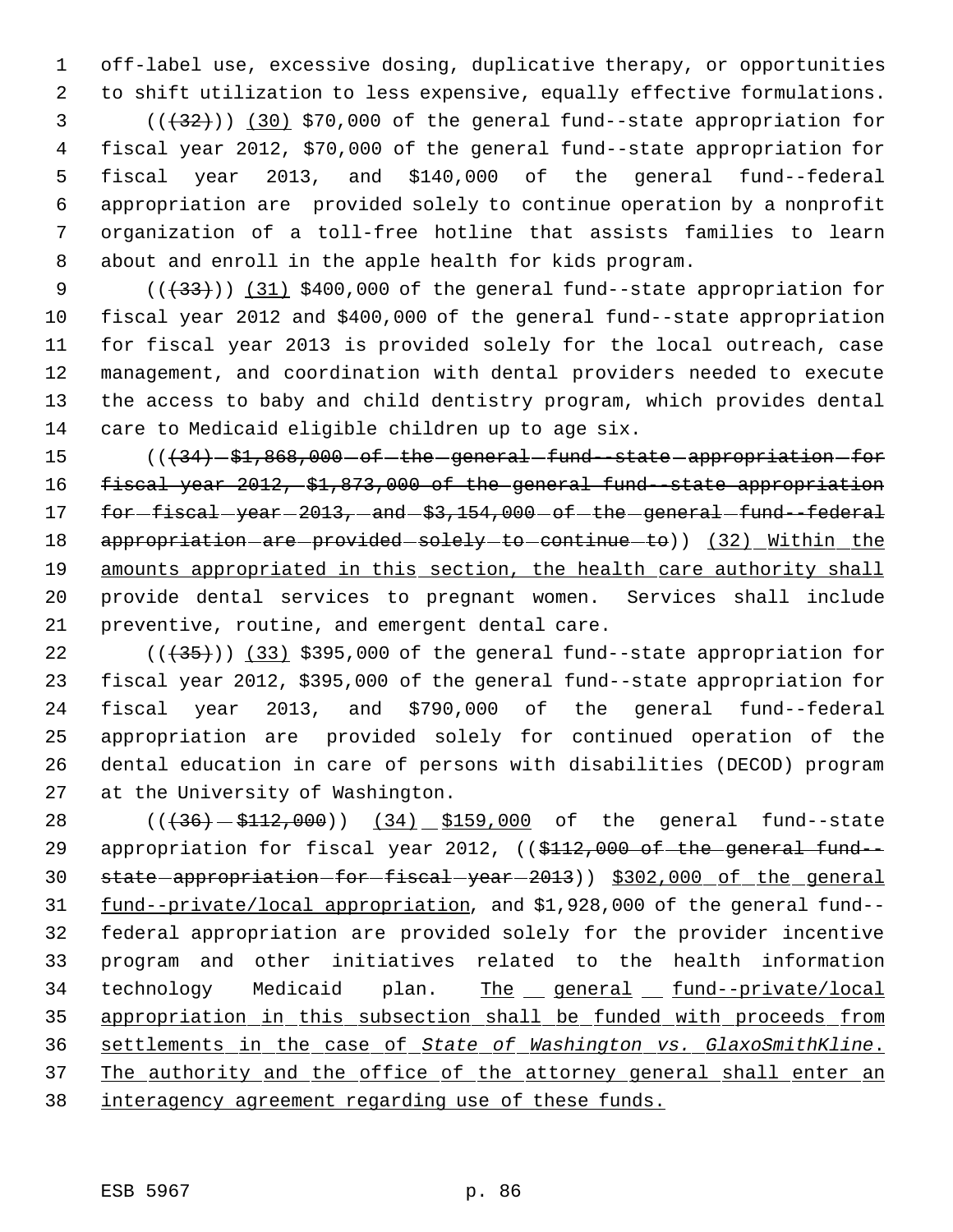1  $((+37))$   $(35)$  \$2,926,000 of the general fund--local appropriation and \$2,928,000 of the general fund--federal appropriation are provided solely to support medical airlift services.

4 (( $(38)$ )) (36) The authority shall collect data on enrollment and utilization to study whether the expansion of family planning coverage under Substitute Senate Bill No. 5912 is reducing state medical expenditures by reducing unwanted pregnancies. The authority shall report its findings to the legislature by December 1, 2012.

9 (( $(39)$ )) (37) \$480,000 of the general fund--state appropriation for fiscal year 2012, \$480,000 of the general fund--state appropriation for fiscal year 2013, and \$824,000 of the general fund--federal appropriation are provided solely for customer services staff. The authority will attempt to improve the phone answer rate to 40 percent and reduce the response times to written questions to ten days for clients and 25 days for providers. The authority will report to the legislature on its progress toward achieving these goals by January 1, 2012. If the authority has not achieved these goals by July 1, 2012, then the authority shall reduce expenditures on management staff in order to increase expenditures on customer service staff until the goals are achieved.

 $((40))$  (38) The department shall purchase a brand name drug when it determines that the cost of the brand name drug after rebates is less than the cost of generic alternatives and that purchase of the brand rather than generic version can save at least \$250,000. The department may purchase generic alternatives when changes in market prices make the price of the brand name drug after rebates more expensive than the generic alternatives.

 $((+41))$   $(39)$  The department shall collaborate closely with the Washington state hospital and medical associations in identification of the diagnostic codes and retroactive review procedures that will be used to determine whether an emergency room visit is a nonemergency condition to assure that conditions that require emergency treatment continue to be covered.

 (40) If Substitute Senate Bill No. 6442 is enacted, the health care authority shall provide a loan in the amount of \$12,393,000 from the 36 public employees' and retirees insurance account to the school employees' insurance administrative account in order to fund startup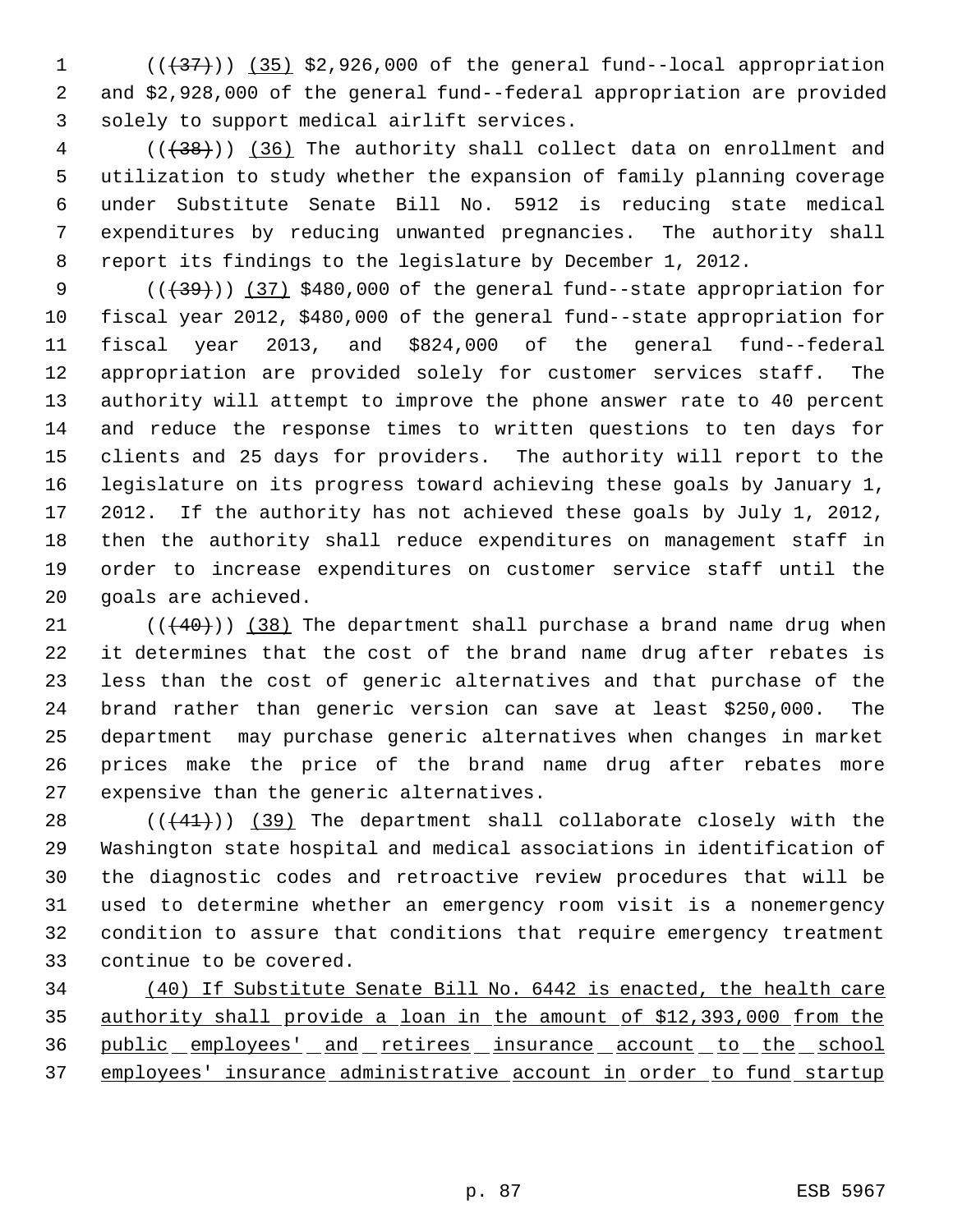costs during the 2011-2013 fiscal biennium for the school employees' benefits board, with the following terms: (a) Repayment of the loan shall not commence earlier than January 1, 2014; (b) Repayment of the loan shall not be completed later than June 30, 2017; and (c) Interest shall be charged on the amount lent at a rate equal to that which the balance would have been expected to earn in the event 9 that the loan were not made, plus five-tenths of a percent per annum. The state treasurer shall maintain a record of the loan and must calculate repayment obligations for the school employees' insurance administrative account. 13 (41) For periods subsequent to May 31, 2012, no funds are appropriated in this act for medical care services for persons eligible for such services under RCW 74.09.035(1)(a) or 74.09.035(c). The 16 administrator shall therefore immediately commence such actions as may 17 be necessary to disenroll such persons effective June 1, 2012, including but not limited to terminating the state's demonstration waiver agreement with the federal department of health and human services. (42) Prior to entering into a contract for medicaid managed care 22 services for the period commencing July 1, 2012, the director of the health care authority shall certify to the governor and to the health care committees of the legislature that the contractor has established a network of acute, primary, and specialty care providers that is sufficient to meet the needs of the contractor's anticipated enrollee population. If no plan is able to certify an adequate provider network in a county, the health care authority shall request re-bids from all plans which originally submitted bids for the county during the regular procurement process until award is successful. No county, that is currently served by Medicaid managed care services shall revert to fee-for-service as a result of the procurement process. (43) The authority shall apply the dispense-as-written prior authorization provisions of RCW 69.41.190(1)(a) to any drug formulary limitations adopted to operate within the appropriations provided in

this section.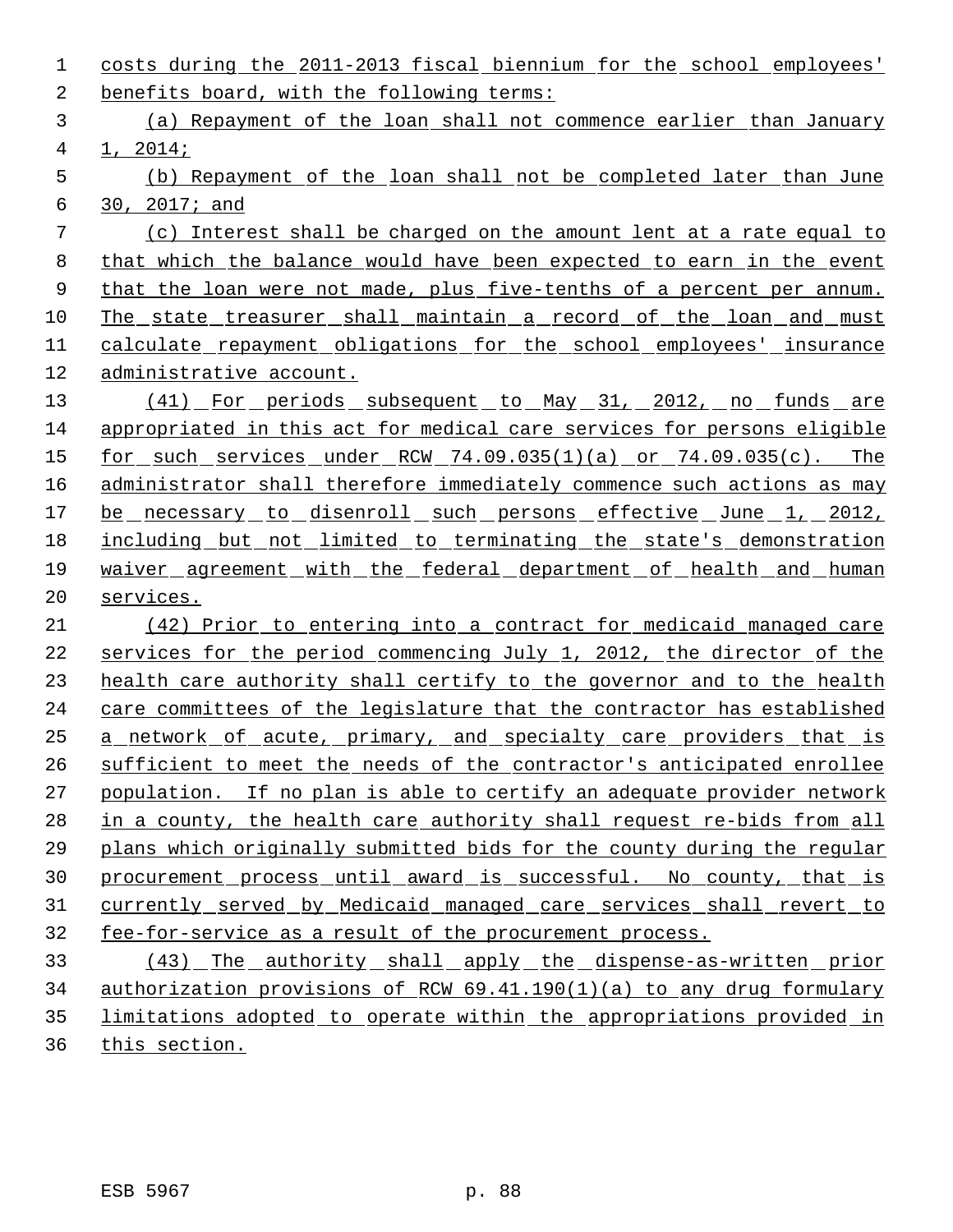**Sec. 214.** 2011 1st sp.s. c 50 s 214 (uncodified) is amended to read as follows: **FOR THE HUMAN RIGHTS COMMISSION** 4 General Fund--State Appropriation (FY 2012) . . . . . . ((\$2,240,000))  $\frac{1}{2}$ ,015,000 6 General Fund--State Appropriation (FY 2013)  $\ldots$  . . . (( $\frac{2}{2}$ , 242, 000)) \$2,017,000 8 General Fund--Federal Appropriation . . . . . . . . . . . \$1,903,000 9 TOTAL APPROPRIATION . . . . . . . . . . . . . . ((\$6,385,000)) \$5,935,000

 **Sec. 215.** 2011 2nd sp.s. c 9 s 214 (uncodified) is amended to read as follows:

## **FOR THE BOARD OF INDUSTRIAL INSURANCE APPEALS**

| 14 | Worker and Community Right-to-Know Account--State               |
|----|-----------------------------------------------------------------|
| 15 |                                                                 |
| 16 | Accident Account--State Appropriation $($ $($ \$19,690,000) $)$ |
| 17 | \$19,689,000                                                    |
| 18 | Medical Aid Account--State Appropriation \$19,689,000           |
| 19 | TOTAL APPROPRIATION $($ $($ $\frac{239}{29}, \frac{389}{200})$  |
| 20 | \$39,388,000                                                    |

 The appropriations in this section are subject to the following conditions and limitations:

 (1) \$36,000 of the accident account--state appropriation and \$36,000 of the medical aid account--state appropriation are solely provided for Engrossed Substitute Senate Bill No. 5068 (industrial safety and health act). If the bill is not enacted by June 30, 2011, the amounts provided in this subsection shall lapse.

 (2) \$16,000 of the accident account--state appropriation and \$16,000 of the medical aid account--state appropriation are solely provided for Substitute Senate Bill No. 5801 (industrial insurance system). If the bill is not enacted by June 30, 2011, the amounts provided in this subsection shall lapse.

 (3) \$1,893,000 of the accident account--state appropriation and \$1,893,000 of the medical aid account--state appropriation are provided solely for implementation of House Bill No. 2123 (workers' compensation). If the bill is not enacted by June 30, 2011, the amounts provided in this subsection shall lapse.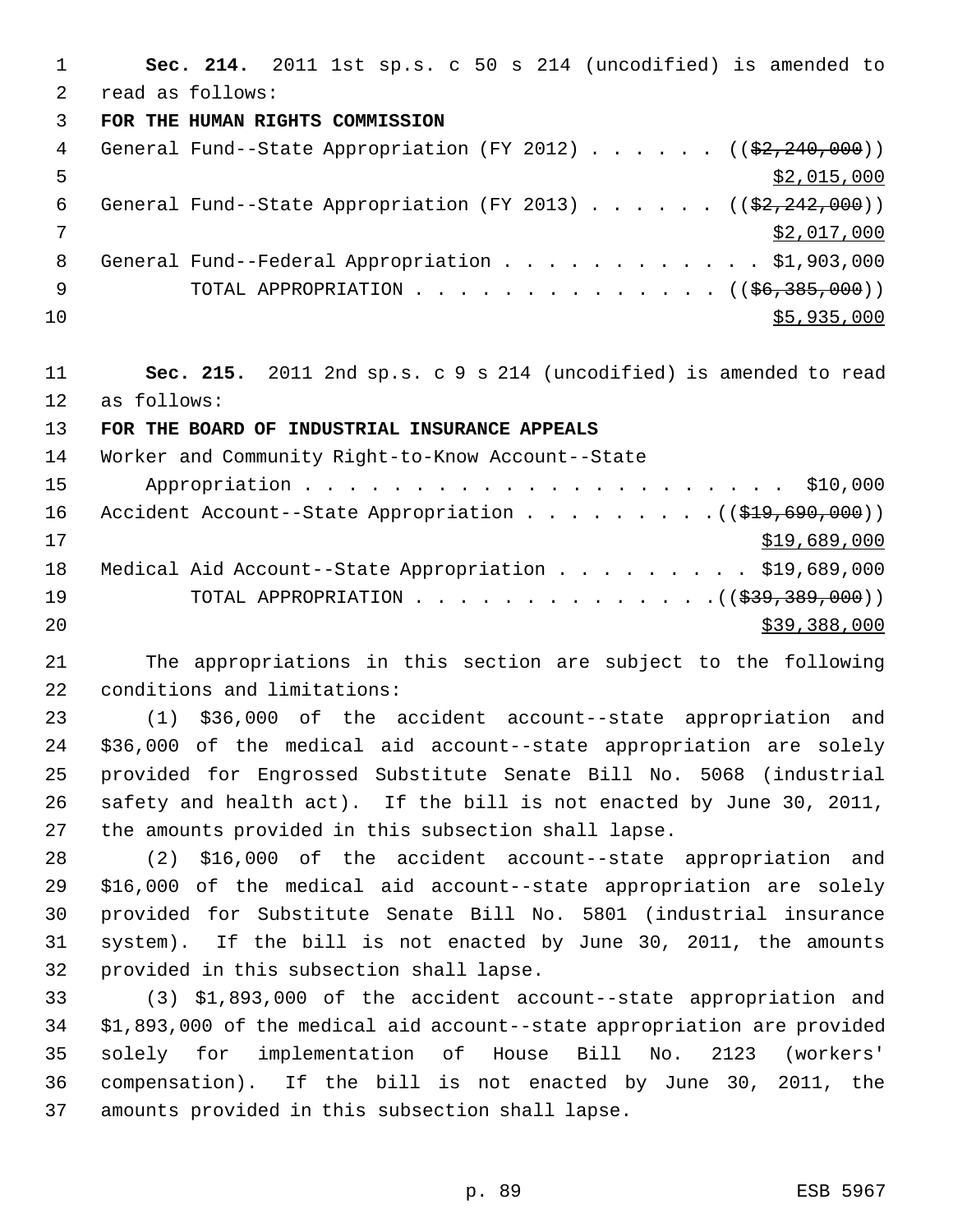**Sec. 216.** 2011 2nd sp.s. c 9 s 215 (uncodified) is amended to read as follows:

## **FOR THE CRIMINAL JUSTICE TRAINING COMMISSION**

| $\overline{4}$ | General Fund--State Appropriation (FY 2012) \$14,850,000    |
|----------------|-------------------------------------------------------------|
| 5              | General Fund--State Appropriation (FY 2013) \$14,711,000    |
| 6              | General Fund--Federal Appropriation \$456,000               |
| 7              | General Fund--Private/Local Appropriation \$4,048,000       |
| 8              | Death Investigations Account--State Appropriation \$148,000 |
| 9              | Municipal Criminal Justice Assistance Account--             |
| 10             |                                                             |
| 11             | Washington Auto Theft Prevention Authority Account--        |
| 12             | State Appropriation \$8,597,000                             |
| 13             |                                                             |

 The appropriations in this section are subject to the following conditions and limitations:

 (1) \$5,000,000 of the general fund--state appropriation for fiscal year 2012 and \$5,000,000 of the general fund--state appropriation for fiscal year 2013, are provided to the Washington association of sheriffs and police chiefs solely to verify the address and residency of registered sex offenders and kidnapping offenders under RCW 9A.44.130.

 (2) \$321,000 of the general fund--local appropriation is provided solely to purchase ammunition for the basic law enforcement academy. Jurisdictions shall reimburse to the criminal justice training commission the costs of ammunition, based on the average cost of ammunition per cadet, for cadets that they enroll in the basic law enforcement academy.

 (3) The criminal justice training commission may not run a basic law enforcement academy class of fewer than 30 students.

 (4) \$100,000 of the general fund--state appropriation for fiscal year 2012 and \$100,000 of the general fund--state appropriation for fiscal year 2013 are provided solely for a school safety program. The commission, in collaboration with the school safety center advisory committee, shall provide the school safety training for all school administrators and school safety personnel hired after the effective date of this section.

 (5) \$96,000 of the general fund--state appropriation for fiscal year 2012 and \$90,000 of the general fund--state appropriation for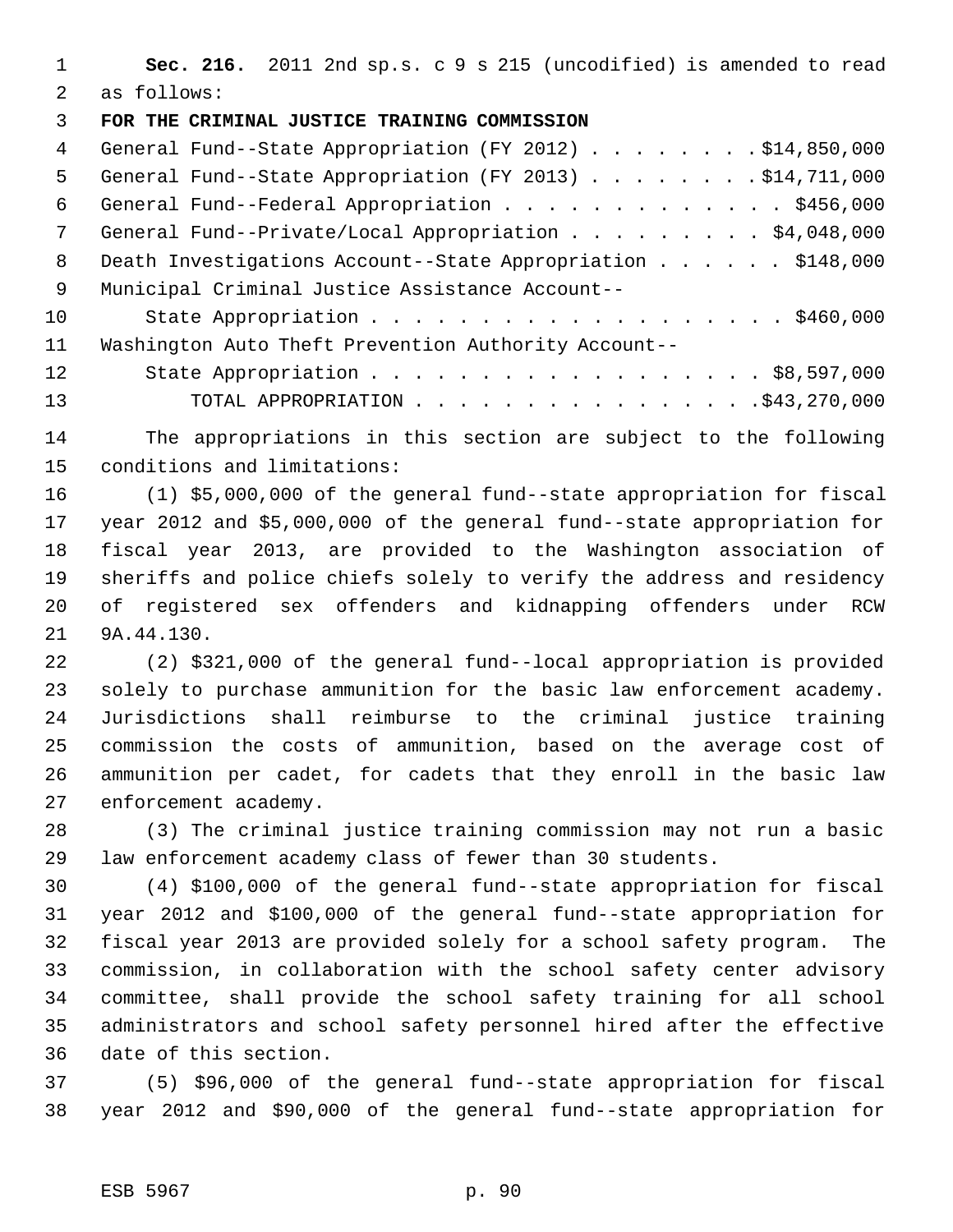fiscal year 2013 are provided solely for the school safety center within the commission. The safety center shall act as an information dissemination and resource center when an incident occurs in a school district in Washington or in another state, coordinate activities relating to school safety, and review and approve manuals and curricula used for school safety models and training. Through an interagency agreement, the commission shall provide funding for the office of the superintendent of public instruction to continue to develop and maintain a school safety information web site. The school safety center advisory committee shall develop and revise the training program, using the best practices in school safety, for all school safety personnel. The commission shall provide research-related programs in school safety and security issues beneficial to both law enforcement and schools.

 (6) \$1,000,000 of the general fund--state appropriation for fiscal year 2012 and \$1,000,000 of the general fund--state appropriation for fiscal year 2013 are provided solely for grants to counties enforcing illegal drug laws and which have been underserved by federally funded state narcotics task forces. The Washington association of sheriffs and police chiefs, the Washington association of prosecuting attorneys, and the Washington association of county officials shall jointly develop funding allocations for the offices of the county sheriff, county prosecutor, and county clerk in qualifying counties. The commission shall not impose an administrative cost on this program.

 **Sec. 217.** 2011 2nd sp.s. c 9 s 216 (uncodified) is amended to read as follows:

**FOR THE DEPARTMENT OF LABOR AND INDUSTRIES**

| 28 | General Fund--State Appropriation (FY 2012) \$17,433,000                             |
|----|--------------------------------------------------------------------------------------|
| 29 | General Fund--State Appropriation (FY 2013) $($ $($ $\frac{278}{7374}$ , 000))       |
| 30 | \$18,272,000                                                                         |
| 31 | General Fund--Federal Appropriation \$11,636,000                                     |
| 32 | Asbestos Account--State Appropriation $($ $($ $\frac{2995}{100})$                    |
| 33 | \$379,000                                                                            |
| 34 | Electrical License Account--State Appropriation $($ $($ $\frac{27}{27}, 019, 000)$ ) |
| 35 | \$36,520,000                                                                         |
| 36 | Farm Labor Revolving Account--Private/Local Appropriation \$28,000                   |
| 37 | Worker and Community Right-to-Know Account--                                         |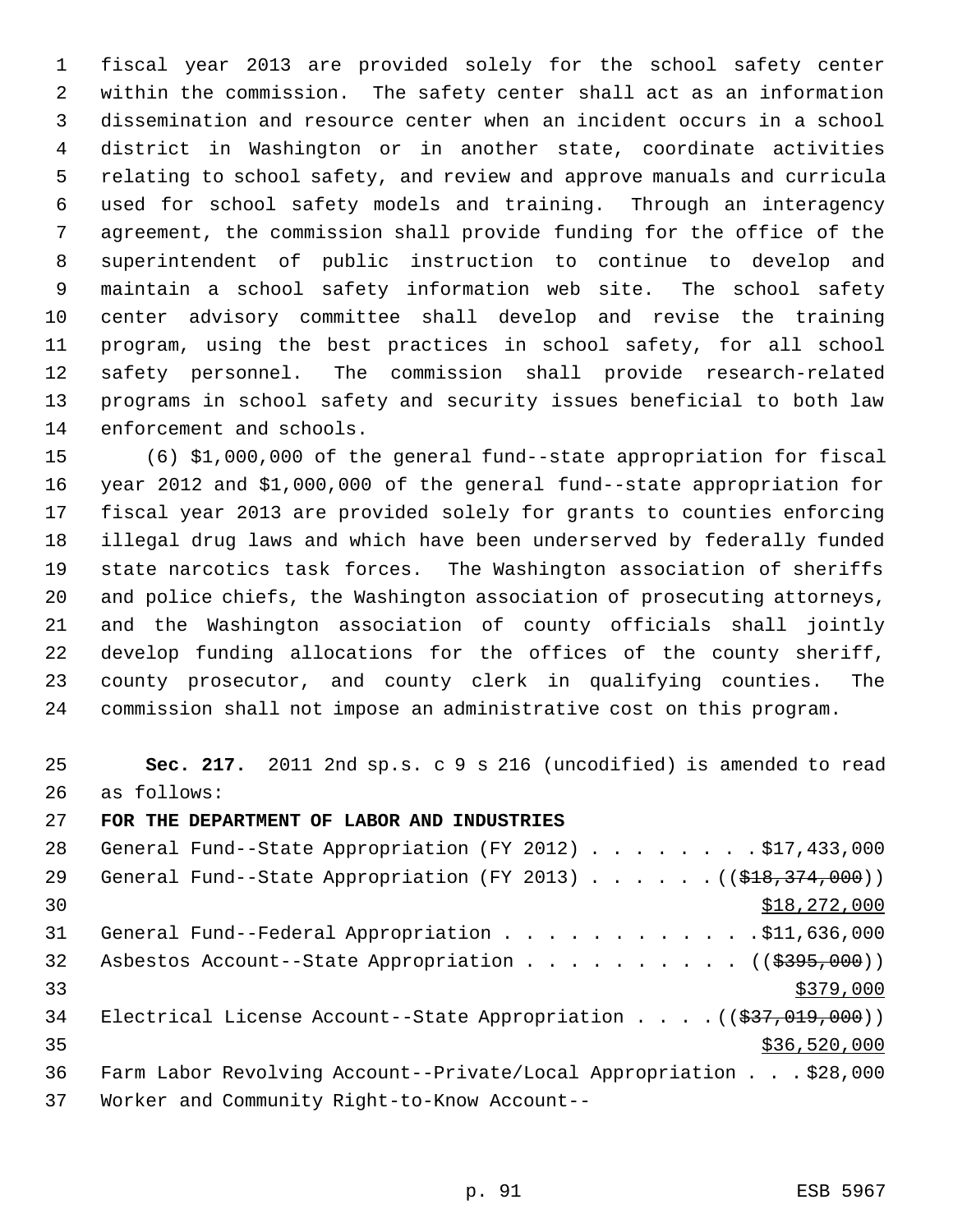| 1              | State Appropriation ( $(\frac{2949}{100})$ )                                   |
|----------------|--------------------------------------------------------------------------------|
| $\overline{a}$ | \$922,000                                                                      |
| 3              | Public Works Administration Account--State                                     |
| 4              | Appropriation ((\$6,814,000))                                                  |
| 5              | \$7,007,000                                                                    |
| 6              | Manufactured Home Installation Training Account--                              |
| 7              |                                                                                |
| 8              | Accident Account--State Appropriation ( $(\frac{2252}{809}, 000)$ )            |
| 9              | \$253,453,000                                                                  |
| 10             | Accident Account--Federal Appropriation \$13,622,000                           |
| 11             | Medical Aid Account--State Appropriation $($ $($ \$264,202,000))               |
| 12             | \$265, 298, 000                                                                |
| 13             | Medical Aid Account--Federal Appropriation \$3,186,000                         |
| 14             | Plumbing Certificate Account--State Appropriation $((\frac{1}{21}, 688, 000))$ |
| 15             | \$1,684,000                                                                    |
| 16             | Pressure Systems Safety Account--State                                         |
| 17             | Appropriation $($ $(\frac{1}{24},068,000))$                                    |
| 18             | \$4,070,000                                                                    |
| 19             | TOTAL APPROPRIATION<br>$((\$632,557,000))$                                     |
| 20             | \$633,844,000                                                                  |
|                |                                                                                |

 The appropriations in this section are subject to the following conditions and limitations:

 (1) Pursuant to RCW 43.135.055, the department is authorized to increase fees related to factory assembled structures, contractor registration, electricians, plumbers, asbestos removal, boilers, elevators, and manufactured home installers. These increases are necessary to support expenditures authorized in this section, consistent with chapters 43.22, 18.27, 19.28, and 18.106 RCW, RCW 49.26.130, and chapters 70.79, 70.87, and 43.22A RCW.

 (2) \$50,000 of the general fund--state appropriation for fiscal year 2012 and \$50,000 of the general fund--state appropriation for fiscal year 2013 are provided solely for the crime victims compensation program to pay claims for mental health services for crime victim compensation program clients who have an established relationship with a mental health provider and subsequently obtain coverage under the medicaid program or the medical care services program under chapter 74.09 RCW. Prior to making such payment, the program must have determined that payment for the specific treatment or provider is not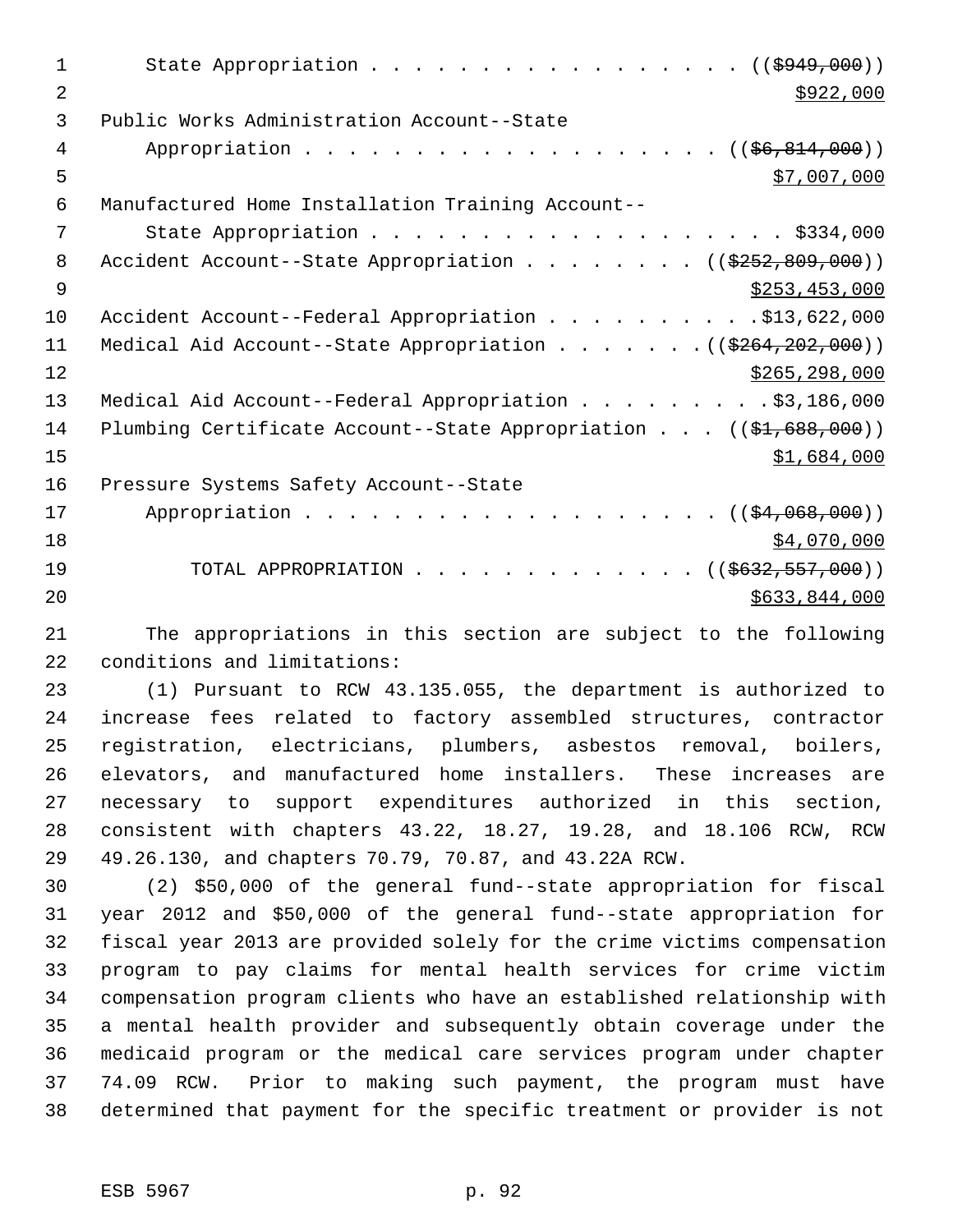available under the medicaid or medical care services program. In addition, the program shall make efforts to contact any healthy options or medical care services health plan in which the client may be enrolled to help the client obtain authorization to pay the claim on an out-of-network basis.

 (3) \$1,281,000 of the accident account--state appropriation and \$1,281,000 of the medical aid account--state appropriation are provided solely for implementation of Engrossed Substitute House Bill No. 1725 (workers' compensation). If the bill is not enacted by June 30, 2011, the amounts provided in this subsection shall lapse.

 (4) \$51,000 of the accident account--state appropriation and \$51,000 of the medical aid account--state appropriation are provided solely for implementation of Engrossed Substitute House Bill No. 1367 (for hire vehicles, operators). If the bill is not enacted by June 30, 2011, the amounts provided in this subsection shall lapse.

 (5) \$8,727,000 of the medical aid account--state appropriation is provided solely for implementation of Substitute Senate Bill No. 5801 (industrial insurance system). If the bill is not enacted by June 30, 2011, the amount provided in this subsection shall lapse.

 (6) \$625,000 of the general fund--state appropriation for fiscal year 2012, \$625,000 of the general fund--state appropriation for fiscal year 2013, \$1,250,000 of the public works administration account--state appropriation, \$708,000 of the accident account--state appropriation, and \$708,000 of the medical aid account--state appropriation are provided solely for the purposes of expanding the detecting unregistered employers targeting system and to support field staff in investigation and enforcement. Within the funds appropriated in this subsection, the department shall aggressively combat the underground economy in construction. Of the amounts provided in this subsection, \$800,000 shall be used for investigation and enforcement.

 (7) \$8,583,000 of the accident account--state appropriation and \$18,278,000 of the medical aid account--state appropriation are provided solely for implementation of House Bill No. 2123 (workers' compensation). If the bill is not enacted by June 30, 2011, the amounts provided in this subsection shall lapse.

 **Sec. 218.** 2011 2nd sp.s. c 9 s 217 (uncodified) is amended to read as follows: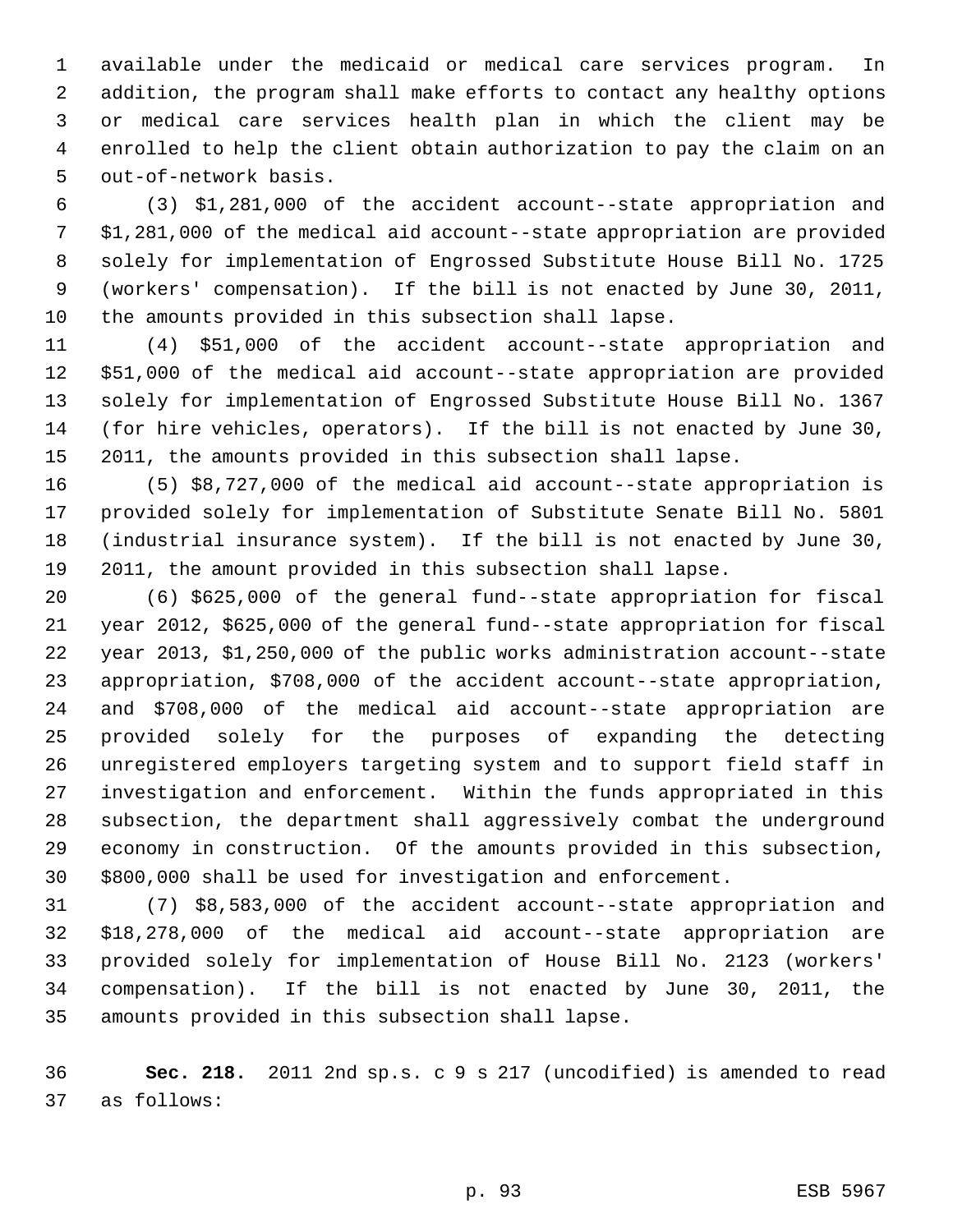| 1  | FOR THE DEPARTMENT OF VETERANS AFFAIRS                               |
|----|----------------------------------------------------------------------|
| 2  | (1) HEADQUARTERS                                                     |
| 3  | General Fund--State Appropriation (FY 2012) \$1,832,000              |
| 4  | General Fund--State Appropriation (FY 2013) \$1,826,000              |
| 5  | Charitable, Educational, Penal, and Reformatory                      |
| 6  | Institutions Account--State Appropriation \$10,000                   |
| 7  | TOTAL APPROPRIATION $\ldots$ , \$3,668,000                           |
| 8  | (2) FIELD SERVICES                                                   |
| 9  | General Fund--State Appropriation (FY 2012) \$5,006,000              |
| 10 | General Fund--State Appropriation (FY 2013) \$5,001,000              |
| 11 | General Fund--Federal Appropriation \$3,356,000                      |
| 12 | General Fund--Private/Local Appropriation \$4,737,000                |
| 13 | Veterans Innovations Program Account--State                          |
| 14 |                                                                      |
| 15 | Veteran Estate Management Account--Private/Local                     |
| 16 |                                                                      |
| 17 | TOTAL APPROPRIATION $\ldots$ , 995,000                               |
| 18 | The appropriations in this subsection are subject to the following   |
| 19 | \$821,000 of the veterans innovations<br>conditions and limitations: |
| 20 | program account--state appropriation is provided solely for the      |
| 21 | department to continue support for returning combat veterans through |
| 22 | innovation program, including emergency<br>the veterans<br>financial |
| 23 | assistance through the defenders' fund and<br>financial<br>long-term |
| 24 | assistance through the competitive grant program.                    |
| 25 | (3) INSTITUTIONAL SERVICES                                           |
| 26 | General Fund--State Appropriation (FY 2012) ( $(\frac{2099}{100})$ ) |
| 27 | \$1,755,000                                                          |
| 28 | $((General Fund-State Approxation (FY 2013) 571,000))$               |
| 29 | General Fund--Federal Appropriation $($ $($ \$59,177,000) $)$        |
| 30 | \$61,734,000                                                         |
| 31 | General Fund--Private/Local Appropriation $($ $($ $\frac{232}{100})$ |
| 32 | \$29,724,000                                                         |
| 33 | TOTAL APPROPRIATION ( $(\frac{292,241,000}{s})$ )                    |
| 34 | \$93,213,000                                                         |
|    |                                                                      |
| 35 | Sec. 219. 2011 2nd sp.s. c 9 s 218 (uncodified) is amended to read   |

as follows: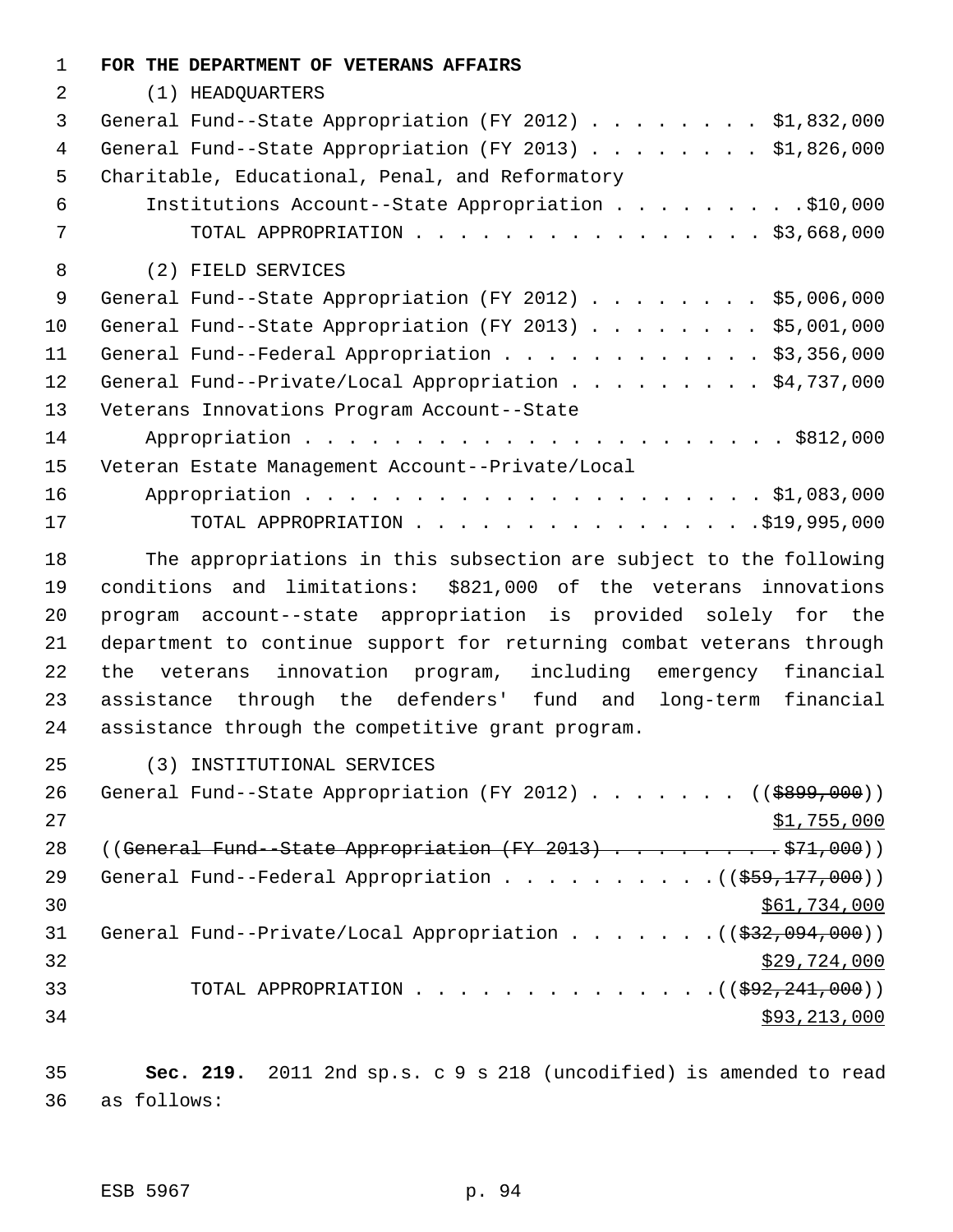| $\mathbf{1}$   | FOR THE DEPARTMENT OF HEALTH                                                   |
|----------------|--------------------------------------------------------------------------------|
| 2              | General Fund--State Appropriation (FY 2012) $($ $($ $\frac{279}{1000})$        |
| 3              | \$78,999,000                                                                   |
| 4              | General Fund--State Appropriation (FY 2013) $($ $($ $\frac{279}{718},000)$ )   |
| 5              | \$51,357,000                                                                   |
| 6              | General Fund--Federal Appropriation ((\$555,563,000))                          |
| $\overline{7}$ | \$552,931,000                                                                  |
| 8              | General Fund--Private/Local Appropriation ((\$148,362,000))                    |
| $\overline{9}$ | \$148,361,000                                                                  |
| 10             | Hospital Data Collection Account--State Appropriation \$214,000                |
| 11             | Health Professions Account--State Appropriation $($ $($ $\frac{694}{100})$     |
| 12             | \$99,514,000                                                                   |
| 13             | Aquatic Lands Enhancement Account--State Appropriation \$604,000               |
| 14             | Emergency Medical Services and Trauma Care Systems                             |
| 15             | Trust Account--State Appropriation \$12,302,000                                |
| 16             | Safe Drinking Water Account--State Appropriation \$4,480,000                   |
| 17             | Drinking Water Assistance Account--Federal                                     |
| 18             |                                                                                |
| 19             | Waterworks Operator Certification--State                                       |
| 20             |                                                                                |
| 21             | Drinking Water Assistance Administrative Account--                             |
| 22             | State Appropriation \$326,000                                                  |
| 23             | Site Closure Account--State Appropriation 979,000                              |
| 24             | Biotoxin Account--State Appropriation \$1,167,000                              |
| 25             | State Toxics Control Account--State Appropriation $((\frac{2}{53}, 649, 000))$ |
| 26             | \$20, 352, 000                                                                 |
| 27             | Medical Test Site Licensure Account--State                                     |
| 28             |                                                                                |
| 29             | Youth Tobacco Prevention Account--State Appropriation \$1,512,000              |
| 30             | Community and Economic Development Fee Account--State                          |
| 31             | Appropriation $($ $)$ $)$                                                      |
| 32             | \$298,000                                                                      |
| 33             | Public Health Supplemental Account--Private/Local                              |
| 34             |                                                                                |
| 35             | Accident Account--State Appropriation \$297,000                                |
| 36             | Medical Aid Account--State Appropriation \$50,000                              |
| 37             | Tobacco Prevention and Control Account--State                                  |
| 38             |                                                                                |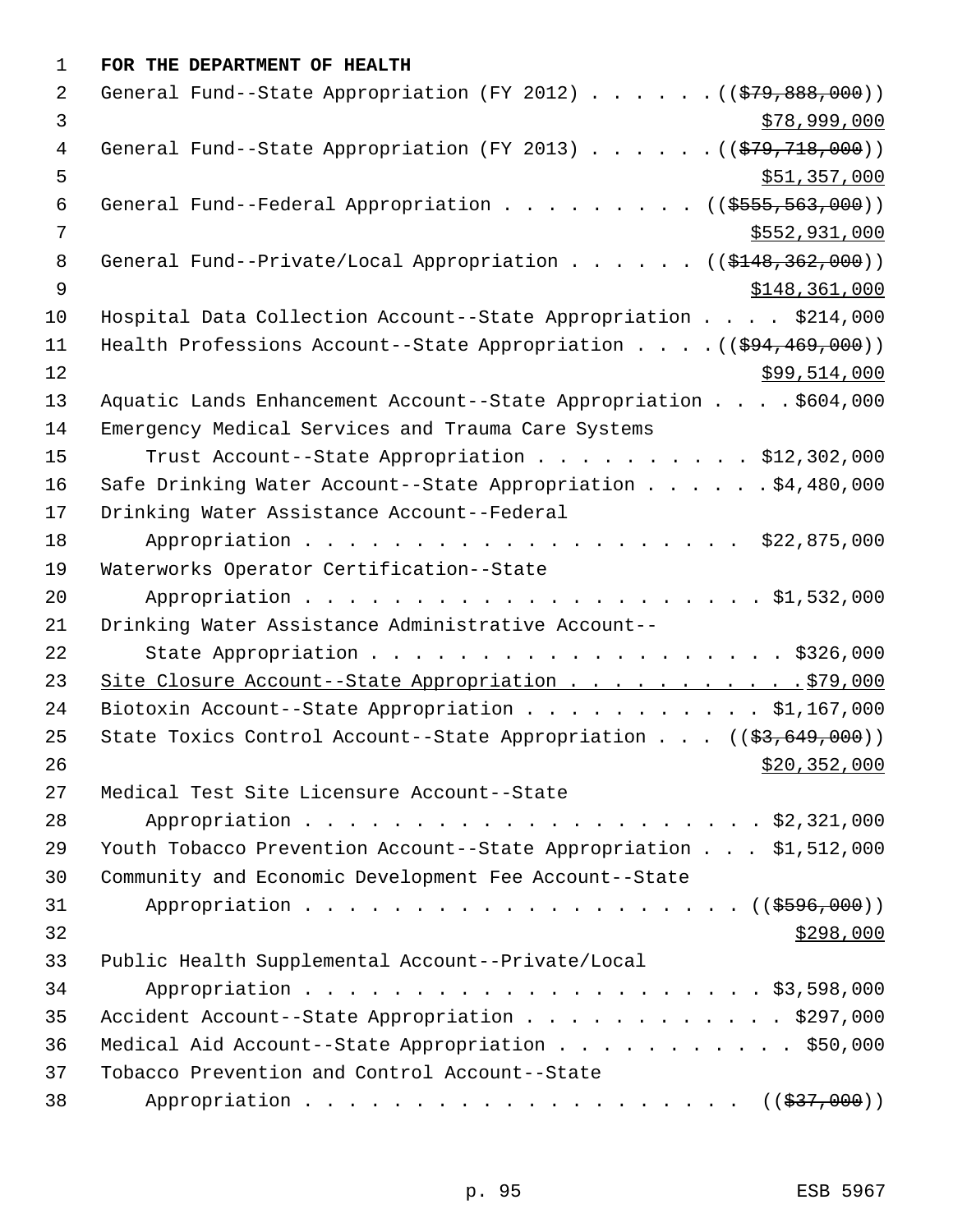$\frac{$1,737,000}{ }$ 2 TOTAL APPROPRIATION . . . . . . . . . . . . ((\$1,013,560,000)) \$1,004,906,000

 The appropriations in this section are subject to the following conditions and limitations:

 (1) The department of health shall not initiate any services that will require expenditure of state general fund moneys unless expressly authorized in this act or other law. The department of health and the state board of health shall not implement any new or amended rules pertaining to primary and secondary school facilities until the rules and a final cost estimate have been presented to the legislature, and the legislature has formally funded implementation of the rules through the omnibus appropriations act or by statute. The department may seek, receive, and spend, under RCW 43.79.260 through 43.79.282, federal moneys not anticipated in this act as long as the federal funding does not require expenditure of state moneys for the program in excess of amounts anticipated in this act. If the department receives unanticipated unrestricted federal moneys, those moneys shall be spent for services authorized in this act or in any other legislation that provides appropriation authority, and an equal amount of appropriated state moneys shall lapse. Upon the lapsing of any moneys under this subsection, the office of financial management shall notify the legislative fiscal committees. As used in this subsection, "unrestricted federal moneys" includes block grants and other funds that federal law does not require to be spent on specifically defined projects or matched on a formula basis by state funds.

 (2) In accordance with RCW 43.70.250 and 43.135.055, the department is authorized to establish and raise fees in fiscal year 2012 as necessary to meet the actual costs of conducting business and the appropriation levels in this section. This authorization applies to fees required for: The review of health care facility construction; review of health facility requests for certificate of need; the regulation and inspection of farm worker housing, hospital licensing, in-home health service agencies, and producers of radioactive waste; the regulation and inspection of shellfish sanitary control, surgical facility licensing, and; fees associated with the following professions: Dieticians and nutritionists, occupational therapists, pharmacy, veterinarian, orthotics and prosthetics, surgical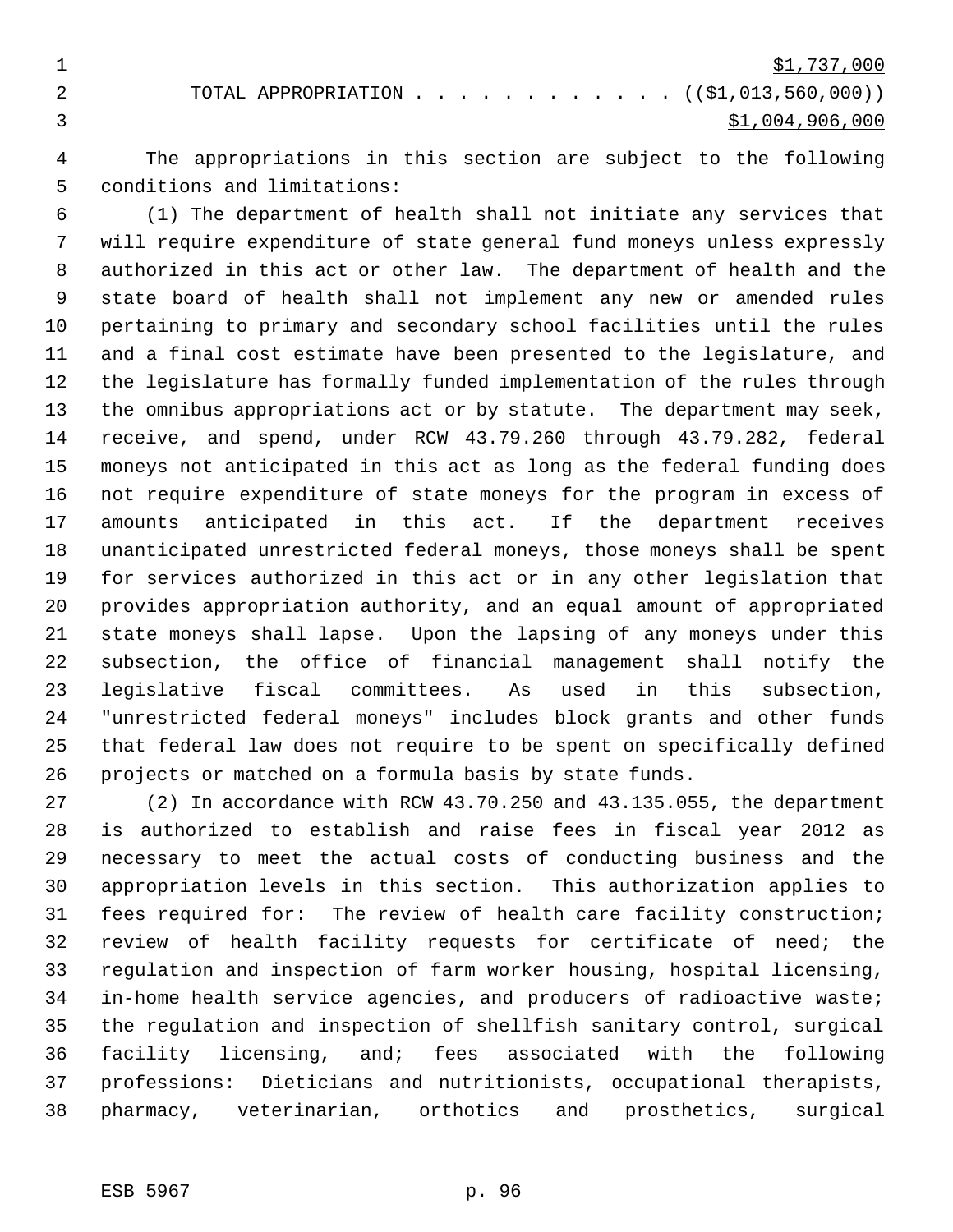technicians, nursing home administrators, health care assistants, hearing and speech, psychology, hypnotherapy, chiropractic, social workers, physicians, and physician assistants.

 (3) In accordance with RCW 43.135.055, the department is authorized to adopt fees set forth in and previously authorized in chapter 92, Laws of 2010.

 (4) \$1,969,000 of the health professions account--state appropriation is provided solely to implement online licensing for health care providers. The department must submit a detailed investment plan for this project to the office of financial management. The office of financial management must review and approve this plan before funding may be expended. The department of health must successfully implement online application and renewal for at least one profession as a pilot project before pursuing additional professions. The department must report to the office of financial management on the outcome of the pilot project.

 $((+4))$   $(5)$  \$16,000 of the health professions account--state appropriation is provided solely for the implementation of House Bill No. 1181 (board of naturopathy). If the bill is not enacted by June 30, 2011, the amount provided in this subsection shall lapse.

 $((\lbrace 5 \rbrace))$  (6) \$21,000 of the health professions account--state appropriation is provided solely for the implementation of Substitute House Bill No. 1304 (health care assistants). If the bill is not enacted by June 30, 2011, the amount provided in this subsection shall lapse.

 $((+6))$   $(7)$  \$54,000 of the health professions account--state appropriation is provided solely for the implementation of House Bill No. 1353 (pharmacy technicians). If the bill is not enacted by June 30, 2011, the amount provided in this subsection shall lapse.

 $((+7+))$   $(8)$  \$142,000 of the health professions account--state appropriation is provided solely for the implementation of Engrossed Substitute Senate Bill No. 5020 (social workers). If the bill is not enacted by June 30, 2011, the amount provided in this subsection shall lapse.

 ( $(\frac{48}{})$ ) (9) \$336,000 of the health professions account--state appropriation is provided solely for the implementation of Senate Bill No. 5480 (physicians and physician assistants). If the bill is not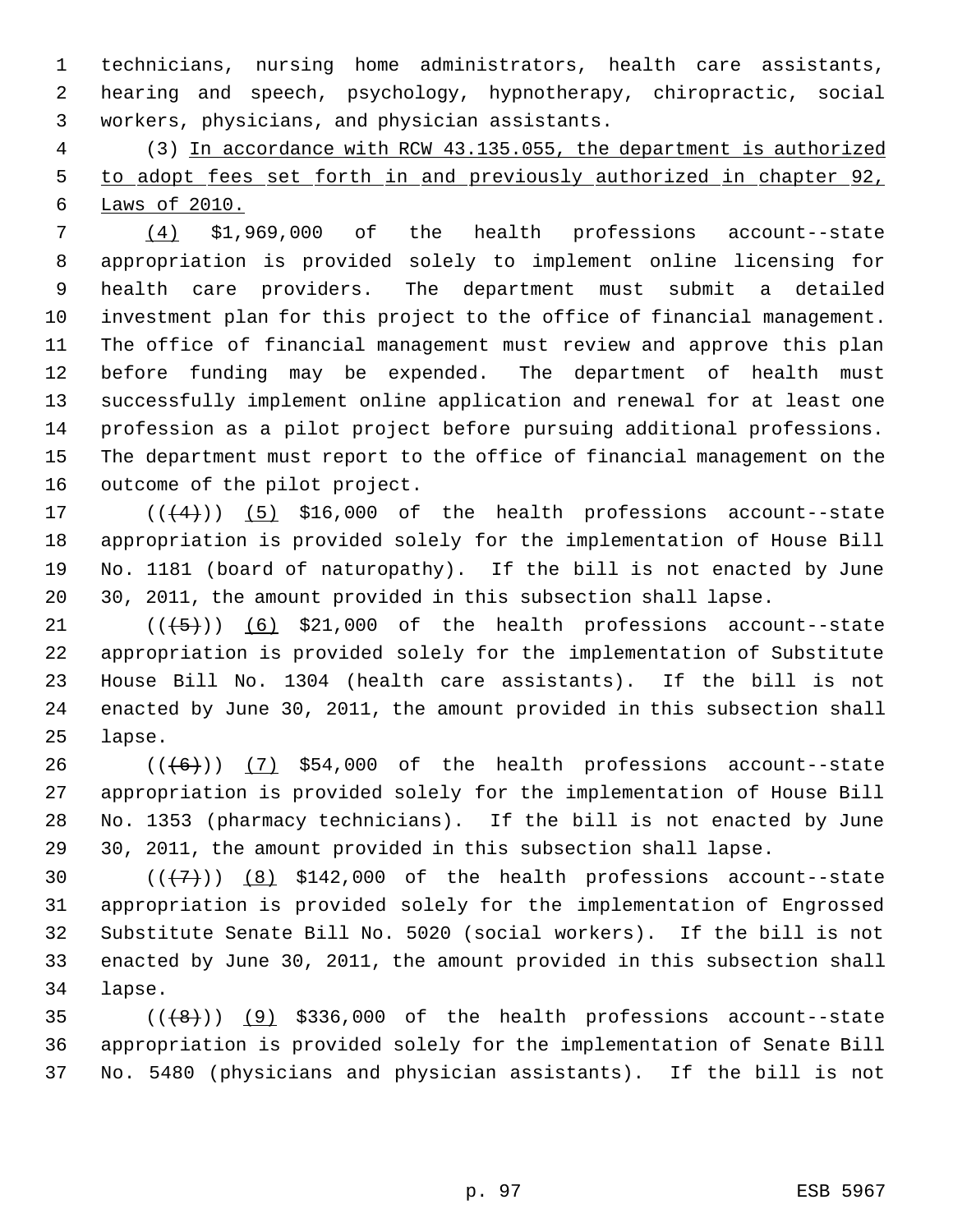enacted by June 30, 2011, the amount provided in this subsection shall lapse.

 $(1+9)$  (10) \$46,000 of the health professions account--state appropriation is provided solely for the implementation of Substitute Senate Bill No. 5071 (online access for midwives and marriage and family therapists). If the bill is not enacted by June 30, 2011, the amount provided in this subsection shall lapse.

 $((+10))$   $(11)$  \$137,000 of the health professions account--state appropriation is provided solely for implementation of Substitute House Bill No. 1133 (massage practitioner license). If the bill is not enacted by June 30, 2011, the amount provided in this subsection shall lapse.

13 (( $(11)$ )) (12) \$85,000 of the general fund--state appropriation for 14 fiscal year 2012 ((and \$85,000 of the general fund -state appropriation 15 for fiscal year 2013 are)) is provided solely for the developmental disabilities council to contract for a family-to-family mentor program to provide information and support to families and guardians of persons who are transitioning out of residential habilitation centers. To the maximum extent allowable under federal law, these funds shall be matched under medicaid through the department of social and health services and federal funds shall be transferred to the department for the purposes stated in this subsection. If Second Substitute Senate Bill No. 5459 (people with developmental disabilities) is not enacted by June 30, 2011, the amounts provided in this subsection shall lapse.

 $((+12))$   $(13)$  \$57,000 of the general fund--state appropriation for fiscal year 2012 and \$58,000 of the general fund--state appropriation for fiscal year 2013 are provided solely for the midwifery licensure and regulatory program to offset a reduction in revenue from fees. There shall be no change to the current annual fees for new or renewed licenses for the midwifery program, except from online access to HEAL- WA. The department shall convene the midwifery advisory committee on a quarterly basis to address issues related to licensed midwifery.

33 (( $(13)$ )) (14) \$118,000 of the general fund--state appropriation for fiscal year 2012 and \$118,000 of the general fund--state appropriation for fiscal year 2013 are provided solely for prevention of youth suicides.

37  $((+14))$   $(15)$  \$87,000 of the general fund--state appropriation for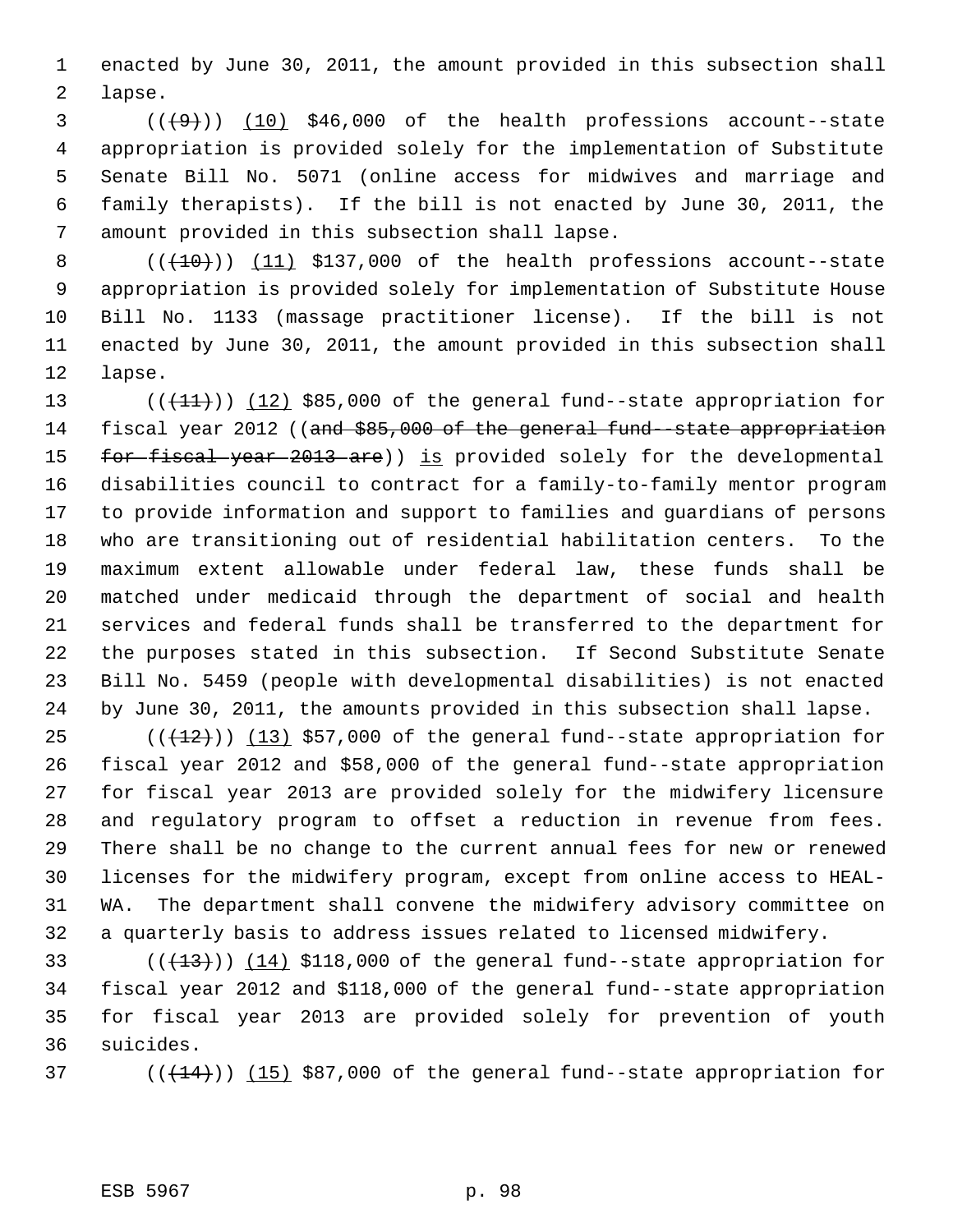fiscal year 2012 and \$87,000 of the general fund--state appropriation for fiscal year 2013 are provided solely for the senior falls prevention program. (16) \$19,000 of the health professions account--state appropriation is provided solely for implementation of Senate Bill No. 6290 (military spouses and partners). If the bill is not enacted by June 30, 2012, the amount provided in this subsection shall lapse. (17) \$50,000 of the health professions account--state appropriation 9 is provided solely for implementation of Engrossed Substitute Senate Bill No. 6237 (career pathway/medical assistants). If the bill is not enacted by June 30, 2012, the amount provided in this subsection shall lapse. (18) \$21,000 of the health professions account--state appropriation is provided solely for implementation of Substitute Senate Bill No. 6328 (mental health professionals). If the bill is not enacted by June 30, 2012, the amount provided in this subsection shall lapse. 17 (19)  $$148,000 of$  of the health professions account--state appropriation is provided solely for implementation of Engrossed Substitute Senate Bill No. 6103 (reflexologists). If the bill is not enacted by June 30, 2012, the amount provided in this subsection shall lapse. (20) \$28,000 of the health professions account--state appropriation is provided solely for implementation of Engrossed Second Substitute Senate Bill No. 5620 (dental anesthesia assistants). If the bill is not enacted by June 30, 2012, the amount provided in this subsection shall lapse. (21) Appropriations for fiscal year 2013 include funding for 28 consolidation of the department of ecology's low-level radioactive waste site use permit program in the department of health. **Sec. 220.** 2011 2nd sp.s. c 9 s 219 (uncodified) is amended to read as follows: **FOR THE DEPARTMENT OF CORRECTIONS** (1) ADMINISTRATION AND SUPPORT SERVICES 34 General Fund--State Appropriation (FY 2012) . . . . . . ((\$54,529,000))  $35 - 52,529,000$ 36 General Fund--State Appropriation (FY 2013) . . . . . . ((\$53,210,000)) \$53,419,000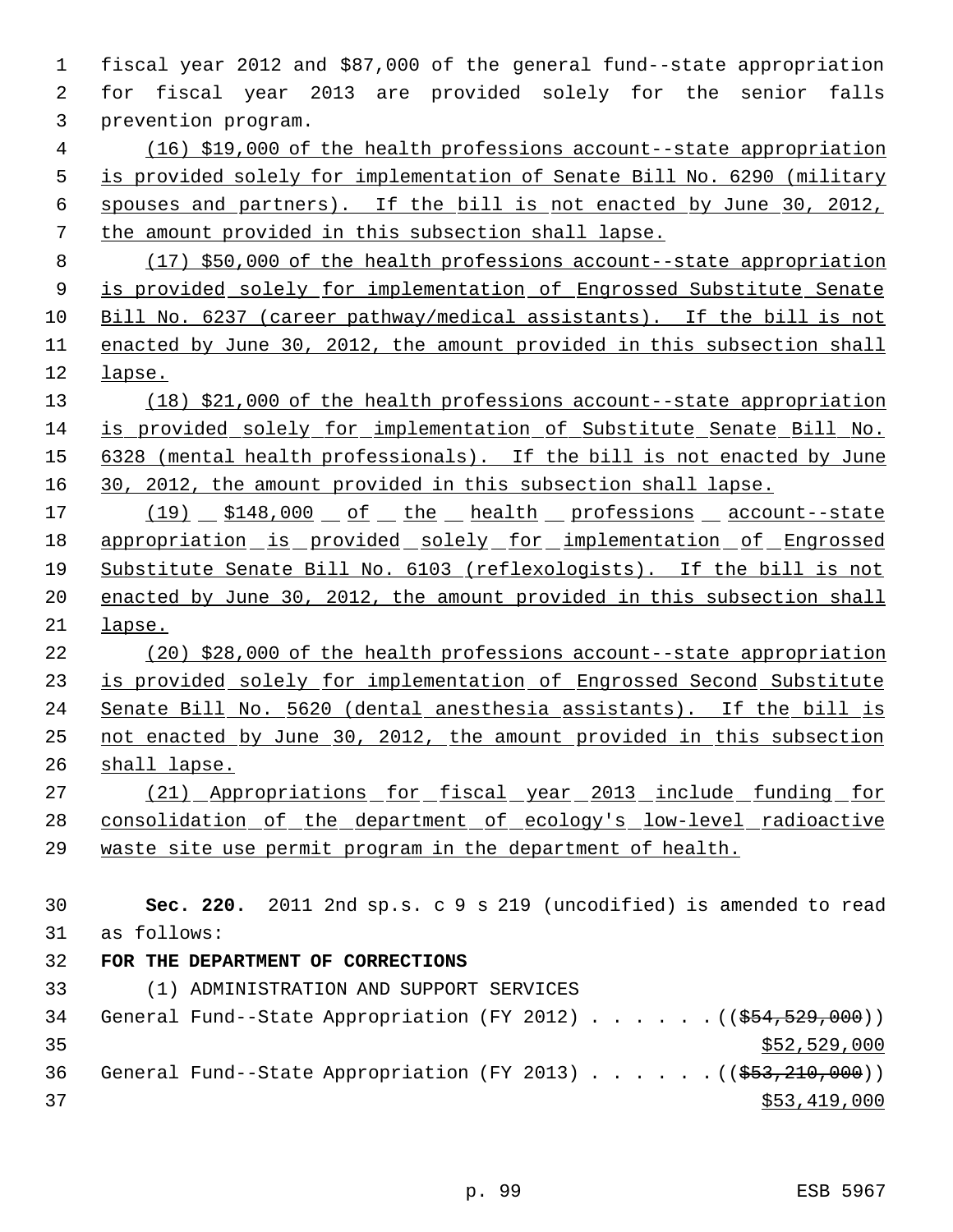1 TOTAL APPROPRIATION . . . . . . . . . . . . (  $(\frac{107}{107}, \frac{739}{100})$  ) \$105,948,000

 The appropriations in this subsection are subject to the following conditions and limitations: \$35,000 of the general fund--state appropriation for fiscal year 2012 and \$35,000 of the general fund-- state appropriation for fiscal year 2013 are provided solely for the support of a statewide council on mentally ill offenders that includes as its members representatives of community-based mental health treatment programs, current or former judicial officers, and directors and commanders of city and county jails and state prison facilities. The council will investigate and promote cost-effective approaches to meeting the long-term needs of adults and juveniles with mental disorders who have a history of offending or who are at-risk of offending, including their mental health, physiological, housing, employment, and job training needs.

(2) CORRECTIONAL OPERATIONS

| 17 | General Fund--State Appropriation (FY 2012) $($ (\$609,105,000))                       |
|----|----------------------------------------------------------------------------------------|
| 18 | \$599,191,000                                                                          |
| 19 | General Fund--State Appropriation (FY 2013) ( $(\frac{26602}{602}, \frac{804}{600})$ ) |
| 20 | \$582,174,000                                                                          |
| 21 | General Fund--Federal Appropriation \$3,324,000                                        |
| 22 | Washington Auto Theft Prevention Authority Account--                                   |
| 23 |                                                                                        |
| 24 | TOTAL APPROPRIATION ( $(\frac{229}{3120})$                                             |
| 25 | \$1,198,768,000                                                                        |

 The appropriations in this subsection are subject to the following conditions and limitations:

 (a) During the 2011-13 biennium, when contracts are established or renewed for offender pay phone and other telephone services provided to inmates, the department shall select the contractor or contractors primarily based on the following factors: (i) The lowest rate charged 32 to both the inmate and the person paying for the telephone call; and (ii) the lowest commission rates paid to the department, while providing reasonable compensation to cover the costs of the department to provide the telephone services to inmates and provide sufficient revenues for the activities funded from the institutional welfare betterment account.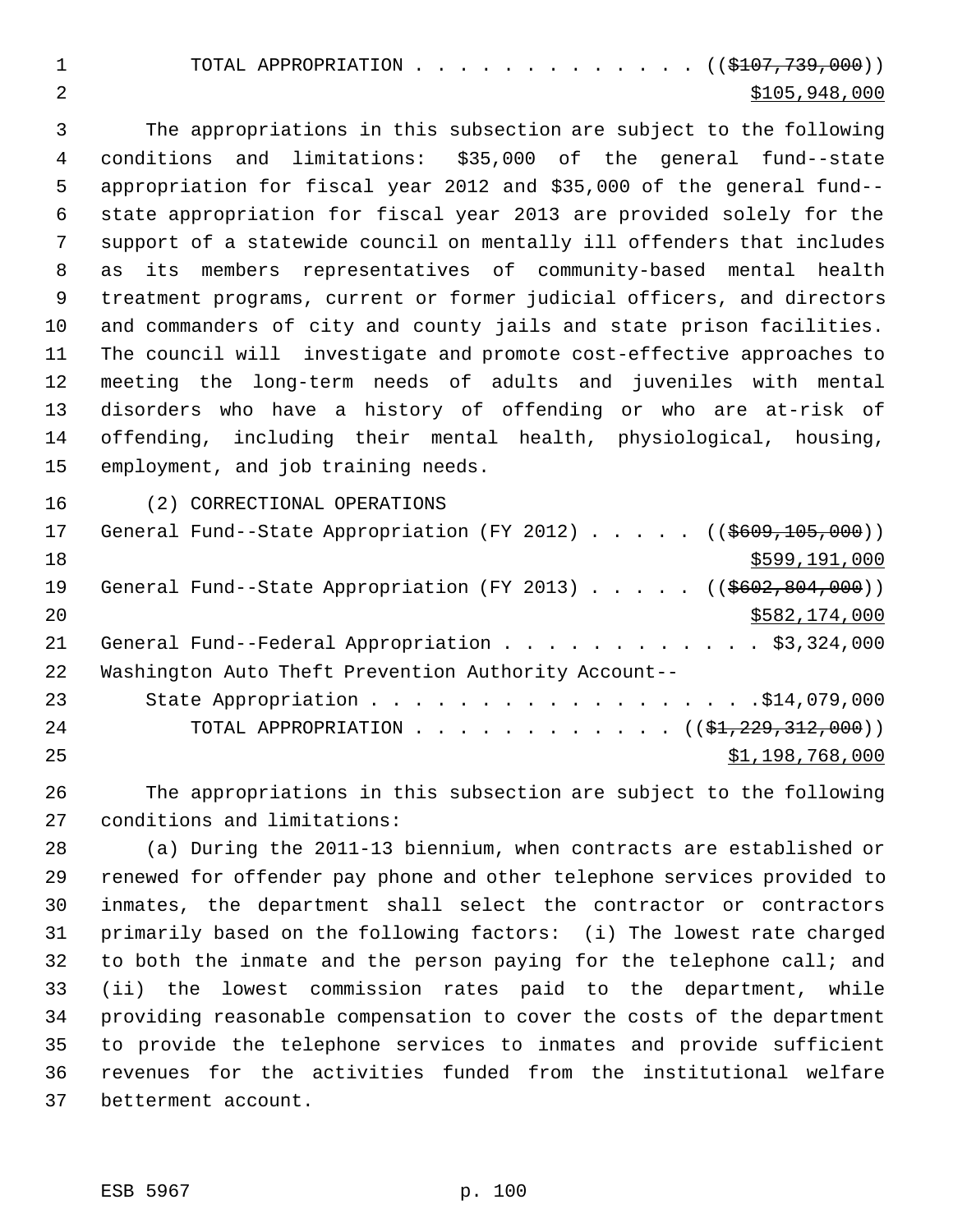(b) The Harborview medical center and the University of Washington medical center shall provide inpatient and outpatient hospital services to offenders confined in department of corrections facilities at a rate no greater than the average rate that the department has negotiated with other community hospitals in Washington state.

 (c) \$102,000 of the general fund--state appropriation for fiscal year 2012 and \$102,000 of the general fund--state appropriation for fiscal year 2013 are provided solely to implement House Bill No. 1290 (health care employee overtime). If the bill is not enacted by June 30, 2011, the amounts provided in this subsection shall lapse.

 (d) \$32,000 of the general fund--state appropriation for fiscal year 2012 and \$33,000 of the general fund--state appropriation for fiscal year 2013 are provided solely to implement Substitute House Bill No. 1718 (offenders with developmental disabilities). If the bill is not enacted by June 30, 2011, the amounts provided in this subsection shall lapse.

 (e) The department of corrections shall contract with local and tribal governments for the provision of jail capacity to house offenders. A contract shall not have a cost of incarceration in excess of \$85 per day per offender. A contract shall not have a year-to-year increase in excess of three percent per year. The contracts may include rates for the medical care of offenders which exceed the daily cost of incarceration and the limitation on year-to-year increase, provided that medical payments conform to the department's offender health plan, pharmacy formulary, and all off-site medical expenses are preapproved by department utilization management staff.

 (f) \$41,000 of the general fund--state appropriation for fiscal year 2012 and \$165,000 of the general fund--state appropriation for fiscal year 2013 are provided solely for the department to maintain the facility, property and assets at the institution formerly known as the Maple Lane school in Rochester. The department may not house 32 incarcerated offenders at the Maple Lane site until specifically directed by the legislature.

(3) COMMUNITY SUPERVISION

35 General Fund--State Appropriation (FY 2012) . . . . . ((\$129,635,000)) \$127,625,000 37 General Fund--State Appropriation (FY 2013) . . . . . ((\$128,049,000))  $$130,441,000$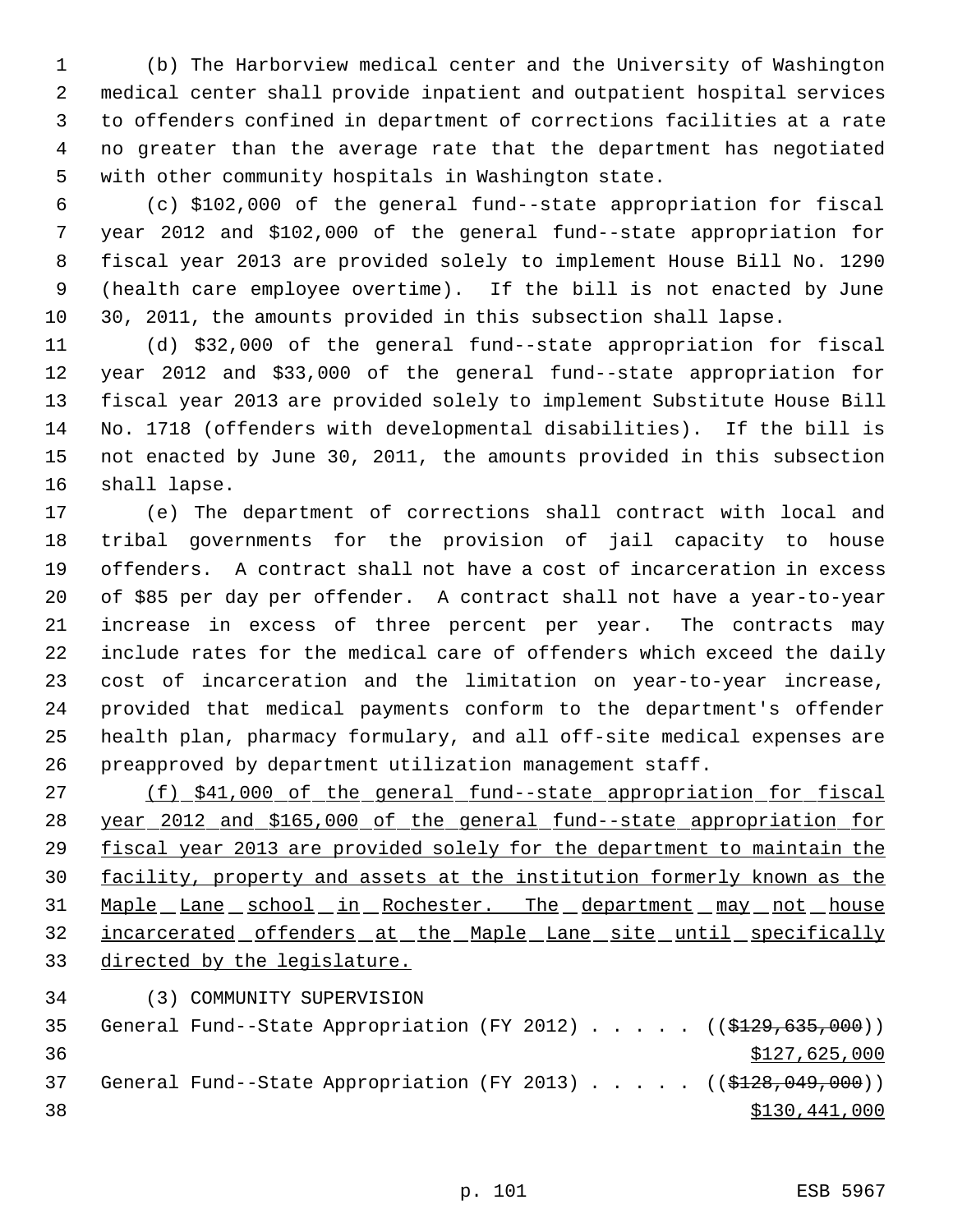|    | Federal Narcotics Forfeiture Account--Federal                            |
|----|--------------------------------------------------------------------------|
|    |                                                                          |
|    | Controlled Substances Account--State                                     |
| 4  |                                                                          |
| .5 | TOTAL APPROPRIATION $\ldots$ , ( $(\frac{2258}{100}, \frac{088}{100})$ ) |
|    | \$258,470,000                                                            |
|    |                                                                          |

 The appropriations in this subsection are subject to the following conditions and limitations:

 (a) \$875,000 of the general fund--state appropriation for fiscal year 2012 is provided solely to implement Engrossed Substitute House Bill No. 5891 (criminal justice cost savings). If the bill is not enacted by June 30, 2011, the amount provided in this subsection shall lapse.

 (b) Within the funds provided in this section, the department of corrections must establish a transitional reentry housing pilot program 16 by contracting with housing providers to continuously make available no fewer than fifty beds in transitional reentry housing to meet the needs 18 of offenders transitioning to the community on earned early release and 19 who are in need of housing pursuant to RCW 9.94A.729(5)(d). The department must give preference to housing providers that provide a small, family-oriented living environment with between three and ten 22 beds and provide transition support that enables an offender to 23 participate in programming or services. The department shall track the 24 housing and recidivism status of offenders who participate in transitional reentry housing and report to the governor and appropriate committees of the legislature by December 1, 2013.

(4) CORRECTIONAL INDUSTRIES

28 General Fund--State Appropriation (FY 2012) . . . . . . ((\$3,535,000)) \$2,513,000 30 General Fund--State Appropriation (FY 2013) . . . . . ((\$3,458,000))  $\frac{$2,435,000}{ }$ 32 TOTAL APPROPRIATION . . . . . . . . . . . . . ((<del>\$6,993,000</del>)) \$4,948,000

 The appropriations in this subsection are subject to the following conditions and limitations: \$66,000 of the general fund--state appropriation for fiscal year 2012 is provided solely for transfer to the jail industries board. The board shall use the amounts provided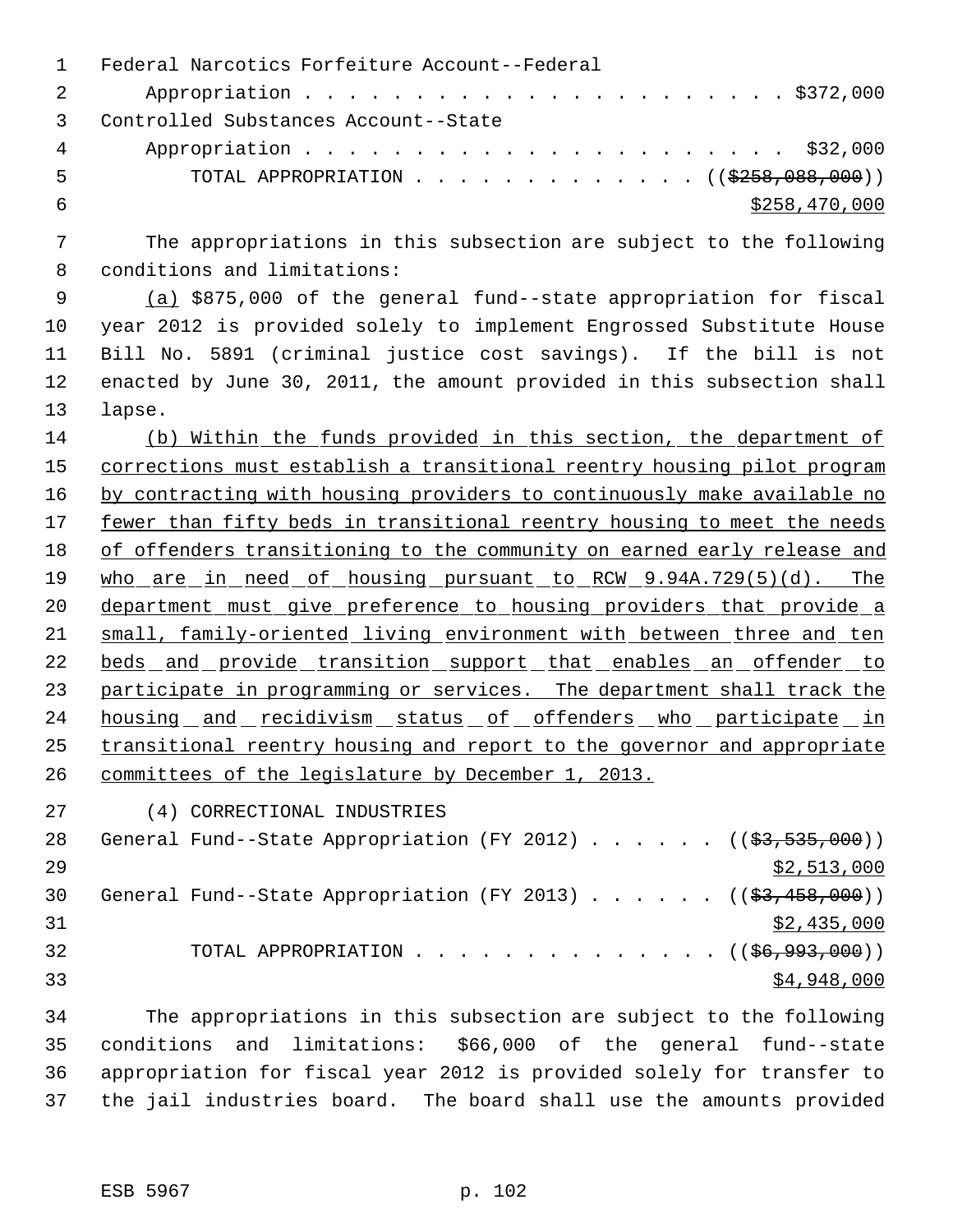only for administrative expenses, equipment purchases, and technical assistance associated with advising cities and counties in developing, promoting, and implementing consistent, safe, and efficient offender work programs.

## (5) INTERAGENCY PAYMENTS

 General Fund--State Appropriation (FY 2012) . . . . . . . . \$37,053,000 7 General Fund--State Appropriation (FY 2013) . . . . . . ((\$35,549,000)) 8  $\frac{$35,550,000}{2}$ 9 TOTAL APPROPRIATION . . . . . . . . . . . . . . ((\$72,602,000))  $\frac{10}{272,603,000}$ 

 The appropriations in this subsection are subject to the following conditions and limitations:

 (a) The state prison institutions may use funds appropriated in this subsection to rent uniforms from correctional industries in accordance with existing legislative mandates.

 (b) The state prison medical facilities may use funds appropriated in this subsection to purchase goods and supplies through hospital or other group purchasing organizations when it is cost effective to do so.

 (c) The department shall reduce payments to the department of information services or its successor by \$213,000 in fiscal year 2012 and by \$1,150,000 in fiscal year 2013. The reduction in payment shall be related to the elimination of the offender base tracking system, including moving remaining portions of the offender base tracking system into the offender management network information system.

 **Sec. 221.** 2011 2nd sp.s. c 9 s 220 (uncodified) is amended to read as follows:

## **FOR THE DEPARTMENT OF SERVICES FOR THE BLIND**

|    | 29 General Fund--State Appropriation (FY 2012) \$2,278,000 |
|----|------------------------------------------------------------|
|    | 30 General Fund--State Appropriation (FY 2013) \$2,264,000 |
|    | 31 General Fund--Federal Appropriation \$19,082,000        |
|    | 32 General Fund--Private/Local Appropriation \$30,000      |
| 33 | TOTAL APPROPRIATION 523,654,000                            |
|    |                                                            |

 **Sec. 222.** 2011 2nd sp.s. c 9 s 221 (uncodified) is amended to read as follows: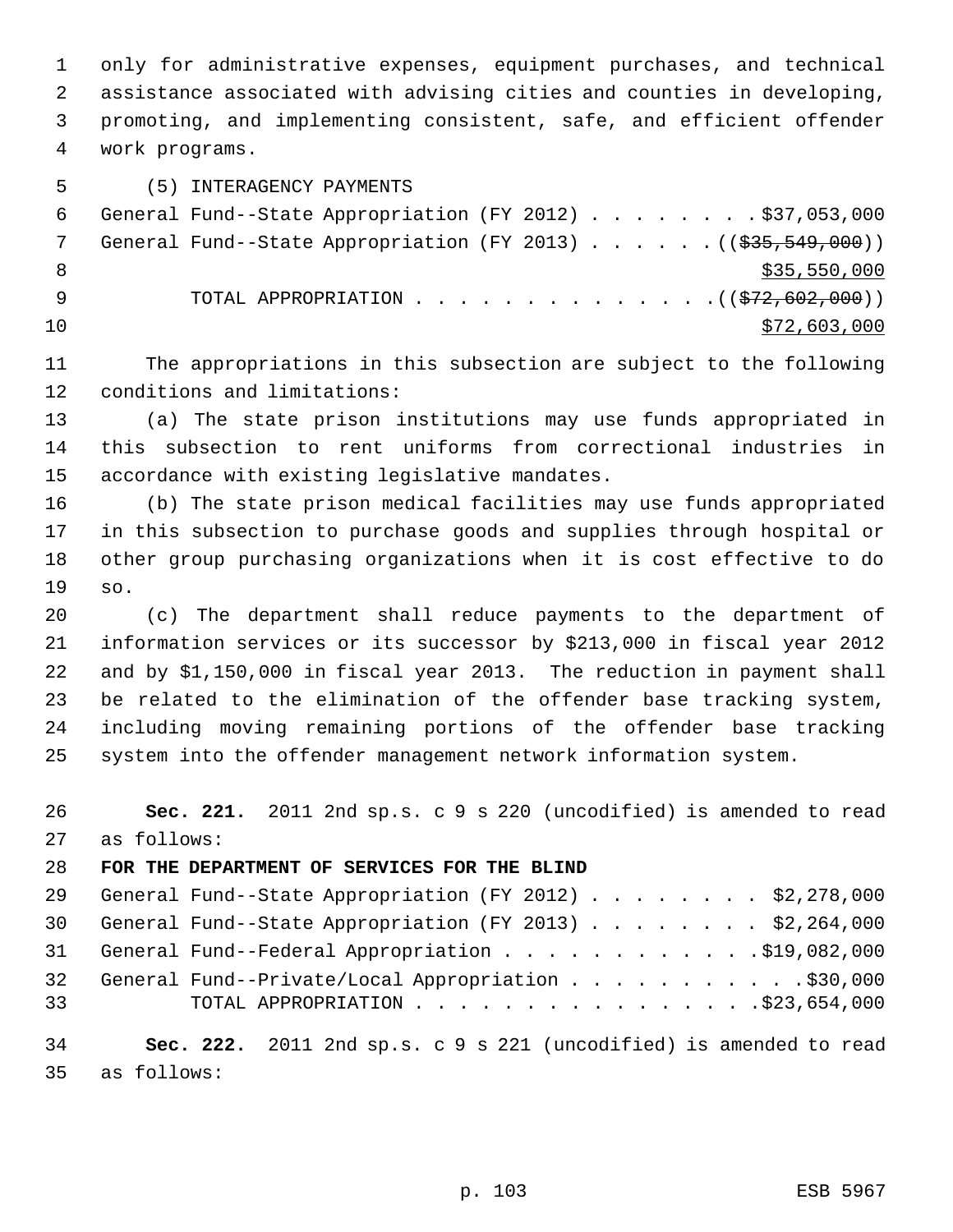|               | FOR THE EMPLOYMENT SECURITY DEPARTMENT                                |
|---------------|-----------------------------------------------------------------------|
| $\mathcal{L}$ | General Fund--Federal Appropriation ( $(\frac{267}{301}, 301, 000)$ ) |
| 3             | \$267, 298, 000                                                       |
| 4             | General Fund--Private/Local Appropriation \$33,931,000                |
| 5             | Unemployment Compensation Administration Account--                    |
| 6             | Federal Appropriation ( $($350, 622, 000))$                           |
| 7             | \$350,598,000                                                         |
| 8             | Administrative Contingency Account--State                             |
| 9             | \$20,948,000                                                          |
| 10            | Employment Service Administrative Account--State                      |
| 11            | Appropriation<br>$((\frac{233}{721},000))$                            |
| 12            | \$33,720,000                                                          |
| 13            | TOTAL APPROPRIATION ( $(\frac{2706}{523},000)$ )                      |
| 14            | \$706,495,000                                                         |

 The appropriations in this subsection are subject to the following conditions and limitations:

 (1) \$39,666,000 of the unemployment compensation administration account--federal appropriation is from amounts made available to the state by section 903 (d), (f), and (g) of the social security act (Reed act). This amount is provided solely for continuing current unemployment insurance functions and department services to employers and job seekers.

 (2) \$35,584,000 of the unemployment compensation administration account--federal appropriation is from amounts made available to the state by section 903 (d), (f), and (g) of the social security act (Reed act). This amount is provided solely for the replacement of the unemployment insurance tax information system for the employment security department. The employment security department shall support the department of revenue and department of labor and industries to develop a common vision to ensure technological compatibility between the three agencies to facilitate a coordinated business tax system for the future that improves services to business customers. The amounts provided in this subsection are conditioned on the department satisfying the requirements of the project management oversight standards and policies established by the office of the chief information officer created in Engrossed Substitute Senate Bill No. 5931 (information technology management).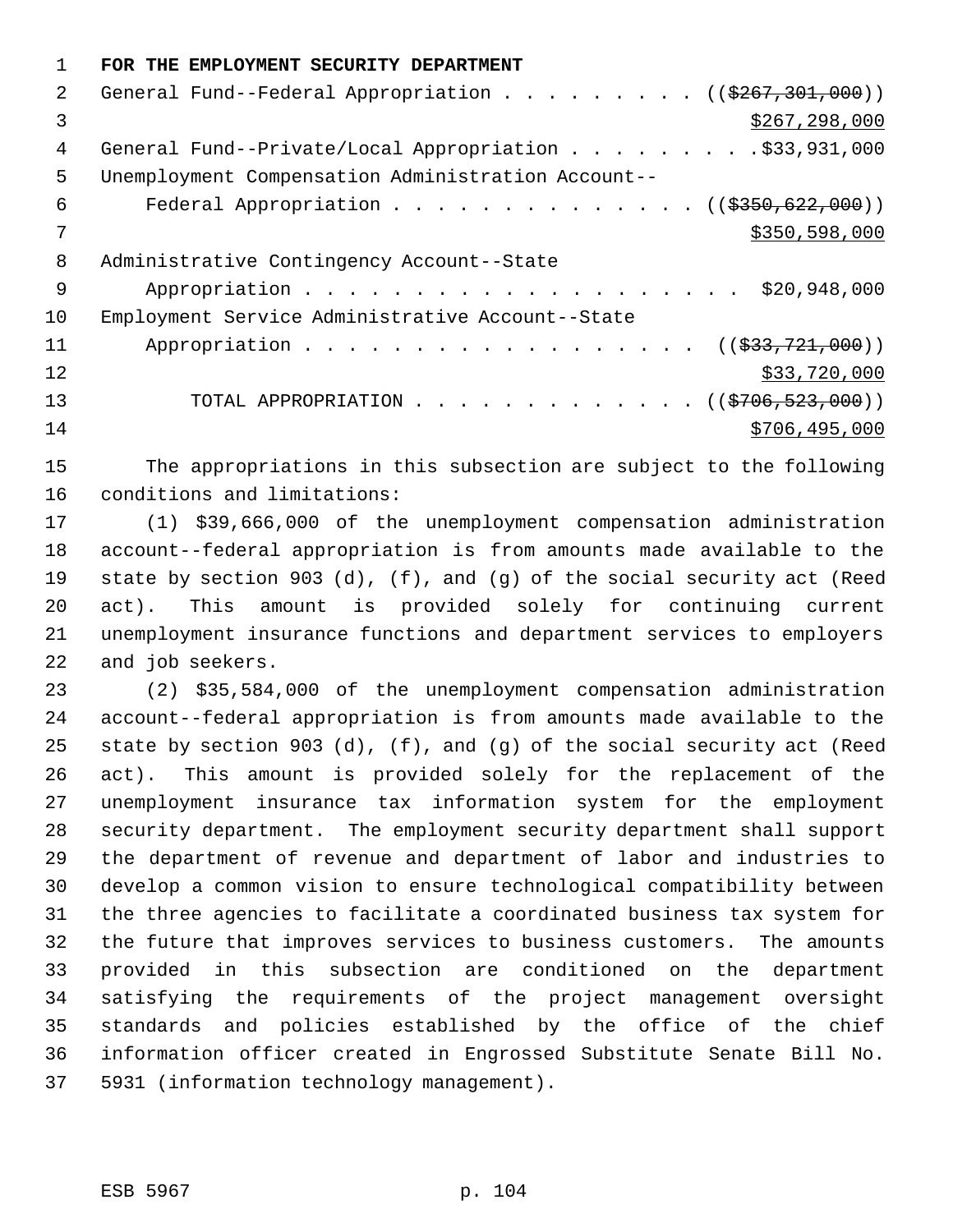(3) \$25,000 of the unemployment compensation administration account--federal appropriation is from amounts made available to the state by section 903 (d), (f), and (g) of the social security act (Reed act). This amount is provided solely for implementation of system changes to the unemployment insurance tax information system required under chapter 4, Laws of 2011 (unemployment insurance program).

 (4) \$1,459,000 of the unemployment compensation administration account--federal appropriation is from amounts available to the state by section 903 (d), (f), and (g) of the social security act (Reed act). This amount is provided solely for implementation of chapter 4, Laws of 2011 (unemployment insurance program).

 (5) \$60,000 of the unemployment compensation administration account--federal appropriation is provided solely for costs associated with the initial review and evaluation of the training benefits program as directed in section 15(2), chapter 4, Laws of 2011 (unemployment insurance program). The initial review shall be developed by the joint legislative audit and review committee. This appropriation is provided from funds made available to the state by section 903 (d), (f), and (g) of the social security act (Reed act).

(End of part)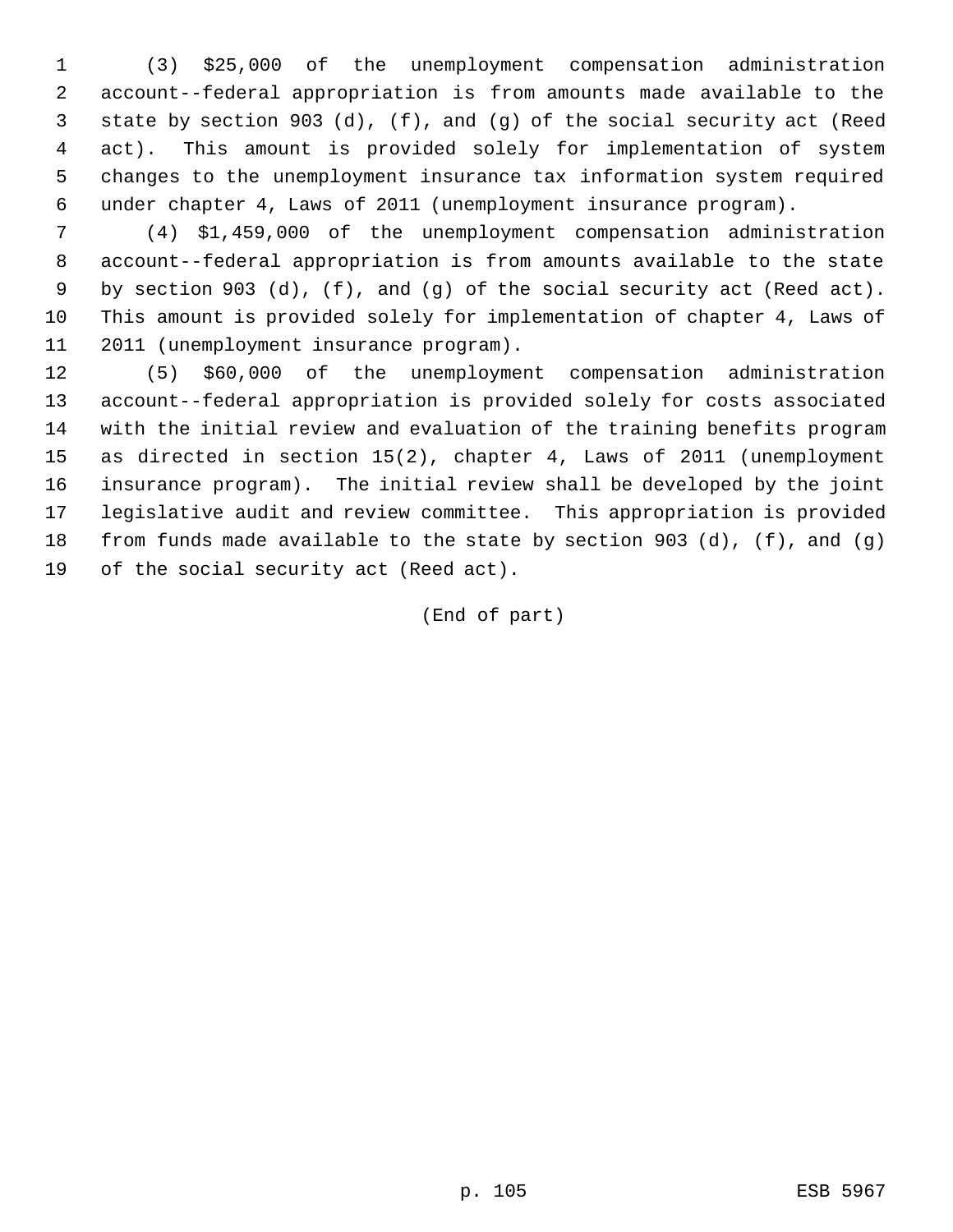| $\mathbf 1$    | PART III                                                                              |
|----------------|---------------------------------------------------------------------------------------|
| 2              | NATURAL RESOURCES                                                                     |
|                |                                                                                       |
| 3              | Sec. 301. 2011 2nd sp.s. c 9 s 302 (uncodified) is amended to read                    |
| 4              | as follows:                                                                           |
| 5              | FOR THE DEPARTMENT OF ECOLOGY                                                         |
| 6              | General Fund--State Appropriation (FY 2012) $($ $($ $\frac{47}{630}$ , 000))          |
| 7              | \$28,948,000                                                                          |
| 8              | General Fund--State Appropriation (FY 2013) $($ $($ $$46, 226, 000)$ )                |
| $\overline{9}$ | \$24,642,000                                                                          |
| 10             | General Fund--Federal Appropriation $($ $($ $\frac{277}{100})$                        |
| 11             | \$100, 154, 000                                                                       |
| 12             | General Fund--Private/Local Appropriation $($ $($ $\frac{216}{691}, \frac{691}{100})$ |
| 13             | \$16,730,000                                                                          |
| 14             | Special Grass Seed Burning Research Account--State                                    |
| 15             |                                                                                       |
| 16             | Reclamation Revolving Account--State Appropriation ( $(\frac{27}{53}, 642, 000)$ )    |
| 17             | \$4,643,000                                                                           |
| 18<br>19       | Flood Control Assistance Account--State<br>Appropriation ((\$1,940,000))              |
| 20             | \$1,933,000                                                                           |
| 21             | State Emergency Water Projects Revolving Account--State                               |
| 22             |                                                                                       |
| 23             | Waste Reduction/Recycling/Litter Control--State                                       |
| 24             | Appropriation ( $(\frac{111}{712}, 478, 000)$ )                                       |
| 25             | \$9,762,000                                                                           |
| 26             | State Drought Preparedness Account--State                                             |
| 27             |                                                                                       |
| 28             | \$204,000                                                                             |
| 29             | State and Local Improvements Revolving Account                                        |
| 30             | (Water Supply Facilities)--State Appropriation ( $(\frac{2423}{100})$ )               |
| 31             | \$422,000                                                                             |
| 32             | Freshwater Aquatic Algae Control Account--State                                       |
| 33             |                                                                                       |
| 34             | Water Rights Tracking System Account--State Appropriation \$46,000                    |
| 35             | Site Closure Account--State Appropriation ( $(\frac{2703}{100})$ )                    |
| 36             | \$622,000                                                                             |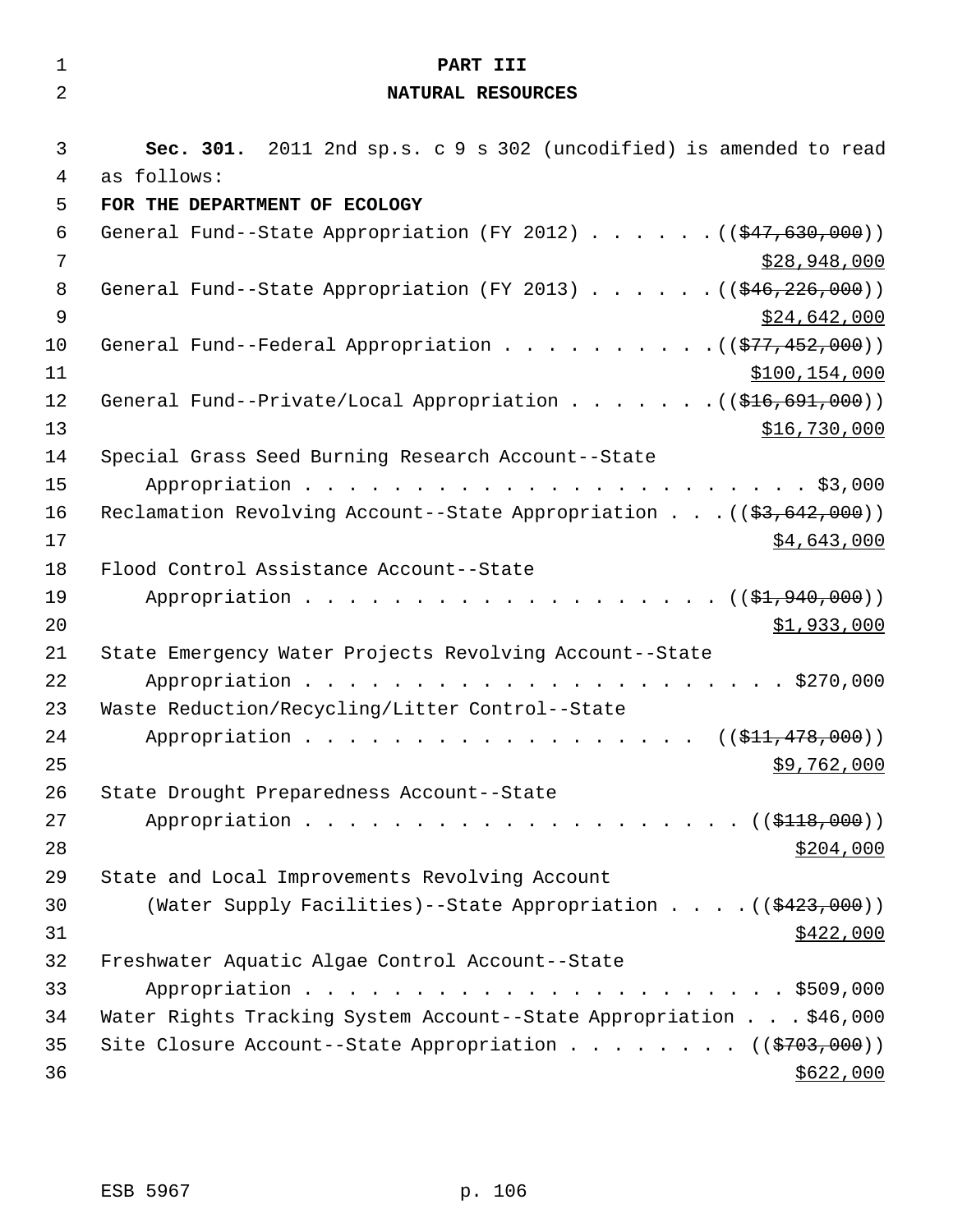| 1           | Wood Stove Education and Enforcement Account--State                                        |
|-------------|--------------------------------------------------------------------------------------------|
| 2           | Appropriation<br>(( <del>5612,000</del> ))                                                 |
| 3           | \$723,000                                                                                  |
| 4           | Worker and Community Right-to-Know Account--State                                          |
| 5           | Appropriation<br>$((\$1,668,000))$                                                         |
| 6           | \$1,661,000                                                                                |
| 7           | Water Rights Processing Account--State Appropriation ( $(\frac{2136}{100})$ )              |
| 8           | \$135,000                                                                                  |
| $\mathsf 9$ | State Toxics Control Account--State Appropriation ((\$112,575,000))                        |
| 10          | \$148,563,000                                                                              |
| 11          | State Toxics Control Account--Private/Local                                                |
| 12          | Appropriation<br>((\$968,000))                                                             |
| 13          | \$966,000                                                                                  |
| 14          | Local Toxics Control Account--State Appropriation ( $(\frac{277}{390}, \frac{390}{000})$ ) |
| 15          | \$26, 207, 000                                                                             |
| 16          | Water Quality Permit Account--State Appropriation ( $(\frac{237}{748},000)$ )              |
| 17          | \$39,066,000                                                                               |
| 18          | Underground Storage Tank Account--State                                                    |
| 19          | Appropriation<br>$((\frac{25}{7}, \frac{254}{7}, 000))$                                    |
| 20          | \$3,239,000                                                                                |
| 21          | Biosolids Permit Account--State Appropriation $($ $($ \$1,805,000))                        |
| 22          | \$1,797,000                                                                                |
| 23          | Hazardous Waste Assistance Account--State                                                  |
| 24          | $($ (\$5,857,000))<br>Appropriation                                                        |
| 25          | \$5,835,000                                                                                |
| 26          | Air Pollution Control Account--State Appropriation ( $(\frac{2}{7}, 468, 000)$ )           |
| 27          | \$2,545,000                                                                                |
| 28          | Oil Spill Prevention Account--State Appropriation ((\$5,566,000))                          |
| 29          | \$5,542,000                                                                                |
| 30          | Air Operating Permit Account--State Appropriation $((\frac{27.746}{000}))$                 |
| 31          | \$3,285,000                                                                                |
| 32          | Freshwater Aquatic Weeds Account--State                                                    |
| 33          | Appropriation ( (\$1,700,000))                                                             |
| 34          | \$1,698,000                                                                                |
| 35          | Oil Spill Response Account--State Appropriation \$7,076,000                                |
| 36          | Metals Mining Account--State Appropriation \$14,000                                        |
| 37          | Water Pollution Control Revolving Account--State                                           |
| 38          |                                                                                            |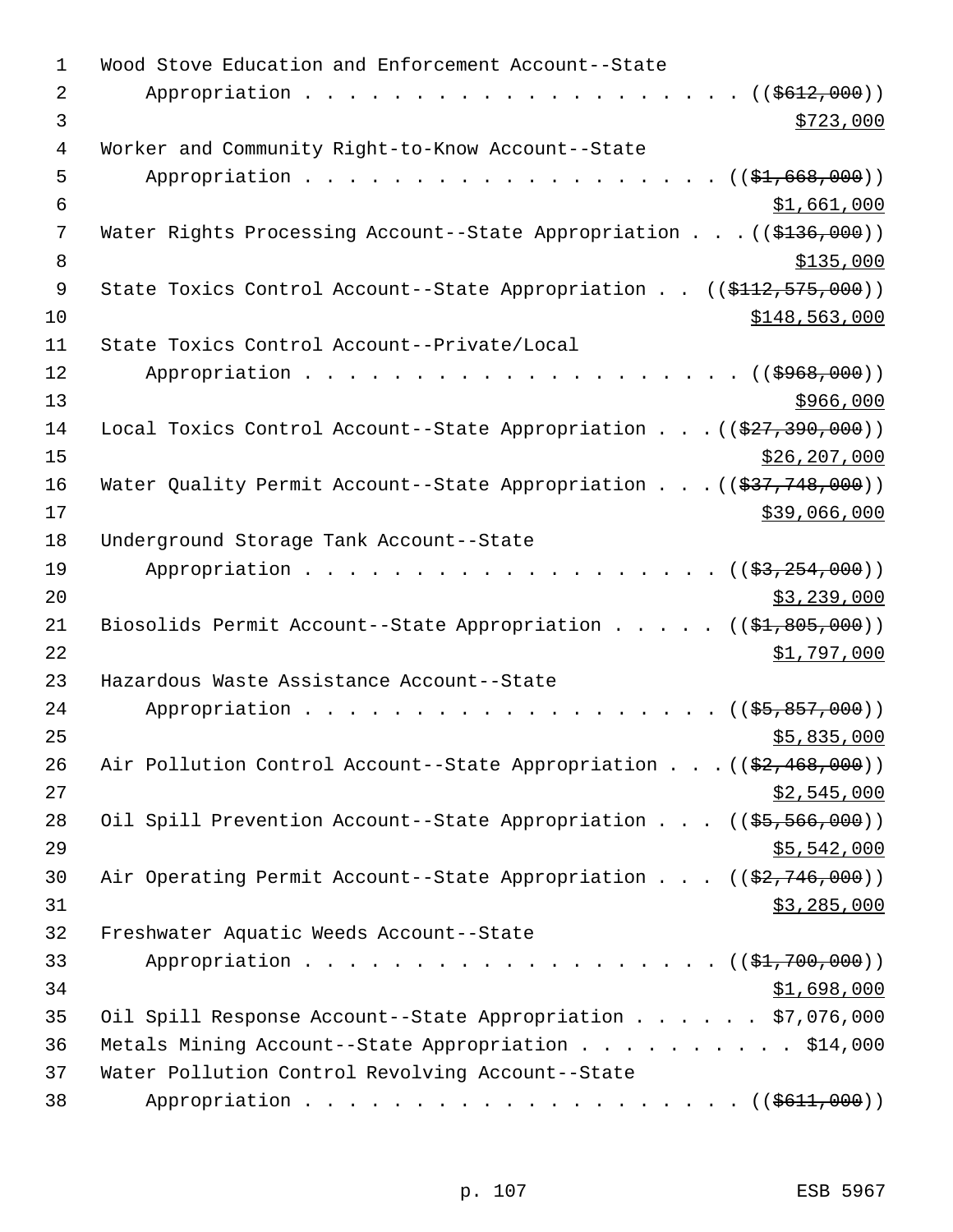$1 \frac{$610,000}{ }$ 

|                | Water Pollution Control Revolving Account--Federal                        |
|----------------|---------------------------------------------------------------------------|
| $\overline{3}$ | Appropriation $($ $(\frac{2}{2}, 517, 000))$                              |
| 4              | \$2,509,000                                                               |
| . 5            | TOTAL APPROPRIATION $\ldots$ , ( $(\frac{1221}{6421}, \frac{842}{600})$ ) |
|                | \$440,359,000                                                             |

 The appropriations in this section are subject to the following conditions and limitations:

 (1) \$170,000 of the oil spill prevention account--state appropriation is provided solely for a contract with the University of Washington's sea grant program to continue an educational program targeted to small spills from commercial fishing vessels, ferries, cruise ships, ports, and marinas.

 (2) Pursuant to RCW 43.135.055, the department is authorized to increase the following fees as necessary to meet the actual costs of conducting business and the appropriation levels in this section: Wastewater discharge permit, not more than 4.34 percent in fiscal year 2012 and 4.62 percent in fiscal year 2013; biosolids permit fee, not more than 10 percent during the biennium; and air contaminate source registration fee, not more than 36 percent during the biennium; agricultural burning acreage and pile burning fees, not more than 25 22 percent and 100 percent respectively, in fiscal year 2013; and dam safety and inspection fees, not more than 35 percent in fiscal year 24 2012 and 4.62 percent in fiscal year 2013. Any fee increase implemented to offset general fund--state reductions in the 2011-2013 fiscal biennium may be made effective on or before July 1, 2012.

 (3) If Substitute House Bill No. 1294 (Puget Sound corps) is not enacted by June 30, 2011, \$322,000 of the general fund--state appropriation for fiscal year 2012 and \$322,000 of the general fund-- state appropriation for fiscal year 2013 shall be transferred to the department of natural resources.

 (4) \$463,000 of the state toxics control account--state appropriation is provided solely for implementation of Engrossed Second Substitute House Bill No. 1186 (state's oil spill program). If the bill is not enacted by June 30, 2011, the amount provided in this subsection shall lapse.

37 (5) <u>Pursuant to RCW 70.93.180(5), the appropriations in this</u> section from the waste reduction, recycling, and litter control account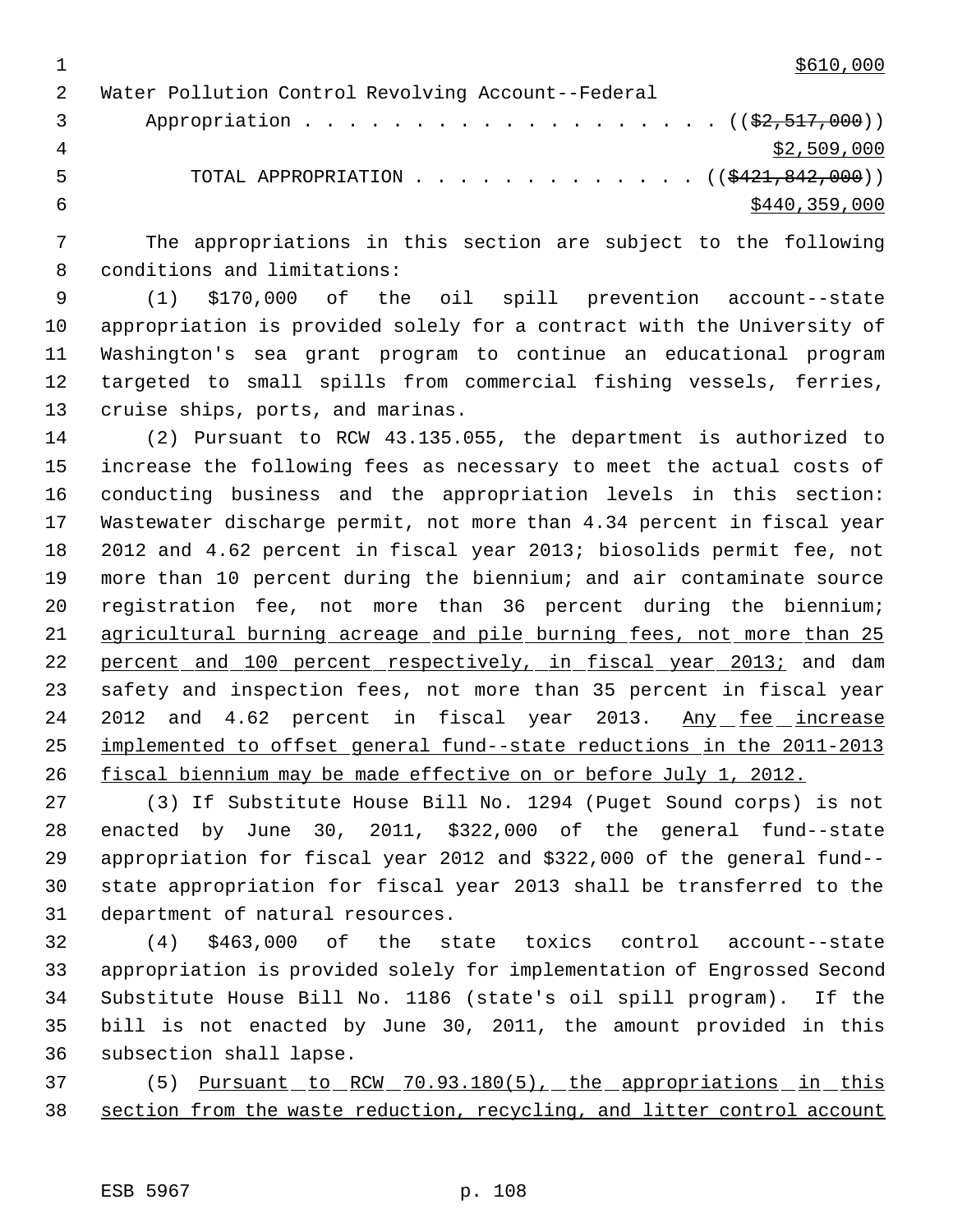shall only be expended on activities listed under RCW 70.93.180(1) (a) 2 and (b), and the department shall not expend appropriations on RCW 70.93.180(1)(c). The department may not spend waste reduction, recycling, and litter control account funds to support the following activities: The beyond waste plan, work on national solid waste recycling issues, work on construction and demolition recycling and green building alternatives, education programs including the green schools initiative, and management of the 1-800-recycle hotline and database on school awards. Waste reduction, recycling, and litter account control funds must be prioritized to support litter pickup using correctional crews, regulatory programs, and technical assistance to local governments.

 (6) The department shall make every possible effort through its existing statutory authorities to obtain federal funding for public participation grants regarding the Hanford nuclear reservation and associated properties and facilities. Such federal funding shall not limit the total state funding authorized under this section for public participation grants made pursuant to RCW 70.105D.070(5), but the amount of any individual grant from such federal funding shall be offset against any grant award amount to an individual grantee from state funds under RCW 70.105D.070(5).

 (7) The department shall review its water rights application review procedures to simplify the procedures, eliminate unnecessary steps, and decrease the time required to issue decisions. The department shall implement changes to improve water rights processing for which it has current administrative authority. The department shall report on reforms implemented and efficiencies achieved as demonstrated through enhanced permit processing to the appropriate committees of the legislature on December 1, 2011, and October 1, 2012.

 (a) The department shall consult with key stakeholders on statutory barriers to efficient water rights processing and effective water management, including identification of obsolete, confusing, or conflicting statutory provisions. The department shall report stakeholder recommendations to appropriate committees of the legislature by December 1, 2011, and October 1, 2012.

 (b) \$500,000 of the general fund--state appropriation for fiscal year 2013 is provided solely for processing water right permit applications only if the department of ecology issues at least five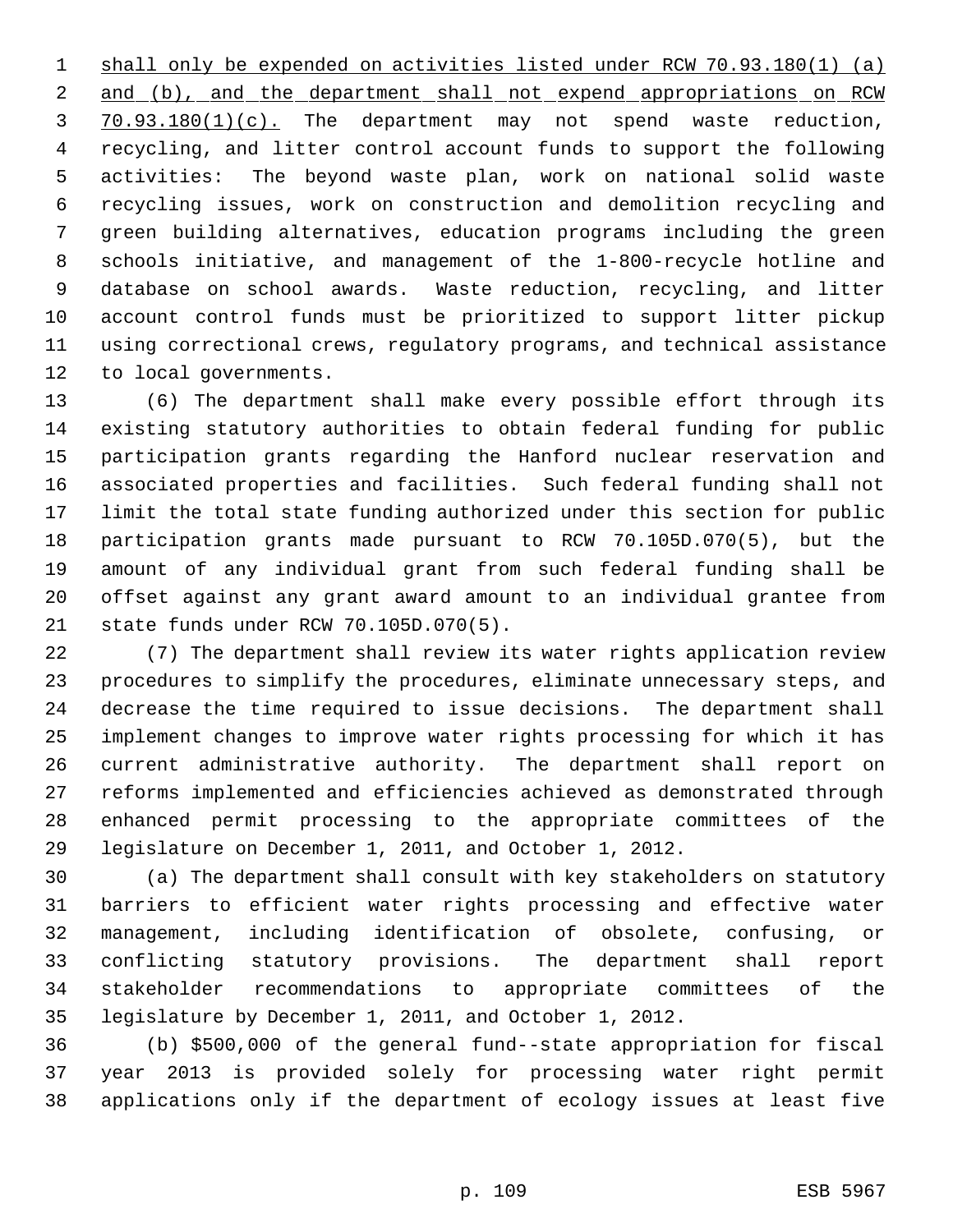hundred water right decisions in fiscal year 2012, and if the department of ecology does not issue at least five hundred water right decisions in fiscal year 2012 the amount provided in this subsection shall lapse and remain unexpended. The department of ecology shall submit a report to the office of financial management and the state treasurer by June 30, 2012, that documents whether five hundred water right decisions were issued in fiscal year 2012. For the purposes of 8 this subsection, applications that are voluntarily withdrawn by an 9 applicant do not count towards the five hundred water right decision requirement. For the purposes of water budget-neutral requests under chapter 173-539A WAC, multiple domestic connections authorized within a single water budget-neutral decision are considered one decision for the purposes of this subsection.

 (c) The department shall maintain an ongoing accounting of water right applications received and acted on and shall post that information to the department's internet site.

 (8) \$1,075,000 of the general fund--state appropriation for fiscal year 2012 and \$1,075,000 of the general fund--state appropriation for fiscal year 2013 are provided solely for processing the backlog of pending water rights permit applications in the water resources program.

 (9) As soon as possible after filing CR-102 proposed draft rule language that establishes standards or criteria for human health based 24 on fish consumption rates under chapter 173-204 WAC, and prior to expending any funds to implement such rules, the department shall present to the appropriate environment and fiscal committees of the 27 legislature technical support document No. 11-09-050. The department must include proposed revised standards or criteria together with the statements, determination and documentation set forth in RCW 34.05.328 30 including without limitation a cost-benefit analysis, a least burdensome alternative analysis, an implementation plan and substantial evidence that any difference between the proposed criteria and the national toxics rule is necessary to achieve the general and specific objectives of chapter 90.48 RCW.

35 (10) To increase the focus on processing of water right applications by reducing certain current workload, the department shall provide the option for a ministerial development schedule extension for any water right permit, previously approved permit extension, or water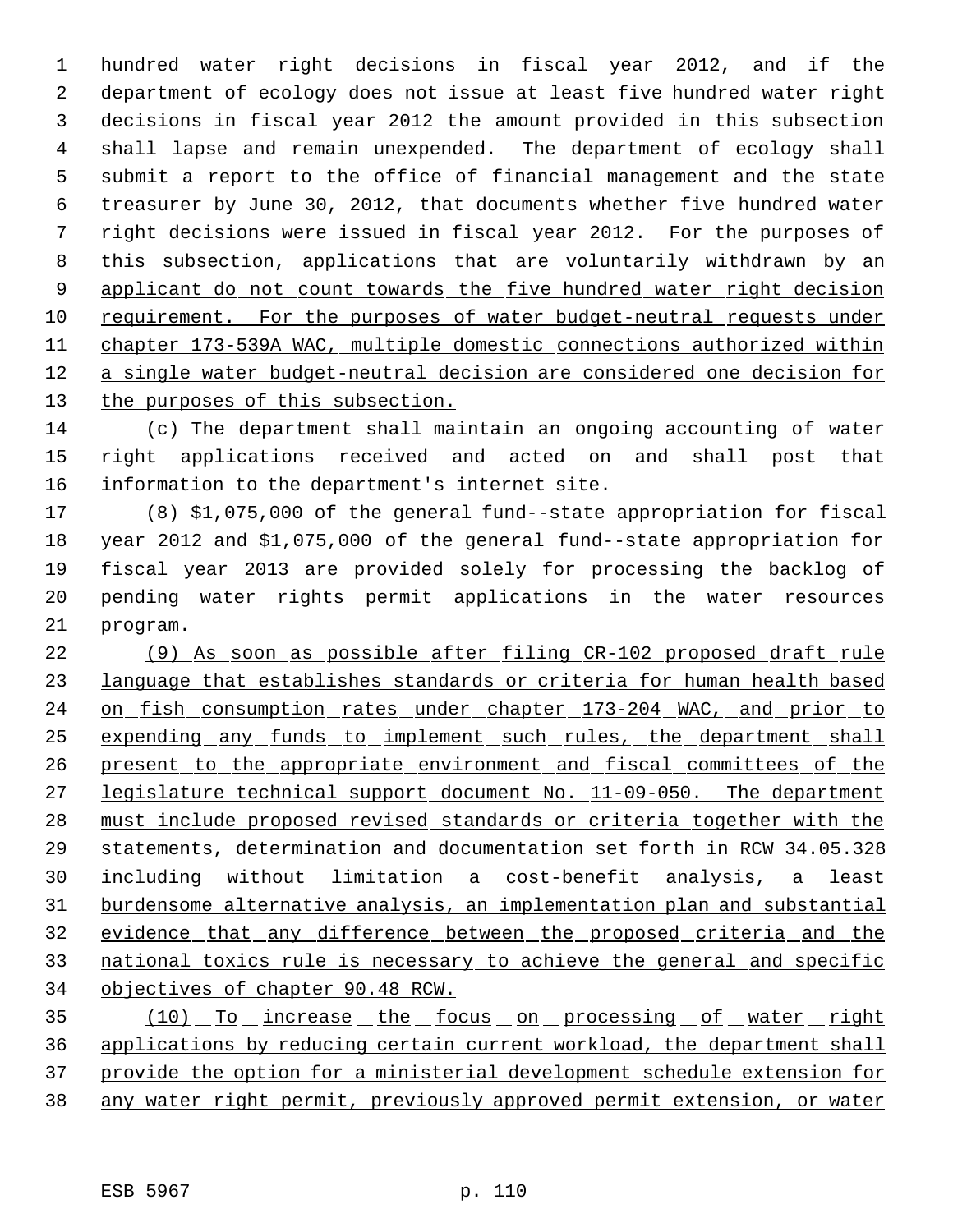1 right change or transfer authorization with a development schedule deadline prior to June 30, 2013. The extensions require payment of the fee under RCW 90.03.470 and will be for one year.

 (11) Pursuant to House Bill No. 2304 (low-level waste), the appropriations in this section for the low-level radioactive waste site use permit program are for fiscal year 2012. Appropriations for fiscal year 2013 are contained in section 219 of this act.

 (12) \$128,000 of the wood stove education and enforcement account-- state appropriation is provided solely for the implementation of Senate Bill No. 6077 (solid fuel burning devices). If the bill is not enacted by June 30, 2012, the amount provided in this subsection shall lapse.

12 (13) Pursuant to RCW 90.16.090(2), the appropriations in this 13 section from the reclamation account--state appropriation shall be expended for the activities listed in RCW 90.16.090(1), and the 15 expenditures need not be proportional to fee revenue sources.

16 (14) \$2,000,000 of the state toxics control account--state 17 appropriation is provided solely for the replacement of uncertified solid fuel burning devices and solid fuel burning devices manufactured prior to 1995 for low and middle-income families in air quality 20 nonattainment areas under the federal clean air act (42 U.S.C. Sec. 7401 et seq.). The replacement heating device may include certified solid fuel burning devices, pellet stoves, or a cleaner natural gas or electric home heating device.

 (15) \$188,000 of the general fund--state appropriation for fiscal year 2013 is provided solely for the implementation of Second Substitute Senate Bill No. 6406 (state natural resources). If the bill 27 is not enacted by June 30, 2012, the amount provided in this subsection 28 shall lapse.

 **Sec. 302.** 2011 2nd sp.s. c 9 s 303 (uncodified) is amended to read as follows: **FOR THE STATE PARKS AND RECREATION COMMISSION**  General Fund--State Appropriation (FY 2012) . . . . . . . . \$8,955,000 General Fund--State Appropriation (FY 2013) . . . . . . . . \$8,379,000 34 General Fund--Federal Appropriation . . . . . . . . . . . \$5,905,000 Winter Recreation Program Account--State Appropriation . . . \$1,761,000 ORV and Nonhighway Vehicle Account--State Appropriation . . . \$224,000 Snowmobile Account--State Appropriation . . . . . . . . . . \$4,848,000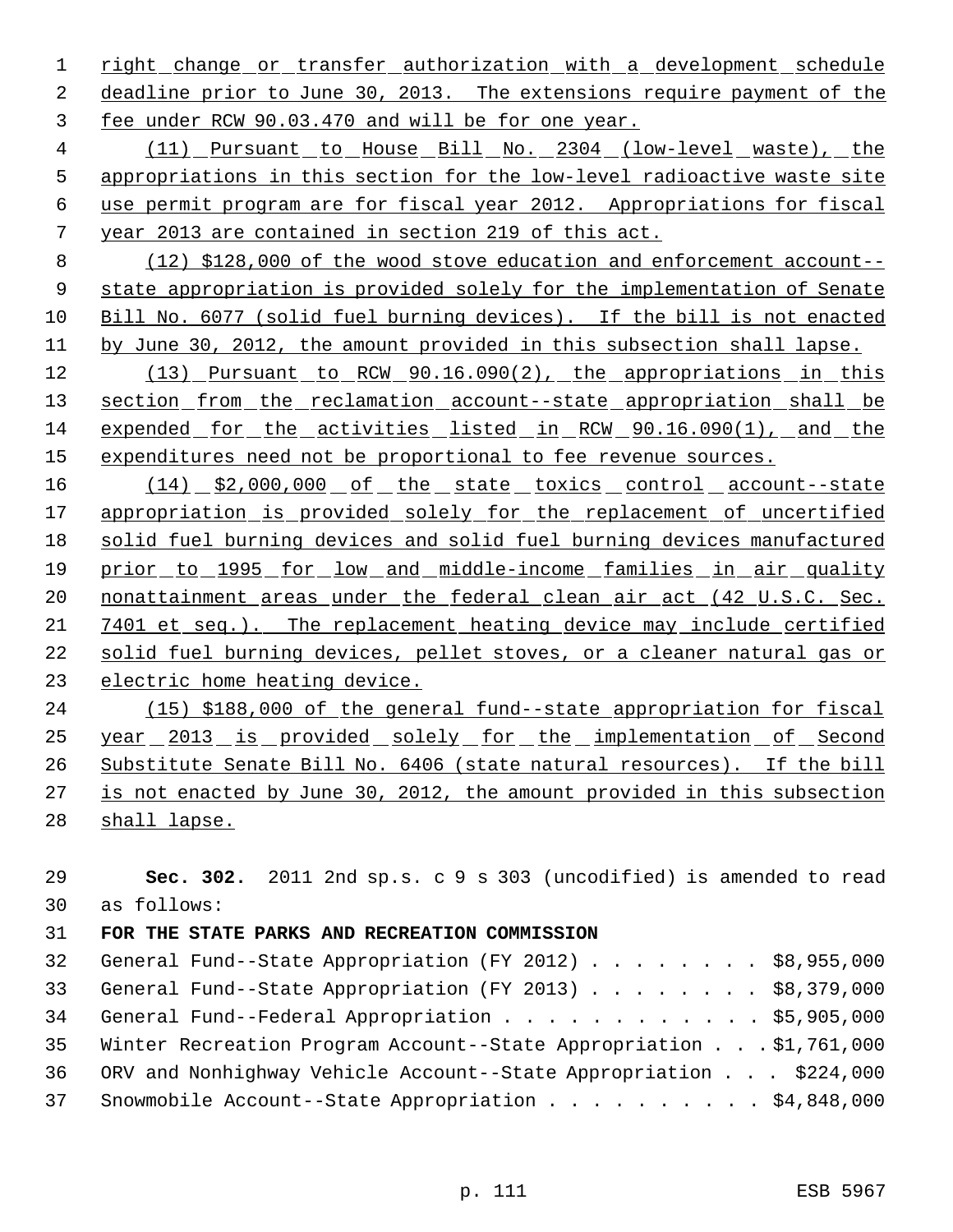|    | Aquatic Lands Enhancement Account--State                     |
|----|--------------------------------------------------------------|
| 2  | Appropriation $($ $(*363,000))$                              |
|    | \$4,363,000                                                  |
| 4  | Parks Renewal and Stewardship Account--State                 |
| 5  | Appropriation ((\$116,087,000))                              |
| 6  | \$116,649,000                                                |
| 7  | Parks Renewal and Stewardship Account--Private/Local         |
| 8  |                                                              |
| 9  | TOTAL APPROPRIATION $\ldots$ , ( $(\frac{1446}{122}, 000)$ ) |
| 10 | \$151,384,000                                                |
|    |                                                              |

 The appropriations in this section are subject to the following conditions and limitations:

 (1) \$8,876,000 of the general fund--state appropriation for fiscal 14 year 2012  $((and))_+$  \$8,300,000 of the general fund--state appropriation 15 for fiscal year 2013, and \$4,000,000 of the aquatic lands enhancement 16 account--state appropriation are provided solely to operate and maintain state parks as the commission implements a new fee structure. The goal of this structure is to make the parks system self-supporting. By August 1, 2012, state parks must submit a report to the office of financial management detailing its progress toward this goal and outlining any additional statutory changes needed for successful implementation.

 (2) \$79,000 of the general fund--state appropriation for fiscal year 2012 and \$79,000 of the general fund--state appropriation for fiscal year 2013 are provided solely for a grant for the operation of the Northwest avalanche center.

 (3) \$53,928,000 of the parks renewal and stewardship account--state appropriation is provided solely for implementation of Second Substitute Senate Bill No. 5622 (state land recreation access). If the bill is not enacted by June 30, 2011, the amount provided in this subsection shall lapse.

 (4) Prior to closing any state park, the commission must notify all affected local governments and relevant nonprofit organizations of the intended closure and provide an opportunity for the notified local governments and nonprofit organizations to elect to acquire, or enter into, a maintenance and operating contract with the commission that would allow the park to remain open.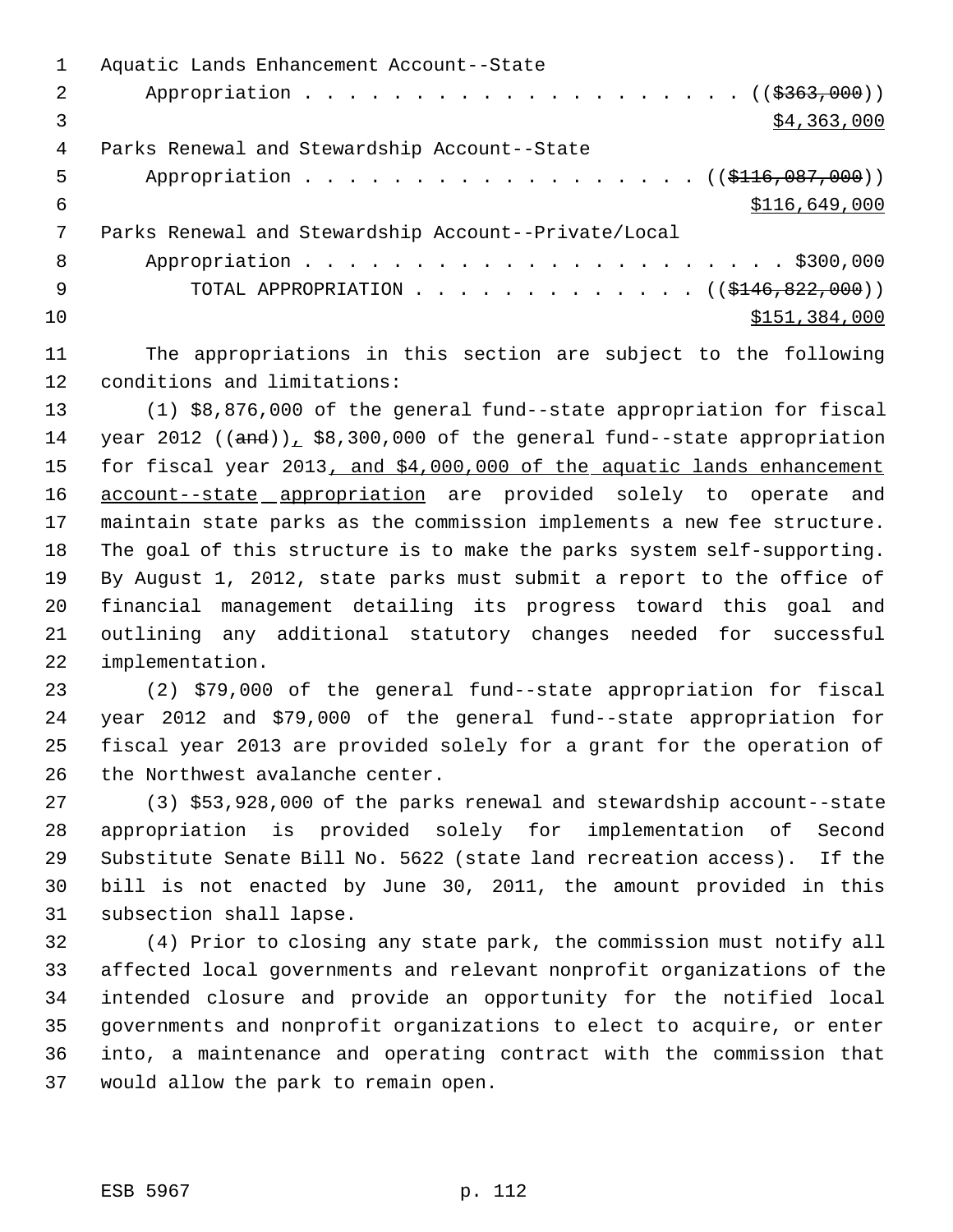| 1  | (5) \$592,000 of the parks renewal and stewardship account--state             |
|----|-------------------------------------------------------------------------------|
| 2  | appropriation is provided solely for the implementation of Substitute         |
| 3  | Senate Bill No. 6387 (parks fiscal matters). If the bill is not               |
| 4  | enacted by June 30, 2012, the amount provided in this subsection shall        |
| 5  | lapse.                                                                        |
| 6  | <u>(6) Within the appropriations contained in this section, the</u>           |
| 7  | commission shall remove trees from Brooks memorial state park that have       |
| 8  | been killed or damaged by fire in order to ensure the recovery of value       |
| 9  | from the sale of any timber that is surplus to the needs of the park.         |
| 10 | The commission shall remove such trees by September 30, 2012, and in a        |
| 11 | manner consistent with RCW 79A.05.035.                                        |
|    |                                                                               |
| 12 | Sec. 303. 2011 2nd sp.s. c 9 s 304 (uncodified) is amended to read            |
| 13 | as follows:                                                                   |
| 14 | FOR THE RECREATION AND CONSERVATION FUNDING BOARD                             |
| 15 | General Fund--State Appropriation (FY 2012) ( $(\frac{2954}{100})$ )          |
| 16 | \$902,000                                                                     |
| 17 | General Fund--State Appropriation (FY 2013)<br>((\$973,000))                  |
| 18 | \$845,000                                                                     |
| 19 | General Fund--Federal Appropriation \$3,299,000                               |
| 20 | General Fund--Private/Local Appropriation ((\$274,000))                       |
| 21 | \$24,000                                                                      |
| 22 | Aquatic Lands Enhancement Account--State Appropriation \$278,000              |
| 23 | Vessel Response Account--State Appropriation \$100,000                        |
| 24 | Firearms Range Account--State Appropriation \$37,000                          |
| 25 | Recreation Resources Account--State Appropriation $((\frac{2}{7}, 874, 000))$ |
| 26 | \$2,914,000                                                                   |
| 27 | NOVA Program Account--State Appropriation \$900,000                           |
| 28 | TOTAL APPROPRIATION $($ $($ $\frac{69}{69}, \frac{689}{600})$                 |
| 29 | \$9,299,000                                                                   |
| 30 | The appropriations in this section are subject to the following               |
| 31 | conditions and limitations: \$40,000 of the general fund--federal             |
| 32 | appropriation,<br>\$24,000 of the general<br>fund--private/local              |
| 33 | appropriation, \$100,000 of the vessel response account--state                |
| 34 | appropriation, and \$12,000 of the recreation resources account--state        |
| 35 | appropriation are provided solely for House Bill No. 1413 (invasive           |
| 36 | species council). If the bill is not enacted by June 30, 2011, the            |

amounts provided in this subsection shall lapse.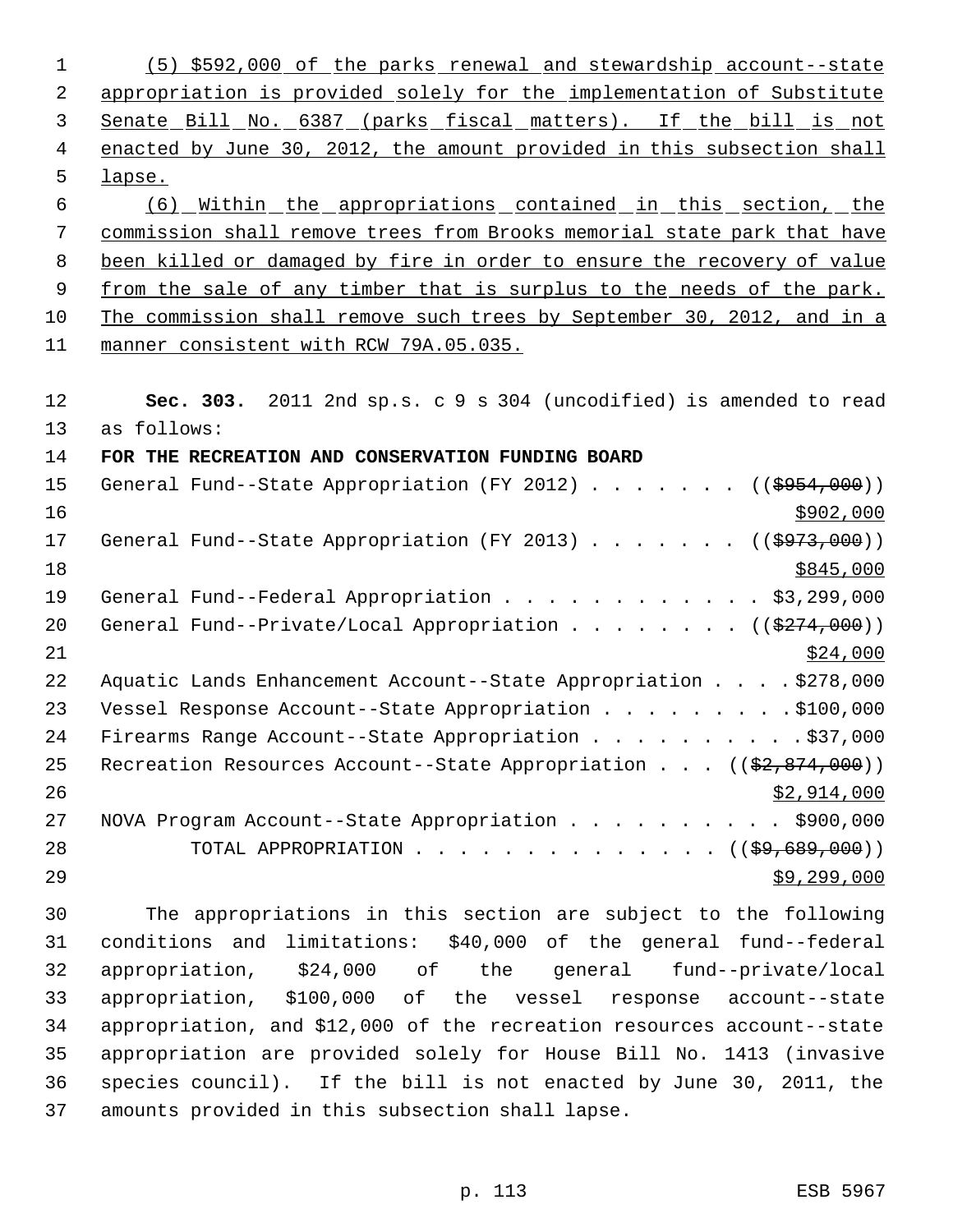**Sec. 304.** 2011 2nd sp.s. c 9 s 305 (uncodified) is amended to read as follows: **FOR THE ENVIRONMENTAL AND LAND USE HEARINGS OFFICE** 4 General Fund--State Appropriation (FY 2012) . . . . . . ((\$2,308,000))  $\frac{1}{2}$ , 209, 000 6 General Fund--State Appropriation (FY 2013) . . . . .  $($   $($ \$2,275,000))  $7 \times 2,159,000$ 8 TOTAL APPROPRIATION . . . . . . . . . . . . . ((<del>\$4,583,000</del>))  $\frac{1}{2}$   $\frac{1}{2}$   $\frac{1}{2}$   $\frac{1}{2}$   $\frac{1}{2}$   $\frac{1}{2}$   $\frac{1}{2}$   $\frac{1}{2}$   $\frac{1}{2}$   $\frac{1}{2}$   $\frac{1}{2}$   $\frac{1}{2}$   $\frac{1}{2}$   $\frac{1}{2}$   $\frac{1}{2}$   $\frac{1}{2}$   $\frac{1}{2}$   $\frac{1}{2}$   $\frac{1}{2}$   $\frac{1}{2}$   $\frac{1}{2}$   $\frac{1}{2}$  **Sec. 305.** 2011 2nd sp.s. c 9 s 306 (uncodified) is amended to read as follows: **FOR THE CONSERVATION COMMISSION** 13 General Fund--State Appropriation (FY 2012) . . . . . . ((\$6,789,000)) \$6,742,000 15 General Fund--State Appropriation (FY 2013) . . . . . ((\$6,792,000)) \$6,504,000 General Fund--Federal Appropriation . . . . . . . . . . . . \$1,301,000 18 TOTAL APPROPRIATION . . . . . . . . . . . . . ((\$14,882,000))  $514,547,000$  The appropriations in this section are subject to the following conditions and limitations: (1) The conservation commission, in cooperation with all conservation districts, will seek to minimize conservation district overhead costs. These efforts may include consolidating conservation districts. (2) \$122,000 of the general fund--federal appropriation is provided solely for Engrossed Substitute House Bill No. 1886 (Ruckelshaus center process). If the bill is not enacted by June 30, 2011, the amount provided in this subsection shall lapse. **Sec. 306.** 2011 2nd sp.s. c 9 s 307 (uncodified) is amended to read as follows: **FOR THE DEPARTMENT OF FISH AND WILDLIFE** 33 General Fund--State Appropriation (FY 2012) . . . . . . ((\$34,695,000)) \$32,380,000 35 General Fund--State Appropriation (FY 2013) . . . . . . ((\$32,388,000))  $\frac{$25,467,000}{200}$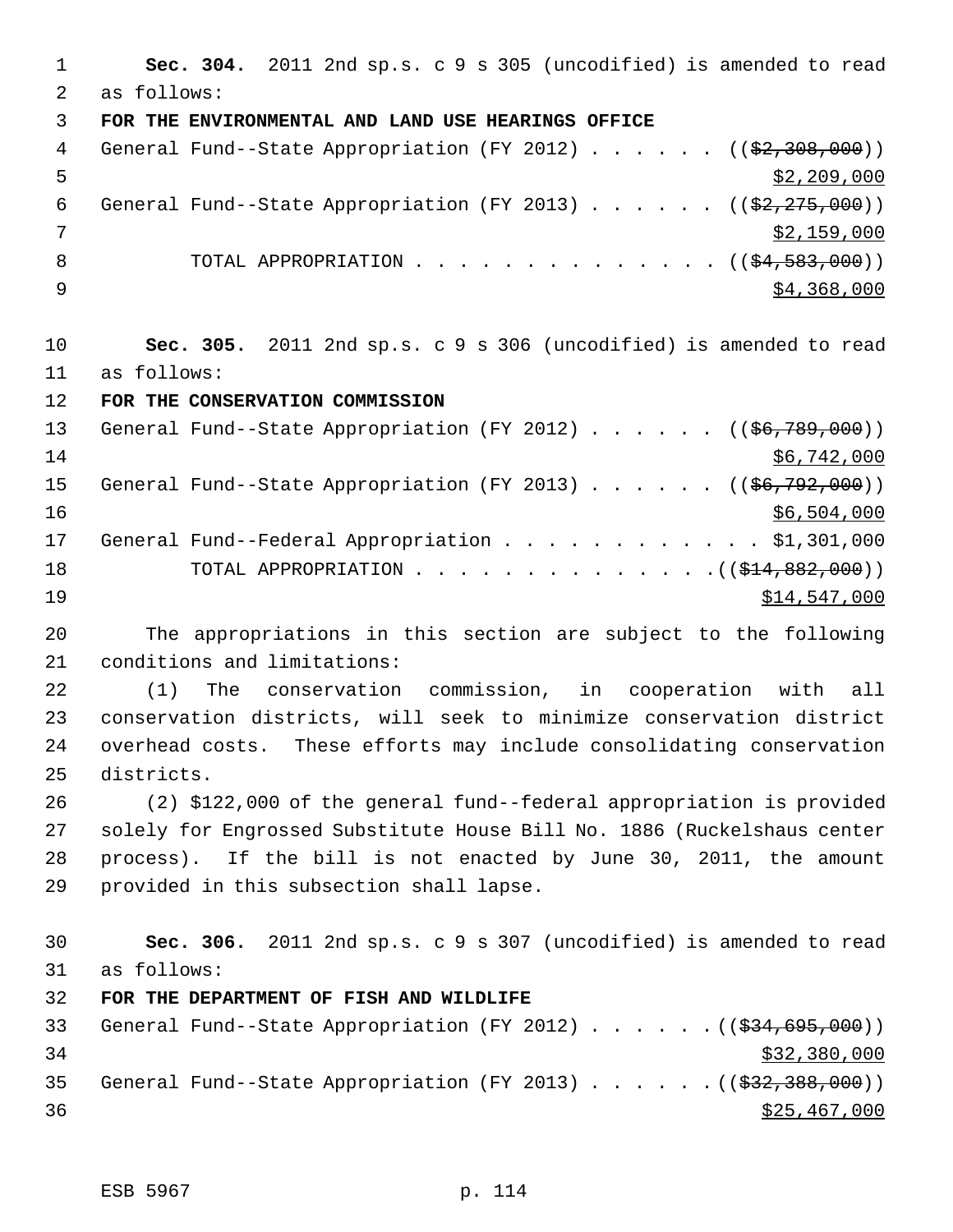| $\mathbf 1$    | General Fund--Federal Appropriation ( $(\frac{2105}{717},000)$ )               |
|----------------|--------------------------------------------------------------------------------|
| $\overline{2}$ | \$105,719,000                                                                  |
| 3              | General Fund--Private/Local Appropriation $($ $($ \$57,025,000))               |
| $\overline{4}$ | \$57,055,000                                                                   |
| 5              | ORV and Nonhighway Vehicle Account--State Appropriation \$391,000              |
| 6              | Aquatic Lands Enhancement Account--State                                       |
| 7              | $($ (\$8,230,000))                                                             |
| 8              | \$10,718,000                                                                   |
| 9              | Recreational Fisheries Enhancement--State                                      |
| 10             | Appropriation<br>$((\frac{23}{73}, \frac{550}{7}, \frac{000}{7})$              |
| 11             | \$2,800,000                                                                    |
| 12             | Warm Water Game Fish Account--State Appropriation $((\frac{2}{53}, 051, 000))$ |
| 13             | <u>\$2,851,000</u>                                                             |
| 14             | Eastern Washington Pheasant Enhancement Account--State                         |
| 15             |                                                                                |
| 16             | Aquatic Invasive Species Enforcement Account--State                            |
| 17             |                                                                                |
| 18             | Aquatic Invasive Species Prevention Account--State                             |
| 19             | Appropriation $($ $)$ $)$                                                      |
| 20             | \$852,000                                                                      |
| 21             | State Wildlife Account--State Appropriation ((\$100,424,000))                  |
| 22             | \$101,434,000                                                                  |
| 23             | Special Wildlife Account--State Appropriation $\ldots$ \$2,384,000             |
| 24             | Special Wildlife Account--Federal Appropriation \$500,000                      |
| 25             | Special Wildlife Account--Private/Local Appropriation \$3,415,000              |
| 26             | Wildlife Rehabilitation Account--State Appropriation \$259,000                 |
| 27             | Regional Fisheries Enhancement Salmonid Recovery                               |
| 28             | Account--Federal Appropriation 55,001,000                                      |
| 29             | Oil Spill Prevention Account--State Appropriation \$887,000                    |
| 30             | Oyster Reserve Land Account--State Appropriation \$921,000                     |
| 31             | Hydraulic Project Approval Account--State                                      |
| 32             |                                                                                |
| 33             | Recreation Resources Account--State Appropriation \$4,621,000                  |
| 34             | TOTAL APPROPRIATION $\ldots$ , ( $(\frac{2360,610,000}{2})$                    |
| 35             | \$359,123,000                                                                  |
| 36             | The appropriations in this section are subject to the following                |

conditions and limitations: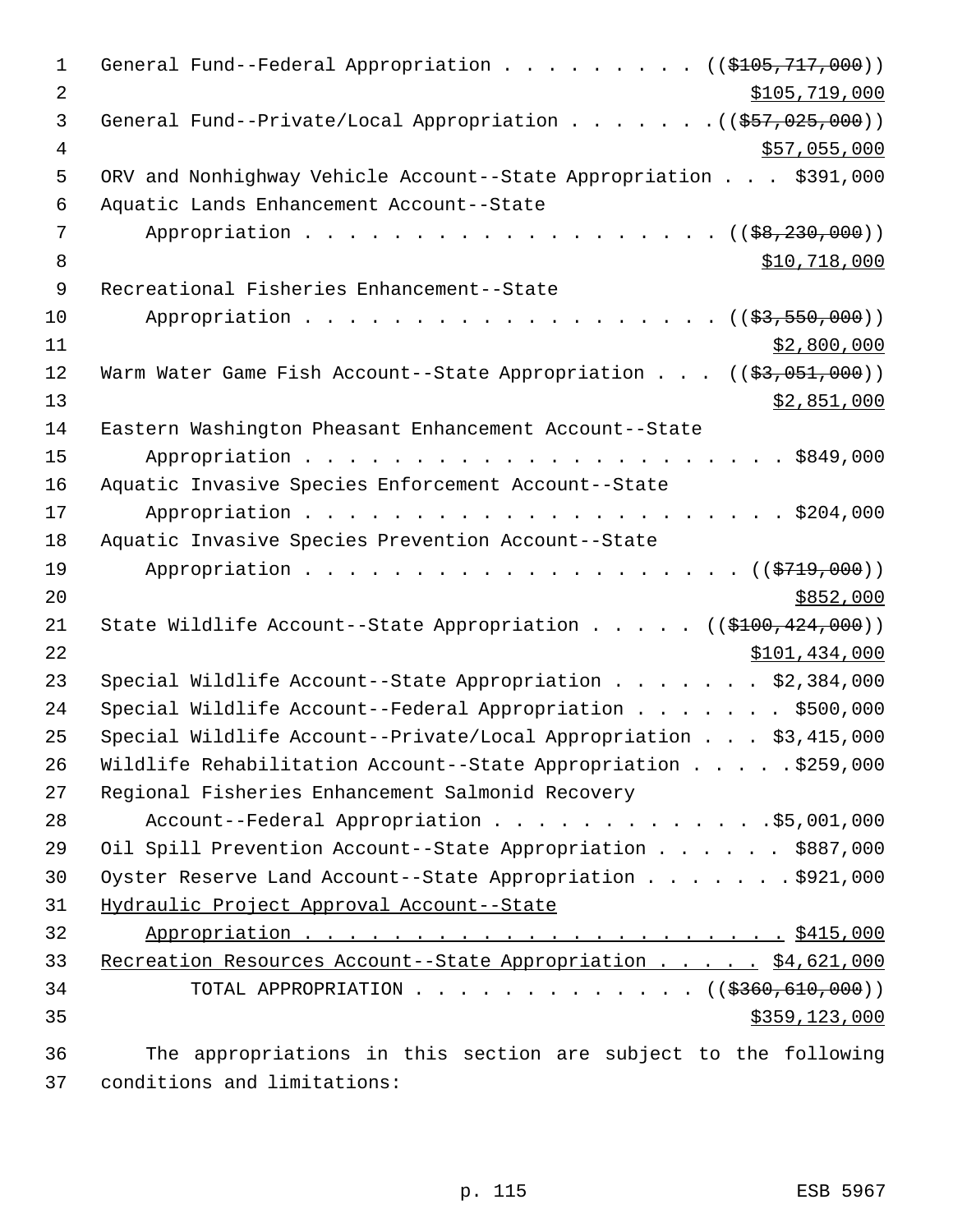(1) \$294,000 of the aquatic lands enhancement account--state appropriation is provided solely for the implementation of hatchery reform recommendations defined by the hatchery scientific review group.

 (2) \$355,000 of the general fund--state appropriation for fiscal year 2012 and \$355,000 of the general fund--state appropriation for fiscal year 2013 are provided solely for the department to continue a pilot project with the Confederated Tribes of the Colville Reservation to develop expanded recreational fishing opportunities on Lake Rufus Woods and its northern shoreline and to conduct joint enforcement of lake fisheries on Lake Rufus Woods and adjoining waters, pursuant to state and tribal intergovernmental agreements developed under the Columbia River water supply program. For the purposes of the pilot project:

 (a) A fishing permit issued to a nontribal member by the Colville Tribes shall satisfy the license requirement of RCW 77.32.010 on the waters of Lake Rufus Woods and on the north shore of Lake Rufus Woods;

 (b) The Colville Tribes have agreed to provide to holders of its nontribal member fishing permits a means to demonstrate that fish in 19 their possession were lawfully taken in Lake Rufus Woods;

 (c) A Colville tribal member identification card shall satisfy the license requirement of RCW 77.32.010 on all waters of Lake Rufus Woods;

 (d) The department and the Colville Tribes shall jointly designate fishing areas on the north shore of Lake Rufus Woods for the purposes 24 of enhancing access to the recreational fisheries on the lake; and

 (e) The Colville Tribes have agreed to recognize a fishing license issued under RCW 77.32.470 or RCW 77.32.490 as satisfying the nontribal member fishing permit requirements of Colville tribal law on the reservation portion of the waters of Lake Rufus Woods and at designated fishing areas on the north shore of Lake Rufus Woods;

 (3) Prior to submitting its 2013-2015 biennial operating and capital budget request related to state fish hatcheries to the office of financial management, the department shall contract with the hatchery scientific review group (HSRG) to review this request. This review shall: (a) Determine if the proposed requests are consistent with HSRG recommendations; (b) prioritize the components of the requests based on their contributions to protecting wild salmonid stocks and meeting the recommendations of the HSRG; and (c) evaluate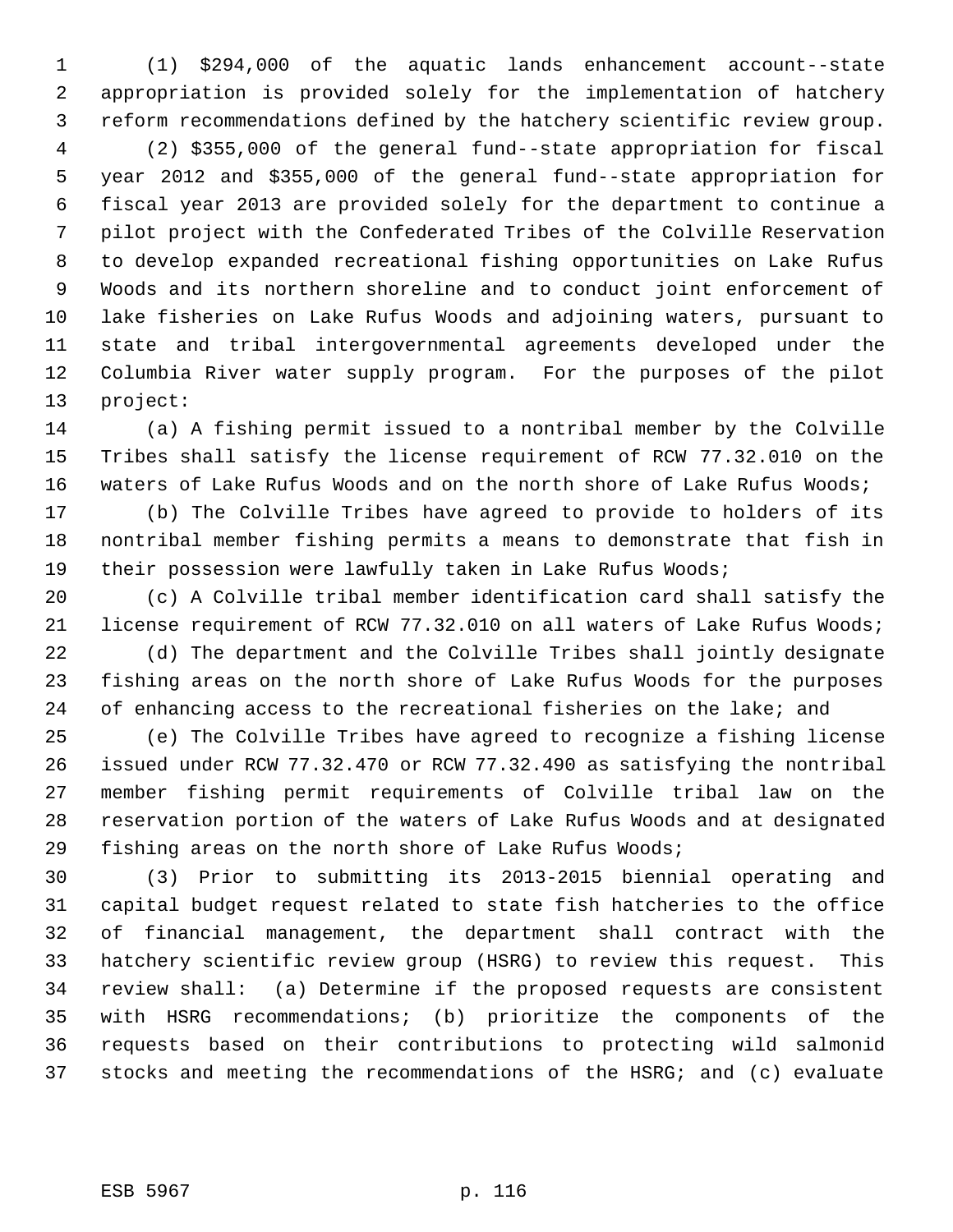whether the proposed requests are being made in the most cost effective manner. The department shall provide a copy of the HSRG review to the office of financial management with their agency budget proposal.

 (4) \$400,000 of the general fund--state appropriation for fiscal year 2012 and \$400,000 of the general fund--state appropriation for fiscal year 2013 are provided solely for a state match to support the Puget Sound nearshore partnership between the department and the U.S. army corps of engineers.

 (5) \$50,000 of the general fund--state appropriation for fiscal year 2012 and \$50,000 of the general fund--state appropriation for fiscal year 2013 are provided solely for removal of derelict gear in Washington waters.

 (6) \$100,000 of the eastern Washington pheasant enhancement account--state appropriation is provided solely for the department to support efforts to enhance permanent and temporary pheasant habitat on public and private lands in Grant, Franklin, and Adams counties. The department may support efforts by entities including conservation districts, nonprofit organizations, and landowners, and must require such entities to provide significant nonstate matching resources, which may be in the form of funds, material, or labor.

 (7) Within the amounts appropriated in this section, the department shall identify additional opportunities for partnerships in order to keep fish hatcheries operational. Such partnerships shall aim to maintain fish production and salmon recovery with less reliance on state operating funds.

 (8) By September 1, 2011, the department shall update its interagency agreement dated September 30, 2010, with the department of natural resources concerning land management services on the department of fish and wildlife's wildlife conservation and recreation lands. The update shall include rates and terms for services.

 (9) Prior to opening game management unit 490 to public hunting, the department shall complete an environmental impact statement that includes an assessment of how public hunting activities will impact the ongoing protection of the public water supply.

 (10) \$18,514,000 of the state wildlife account--state appropriation is provided solely for the implementation of Second Substitute Senate Bill No. 5385 (state wildlife account). If the bill is not enacted by June 30, 2011, the amount provided in this subsection shall lapse.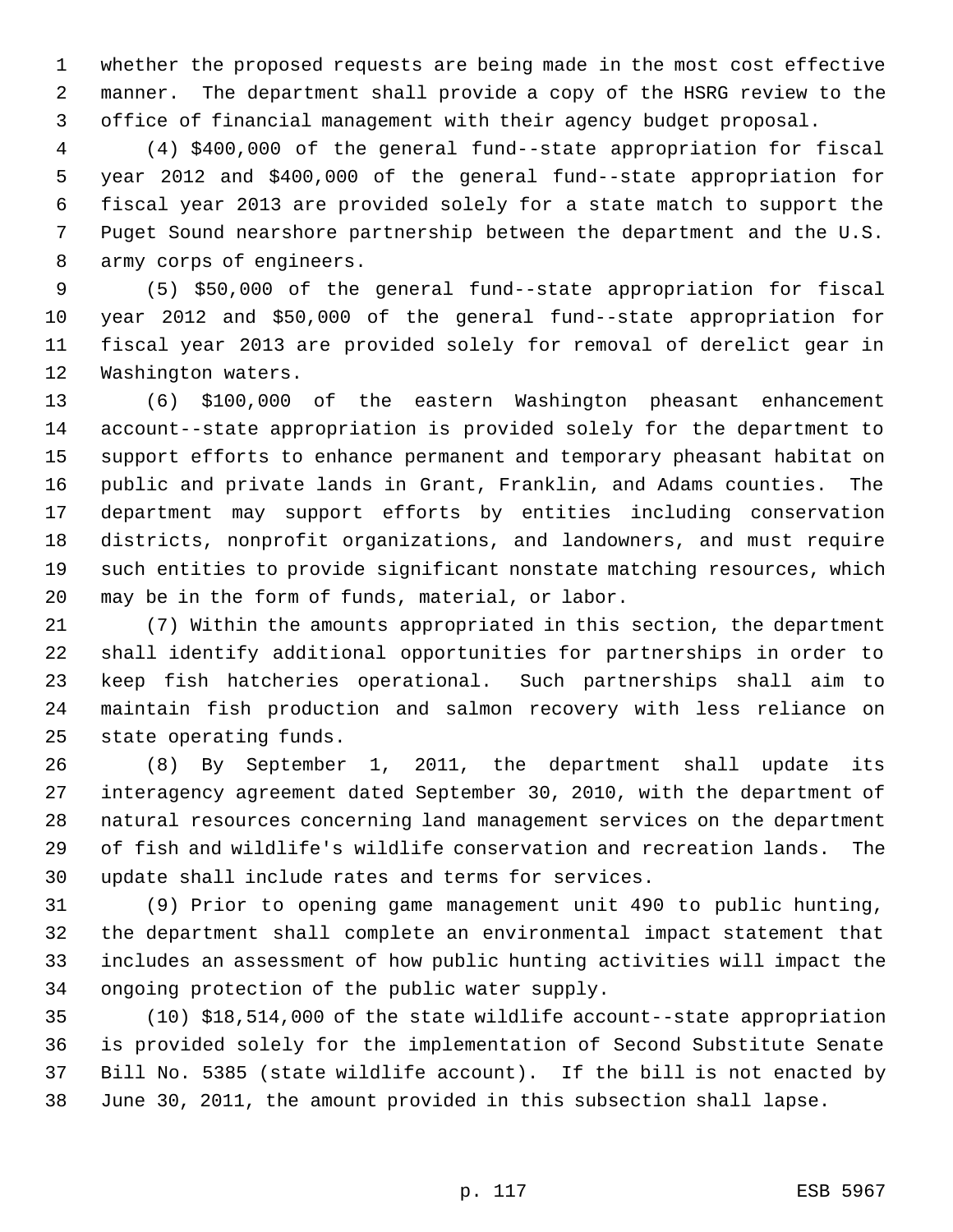(11) \$9,418,000 of the state wildlife account--state appropriation is provided solely for the implementation of Second Substitute Senate Bill No. 5622 (state land recreation access). If the bill is not enacted by June 30, 2011, the amount provided in this subsection shall 5 lapse.

 6 (12) \$50,000 of the state wildlife account--state appropriation is 7 provided solely for mitigation, claims, and assessment costs for injury 8 or loss of livestock caused by wolves, black bears, and cougars.

9 (13) \$552,000 of the aquatic lands enhancement account--state 10 appropriation is provided solely for increased law enforcement capacity 11 to reduce the occurrence of geoduck poaching and illegal harvest 12 activities. The department shall fill current vacant law enforcement 13 positions prior to filling the new positions created under this 14 subsection.

15 (14) \$56,000 of the state wildlife account--state appropriation is 16 provided solely for the implementation of Substitute Senate Bill No. 17 6387 (natural resource fiscal matters). If the bill is not enacted by 18 June 30, 2012, the amount provided in this subsection shall lapse.

19 (15)  $$415,000 of$  <u>of the hydraulic project</u> approval--state 20 appropriation is provided solely for the implementation of Second 21 Substitute Senate Bill No. 6406 (state natural resources). If the bill 22 is not enacted by June 30, 2012, the amount provided in this subsection 23 shall lapse.

24 **Sec. 307.** 2011 2nd sp.s. c 9 s 308 (uncodified) is amended to read 25 as follows:

26 **FOR THE DEPARTMENT OF NATURAL RESOURCES**

| 27 | General Fund--State Appropriation (FY 2012) ( $(\frac{231}{324}, \frac{324}{100})$ ) |
|----|--------------------------------------------------------------------------------------|
| 28 | \$30,956,000                                                                         |
| 29 | General Fund--State Appropriation (FY 2013) $($ $($ $\frac{255}{791},000)$ )         |
| 30 | \$32,594,000                                                                         |
| 31 | General Fund--Federal Appropriation \$27,919,000                                     |
| 32 | General Fund--Private/Local Appropriation \$2,374,000                                |
| 33 | Forest Development Account--State Appropriation $((\frac{641}{717}, 000))$           |
| 34 | \$45, 115, 000                                                                       |
| 35 | ORV and Nonhighway Vehicle Account--State Appropriation \$4,387,000                  |
| 36 | Surveys and Maps Account--State Appropriation $($ $($ \$2,346,000) $)$               |
| 37 | \$2,124,000                                                                          |
|    |                                                                                      |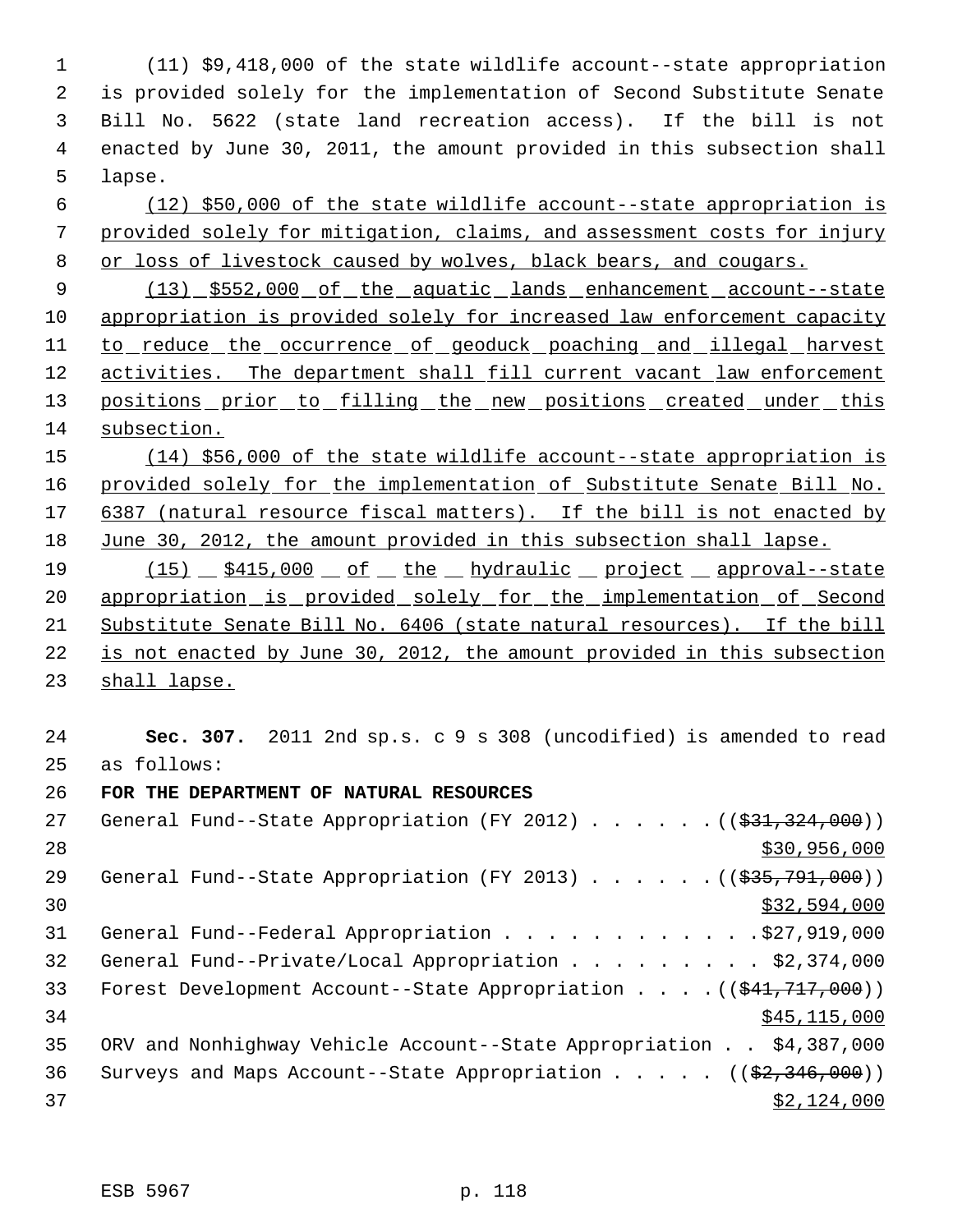| 1  | Aquatic Lands Enhancement Account--State                                            |
|----|-------------------------------------------------------------------------------------|
| 2  | Appropriation ( $(\frac{27}{224},000)$ )                                            |
| 3  | \$1,224,000                                                                         |
| 4  | Resources Management Cost Account--State                                            |
| 5  | Appropriation<br>$(($ \$82,097,000))                                                |
| 6  | \$89,699,000                                                                        |
| 7  | Surface Mining Reclamation Account--State                                           |
| 8  | Appropriation ( $(\frac{2}{53}, \frac{484}{100})$ )                                 |
| 9  | \$3,486,000                                                                         |
| 10 | Disaster Response Account--State Appropriation \$5,000,000                          |
| 11 | Forest and Fish Support Account--State Appropriation ( $(\frac{27}{7}, 933, 000)$ ) |
| 12 | \$10,484,000                                                                        |
| 13 | Aquatic Land Dredged Material Disposal Site                                         |
| 14 | Account--State Appropriation \$838,000                                              |
| 15 | Natural Resources Conservation Areas Stewardship                                    |
| 16 | Account--State Appropriation \$34,000                                               |
| 17 | Marine Resources Stewardship Account--State                                         |
| 18 |                                                                                     |
| 19 | State Toxics Control Account--State Appropriation \$80,000                          |
| 20 | Air Pollution Control Account--State Appropriation ((\$669,000))                    |
| 21 | \$540,000                                                                           |
| 22 | NOVA Program Account--State Appropriation \$639,000                                 |
| 23 | Derelict Vessel Removal Account--State Appropriation \$1,761,000                    |
| 24 | Agricultural College Trust Management Account--State                                |
| 25 |                                                                                     |
| 26 | Forest Practices Application Account--State                                         |
| 27 |                                                                                     |
| 28 | TOTAL APPROPRIATION ( $(\frac{2557}{1000})$ )                                       |
| 29 | \$264, 288, 000                                                                     |
|    |                                                                                     |

 The appropriations in this section are subject to the following conditions and limitations:

 (1) \$710,000 of the general fund--state appropriation for fiscal year 2012 and \$915,000 of the general fund--state appropriation for fiscal year 2013 are provided solely for deposit into the agricultural college trust management account and are provided solely to manage approximately 70,700 acres of Washington State University's agricultural college trust lands.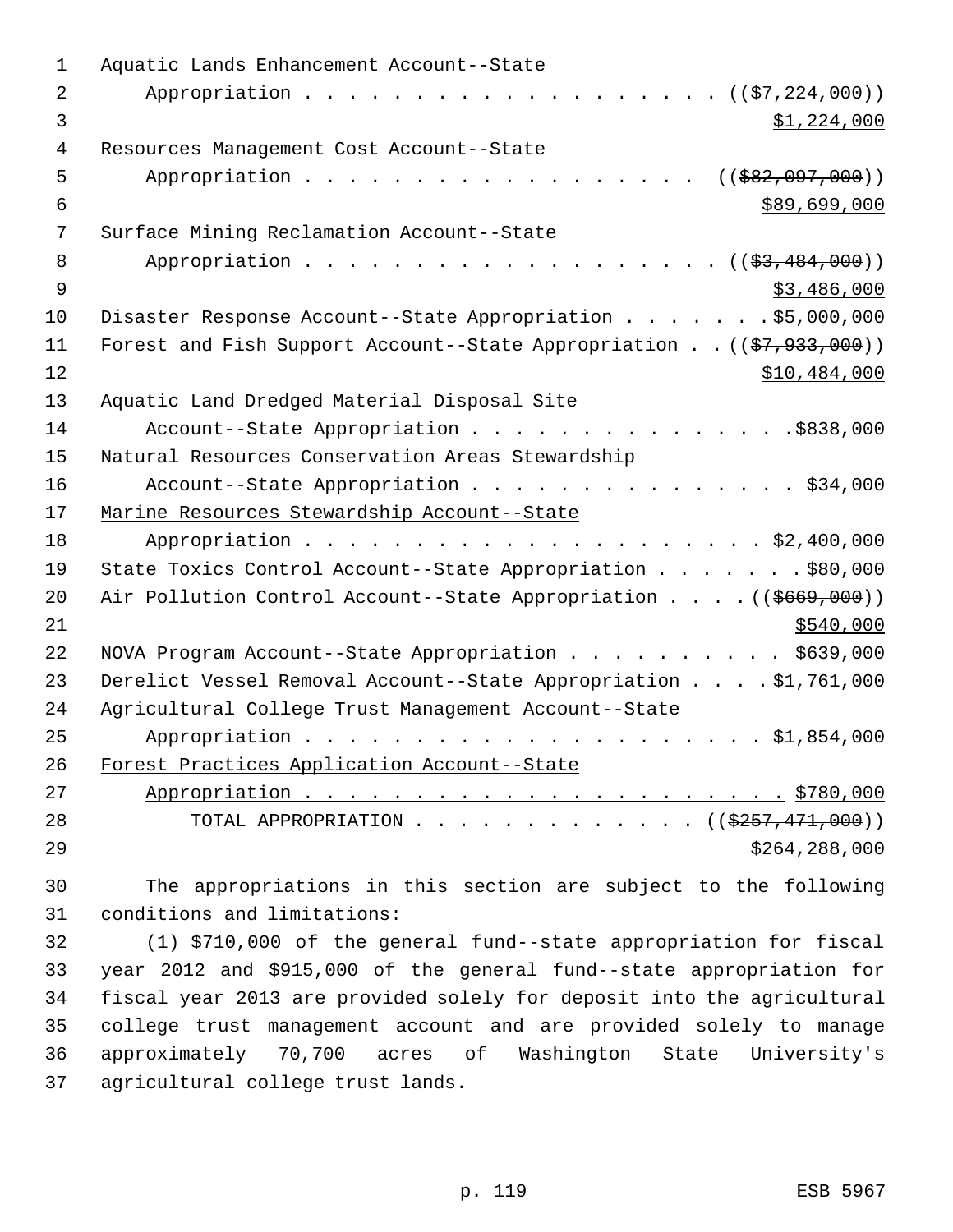(2) \$8,030,000 of the general fund--state appropriation for fiscal year 2012, ((\$10,037,000)) \$8,819,000 of the general fund--state appropriation for fiscal year 2013, \$595,000 of the forest development account--state appropriation, and \$5,000,000 of the disaster response account--state appropriation are provided solely for emergency fire suppression. None of the general fund and disaster response account amounts provided in this subsection may be used to fund agency indirect and administrative expenses. Agency indirect and administrative costs shall be allocated among the agency's remaining accounts and appropriations. The department of natural resources shall submit a quarterly report to the office of financial management and the legislative fiscal committees detailing information on current and planned expenditures from the disaster response account. This work shall be done in coordination with the military department.

15 (3) (( $\frac{64,000,000 - of - the - forest - and - fish - support - account - state}{}$ 16 appropriation is provided solely for adaptive management, monitoring, 17 and -participation -grants -to -tribes. If -federal -funding -for -this 18 purpose-is-reinstated, the amount provided in this subsection shall 19 <del>lapse.</del>

 $(4)$   $-$  \$333,000  $-$  of  $-$  the  $-$  forest  $-$  and  $-$  fish  $-$  support  $-$  account--state appropriation is provided solely for adaptive management, monitoring, 22 and participation grants to nongovernmental organizations.)) \$4,250,000 of the forest and fish support account--state appropriation is provided 24 solely for outcome-based, performance contracts with tribes to 25 participate in the implementation of the forest practices program. Contracts awarded in fiscal year 2013 may only contain indirect cost 27 set at or below the rate in the contracting tribe's indirect cost agreement with the federal government. If federal funding for this purpose is reinstated, the amount provided in this subsection shall lapse.

31 (4) \$468,000 of the forest and fish support account--state 32 appropriation is provided solely for outcome-based performance 33 contracts with nongovernmental organizations to participate in the implementation of the forest practices program. Contracts awarded in fiscal year 2013 may only contain indirect cost set at or below a rate of eighteen percent.

37 (5) ((\$487,000)) \$717,000 of the ((general fund)) forest and fish 38 support account--state appropriation is provided solely to fund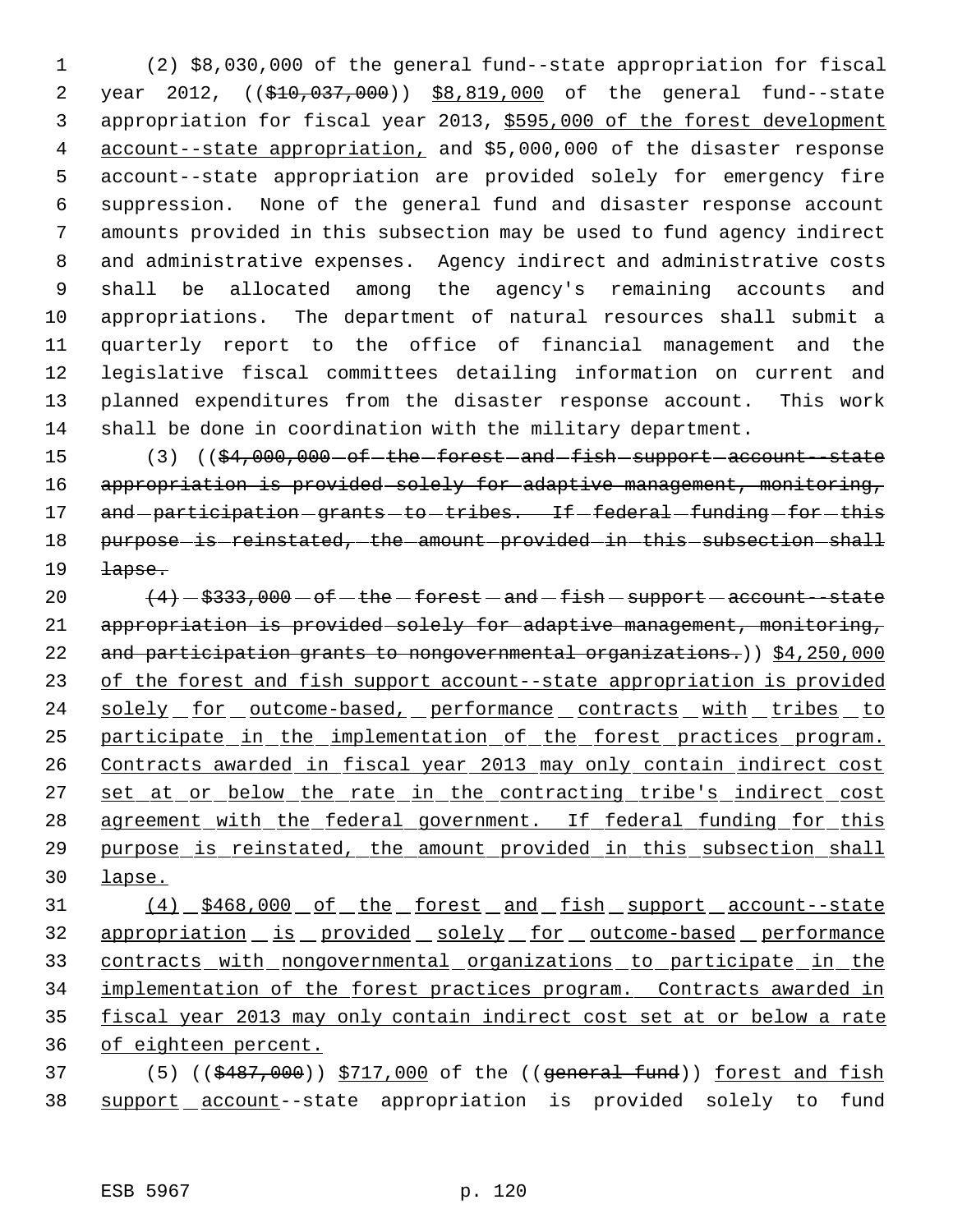interagency agreements with the department of ecology and the department of fish and wildlife as part of the adaptive management process.

 (6) \$1,000,000 of the general fund--federal appropriation and \$1,000,000 of the forest and fish support account--state appropriation are provided solely for continuing scientific studies already underway as part of the adaptive management process. Funds may not be used to initiate new studies unless the department secures new federal funding for the adaptive management process.

 (7) The department is authorized to increase the silviculture burning permit fee in the 2011-2013 biennium by up to eighty dollars plus fifty cents per ton for each ton of material burned in excess of one hundred tons.

 (8) \$440,000 of the state general fund--state appropriation for fiscal year 2012 and \$440,000 of the state general fund--state appropriation for fiscal year 2013 are provided solely for forest work crews that support correctional camps and are contingent upon continuing operations of Naselle youth camp.

 (9) By September 1, 2011, the department shall update its interagency agreement dated September 30, 2010, with the department of fish and wildlife concerning land management services on the department of fish and wildlife's wildlife conservation and recreation lands. The update shall include rates and terms for services.

24 (10) In partnership with the department of ecology, the departments 25 shall deliver a report to the governor, the appropriate committees of the legislature, and the forest practices board by September 1, 2012, 27 documenting forest practices adaptive management program reforms 28 implemented, or recommended, that streamline existing processes to increase program efficiencies and effectiveness. The departments shall collaborate with interested adaptive management program participants in 31 the development of the report.

 (11) \$780,000 of the forest practices application account--state 33 appropriation, \$18,000 of the forest development account--state appropriation, \$22,000 of the resources management cost account--state appropriation, and \$2,000 of the surface mining reclamation account-- state appropriation are provided solely for the implementation of Second Substitute Senate Bill No. 6406 (state natural resources). If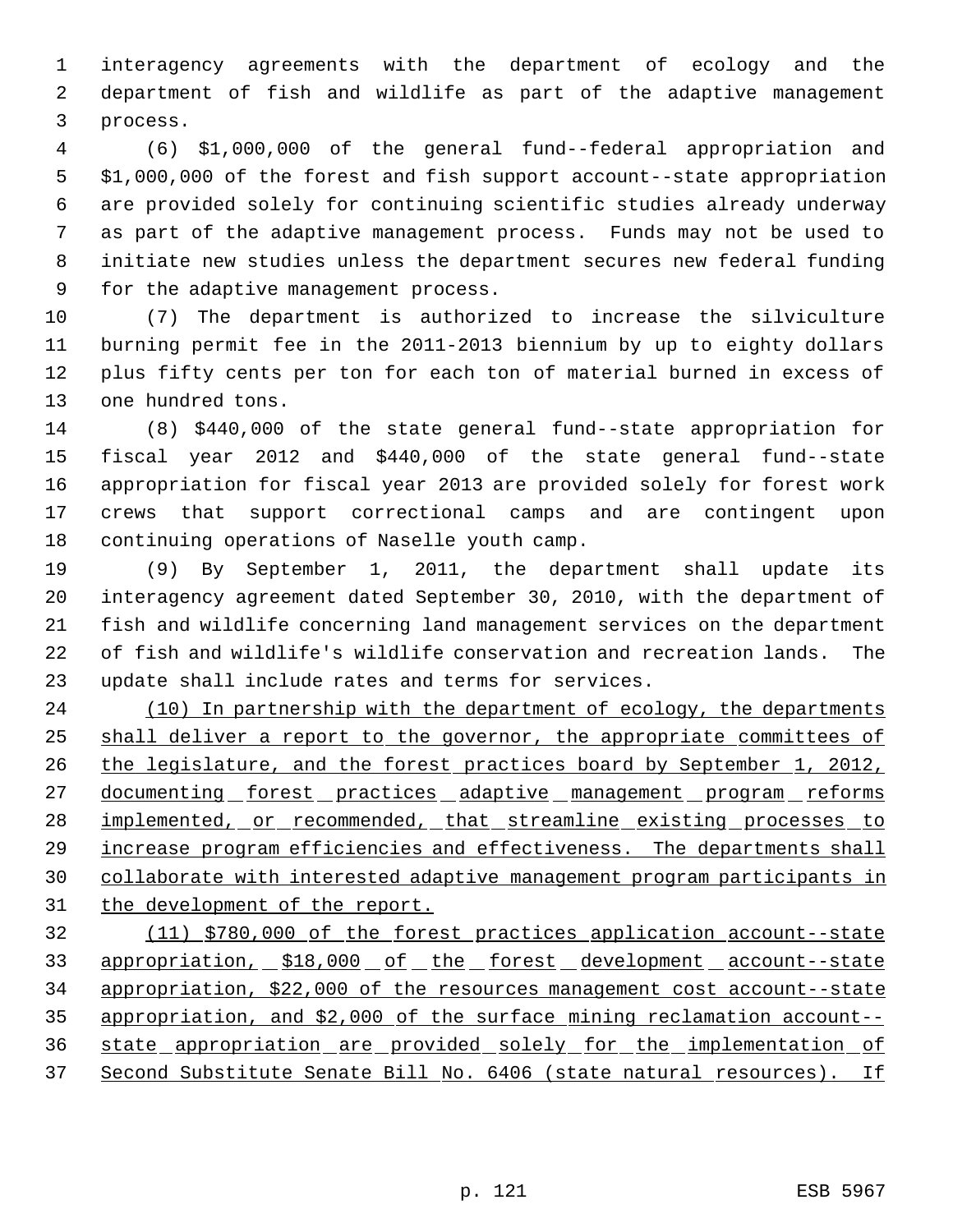| $\mathbf{1}$   | the bill is not enacted by June 30, 2012, the amounts provided in this         |
|----------------|--------------------------------------------------------------------------------|
| 2              | subsection shall lapse.                                                        |
| 3              | (12) \$2,400,000 of the marine resources stewardship account--state            |
| $\overline{4}$ | <u>appropriation is provided solely for the implementation of Second</u>       |
| 5              | Substitute Senate Bill No. 6263 (marine management planning). If the           |
| 6              | bill is not enacted by June 30, 2012, the amount provided in this              |
| 7              | subsection shall lapse.                                                        |
| 8              | Sec. 308. 2011 2nd sp.s. c 9 s 309 (uncodified) is amended to read             |
| 9              | as follows:                                                                    |
| 10             | FOR THE DEPARTMENT OF AGRICULTURE                                              |
| 11             | General Fund--State Appropriation (FY 2012) $($ $($ $$15,484,000)$ )           |
| 12             | \$12,942,000                                                                   |
| 13             | General Fund--State Appropriation (FY 2013) $($ $($ \$14,875,000))             |
| 14             | \$12,181,000                                                                   |
| 15             | General Fund--Federal Appropriation $($ $($ $\frac{222,940,000)}{200})$        |
| 16             | \$22,897,000                                                                   |
| 17             | General Fund--Private/Local Appropriation \$190,000                            |
| 18             | Aquatic Lands Enhancement Account--State                                       |
| 19             | Appropriation ((\$2,553,000))                                                  |
| 20             | \$2,548,000                                                                    |
| 21             | State Toxics Control Account--State Appropriation $((\frac{25}{118}, 000))$    |
| 22             | \$10,132,000                                                                   |
| 23             | Water Quality Permit Account--State Appropriation \$60,000                     |
| 24             | Freshwater Aquatic Weeds Account--State Appropriation \$280,000                |
| 25             | TOTAL APPROPRIATION $($ $($ $\frac{261}{100000})$                              |
| 26             | \$61,230,000                                                                   |
| 27             | $(1)$ The appropriations in this section are subject to the following          |
| 28             | \$5,308,445 of the general fund--state<br>conditions and limitations:          |
| 29             | appropriation for fiscal year $2012$ and $55$ $302$ $905$ of the general fund- |

 appropriation for fiscal year  $2012$  and  $\$5,302,905$  of the  $\overline{a}$  state appropriation for fiscal year 2013 are provided solely for implementing the food assistance program as defined in RCW 43.23.290.

 (2) Pursuant to RCW 43.135.055, the department is authorized to 33 increase the following fees in the 2011-2013 fiscal biennium as necessary to meet the actual costs of conducting business: Fruit and 35 vegetable platform inspections; grain program services; warehouse 36 audits; requested inspections; seed inspections, testing, sampling and 37 certifications; phytosanitary certifications for seed; commission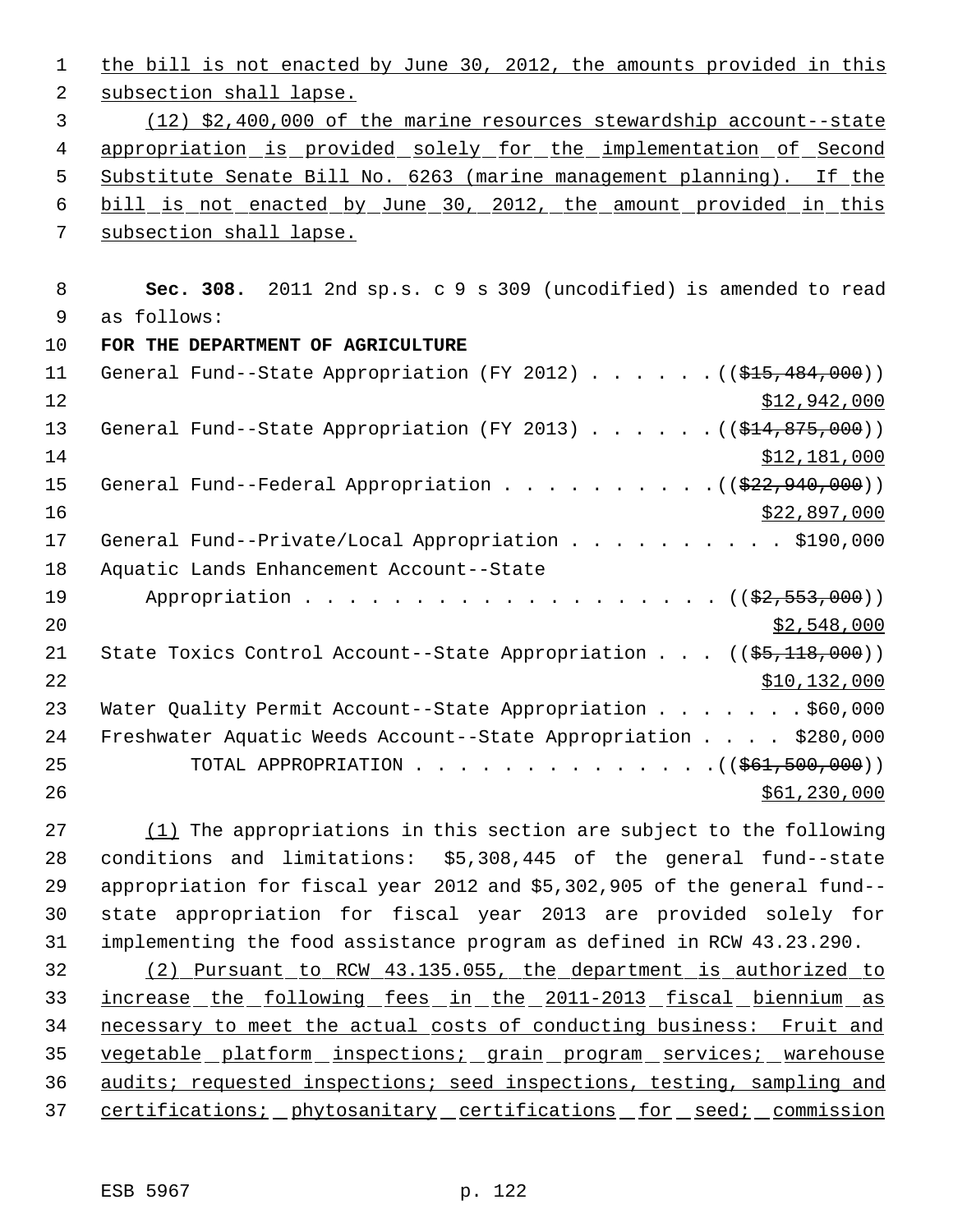1 merchants; and sod quality seed tags and tagging. In addition, pursuant to RCW 43.135.055, 17.21.134, and 15.58.240, the department is authorized to establish pesticide license examination fees.

 **Sec. 309.** 2011 2nd sp.s. c 9 s 311 (uncodified) is amended to read as follows: **FOR THE PUGET SOUND PARTNERSHIP** 7 General Fund--State Appropriation (FY 2012) . . . . . . ((\$2,399,000))  $\frac{1}{2}$ , 278,000 9 General Fund--State Appropriation (FY 2013) . . . . . . ((\$2,424,000))  $\frac{10}{2}$   $\frac{10}{2}$   $\frac{280}{000}$ 11 General Fund--Federal Appropriation . . . . . . . . . . ((\$9,581,000)) 12 \$12,449,000 13 General Fund--Private/Local Appropriation . . . . . . . . . . . \$25,000 14 Aquatic Lands Enhancement Account--State Appropriation . . . . \$493,000 State Toxics Control Account--State Appropriation . . . . . . \$665,000 16 TOTAL APPROPRIATION . . . . . . . . . . . . . ((\$15,587,000)) \$18,190,000

 The appropriations in this section are subject to the following conditions and limitations:

 (1) \$665,000 of the state toxics control account-- state appropriation is provided solely for activities that contribute to Puget Sound protection and recovery, including provision of independent advice and assessment of the state's oil spill prevention, preparedness, and response programs, including review of existing activities and recommendations for any necessary improvements. The partnership may carry out this function through an existing committee, such as the ecosystem coordination board or the leadership council, or may appoint a special advisory council. Because this is a unique statewide program, the partnership may invite participation from outside the Puget Sound region.

 (2) Within the amounts appropriated in this section, the Puget Sound partnership shall facilitate an ongoing monitoring consortium to integrate monitoring efforts for storm water, water quality, watershed health, and other indicators to enhance monitoring efforts in Puget Sound.

(End of part)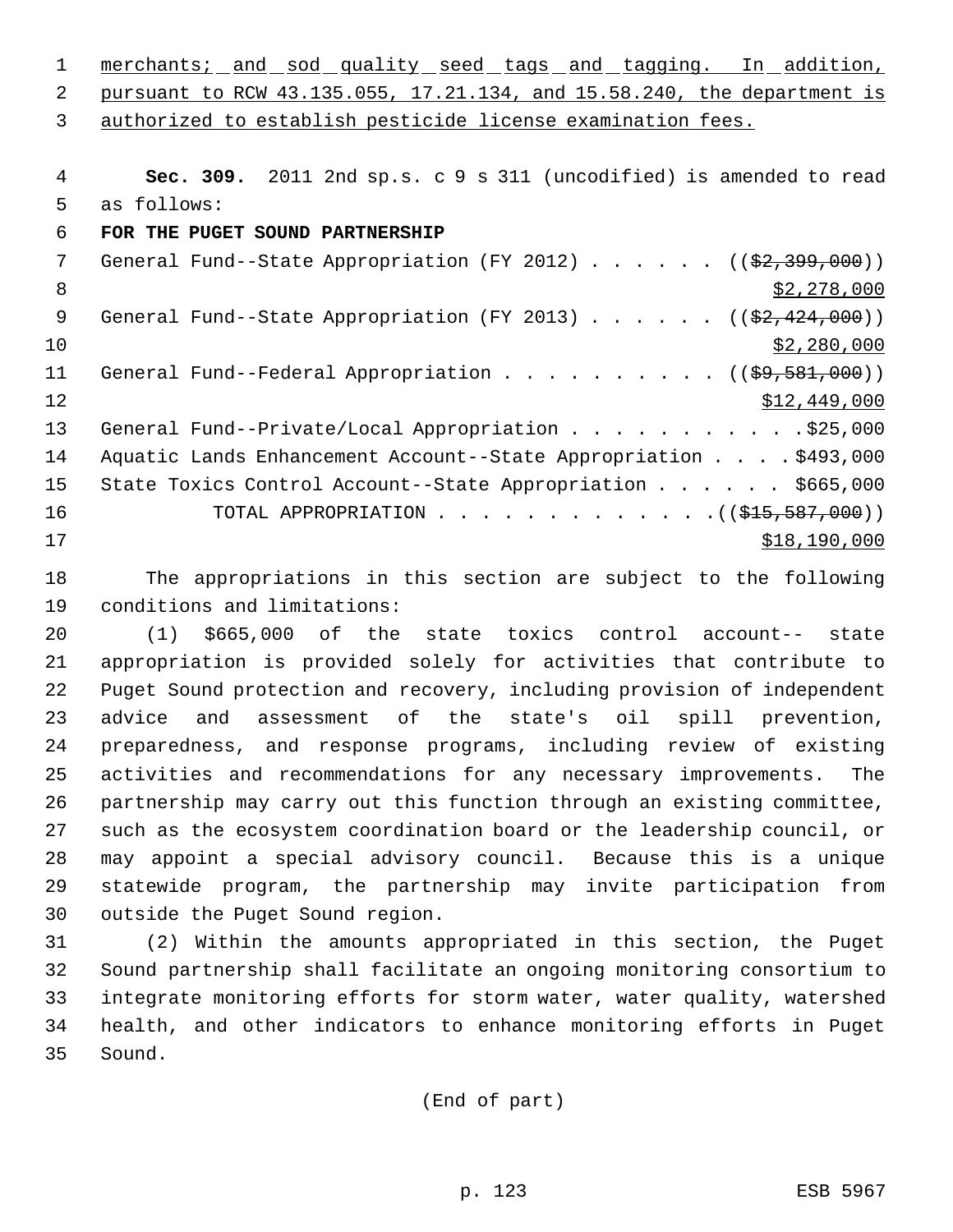| $\mathbf{1}$   | PART IV                                                                             |
|----------------|-------------------------------------------------------------------------------------|
| $\overline{2}$ | <b>TRANSPORTATION</b>                                                               |
|                |                                                                                     |
| 3              | Sec. 401. 2011 2nd sp.s. c 9 s 401 (uncodified) is amended to read                  |
| 4              | as follows:                                                                         |
| 5              | FOR THE DEPARTMENT OF LICENSING                                                     |
| 6              | General Fund--State Appropriation (FY 2012) \$1,167,000                             |
| 7              | General Fund--State Appropriation (FY 2013) \$1,307,000                             |
| 8              | Architects' License Account--State Appropriation \$1,084,000                        |
| 9              | Professional Engineers' Account--State                                              |
| 10             |                                                                                     |
| 11             | Real Estate Commission Account--State Appropriation \$9,833,000                     |
| 12             | Uniform Commercial Code Account--State                                              |
| 13             |                                                                                     |
| 14             | Real Estate Education Account--State Appropriation \$276,000                        |
| 15             | Real Estate Appraiser Commission Account--State                                     |
| 16             |                                                                                     |
| 17             | Business and Professions Account--State                                             |
| 18             |                                                                                     |
| 19             | Real Estate Research Account--State Appropriation \$622,000                         |
| 20             | Geologists' Account--State Appropriation \$51,000                                   |
| 21             | Derelict Vessel Removal Account--State Appropriation \$31,000                       |
| 22             |                                                                                     |
| 23             | The appropriations in this section are subject to the following                     |
| 24             | conditions and limitations:                                                         |
| 25             | (1) Pursuant to RCW 43.135.055, the department is authorized to                     |
| 26             | increase fees for collection agencies and the camping resorts program.              |
| 27             | This increase is necessary to support the expenditures authorized in                |
| 28             | this section, consistent with RCW 43.24.086.                                        |
| 29             | (2) \$8,000 of the business and professions account--state                          |
| 30             | appropriation is provided solely to implement Substitute Senate Bill                |
| 31             | No. 5574 (collection agencies).                                                     |
|                |                                                                                     |
| 32             | Sec. 402. 2011 2nd sp.s. c 9 s 402 (uncodified) is amended to read                  |
| 33             | as follows:                                                                         |
| 34             | FOR THE STATE PATROL                                                                |
| 35             | General Fund--State Appropriation (FY 2012) ( $(\frac{27}{337}, \frac{352}{300})$ ) |
|                |                                                                                     |
|                |                                                                                     |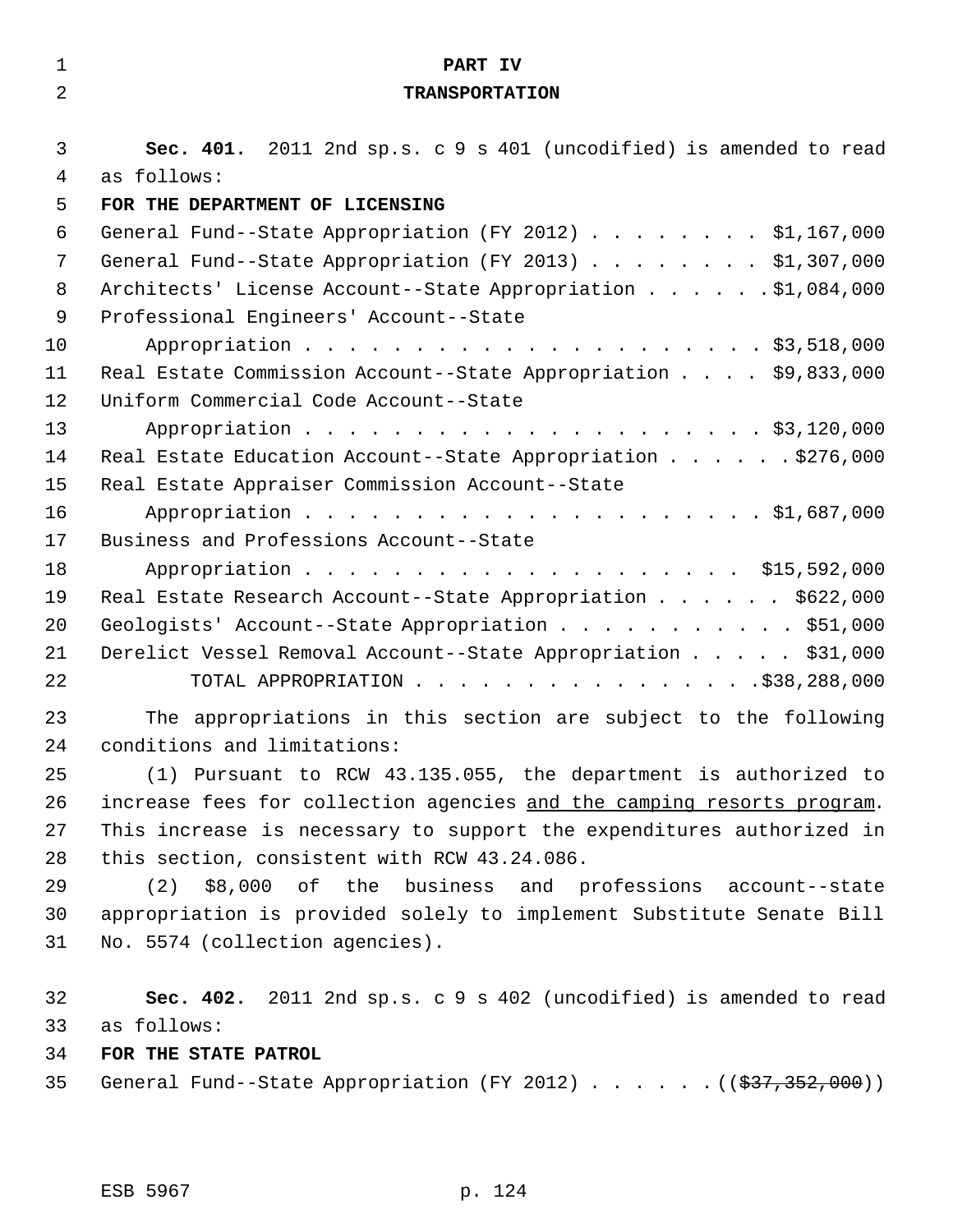| $\mathbf 1$ | \$37,332,000                                                                 |
|-------------|------------------------------------------------------------------------------|
| 2           | General Fund--State Appropriation (FY 2013) $($ $($ $\frac{255}{108},000)$ ) |
| 3           | \$34,082,000                                                                 |
| 4           | General Fund--Federal Appropriation \$16,081,000                             |
| 5           | General Fund--Private/Local Appropriation \$3,021,000                        |
| 6           | Death Investigations Account--State Appropriation \$5,551,000                |
| 7           | County Criminal Justice Assistance Account--State                            |
| 8           |                                                                              |
| 9           | Municipal Criminal Justice Assistance Account--State                         |
| 10          |                                                                              |
| 11          | Fire Service Trust Account--State Appropriation \$131,000                    |
| 12          | Disaster Response Account--State Appropriation \$8,002,000                   |
| 13          | Fire Service Training Account--State Appropriation \$9,394,000               |
| 14          | Aquatic Invasive Species Enforcement Account--State                          |
| 15          |                                                                              |
| 16          | State Toxics Control Account--State Appropriation \$505,000                  |
| 17          | Fingerprint Identification Account--State                                    |
| 18          | Appropriation ((\$10,090,000))                                               |
| 19          | \$10,091,000                                                                 |
| 20          | Vehicle License Fraud Account--State Appropriation ( $(\frac{2339}{100})$ )  |
| 21          | \$439,000                                                                    |
| 22          | TOTAL APPROPRIATION ( $(\frac{1330}{13300})$ )                               |
| 23          | \$130,188,000                                                                |

 The appropriations in this section are subject to the following conditions and limitations:

 (1) \$200,000 of the fire service training account--state appropriation is provided solely for two FTEs in the office of the state director of fire protection to exclusively review K-12 construction documents for fire and life safety in accordance with the state building code. It is the intent of this appropriation to provide these services only to those districts that are located in counties without qualified review capabilities.

 (2) \$8,000,000 of the disaster response account--state appropriation is provided solely for Washington state fire service resource mobilization costs incurred in response to an emergency or disaster authorized under RCW 43.43.960 and 43.43.964. \$500,000 of 37 this appropriation is available for mobilization to all risk disasters, 38 other than fires, in accordance with these statutes. The state patrol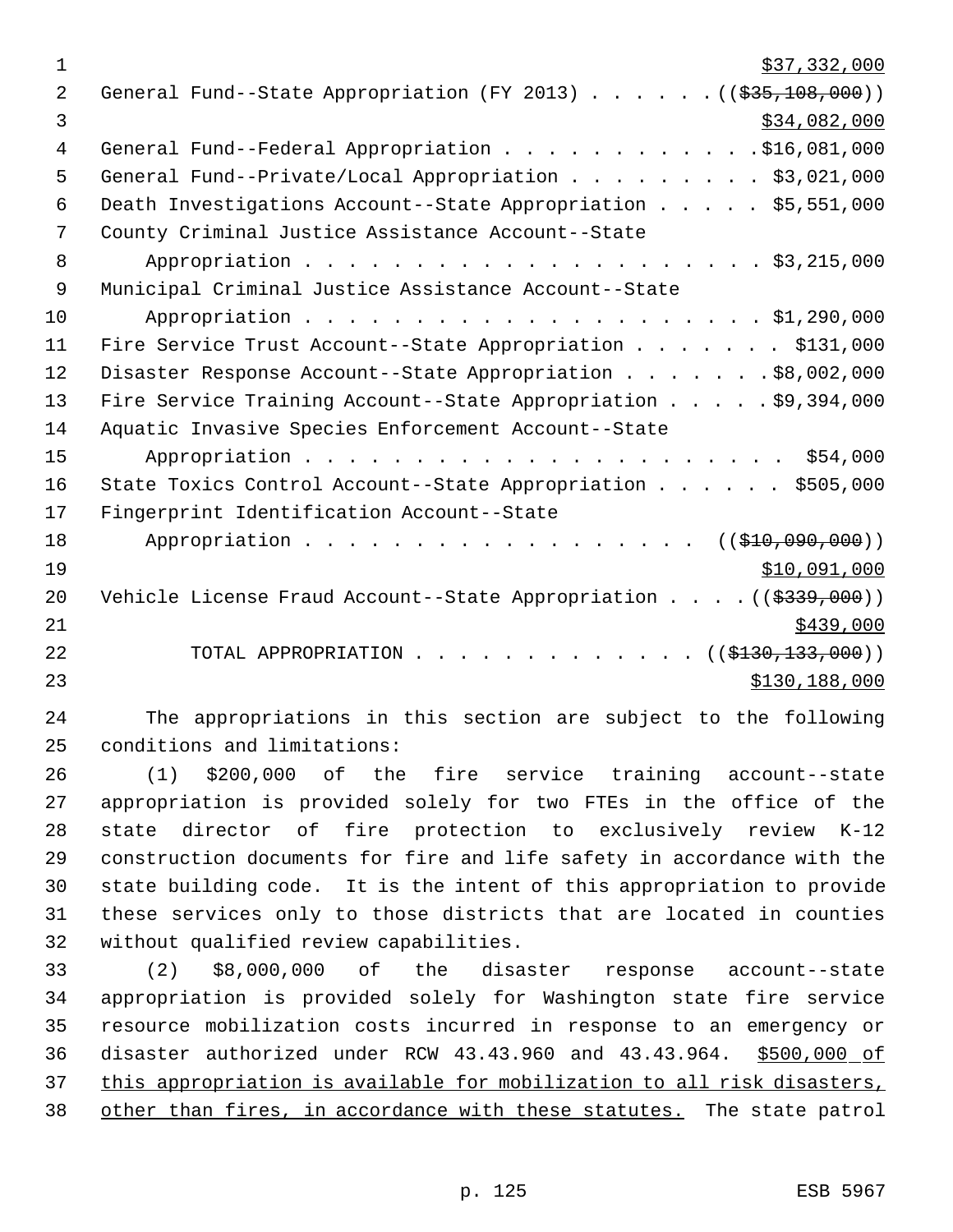shall submit a report quarterly to the office of financial management and the legislative fiscal committees detailing information on current and planned expenditures from this account. This work shall be done in coordination with the military department.

 (3) \$400,000 of the fire service training account--state appropriation is provided solely for the firefighter apprenticeship training program.

 (4) In accordance with RCW 43.43.742 the state patrol is authorized to increase the following fees in fiscal year 2012 as necessary to meet the actual costs of conducting business and the appropriation levels in this section: Notary service fee.

 (5) \$59,000 of the fingerprint identification account--state appropriation is provided solely for implementation of Engrossed Second Substitute House Bill No. 1776 (child care center licensing). If the bill is not enacted by June 30, 2011, the amount provided in this subsection shall lapse.

 (6) \$6,000 of the fingerprint identification account--state appropriation is provided solely for implementation of Engrossed Substitute House Bill No. 1494 (vulnerable adult referrals). If the bill is not enacted by June 30, 2011, the amount provided in this subsection shall lapse.

(End of part)

ESB 5967 p. 126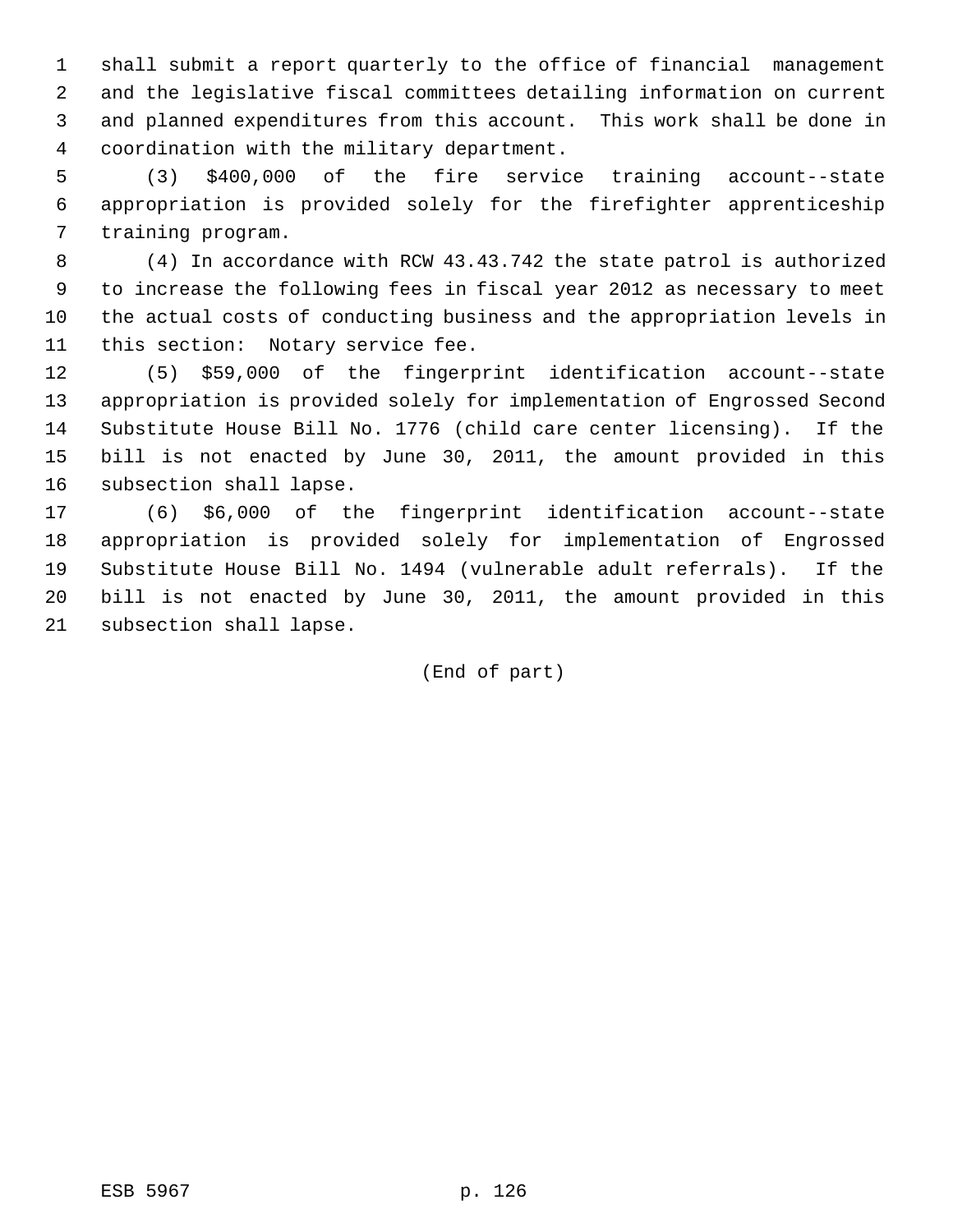| $\mathbf 1$    | PART V                                                                                     |  |  |  |
|----------------|--------------------------------------------------------------------------------------------|--|--|--|
| $\overline{a}$ | <b>EDUCATION</b>                                                                           |  |  |  |
|                |                                                                                            |  |  |  |
| 3              | Sec. 501. 2011 2nd sp.s. c 9 s 501 (uncodified) is amended to read                         |  |  |  |
| 4              | as follows:                                                                                |  |  |  |
| 5              | FOR THE SUPERINTENDENT OF PUBLIC INSTRUCTION                                               |  |  |  |
| 6              | General Fund--State Appropriation (FY 2012) $($ $($ $\frac{25}{7}$ , 406, 000))            |  |  |  |
| 7              | \$25,137,000                                                                               |  |  |  |
| 8              | General Fund--State Appropriation (FY 2013) $($ $($ $\frac{222}{502}, 502, 000)$ )         |  |  |  |
| $\mathsf 9$    | \$15,739,000                                                                               |  |  |  |
| 10             | General Fund--Federal Appropriation \$77,065,000                                           |  |  |  |
| 11             | General Fund--Private/Local Appropriation \$4,000,000                                      |  |  |  |
| 12             | TOTAL APPROPRIATION ( $( $128, 973, 000)$ )                                                |  |  |  |
| 13             | \$121,941,000                                                                              |  |  |  |
| 14             | The appropriations in this section are subject to the following                            |  |  |  |
| 15             | conditions and limitations:                                                                |  |  |  |
| 16             | (1) A maximum of $((\frac{216}{139}, 000))$ $\frac{15}{15}, 878, 000$ of the general       |  |  |  |
| 17             | fund--state appropriation for fiscal year 2012 and $($ $\frac{213}{737}, \frac{335}{900})$ |  |  |  |
| 18             | \$12,681,000 of the general fund--state appropriation for fiscal year                      |  |  |  |
| 19             | 2013 is for state agency operations.                                                       |  |  |  |
| 20             | (a) \$9,775,000 of the general fund--state appropriation for fiscal                        |  |  |  |
| 21             | year 2012 and \$8,532,000 of the general fund--state appropriation for                     |  |  |  |
| 22             | fiscal year 2013 are provided solely for the operation and expenses of                     |  |  |  |
| 23             | the office of the superintendent of public instruction.                                    |  |  |  |
| 24             | (i) Within the amounts provided in this subsection $(1)(a)$ , the                          |  |  |  |
| 25             | superintendent shall recognize the extraordinary accomplishments of                        |  |  |  |
| 26             | four students who have demonstrated a strong understanding of the                          |  |  |  |
| 27             | civics essential learning requirements to receive the Daniel J. Evans                      |  |  |  |
| 28             | civic education award.                                                                     |  |  |  |
| 29             | (ii) By January 1, 2012, the office of the superintendent of public                        |  |  |  |
| 30             | instruction shall issue a report to the legislature with a timeline and                    |  |  |  |
| 31             | an estimate of costs for implementation of the common core standards.                      |  |  |  |
| 32             | The report must incorporate feedback from an open public forum for                         |  |  |  |
| 33             | recommendations to enhance the standards, particularly in math.                            |  |  |  |
| 34             | (iii) Within the amounts provided, and in consultation with the                            |  |  |  |
| 35             | public school employees of Washington and the Washington school                            |  |  |  |
| 36             | counselors' association, the office of the superintendent of public                        |  |  |  |
|                |                                                                                            |  |  |  |
|                |                                                                                            |  |  |  |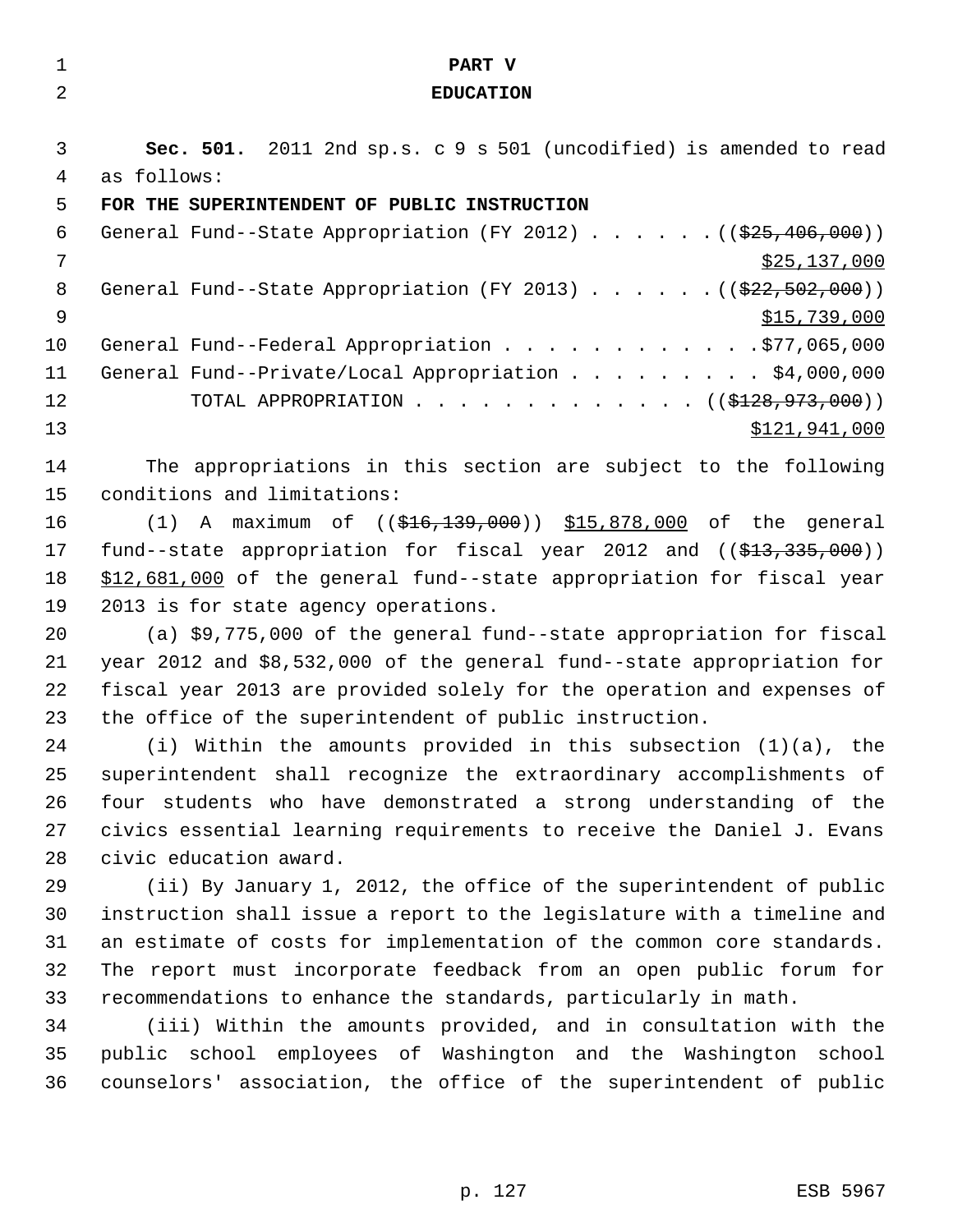instruction shall develop a model policy that further defines the recommended roles and responsibilities of graduation coaches and identifies best practices for how graduation coaches work in coordination with school counselors and in the context of a comprehensive school guidance and counseling program.

 (iv) The office of the superintendent of public instruction shall, no later than August 1, 2011, establish a standard statewide definition of unexcused absence. The definition shall be reported to the ways and means committees of the senate and house of representatives for legislative review in the 2012 legislative session. Beginning no later than January 1, 2012, districts shall report to the office of the superintendent of public instruction, daily student unexcused absence data by school.

 (b) \$1,964,000 of the general fund--state appropriation for fiscal year 2012 and \$1,017,000 of the general fund--state appropriation for fiscal year 2013 are provided solely for activities associated with the implementation of new school finance systems required by chapter 236, Laws of 2010 (K-12 education funding) and chapter 548, Laws of 2009 (state's education system), including technical staff, systems reprogramming, and workgroup deliberations, including the quality education council and the data governance working group.

22 (c) (( $\frac{25851,000}{1000}$ ) \$808,000 of the general fund--state appropriation 23 for fiscal year 2012 and ((\$851,000)) \$766,000 of the general fund-- state appropriation for fiscal year 2013 are provided solely for the operation and expenses of the state board of education, including basic education assistance activities.

27 (d) ((\$1,744,000)) \$1,526,000 of the general fund--state 28 appropriation for fiscal year 2012 and  $((\frac{1}{2}, 362, 000))$  \$913,000 of the general fund--state appropriation for fiscal year 2013 are provided solely to the professional educator standards board for the following:

31 (i) ((\$1,050,000)) \$832,000 in fiscal year 2012 and ((\$1,050,000)) \$913,000 in fiscal year 2013 are for the operation and expenses of the Washington professional educator standards board; and

 (ii) \$694,000 of the general fund--state appropriation for fiscal year 2012 ((and \$312,000 of the general fund--state appropriation for 36 fiscal year 2013 are)) is for conditional scholarship loans and mentor stipends provided through the alternative routes to certification program administered by the professional educator standards board,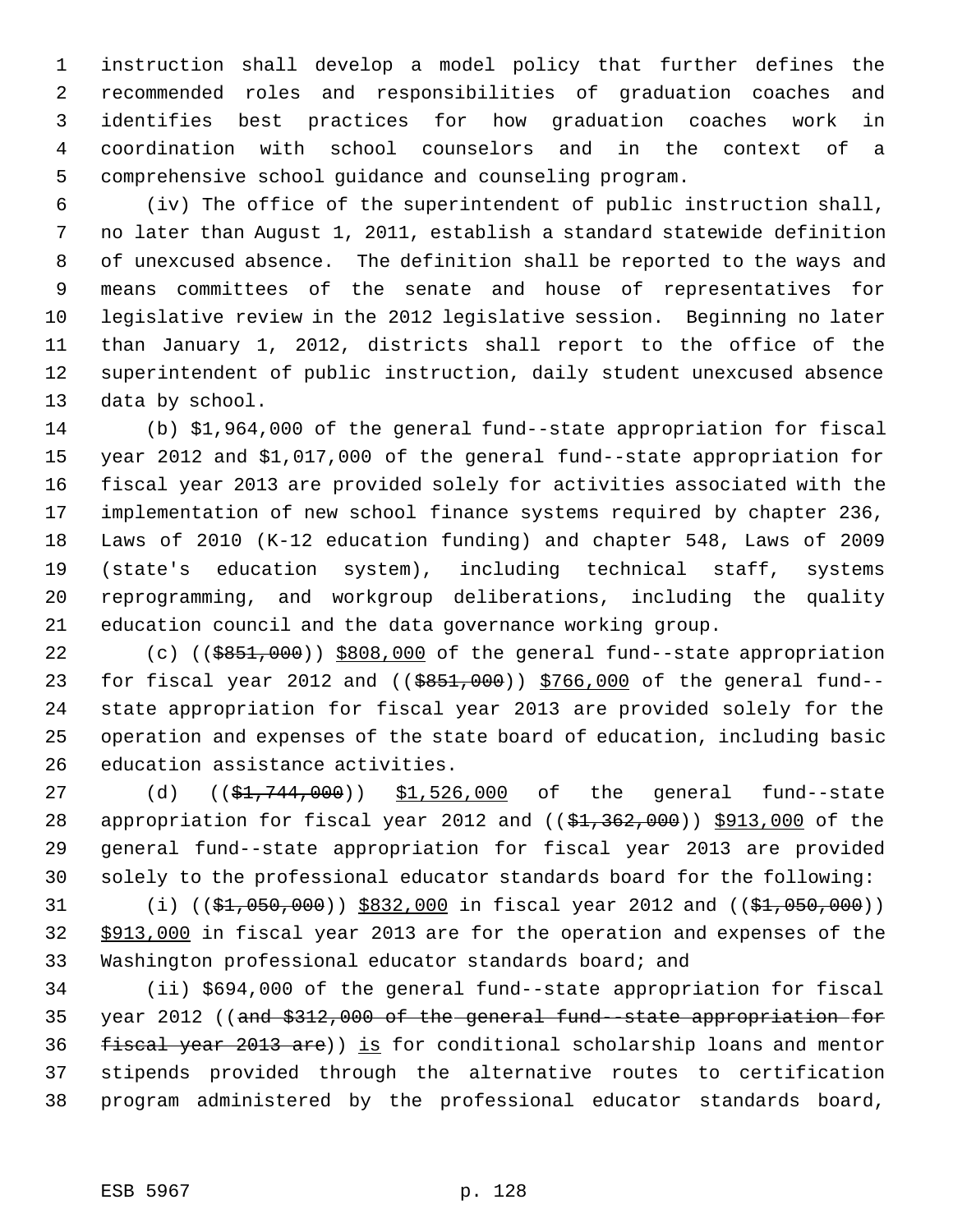including the pipeline for paraeducators program and the retooling to teach conditional loan programs. Funding within this subsection (1)(d)(ii) is also provided for the recruiting Washington teachers program. Funding reductions in this subsection (1)(d)(ii) in the 2011- 2013 fiscal biennium are intended to be one-time.

 (e) \$133,000 of the general fund--state appropriation for fiscal year 2012 and \$133,000 of the general fund--state appropriation for fiscal year 2013 are provided solely for the implementation of chapter 240, Laws of 2010, including staffing the office of equity and civil rights.

 (f) \$50,000 of the general fund--state appropriation for fiscal 12 year 2012 ((and \$50,000 of the general fund state appropriation for 13 fiscal year 2013 are)) is provided solely for the ongoing work of the education opportunity gap oversight and accountability committee.

 (g) \$45,000 of the general fund--state appropriation for fiscal 16 year 2012 ((and \$45,000 of the general fund state appropriation for 17 fiscal year 2013 are)) is provided solely for the implementation of chapter 380, Laws of 2009 (enacting the interstate compact on educational opportunity for military children).

 (h) \$159,000 of the general fund--state appropriation for fiscal year 2012 and \$93,000 of the general fund--state appropriation for fiscal year 2013 are provided solely for the implementation of chapter 185, Laws of 2011 (bullying prevention), which requires the office of the superintendent of public instruction to convene an ongoing workgroup on school bullying and harassment prevention. Within the amounts provided, \$140,000 is for youth suicide prevention activities.

 (i) \$1,227,000 of the general fund--state appropriation for fiscal year 2012 and \$1,227,000 of the general fund--state appropriation for fiscal year 2013 are provided solely for implementing a comprehensive data system to include financial, student, and educator data, including development and maintenance of the comprehensive education data and research system (CEDARS).

 (j) \$25,000 of the general fund--state appropriation for fiscal 34 year 2012 ((and \$25,000 of the general fund-state appropriation for 35 fiscal-year-2013-are)) is provided solely for project citizen, a program sponsored by the national conference of state legislatures and the center for civic education to promote participation in government by middle school students.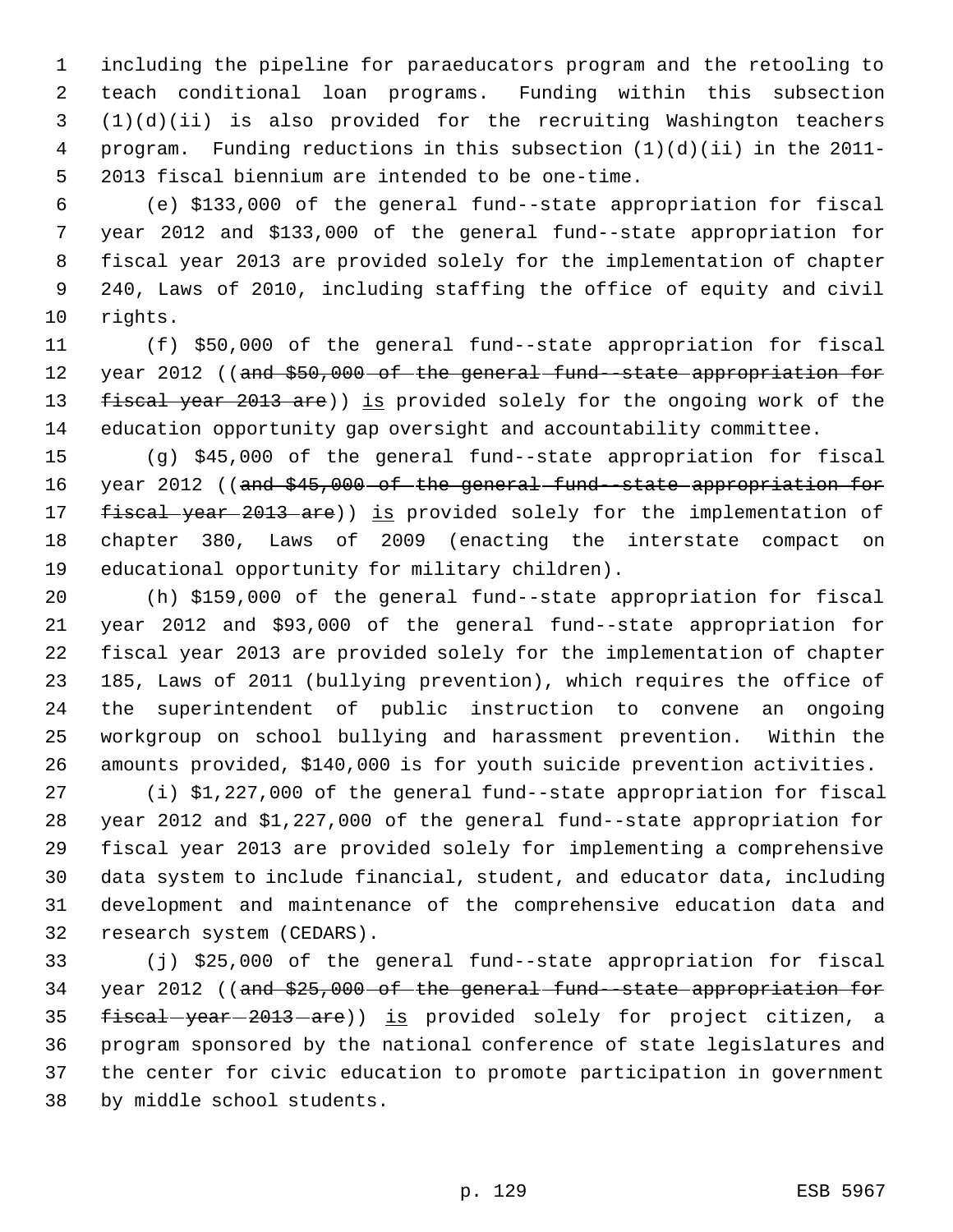(k) \$166,000 of the general fund--state appropriation for fiscal year 2012 is provided solely for the implementation of chapter 192, Laws of 2011 (school district insolvency). Funding is provided to develop a clear legal framework and process for dissolution of a school district.

 (l) \$128,000 of the general fund--state appropriation for fiscal year 2013 is provided solely pursuant to Substitute House Bill No. 2254 8 (foster care outcomes). The office of the superintendent of public instruction shall report on the implementation of the state's plan of cross-system collaboration to promote educational stability and improve 11 education outcomes of foster youth. The first report is due December 12 1, 2012, and annually thereafter through 2015. If the bill is not 13 enacted by June 30, 2012, the amount provided in this subsection shall lapse.

 (2) \$9,267,000 of the general fund--state appropriation for fiscal 16 year 2012 and ((\$9,167,000)) \$2,941,000 of the general fund--state appropriation for fiscal year 2013 are for statewide programs.

(a) HEALTH AND SAFETY

 (i) \$2,541,000 of the general fund--state appropriation for fiscal year 2012 and \$2,541,000 of the general fund--state appropriation for fiscal year 2013 are provided solely for a corps of nurses located at educational service districts, as determined by the superintendent of public instruction, to be dispatched to the most needy schools to provide direct care to students, health education, and training for school staff.

 (ii) \$50,000 of the general fund--state appropriation for fiscal 27 year 2012 ((and \$50,000 of the general fund state appropriation for 28 fiscal-year-2013-are)) is provided solely for a nonviolence and leadership training program provided by the institute for community leadership.

(b) TECHNOLOGY

 \$1,221,000 of the general fund--state appropriation for fiscal year 33 2012 ((and -\$1,221,000 - of - the - general - fund--state - appropriation - for 34 fiscal year 2013 are)) is provided solely for K-20 telecommunications network technical support in the K-12 sector to prevent system failures and avoid interruptions in school utilization of the data processing and video-conferencing capabilities of the network. These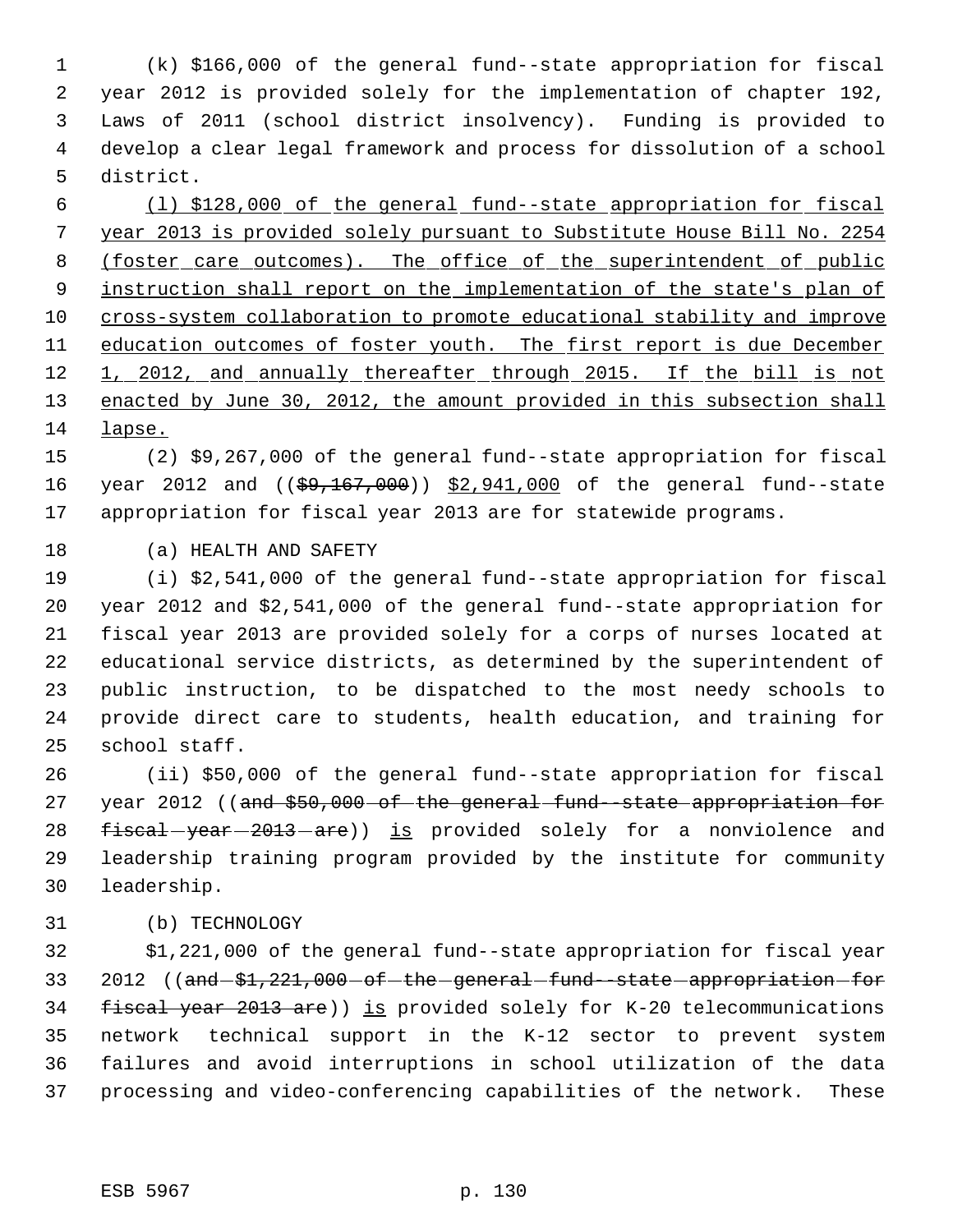funds may be used to purchase engineering and advanced technical support for the network.

(c) GRANTS AND ALLOCATIONS

 (i) \$675,000 of the general fund--state appropriation for fiscal 5 year 2012 ((and \$675,000 of the general fund -state appropriation for 6 fiscal-year-2013-are)) is provided solely for the Washington state achievers scholarship program. The funds shall be used to support community involvement officers that recruit, train, and match community volunteer mentors with students selected as achievers scholars.

 (ii) \$1,000,000 of the general fund--state appropriation for fiscal 11 year 2012 ((and \$1,000,000 of the general fund--state appropriation for 12 fiscal-year-2013-are)) is provided solely for contracting with a college scholarship organization with expertise in conducting outreach to students concerning eligibility for the Washington college bound scholarship consistent with chapter 405, Laws of 2007.

 (iii) \$2,808,000 of the general fund--state appropriation for 17 fiscal year (( $\theta$ md  $\theta$ 2,808,000  $-\theta$ f  $-\theta$ the  $-\theta$ eneral  $-\theta$ fund  $-\theta$ state 18 appropriation for fiscal year 2013 are)) is provided solely for the dissemination of the navigation 101 curriculum to all districts. The funding shall support electronic student planning tools and software for analyzing the impact of navigation 101 on student performance, as well as grants to a maximum of one hundred school districts each year, based on progress and need for the implementation of the navigation 101 program. The implementation grants shall be awarded to a cross-section of school districts reflecting a balance of geographic and demographic characteristics. Within the amounts provided, the office of the superintendent of public instruction will create a navigation 101 accountability model to analyze the impact of the program.

 (iv) \$337,000 of the general fund--state appropriation for fiscal year 2012 ((and \$337,000 of the general fund--state appropriation for fiscal year 2013 are)) is provided solely for implementation of the building bridges statewide program for comprehensive dropout prevention, intervention, and reengagement strategies.

 (v) \$135,000 of the general fund--state appropriation for fiscal year 2012 ((and \$135,000 of the general fund--state appropriation for 36 fiscal-year-2013-are)) is provided solely for dropout prevention programs at the office of the superintendent of public instruction, including the jobs for America's graduates (JAG) program.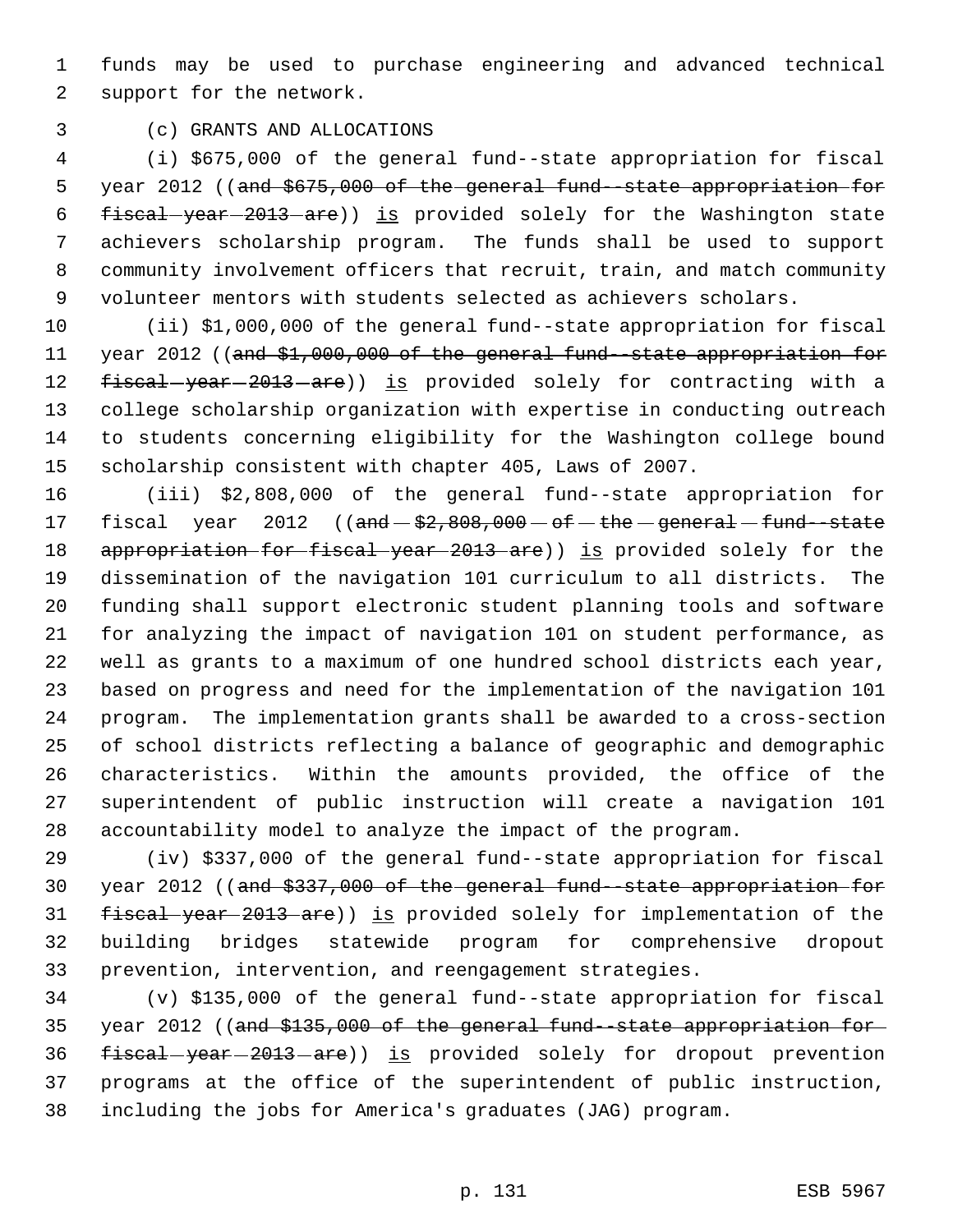(vi) \$500,000 of the general fund--state appropriation for fiscal year 2012 and \$400,000 of the general fund--state appropriation for fiscal year 2013 are provided solely for the implementation of chapter 340, Laws of 2011 (assessment of students in state-funded full-day kindergarten classrooms), including the development and implementation of the Washington kindergarten inventory of developing skills (WaKIDS).

 **Sec. 502.** 2011 2nd sp.s. c 9 s 502 (uncodified) is amended to read as follows: **FOR THE SUPERINTENDENT OF PUBLIC INSTRUCTION--FOR GENERAL APPORTIONMENT** 11 General Fund--State Appropriation (FY 2012) . . . . ((\$5,253,769,000)) 12 \$5,241,233,000 13 General Fund--State Appropriation (FY 2013) . . . . ((\$5,205,868,000))

  $\frac{$5,162,497,000}{5}$ 15 General Fund--Federal Appropriation . . . . . . . . . . . . \$22,078,000 16 TOTAL APPROPRIATION . . . . . . . . . . . . ((\$<del>10,481,715,000</del>)) \$10,425,808,000

 The appropriations in this section are subject to the following conditions and limitations:

 (1)(a) Each general fund fiscal year appropriation includes such funds as are necessary to complete the school year ending in the fiscal year and for prior fiscal year adjustments.

 (b) For the 2011-12 and 2012-13 school years, the superintendent shall allocate general apportionment funding to school districts as provided in the funding formulas and salary schedules in sections 502 and 503 of this act, excluding (c) of this subsection.

 (c) From July 1, 2011 to August 31, 2011, the superintendent shall allocate general apportionment funding to school districts programs as provided in sections 502 and 504, chapter 564, Laws of 2009, as amended through sections 1402 and 1403 of this act.

 (d) The appropriations in this section include federal funds provided through section 101 of P.L. No. 111-226 (education jobs fund), which shall be used to support general apportionment program funding. In distributing general apportionment allocations under this section for the 2011-12 school year, the superintendent shall include the additional amount of \$3,078,000 allocated by the United States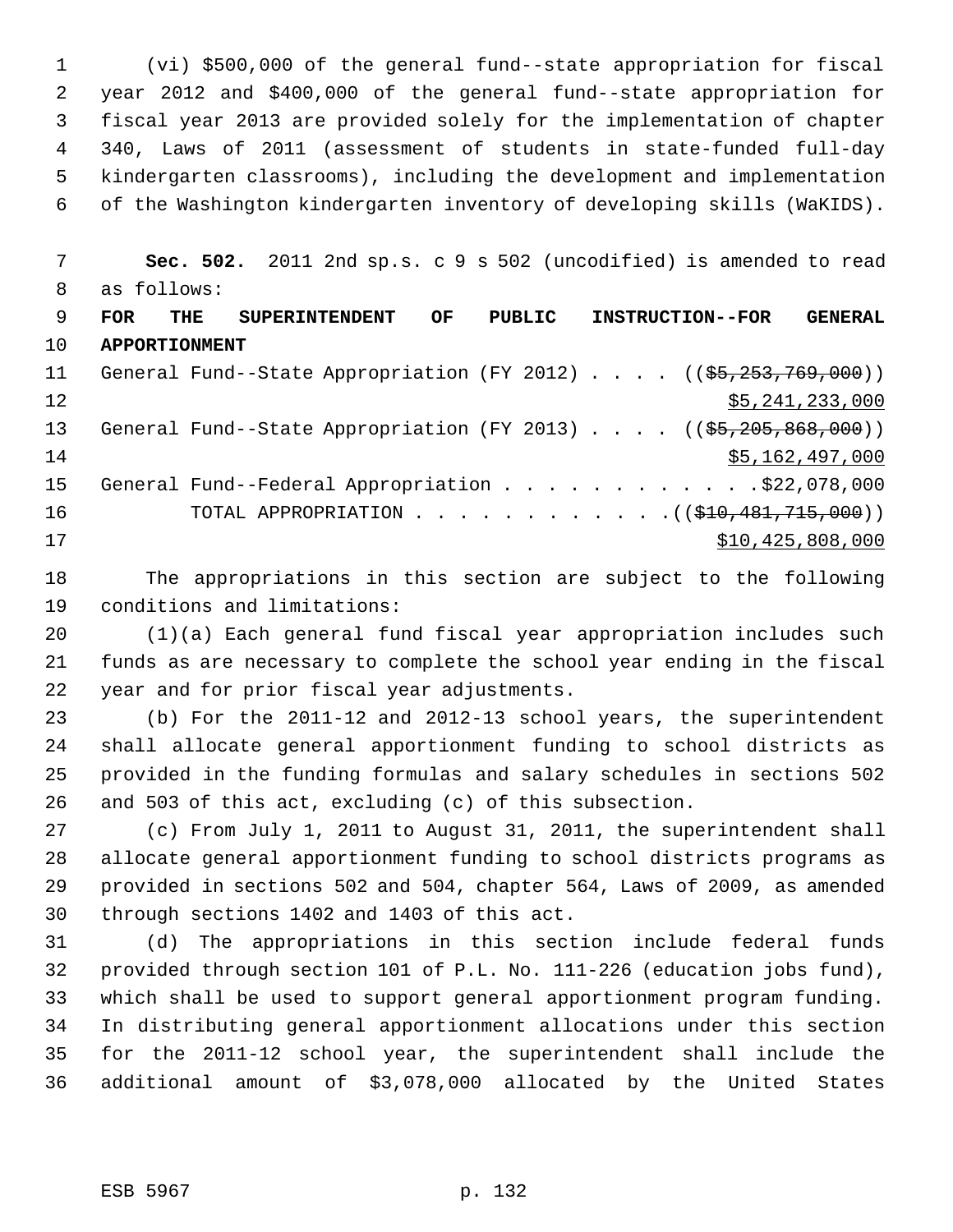department of education on September 16, 2011, provided through 101 of P.L. No. 111-226 (education jobs fund) as part of each district's general apportionment allocation.

 (e) The enrollment of any district shall be the annual average number of full-time equivalent students and part-time students as provided in RCW 28A.150.350, enrolled on the fourth day of school in September and on the first school day of each month October through June, including students who are in attendance pursuant to RCW 28A.335.160 and 28A.225.250 who do not reside within the servicing school district. Any school district concluding its basic education program in May must report the enrollment of the last school day held in May in lieu of a June enrollment.

(2) CERTIFICATED INSTRUCTIONAL STAFF ALLOCATIONS

 Allocations for certificated instructional staff salaries for the 2011-12 and 2012-13 school years are determined using formula-generated staff units calculated pursuant to this subsection.

 (a) Certificated instructional staff units, as defined in RCW 28A.150.410, shall be allocated to reflect the minimum class size allocations, requirements, and school prototypes assumptions as provided in RCW 28A.150.260. The superintendent shall make allocations to school districts based on the district's annual average full-time equivalent student enrollment in each grade.

 (b) Additional certificated instructional staff units provided in this subsection (2) that exceed the minimum requirements in RCW 28A.150.260 are enhancements outside the program of basic education, except as otherwise provided in this section.

 (c)(i) The superintendent shall base allocations for each level of prototypical school on the following regular education average class size of full-time equivalent students per teacher, except as provided in (c)(ii) of this subsection:

General education class size:

| 32 | Grade      | RCW 28A.150.260 |
|----|------------|-----------------|
| 33 | Grades K-3 | 25.23           |
| 34 | Grade 4    | 27.00           |
| 35 | Grades 5-6 | 27.00           |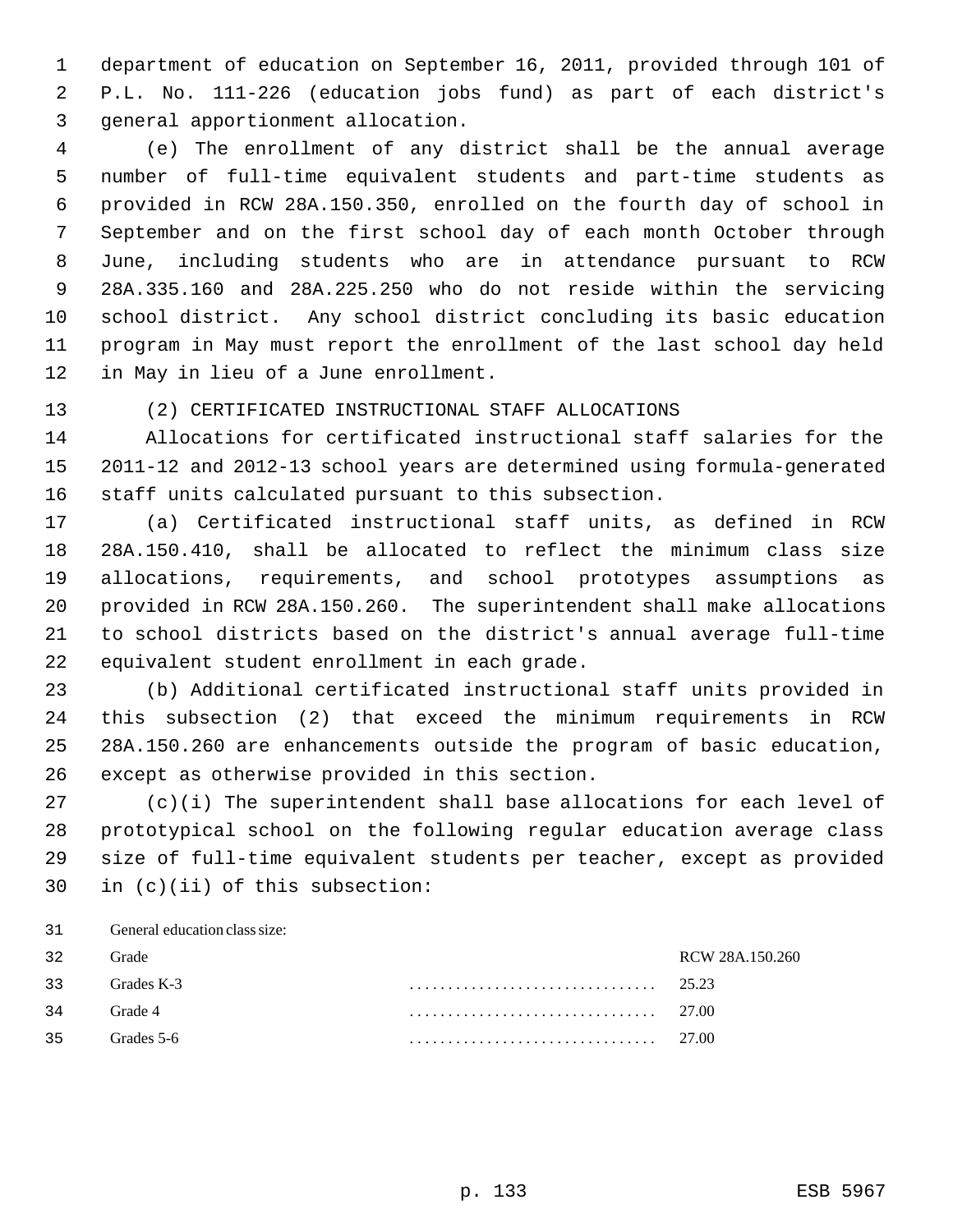|                | Grades 7-8  | . | 28.53 |
|----------------|-------------|---|-------|
| $\overline{2}$ | Grades 9-12 |   | 28.74 |

 The superintendent shall base allocations for career and technical education (CTE) and skill center programs average class size as provided in RCW 28A.150.260.

 (ii) For each level of prototypical school at which more than fifty percent of the students were eligible for free and reduced-price meals in the prior school year, the superintendent shall allocate funding based on the following average class size of full-time equivalent students per teacher:

General education class size in high poverty school:

| 12 | Grades K-3  | 24.10 |
|----|-------------|-------|
| 13 | Grade 4     | 27.00 |
| 14 | Grades 5-6  | 27.00 |
| 15 | Grades 7-8  | 28.53 |
| 16 | Grades 9-12 | 28.74 |

 (iii) Pursuant to RCW 28A.150.260(4)(a), the assumed teacher planning period, expressed as a percentage of a teacher work day, is 13.42 percent in grades K-6, and 16.67 percent in grades 7-12; and

 (iv) Laboratory science, advanced placement, and international baccalaureate courses are funded at the same class size assumptions as general education schools in the same grade; and

 (d)(i) Funding for teacher librarians, school nurses, social workers, school psychologists, and guidance counselors is allocated based on the school prototypes as provided in RCW 28A.150.260 and is considered certificated instructional staff, except as provided in (d)(ii) of this subsection.

 (ii) Students in approved career and technical education and skill center programs generate certificated instructional staff units to provide for the services of teacher librarians, school nurses, social workers, school psychologists, and guidance counselors at the following combined rate per 1000 students: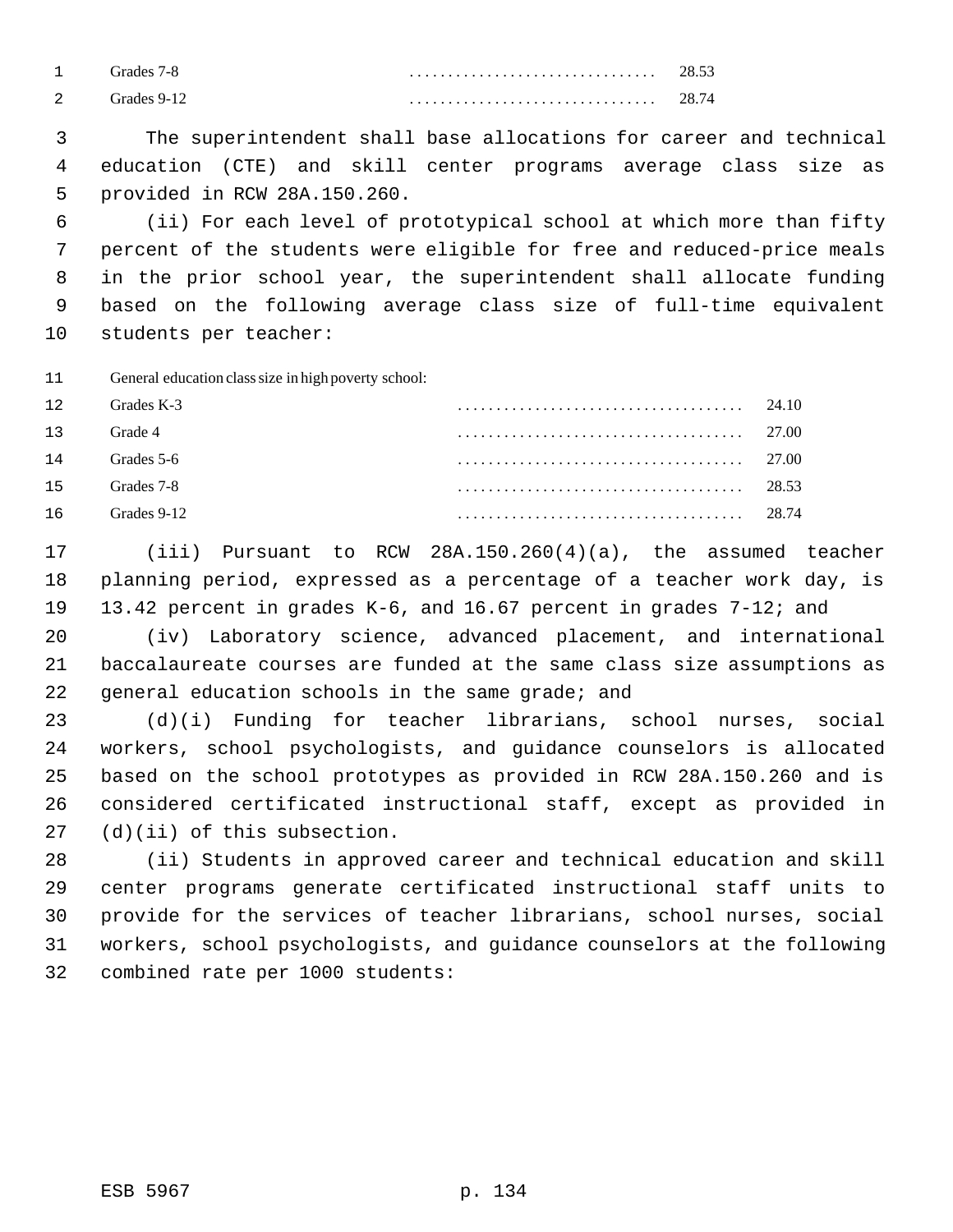Career and Technical Education

 students . . . . . . . . . . . . . . . 2.02 per 1000 student FTE's Skill Center students . . . . . . . . . . . 2.36 per 1000 student FTE's

(3) ADMINISTRATIVE STAFF ALLOCATIONS

 (a) Allocations for school building-level certificated administrative staff salaries for the 2011-12 and 2012-13 school years for general education students are determined using the formula- generated staff units provided in RCW 28A.150.260, and adjusted based on a district's annual average full-time equivalent student enrollment in each grade.

 (b) Students in approved career and technical education and skill center programs generate certificated school building-level administrator staff units at per student rates that exceed the general education rate in (a) of this subsection by the following percentages:

15 Career and Technical Education students . . . . . . . . . 2.5 percent 16 Skill Center students . . . . . . . . . . . . . . . . . 19.75 percent

#### (4) CLASSIFIED STAFF ALLOCATIONS

 Allocations for classified staff units providing school building- level and district-wide support services for the 2011-12 and 2012-13 school years are determined using the formula-generated staff units provided in RCW 28A.150.260, and adjusted based on each district's annual average full-time equivalent student enrollment in each grade.

 $^{23}_{24}$ 

# (5) CENTRAL OFFICE ALLOCATIONS

 In addition to classified and administrative staff units allocated in subsections (3) and (4) of this section, classified and administrative staff units are provided for the 2011-12 and 2012-13 school year for the central office administrative costs of operating a school district, at the following rates:

 (a) The total central office staff units provided in this subsection (5) are calculated by first multiplying the total number of eligible certificated instructional, certificated administrative, and classified staff units providing school-based or district-wide support services, as identified in RCW 28A.150.260(6)(b), by 5.3 percent.

 (b) Of the central office staff units calculated in (a) of this subsection, 74.53 percent are allocated as classified staff units, as generated in subsection (4) of this section, and 25.47 percent shall be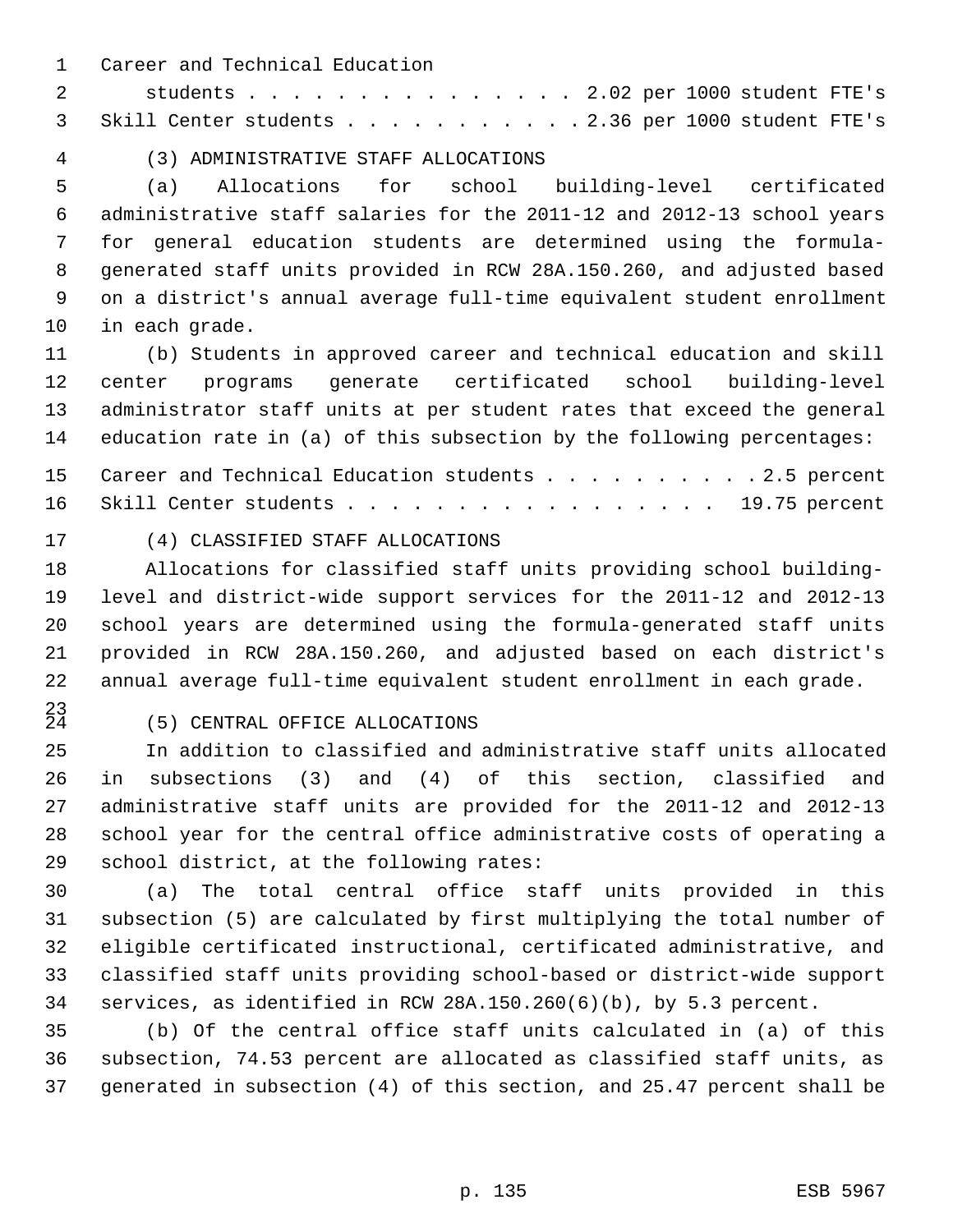allocated as administrative staff units, as generated in subsection (3) of this section.

 (c) Staff units generated as enhancements outside the program of basic education to the minimum requirements of RCW 28A.150.260, and staff units generated by skill center and career-technical students, are excluded from the total central office staff units calculation in (a) of this subsection.

 (d) For students in approved career-technical and skill center programs, central office classified units are allocated at the same staff unit per student rate as those generated for general education students of the same grade in this subsection (5), and central office administrative staff units are allocated at staff unit per student rates that exceed the general education rate established for students in the same grade in this subsection (5) by 3.69 percent for career and technical education students, and 21.92 percent for skill center students.

# (6) FRINGE BENEFIT ALLOCATIONS

 Fringe benefit allocations shall be calculated at a rate of 16.33 19 percent in the 2011-12 school year and  $((16.33))$   $16.34$  percent in the 2012-13 school year for certificated salary allocations provided under subsections (2), (3), and (5) of this section, and a rate of 18.73 percent in the 2011-12 school year and 18.73 percent in the 2012-13 school year for classified salary allocations provided under subsections (4) and (5) of this section.

 $^{25}_{26}$ 

# (7) INSURANCE BENEFIT ALLOCATIONS

 Insurance benefit allocations shall be calculated at the maintenance rate specified in section 504 of this act, based on the number of benefit units determined as follows:

 (a) The number of certificated staff units determined in subsections (2), (3), and (5) of this section; and

 (b) The number of classified staff units determined in subsections (4) and (5) of this section multiplied by 1.152. This factor is intended to adjust allocations so that, for the purposes of distributing insurance benefits, full-time equivalent classified employees may be calculated on the basis of 1440 hours of work per year, with no individual employee counted as more than one full-time equivalent.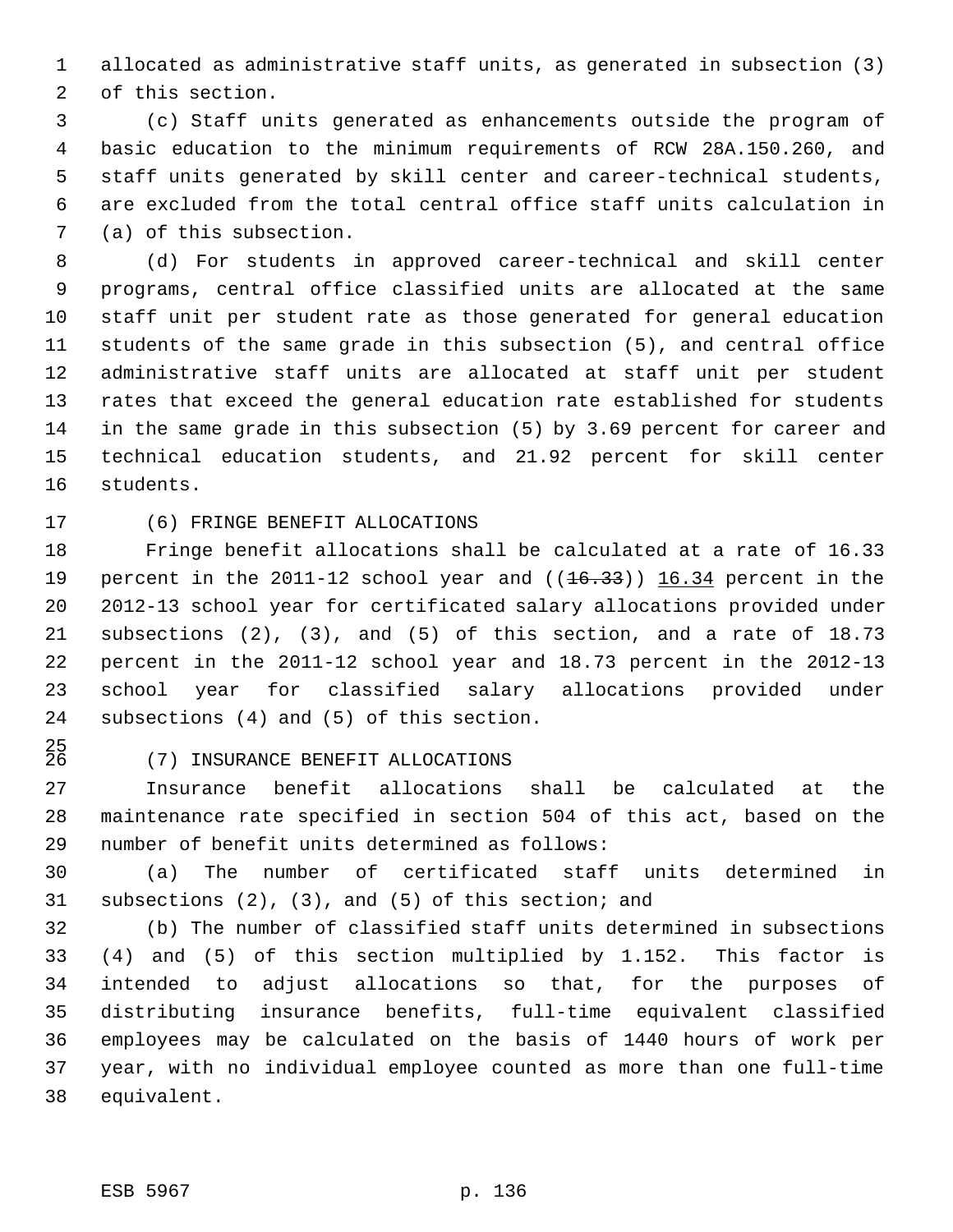| 1    | (8) MATERIALS, SUPPLIES, AND OPERATING COSTS (MSOC) ALLOCATIONS              |                    |                        |  |  |  |  |  |  |
|------|------------------------------------------------------------------------------|--------------------|------------------------|--|--|--|--|--|--|
| 2    | is allocated per annual average full-time equivalent<br>Funding              |                    |                        |  |  |  |  |  |  |
| 3    | for the materials, supplies, and operating costs<br>student                  |                    | (MSOC)                 |  |  |  |  |  |  |
| 4    | incurred by school districts, consistent with the requirements of RCW        |                    |                        |  |  |  |  |  |  |
| 5    | 28A.150.260.                                                                 |                    |                        |  |  |  |  |  |  |
| 6    | (a) MSOC funding for general education students are allocated at             |                    |                        |  |  |  |  |  |  |
| 7    | the following per student rates:                                             |                    |                        |  |  |  |  |  |  |
| 8    | <b>MSOC RATES/STUDENT FTE</b>                                                |                    |                        |  |  |  |  |  |  |
| 9    |                                                                              |                    |                        |  |  |  |  |  |  |
| 10   | <b>MSOC</b> Component                                                        | 2011-12            | 2012-13                |  |  |  |  |  |  |
| 11   |                                                                              | <b>SCHOOL YEAR</b> | <b>SCHOOL YEAR</b>     |  |  |  |  |  |  |
| 12   |                                                                              |                    |                        |  |  |  |  |  |  |
| 13   | Technology                                                                   | \$57.42            | $((\$58.17))$ \\$58.29 |  |  |  |  |  |  |
| 14   | Utilities and Insurance                                                      | \$156.03           | $((\$158.05))$         |  |  |  |  |  |  |
| 15   |                                                                              |                    | \$158.36               |  |  |  |  |  |  |
| 16   | <b>Curriculum and Textbooks</b>                                              | \$61.65            | $((\$62.45))$ \$62.58  |  |  |  |  |  |  |
| $17$ | Other Supplies and Library Materials                                         |                    | $((\$132.59))$         |  |  |  |  |  |  |
| 18   |                                                                              | \$130.89           | \$132.85               |  |  |  |  |  |  |
| 19   | Instructional Professional Development for Certificated and Classified Staff | \$9.53             | $((\$9.66))$ \$9.68    |  |  |  |  |  |  |
| 20   | <b>Facilities Maintenance</b>                                                | \$77.30            | $((\$78.30))$ \$78.46  |  |  |  |  |  |  |
| 21   | Security and Central Office                                                  | \$53.55            | $((\$54.25))$ \$54.35  |  |  |  |  |  |  |
| 22   | TOTAL BASIC EDUCATION MSOC/STUDENT FTE                                       | \$546.37           | $((\$553.47))$         |  |  |  |  |  |  |
| 23   |                                                                              |                    | \$554.57               |  |  |  |  |  |  |
| 24   | (b) Students in approved skill center programs generate per student          |                    |                        |  |  |  |  |  |  |
| 25   | MSOC allocations which equal the rate for general education<br>FTE           |                    |                        |  |  |  |  |  |  |
| 26   | students calculated in (a) of this subsection, multiplied by a factor        |                    |                        |  |  |  |  |  |  |
| 27   | of 2.171.                                                                    |                    |                        |  |  |  |  |  |  |
| 28   | (c) Students in approved exploratory and preparatory career and              |                    |                        |  |  |  |  |  |  |
| 29   | technical education programs generate a per student MSOC allocation          |                    |                        |  |  |  |  |  |  |
| 30   | that is equal to the rate for general education students calculated in       |                    |                        |  |  |  |  |  |  |
| 31   | (a) of this subsection, multiplied by a factor of 2.442.                     |                    |                        |  |  |  |  |  |  |

32 (d) Students in laboratory science courses generate per student FTE 33 MSOC allocations which equal the per student FTE rate for general 34 education students established in (a) of this subsection.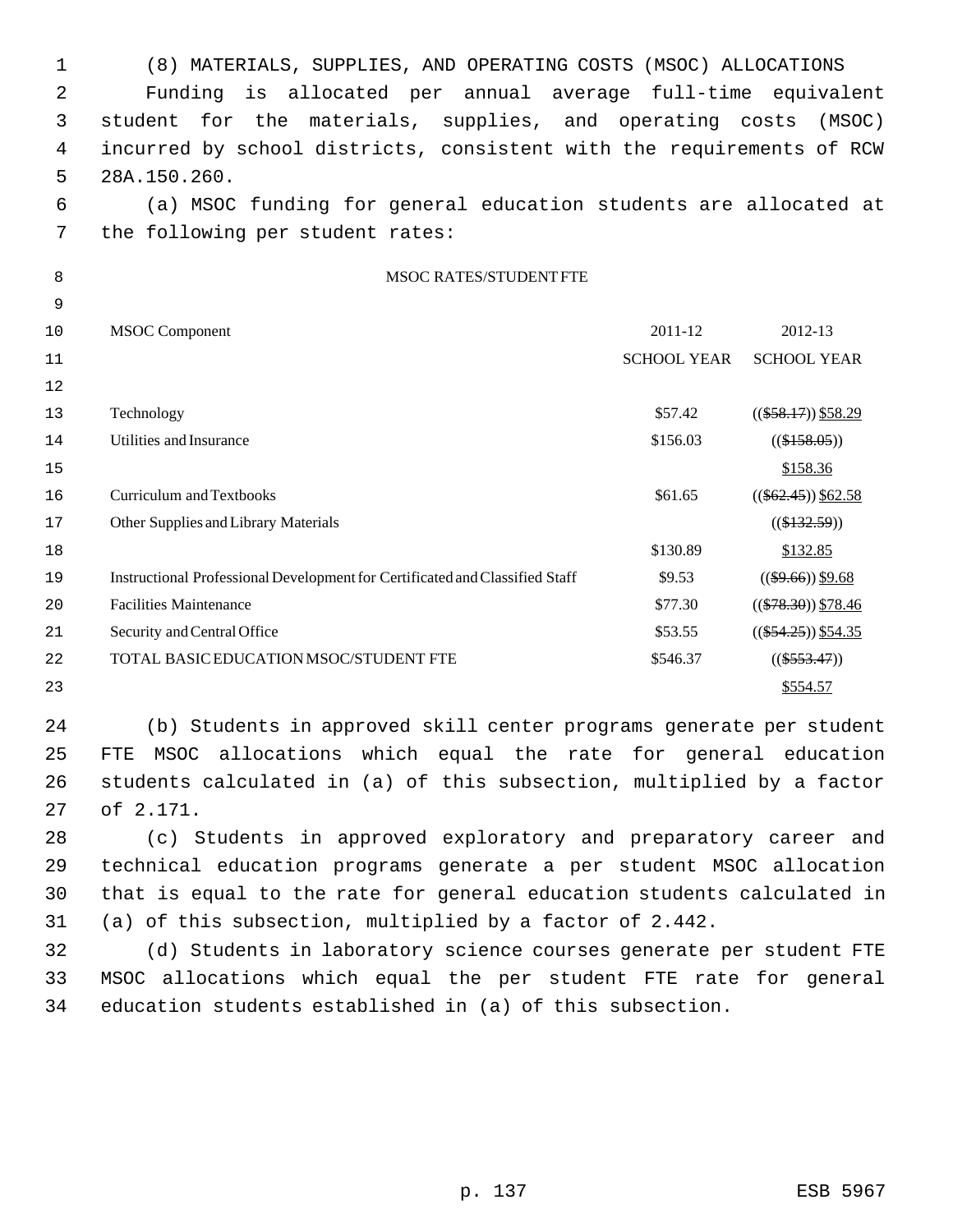## (9) SUBSTITUTE TEACHER ALLOCATIONS

 For the 2011-12 and 2012-13 school years, funding for substitute costs for classroom teachers is based on four (4) funded substitute days per classroom teacher unit generated under subsection (2) of this section, at a daily substitute rate of \$151.86.

(10) ALTERNATIVE LEARNING EXPERIENCE PROGRAM FUNDING

 (a) Amounts provided in this section are adjusted to reflect provisions of House Bill No. 2065 (allocation of funding for funding for students enrolled in alternative learning experiences).

 (b) The superintendent of public instruction shall require all districts receiving general apportionment funding for alternative learning experience (ALE) programs as defined in WAC 392-121-182 to provide separate financial accounting of expenditures for the ALE programs offered in district or with a provider, including but not limited to private companies and multidistrict cooperatives, as well as accurate, monthly headcount and FTE enrollment claimed for basic education, including separate counts of resident and nonresident students.

## (11) VOLUNTARY FULL DAY KINDERGARTEN PROGRAMS

 Funding in this section is sufficient to fund voluntary full day kindergarten programs in qualifying high poverty schools, pursuant to RCW 28A.150.220 and 28A.150.315. Each kindergarten student who enrolls for the voluntary full-day program in a qualifying school shall count as one-half of one full-time equivalent student for purpose of making allocations under this section. Funding in this section provides full- day kindergarten programs for 21 percent of kindergarten enrollment in the 2011-12 school year, and 22 percent in the 2012-13 school year. Funding priority shall be given to schools with the highest poverty levels, as measured by prior year free and reduced price lunch eligibility rates in each school. Funding in this section is sufficient to fund voluntary full day kindergarten programs for July and August of the 2010-11 school year.

 (12) ADDITIONAL FUNDING FOR SMALL SCHOOL DISTRICTS AND REMOTE AND NECESSARY PLANTS

 For small school districts and remote and necessary school plants within any district which have been judged to be remote and necessary by the superintendent of public instruction, additional staff units are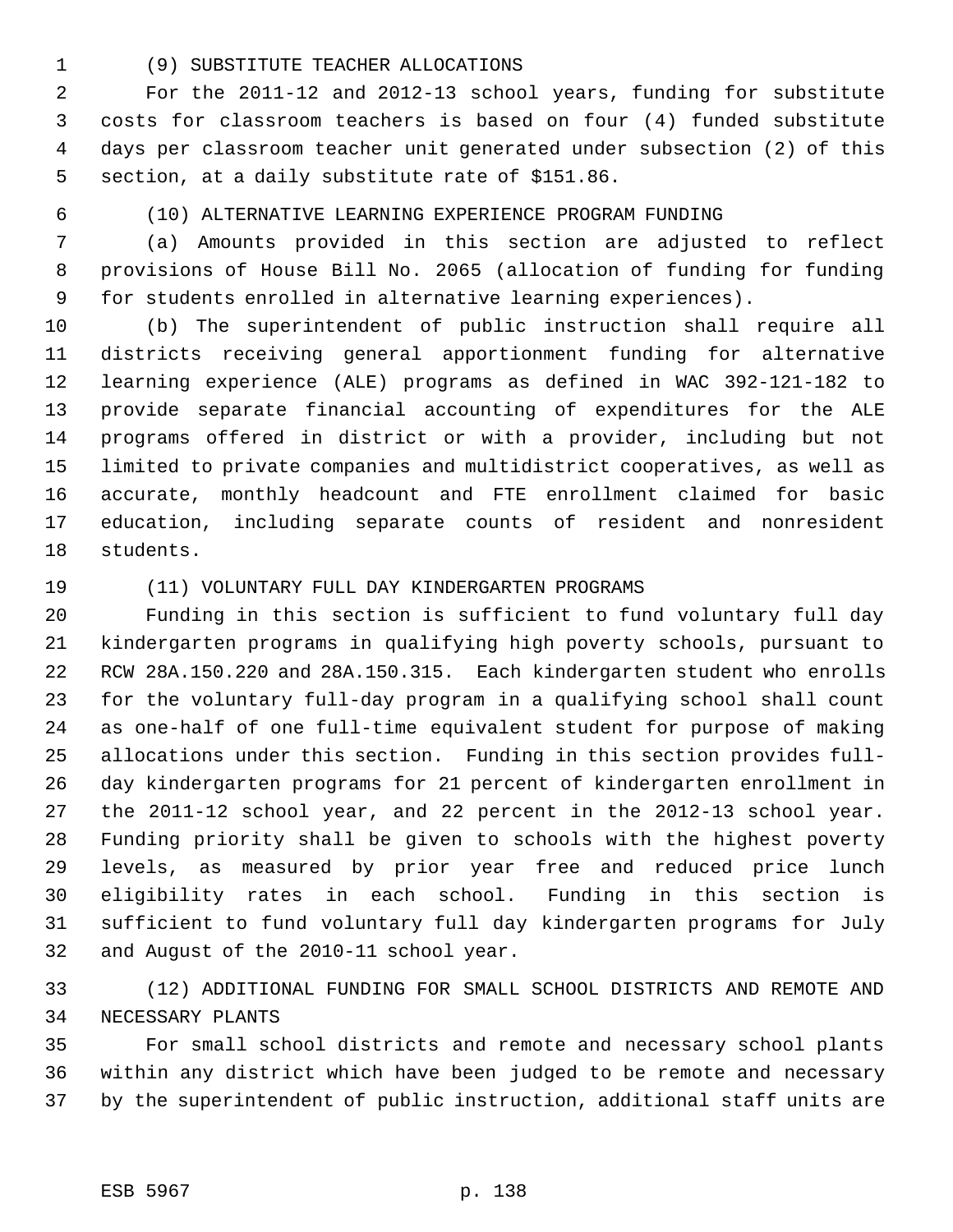provided to ensure a minimum level of staffing support. Additional administrative and certificated instructional staff units provided to districts in this subsection shall be reduced by the general education staff units, excluding career and technical education and skills center enhancement units, otherwise provided in subsections (2) through (5) of this section on a per district basis.

 (a) For districts enrolling not more than twenty-five average annual full-time equivalent students in grades K-8, and for small school plants within any school district which have been judged to be remote and necessary by the superintendent of public instruction and enroll not more than twenty-five average annual full-time equivalent students in grades K-8:

 (i) For those enrolling no students in grades 7 and 8, 1.76 certificated instructional staff units and 0.24 certificated administrative staff units for enrollment of not more than five students, plus one-twentieth of a certificated instructional staff unit for each additional student enrolled; and

 (ii) For those enrolling students in grades 7 or 8, 1.68 certificated instructional staff units and 0.32 certificated administrative staff units for enrollment of not more than five students, plus one-tenth of a certificated instructional staff unit for each additional student enrolled;

 (b) For specified enrollments in districts enrolling more than twenty-five but not more than one hundred average annual full-time equivalent students in grades K-8, and for small school plants within any school district which enroll more than twenty-five average annual full-time equivalent students in grades K-8 and have been judged to be remote and necessary by the superintendent of public instruction:

 (i) For enrollment of up to sixty annual average full-time equivalent students in grades K-6, 2.76 certificated instructional staff units and 0.24 certificated administrative staff units; and

 (ii) For enrollment of up to twenty annual average full-time equivalent students in grades 7 and 8, 0.92 certificated instructional staff units and 0.08 certificated administrative staff units;

 (c) For districts operating no more than two high schools with enrollments of less than three hundred average annual full-time equivalent students, for enrollment in grades 9-12 in each such school, other than alternative schools, except as noted in this subsection: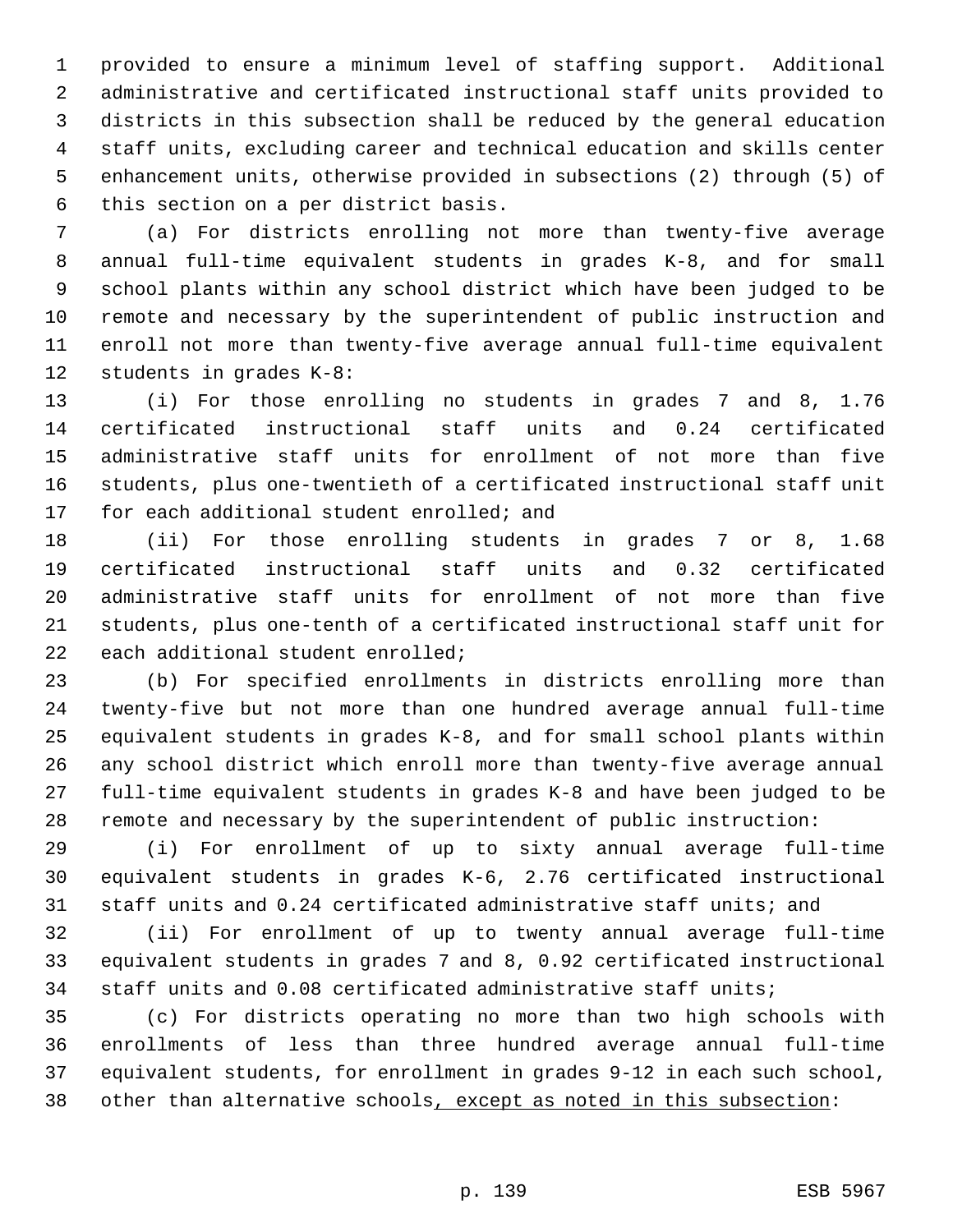(i) For remote and necessary schools enrolling students in any grades 9-12 but no more than twenty-five average annual full-time equivalent students in grades K-12, four and one-half certificated instructional staff units and one-quarter of a certificated administrative staff unit;

 (ii) For all other small high schools under this subsection, nine certificated instructional staff units and one-half of a certificated administrative staff unit for the first sixty average annual full-time equivalent students, and additional staff units based on a ratio of 0.8732 certificated instructional staff units and 0.1268 certificated administrative staff units per each additional forty-three and one-half 12 average annual full-time equivalent students;

13 (iii) Districts receiving staff units under this subsection shall add students enrolled in a district alternative high school and any 15 grades nine through twelve alternative learning experience programs 16 with the small high school enrollment for calculations under this subsection;

 (d) For each nonhigh school district having an enrollment of more than seventy annual average full-time equivalent students and less than one hundred eighty students, operating a grades K-8 program or a grades 1-8 program, an additional one-half of a certificated instructional staff unit;

 (e) For each nonhigh school district having an enrollment of more than fifty annual average full-time equivalent students and less than one hundred eighty students, operating a grades K-6 program or a grades 1-6 program, an additional one-half of a certificated instructional staff unit;

 (f)(i) For enrollments generating certificated staff unit allocations under (a) through (e) of this subsection, one classified staff unit for each 2.94 certificated staff units allocated under such subsections;

 (ii) For each nonhigh school district with an enrollment of more than fifty annual average full-time equivalent students and less than one hundred eighty students, an additional one-half of a classified staff unit; and

 (g) School districts receiving additional staff units to support small student enrollments and remote and necessary plants under subsection (12) of this section shall generate additional MSOC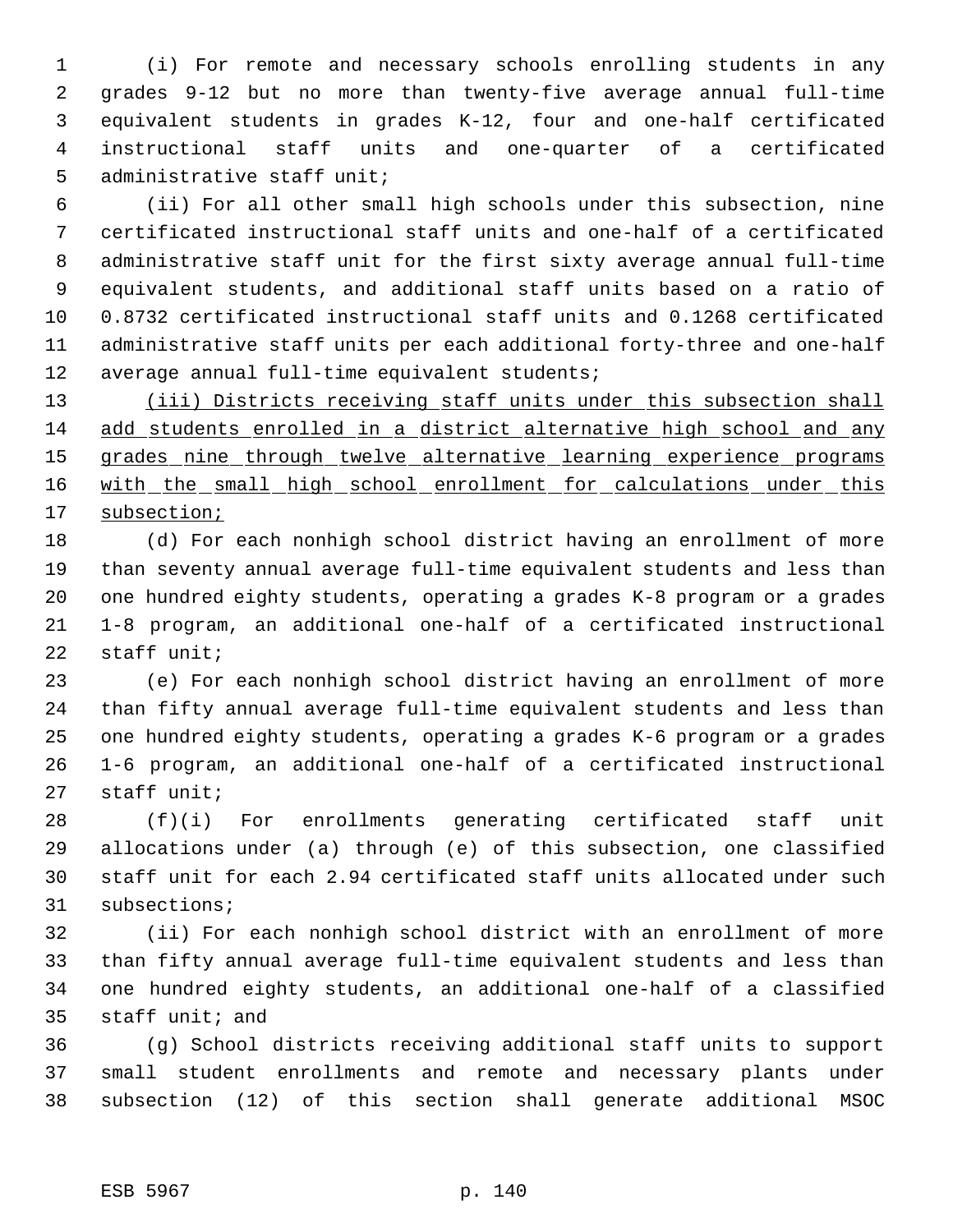allocations consistent with the nonemployee related costs (NERC) allocation formula in place for the 2010-11 school year as provided section 502, chapter 37, Laws of 2010 1st sp. sess. (2010 supplemental budget), adjusted annually for inflation.

 (13) Any school district board of directors may petition the superintendent of public instruction by submission of a resolution adopted in a public meeting to reduce or delay any portion of its basic education allocation for any school year. The superintendent of public instruction shall approve such reduction or delay if it does not impair the district's financial condition. Any delay shall not be for more than two school years. Any reduction or delay shall have no impact on levy authority pursuant to RCW 84.52.0531 and local effort assistance pursuant to chapter 28A.500 RCW.

 (14) The superintendent may distribute funding for the following programs outside the basic education formula during fiscal years 2012 and 2013 as follows:

 (a) \$589,000 of the general fund--state appropriation for fiscal 18 year 2012 and ((\$597,000)) \$598,000 of the general fund--state appropriation for fiscal year 2013 are provided solely for fire protection for school districts located in a fire protection district as now or hereafter established pursuant to chapter 52.04 RCW.

 (b) \$436,000 of the general fund--state appropriation for fiscal year 2012 and \$436,000 of the general fund--state appropriation for fiscal year 2013 are provided solely for programs providing skills training for secondary students who are enrolled in extended day school-to-work programs, as approved by the superintendent of public instruction. The funds shall be allocated at a rate not to exceed \$500 per full-time equivalent student enrolled in those programs.

 (c) Funding in this section is sufficient to fund adjustments to school districts' allocations resulting from the implementation of the prototypical school funding formula, pursuant to chapter 236, Laws of 2010 (K-12 education funding). The funding in this section is intended to hold school districts harmless in total for funding changes resulting from conversion to the prototypical school formula in the general apportionment program, the learning assistance program, the transitional bilingual program, and the highly capable program, after adjustment for changes in enrollment and other caseload adjustments.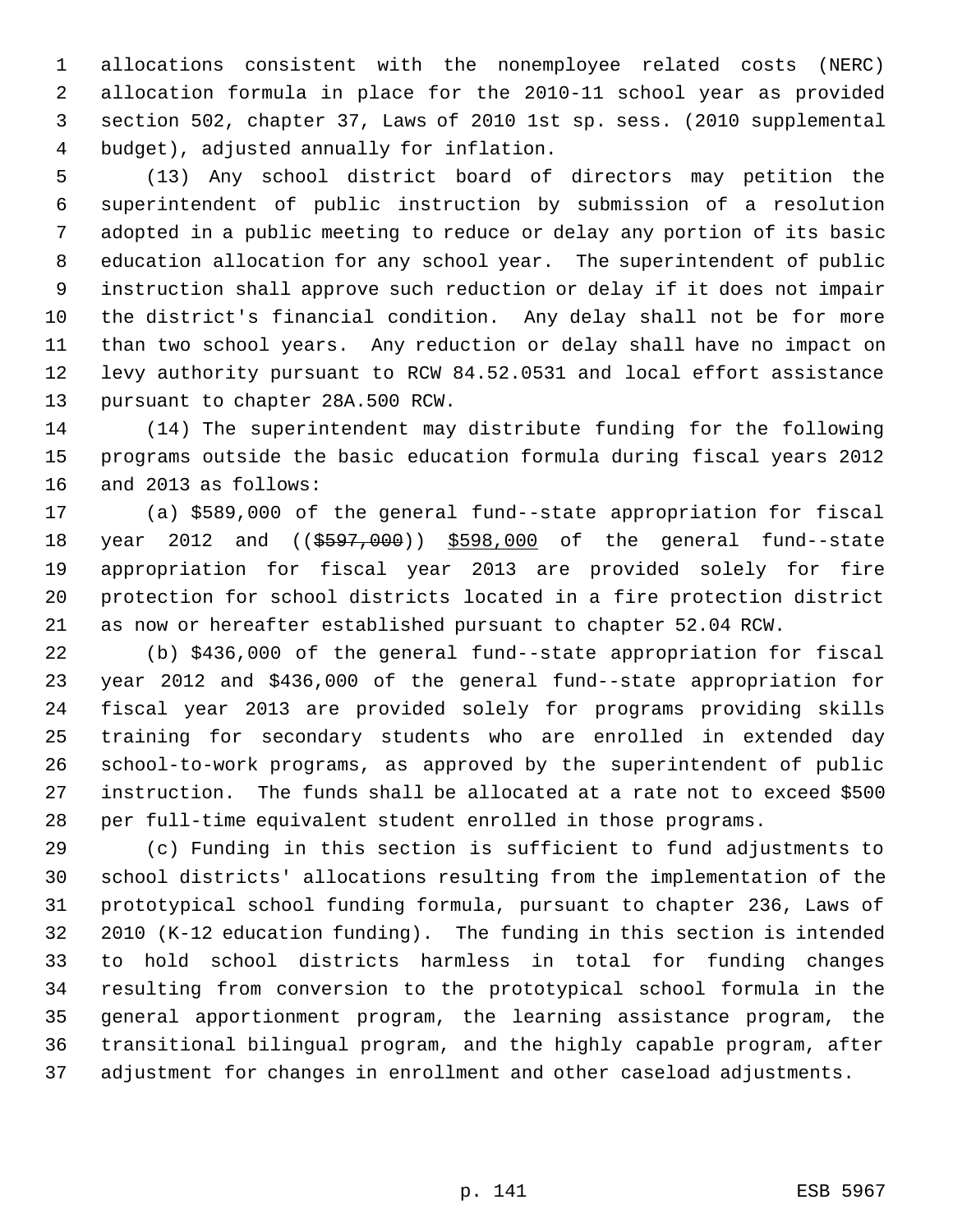(15) \$208,000 of the general fund--state appropriation for fiscal year 2012 and \$211,000 of the general fund--state appropriation for fiscal year 2013 are provided solely for school district emergencies as certified by the superintendent of public instruction. At the close of the fiscal year the superintendent of public instruction shall report to the office of financial management and the appropriate fiscal committees of the legislature on the allocations provided to districts and the nature of the emergency.

 (16) Funding in this section is sufficient to fund a maximum of 1.6 FTE enrollment for skills center students pursuant to chapter 463, Laws of 2007.

12 (17)  $((\text{Beginning} - \text{in} - \text{the} - 2011-12 - \text{sehook} - \text{yeary}))$  Students participating in running start programs may be funded up to a combined maximum enrollment of 1.2 FTE for the 2011-12 school year and 1.0 FTE 15 for the 2012-13 school year including school district and institution 16 of higher education enrollment. In calculating the combined 1.2 or 1.0 FTE, the office of the superintendent of public instruction may ((average the participating student's September through June enrollment 19 to -account -for -differences -in -the -start -and -end -dates -for -courses provided by the high school and higher education institution)) utilize the average of the student's running start FTE enrollment on nine count 22 dates from the institution of higher education and the average of the 23 student's high school FTE enrollment from September through June, 24 adjusting for any differences in start and end dates provided by the institution of higher education and the high school, provided the final 26 per-student FTE does not exceed the 1.2 maximum specified in this 27 section. Additionally, the office of the superintendent of public instruction, in consultation with the state board for community and technical colleges, the higher education coordinating board, and the education data center, shall annually track and report to the fiscal committees of the legislature on the combined FTE experience of students participating in the running start program, including course load analyses at both the high school and community and technical college system.

 (18) If two or more school districts consolidate and each district was receiving additional basic education formula staff units pursuant to subsection (12) of this section, the following apply: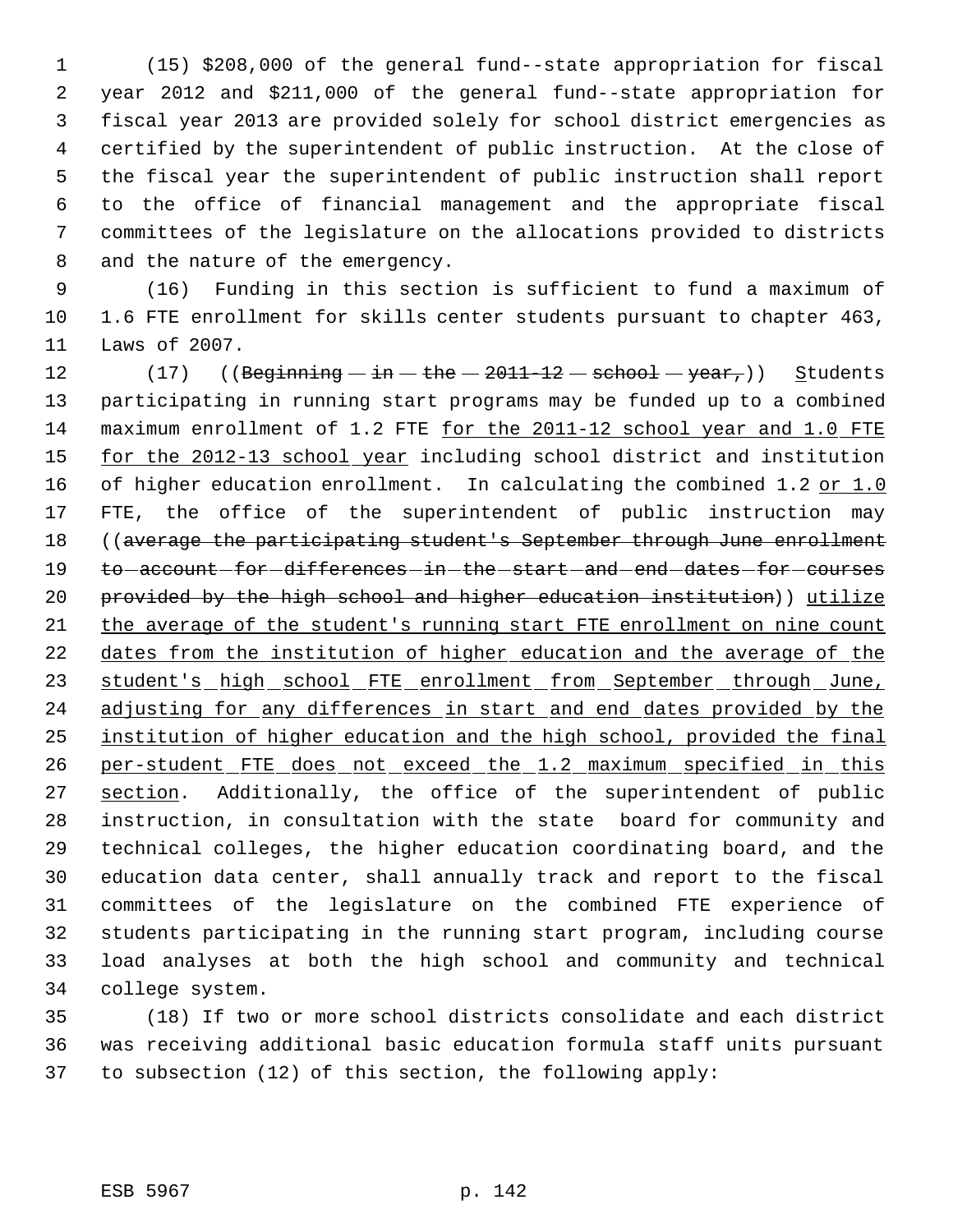(a) For three school years following consolidation, the number of basic education formula staff units shall not be less than the number of basic education formula staff units received by the districts in the school year prior to the consolidation; and

 (b) For the fourth through eighth school years following consolidation, the difference between the basic education formula staff units received by the districts for the school year prior to consolidation and the basic education formula staff units after consolidation pursuant to subsection (12) of this section shall be reduced in increments of twenty percent per year.

 (19)(a) Indirect cost charges by a school district to approved career and technical education middle and secondary programs shall not exceed 15 percent of the combined basic education and career and technical education program enhancement allocations of state funds. Middle and secondary career and technical education programs are considered separate programs for funding and financial reporting purposes under this section.

 (b) Career and technical education program full-time equivalent enrollment shall be reported on the same monthly basis as the enrollment for students eligible for basic support, and payments shall be adjusted for reported career and technical education program enrollments on the same monthly basis as those adjustments for enrollment for students eligible for basic support.

 **Sec. 503.** 2011 2nd sp.s. c 9 s 503 (uncodified) is amended to read as follows:

 **FOR THE SUPERINTENDENT OF PUBLIC INSTRUCTION--BASIC EDUCATION EMPLOYEE COMPENSATION**

 (1) The following calculations determine the salaries used in the state allocations for certificated instructional, certificated administrative, and classified staff units as provided in RCW 28A.150.280 and under section 503 of this act:

 (a) Salary allocations for certificated instructional staff units are determined for each district by multiplying the district's certificated instructional total base salary shown on LEAP Document 2 by the district's average staff mix factor for certificated instructional staff in that school year, computed using LEAP document 1; and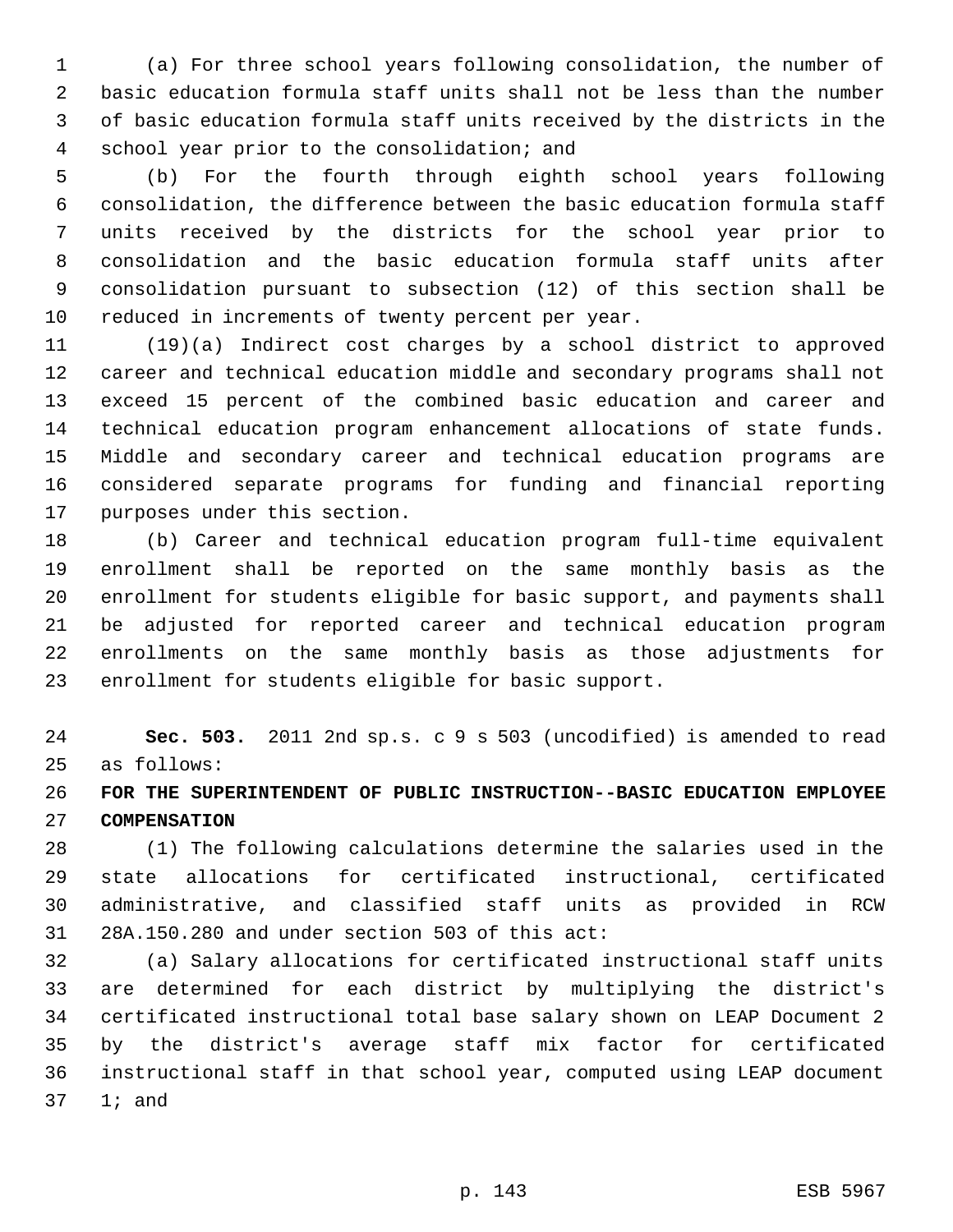(b) Salary allocations for certificated administrative staff units and classified staff units for each district are determined based on the district's certificated administrative and classified salary allocation amounts shown on LEAP Document 2.

 

(2) For the purposes of this section:

 (a) "LEAP Document 1" means the staff mix factors for certificated instructional staff according to education and years of experience, as developed by the legislative evaluation and accountability program 9 committee on May 23, 2011, at 16:10 hours; and

 (b) "LEAP Document 2" means the school year salary allocations for certificated administrative staff and classified staff and derived and total base salaries for certificated instructional staff as developed by the legislative evaluation and accountability program committee on May 23, 2011, at 16:10 hours.

 (3) Incremental fringe benefit factors are applied to salary adjustments at a rate of 15.69 percent for school year 2011-12 and 17 ((15.69)) 15.70 percent for school year 2012-13 for certificated instructional and certificated administrative staff and 15.23 percent for school year 2011-12 and 15.23 percent for the 2012-13 school year for classified staff.

 (4)(a) Pursuant to RCW 28A.150.410, the following state-wide salary allocation schedules for certificated instructional staff are established for basic education salary allocations:

Table Of Total Base Salaries For Certificated Instructional Staff For School Year 2011-12

\*\*\*Education Experience\*\*\*

| 27 | Years   |        |         |         |         |         |          |        |         | $MA+90$   |
|----|---------|--------|---------|---------|---------|---------|----------|--------|---------|-----------|
| 28 | of      |        |         |         |         |         |          |        |         | <b>OR</b> |
| 29 | Service | BA     | $BA+15$ | $BA+30$ | $BA+45$ | $BA+90$ | $BA+135$ | MA     | $MA+45$ | Ph.D.     |
| 30 | 0       | 33,401 | 34,303  | 35,238  | 36,175  | 39,180  | 41,116   | 40,045 | 43,051  | 44,989    |
| 31 | T       | 33,851 | 34,765  | 35,712  | 36,690  | 39,727  | 41,652   | 40,490 | 43,527  | 45,452    |
| 32 | 2       | 34,279 | 35,202  | 36,159  | 37,212  | 40,241  | 42,186   | 40,938 | 43,966  | 45,912    |
| 33 | 3       | 34,720 | 35,653  | 36,620  | 37,706  | 40,729  | 42,722   | 41,363 | 44,384  | 46,377    |
| 34 | 4       | 35,153 | 36,127  | 37,099  | 38,224  | 41,264  | 43,271   | 41,808 | 44,849  | 46,857    |
| 35 | 5       | 35,600 | 36,578  | 37,561  | 38,748  | 41,777  | 43,824   | 42,261 | 45,291  | 47,339    |
| 36 | 6       | 36,060 | 37,017  | 38,032  | 39,279  | 42.293  | 44,352   | 42,725 | 45,740  | 47.797    |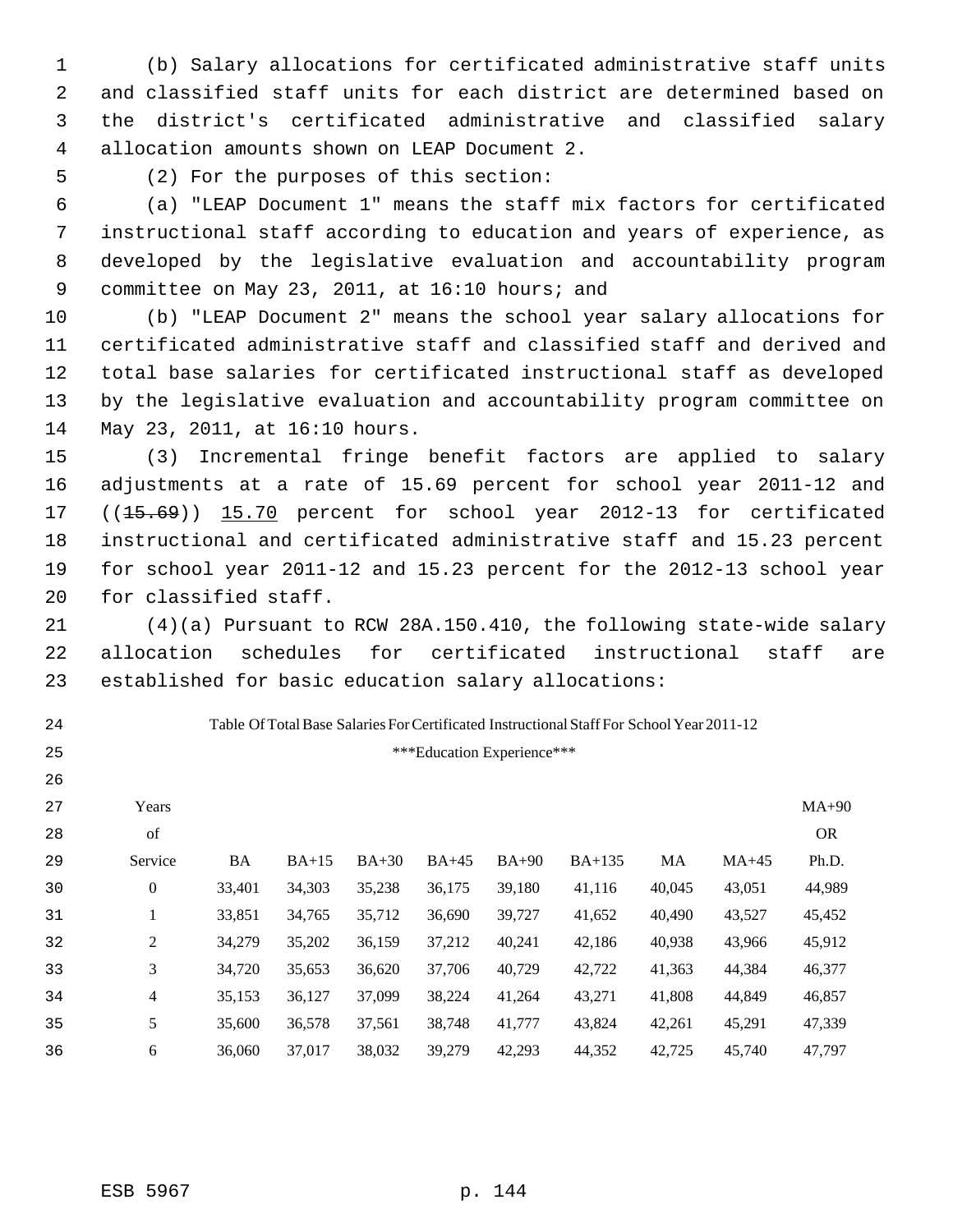| 1           | 7                                                                                                  | 36,868    | 37,839  | 38,868  | 40,182  | 43,241                     | 45,356                                                                                    | 43,594 | 46,652  | 48,768    |
|-------------|----------------------------------------------------------------------------------------------------|-----------|---------|---------|---------|----------------------------|-------------------------------------------------------------------------------------------|--------|---------|-----------|
| 2           | 8                                                                                                  | 38,050    | 39,074  | 40,127  | 41,550  | 44,651                     | 46,844                                                                                    | 44,961 | 48,063  | 50,254    |
| 3           | $\overline{9}$                                                                                     |           | 40,353  | 41,459  | 42,933  | 46,106                     | 48,373                                                                                    | 46,343 | 49,518  | 51,785    |
| 4           | 10                                                                                                 |           |         | 42,806  | 44,387  | 47,602                     | 49,945                                                                                    | 47,798 | 51,014  | 53,356    |
| 5           | 11                                                                                                 |           |         |         | 45,883  | 49,169                     | 51,558                                                                                    | 49,295 | 52,581  | 54,969    |
| 6           | 12                                                                                                 |           |         |         | 47,332  | 50,777                     | 53,238                                                                                    | 50,850 | 54,188  | 56,650    |
| 7           | 13                                                                                                 |           |         |         |         | 52,425                     | 54,959                                                                                    | 52,460 | 55,836  | 58,370    |
| 8           | 14                                                                                                 |           |         |         |         | 54,081                     | 56,745                                                                                    | 54,117 | 57,600  | 60,157    |
| 9           | 15                                                                                                 |           |         |         |         | 55,488                     | 58,221                                                                                    | 55,523 | 59,098  | 61,721    |
| 10          | 16 or more                                                                                         |           |         |         |         | 56,597                     | 59,385                                                                                    | 56,634 | 60,279  | 62,955    |
| 11          |                                                                                                    |           |         |         |         |                            | Table Of Total Base Salaries For Certificated Instructional Staff For School Year 2012-13 |        |         |           |
| 12          |                                                                                                    |           |         |         |         | ***Education Experience*** |                                                                                           |        |         |           |
| 13          |                                                                                                    |           |         |         |         |                            |                                                                                           |        |         |           |
| 14          | Years                                                                                              |           |         |         |         |                            |                                                                                           |        |         | $MA+90$   |
| 15          | $% \left( \left( \mathcal{A},\mathcal{A}\right) \right) =\left( \mathcal{A},\mathcal{A}\right)$ of |           |         |         |         |                            |                                                                                           |        |         | <b>OR</b> |
| 16          | Service                                                                                            | <b>BA</b> | $BA+15$ | $BA+30$ | $BA+45$ | $BA+90$                    | <b>BA+135</b>                                                                             | MA     | $MA+45$ | Ph.D.     |
| $17\,$      | $\boldsymbol{0}$                                                                                   | 33,401    | 34,303  | 35,238  | 36,175  | 39,180                     | 41,116                                                                                    | 40,045 | 43,051  | 44,989    |
| 18          | $\mathbf{1}$                                                                                       | 33,851    | 34,765  | 35,712  | 36,690  | 39,727                     | 41,652                                                                                    | 40,490 | 43,527  | 45,452    |
| 19          | $\overline{c}$                                                                                     | 34,279    | 35,202  | 36,159  | 37,212  | 40,241                     | 42,186                                                                                    | 40,938 | 43,966  | 45,912    |
| 20          | 3                                                                                                  | 34,720    | 35,653  | 36,620  | 37,706  | 40,729                     | 42,722                                                                                    | 41,363 | 44,384  | 46,377    |
| 21          | $\overline{\mathcal{A}}$                                                                           | 35,153    | 36,127  | 37,099  | 38,224  | 41,264                     | 43,271                                                                                    | 41,808 | 44,849  | 46,857    |
| 22          | 5                                                                                                  | 35,600    | 36,578  | 37,561  | 38,748  | 41,777                     | 43,824                                                                                    | 42,261 | 45,291  | 47,339    |
| 23          | 6                                                                                                  | 36,060    | 37,017  | 38,032  | 39,279  | 42,293                     | 44,352                                                                                    | 42,725 | 45,740  | 47,797    |
| $2\sqrt{4}$ | 7                                                                                                  | 36,868    | 37,839  | 38,868  | 40,182  | 43,241                     | 45,356                                                                                    | 43,594 | 46,652  | 48,768    |
| 25          | 8                                                                                                  | 38,050    | 39,074  | 40,127  | 41,550  | 44,651                     | 46,844                                                                                    | 44,961 | 48,063  | 50,254    |
| 26          | 9                                                                                                  |           | 40,353  | 41,459  | 42,933  | 46,106                     | 48,373                                                                                    | 46,343 | 49,518  | 51,785    |
| 27          | $10\,$                                                                                             |           |         | 42,806  | 44,387  | 47,602                     | 49,945                                                                                    | 47,798 | 51,014  | 53,356    |
| 28          | 11                                                                                                 |           |         |         | 45,883  | 49,169                     | 51,558                                                                                    | 49,295 | 52,581  | 54,969    |
| 29          | 12                                                                                                 |           |         |         | 47,332  | 50,777                     | 53,238                                                                                    | 50,850 | 54,188  | 56,650    |
| 30          | 13                                                                                                 |           |         |         |         | 52,425                     | 54,959                                                                                    | 52,460 | 55,836  | 58,370    |
| 31          | 14                                                                                                 |           |         |         |         | 54,081                     | 56,745                                                                                    | 54,117 | 57,600  | 60,157    |
| 32          | 15                                                                                                 |           |         |         |         | 55,488                     | 58,221                                                                                    | 55,523 | 59,098  | 61,721    |
| 33          | 16 or more                                                                                         |           |         |         |         | 56,597                     | 59,385                                                                                    | 56,634 | 60,279  | 62,955    |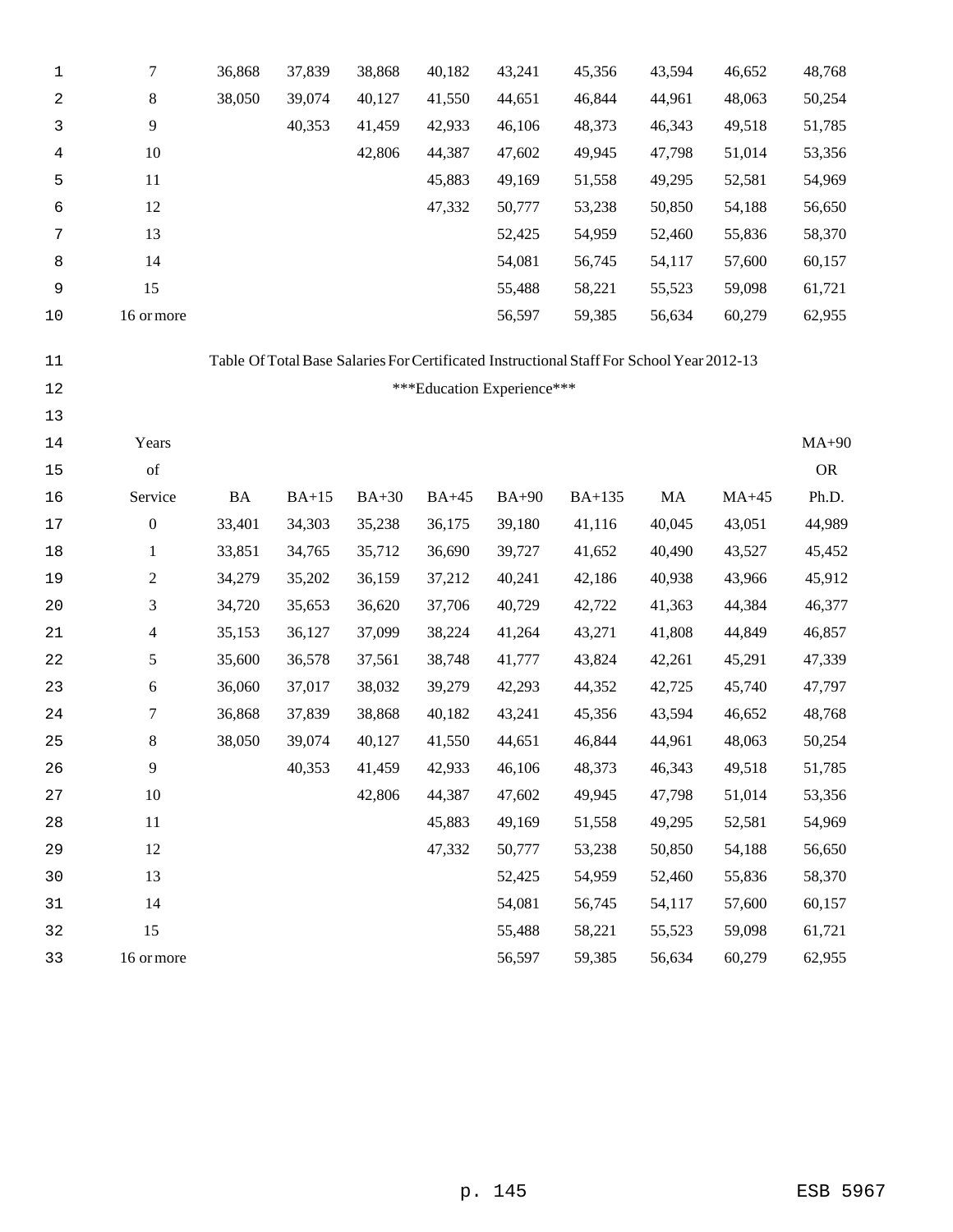(b) As used in this subsection, the column headings "BA+(N)" refer to the number of credits earned since receiving the baccalaureate degree.

 (c) For credits earned after the baccalaureate degree but before the masters degree, any credits in excess of forty-five credits may be counted after the masters degree. Thus, as used in this subsection, 7 the column headings "MA+(N)" refer to the total of:

(i) Credits earned since receiving the masters degree; and

 (ii) Any credits in excess of forty-five credits that were earned after the baccalaureate degree but before the masters degree.

(5) For the purposes of this section:

(a) "BA" means a baccalaureate degree.

(b) "MA" means a masters degree.

(c) "PHD" means a doctorate degree.

 (d) "Years of service" shall be calculated under the same rules adopted by the superintendent of public instruction.

 (e) "Credits" means college quarter hour credits and equivalent in-service credits computed in accordance with RCW 28A.415.020 and 28A.415.023.

 (6) No more than ninety college quarter-hour credits received by any employee after the baccalaureate degree may be used to determine compensation allocations under the state salary allocation schedule and LEAP documents referenced in this part V, or any replacement schedules and documents, unless:

(a) The employee has a masters degree; or

 (b) The credits were used in generating state salary allocations before January 1, 1992.

 (7) The salary allocation schedules established in this section are for allocation purposes only except as provided in RCW 28A.400.200(2).

 **Sec. 504.** 2011 2nd sp.s. c 9 s 504 (uncodified) is amended to read as follows:

 **FOR THE SUPERINTENDENT OF PUBLIC INSTRUCTION--FOR SCHOOL EMPLOYEE COMPENSATION ADJUSTMENTS**

34 General Fund--Federal Appropriation . . . . . . . . . . . . . \$2,000

 The appropriation in this section is subject to the following conditions and limitations: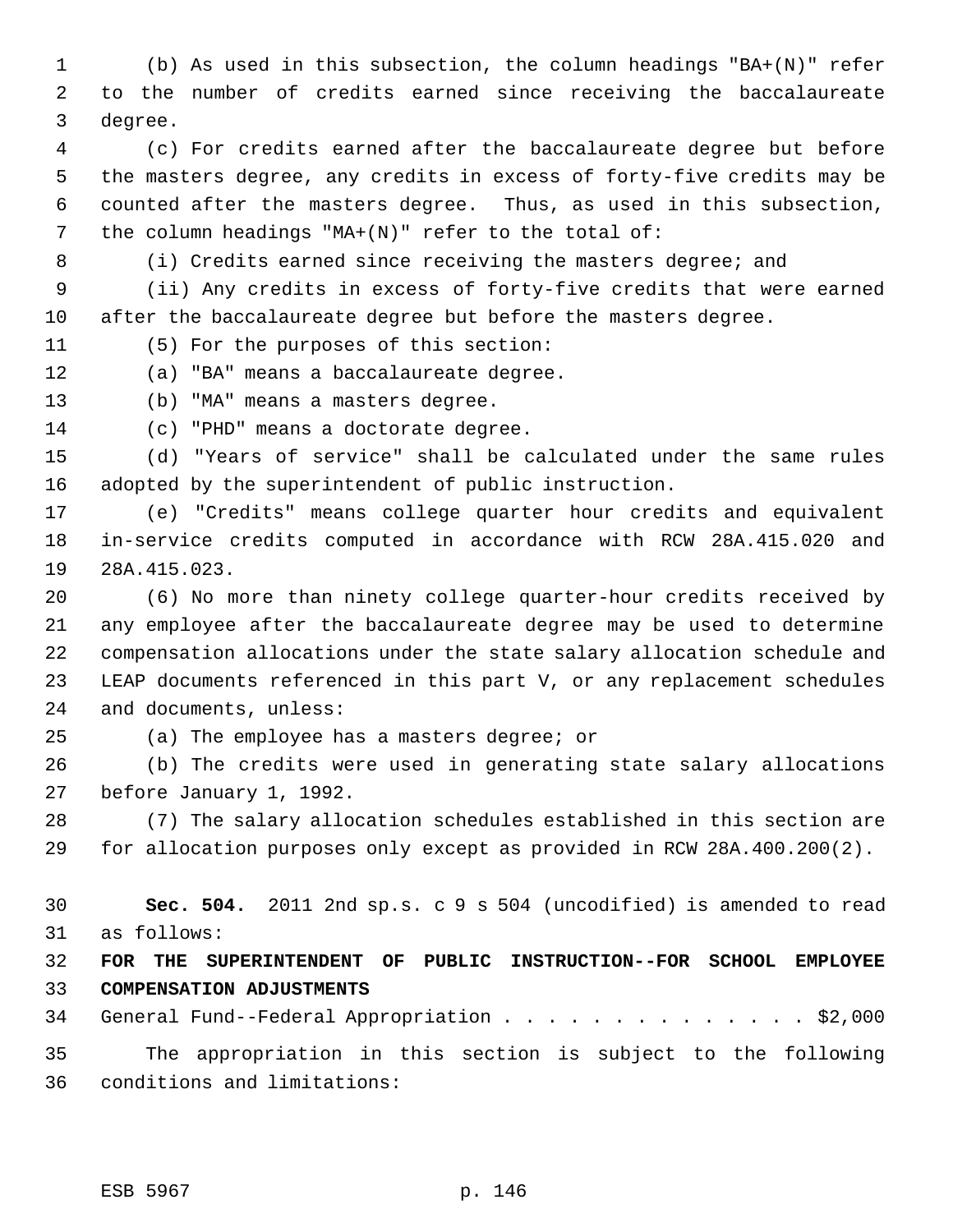(1)(a) Additional salary adjustments as necessary to fund the base salaries for certificated instructional staff as listed for each district in LEAP Document 2, defined in section 504(2)(b) of this act. Allocations for these salary adjustments shall be provided to all districts that are not grandfathered to receive salary allocations above the statewide salary allocation schedule, and to certain grandfathered districts to the extent necessary to ensure that salary allocations for districts that are currently grandfathered do not fall below the statewide salary allocation schedule.

 (b) Additional salary adjustments to certain districts as necessary to fund the per full-time-equivalent salary allocations for certificated administrative staff as listed for each district in LEAP Document 2, defined in section 504(2)(b) of this act.

 (c) Additional salary adjustments to certain districts as necessary to fund the per full-time-equivalent salary allocations for classified staff as listed for each district in LEAP Document 2, defined in section 504(2)(b) of this act.

 (d) The appropriations in this subsection (1) include associated incremental fringe benefit allocations at 15.69 percent for the 2011-12 20 school year and ((15.69)) 15.70 percent for the 2012-13 school year for certificated instructional and certificated administrative staff and 15.23 percent for the 2011-12 school year and 15.23 percent for the 2012-13 school year for classified staff.

 (e) The appropriations in this section include the increased or decreased portion of salaries and incremental fringe benefits for all relevant state-funded school programs in part V of this act. Changes for general apportionment (basic education) are based on the salary allocation schedules and methodology in sections 503 and 504 of this act. Changes for special education result from changes in each district's basic education allocation per student. Changes for educational service districts and institutional education programs are determined by the superintendent of public instruction using the methodology for general apportionment salaries and benefits in sections 503 and 504 of this act.

 (f) The appropriations in this section include no salary adjustments for substitute teachers.

 (2) The maintenance rate for insurance benefit allocations is \$768.00 per month for the 2011-12 and 2012-13 school years. The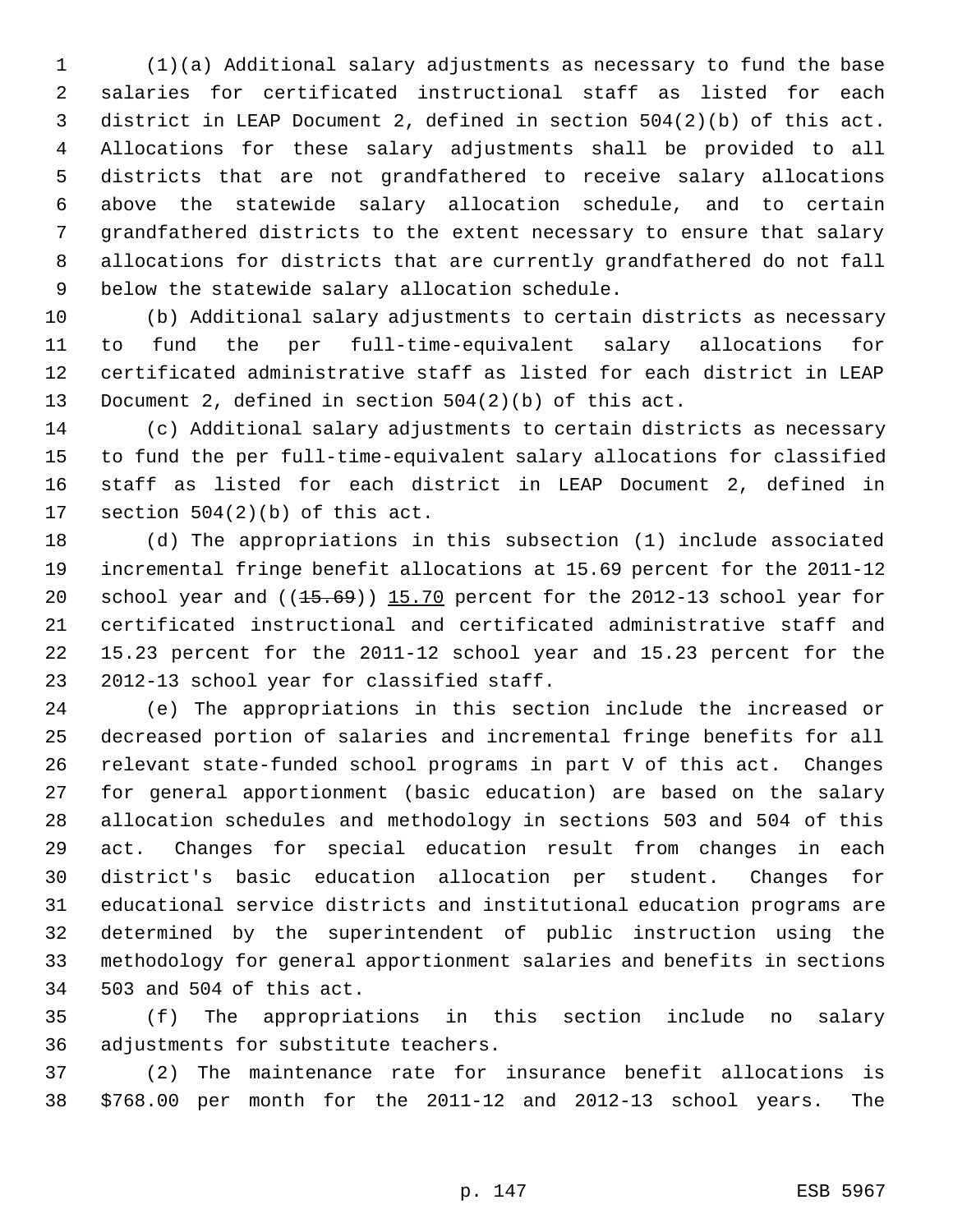appropriations in this section reflect the incremental change in cost of allocating rates of \$768.00 per month for the 2011-12 school year and \$768.00 per month for the 2012-13 school year.

 (3) The rates specified in this section are subject to revision each year by the legislature.

 **Sec. 505.** 2011 2nd sp.s. c 9 s 505 (uncodified) is amended to read as follows:

 **FOR THE SUPERINTENDENT OF PUBLIC INSTRUCTION--FOR PUPIL TRANSPORTATION** 9 General Fund--State Appropriation (FY 2012) . . . . . ((\$322,033,000))  $\frac{10}{322}$ , 243, 000 11 General Fund--State Appropriation (FY 2013) . . . . . ((\$273,380,000)) 12 \$273,642,000 13 TOTAL APPROPRIATION . . . . . . . . . . . . ((<del>\$595,413,000</del>))  $$595,885,000$ 

 The appropriations in this section are subject to the following conditions and limitations:

 (1) Each general fund fiscal year appropriation includes such funds as are necessary to complete the school year ending in the fiscal year and for prior fiscal year adjustments.

 (2)(a) For the 2011-12 and 2012-13 school years, the superintendent shall allocate funding to school district programs for the transportation of students as provided in RCW 28A.160.192.

 (b) From July 1, 2011 to August 31, 2011, the superintendent shall allocate funding to school districts programs for the transportation of students as provided in section 505, chapter 564, Laws of 2009, as amended through section 1404 of this act.

 (3) Any amounts appropriated for maintenance level funding for pupil transportation that exceed actual maintenance level expenditures as calculated under the funding formula that takes effect September 1, 2011, shall be distributed to districts according to RCW 28A.160.192(2)(b).

 (4) A maximum of \$892,000 of this fiscal year 2012 appropriation and a maximum of \$892,000 of the fiscal year 2013 appropriation may be expended for regional transportation coordinators and related activities. The transportation coordinators shall ensure that data submitted by school districts for state transportation funding shall,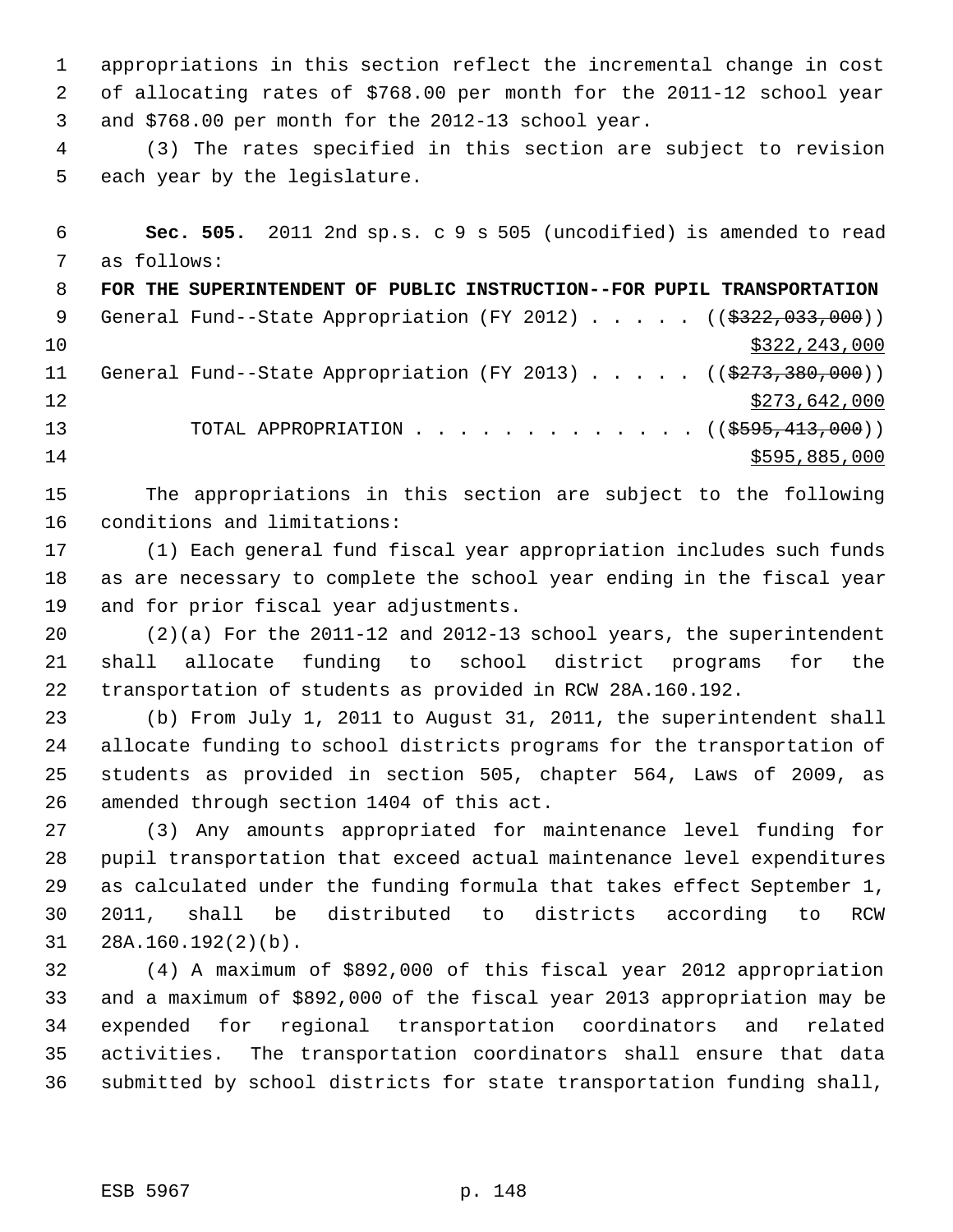to the greatest extent practical, reflect the actual transportation activity of each district.

 (5) The office of the superintendent of public instruction shall provide reimbursement funding to a school district for school bus purchases only after the superintendent of public instruction determines that the school bus was purchased from the list established pursuant to RCW 28A.160.195(2) or a comparable competitive bid process based on the lowest price quote based on similar bus categories to those used to establish the list pursuant to RCW 28A.160.195.

 (6) The superintendent of public instruction shall base depreciation payments for school district buses on the pre-sales tax five-year average of lowest bids in the appropriate category of bus. In the final year on the depreciation schedule, the depreciation payment shall be based on the lowest bid in the appropriate bus category for that school year.

 (7) Funding levels in this section reflect waivers granted by the state board of education for four-day school weeks as allowed under RCW 28A.305.141.

 (8) Starting with the 2012-13 school year, the office of the superintendent of public instruction shall disburse payments for bus depreciation in August.

22 (9) The office of the superintendent of public instruction shall 23 develop, in consultation with the Washington association of school business officials and Washington association for pupil transportation, a unit-cost transportation formula or hybrid formula for legislative consideration and potential adoption. The transportation-allocation 27 formula shall take into account statistically significant cost drivers, 28 recognize fixed costs, and simplify the current regression-analysis 29 transportation-allocation method. The formula or hybrid formula developed should be based on currently-collected data identified under RCW 28A.160.192(1)(a). These data are to include basic and special student loads, school district land area, average distance to school, 33 roadway miles, and number of locations served. The office of the superintendent of public instruction shall report to the legislative 35 fiscal committees, the education committees of the senate and the house of representatives, and to the office of financial management, by 37 September 30, 2012, for legislative consideration and possible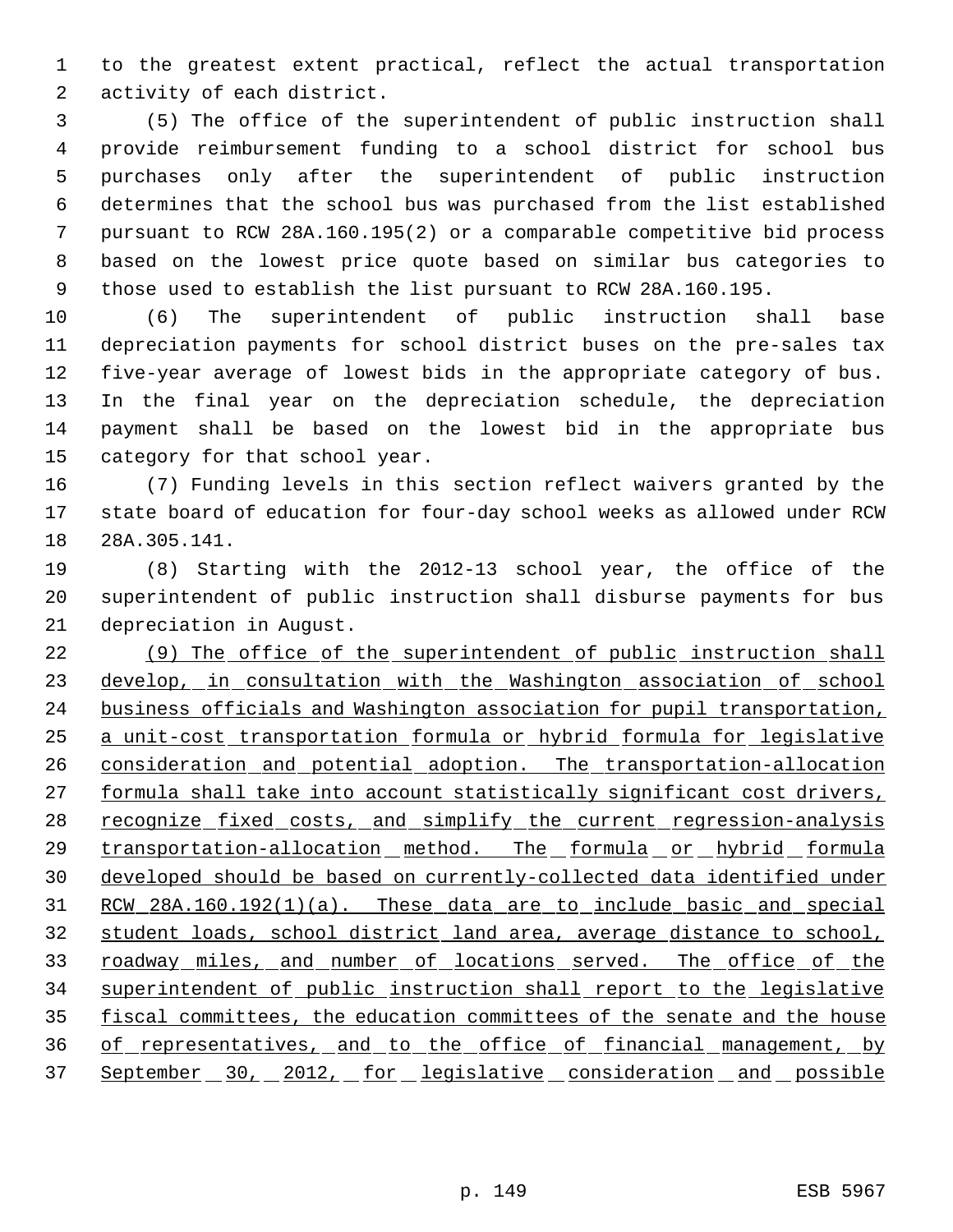amendment or adoption of the unit-cost or hybrid formula for the 2013-

14 school year.

 **Sec. 506.** 2011 2nd sp.s. c 9 s 507 (uncodified) is amended to read as follows:

 **FOR THE SUPERINTENDENT OF PUBLIC INSTRUCTION--FOR SPECIAL EDUCATION PROGRAMS**

7 General Fund--State Appropriation (FY 2012) . . . . . ((\$653,904,000))  $8 \div 8648,369,000$ 9 General Fund--State Appropriation (FY 2013) . . . . . ((\$694,237,000)) \$680,439,000 11 General Fund--Federal Appropriation . . . . . . . . . . \$486,936,000 12 Education Legacy Trust Account--State Appropriation . . . . \$756,000 13 TOTAL APPROPRIATION . . . . . . . . . . . ((<del>\$1,835,833,000</del>))  $51,816,500,000$ 

 The appropriations in this section are subject to the following conditions and limitations:

 (1) Funding for special education programs is provided on an excess cost basis, pursuant to RCW 28A.150.390. School districts shall ensure that special education students as a class receive their full share of the general apportionment allocation accruing through sections 502 and 504 of this act. To the extent a school district cannot provide an appropriate education for special education students under chapter 28A.155 RCW through the general apportionment allocation, it shall provide services through the special education excess cost allocation funded in this section.

(2)(a) The superintendent of public instruction shall ensure that:

(i) Special education students are basic education students first;

 (ii) As a class, special education students are entitled to the full basic education allocation; and

 (iii) Special education students are basic education students for the entire school day.

 (b) The superintendent of public instruction shall continue to implement the full cost method of excess cost accounting, as designed by the committee and recommended by the superintendent, pursuant to section 501(1)(k), chapter 372, Laws of 2006.

 (c) Beginning with the 2010-11 school year award cycle, the office of the superintendent of public instruction shall make award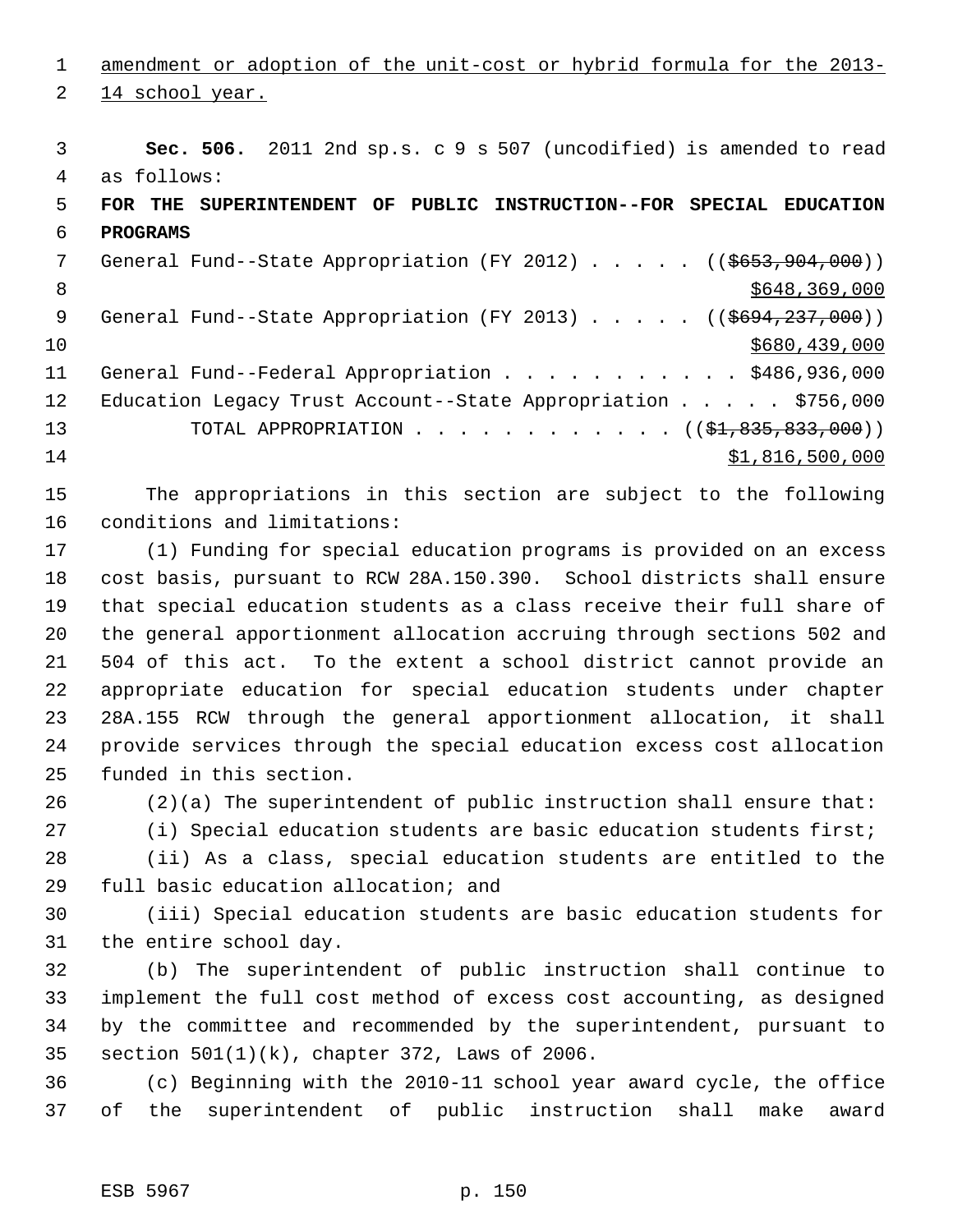determinations for state safety net funding in August of each school year. Determinations on school district eligibility for state safety net awards shall be based on analysis of actual expenditure data from the current school year.

 (3) Each fiscal year appropriation includes such funds as are necessary to complete the school year ending in the fiscal year and for prior fiscal year adjustments.

 (4)(a) For the 2011-12 and 2012-13 school years, the superintendent shall allocate funding to school district programs for special education students as provided in RCW 28A.150.390.

 (b) From July 1, 2011 to August 31, 2011, the superintendent shall allocate funding to school district programs for special education students as provided in section 507, chapter 564, Laws of 2009, as amended through section 1406 of this act.

 (5) The following applies throughout this section: The definitions for enrollment and enrollment percent are as specified in RCW 28A.150.390(3). Each district's general fund--state funded special education enrollment shall be the lesser of the district's actual enrollment percent or 12.7 percent.

 (6) At the request of any interdistrict cooperative of at least 15 districts in which all excess cost services for special education students of the districts are provided by the cooperative, the maximum enrollment percent shall be calculated in accordance with RCW 28A.150.390(3) (c) and (d), and shall be calculated in the aggregate rather than individual district units. For purposes of this subsection, the average basic education allocation per full-time equivalent student shall be calculated in the aggregate rather than individual district units.

 (7) \$8,914,000 of the general fund--state appropriation for fiscal year 2012, ((\$34,200,000)) \$34,805,000 of the general fund--state appropriation for fiscal year 2013, and \$29,574,000 of the general fund--federal appropriation are provided solely for safety net awards for districts with demonstrated needs for special education funding beyond the amounts provided in subsection (4) of this section. If the federal safety net awards based on the federal eligibility threshold exceed the federal appropriation in this subsection (7) in any fiscal year, the superintendent shall expend all available federal discretionary funds necessary to meet this need. At the conclusion of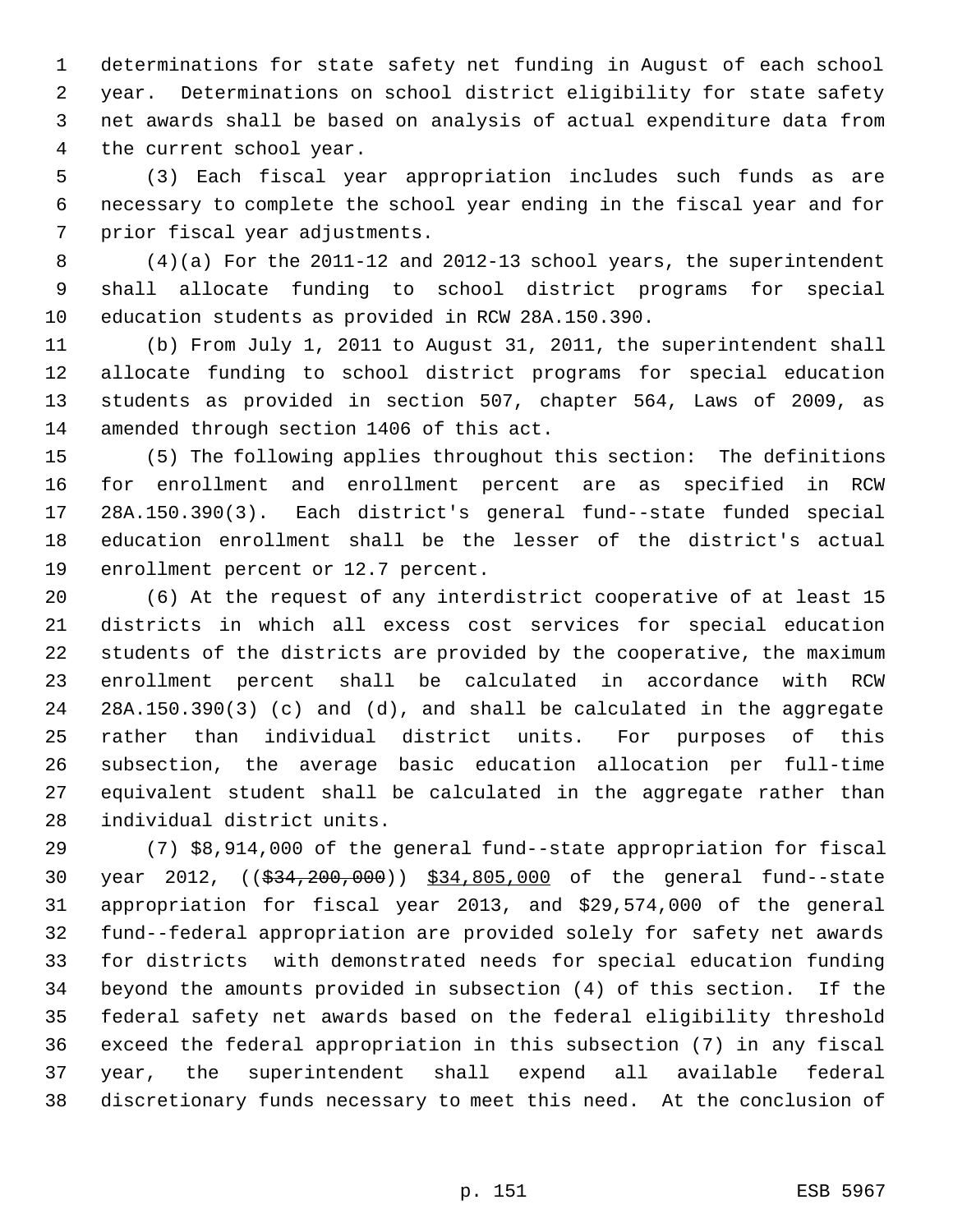each school year, the superintendent shall recover safety net funds that were distributed prospectively but for which districts were not subsequently eligible.

 (a) For the 2011-12 and 2012-13 school years, safety net funds shall be awarded by the state safety net oversight committee as provided in section 109(1) chapter 548, Laws of 2009 (ESHB 2261).

 (b) From July 1, 2011 to August 31, 2011, the superintendent shall operate the safety net oversight committee and shall award safety net funds as provided in section 507, chapter 564, Laws of 2009, as amended through section 1406 of this act.

 (8) A maximum of \$678,000 may be expended from the general fund-- state appropriations to fund 5.43 full-time equivalent teachers and 2.1 full-time equivalent aides at children's orthopedic hospital and medical center. This amount is in lieu of money provided through the home and hospital allocation and the special education program.

 (9) The superintendent shall maintain the percentage of federal flow-through to school districts at 85 percent. In addition to other purposes, school districts may use increased federal funds for high- cost students, for purchasing regional special education services from educational service districts, and for staff development activities particularly relating to inclusion issues.

 (10) A school district may carry over from one year to the next year up to 10 percent of the general fund--state funds allocated under this program; however, carryover funds shall be expended in the special education program.

 (11) \$251,000 of the general fund--state appropriation for fiscal year 2012 and \$251,000 of the general fund--state appropriation for fiscal year 2013 are provided solely for two additional full-time equivalent staff to support the work of the safety net committee and to provide training and support to districts applying for safety net awards.

 (12) \$50,000 of the general fund--state appropriation for fiscal year 2012, \$50,000 of the general fund--state appropriation for fiscal year 2013, and \$100,000 of the general fund--federal appropriation shall be expended to support a special education ombudsman program within the office of superintendent of public instruction.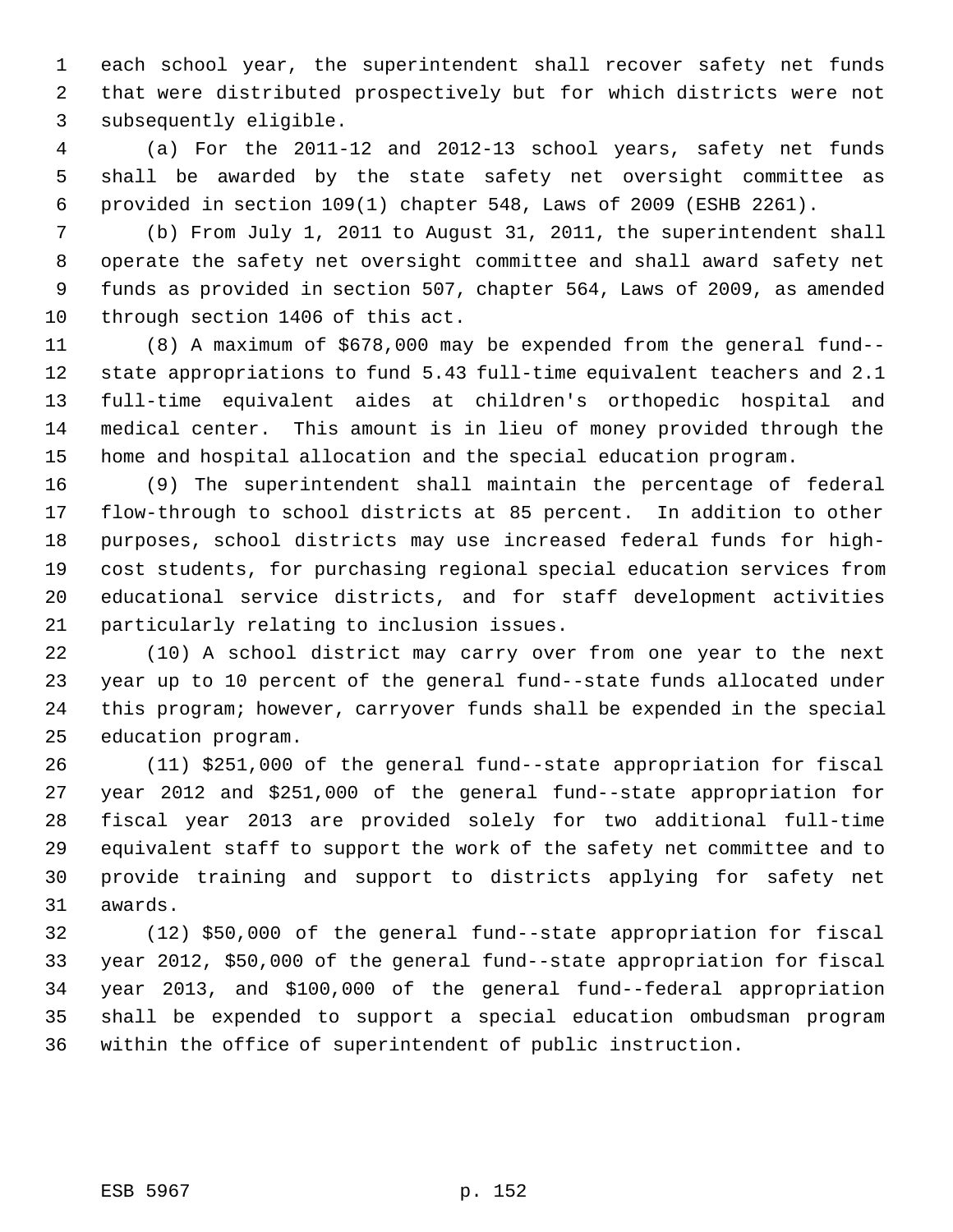**Sec. 507.** 2011 2nd sp.s. c 9 s 508 (uncodified) is amended to read as follows: **FOR THE SUPERINTENDENT OF PUBLIC INSTRUCTION--FOR EDUCATIONAL SERVICE DISTRICTS** 5 General Fund--State Appropriation (FY 2012)  $\ldots$  . . . (( $\frac{27,889,000}{\ldots}$ )  $\frac{1}{57,894,000}$ 7 General Fund--State Appropriation (FY 2013) . . . . . ((\$7,904,000))  $\frac{1}{2}$  8  $\frac{1}{2}$  8  $\frac{1}{2}$  8  $\frac{1}{2}$  8  $\frac{1}{2}$  8  $\frac{1}{2}$  8  $\frac{1}{2}$  8  $\frac{1}{2}$  8  $\frac{1}{2}$  8  $\frac{1}{2}$  8  $\frac{1}{2}$  8  $\frac{1}{2}$  8  $\frac{1}{2}$  8  $\frac{1}{2}$  8  $\frac{1}{2}$  8  $\frac{1}{2}$  8  $\frac{1}{2}$  8  $\frac{1}{2}$  8  $\frac$ 9 TOTAL APPROPRIATION . . . . . . . . . . . . . . ((\$<del>15,793,000</del>)) \$15,282,000

 The appropriations in this section are subject to the following conditions and limitations:

 (1) The educational service districts shall continue to furnish financial services required by the superintendent of public instruction and RCW 28A.310.190 (3) and (4).

 (2) Funding within this section is provided for regional professional development related to mathematics and science curriculum and instructional strategies. Funding shall be distributed among the educational service districts in the same proportion as distributions in the 2007-2009 biennium. Each educational service district shall use this funding solely for salary and benefits for a certificated instructional staff with expertise in the appropriate subject matter and in professional development delivery, and for travel, materials, and other expenditures related to providing regional professional development support.

 (3) The educational service districts, at the request of the state board of education pursuant to RCW 28A.310.010 and 28A.310.340, may receive and screen applications for school accreditation, conduct school accreditation site visits pursuant to state board of education rules, and submit to the state board of education post-site visit recommendations for school accreditation. The educational service districts may assess a cooperative service fee to recover actual plus reasonable indirect costs for the purposes of this subsection.

 **Sec. 508.** 2011 2nd sp.s. c 9 s 509 (uncodified) is amended to read as follows:

**FOR THE SUPERINTENDENT OF PUBLIC INSTRUCTION--FOR LOCAL EFFORT**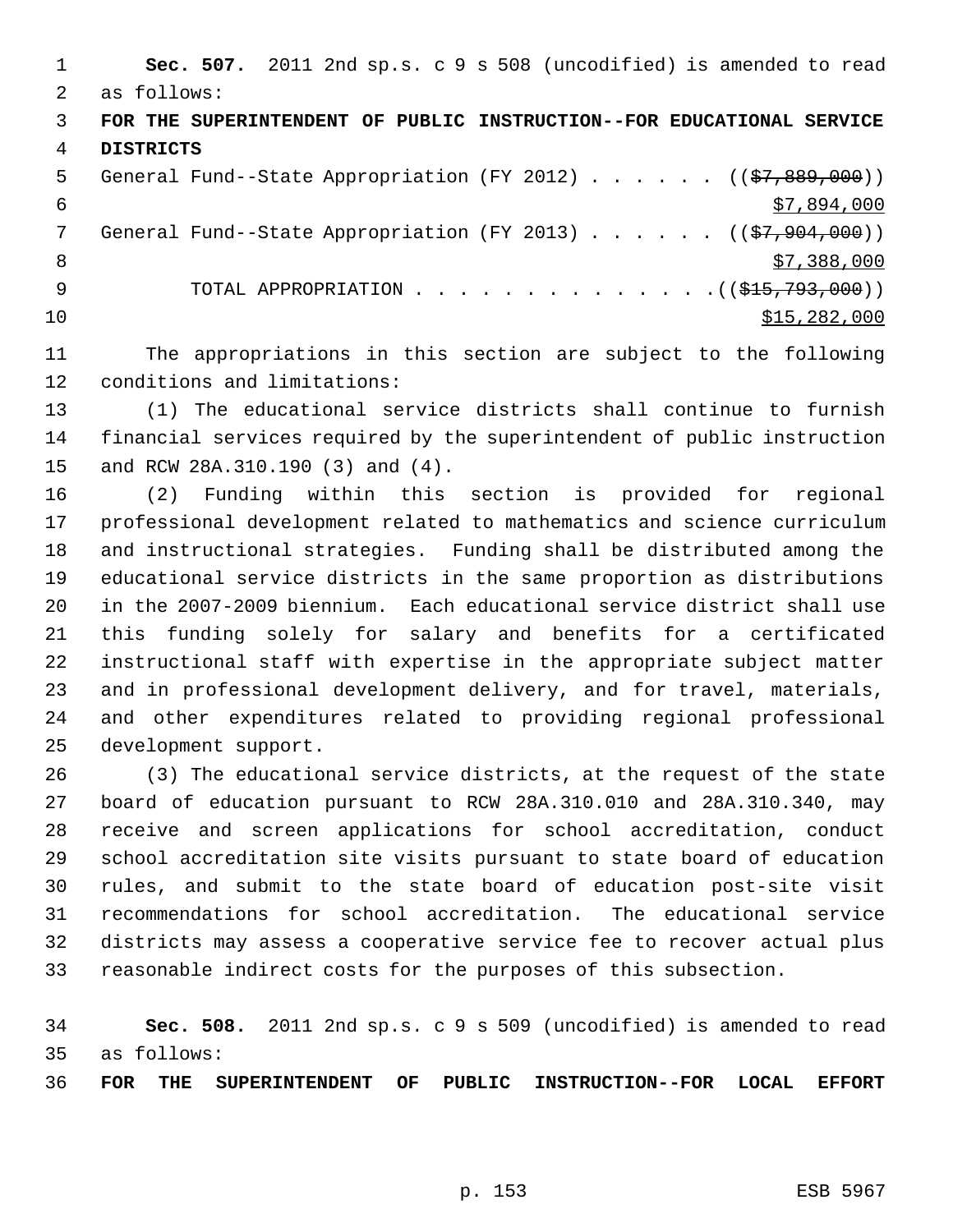**ASSISTANCE** 2 General Fund--State Appropriation (FY 2012) . . . . . ((\$300,761,000))  $\frac{1}{3}$   $\frac{3}{300}$ , 768, 000 4 General Fund--State Appropriation (FY 2013) . . . . . ((\$299,276,000))  $\frac{$298,166,000}{2}$ 6 General Fund--Federal Appropriation . . . . . . . . . . . . \$4,400,000 7 TOTAL APPROPRIATION . . . . . . . . . . . . ((\$600,037,000)) 8 \$603,334,000 \$603,334,000 \$603,334,000 \$603,334,000 \$603,334,000 \$603,334,000 \$

 $\begin{smallmatrix} 9 \\ 10 \end{smallmatrix}$ The appropriations in this section are subject to the following conditions and limitations: For purposes of RCW 84.52.0531, the increase per full-time equivalent student is 3 percent from the 2010-11 school year to the 2011-12 school year and 5 percent from the 2011-12 school year to the 2012-13 school year.

 **Sec. 509.** 2011 2nd sp.s. c 9 s 510 (uncodified) is amended to read as follows: **FOR THE SUPERINTENDENT OF PUBLIC INSTRUCTION--FOR INSTITUTIONAL**

 **EDUCATION PROGRAMS** 19 General Fund--State Appropriation (FY 2012) . . . . . . ((\$17,507,000)) \$16,694,000 21 General Fund--State Appropriation (FY 2013) . . . . . . ((\$16,969,000)) 22 \$15,867,000 23 TOTAL APPROPRIATION . . . . . . . . . . . . . . ((\$34,476,000))  $\frac{$32,561,000}{2}$ 

 The appropriations in this section are subject to the following conditions and limitations:

 (1) Each general fund--state fiscal year appropriation includes such funds as are necessary to complete the school year ending in the fiscal year and for prior fiscal year adjustments.

 (2) State funding provided under this section is based on salaries and other expenditures for a 220-day school year. The superintendent of public instruction shall monitor school district expenditure plans for institutional education programs to ensure that districts plan for a full-time summer program.

 (3) State funding for each institutional education program shall be based on the institution's annual average full-time equivalent student enrollment. Staffing ratios for each category of institution shall remain the same as those funded in the 1995-97 biennium.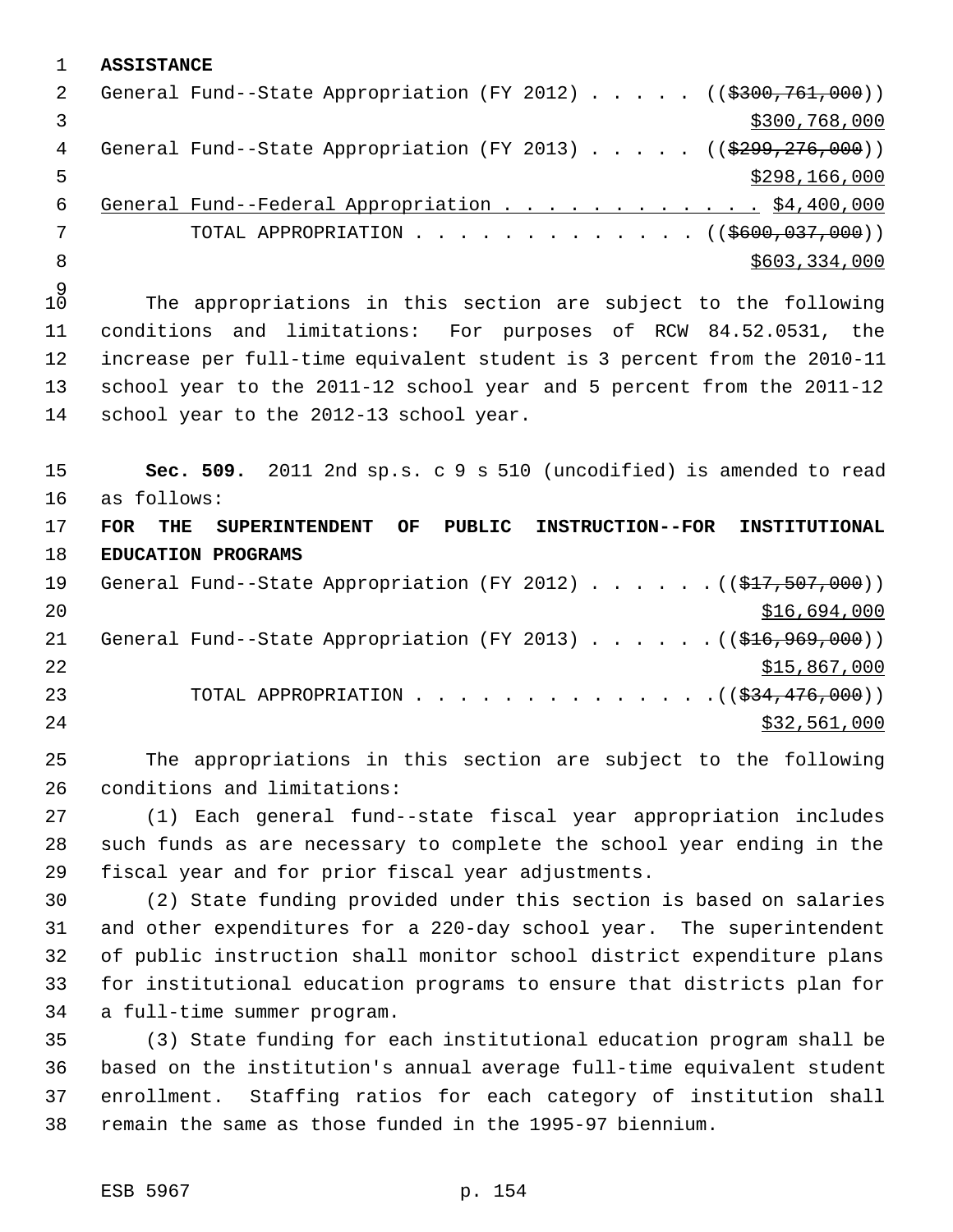(4) The funded staffing ratios for education programs for juveniles age 18 or less in department of corrections facilities shall be the same as those provided in the 1997-99 biennium.

 (5) ((\$669,000)) \$585,000 of the general fund--state appropriation 5 for fiscal year 2012 and ((\$669,000)) \$549,000 of the general fund-- state appropriation for fiscal year 2013 are provided solely to maintain at least one certificated instructional staff and related support services at an institution whenever the K-12 enrollment is not sufficient to support one full-time equivalent certificated instructional staff to furnish the educational program. The following types of institutions are included: Residential programs under the department of social and health services for developmentally disabled juveniles, programs for juveniles under the department of corrections, programs for juveniles under the juvenile rehabilitation administration, and programs for juveniles operated by city and county jails.

 (6) Ten percent of the funds allocated for each institution may be carried over from one year to the next.

 **Sec. 510.** 2011 2nd sp.s. c 9 s 511 (uncodified) is amended to read as follows:

**FOR PROGRAMS FOR HIGHLY CAPABLE STUDENTS**

| 22 | General Fund--State Appropriation (FY 2012) ( $(\frac{68}{759}, \frac{759}{100})$ ) |  |  |  |  |              |
|----|-------------------------------------------------------------------------------------|--|--|--|--|--------------|
| 23 |                                                                                     |  |  |  |  | \$8,745,000  |
| 24 | General Fund--State Appropriation (FY 2013) ( $(\frac{68}{66}, \frac{842}{600})$ )  |  |  |  |  |              |
| 25 |                                                                                     |  |  |  |  | \$8,773,000  |
| 26 |                                                                                     |  |  |  |  |              |
| 27 |                                                                                     |  |  |  |  | \$17,518,000 |

 The appropriations in this section are subject to the following conditions and limitations:

 (1) Each general fund fiscal year appropriation includes such funds as are necessary to complete the school year ending in the fiscal year and for prior fiscal year adjustments.

 (2)(a) For the 2011-12 and 2012-13 school years, the superintendent shall allocate funding to school district programs for highly capable students as provided in RCW 28A.150.260(10)(c). In calculating the allocations, the superintendent shall assume the following: (i) Additional instruction of 2.1590 hours per week per funded highly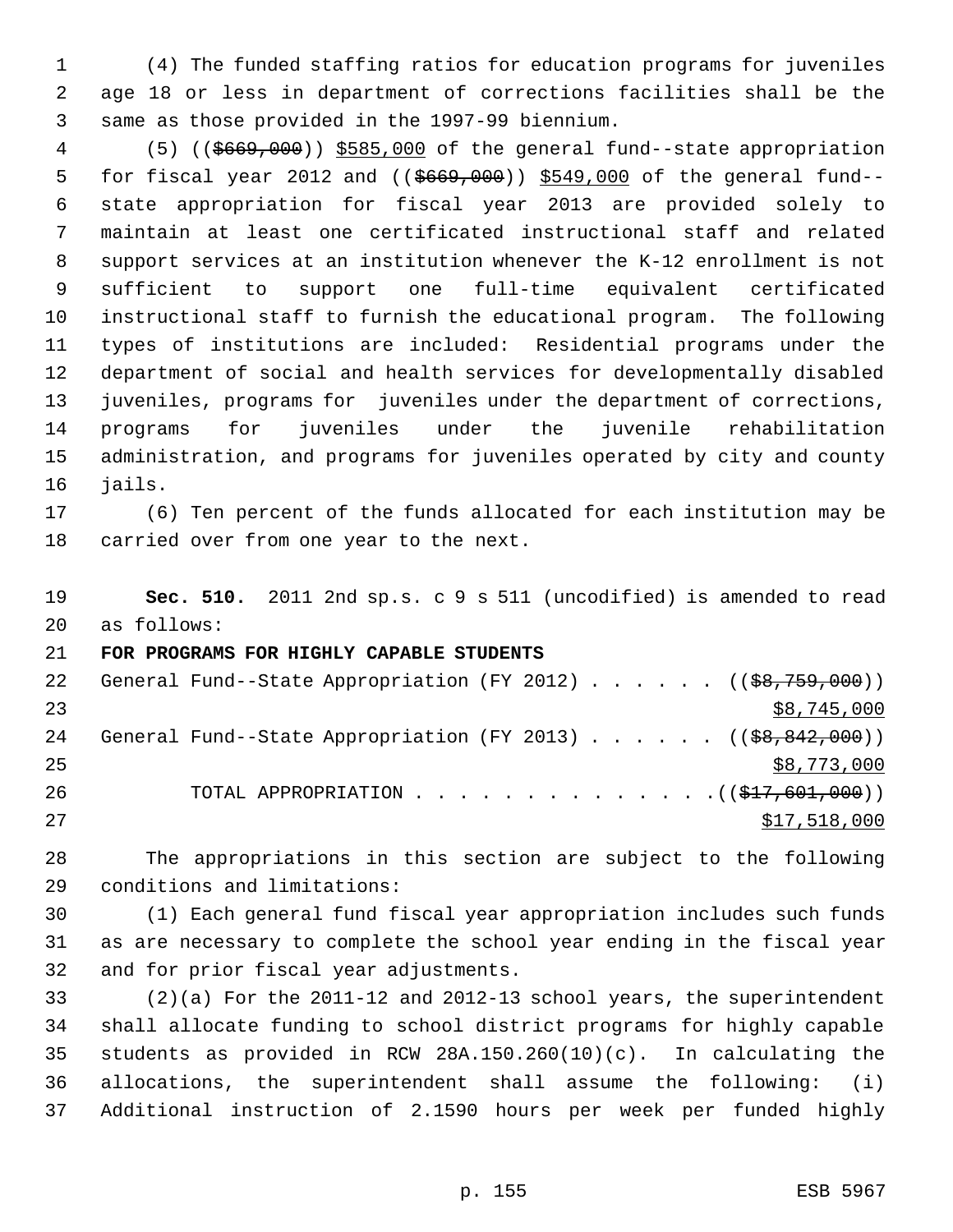capable program student; (ii) fifteen highly capable program students per teacher; (iii) 36 instructional weeks per year; (iv) 900 instructional hours per teacher; and (v) the district's average staff mix and compensation rates as provided in sections 503 and 504 of this act.

 (b) From July 1, 2011, to August 31, 2011, the superintendent shall allocate funding to school districts programs for highly capable students as provided in section 511, chapter 564, Laws of 2009, as amended through section 1409 of this act.

 (3) \$85,000 of the general fund--state appropriation for fiscal year 2012 and \$85,000 of the general fund--state appropriation for fiscal year 2013 are provided solely for the centrum program at Fort Worden state park.

 **Sec. 511.** 2011 2nd sp.s. c 9 s 513 (uncodified) is amended to read as follows:

 **FOR THE SUPERINTENDENT OF PUBLIC INSTRUCTION--EDUCATION REFORM PROGRAMS**

| 18 | General Fund--State Appropriation (FY 2012) \$58,078,000                 |
|----|--------------------------------------------------------------------------|
| 19 | General Fund--State Appropriation (FY 2013) $($ $($ \$98,309,000))       |
| 20 | \$72,279,000                                                             |
| 21 | General Fund--Federal Appropriation \$219,161,000                        |
| 22 | General Fund--Private/Local Appropriation \$4,000,000                    |
| 23 | Education Legacy Trust Account--State Appropriation $\ldots$ \$1,598,000 |
| 24 | TOTAL APPROPRIATION $\ldots$ , ( $(\frac{2381}{146},000)$ )              |
| 25 | \$355,116,000                                                            |

 The appropriations in this section are subject to the following conditions and limitations:

 (1) \$40,822,000 of the general fund--state appropriation for fiscal year 2012, \$41,613,000 of the general fund--state appropriation for fiscal year 2013, \$1,350,000 of the education legacy trust account--state appropriation, and \$15,868,000 of the general fund-- federal appropriation are provided solely for development and implementation of the Washington state assessment system, including: (a) Development and implementation of retake assessments for high school students who are not successful in one or more content areas and (b) development and implementation of alternative assessments or appeals procedures to implement the certificate of academic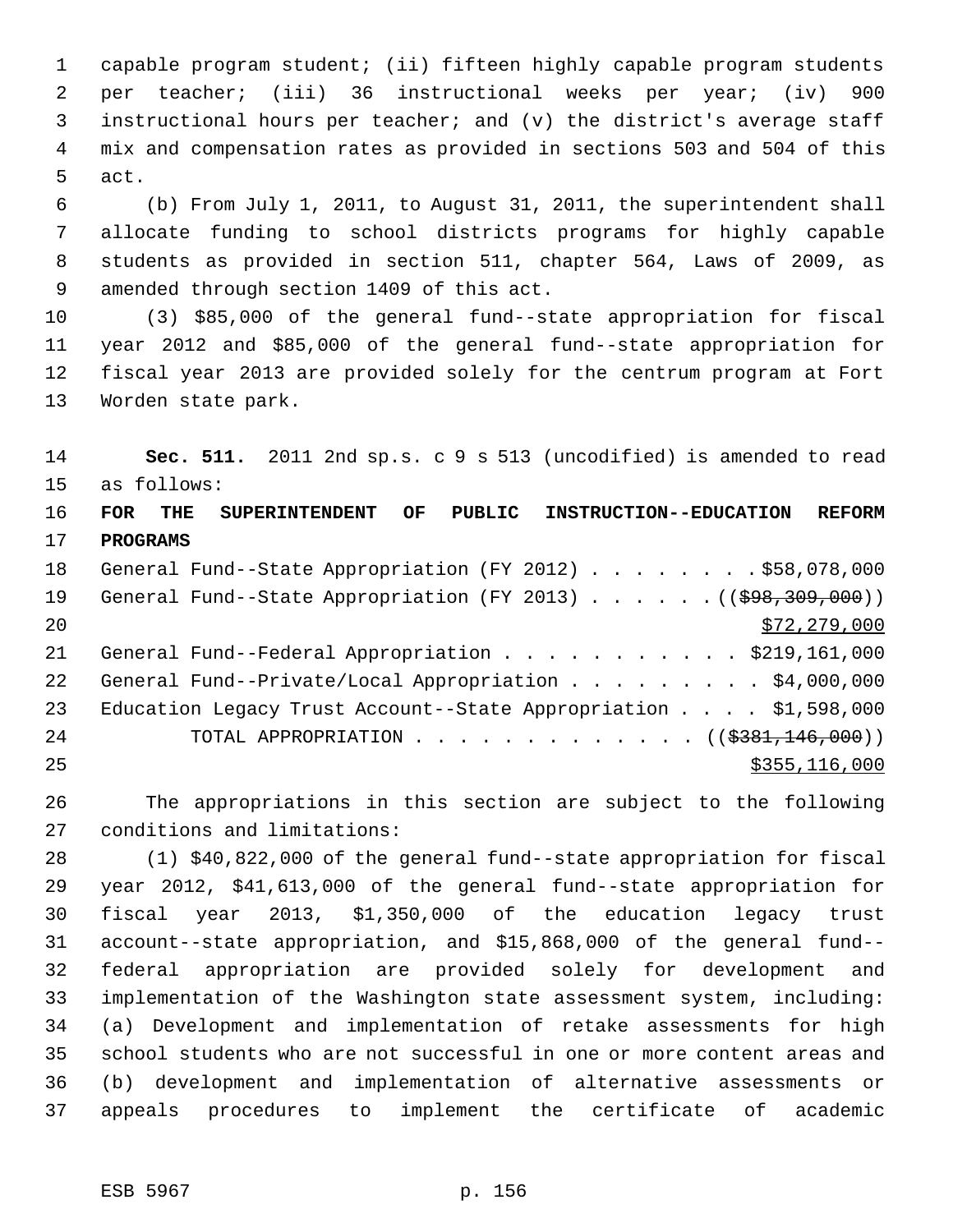achievement. The superintendent of public instruction shall report quarterly on the progress on development and implementation of alternative assessments or appeals procedures. Within these amounts, the superintendent of public instruction shall contract for the early return of 10th grade student assessment results, on or around June 10th of each year. State funding shall be limited to one collection of evidence payment per student, per content-area assessment.

 (2) \$356,000 of the general fund--state appropriation for fiscal 9 year 2012 ((and \$356,000 of the general fund -state appropriation for 10 fiscal-year-2013-are)) is provided solely for the Washington state leadership and assistance for science education reform (LASER) regional partnership activities coordinated at the Pacific science center, including instructional material purchases, teacher and principal professional development, and school and community engagement events.

 (3) \$980,000 of the general fund--state appropriation for fiscal 16 year 2012 ((and \$980,000 of the general fund -state appropriation for 17 fiscal-year-2013-are)) is provided solely for improving technology infrastructure, monitoring and reporting on school district technology development, promoting standards for school district technology, promoting statewide coordination and planning for technology development, and providing regional educational technology support centers, including state support activities, under chapter 28A.650 RCW.

 (4) \$3,852,000 of the general fund--state appropriation for fiscal year 2012 and \$2,624,000 of the general fund--state appropriation for fiscal year 2013 are provided solely for continued implementation of chapter 235, Laws of 2010 (education reform) including development of new performance-based evaluation systems for certificated educators.

28 (5)(a) ((\$40,681,000)) \$21,555,000 of the general fund--state appropriation for fiscal year 2013 is provided solely for the following bonuses for teachers who hold valid, unexpired certification from the national board for professional teaching standards and who are teaching in a Washington public school, subject to the following conditions and limitations:

34 (i) For national board certified teachers, a bonus of  $((\frac{25}{65},090))$  \$2,500 per teacher in the 2011-12 and 2012-13 school years, adjusted for inflation in each school year in which Initiative 732 cost of living adjustments are provided;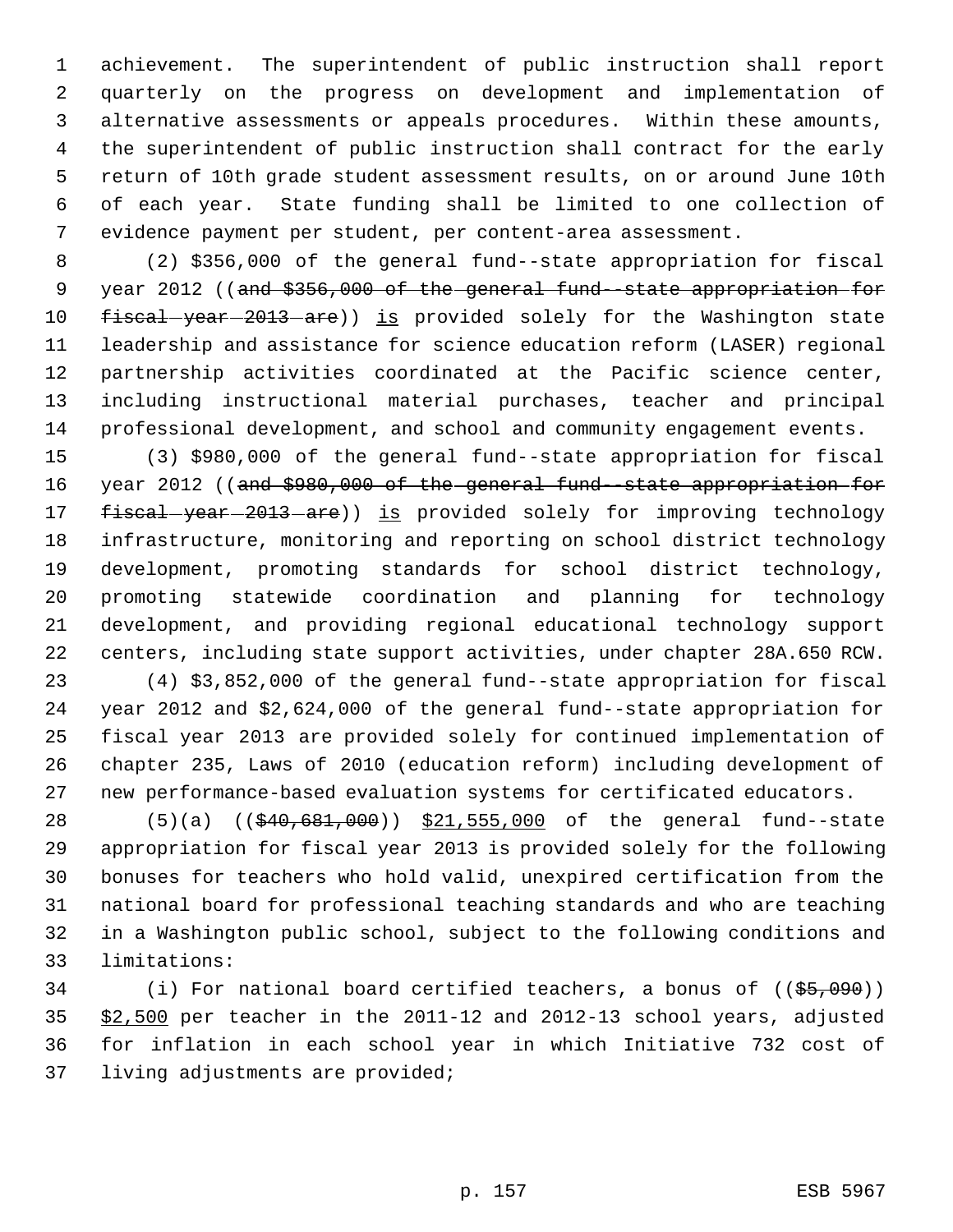(ii) An additional \$5,000 annual bonus shall be paid to national board certified teachers who teach in either: (A) High schools where at least 50 percent of student headcount enrollment is eligible for federal free or reduced price lunch, (B) middle schools where at least 60 percent of student headcount enrollment is eligible for federal free or reduced price lunch, or (C) elementary schools where at least 70 percent of student headcount enrollment is eligible for federal free or reduced price lunch;

 (iii) The superintendent of public instruction shall adopt rules to ensure that national board certified teachers meet the qualifications for bonuses under (a)(ii) of this subsection for less than one full school year receive bonuses in a pro-rated manner. Beginning in the 2011-12 school year, all bonuses in (a)(i) and (ii) of this subsection 14 will be paid in July of each school year. Bonuses in  $(a)((\{\pm\})$  and)) (ii) of this subsection shall be reduced by a factor of 40 percent for first year NBPTS certified teachers, to reflect the portion of the instructional school year they are certified; and

 (iv) During the 2011-12 and 2012-13 school years, and within available funds, certificated instructional staff who have met the eligibility requirements and have applied for certification from the national board for professional teaching standards may receive a conditional loan of two thousand dollars or the amount set by the office of the superintendent of public instruction to contribute toward the current assessment fee, not including the initial up-front candidacy payment. The fee shall be an advance on the first annual bonus under RCW 28A.405.415. The conditional loan is provided in addition to compensation received under a district's salary schedule and shall not be included in calculations of a district's average salary and associated salary limitation under RCW 28A.400.200. Recipients who fail to receive certification after three years are required to repay the conditional loan. The office of the superintendent of public instruction shall adopt rules to define the terms for initial grant of the assessment fee and repayment, including applicable fees. To the extent necessary, the superintendent may use revenues from the repayment of conditional loan scholarships to ensure payment of all national board bonus payments required by this section in each school year.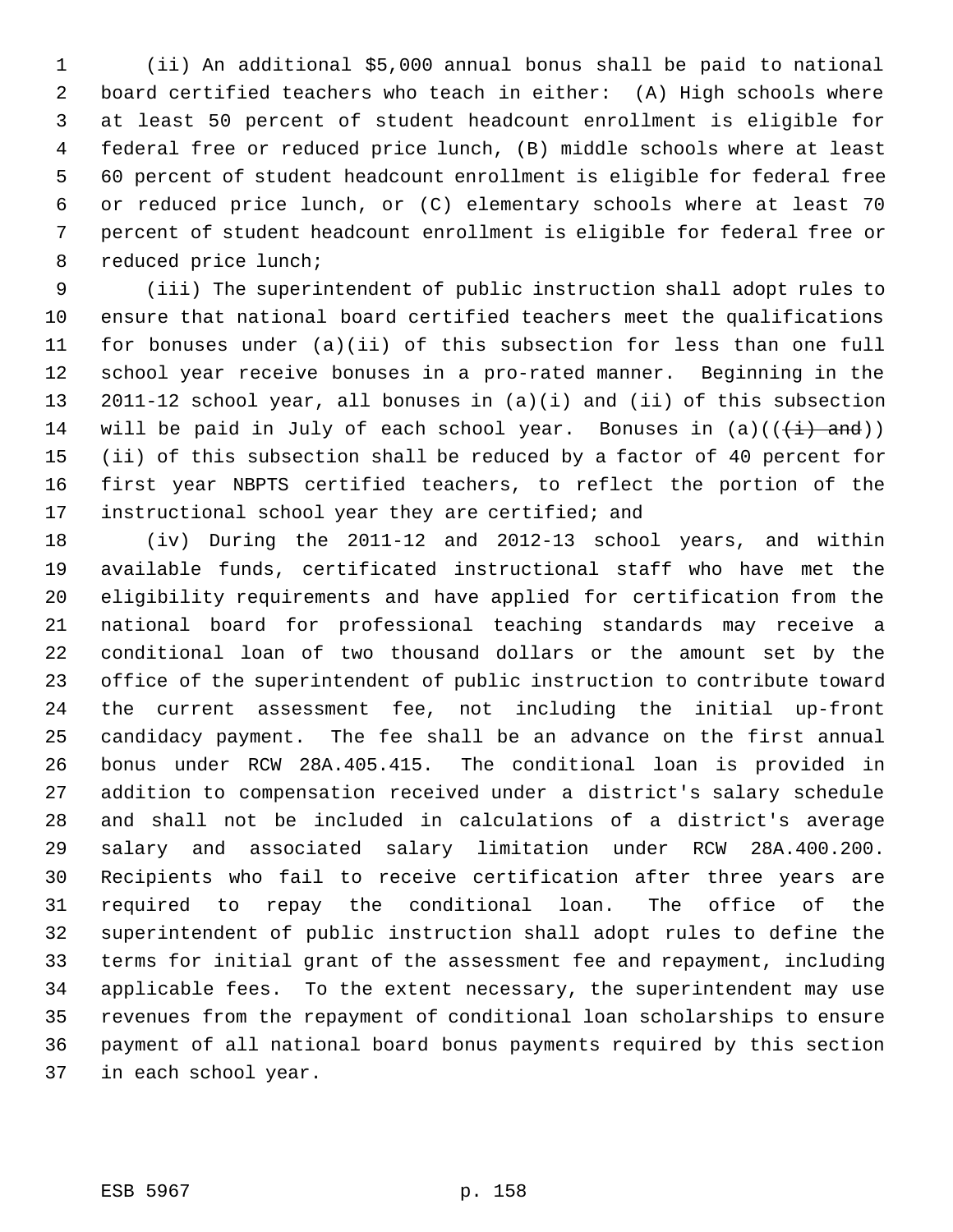(6) \$477,000 of the general fund--state appropriation for fiscal 2 year 2012 ((and \$477,000 of the general fund-state appropriation for 3 fiscal year 2013 are)) is provided solely for the leadership internship program for superintendents, principals, and program administrators.

 (7) \$950,000 of the general fund--state appropriation for fiscal year 2012 ((and \$950,000 of the general fund--state appropriation for 7 fiscal year 2013 are)) is provided solely for the Washington reading corps. The superintendent shall allocate reading corps members to low- performing schools and school districts that are implementing comprehensive, proven, research-based reading programs. Two or more schools may combine their Washington reading corps programs.

 (8) \$810,000 of the general fund--state appropriation for fiscal 13 year 2012 ((and \$810,000 of the general fund--state appropriation for 14 fiscal year 2013 are)) is provided solely for the development of a leadership academy for school principals and administrators. The superintendent of public instruction shall contract with an independent organization to design, field test, and implement a state-of-the-art education leadership academy that will be accessible throughout the state. Initial development of the content of the academy activities shall be supported by private funds. Semiannually the independent organization shall report on amounts committed by foundations and others to support the development and implementation of this program. Leadership academy partners shall include the state level organizations for school administrators and principals, the superintendent of public instruction, the professional educator standards board, and others as the independent organization shall identify.

 (9) \$3,234,000 of the general fund--state appropriation for fiscal 28 year 2012 ((and \$3,234,000 of the general fund-state appropriation for 29 fiscal-year-2013-are)) is provided solely for grants to school districts to provide a continuum of care for children and families to help children become ready to learn. Grant proposals from school districts shall contain local plans designed collaboratively with community service providers. If a continuum of care program exists in the area in which the school district is located, the local plan shall provide for coordination with existing programs to the greatest extent possible.

 (10) \$1,500,000 of the general fund--state appropriation for fiscal 38 year 2012 ((and \$1,500,000 of the general fund -state appropriation for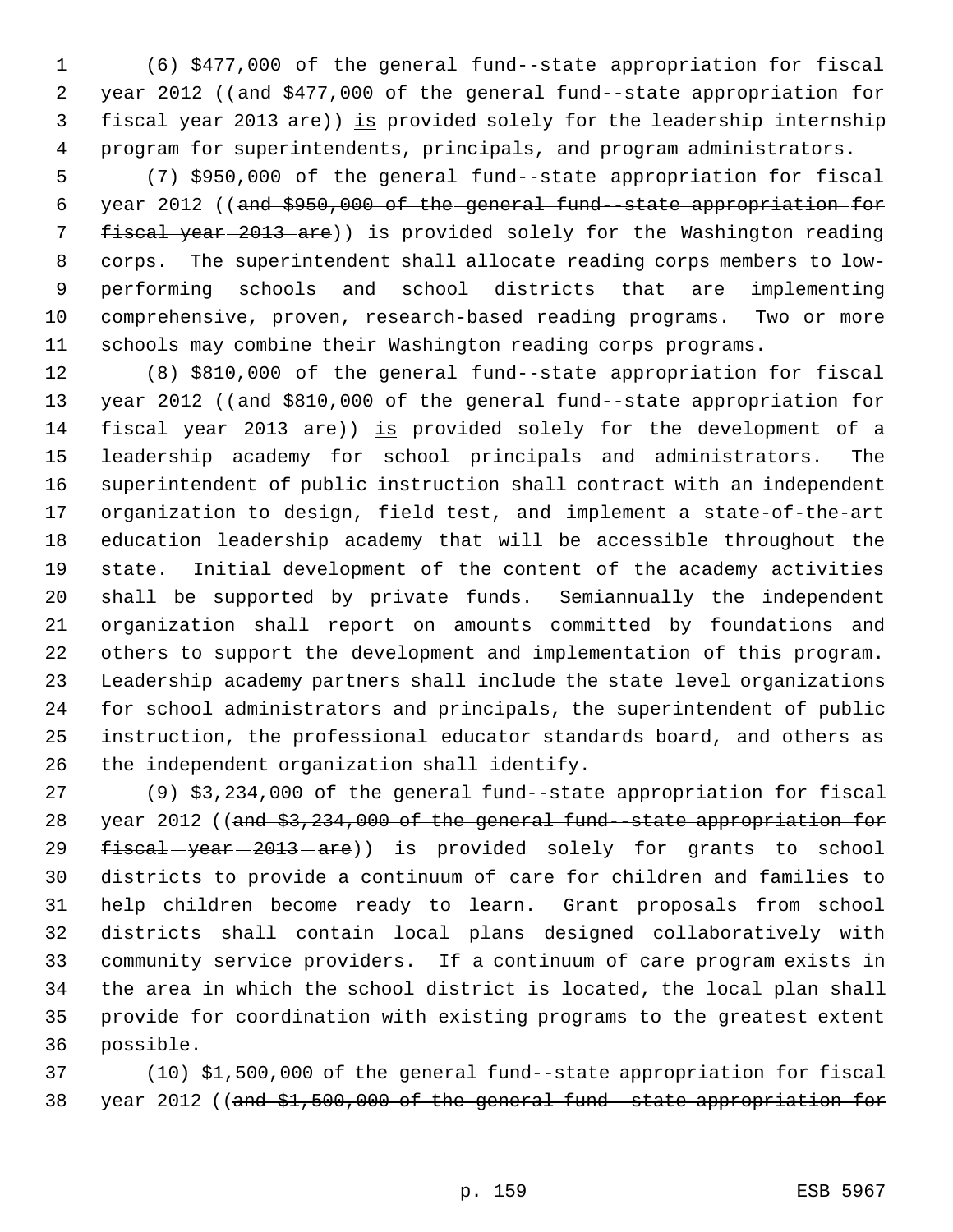1 fiscal year 2013 are)) is provided solely for the implementation of chapter 288, Laws of 2011 (actual student success program), including allocations to the opportunity internship program, the jobs for America's graduates program, the building bridges program, services provided by a college scholarship organization. Funding shall not be used in the 2011-2013 fiscal biennium to provide awards for schools and school districts.

 (11) \$859,000 of the general fund--state appropriation for fiscal 9 year 2012, ((\$846,000)) \$720,000 of the general fund--state appropriation for fiscal year 2013, and \$248,000 of the education legacy trust account--state appropriation are for administrative support of education reform programs.

 (12) \$2,000,000 of the general fund--state appropriation for fiscal 14 year 2012 ((and \$2,000,000 of the general fund-state appropriation for 15 fiscal year 2013 are)) is provided solely for a statewide information technology (IT) academy program. This public-private partnership will provide educational software, as well as IT certification and software training opportunities for students and staff in public schools.

 (13) \$977,000 of the general fund--state appropriation for fiscal 20 year 2012 ((and \$977,000 of the general fund--state appropriation for 21 fiscal-year-2013-are)) is provided solely for secondary career and technical education grants pursuant to chapter 170, Laws of 2008. If equally matched by private donations, \$300,000 of the 2012 appropriation and \$300,000 of the 2013 appropriation shall be used to support FIRST robotics programs.

 (14) \$125,000 of the general fund--state appropriation for fiscal 27 year 2012 ((and \$125,000 of the general fund -state appropriation for 28 fiscal year 2013 are)) is provided solely for (a) staff at the office of the superintendent of public instruction to coordinate and promote efforts to develop integrated math, science, technology, and engineering programs in schools and districts across the state; and (b) grants of \$2,500 to provide twenty middle and high school teachers each year with professional development training for implementing integrated math, science, technology, and engineering programs in their schools.

 (15) \$135,000 of the general fund--state appropriation for fiscal year 2012 ((and \$135,000 of the general fund--state appropriation for 37 fiscal-year-2013-are)) is provided solely for science, technology,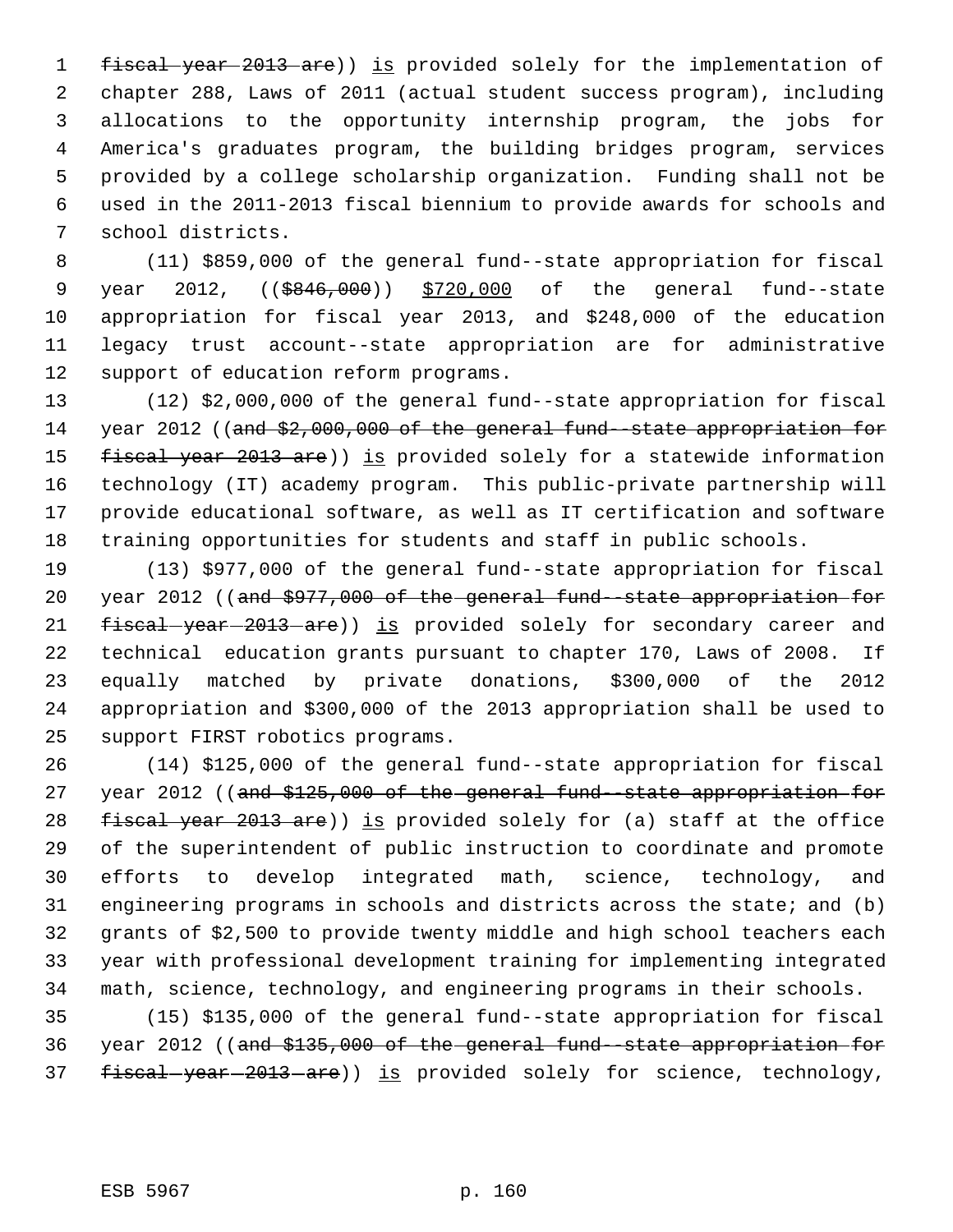1 engineering and mathematics lighthouse  $projects((\tau-consistent-with$ 2 chapter 238, Laws of 2010)).

 (16) \$1,000,000 of the general fund--state appropriation for fiscal 4 year 2012 ((and \$1,000,000 of the general fund--state appropriation for 5 fiscal-year-2013-are)) is provided solely for a beginning educator support program. School districts and/or regional consortia may apply for grant funding. The superintendent shall implement this program in 5 to 15 school districts and/or regional consortia. The program provided by a district and/or regional consortia shall include: A paid orientation; assignment of a qualified mentor; development of a professional growth plan for each beginning teacher aligned with professional certification; release time for mentors and new teachers 13 to work together; and teacher observation time with accomplished peers. \$250,000 may be used to provide statewide professional development opportunities for mentors and beginning educators.

 (17) \$5,767,000 of the general fund--state appropriation for fiscal 17 year 2013 is provided solely pursuant to Engrossed Substitute Senate Bill No. 5895 (certificated employee evaluations). If the bill is not enacted by June 30, 2012, the amount provided in this subsection shall lapse.

 **Sec. 512.** 2011 2nd sp.s. c 9 s 514 (uncodified) is amended to read as follows: **FOR THE SUPERINTENDENT OF PUBLIC INSTRUCTION--FOR TRANSITIONAL BILINGUAL PROGRAMS** 25 General Fund--State Appropriation (FY 2012) . . . . . . ((\$79,496,000))  $\frac{$79,575,000}{20}$ 27 General Fund--State Appropriation (FY 2013) . . . . . . ((\$82,856,000)) \$80,666,000 29 General Fund--Federal Appropriation . . . . . . . . . . . . \$71,001,000 30 TOTAL APPROPRIATION . . . . . . . . . . . . ((\$233,353,000))

\$231,242,000

 The appropriations in this section are subject to the following conditions and limitations:

 (1) Each general fund fiscal year appropriation includes such funds as are necessary to complete the school year ending in the fiscal year and for prior fiscal year adjustments.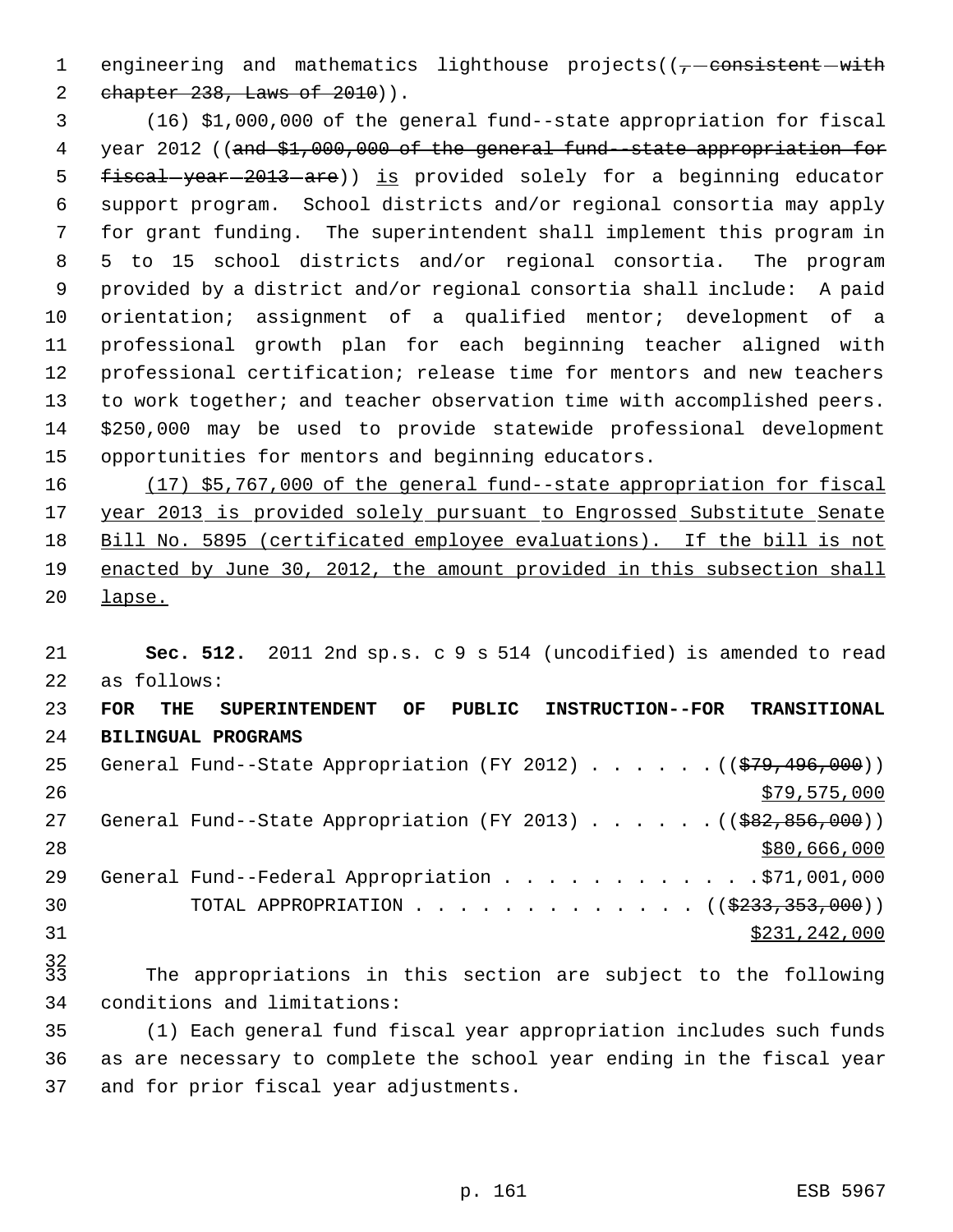(2)(a) For the 2011-12 and 2012-13 school years, the superintendent shall allocate funding to school districts for transitional bilingual programs as provided in RCW 28A.150.260(10)(b). In calculating the allocations, the superintendent shall assume the following averages: (i) Additional instruction of 4.7780 hours per week per transitional bilingual program student; (ii) fifteen transitional bilingual program students per teacher; (iii) 36 instructional weeks per year; (iv) 900 instructional hours per teacher; and (v) the district's average staff mix and compensation rates as provided in sections 503 and 504 of this act.

 (b) From July 1, 2011, to August 31, 2011, the superintendent shall allocate funding to school districts for transitional bilingual instruction programs as provided in section 514, chapter 564, Laws of 2009, as amended through section 1411 of this act.

 (c) The allocations in this section reflect the implementation of a new funding formula for the transitional bilingual instructional program, effective September 1, 2011, as specified in RCW 28A.150.260(10)(b).

 (3) The superintendent may withhold allocations to school districts in subsection (2) of this section solely for the central provision of assessments as provided in RCW 28A.180.090 (1) and (2) up to the 22 following amounts: 2.79 percent for school year 2011-12 and  $((2.09))$ 23 2.11 percent for school year 2012-13.

 (4) The general fund--federal appropriation in this section is for migrant education under Title I Part C and English language acquisition, and language enhancement grants under Title III of the elementary and secondary education act.

 (5)(a) The office of the superintendent of public instruction shall implement a funding model for the transitional bilingual program, beginning in school year 2012-13, that is scaled to provide more support to students requiring most intensive intervention, (students with beginning levels of English language proficiency) and less support to students requiring less intervention. The funding model shall also 34 provide up to two years of ((bonus)) additional funding upon successful exit from the bilingual program to facilitate successful transition to 36 a standard program of education, except for students that successfully exit the bilingual program prior to grade two. This additional funding shall begin in school year 2013-14 with students achieving proficiency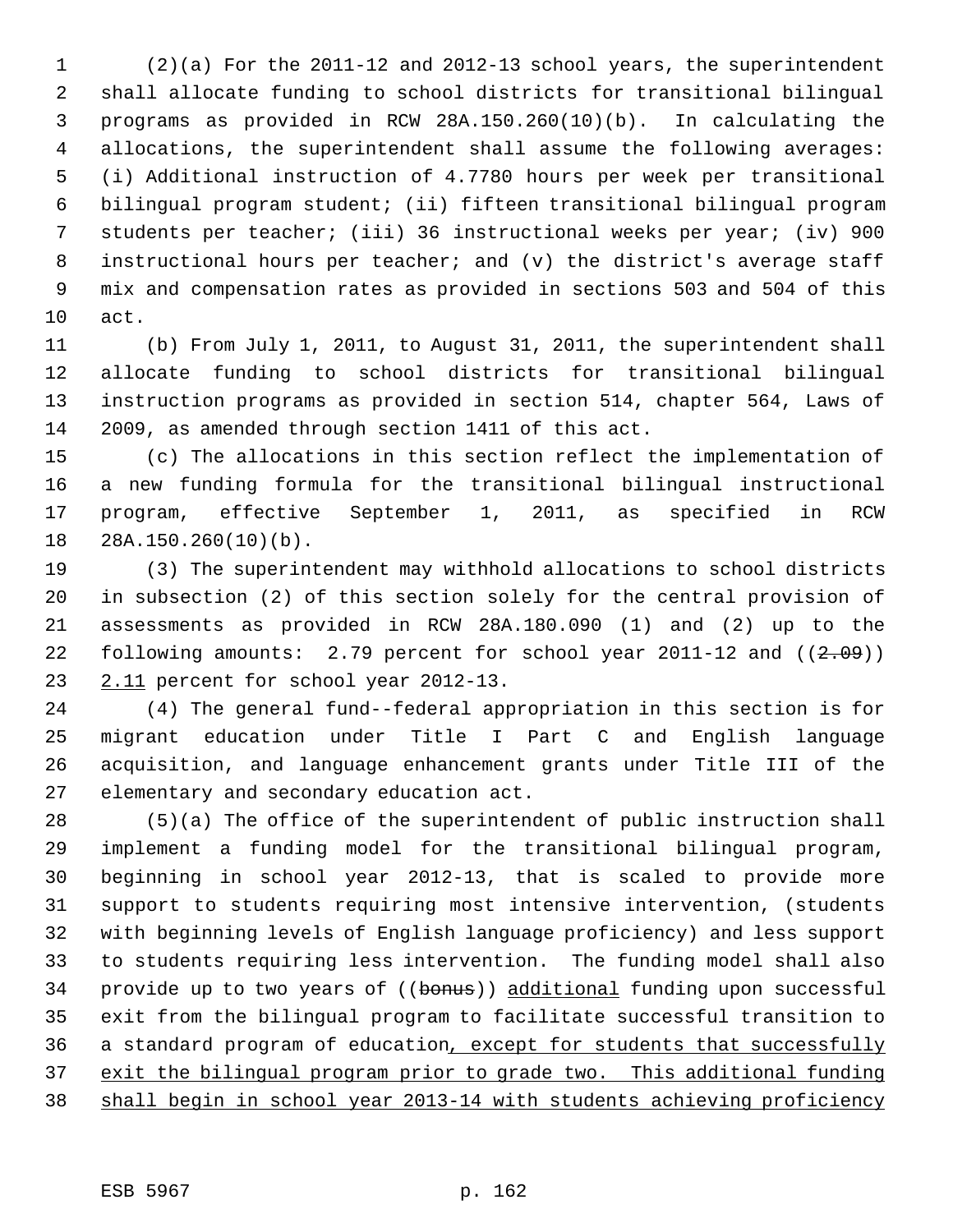1 in school year 2012-13 and transitioning to a standard program of 2 education for school year 2013-14. The amount of the additional 3 funding shall be established in the biennial omnibus budget.

 4 (b) It is expected that per-pupil funding for all students served 5 in kindergarten and grade one will be the same as would have been 6 necessary to maintain the statewide average prior to establishing 7 differential per-pupil amounts. For all other students served in the 8 program, it is expected that level 2 proficiency will be set at ((the 9 same)) a level ((as-would-have-been-provided)) that represents the 10 median funding level necessary to maintain the statewide average prior 11 to establishing differential per-pupil amounts; ((level 1 will be 125 12 percent of level 2; level 3 through the level prior to exit will be 75 13 percent of level 2; and two bonus years upon successful demonstration 14 of proficiency will be 100 percent of level 2)) levels 1 and 3 shall be 15 set such that level 1 is substantially greater than level 2, and level 16 3 is substantially less; each of the two years of additional per-pupil 17 funding is expected to be equivalent to level 2. Total funding in 18 aggregate for all levels for the 2012-13 school year is equivalent to 19 what total funding in aggregate would have been prior to the 20 application of differential per-pupil amounts. For school year 2012-13 21 when funds are not yet distributed for proficient students exiting the 22 program, auxiliary funds shall be provided in a similarly differential 23 distribution, such that total program allocations are not less than 24 what total program allocations would have been prior to establishing 25 differential per-pupil amounts. Prior to implementing in school year 26 2012-13, the office of the superintendent of public instruction shall 27 provide to the senate and house of representatives ways and means 28 committees recommended rates based on the results of proficiency test 29 procurement, expressed as both per- pupil rates and hours of 30 instruction as provided in RCW 28A.150.260(10)(b).

31 (c) Each bilingual student shall be tested for proficiency level 32 and, therefore, eligibility for the transitional bilingual program each 33 year. The ((bonus)) additional payments for up to two school years 34 following successful exit from the transitional bilingual program, for 35 students in grades two through twelve, shall be allocated to the 36 ((exiting)) school district in which the student is enrolled. If the 37 student graduates or ((transfers-to-another-district-prior-to-the 38 district-receiving-both-years'-bonuses)) or otherwise leaves the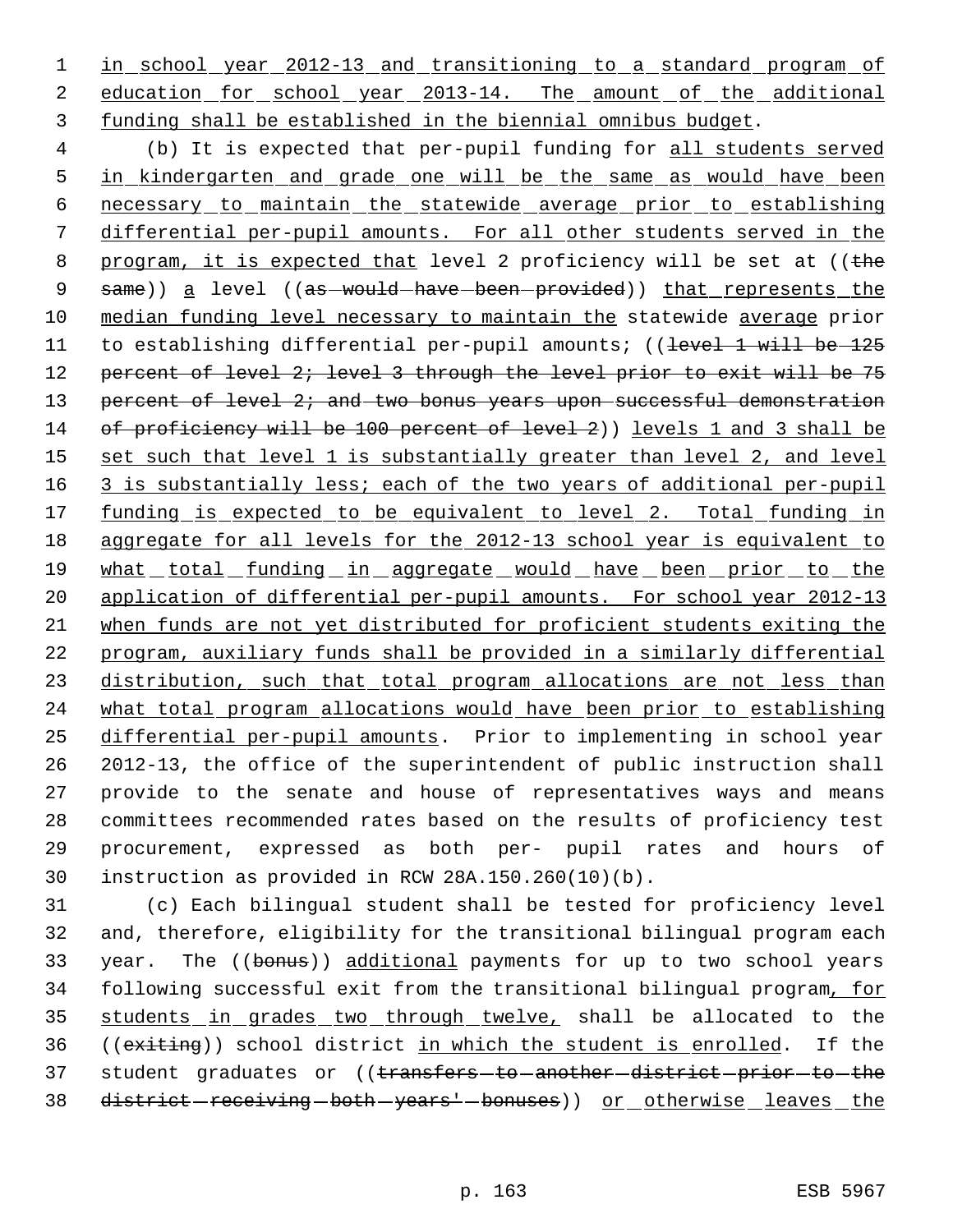1 system, the district shall receive the ((bonus)) additional payments 2 for only the length of time the student remains enrolled in the 3 ((exiting)) district.

4 (d) ((The quality education council shall examine the revised funding model developed under this subsection and provide a report to the education and fiscal committees of the legislature by December 1, 2011, that includes recommendations for:

8  $\langle i\rangle$  -Changing -the -prototypical -school -funding -formula -for -the 9 transitional bilingual program to align with the revised model in an 10 accurate and transparent manner;

11 (ii) Reconciling the revised model with statutory requirements for 12 categorical funding of the transitional bilingual instructional program 13 that-is-restricted-to-students-eligible-for-and-enrolled-in-that 14 program;

15  $\leftarrow$   $\leftarrow$   $\leftarrow$  Clarifying  $-\text{the}$  - elements  $-\text{of}$  - the  $-\text{transitional}$  - bilingual 16 instructional program that fall under the definition of basic education 17 and the impact of the revised model on them; and

 $18$  (iv) The extent that the disparate financial impact of the revised 19 model on different school districts should be addressed and options for 20 addressing it.

 $(e)$ ) The office of the superintendent of public instruction shall report to the senate and house of representatives ways and means committees and education committees annually by December 31st of each year, through 2018, regarding any measurable changes in proficiency, time-in-program, and transition experience.

 (6) \$35,000 of the general fund--state appropriation for fiscal year 2012 and \$35,000 of the general fund--state appropriation for fiscal year 2013 are provided solely to track current and former transitional bilingual program students.

 **Sec. 513.** 2011 2nd sp.s. c 9 s 515 (uncodified) is amended to read as follows: **FOR THE SUPERINTENDENT OF PUBLIC INSTRUCTION--FOR THE LEARNING ASSISTANCE PROGRAM** 34 General Fund--State Appropriation (FY 2012) . . . . . ((\$102,470,000))  $$102,619,000$ 36 General Fund--State Appropriation (FY 2013) . . . . ((\$103,666,000))  $$104,789,000$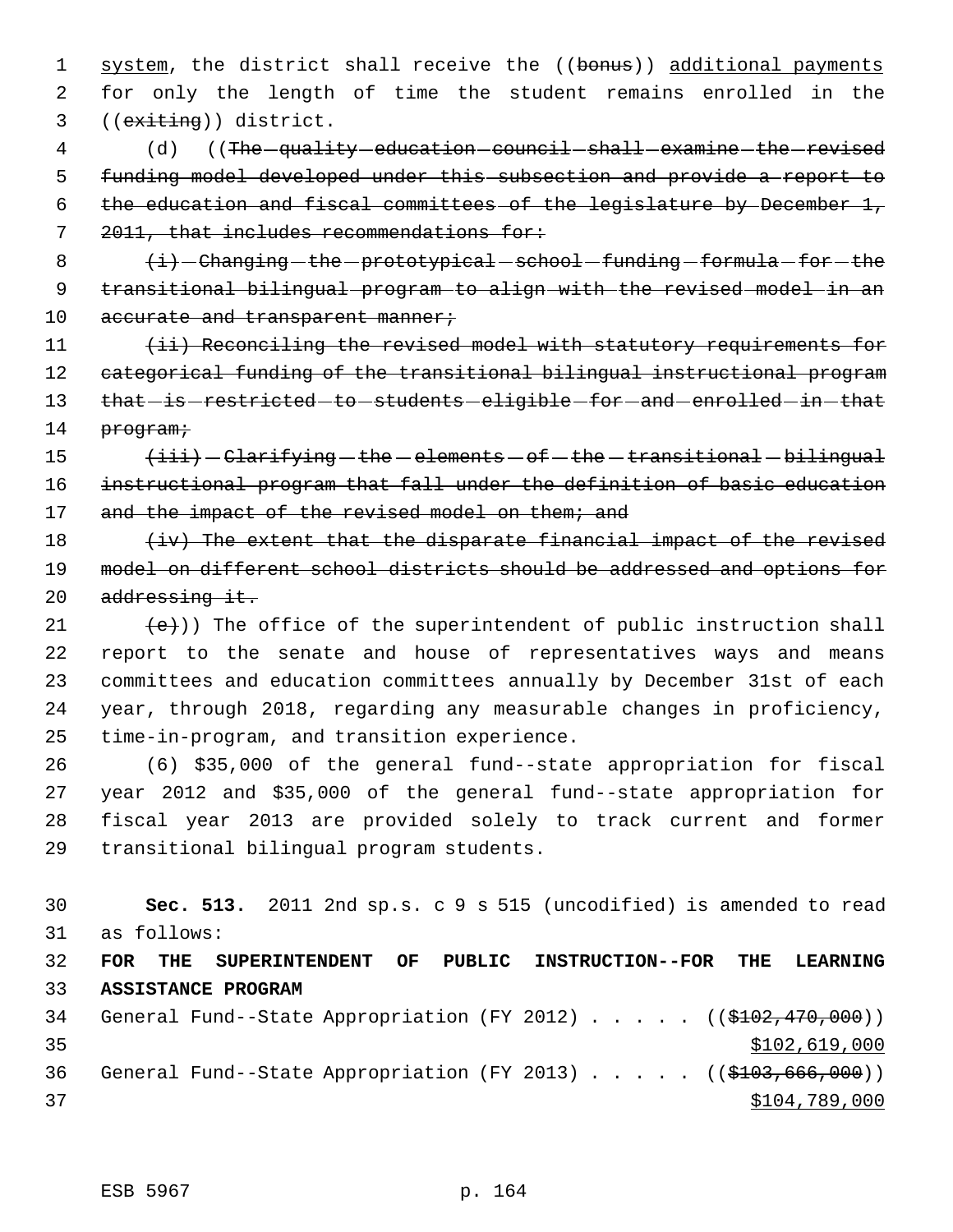|     | 1 General Fund--Federal Appropriation \$492,207,000                |
|-----|--------------------------------------------------------------------|
|     | 2 Education Legacy Trust Account--State Appropriation \$47,980,000 |
| -3. | TOTAL APPROPRIATION ( $(\frac{2746}{323}, 000)$ )                  |
| 4   | \$747,595,000                                                      |

 The appropriations in this section are subject to the following conditions and limitations:

 (1) The general fund--state appropriations in this section are subject to the following conditions and limitations:

 (a) The appropriations include such funds as are necessary to complete the school year ending in the fiscal year and for prior fiscal year adjustments.

 (b)(i) For the 2011-12 and 2012-13 school years, the superintendent shall allocate funding to school districts for learning assistance programs as provided in RCW 28A.150.260(10)(a). In calculating the allocations, the superintendent shall assume the following averages: (A) Additional instruction of 1.51560 hours per week per funded learning assistance program student; (B) fifteen learning assistance program students per teacher; (C) 36 instructional weeks per year; (D) 900 instructional hours per teacher; and (E) the district's average staff mix and compensation rates as provided in sections 503 and 504 of this act.

 (ii) From July 1, 2011, to August 31, 2011, the superintendent shall allocate funding to school districts for learning assistance programs as provided in section 515, chapter 564, Laws of 2009, as amended through section 1412 of this act.

 (c) A school district's funded students for the learning assistance program shall be the sum of the district's full-time equivalent enrollment in grades K-12 for the prior school year multiplied by the district's percentage of October headcount enrollment in grades K-12 eligible for free or reduced price lunch in the prior school year.

 (2) Allocations made pursuant to subsection (1) of this section shall be adjusted to reflect ineligible applications identified through the annual income verification process required by the national school lunch program, as recommended in the report of the state auditor on the learning assistance program dated February, 2010.

 (3) The general fund--federal appropriation in this section is provided for Title I Part A allocations of the no child left behind act of 2001.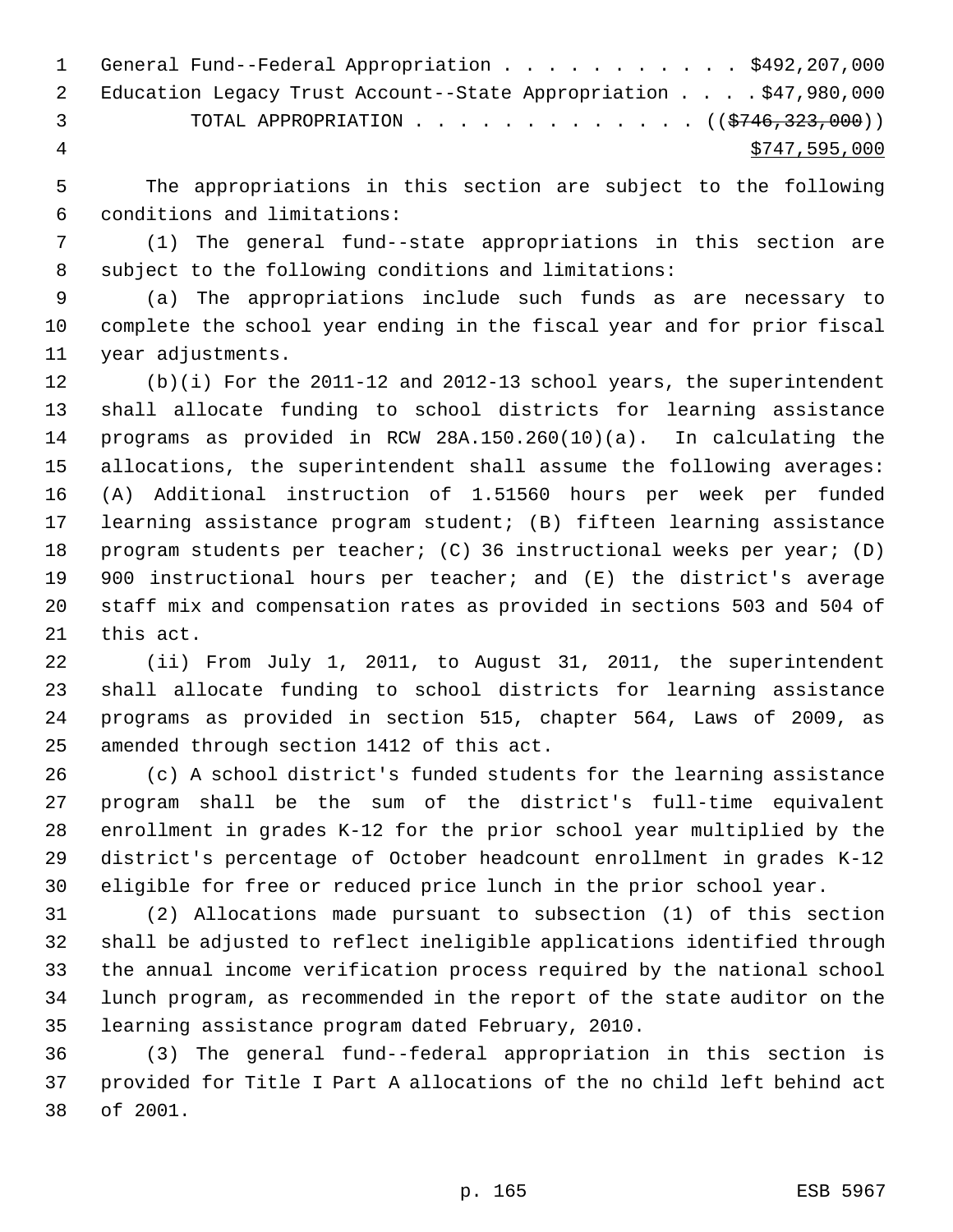(4) A school district may carry over from one year to the next up to 10 percent of the general fund-state or education legacy trust funds allocated under this program; however, carryover funds shall be expended for the learning assistance program.

 (5) The office of the superintendent of public instruction shall research and recommend options for an adjustment factor for middle school and high school free and reduced price lunch eligibility reporting rates pursuant to RCW 28A.150.260(12)(a), and submit a report to the fiscal committees of the legislature by June 1, 2012. For the 2011-12 and 2012-13 school years, the adjustment factor is 1.0.

 **Sec. 514.** 2011 1st sp.s. c 50 s 516 (uncodified) is amended to read as follows:

# **FOR THE SUPERINTENDENT OF PUBLIC INSTRUCTION**

 (1) Amounts distributed to districts by the superintendent through part V of this act are for allocations purposes only and do not entitle a particular district, district employee, or student to a specific service, beyond what has been expressly provided in statute. Part V of this act restates the requirements of various sections of Title 28A RCW. If any conflict exists, the provisions of Title 28A RCW control unless this act explicitly states that it is providing an enhancement. 21 Any amounts provided in part V of this act in excess of the amounts required by Title 28A RCW provided in statute, are not within the program of basic education.

 (2) To the maximum extent practicable, when adopting new or revised rules or policies relating to the administration of allocations in part V of this act that result in fiscal impact, the office of the superintendent of public instruction shall attempt to seek legislative approval through the budget request process.

 (3) Appropriations made in this act to the office of the superintendent of public instruction shall initially be allotted as required by this act. Subsequent allotment modifications shall not 32 include transfers of moneys between sections of this act except as expressly provided in subsection (4) of this section.

 (4) The appropriations to the office of the superintendent of public instruction in this act shall be expended for the programs and 36 amounts specified in this act. However, after May 1, 2012, unless specifically prohibited by this act and after approval by the director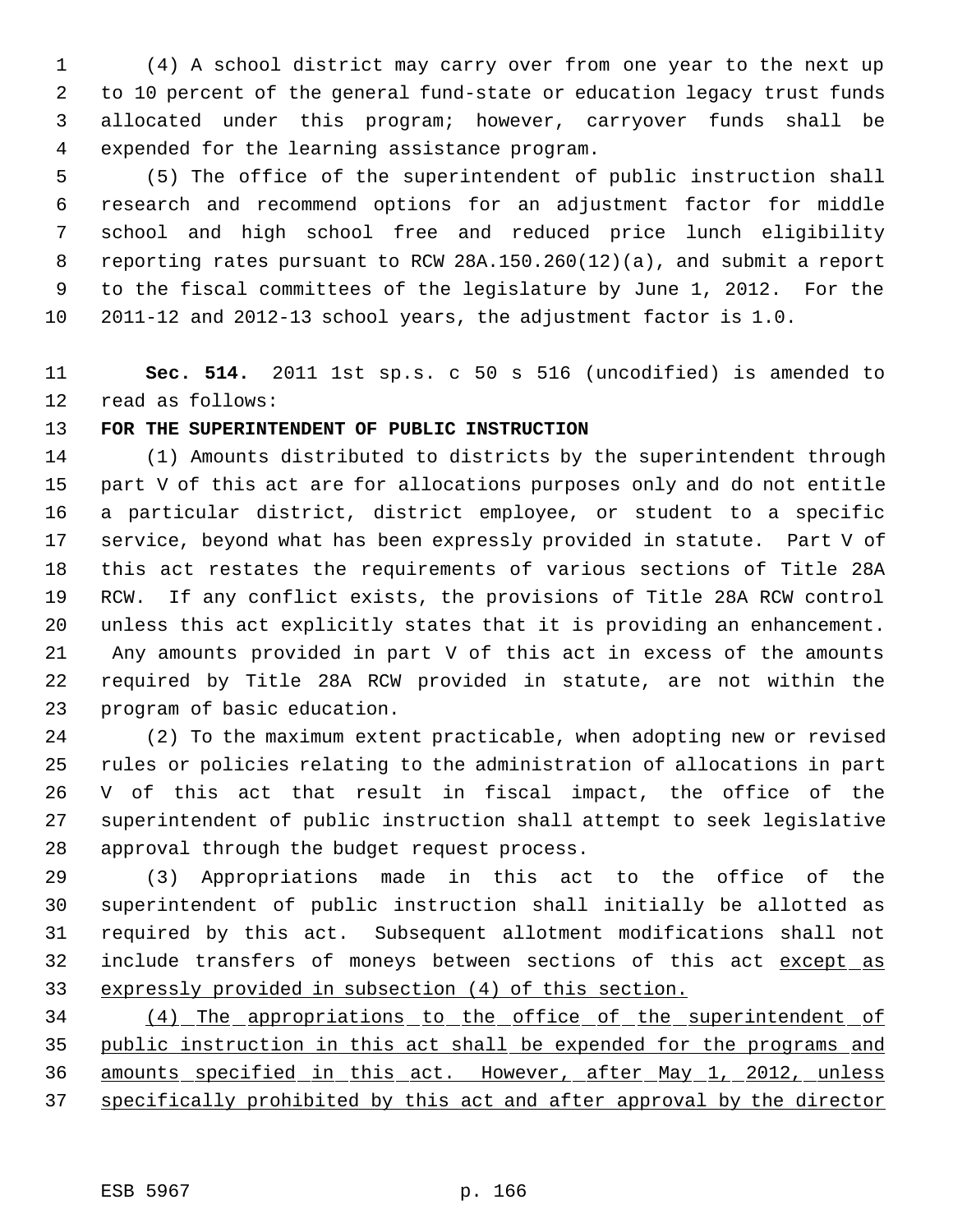1 of financial management, the superintendent of public instruction may 2 transfer state general fund appropriations for fiscal year 2012 among 3 the following programs to meet the apportionment schedule for a 4 specified formula in another of these programs: General apportionment; 5 employee compensation adjustments; pupil transportation; special 6 education programs; institutional education programs; transitional 7 bilingual programs; and learning assistance programs. 8 (5) The director of financial management shall notify the 9 appropriate legislative fiscal committees in writing prior to approving

10 any allotment modifications or transfers under this section.

(End of part)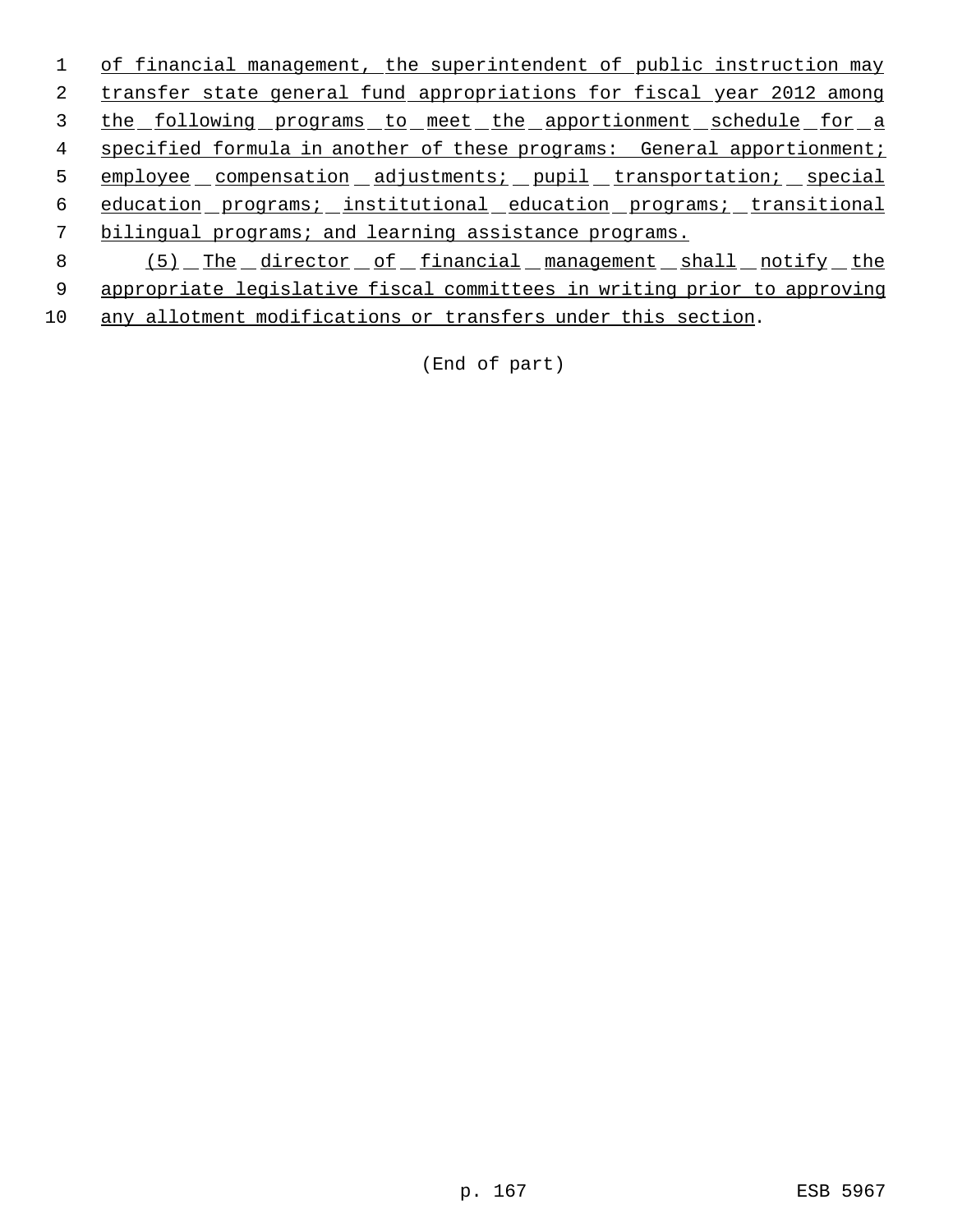| $\mathbf{1}$   | PART VI                                                                 |
|----------------|-------------------------------------------------------------------------|
| $\overline{2}$ | <b>HIGHER EDUCATION</b>                                                 |
|                |                                                                         |
| 3              | Sec. 601. 2011 2nd sp.s. c 9 s 601 (uncodified) is amended to read      |
| 4              | as follows:                                                             |
| 5              | FOR THE STATE BOARD FOR COMMUNITY AND TECHNICAL COLLEGES                |
| 6              | General Fund--State Appropriation (FY 2012) $($ $($ \$533,009,000))     |
| 7              | \$532,975,000                                                           |
| 8              | General Fund--State Appropriation (FY 2013) $($ $($ \$525,644,000))     |
| 9              | \$512,491,000                                                           |
| 10             | Community/Technical College Capital Projects                            |
| 11             | Account--State Appropriation \$8,037,000                                |
| 12             | Education Legacy Trust Account--State Appropriation \$95,370,000        |
| 13             | TOTAL APPROPRIATION ( $(\frac{1}{2}, 162, 060, 000)$ )                  |
| 14             | \$1,148,873,000                                                         |
| 15             | The appropriations in this section are subject to the following         |
| 16             | conditions and limitations:                                             |
| 17             | (1) \$28,761,000 of the general fund--state appropriation for fiscal    |
| 18             | year 2012 and \$28,761,000 of the general fund--state appropriation for |
|                |                                                                         |

 fiscal year 2013 are provided solely as special funds for training and related support services, including financial aid, as specified in RCW 28C.04.390. Funding is provided to support at least 6,200 full-time equivalent students in fiscal year 2012 and at least 6,200 full-time equivalent students in fiscal year 2013.

 (2) \$2,725,000 of the general fund--state appropriation for fiscal year 2012 and \$2,725,000 of the general fund--state appropriation for fiscal year 2013 are provided solely for administration and customized training contracts through the job skills program. The state board shall make an annual report by January 1st of each year to the governor and to the appropriate policy and fiscal committees of the legislature regarding implementation of this section, listing the scope of grant awards, the distribution of funds by educational sector and region of the state, and the results of the partnerships supported by these funds.

 (3) \$4,500,000 of the general fund--state appropriation for fiscal year 2012 and \$4,500,000 of the general fund--state appropriation for fiscal year 2013 is provided solely for worker retraining.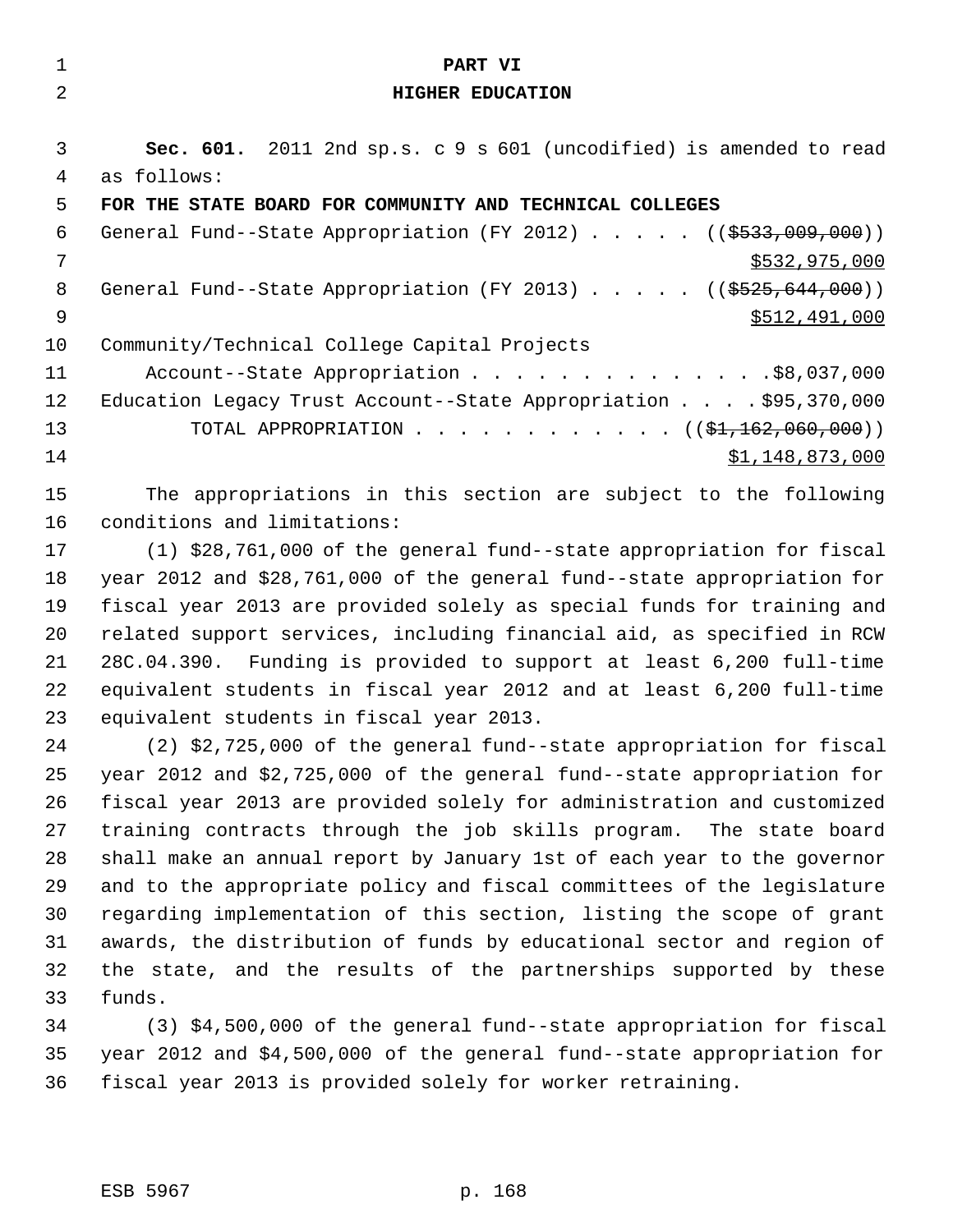(4) Of the amounts appropriated in this section, \$5,000,000 is provided solely for the student achievement initiative.

 (5) When implementing the appropriations in this section, the state board and the trustees of the individual community and technical colleges shall minimize impact on academic programs, maximize reductions in administration, and shall at least maintain, and endeavor to increase, enrollment opportunities and degree and certificate production in high employer-demand fields of study at their academic year 2008-09 levels.

 (6) Community and technical colleges are not required to send mass mailings of course catalogs to residents of their districts. Community and technical colleges shall consider lower cost alternatives, such as mailing postcards or brochures that direct individuals to online information and other ways of acquiring print catalogs.

 (7) Bellevue college is authorized to offer applied baccalaureate degrees in information technology, health care services and management, biotechnology, and preprofessional preparation for medical fields. These degrees shall be directed at high school graduates and transfer- oriented degree and professional and technical degree holders. In fiscal year 2012, Bellevue college will develop a two-year plan for offering these new degrees. The plan will assume funding for these new degrees shall come through redistribution of its current per full-time enrollment funding. The plan shall be delivered to the legislature by June 30, 2012.

 (8) The Seattle community college district is authorized to offer applied baccalaureate degree programs in business/international business and technology management, interactive and artistic digital media, sustainability, building science technology, and allied and global health. These degrees shall be directed at high school graduates and professional and technical degree holders. In fiscal year 2012, Seattle community colleges shall develop a two-year plan for offering these new degrees. The plan will assume that funding for these new degrees comes through redistribution of its current per full- time enrollment funding. The plan shall be delivered to the legislature by June 30, 2012.

 **Sec. 602.** 2011 2nd sp.s. c 9 s 602 (uncodified) is amended to read as follows: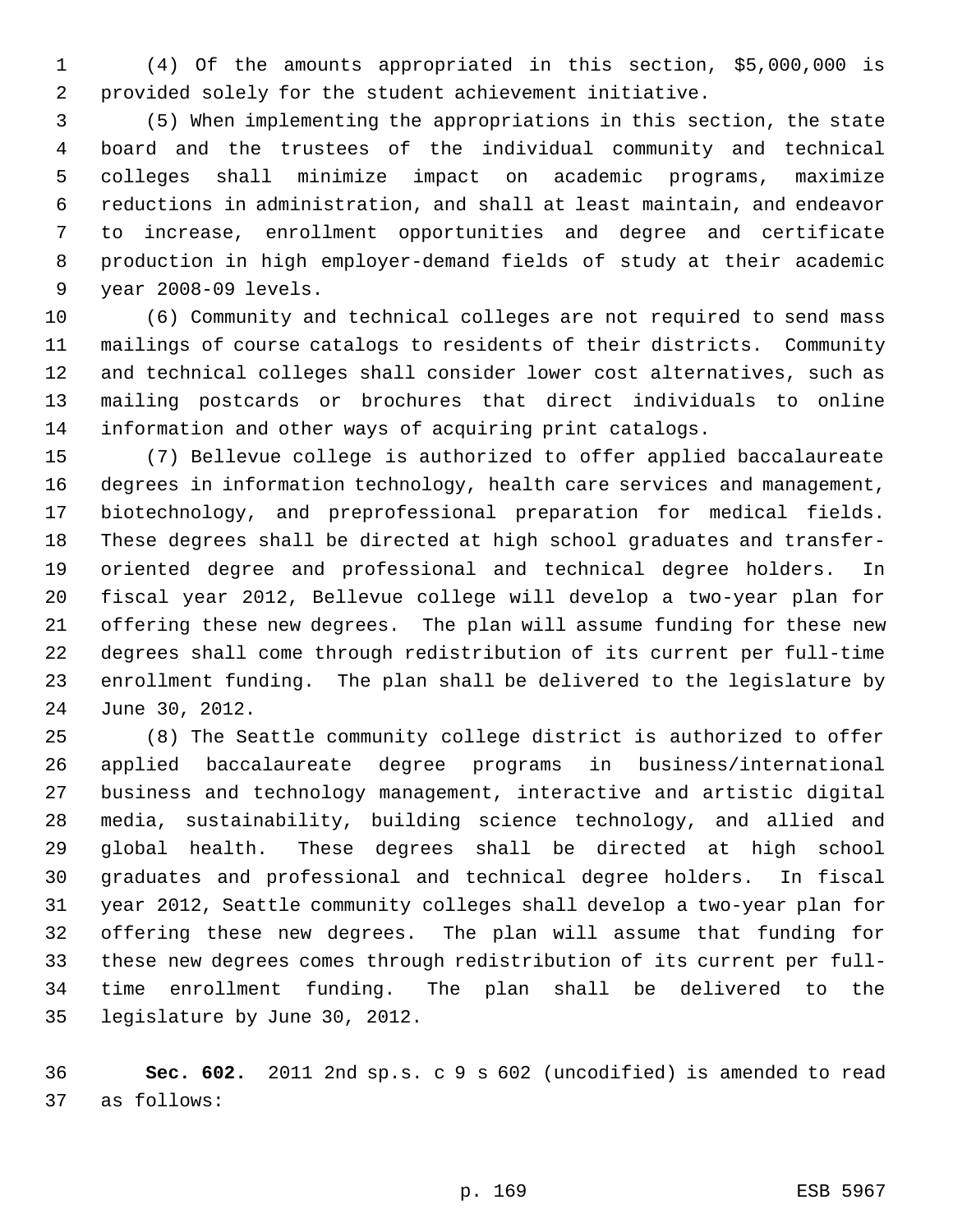**FOR THE UNIVERSITY OF WASHINGTON**

| $\mathcal{L}$ | General Fund--State Appropriation (FY 2012) ( $(\frac{201}{3201}, \frac{388}{100})$ ) |
|---------------|---------------------------------------------------------------------------------------|
| 3             | \$200,943,000                                                                         |
| 4             | General Fund--State Appropriation (FY 2013) ( $(\frac{206}{3206}, \frac{358}{300})$ ) |
| 5             | \$193,444,000                                                                         |
| 6             | Education Legacy Trust Account--State Appropriation \$18,579,000                      |
| 7             | Economic Development Strategic Reserve Account--                                      |
| 8             | State Appropriation 51,500,000                                                        |
| 9             | State Toxics Control Account--State Appropriation \$5,000,000                         |
| 10            | Biotoxin Account--State Appropriation \$450,000                                       |
| 11            | Accident Account--State Appropriation \$6,699,000                                     |
| 12            | Medical Aid Account--State Appropriation \$6,502,000                                  |
| 13            | TOTAL APPROPRIATION $\ldots$ , ( $(\frac{2439}{976}, 000)$ )                          |
| 14            | \$433,117,000                                                                         |

 The appropriations in this section are subject to the following conditions and limitations:

 (1) In implementing the appropriations in this section, the president and regents shall seek to minimize impacts on student services and instructional programs by maximizing reductions in administration and other noninstructional activities.

 (2) \$150,000 of the general fund--state appropriation for fiscal year 2012 and \$150,000 of the general fund--state appropriation for fiscal year 2013 are provided solely for the development of integrated medical curriculum for the Washington/Wyoming/Alaska/Montana/Idaho (WWAMI) medical education program in Spokane and eastern Washington. Funding is contingent on appropriations being provided to Washington State University for WWAMI program expansion in Spokane and eastern Washington.

 (3) \$52,000 of the general fund--state appropriation for fiscal year 2012 and \$52,000 of the general fund--state appropriation for fiscal year 2013 are provided solely for the center for international trade in forest products in the college of forest resources.

 (4) \$88,000 of the general fund--state appropriation for fiscal year 2012 is provided solely for implementation of Engrossed Second Substitute Senate Bill No. 5485 (state's natural resources). If the bill is not enacted by June 30, 2011, the amount provided in this subsection shall lapse.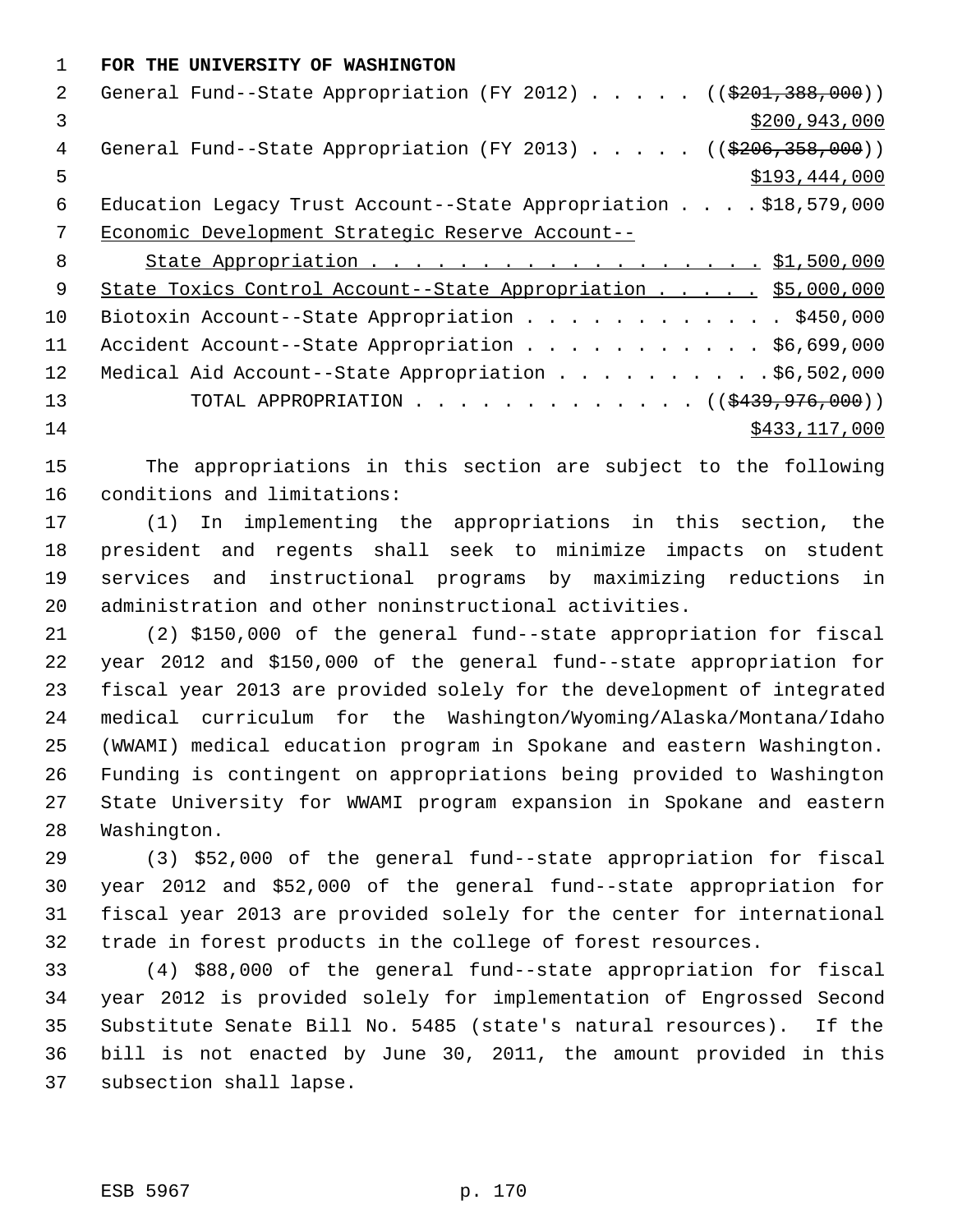(5) \$143,000 of the general fund--state appropriation for fiscal year 2012 and \$144,000 of the general fund--state appropriation for fiscal year 2013 are provided solely for the ongoing management of the Washington park arboretum.

 (6) \$3,800,000 of the general fund--state appropriation for fiscal year 2013 is provided solely for an expansion in engineering enrollments.

8 (7) \$1,500,000 of the economic development strategic reserve 9 account--state appropriation is provided solely to implement Substitute Senate Bill No. 5982 (aerospace technology center). If the bill is not enacted by June 30, 2012, the amount provided in this subsection shall lapse.

 (8) \$242,000 of the general fund--state appropriation for fiscal year 2013 is provided solely to implement Second Substitute Senate Bill 15 No. 6406 (state's natural resources). If the bill is not enacted by 16 June 30, 2012, the amount provided in this subsection shall lapse.

 **Sec. 603.** 2011 2nd sp.s. c 9 s 603 (uncodified) is amended to read as follows:

### **FOR WASHINGTON STATE UNIVERSITY**

| 20 | General Fund--State Appropriation (FY 2012) ((\$134,512,000))             |
|----|---------------------------------------------------------------------------|
| 21 | \$133,994,000                                                             |
| 22 | General Fund--State Appropriation (FY 2013) $($ $($ \$136,087,000))       |
| 23 | \$126, 313, 000                                                           |
| 24 | Education Legacy Trust Account--State Appropriation $\ldots$ \$33,065,000 |
| 25 | State Toxics Control Account--State Appropriation \$5,000,000             |
| 26 | TOTAL APPROPRIATION $\ldots$ , ( $(\frac{2303}{664}, 000)$ )              |
| 27 | \$298,372,000                                                             |

 The appropriations in this section are subject to the following conditions and limitations:

 (1) In implementing the appropriations in this section, the president and regents shall seek to minimize impacts on student services and instructional programs by maximizing reductions in administration and other noninstructional activities.

 (2) Within available funds, Washington State University shall serve an additional cohort of fifteen full-time equivalent students in the mechanical engineering program located at Olympic College.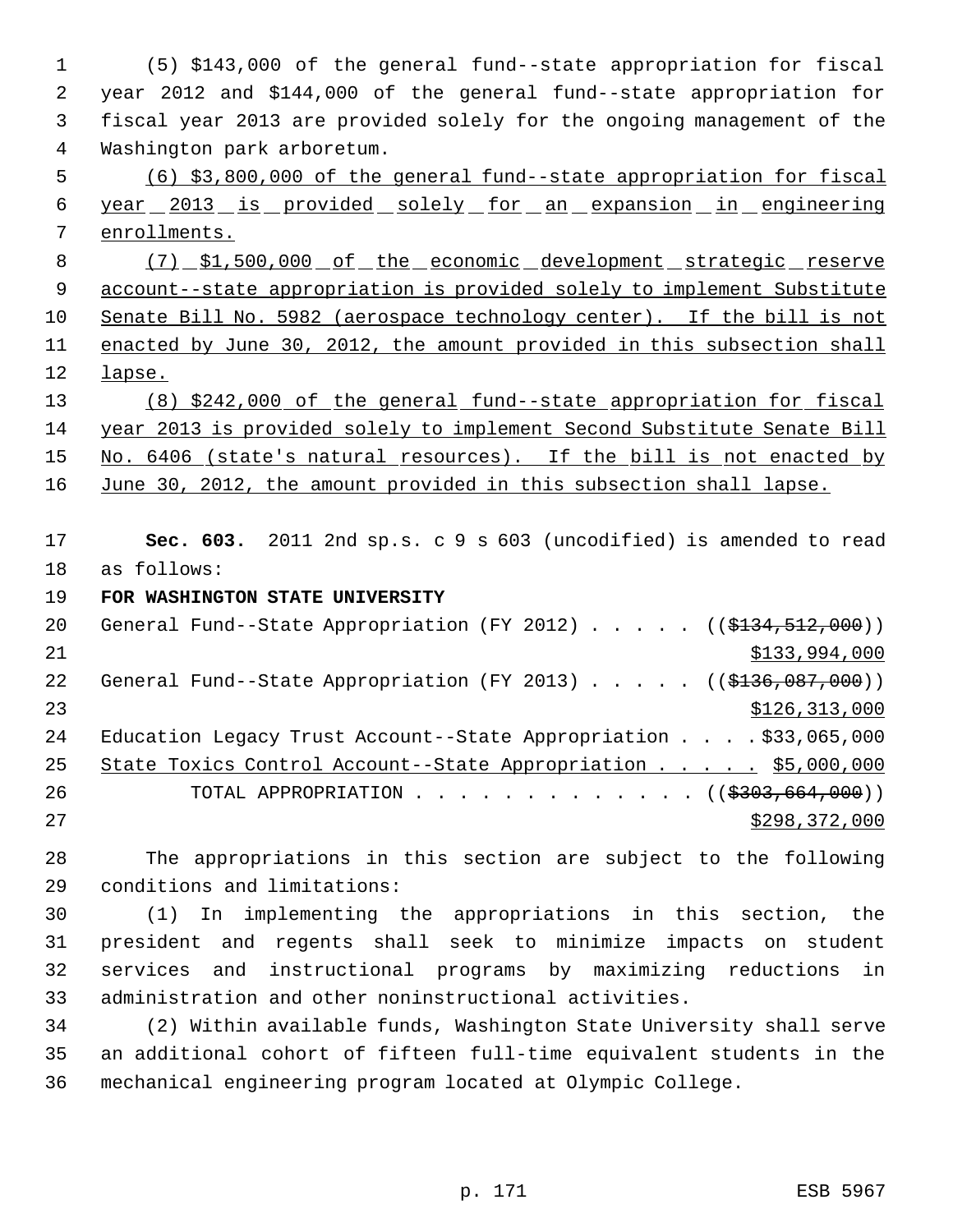(3) \$300,000 of the general fund--state appropriation for fiscal year 2012 and \$300,000 of the general fund--state appropriation for fiscal year 2013 are provided solely for the expansion of health sciences capacity through the Washington/Wyoming/Alaska/Montana/Idaho (WWAMI) medical education program in Spokane and eastern Washington. Funding is contingent on appropriations being provided to the University of Washington for integrated medical curriculum development for WWAMI.

 (4) \$3,800,000 of the general fund--state appropriation for fiscal 10 year 2013 is provided solely for an expansion in engineering enrollments.

 (5) \$25,000 of the general fund--state appropriation for fiscal year 2012 and \$50,000 of the general fund--state appropriation for 14 fiscal year 2013 are provided solely for the Washington State University extension energy program to conduct a study of densified 16 biomass as a renewable fuel used for heating homes, businesses, and 17 other facilities. A report of the findings shall be submitted to the governor and the appropriate committees of the legislature by December 1, 2012.

 **Sec. 604.** 2011 2nd sp.s. c 9 s 604 (uncodified) is amended to read as follows:

## **FOR EASTERN WASHINGTON UNIVERSITY**

23 General Fund--State Appropriation (FY 2012) . . . . . . ((\$26,257,000)) \$26,255,000 25 General Fund--State Appropriation (FY 2013) . . . . . . ((\$26,541,000)) 26 \$25,774,000 Education Legacy Trust Account--State Appropriation . . . . \$16,087,000 28 TOTAL APPROPRIATION . . . . . . . . . . . . . ((<del>\$68,885,000</del>)) \$68,116,000

 The appropriations in this section are subject to the following conditions and limitations:

 (1) In implementing the appropriations in this section, the president and governing board shall seek to minimize impacts on student services and instructional programs by maximizing reductions in administration and other noninstructional activities.

(2) At least \$200,000 of the general fund--state appropriation for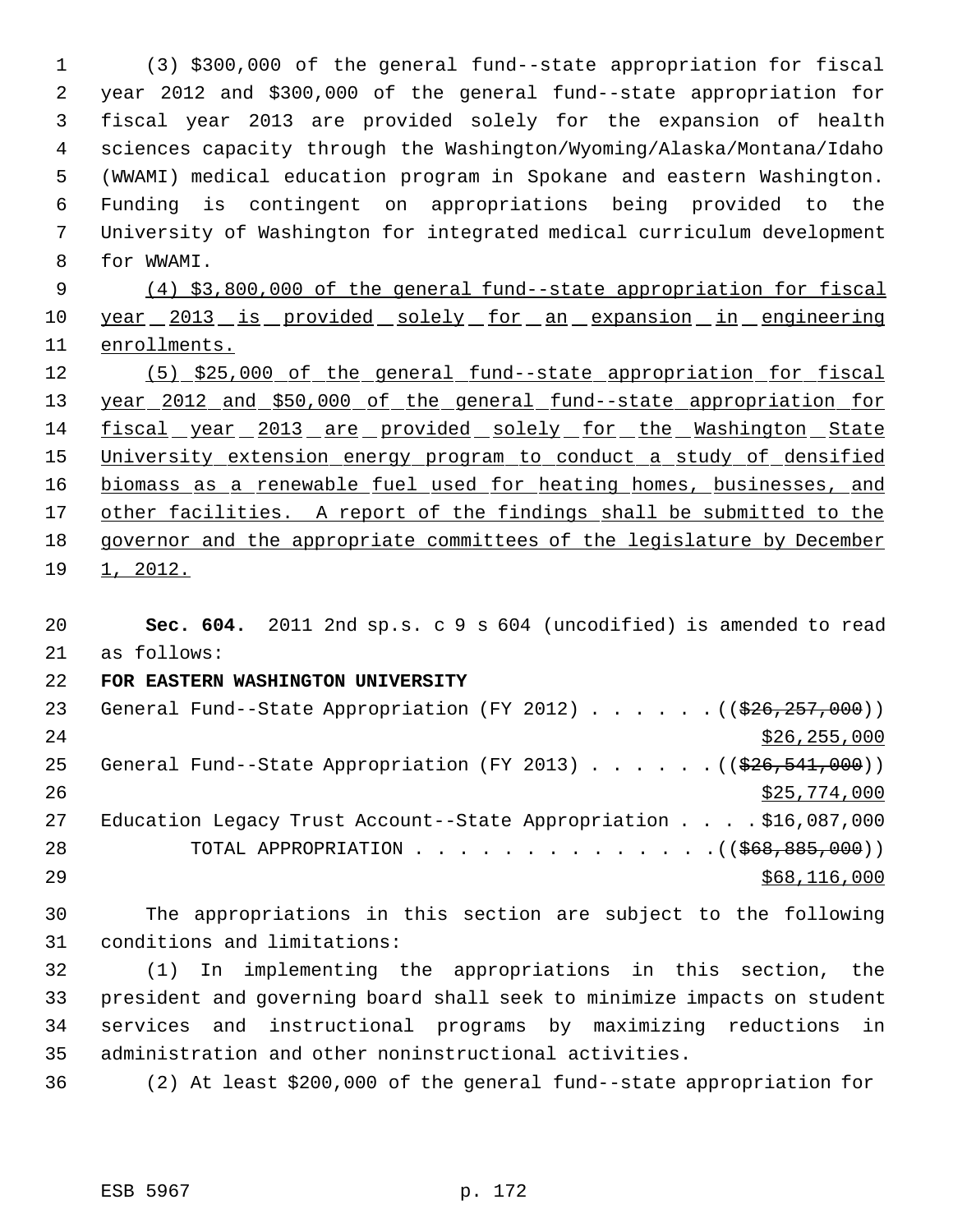fiscal year 2012 and at least \$200,000 of the general fund--state appropriation for fiscal year 2013 shall be expended on the Northwest autism center.

 **Sec. 605.** 2011 2nd sp.s. c 9 s 605 (uncodified) is amended to read as follows:

**FOR CENTRAL WASHINGTON UNIVERSITY**

7 General Fund--State Appropriation (FY 2012) . . . . . . ((\$22,468,000))  $\frac{1}{223,277,000}$ 9 General Fund--State Appropriation (FY 2013) . . . . . . ((\$22,525,000))  $\frac{10}{22,611,000}$  Education Legacy Trust Account--State Appropriation . . . . \$19,076,000 12 TOTAL APPROPRIATION . . . . . . . . . . . . . . ((\$64,069,000)) \$64,964,000

 The appropriations in this section are subject to the following conditions and limitations: In implementing the appropriations in this section, the president and governing board shall seek to minimize impacts on student services and instructional programs by maximizing reductions in administration and other noninstructional activities.

 **Sec. 606.** 2011 2nd sp.s. c 9 s 606 (uncodified) is amended to read as follows:

**FOR THE EVERGREEN STATE COLLEGE**

22 General Fund--State Appropriation (FY 2012) . . . . . . ((\$15,595,000))  $515,594,000$ 24 General Fund--State Appropriation (FY 2013) . . . . . . ((\$15,339,000))  $\frac{$15,022,000}{9}$  Education Legacy Trust Account--State Appropriation . . . . \$5,450,000 27 TOTAL APPROPRIATION . . . . . . . . . . . . . . ((\$36,384,000)) 28 \$36,066,000

 The appropriations in this section are subject to the following conditions and limitations:

 (1) In implementing the appropriations in this section, the president and governing board shall seek to minimize impacts on student services and instructional programs by maximizing reductions in administration and other noninstructional activities.

 (2) \$50,000 of the general fund--state appropriation for fiscal year 2012 and \$25,000 of the general fund--state appropriation for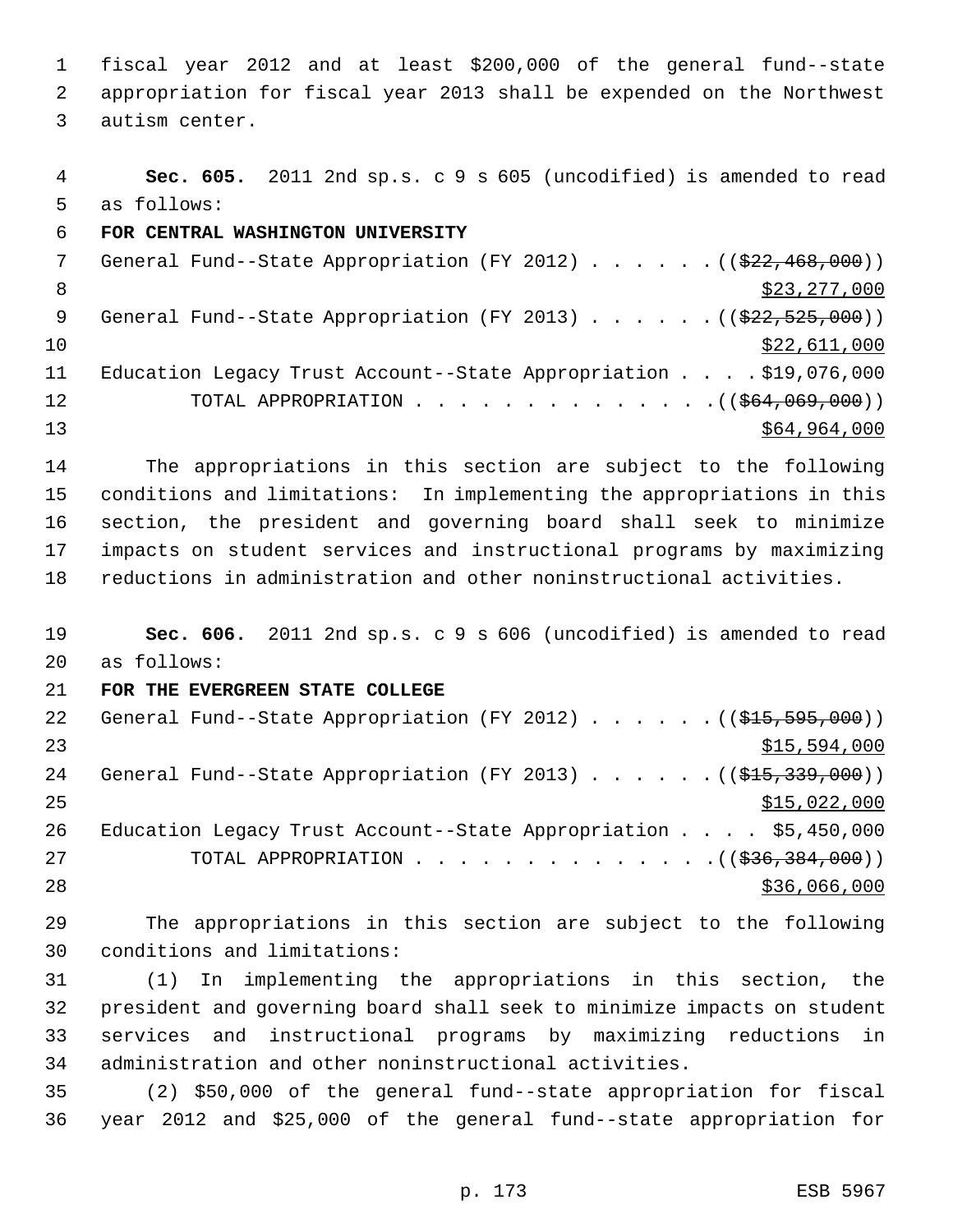fiscal year 2013 are provided solely for the Washington state institute for public policy to conduct a detailed study of the commitment of sexually violent predators to the special commitment center pursuant to chapter 71.09 RCW and the subsequent release of those persons to less-restrictive alternatives.

(a) Specifically, the institute's study shall examine:

 (i) The projected future demand for the special commitment center, including profiles and characteristics of persons referred and committed to the special commitment center since its inception, whether the profiles of those persons have changed over time, and, given current trends, the likelihood of the continuing rate of referral;

 (ii) Residents' participation in treatment over time and the impact of treatment on eventual release to a less-restrictive alternative;

 (iii) The annual review process and the process for a committed person to petition for conditional or unconditional release, specifically:

(A) The time frames for conducting mandatory reviews;

(B) The role of the special commitment center clinical team;

 (C) Options and standards utilized by other jurisdictions or similar processes to conduct periodic reviews, including specialized courts, parole boards, independent review boards, and other commitment proceedings;

 (iv) The capacity and future demand for appropriate less restrictive alternatives for moving residents out of the special commitment center, including:

 (A) The capacity and demand for secure community transition facilities;

 (B) Options for specialized populations such as the elderly or those with developmental disabilities and whether more cost-efficient options might be used to house those populations while keeping the public safe;

 (C) Prospects for moving residents to noninstitutionalized settings beyond a secure community transition facility.

 (b) The department of social and health services shall cooperate with the institute in conducting its examination and must provide the institute with requested data and records in a timely manner.

(c) The institute shall provide a status report to the governor and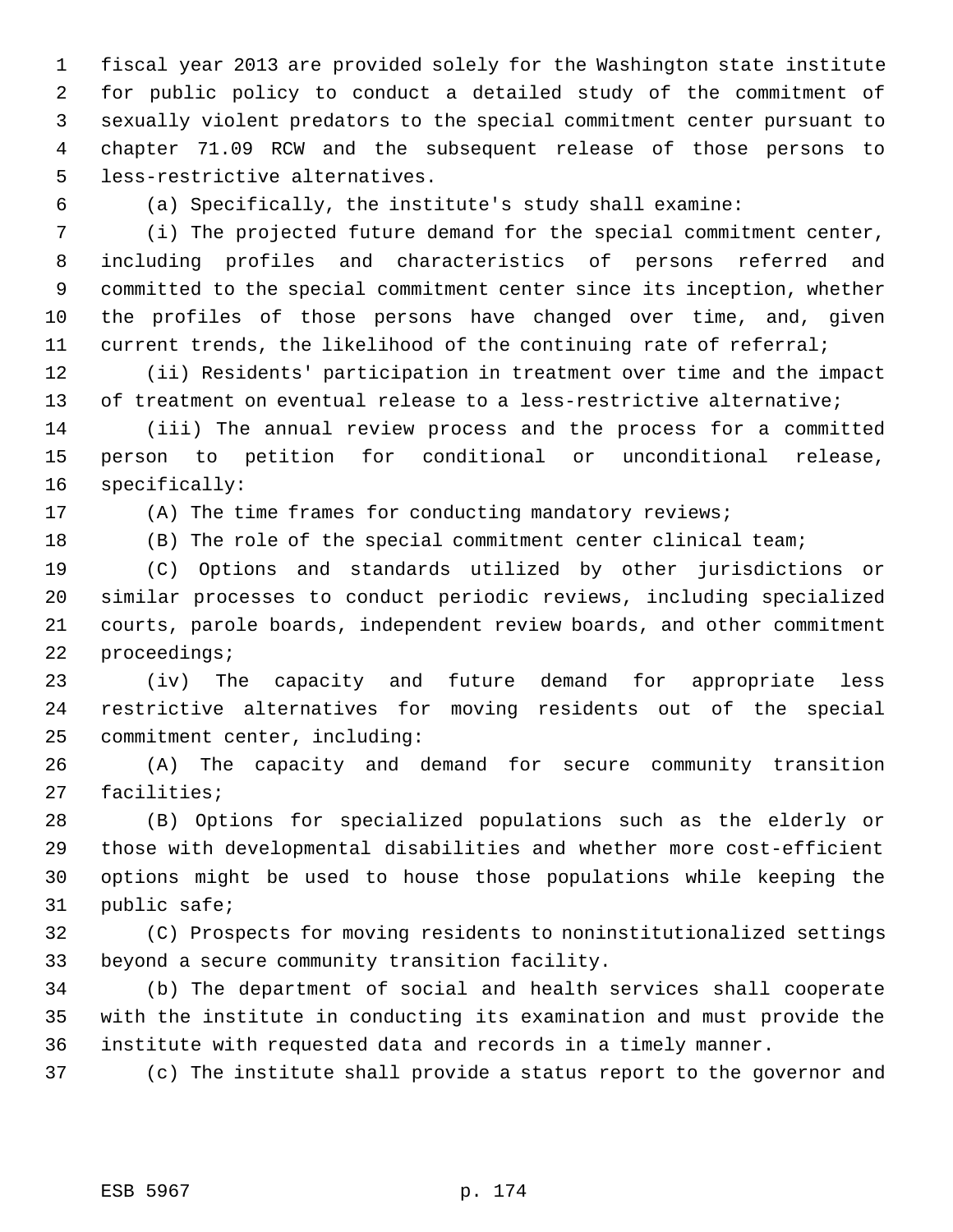the legislature no later than November 1, 2011, with a final report due no later than November 1, 2012.

 (3) \$50,000 of the general fund--state appropriation for fiscal year 2012 and \$50,000 of the general fund--state appropriation for fiscal year 2013 are provided solely for the institute for public policy to provide research support to the council on quality education.

 (4) To the extent federal or private funding is available for this purpose, the Washington state institute for public policy and the center for reinventing public education at the University of Washington shall examine the relationship between participation in pension systems and teacher quality and mobility patterns in the state. The department of retirement systems shall facilitate researchers' access to necessary individual-level data necessary to effectively conduct the study. The researchers shall ensure that no individually identifiable information will be disclosed at any time. An interim report on project findings shall be completed by November 15, 2010, and a final report shall be submitted to the governor and to the relevant committees of the legislature by October 15, 2011.

 (5) Funding provided in this section is sufficient for The Evergreen State College to continue operations of the Longhouse Center and the Northwest Indian applied research institute.

 (6) If, and to the extent that private funding is available for this purpose, the Washington state institute for public policy shall study and report on the child welfare and educational characteristics and outcomes for foster youth who are served by educational advocates. The department of social and health services and the office of the superintendent of public instruction shall facilitate researchers' access to data necessary to effectively complete the study. The institute shall submit an interim report with baseline characteristics of youth served by educational advocates by December 2011 and a final report by October 31, 2012, to the governor and to the appropriate committees of the legislature.

 (7) \$75,000 of the general fund--state appropriation for fiscal year 2012 is provided to the Washington state institute for public policy (WSIPP) to conduct a review of state investments in the family caregiver and support program. Funding for this program is provided by assumed savings from diverting seniors from entering into long-term care medicaid placements by supporting informal caregivers. WSIPP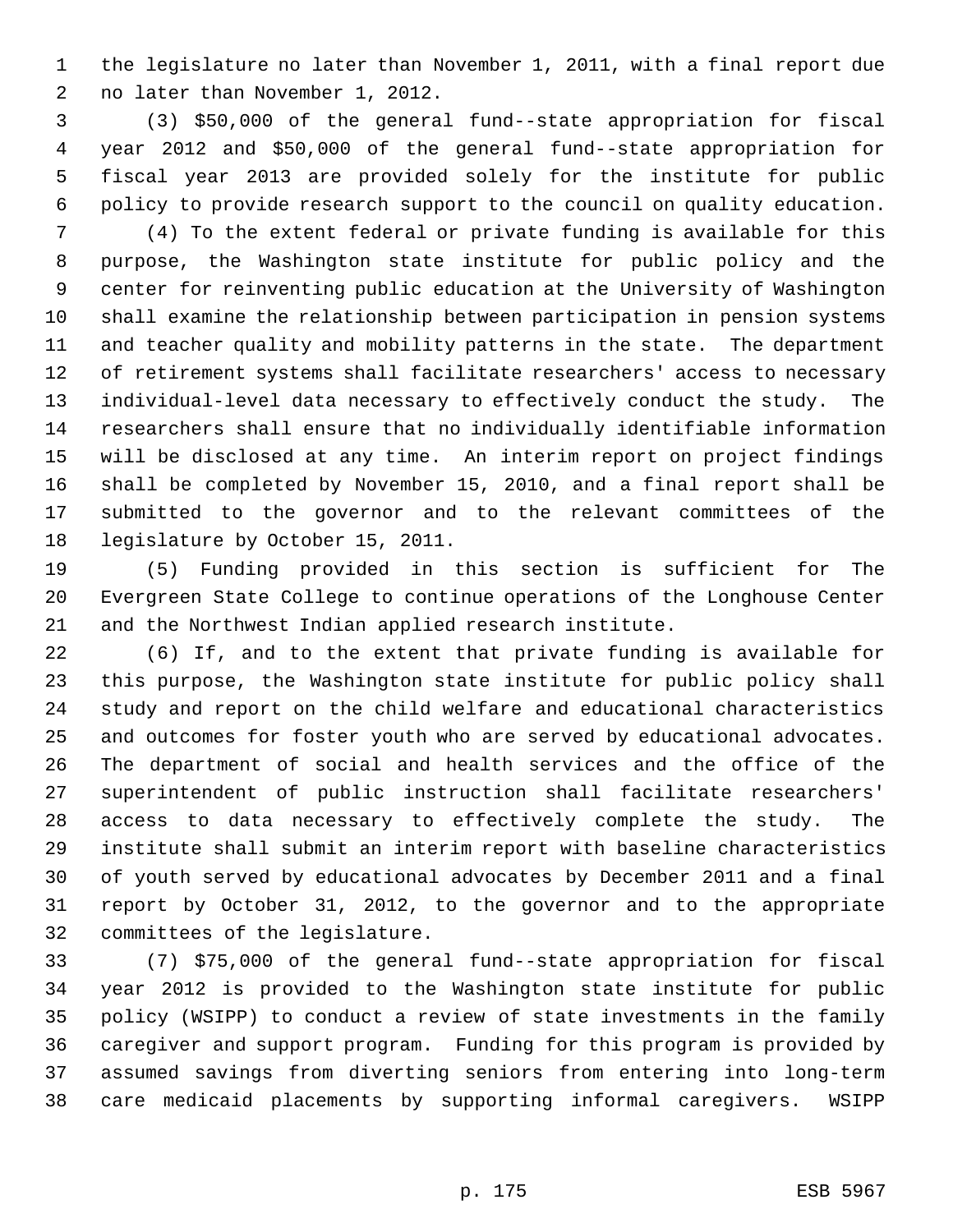shall work with the department of social and health services to establish and review outcome data for this investment. A preliminary report on the outcomes of the investment into this program is due to the appropriate legislative committees by December 15, 2011, and a final report is due to the appropriate legislative committees by August 30, 2012.

 (8) \$17,000 of the general fund--state appropriation for fiscal year 2013 are provided solely to implement Substitute Senate Bill No. 9 6492 (competency to stand trial). If the bill is not enacted by June 30, 2012, the amount provided in this subsection shall lapse.

 **Sec. 607.** 2011 2nd sp.s. c 9 s 607 (uncodified) is amended to read as follows:

### **FOR WESTERN WASHINGTON UNIVERSITY**

14 General Fund--State Appropriation (FY 2012) . . . . . . ((\$33,754,000)) \$33,664,000 \$33,664,000 16 General Fund--State Appropriation (FY 2013) . . . . . . ((\$33,743,000)) \$32,104,000 Education Legacy Trust Account--State Appropriation . . . . \$13,266,000 19 TOTAL APPROPRIATION . . . . . . . . . . . . . . ((\$80,763,000)) \$79,034,000

 The appropriations in this section are subject to the following conditions and limitations: In implementing the appropriations in this section, the president and governing board shall seek to minimize impacts on student services and instructional programs by maximizing reductions in administration and other noninstructional activities.

 NEW SECTION. **Sec. 608. COUNCIL FOR HIGHER EDUCATION** 2011 2nd sp.s. c 9 s 610 (uncodified) and 2011 1st sp.s. c 50 s 614 (uncodified) are repealed.

 NEW SECTION. **Sec. 609. OFFICE OF STUDENT FINANCIAL ASSISTANCE** 2011 2nd sp.s. c 9 s 611 (uncodified) and 2011 1st sp.s. c 50 s 615 (uncodified) are repealed.

 NEW SECTION. **Sec. 610.** A new section is added to 2011 1st sp.s. c 50 (uncodified) to read as follows: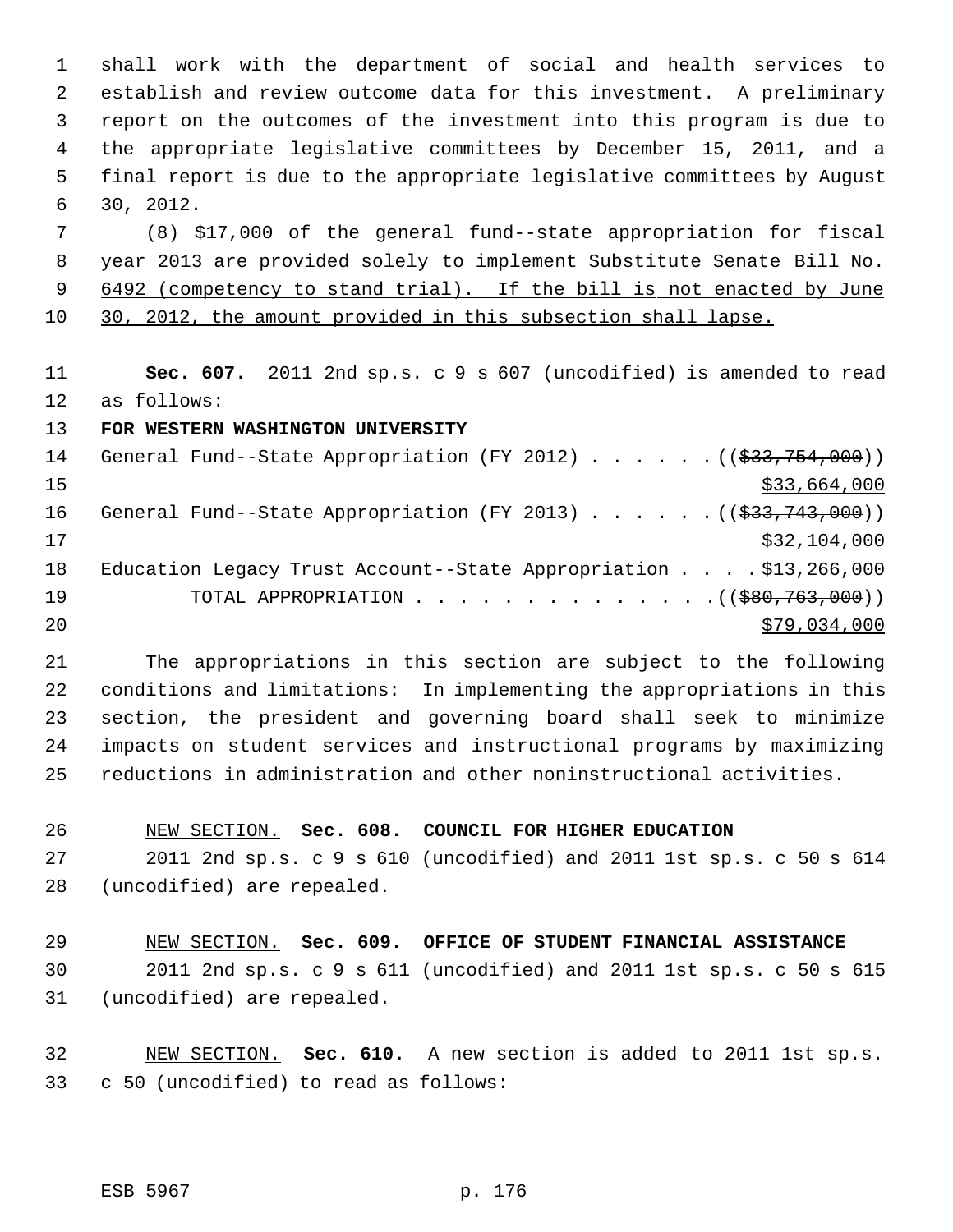**FOR THE OFFICE OF THE STUDENT ACHIEVEMENT COUNCIL--POLICY COORDINATION**

### **AND ADMINISTRATION**

|      | 3 General Fund--State Appropriation (FY 2013) \$4,973,000 |  |
|------|-----------------------------------------------------------|--|
|      | 4 General Fund--Federal Appropriation \$2,377,000         |  |
| $-5$ | TOTAL APPROPRIATION $\ldots$ \$7,350,000                  |  |

 The appropriations in this section are subject to the following conditions and limitations:

 (1) The office of the student achievement council is authorized to increase or establish fees for initial degree authorization, degree authorization renewal, degree authorization reapplication, new program applications, and new site applications pursuant to RCW 28B.85.060.

 (2) \$1,043,000 of the general fund--state appropriation for fiscal year 2013 is provided solely for the implementation of Engrossed Second Substitute Senate Bill No. 6232 (higher education coordination). If the bill is not enacted by June 30, 2012, the amount provided in this subsection shall lapse.

 NEW SECTION. **Sec. 611.** A new section is added to 2011 1st sp.s. c 50 (uncodified) to read as follows:

 **FOR THE OFFICE OF THE STUDENT ACHIEVEMENT COUNCIL--OFFICE OF STUDENT FINANCIAL ASSISTANCE**

| 21 General Fund--State Appropriation (FY 2013) \$245,989,000 |
|--------------------------------------------------------------|
| 22 General Fund--Federal Appropriation \$5,816,000           |
| 23 Washington Opportunity Pathways Account--State            |

|    | 24 Appropriation \$73,500,000     |  |  |  |  |  |  |  |  |
|----|-----------------------------------|--|--|--|--|--|--|--|--|
| 25 | TOTAL APPROPRIATION \$325,305,000 |  |  |  |  |  |  |  |  |

 The appropriations in this section are subject to the following conditions and limitations:

 (1) \$237,018,000 of the general fund--state appropriation for fiscal year 2013, and \$73,500,000 of the opportunity pathways account-- state appropriation are provided solely for student financial aid payments under the state need grant and the state work study programs including up to a four percent administrative allowance for the state work study program.

 (2) Within the funds appropriated in this section, eligibility for the state need grant shall include students with family incomes at or below 70 percent of the state median family income (MFI), adjusted for family size, and shall include students enrolled in three to five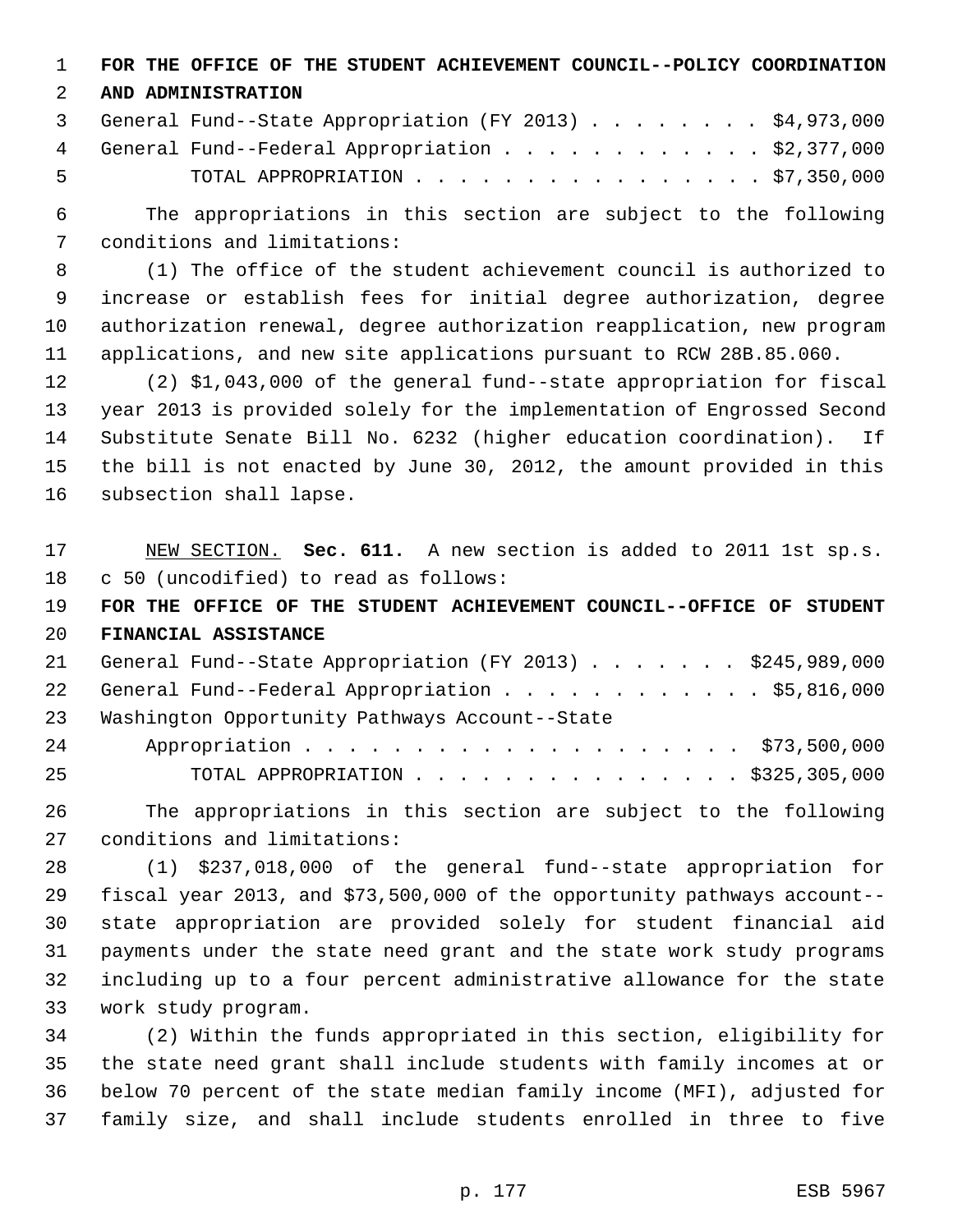credit-bearing quarter credits, or the equivalent semester credits. The office of student financial assistance shall report to the legislature by December 1, 2013, regarding the number of students enrolled in three to five credit-bearing quarter credits, or the equivalent semester credits, and their academic progress including degree completion. Awards for all students shall be adjusted by the estimated amount by which Pell grant increases exceed projected increases in the noninstructional costs of attendance. Awards for students with incomes between 51 and 70 percent of the state median shall be prorated at the following percentages of the award amount granted to those with incomes below 51 percent of the MFI: 70 percent for students with family incomes between 51 and 55 percent MFI; 65 13 percent for students with family incomes between 56 and 60 percent MFI; 60 percent for students with family incomes between 61 and 65 percent MFI; and 50 percent for students with family incomes between 66 and 70 percent MFI. For the 2012-13 academic year, awards for eligible students attending for-profit institutions of higher education shall not be subject to a fifty percent reduction.

 (3) \$1,250,000 of the general fund--state appropriation for fiscal year 2013 is provided solely for implementation of the aerospace training scholarship and student loan program as specified in Engrossed Substitute House Bill No. 1846 (aerospace student loans). If the bill is not enacted by June 30, 2012, the amount provided in this subsection shall lapse.

 (4) For fiscal year 2013, the board shall defer loan or conditional scholarship repayments to the future teachers conditional scholarship and loan repayment program for up to one year for each participant if the participant has shown evidence of efforts to find a teaching job but has been unable to secure a teaching job per the requirements of the program.

 (5) \$1,000,000 of the education legacy trust account--state appropriation is provided solely for the gaining early awareness and readiness for undergraduate programs project.

 (6) \$500,000 of the general fund--state appropriation for fiscal year 2013 is provided solely for the leadership 1000 program.

 (7) \$2,436,000 of the general fund--state appropriation for fiscal year 2013 is provided solely for the passport to college program. The maximum scholarship award shall be \$5,000. The board shall contract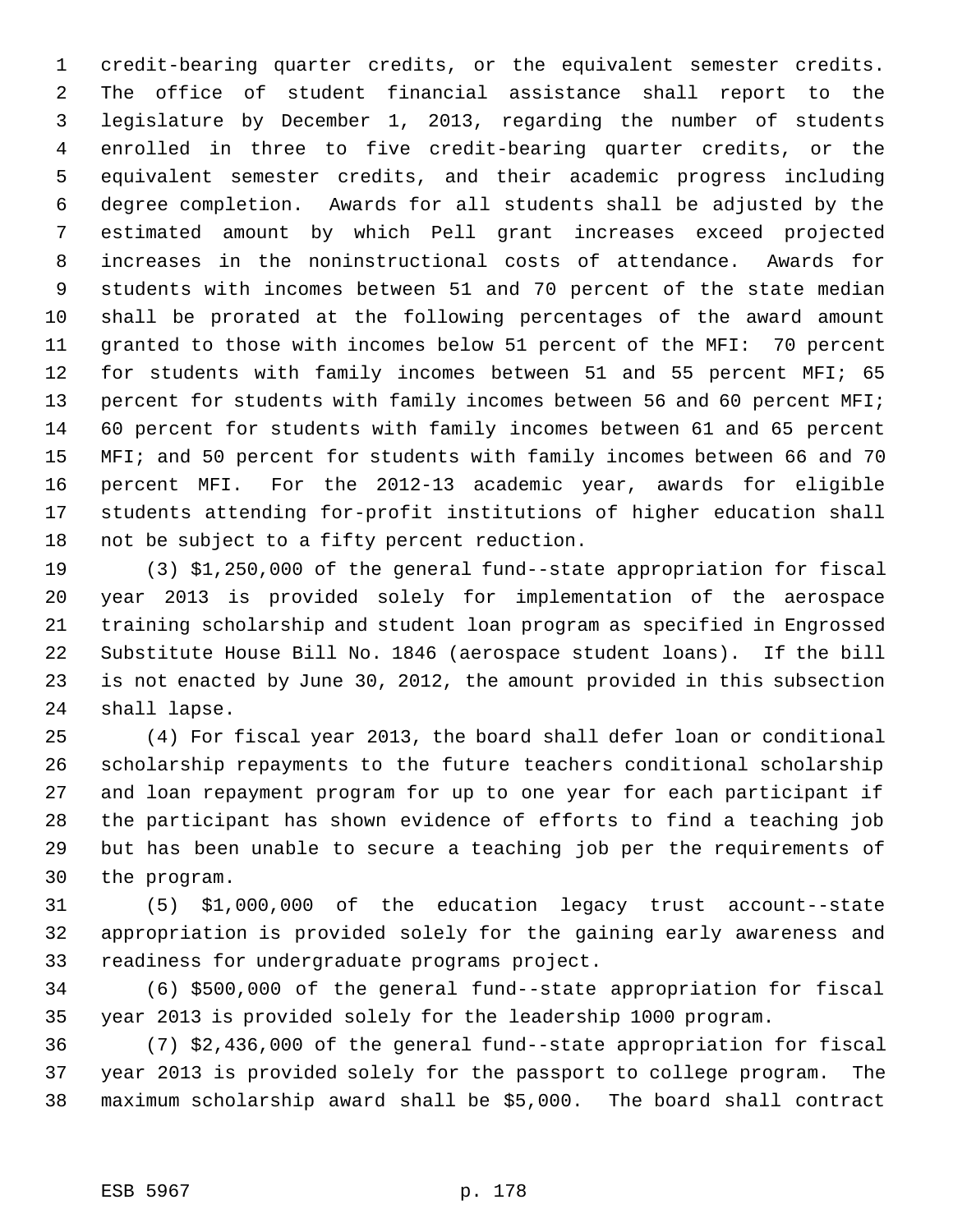with a nonprofit organization to provide support services to increase student completion in their postsecondary program and shall, under this contract, provide a minimum of \$500,000 in fiscal year 2013 for this purpose.

 **Sec. 612.** 2011 1st sp.s. c 50 s 616 (uncodified) is amended to read as follows: **FOR THE WORK FORCE TRAINING AND EDUCATION COORDINATING BOARD** 8 General Fund--State Appropriation (FY 2012) . . . . . . ((\$1,382,000))  $\frac{1}{2}$   $\frac{1}{274}$ ,000 10 General Fund--State Appropriation (FY 2013) . . . . . ((\$1,388,000))  $\frac{$1,280,000}{1}$ 12 General Fund--Federal Appropriation . . . . . . . . . . . . \$62,758,000 13 TOTAL APPROPRIATION . . . . . . . . . . . . . . ((<del>\$65,528,000</del>)) \$65,312,000 The appropriations in this section are subject to the following conditions and limitations: For the 2011-2013 fiscal biennium the board shall not designate recipients of the Washington award for vocational excellence or recognize them at award ceremonies as provided in RCW 28C.04.535. **Sec. 613.** 2011 2nd sp.s. c 9 s 612 (uncodified) is amended to read as follows: **FOR THE DEPARTMENT OF EARLY LEARNING** 23 General Fund--State Appropriation (FY 2012) . . . . . . ((\$27,571,000)) \$25,244,000 25 General Fund--State Appropriation (FY 2013) . . . . . . ((\$27,558,000)) \$25,265,000 27 General Fund--Federal Appropriation . . . . . . . . ((\$261,753,000))  $279,884,000$  Home Visiting Services Account--Federal Appropriation . . . . . . . . . . . . . . . . . . . . . . \$200,000 Opportunity Pathways Account--State Appropriation . . . . . \$80,000,000 32 TOTAL APPROPRIATION . . . . . . . . . . . ((\$396,882,000)) \$410,593,000 The appropriations in this section are subject to the following

conditions and limitations: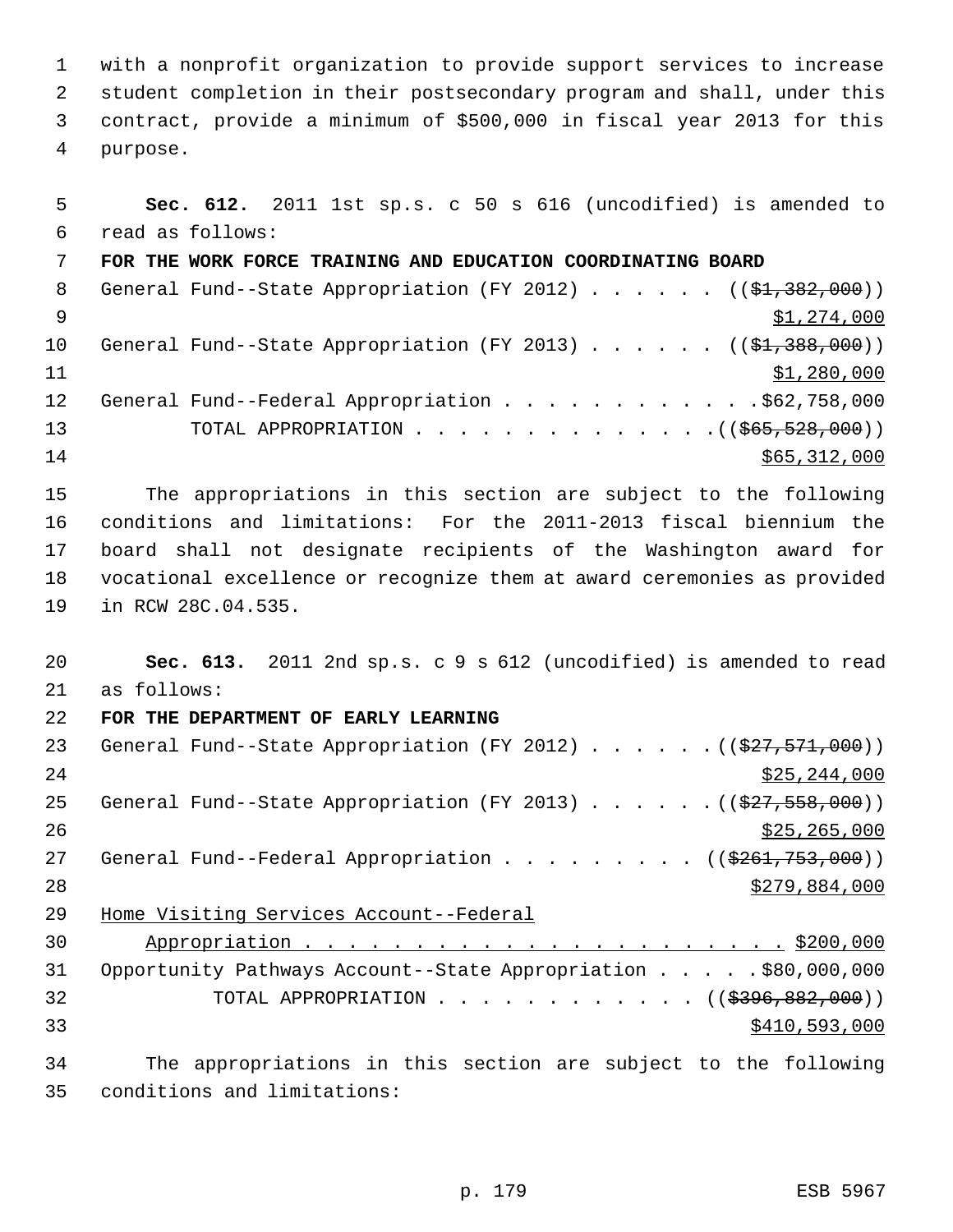(1) \$16,028,000 of the general fund--state appropriation for fiscal year 2012, \$16,028,000 of the general fund--state appropriation of fiscal year 2013, \$80,000,000 of the opportunity pathways account appropriation, and \$2,256,000 of the general fund--federal appropriation are provided solely for the early childhood education assistance program services. Of these amounts, \$10,284,000 is a portion of the biennial amount of state maintenance of effort dollars required to receive federal child care and development fund grant dollars.

 (2) In accordance to RCW 43.215.255(2) and 43.135.055, the department is authorized to increase child care center and child care family home licensure fees in fiscal years 2012 and 2013 for costs to the department for the licensure activity, including costs of necessary inspection. These increases are necessary to support expenditures authorized in this section.

16 (3) ((\$638,000)) \$64,000 of the general fund--state appropriation 17 for fiscal year 2012  $((and))_1$  \$638,000 of the general fund--state 18 appropriation for fiscal year 2013, and \$574,000 of the general fund--19 federal appropriation are provided solely for child care resource and referral network services.

 $(4)$  ((\$200,000 of the general fund -state appropriation for fiscal 22 year-2012-and-\$200,000 of-the-general-fund--state appropriation-for fiscal year 2013 are provided solely to develop and provide culturally 24 relevant supports for parents, family, and other caregivers.

 $(5)$ )) The department is the lead agency for and recipient of the federal child care and development fund grant. Amounts within this grant shall be used to fund child care licensing, quality initiatives, agency administration, and other costs associated with child care subsidies. The department shall transfer a portion of this grant to the department of social and health services to fund the child care subsidies paid by the department of social and health services on behalf of the department of early learning.

 $((+6))$  (5) The appropriations in this section reflect reductions in the appropriations for the department's administrative expenses. It is the intent of the legislature that these reductions shall be achieved, to the greatest extent possible, by reducing those administrative costs that do not affect direct client services or direct service delivery or program.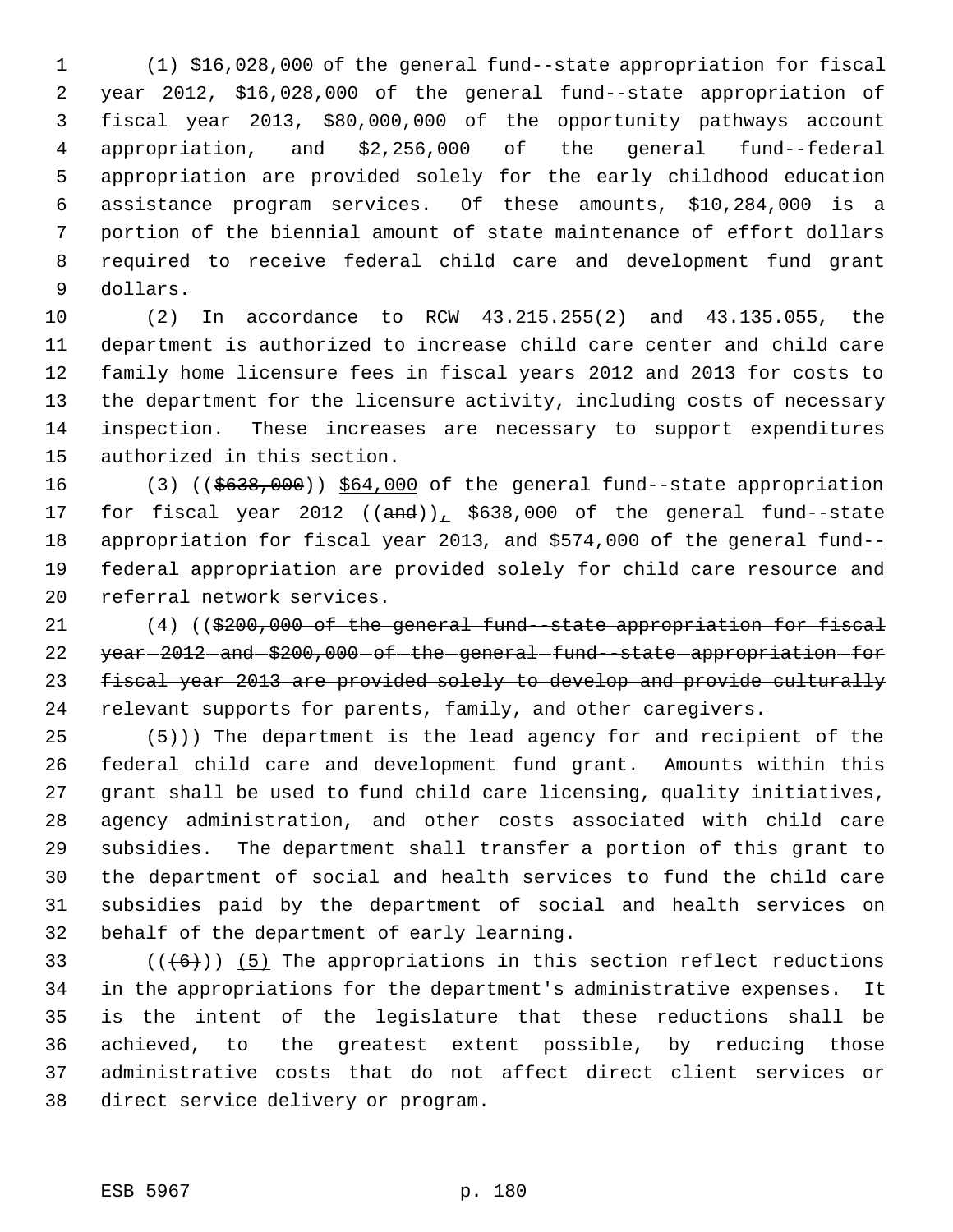$((\langle 7\rangle))$  (6) \$934,000 of the general fund--state appropriation for fiscal year 2012, \$934,000 of the general fund--state appropriation for fiscal year 2013, and \$2,400,000 of the general fund--federal appropriation are provided solely for expenditure into the home visiting services account. This funding is intended to meet federal maintenance of effort requirements and to secure private matching funds.

 (a) All federal funds received by the department for home visiting activities must be deposited into the home visiting services account.

10 (b) The department must consult with stakeholders during the 11 development of the Washington home visiting plan and any future proposals for federal funding.

13 (c) \$200,000 of the home visiting services account--federal appropriation is provided solely for program administration pursuant to 15 RCW 43.215.130. No other funds may be expended for that purpose.

 $((+8))$   $(7)$  In addition to groups that were given prioritized access to the working connections child care program effective March 1, 2011, the department shall also give prioritized access into the program to families in which a parent of a child in care is a minor who is not living with a parent or guardian and who is a full-time student in a high school that has a school-sponsored on-site child care center.

 $((+9))$  (8) Within available amounts, the department in consultation with the office of financial management and the department of social and health services shall report quarterly enrollments and active caseload for the working connections child care program to the legislative fiscal committees. The report shall also identify the number of cases participating in both temporary assistance for needy families and working connections child care.

 $((+10))$  (9) \$2,522,000 of the general fund--state appropriation for fiscal year 2012, \$2,522,000 of the general fund--state appropriation for fiscal year 2013, and \$4,304,000 of the general fund--federal appropriation are provided solely for the medicaid treatment child care (MTCC) program. The department shall contract for MTCC services to provide therapeutic child care and other specialized treatment services to abused, neglected, at-risk, and/or drug-affected children. Priority for services shall be given to children referred from the department of social and health services children's administration. In addition to referrals made by children's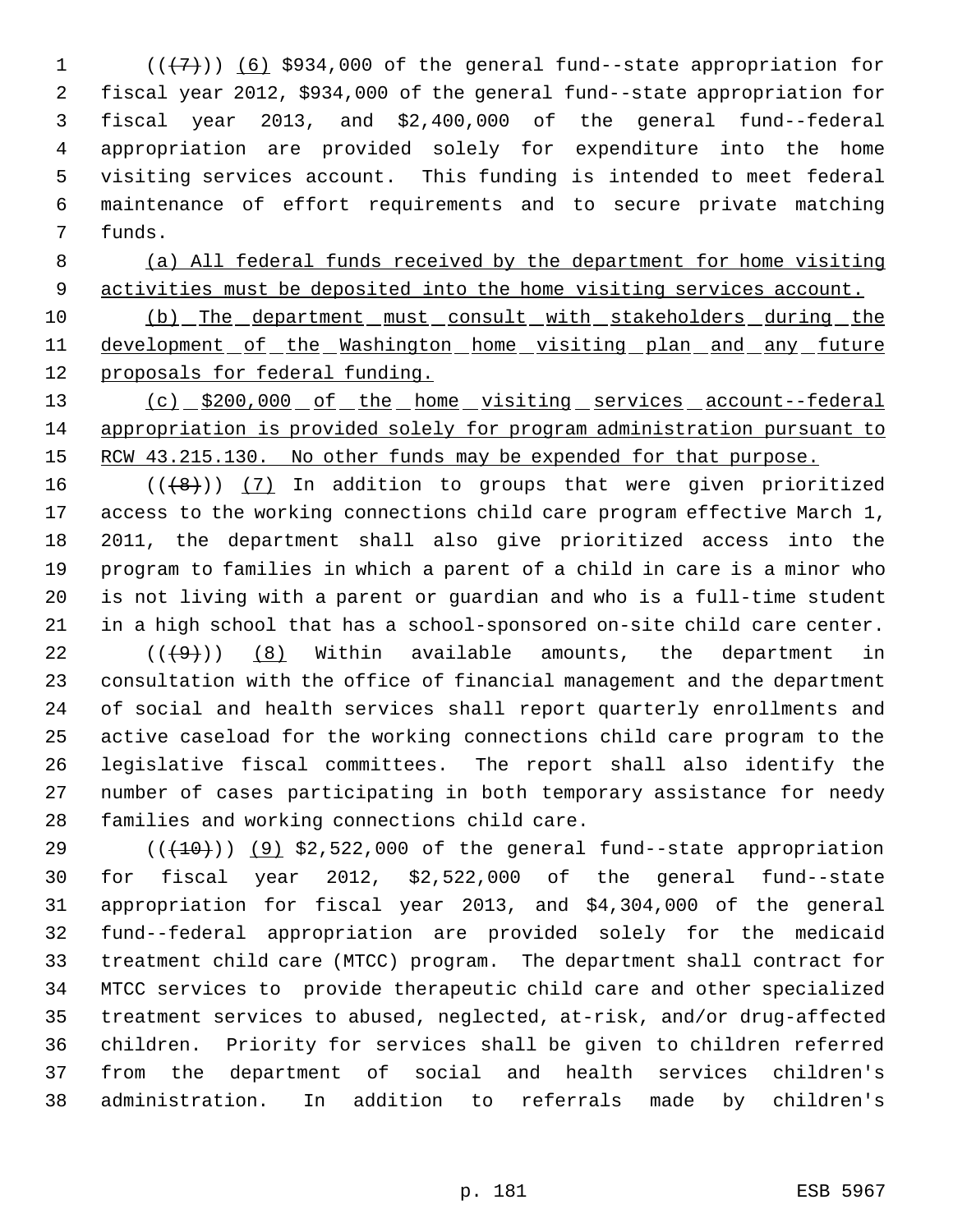administration, the department shall authorize services for children referred to the MTCC program, as long as the children meet the eligibility requirements as outlined in the Washington state plan for the MTCC program. Of the amounts appropriated in this subsection, \$60,000 per fiscal year may be used by the department for administering the MTCC program, if needed.

 7 **Sec. 614.** 2011 2nd sp.s. c 9 s 613 (uncodified) is amended to read 8 as follows: 9 **FOR THE STATE SCHOOL FOR THE BLIND** 10 General Fund--State Appropriation (FY 2012) . . . . . . . . \$5,782,000 11 General Fund--State Appropriation (FY 2013) . . . . . ((\$5,749,000)) 12 \$5,461,000 13 ((General Fund-Private/Local Appropriation . . . . . . \$1,961,000)) 14 TOTAL APPROPRIATION . . . . . . . . . . . . . . ((\$<del>13,492,000</del>))  $\frac{15}{15}$   $\frac{11}{243,000}$ 

16 (The appropriations in this section are subject to the following 17 conditions  $-$  and  $-$  limitations:  $$271,000 - of - the - general - fund-$ 18 private/local appropriation is provided solely for the school for the 19 blind to offer short course programs, allowing students the opportunity 20 to leave their home schools for short periods and receive intensive 21 training. The school for the blind shall provide this service to the 22 extent - that -it -is -funded -by - contracts - with - school - districts - and 23 educational services districts.))

24 **Sec. 615.** 2011 2nd sp.s. c 9 s 614 (uncodified) is amended to read 25 as follows: 26 **FOR THE WASHINGTON STATE CENTER FOR CHILDHOOD DEAFNESS AND HEARING** 27 **LOSS** 28 General Fund--State Appropriation (FY 2012) . . . . . . . . \$8,449,000 29 General Fund--State Appropriation (FY 2013) . . . . . . ((\$8,446,000))  $30$  \$8,041,000 31 ((General Fund-Private/Local Appropriation . . . . . . . \$526,000)) 32 TOTAL APPROPRIATION . . . . . . . . . . . . . . ((\$17,421,000)) 33 \$16,490,000

(End of part)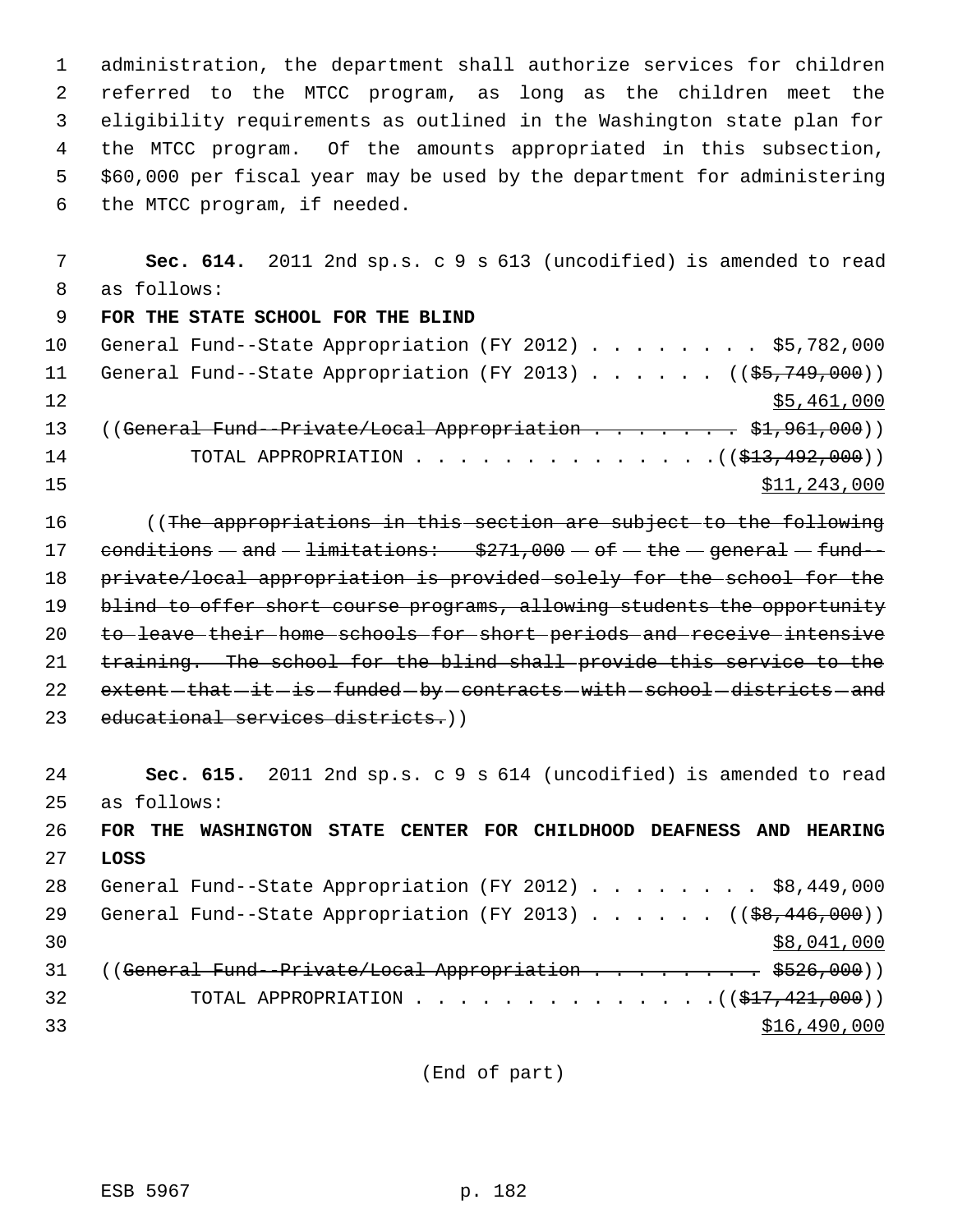| $\mathbf 1$    | PART VII                                                                          |
|----------------|-----------------------------------------------------------------------------------|
| $\overline{2}$ | SPECIAL APPROPRIATIONS                                                            |
|                |                                                                                   |
| 3              | Sec. 701. 2011 2nd sp.s. c 9 s 701 (uncodified) is amended to read                |
| 4              | as follows:                                                                       |
| 5              | FOR THE STATE TREASURER--BOND RETIREMENT AND INTEREST, AND ONGOING                |
| 6              | BOND REGISTRATION AND TRANSFER CHARGES: FOR DEBT SUBJECT TO THE DEBT              |
| 7              | LIMIT                                                                             |
| 8              | General Fund--State Appropriation (FY 2012) $($ $($ \$919,198,000))               |
| 9              | \$911,643,000                                                                     |
| 10             | General Fund--State Appropriation (FY 2013) $($ $($ $\frac{1}{2967}$ , 749, 000)) |
| 11             | \$950,740,000                                                                     |
| 12             | State Building Construction Account--State                                        |
| 13             |                                                                                   |
| 14             | Columbia River Basin Water Supply Development                                     |
| 15             | Account--State Appropriation \$121,000                                            |
| 16             | Hood Canal Aquatic Rehabilitation Bond Account--State                             |
| 17             |                                                                                   |
| 18             | State Taxable Building Construction Account--State                                |
| 19             |                                                                                   |
| 20             | Gardner-Evans Higher Education Construction                                       |
| 21             | Account--State Appropriation \$13,000                                             |
| 22             | Debt-Limit Reimbursable Bond Retire Account--State                                |
| 23             |                                                                                   |
| 24             | TOTAL APPROPRIATION ( $(\frac{1}{2}, 893, 341, 000)$ )                            |
| 25             | \$1,868,777,000                                                                   |
| 26             | The appropriations in this section are subject to the following                   |
| つワ             | conditions and limitations: The general fund appropriations are fer               |

 conditions and limitations: The general fund appropriations are for expenditure into the debt-limit general fund bond retirement account. The entire general fund--state appropriation for fiscal year 2012 shall be expended into the debt-limit general fund bond retirement account by June 30, 2012.

 **Sec. 702.** 2011 2nd sp.s. c 9 s 702 (uncodified) is amended to read as follows: **FOR THE STATE TREASURER--BOND RETIREMENTAND INTEREST, AND ONGOING**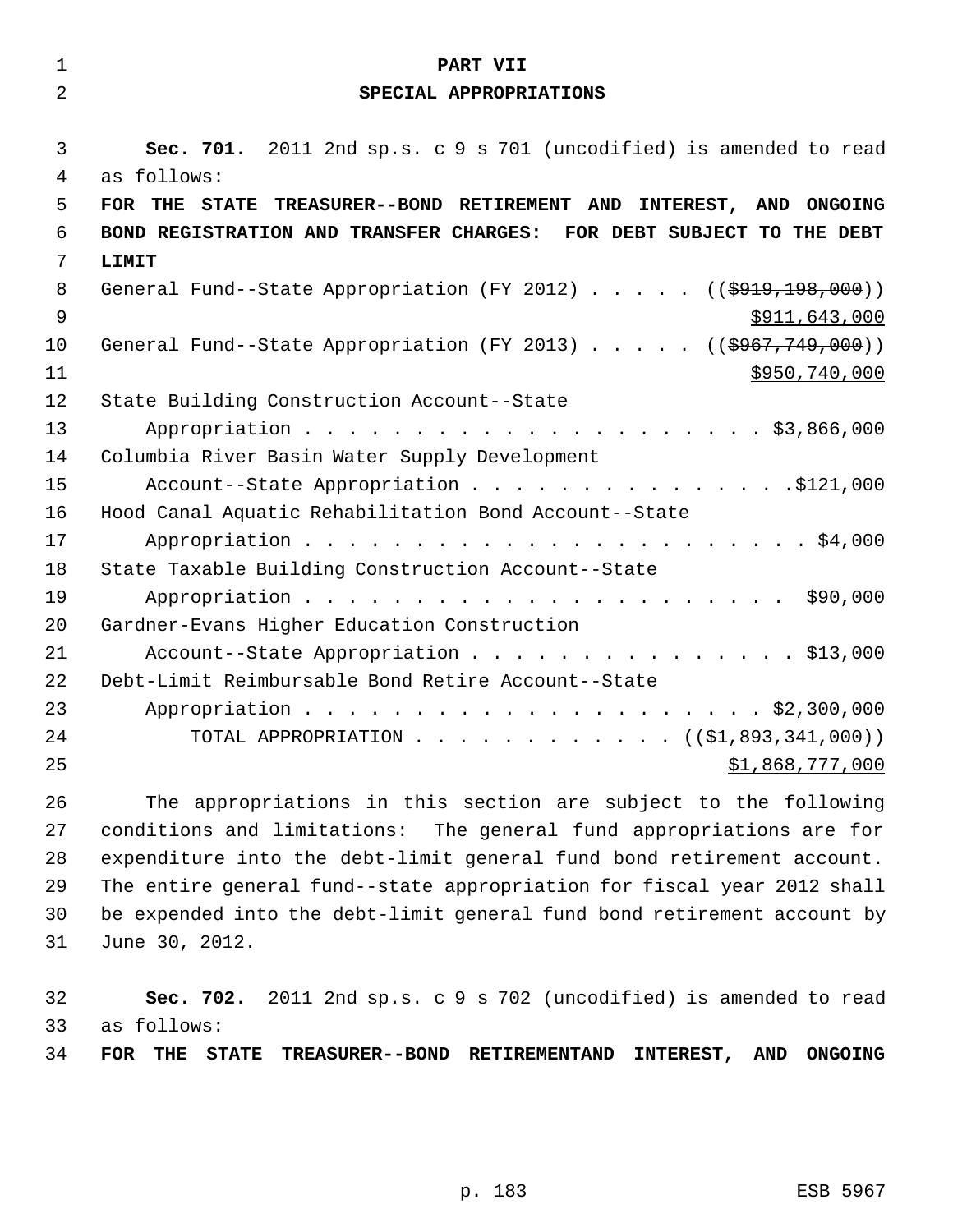**BOND REGISTRATION AND TRANSFER CHARGES: FOR GENERAL OBLIGATION DEBT TO BE REIMBURSED AS PRESCRIBED BY STATUTE**  3 General Fund--State Appropriation (FY 2012) . . . . . ((\$27,516,000))  $\frac{4}{327}$ , 400, 000 5 General Fund--State Appropriation (FY 2013) . . . . . . ((\$30,758,000))  $\frac{$30,572,000}{5}$  Nondebt-Limit Reimbursable Bond Retirement 8 Account--State Appropriation . . . . . . . . . . . . . \$140,128,000 9 TOTAL APPROPRIATION . . . . . . . . . . . . (  $(\frac{198}{198}, \frac{402}{100})$  ) \$198,100,000

 The appropriations in this section are subject to the following conditions and limitations: The general fund appropriation is for expenditure into the nondebt-limit general fund bond retirement account. The entire general fund--state appropriation for fiscal year 2012 shall be expended into the nondebt-limit general fund bond retirement account by June 30, 2012.

 NEW SECTION. **Sec. 703.** A new section is added to 2011 1st sp.s. c 50 (uncodified) to read as follows:

 **FOR THE OFFICE OF FINANCIAL MANAGEMENT--REVISED EMPLOYER HEALTH BENEFIT RATES**

|    | 21 General Fund--State Appropriation (FY 2013) (\$32,946,000)      |
|----|--------------------------------------------------------------------|
|    | 22 General Fund--Federal Appropriation (\$4,720,000)               |
|    | 23 General Fund--Local Appropriation (\$518,000)                   |
|    | 24 Education Legacy Trust Account--State Appropriation (\$178,000) |
|    | 25 Dedicated Funds and Accounts Appropriation (\$7,684,000)        |
| 26 |                                                                    |

 The appropriations in this section are subject to the following conditions and limitations: Appropriations are adjusted to reflect changes to appropriations to reflect the change in the employer funding rate providing employee health and insurance coverage for fiscal year 2013 from \$850 to \$800 per estimated eligible employee per month. The office of financial management shall update agency appropriations schedules to reflect the changes in funding levels in this section as identified by agency and fund in LEAP document H-HB1 dated February 17, 2012. From the applicable accounts, the office of financial management shall adjust allotments to the respective agencies by an amount that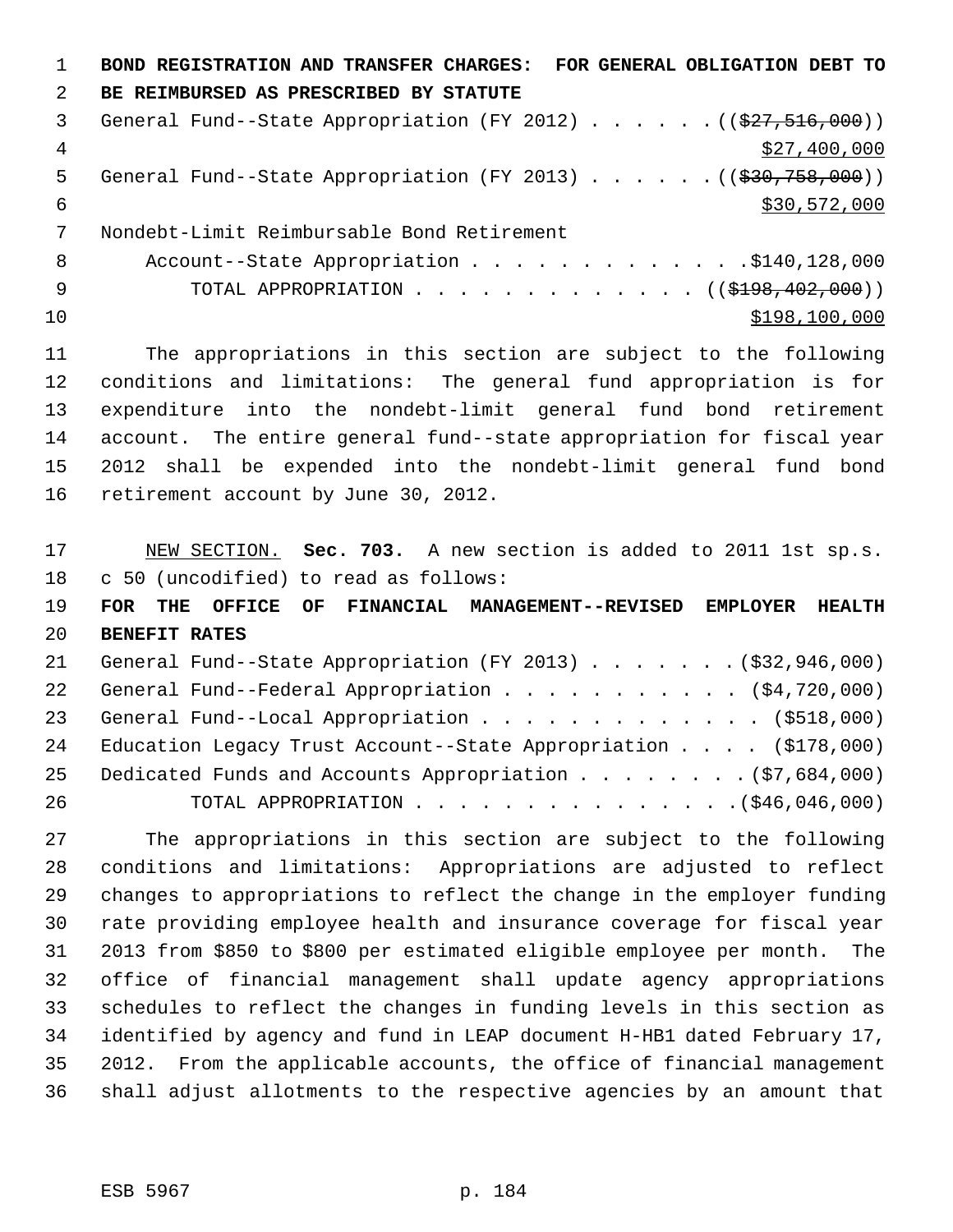conforms with funding adjustments enacted in the 2012 supplemental omnibus operating appropriations act. Any allotment reductions under this section must be placed in reserve status and remain unexpended.

 **Sec. 704.** 2011 2nd sp.s. c 9 s 704 (uncodified) is amended to read as follows:

## **FOR THE DEPARTMENT OF RETIREMENT SYSTEMS--CONTRIBUTIONS TO RETIREMENT SYSTEMS**

8 (1) The appropriations in this section are subject to the following conditions and limitations: The appropriations for the law enforcement officers' and firefighters' retirement system shall be made on a monthly basis beginning July 1, 2011, consistent with chapter 41.45 RCW, and the appropriations for the judges and judicial retirement systems shall be made on a quarterly basis consistent with chapters 2.10 and 2.12 RCW.

 $((+1))$  (2) The contribution rates adopted under RCW 41.45.0604 and 16 41.26.720 for the law enforcement officers' and firefighters' 17 retirement system plan 2 are hereby modified. The following contribution rates will be in effect for the law enforcement officers' 19 and firefighters' retirement system plan 2:

 (a) Beginning March 1, 2012, a member contribution rate of 6.53 percent will be charged;

 (b) Beginning March 1, 2012, an employer contribution rate of 3.92 23 percent will be charged; and

 (c) Beginning March 1, 2012, a state contribution rate of 2.61 percent will be charged.

These contribution rates will be in effect through June 30, 2013.

 (3) There is appropriated for state contributions to the law enforcement officers' and firefighters' retirement system:

29 General Fund--State Appropriation (FY 2012) . . . . . . ((\$54,547,000))  $\frac{1}{20}$  \$50,405,000 31 General Fund--State Appropriation (FY 2013) . . . . . . ((\$56,729,000)) \$43,809,000 33 TOTAL APPROPRIATION . . . . . . . . . . . . ((\$<del>111,276,000</del>)) \$94,214,000

35 ( $(\frac{2}{2})$ ) (4) There is appropriated for contributions to the judicial retirement system:

General Fund--State Appropriation (FY 2012) . . . . . . . . \$8,100,000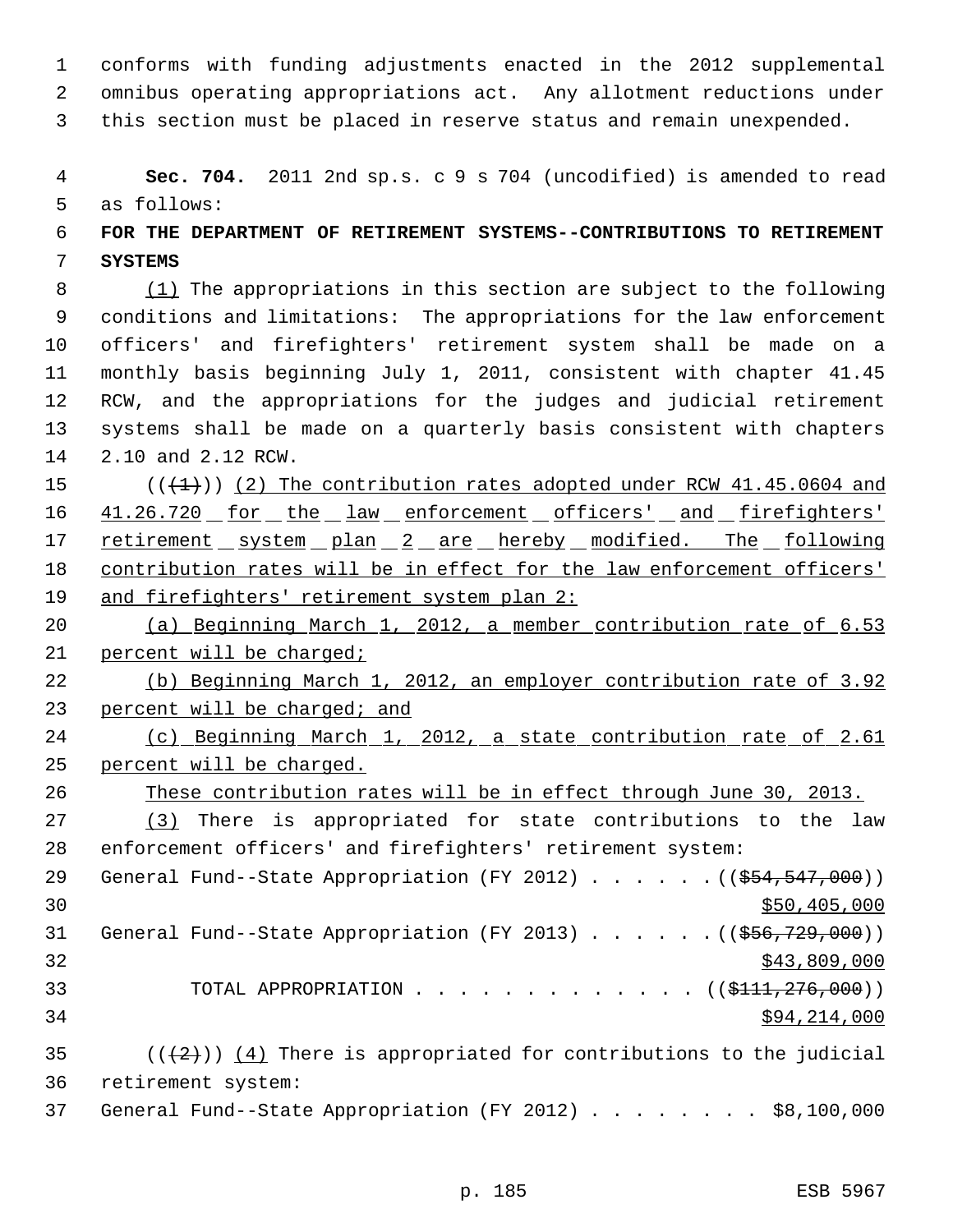| $\mathbf{1}$   | General Fund--State Appropriation (FY 2013) \$10,100,000                |
|----------------|-------------------------------------------------------------------------|
| $\overline{2}$ |                                                                         |
|                |                                                                         |
| 3              | NEW SECTION. Sec. 705. A new section is added to 2011 1st sp.s.         |
| $\overline{4}$ | c 50 (uncodified) to read as follows:                                   |
| 5              | FOR THE OFFICE OF FINANCIAL MANAGEMENT--DISASTER RESPONSE ACCOUNT       |
| 6              | General Fund--State Appropriation (FY 2013) \$1,150,000                 |
| 7              | The appropriation in this section is subject to the following           |
| 8              | conditions and limitations: The appropriation is provided solely for    |
| 9              | expenditure into the disaster response account.                         |
|                |                                                                         |
| 10             | Sec. 706. 2011 1st sp.s. c 50 s 715 (uncodified) is amended to          |
| 11             | read as follows:                                                        |
| 12             | FOR THE OFFICE OF FINANCIAL MANAGEMENT--EXTRAORDINARY CRIMINAL JUSTICE  |
| 13             | <b>COSTS</b>                                                            |
| 14             | General Fund--State Appropriation (FY 2012) ( $(\frac{2591}{100})$ )    |
| 15             | \$1,102,000                                                             |
| 16             | The appropriation in this section is subject to the following           |
| 17             | conditions and limitations: The director of financial management shall  |
| 18             | distribute $($ $(*338,000)$ $*501,000$ to Franklin county, \$128,000 to |
| 19             | Jefferson county, ((and)) \$125,000 to Okanogan county, \$161,000 to    |
| 20             | Yakima county, and \$187,000 to King county for extraordinary criminal  |
| 21             | justice costs.                                                          |
|                |                                                                         |
| 22             | NEW SECTION. Sec. 707. A new section is added to 2011 1st sp.s.         |
| 23             | c 50 (uncodified) to read as follows:                                   |
| 24             | FOR THE OFFICE OF FINANCIAL MANAGEMENT--EDUCATION LEGACY TRUST ACCOUNT  |
| 25             | General Fund--State Appropriation (FY 2013) \$25,000,000                |
| 26             | The appropriation in this section is subject to the following           |
| 27             | conditions and limitations: The appropriation is provided solely for    |
| 28             | expenditure into the education legacy trust account.                    |
|                |                                                                         |
| 29             | NEW SECTION. Sec. 708. A new section is added to 2011 1st sp.s.         |
| 30             | c 50 (uncodified) to read as follows:                                   |
| 31             | FOR THE OFFICE OF FINANCIAL MANAGEMENT--ARROW COMMISSION                |
| 32             | General Fund--State Appropriation (FY 2013) \$200,000                   |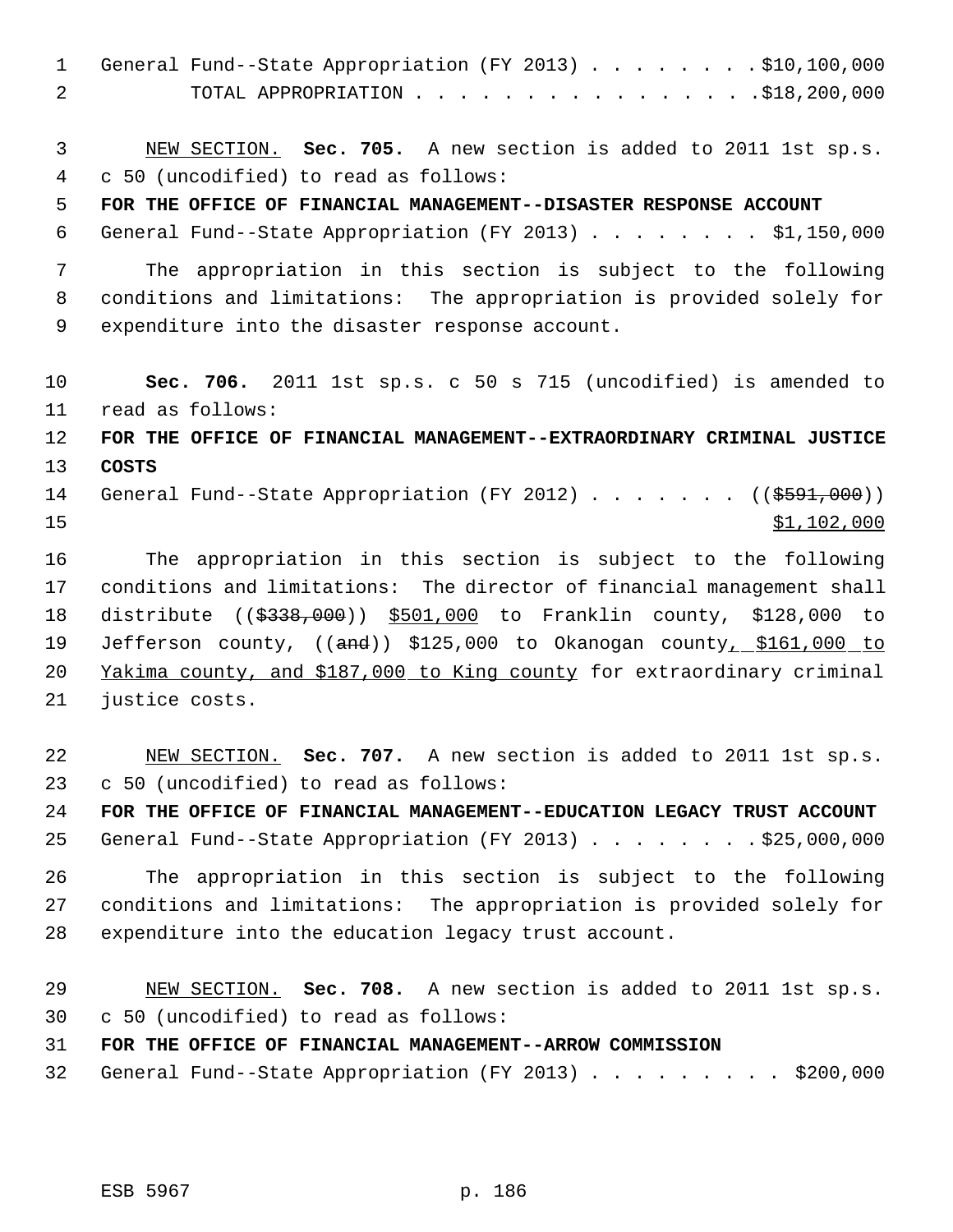The appropriation in this section is subject to the following conditions and limitations: The appropriation is provided solely for the implementation of Engrossed Substitute Senate Bill No. 6345 (agency reallocation and realignment of Washington commission). If the bill is not enacted by June 30, 2012, the appropriation in this section shall lapse.

NEW SECTION. **Sec. 709. CENTRAL SERVICE EFFICIENCIES**

2011 2nd sp.s. c 9 s 705 (uncodified) is repealed.

 **Sec. 710.** 2011 2nd sp.s. c 9 s 707 (uncodified) is amended to read as follows:

**FOR THE OFFICE OF FINANCIAL MANAGEMENT--PERSONNEL SERVICES**

12 ((From appropriations to state agencies for the 2011-2013 fiscal 13 biennium, -the -office -of -financial -management -shall -reduce -general 14 fund--state allotments by \$9,537,000 for fiscal year 2013 to reflect 15 reduced-billings-and-related-charges-to-client-agencies-for-central 16 personnel-services, pursuant-to-allotment-schedules-prepared-by-the 17 office of financial management. The allotment reductions under this 18 section shall be placed in unallotted status and remain unexpended.)) 19 General Fund--State Appropriation (FY 2012) . . . . . . . (\$745,000) 20 General Fund--State Appropriation (FY 2013) . . . . . . . (\$763,000) Other Appropriated Funds . . . . . . . . . . . . . . . . .(\$1,176,000) 22 TOTAL APPROPRIATION . . . . . . . . . . . . . . . (\$2,684,000)  $^{23}_{24}$ The appropriations in this section are solely for the purposes designated in this section and are subject to the following conditions and limitations: (1) Appropriations are adjusted to reflect adjustments in funding for charges associated with a personnel services rate reduction. 29 (2) The office of financial management shall update agency

 appropriation schedules to reflect the changes to funding levels in this section as identified by agency and in the amounts specified in LEAP Document GLP-2012 dated February 18, 2012.

 NEW SECTION. **Sec. 711.** A new section is added to 2011 1st sp.s. c 50 (uncodified) to read as follows:

**FOR THE DEPARTMENT OF NATURAL RESOURCES--DISTRIBUTION OF EXCESS FUNDS**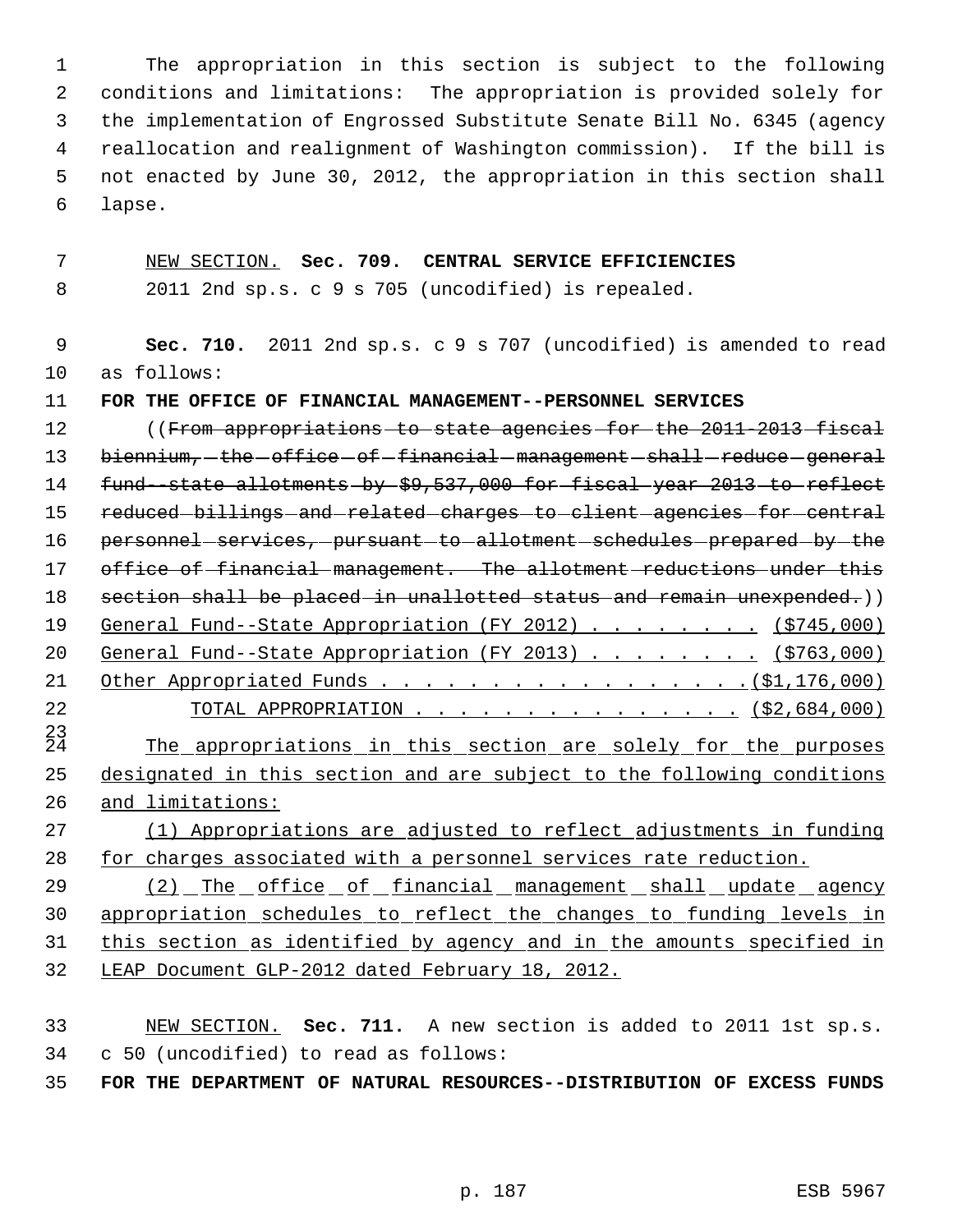#### **FROM THE FOREST DEVELOPMENT ACCOUNT**

2 Forest Development Account--State Appropriation . . . . . . \$10,000,000

 The appropriation in this section is provided solely for distribution of state forest land revenues to taxing authorities that received such revenue from fiscal year 2002 through fiscal year 2011 and is subject to the following conditions and limitations:

 (1) Within fifteen days of the effective date of this section, the department shall transmit funds in the amounts specified in subsection (3) of this section to the county treasurers of the counties receiving the funds.

 (2) The county treasurers of the counties listed in this section shall distribute funds received from this appropriation to taxing authorities in proportion to the state forest transfer land funds distributed to the taxing authorities based on information available for the fiscal years 2002 through 2011. Funds to be credited to the state of Washington and funds credited to school district general levies shall be remitted to the state of Washington within thirty days after the effective date of this section for deposit into the state general fund.

(3) Funds shall be distributed in the following amounts:

| Clallam      | \$848,854   |
|--------------|-------------|
| Clark        | \$630,368   |
| Cowlitz      | \$418,159   |
| Grays Harbor | \$266,365   |
| Jefferson    | \$239,722   |
| King         | \$328,725   |
| Kitsap       | \$73,839    |
| Klickitat    | \$197,968   |
| Lewis        | \$887,679   |
| Mason        | \$425,935   |
| Okanogan     | \$4         |
| Pacific      | \$352,540   |
| Pierce       | \$334,179   |
| Skagit       | \$1,534,497 |
| Skamania     | \$66,648    |
|              |             |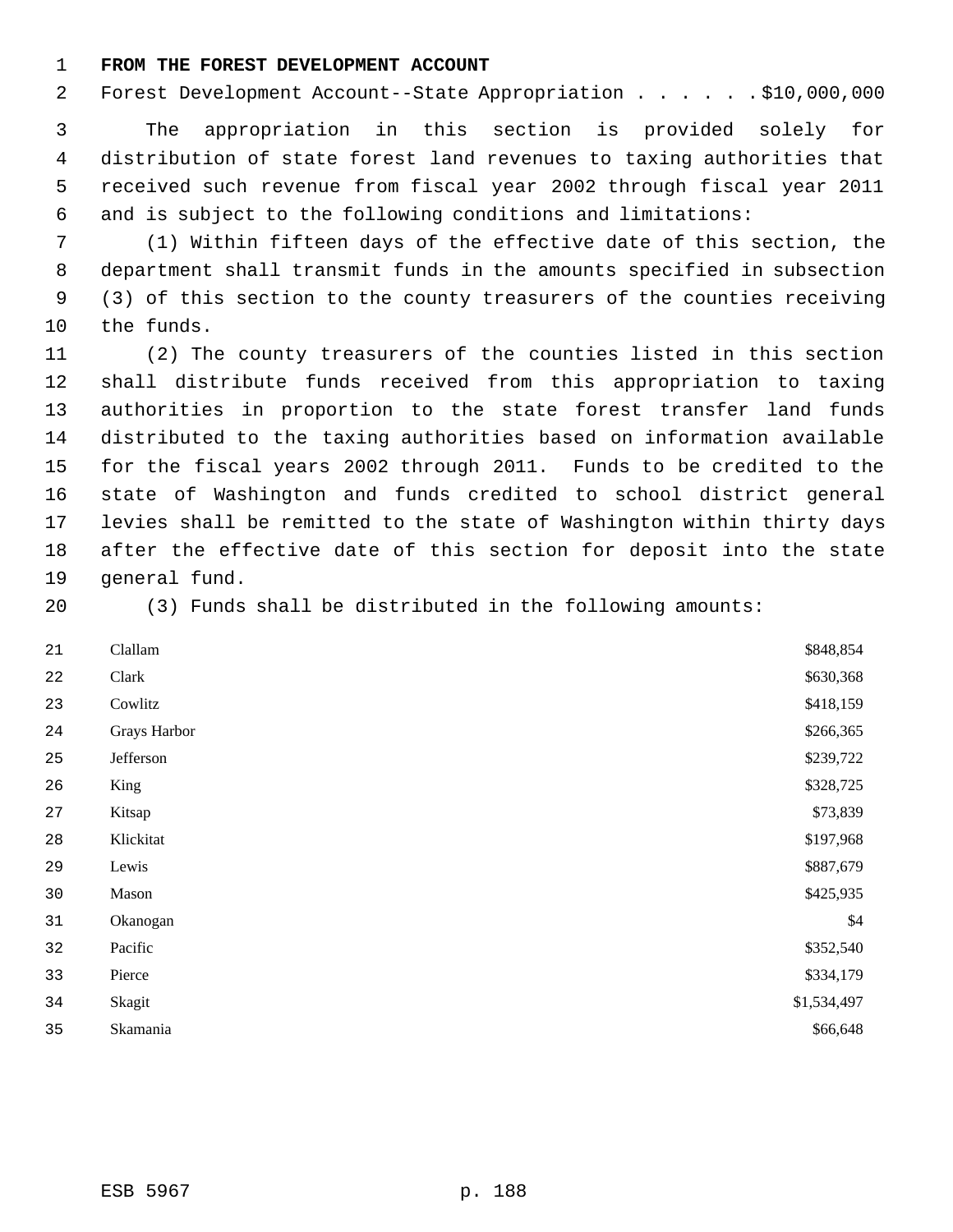|   | Snohomish      | \$1,565,549  |
|---|----------------|--------------|
| 2 | <b>Stevens</b> | \$6,709      |
|   | Thurston       | \$783,735    |
| 4 | Wahkiakum      | \$285,339    |
| 5 | Whatcom        | \$753,186    |
| 6 | Total          | \$10,000,000 |
|   |                |              |

 NEW SECTION. **Sec. 712.** A new section is added to 2011 1st sp.s. c 50 (uncodified) to read as follows:

 **FOR THE OFFICE OF FINANCIAL MANAGEMENT--CENTRAL SERVICE CHARGES ADJUSTMENTS**

|    | 11 General Fund--State Appropriation (FY 2012) (\$702,000)   |
|----|--------------------------------------------------------------|
|    | 12 General Fund--State Appropriation (FY 2013) (\$1,410,000) |
|    |                                                              |
| 14 |                                                              |

 The appropriations in this section are solely for the purposes designated in this section and are subject to the following conditions and limitations:

 (1) Appropriations are adjusted to reflect adjustments in funding for charges associated with central services.

 (2) The office of financial management shall update agency appropriation schedules to reflect the changes to funding levels in this section.

 NEW SECTION. **Sec. 713.** A new section is added to 2011 1st sp.s. c 50 (uncodified) to read as follows:

**FOR THE OFFICE OF FINANCIAL MANAGEMENT--AUDIT SERVICES ADJUSTMENTS**

|    | 26 General Fund--State Appropriation (FY 2012) (\$169,000) |
|----|------------------------------------------------------------|
|    | 27 General Fund--State Appropriation (FY 2013) (\$341,000) |
|    |                                                            |
| 29 | TOTAL APPROPRIATION (\$302,000)                            |

 The appropriations in this section are solely for the purposes designated in this section and are subject to the following conditions and limitations:

 (1) Appropriations are adjusted to reflect adjustments in funding for charges associated with audit services.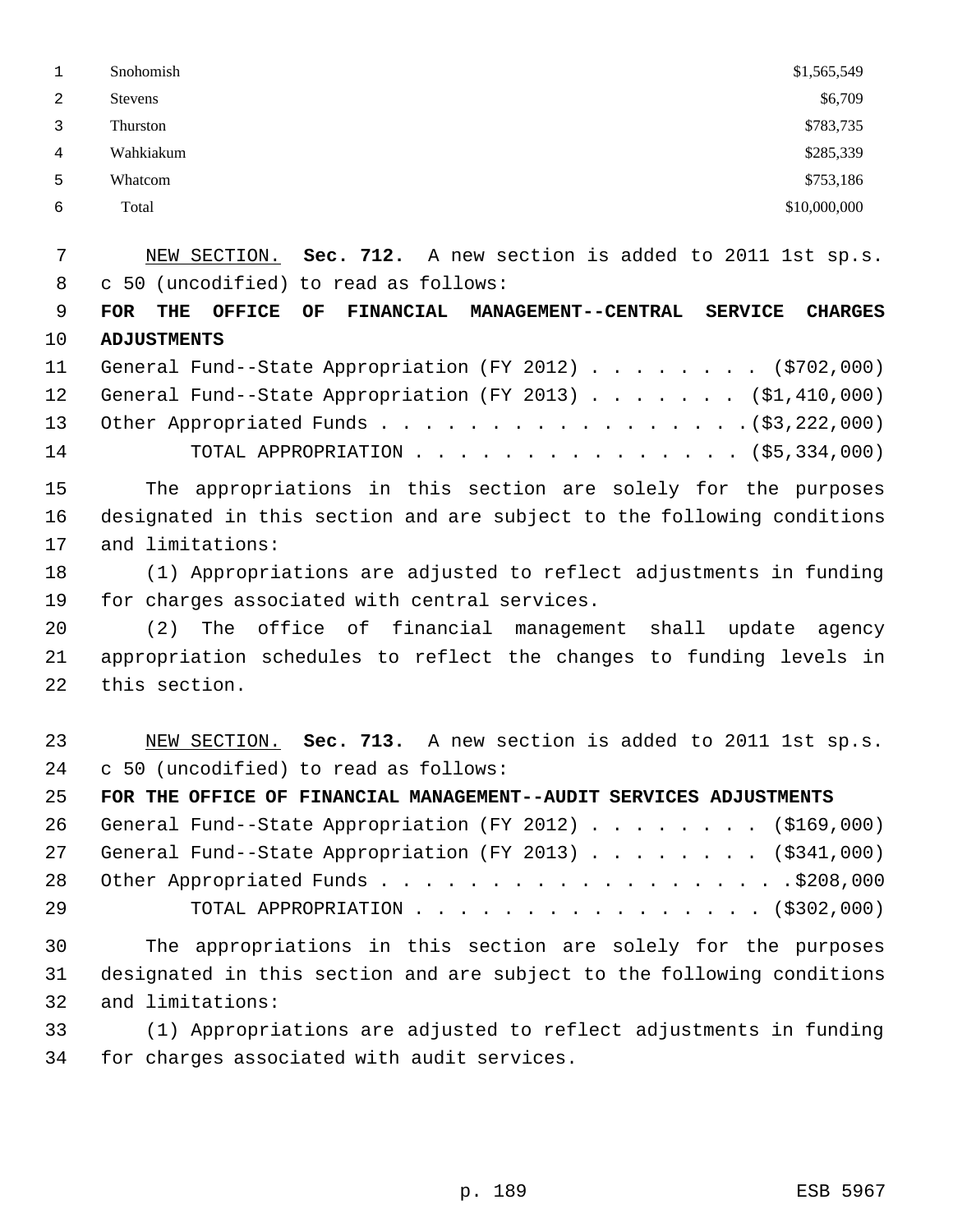(2) The office of financial management shall update agency appropriation schedules to reflect the changes to funding levels in this section.

 NEW SECTION. **Sec. 714.** A new section is added to 2011 1st sp.s. c 50 (uncodified) to read as follows:

**FOR THE OFFICE OF FINANCIAL MANAGEMENT--LEGAL SERVICES REDUCTION**

|    | 7 General Fund--State Appropriation (FY 2012) (\$896,000)   |
|----|-------------------------------------------------------------|
|    | 8 General Fund--State Appropriation (FY 2013) (\$1,805,000) |
|    |                                                             |
| 10 | TOTAL APPROPRIATION $(57,619,000)$                          |

 The appropriations in this section are solely for the purposes designated in this section and are subject to the following conditions and limitations:

 (1) Appropriations are adjusted to reflect savings associated with a reduction in expenditures related to legal services.

 (2) The office of financial management shall update agency appropriation schedules to reflect the changes to funding levels in this section.

 NEW SECTION. **Sec. 715.** A new section is added to 2011 1st sp.s. c 50 (uncodified) to read as follows:

**FOR THE OFFICE OF FINANCIAL MANAGEMENT--ARCHIVE SERVICES REDUCTION**

|    | 22 General Fund--State Appropriation (FY 2012) (\$110,000) |
|----|------------------------------------------------------------|
|    | 23 General Fund--State Appropriation (FY 2013) (\$229,000) |
|    |                                                            |
| 25 | TOTAL APPROPRIATION (\$583,000)                            |

 The appropriations in this section are solely for the purposes designated in this section and are subject to the following conditions and limitations:

 (1) Appropriations are adjusted to reflect savings associated with a reduction in expenditures related to archive services.

 (2) The office of financial management shall update agency appropriation schedules to reflect the changes to funding levels in this section.

 NEW SECTION. **Sec. 716.** A new section is added to 2011 1st sp.s. c 50 (uncodified) to read as follows: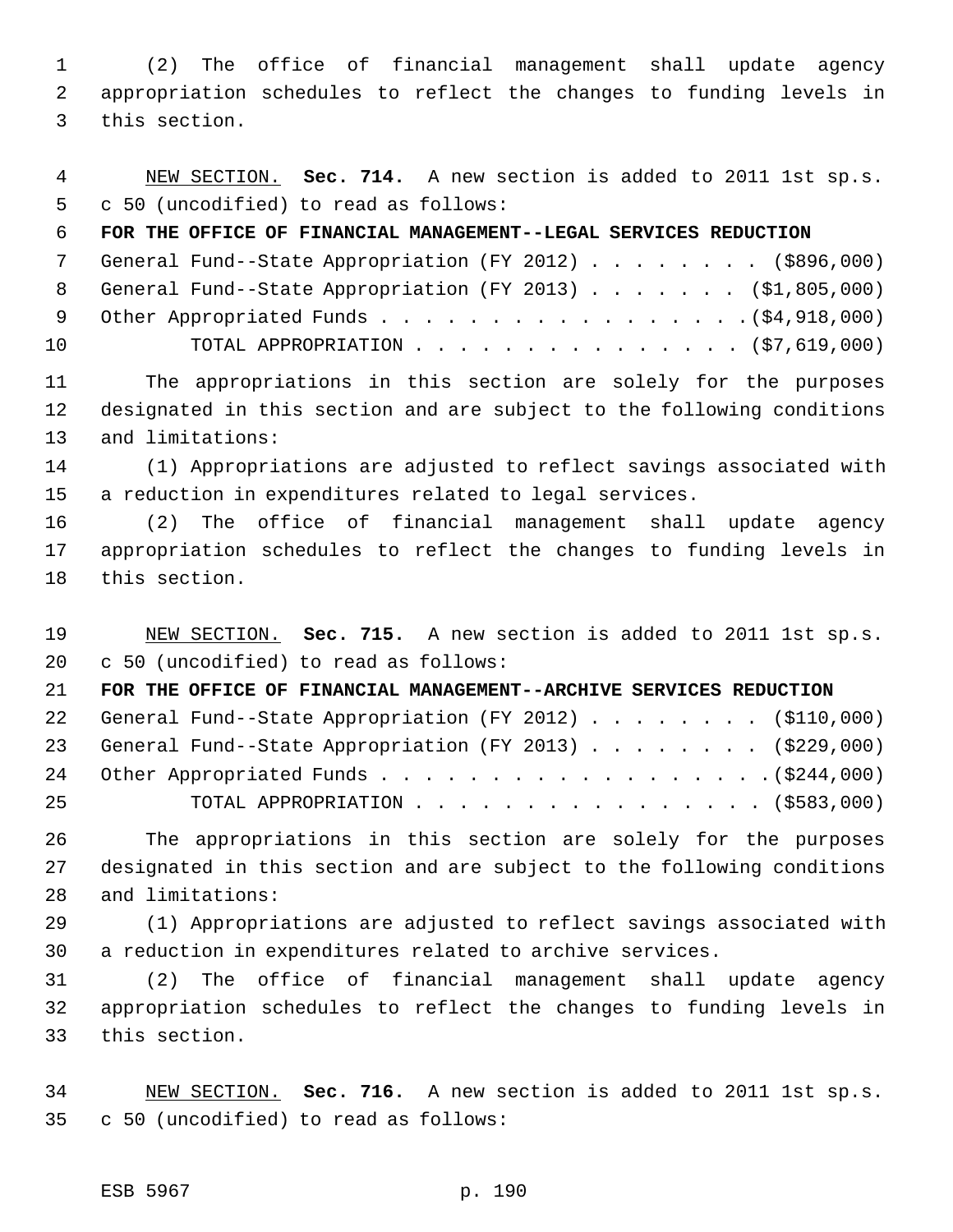#### **FOR THE OFFICE OF FINANCIAL MANAGEMENT--CENTRAL SERVICE SAVINGS**

|     | 2 General Fund--State Appropriation (FY 2012) (\$62,000)  |
|-----|-----------------------------------------------------------|
|     | 3 General Fund--State Appropriation (FY 2013) (\$127,000) |
|     |                                                           |
| - 5 | TOTAL APPROPRIATION (\$396,000)                           |

 The appropriations in this section are solely for the purposes designated in this section and are subject to the following conditions and limitations:

 (1) Appropriations are adjusted to reflect savings associated with a reduction in billing to various state agencies for central services.

 (2) The office of financial management shall update agency appropriation schedules to reflect the changes to funding levels in this section.

 NEW SECTION. **Sec. 717.** A new section is added to 2011 1st sp.s. c 50 (uncodified) to read as follows:

 **FOR THE OFFICE OF FINANCIAL MANAGEMENT--CENTRAL SERVICE REDUCTIONS** 17 General Fund--State Appropriation (FY 2012) . . . . . . . (\$894,000) General Fund--State Appropriation (FY 2013) . . . . . . . (\$3,586,000) 19 Other Appropriated Funds . . . . . . . . . . . . . . . . . (\$3,295,000) TOTAL APPROPRIATION . . . . . . . . . . . . . . . (\$7,775,000)

 The appropriations in this section are solely for the purposes designated in this section and are subject to the following conditions and limitations:

 (1) Appropriations are adjusted to reflect savings associated with a reduction to various state agencies for central services pursuant to Substitute Senate Bill No. 6607.

 (2) The office of financial management shall update agency appropriation schedules to reflect the changes to funding levels in this section.

 NEW SECTION. **Sec. 718.** A new section is added to 2011 1st sp.s. c 50 (uncodified) to read as follows:

#### **FOR SUNDRY CLAIMS**

 The following sums, or so much thereof as may be necessary, are appropriated from the general fund, unless otherwise indicated, for relief of various individuals, firms, and corporations for sundry claims. These appropriations are to be disbursed on vouchers approved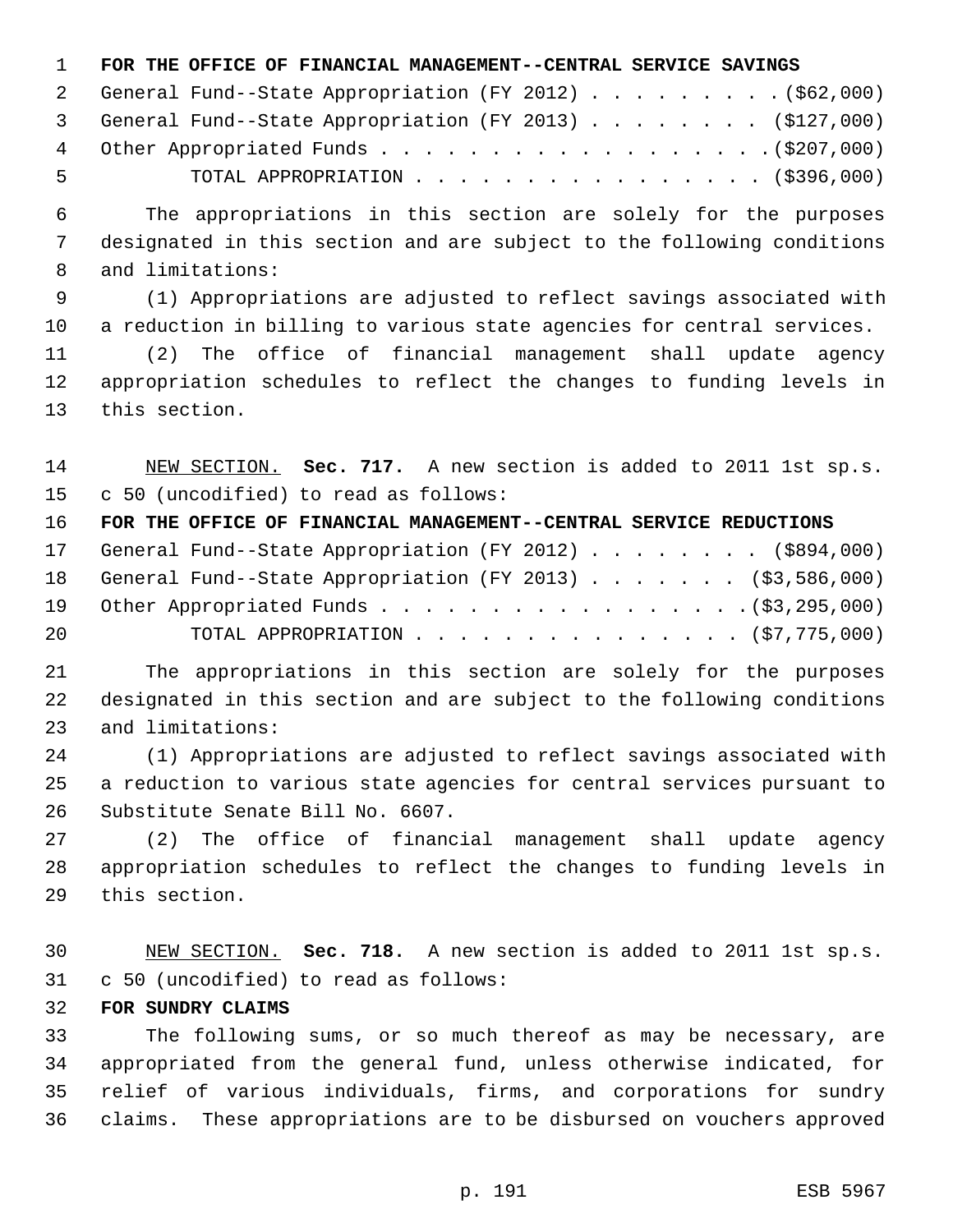by the director of financial management, except as otherwise provided, for reimbursement of criminal defendants acquitted on the basis of self-defense, pursuant to RCW 9A.16.110, as follows:

| 4               | (1) Clint L. Powell, Jr., claim number $99970048$ \$58,155.10 |  |
|-----------------|---------------------------------------------------------------|--|
| -5              | (2) Chance L. Hawkins, claim number 99970049 \$28,838.95      |  |
| - 6             | (3) Edgar L. Hawkins, claim number 99970050 \$25,507.00       |  |
| $7\overline{ }$ | $(4)$ James Abbott, claim number 99970051 \$9,880.00          |  |
| - 8             | $(5)$ Richard Frisk, claim number 99970052 \$32,788.50        |  |
| - 9             | (6) Brian Barnd-Spjut, claim number 99970053 \$122,821.79     |  |

 NEW SECTION. **Sec. 719.** A new section is added to 2011 1st sp.s. c 50 (uncodified) to read as follows:

 **FOR THE OFFICE OF FINANCIAL MANAGEMENT--STATE AGENCY RETIREMENT SYSTEM CONTRIBUTIONS**

|    | 14 General Fund--State Appropriation (FY 2013) (\$44,301,000) |  |
|----|---------------------------------------------------------------|--|
|    |                                                               |  |
|    | 16 General Fund--Private/Local Appropriation (\$1,038,000)    |  |
|    | 17 Dedicated Funds and Accounts Appropriation (\$49,989,000)  |  |
| 18 |                                                               |  |

 The appropriations in this section are subject to the following conditions and limitations:

 (1) The appropriations in this section are provided solely to reduce agency and institution appropriations to reflect reduced pension contributions. The office of financial management shall allocate the moneys appropriated in this section in the amounts specified and adjust appropriation schedules accordingly. The office of financial management shall make any further allotment adjustments necessary to reflect agency mergers or consolidations assumed in this act. The allotment reductions under this section shall be placed in unallotted status and remain unexpended.

 (2) The appropriations in this section reflect reduced retirement system contributions resulting from the provisions of Senate Bill No. 6378 (reforming the state retirement plans). If the bill is not enacted by June 30, 2012, the amounts provided in this section shall lapse.

 NEW SECTION. **Sec. 720.** A new section is added to 2011 1st sp.s. c 50 (uncodified) to read as follows: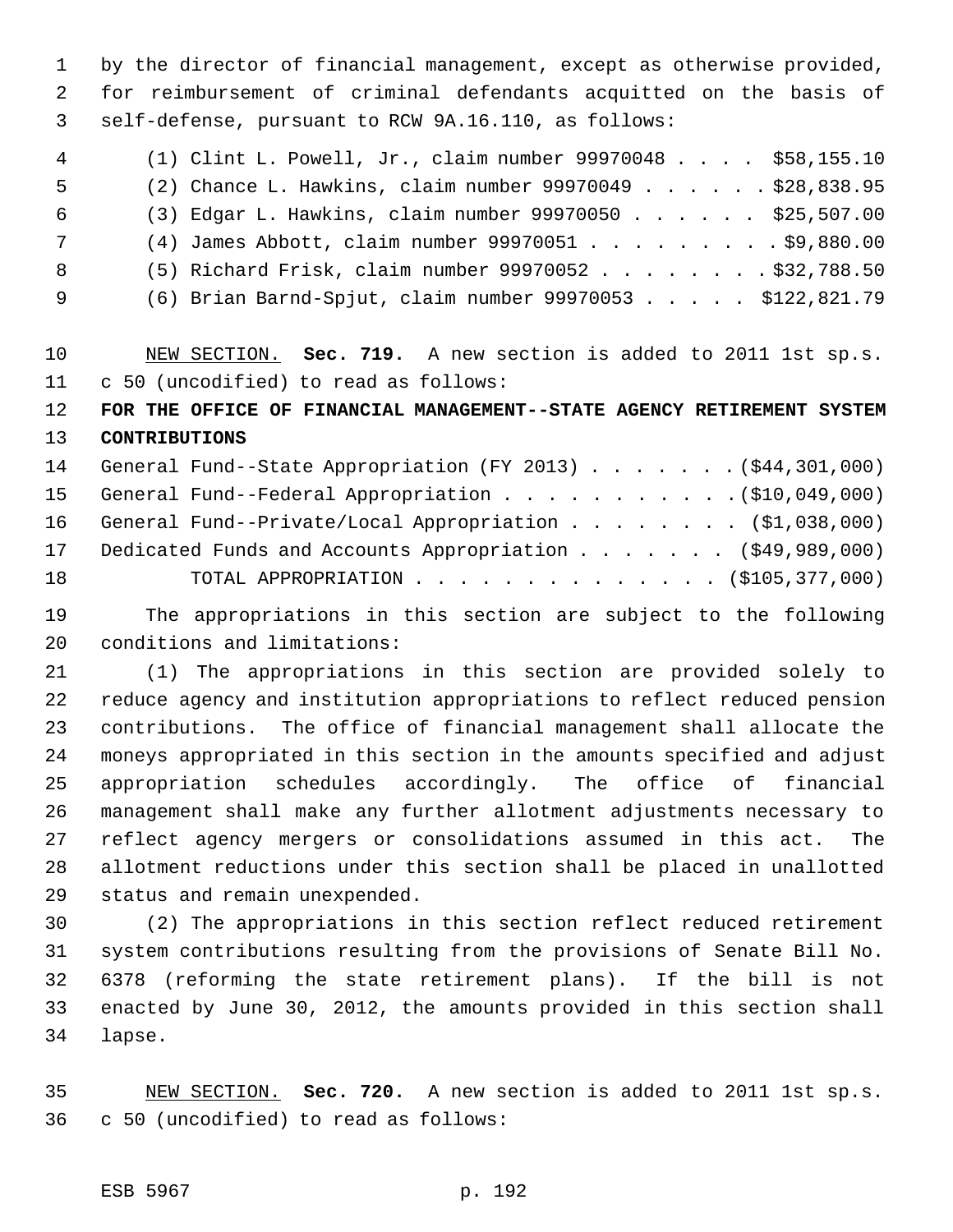**FOR THE OFFICE OF FINANCIAL MANAGEMENT--SCHOOL DISTRICT RETIREMENT**

**SYSTEM CONTRIBUTIONS**

General Fund--State Appropriation (FY 2013) . . . . . . . (\$88,699,000)

 The appropriation in this section is subject to the following conditions and limitations:

 (1) The appropriation in this section is provided solely for adjustments to allocations to school districts to reflect reduced retirement system contributions resulting from the provisions of Senate Bill No. 6378 (reforming the state retirement plans). The office of financial management shall reduce allotments for the office of the superintendent of public instruction by these amounts. The allotment reductions under this section shall be placed in unallotted status and remain unexpended.

 (2) The appropriation in this section reflects reduced retirement system contributions resulting from the provisions of Senate Bill No. 6378 (reforming the state retirement plans). If the bill is not enacted by June 30, 2012, the amount provided in this section shall lapse.

(End of part)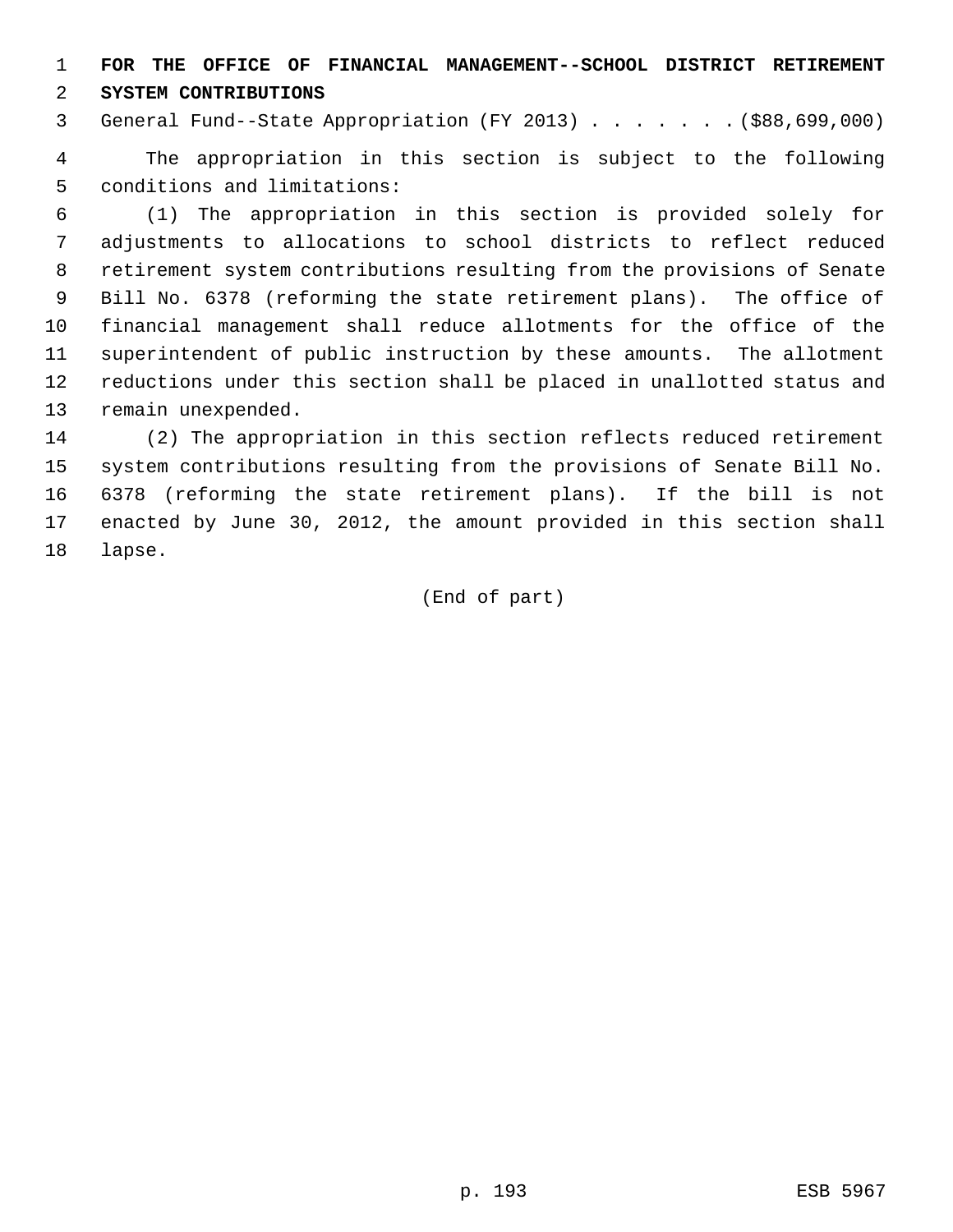| $\mathbf 1$ | PART VIII                                                                         |
|-------------|-----------------------------------------------------------------------------------|
| 2           | OTHER TRANSFERS AND APPROPRIATIONS                                                |
|             |                                                                                   |
| 3           | Sec. 801. 2011 1st sp.s. c 50 s 801 (uncodified) is amended to                    |
| 4           | read as follows:                                                                  |
| 5           | FOR THE STATE TREASURER--STATE REVENUES FOR DISTRIBUTION                          |
| 6           | General Fund Appropriation for fire insurance                                     |
| 7           | premium distributions ( $(\frac{28}{36}, \frac{368}{360})$ )                      |
| 8           | \$8,289,000                                                                       |
| 9           | General Fund Appropriation for public utility                                     |
| 10          | district excise tax distributions $($ $($ $)$ $\frac{418}{100}$                   |
| 11          | \$44,078,000                                                                      |
| 12          | General Fund Appropriation for prosecuting                                        |
| 13          | attorney distributions \$6,281,000                                                |
| 14          | General Fund Appropriation for boating safety                                     |
| 15          | and education distributions \$4,000,000                                           |
| 16          | General Fund Appropriation for other tax distributions \$58,000                   |
| 17          | General Fund Appropriation for habitat conservation                               |
| 18          | program distributions \$3,000,000                                                 |
| 19          | Death Investigations Account Appropriation for                                    |
| 20          | distribution to counties for publicly funded                                      |
| 21          |                                                                                   |
| 22          | Aquatic Lands Enhancement Account Appropriation for                               |
| 23          | harbor improvement revenue distribution \$160,000                                 |
| 24          | Timber Tax Distribution Account Appropriation for                                 |
| 25          | distribution to "timber" counties $($ $($ \$40,421,000) $)$                       |
| 26          | \$58,229,000                                                                      |
| 27          | County Criminal Justice Assistance Appropriation $(($69,801,000))$                |
| 28          | \$69,566,000                                                                      |
| 29          | Municipal Criminal Justice Assistance                                             |
| 30          | Appropriation<br>((\$26,950,000))                                                 |
| 31          | \$26,843,000                                                                      |
| 32          | City-County Assistance Account Appropriation for local                            |
| 33          | government financial assistance distribution $((\frac{16}{516}, \frac{589}{100})$ |
| 34          | \$12,159,000                                                                      |
| 35          | Liquor Excise Tax Account Appropriation for liquor                                |
| 36          | excise tax distribution $($ $($ $\frac{252}{152},000)$ $)$                        |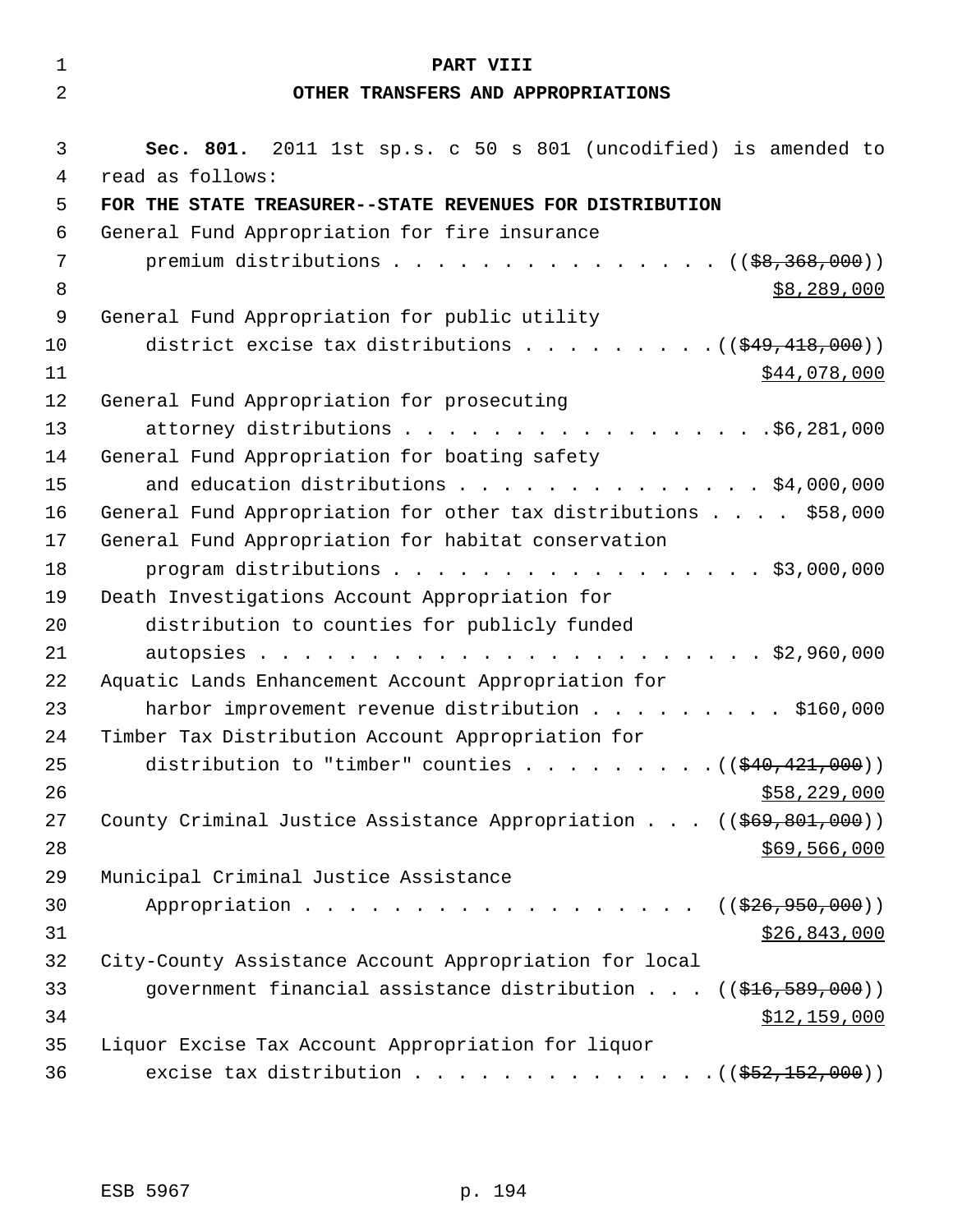| 2  | Streamlined Sales and Use Tax Mitigation Account                                |
|----|---------------------------------------------------------------------------------|
| 3  | Appropriation for distribution to local taxing                                  |
| 4  | jurisdictions to mitigate the unintended revenue                                |
| 5  | redistribution effect of the sourcing law                                       |
| 6  | $((\frac{1549}{635}, 000))$                                                     |
| 7  | \$49,309,000                                                                    |
| 8  | Columbia River Water Delivery Account Appropriation for                         |
| 9  | the Confederated Tribes of the Colville                                         |
| 10 |                                                                                 |
| 11 | \$7,478,000                                                                     |
| 12 | Columbia River Water Delivery Account Appropriation for                         |
| 13 | the Spokane Tribe of Indians $($ $(\frac{24.748}{000})$                         |
| 14 | \$4,794,000                                                                     |
| 15 | Liquor Revolving Account Appropriation for liquor                               |
| 16 | profits distribution $($ $($ $\frac{269}{1318}$ , 000) $)$                      |
| 17 | \$86,878,000                                                                    |
| 18 | TOTAL APPROPRIATION ( $(\frac{2411}{301}, 300)$ )                               |
| 19 | \$409,699,000                                                                   |
| 20 | total expenditures from the state treasury under<br>The<br>the                  |
| 21 | appropriations in this section shall not exceed the funds available             |
| 22 | under statutory distributions for the stated purposes.                          |
| 23 | Sec. 802. 2011 1st sp.s. c 50 s 802 (uncodified) is amended to                  |
| 24 | read as follows:                                                                |
| 25 | FOR THE STATE TREASURER--FOR THE COUNTY CRIMINAL JUSTICE ASSISTANCE             |
| 26 | <b>ACCOUNT</b>                                                                  |
| 27 | Impaired Driver Safety Account Appropriation $($ $($ $\frac{2}{2}, 501, 000)$ ) |
| 28 | \$2,439,000                                                                     |
| 29 | The appropriation in this section is subject to the following                   |
| 30 | conditions and limitations: The amount appropriated in this section             |
| 31 | shall be distributed quarterly during the 2011-2013 fiscal biennium in          |

 but not limited to: Chapter 206, Laws of 1998 (drunk driving penalties); chapter 207, Laws of 1998 (DUI penalties); chapter 208, Laws of 1998 (deferred prosecution); chapter 209, Laws of 1998 (DUI/license suspension); chapter 210, Laws of 1998 (ignition interlock

 accordance with RCW 82.14.310. This funding is provided to counties for the costs of implementing criminal justice legislation including,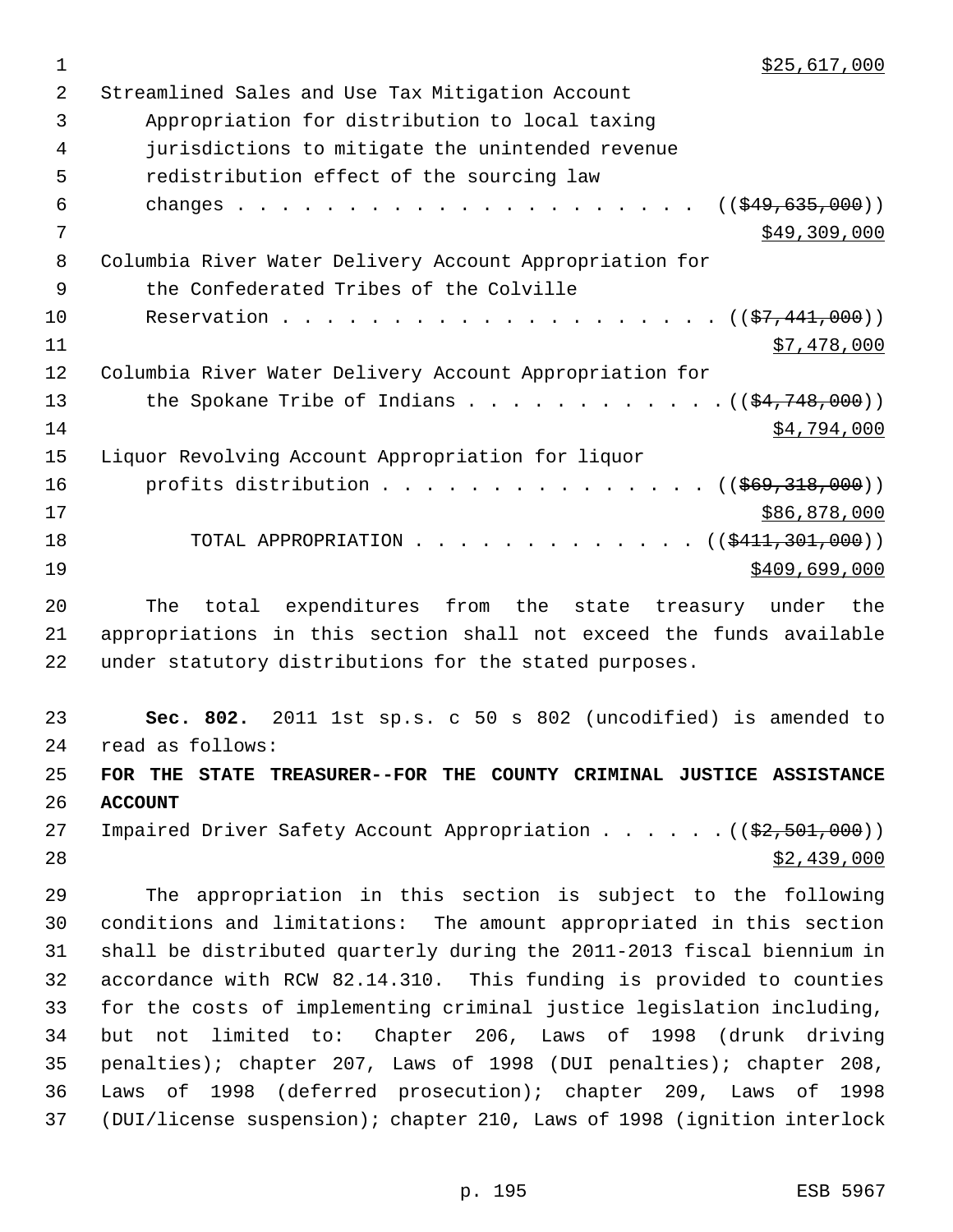violations); chapter 211, Laws of 1998 (DUI penalties); chapter 212, Laws of 1998 (DUI penalties); chapter 213, Laws of 1998 (intoxication levels lowered); chapter 214, Laws of 1998 (DUI penalties); and chapter 215, Laws of 1998 (DUI provisions).

 **Sec. 803.** 2011 1st sp.s. c 50 s 803 (uncodified) is amended to read as follows: **FOR THE STATE TREASURER--MUNICIPAL CRIMINAL JUSTICE ASSISTANCE ACCOUNT**

8 Impaired Driver Safety Account Appropriation . . . . . . (  $(\frac{1}{61}, \frac{666}{100})$  ) \$1,626,000

 The appropriation in this section is subject to the following conditions and limitations: The amount appropriated in this section shall be distributed quarterly during the 2011-2013 biennium to all cities ratably based on population as last determined by the office of financial management. The distributions to any city that substantially decriminalizes or repeals its criminal code after July 1, 1990, and that does not reimburse the county for costs associated with criminal cases under RCW 3.50.800 or 3.50.805(2), shall be made to the county in which the city is located. This funding is provided to cities for the costs of implementing criminal justice legislation including, but not limited to: Chapter 206, Laws of 1998 (drunk driving penalties); chapter 207, Laws of 1998 (DUI penalties); chapter 208, Laws of 1998 (deferred prosecution); chapter 209, Laws of 1998 (DUI/license suspension); chapter 210, Laws of 1998 (ignition interlock violations); chapter 211, Laws of 1998 (DUI penalties); chapter 212, Laws of 1998 (DUI penalties); chapter 213, Laws of 1998 (intoxication levels lowered); chapter 214, Laws of 1998 (DUI penalties); and chapter 215, Laws of 1998 (DUI provisions).

 **Sec. 804.** 2011 2nd sp.s. c 9 s 801 (uncodified) is amended to read as follows: **FOR THE STATE TREASURER--TRANSFERS** State Treasurer's Service Account: For transfer to the state general fund, \$16,300,000 33 for fiscal year 2012 and ((\$21,300,000)) 34 \$24,800,000 for fiscal year 2013 . . . . . . . . . ((\$37,600,000)) \$41,100,000

Waste Reduction, Recycling, and Litter Control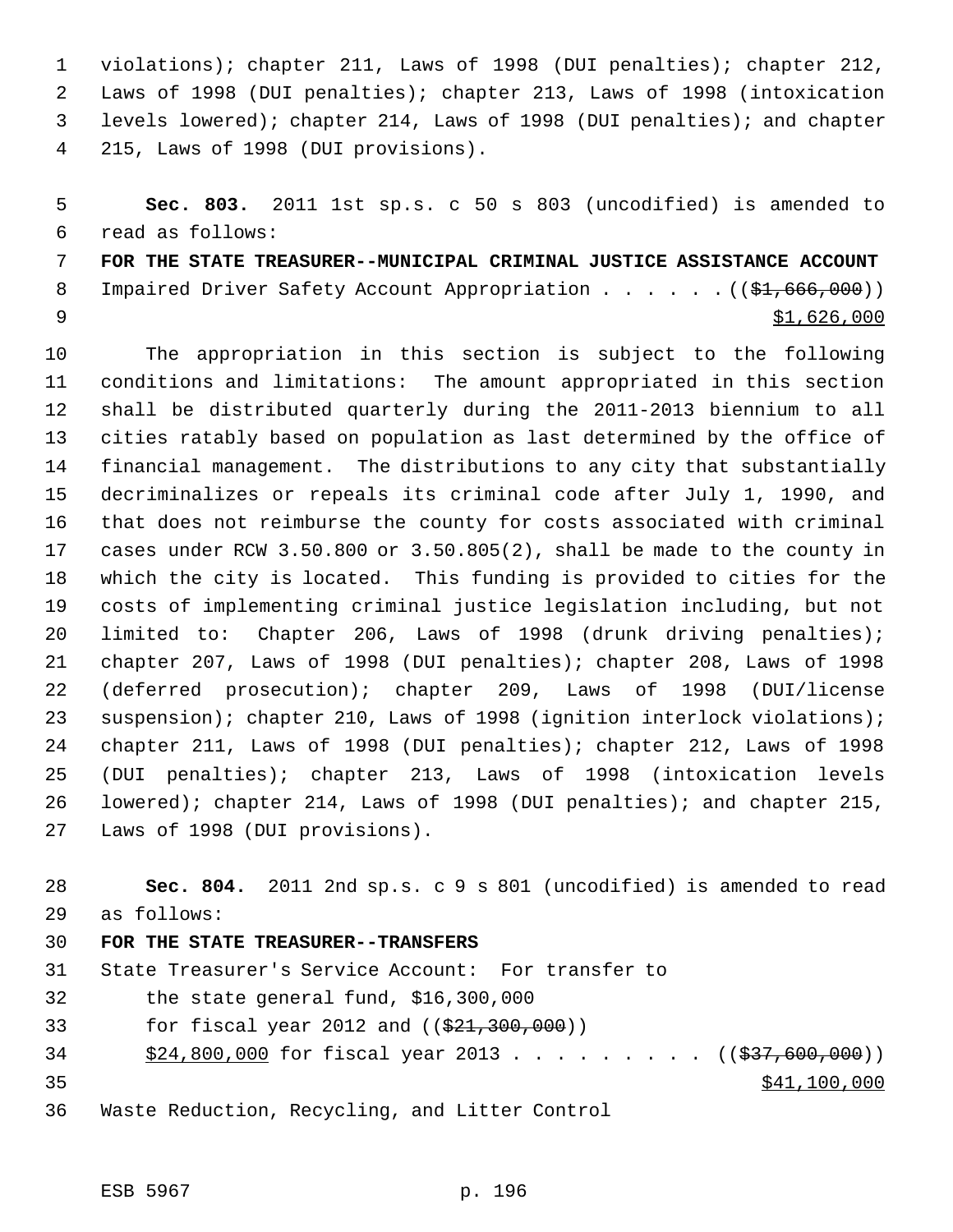Account: For transfer to the state general 2 fund, ((<del>\$3,500,000</del>)) \$4,847,000 for fiscal year 2012 and ((\$3,500,000)) \$4,847,000 for fiscal year 2013 . . . . . . . . . . . . . . . . . . . . . ((\$7,000,000))  $5 - 5$  \$9,694,000 Aquatics Lands Enhancement Account: For transfer to the state general fund, \$3,500,000 for fiscal year 2012 and \$3,500,000 for fiscal year 2013 . . . . . \$7,000,000 Savings Incentive Account: For transfer to the state general fund, \$44,618,000 for fiscal year 2012 . . . . \$44,618,000 Distinguished Professorship Trust Fund: For transfer to the state general fund for fiscal year 2012, an amount not to exceed the actual cash balance of the fund . . . \$3,024,000 Washington Graduate Fellowship Trust Fund: For transfer to the state general fund for fiscal year 2012, an amount not to exceed the actual cash balance of the fund . . . . . . . . . . . . . . . . . . . . . . . .\$1,028,000 College Faculty Awards Trust Fund: For transfer to the state general fund for fiscal year 2012, an amount not to exceed the actual cash balance of the fund . . . \$1,996,000 Data Processing Revolving Account: For transfer to the state general fund, \$5,960,000 for fiscal year 2012 . . . . . . . . . . . . . . . . . . . . . . . \$5,960,000 Drinking Water Assistance Account: For transfer to the drinking water assistance repayment account . . . . \$38,000,000 Economic Development Strategic Reserve Account: For transfer to the state general fund, \$2,100,000 for fiscal year 2012 and \$2,100,000 for fiscal 29 year 2013 . . . . . . . . . . . . . . . . . . . . . . \$4,200,000 General Fund: For transfer to the streamlined sales 31 and use tax account, ((\$24,846,000)) \$24,520,000 for fiscal year 2012 and \$24,789,000 for fiscal year 2013 . . . . . . . . . . . . . . . . . . . . .((\$49,635,000))  $$49,309,000$  Public Works Assistance Account: For transfer to the water pollution control revolving account, \$7,750,000 for fiscal year 2012 and \$7,750,000 for fiscal year 2013 . . . . . . . . . . . . . . . . . . . \$15,500,000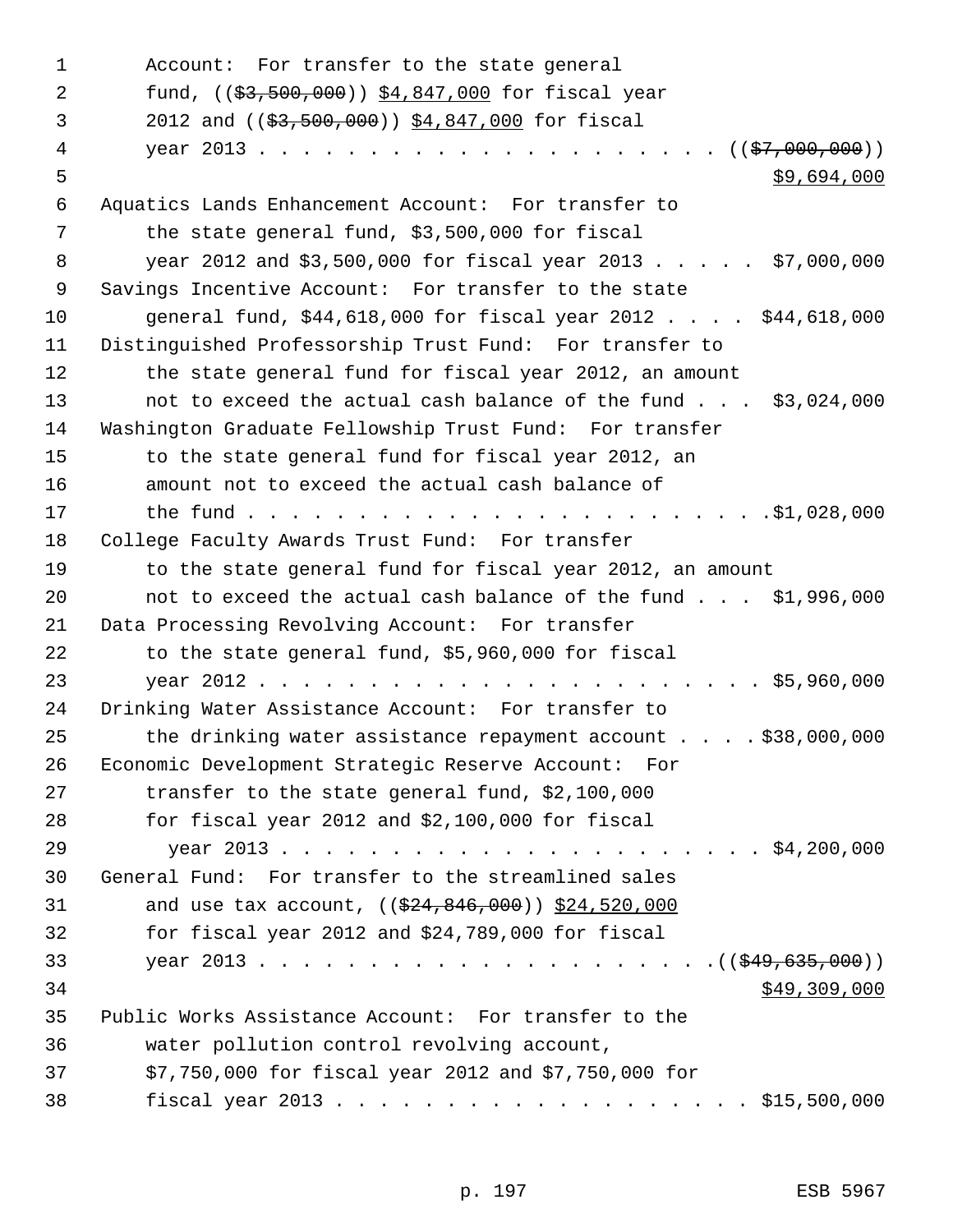| 1  | The Charitable, Educational, Penal, and Reformatory                 |
|----|---------------------------------------------------------------------|
| 2  | Institutions Account: For transfer to the state                     |
| 3  | general fund, \$4,500,000 for fiscal year 2012 and                  |
| 4  | $$4,500,000$ for fiscal year 2013 \$9,000,000                       |
| 5  | Thurston County Capital Facilities Account: For                     |
| 6  | transfer to the state general fund, \$4,000,000                     |
| 7  | for fiscal year 2012 and \$4,000,000 for fiscal                     |
| 8  |                                                                     |
| 9  | Public Works Assistance Account: For transfer to the                |
| 10 | drinking water assistance account, \$10,000,000 for                 |
| 11 | fiscal year 2012 and \$5,000,000 for fiscal year                    |
| 12 |                                                                     |
| 13 | Liquor Control Board Construction and Maintenance                   |
| 14 | Account: For transfer to the state general fund,                    |
| 15 | \$500,000 for fiscal year 2012 ((and \$500,000 for                  |
| 16 |                                                                     |
| 17 | \$500,000                                                           |
| 18 | Education Savings Account: For transfer to the state                |
| 19 | general fund, \$54,431,000 for fiscal year 2012                     |
| 20 | and $((\$22,500,000))$ \$92,411,000 for fiscal                      |
| 21 |                                                                     |
| 22 | \$146,842,000                                                       |
| 23 | Department of Retirement Systems Expense Account:                   |
| 24 | For transfer to the state general fund, $((\frac{2550}{250}, 000))$ |
| 25 | $$2,330,000$ for fiscal year 2012 and ( $$250,000$ ))               |
| 26 | $$2,330,000$ for fiscal year 2013 ((\$500,000))                     |
| 27 | \$4,660,000                                                         |
| 28 | Education Construction Account: For transfer to the                 |
| 29 | state general fund, \$102,000,000 for fiscal year                   |
| 30 | 2012 and \$102,000,000 for fiscal year 2013 \$204,000,000           |
| 31 | Public Works Assistance Account: For transfer to the                |
| 32 | state general fund, \$25,000,000 for fiscal year 2012               |
| 33 | and $$25,000,000$ for fiscal year 2013 \$50,000,000                 |
| 34 | Foster Care Endowed Scholarship Trust Fund: For transfer            |
| 35 | to the state general fund, \$200,000 for fiscal year                |
| 36 | 2012 and \$200,000 for fiscal year 2013 \$400,000                   |
| 37 | Affordable Housing For All Account: For transfer to                 |
| 38 | the home security fund, \$1,000,000 for fiscal year                 |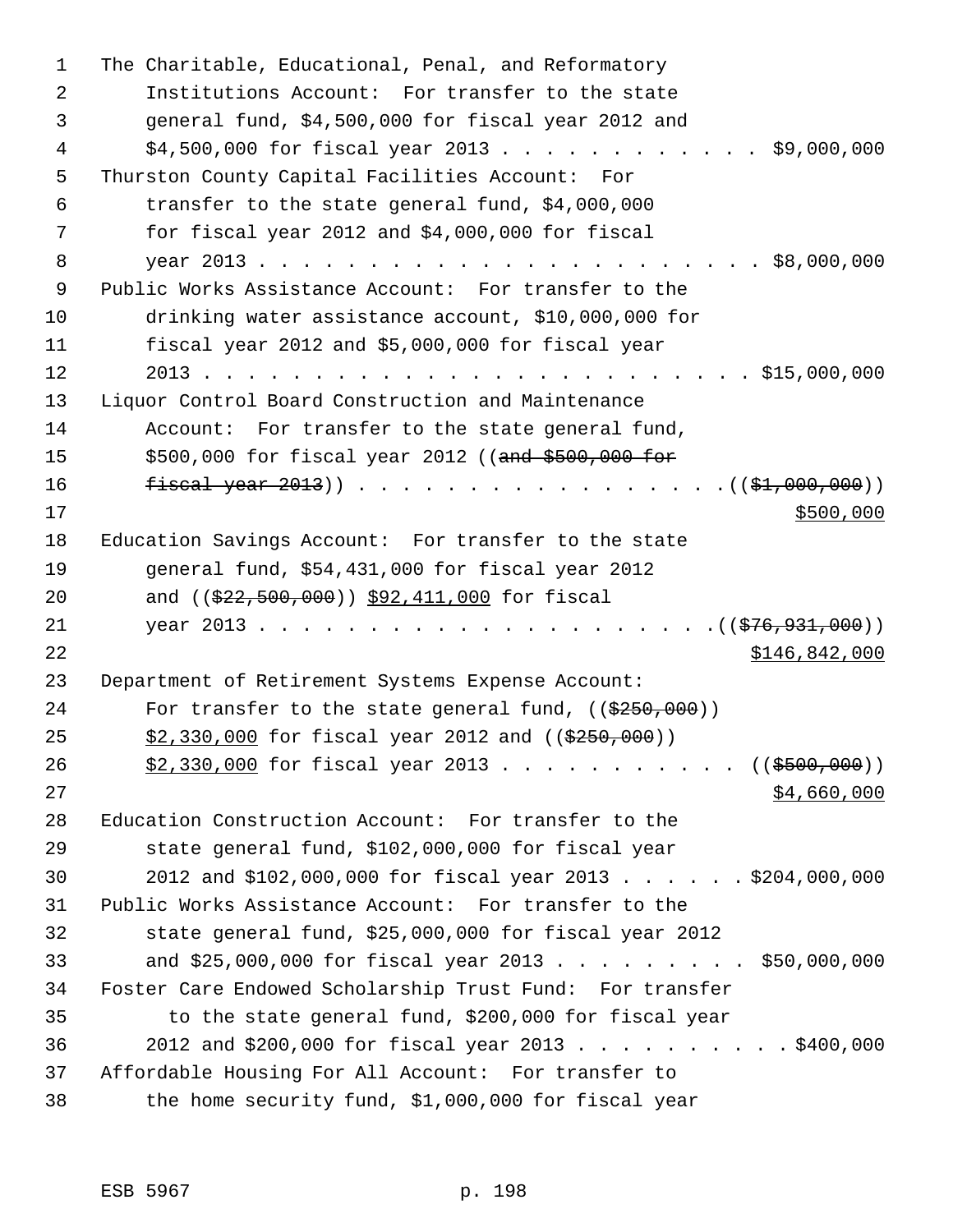| 1  | 2012 and \$1,000,000 for fiscal year 2013 \$2,000,000                 |
|----|-----------------------------------------------------------------------|
| 2  | Tobacco Settlement Account: For transfer to the state                 |
| 3  | general fund, in an amount not to exceed the actual                   |
| 4  | amount of the annual base payment to the tobacco                      |
| 5  | settlement account \$158,205,000                                      |
| 6  | Tobacco Settlement Account: For transfer to the basic                 |
| 7  | health plan stabilization account from the amounts                    |
| 8  | deposited in the account that are attributable to the                 |
| 9  | annual strategic contribution payment received in                     |
| 10 | fiscal year 2012 \$22,000,000                                         |
| 11 | Tobacco Settlement Account: For transfer to the basic                 |
| 12 | health plan stabilization account from the amounts                    |
| 13 | deposited in the account that are attributable to the                 |
| 14 | annual strategic contribution payment received in                     |
| 15 | fiscal year 2013 ( $(\frac{222,000,000)}{200,000})$                   |
| 16 | \$27,000,000                                                          |
| 17 | Tobacco Settlement Account: For transfer to the life                  |
| 18 | sciences discovery fund, in an amount not to exceed                   |
| 19 | the actual remaining amount of the annual strategic                   |
| 20 | contribution payment to the tobacco settlement account                |
| 21 | for fiscal year 2012 \$6,000,000                                      |
| 22 | Tobacco Settlement Account: For transfer to the life                  |
| 23 | sciences discovery fund, in an amount not to exceed                   |
| 24 | the actual remaining amount of the annual strategic                   |
| 25 | contribution payment to the tobacco settlement account                |
| 26 | for fiscal year 2013 ( $(\frac{26}{100}, 000, 000)$ )                 |
| 27 | \$1,000,000                                                           |
| 28 | The transfer to the life sciences discovery fund is subject to the    |
| 29 | following conditions: All new grants awarded during the 2011-2013     |
| 30 | fiscal biennium shall support and accelerate the commercialization of |
| 31 | an identifiable product.                                              |
| 32 | Coastal Protection Account: For transfer to the state                 |
| 33 | general fund, \$500,000 for fiscal year 2012 and                      |
| 34 | $$500,000$ for fiscal year 2013 \$1,000,000                           |
| 35 | Water Quality Capital Account: For transfer to the                    |
| 36 | state general fund, \$157,000 for fiscal year 2013 \$157,000          |
| 37 | Oyster Reserve Land Account: For transfer to the state                |
| 38 | general fund, \$58,000 for fiscal year 2012 and                       |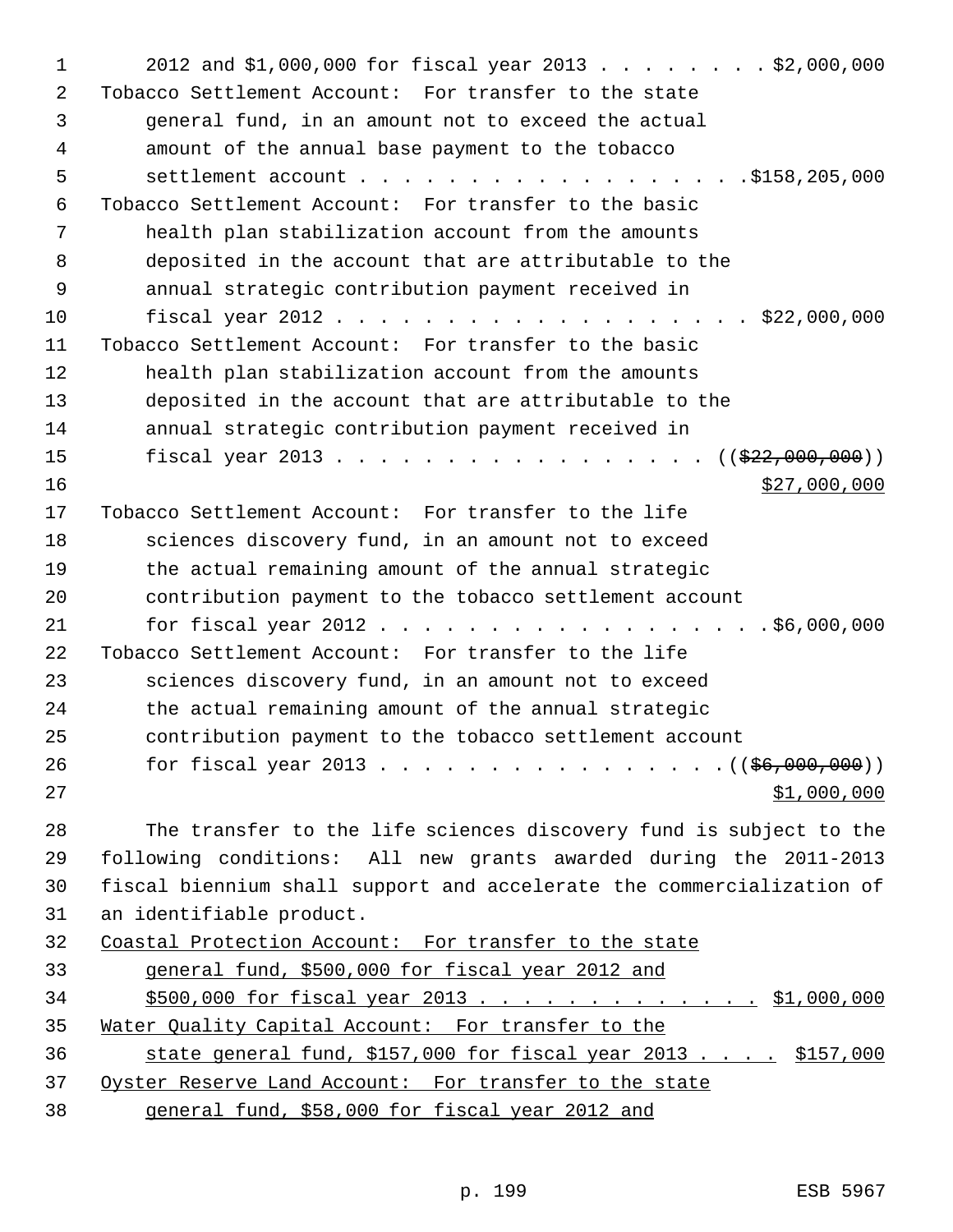|                | \$58,000 for fiscal year 2013 \$116,000                      |
|----------------|--------------------------------------------------------------|
| 2              | State Nursery Revolving Account: For transfer to the         |
| 3              | state general fund, \$250,000 for fiscal year 2012 and       |
| 4              | $$250,000$ for fiscal year 2013 \$500,000                    |
| 5              | Aquatic Lands Enhancement Account: For transfer to           |
| 6              | the marine resources stewardship trust account,              |
| 7              | $$2,400,000$ for fiscal year 2013. However, if               |
| 8              | Second Substitute Senate Bill No. 6263 (marine               |
| $\overline{9}$ | planning) is not enacted by June 30, 2012, then              |
| 10             |                                                              |
| 11             | Financial Services Regulation Fund: For transfer to          |
| 12             | the state general fund, \$4,000,000 for fiscal               |
| 13             |                                                              |
| 14             | Local Toxics Control Account: For transfer to the state      |
| 15             | toxics control account, \$23,300,000 for fiscal              |
| 16             | year 2012 and \$23,300,000 for fiscal year 2013 \$46,600,000 |
|                |                                                              |

(End of part)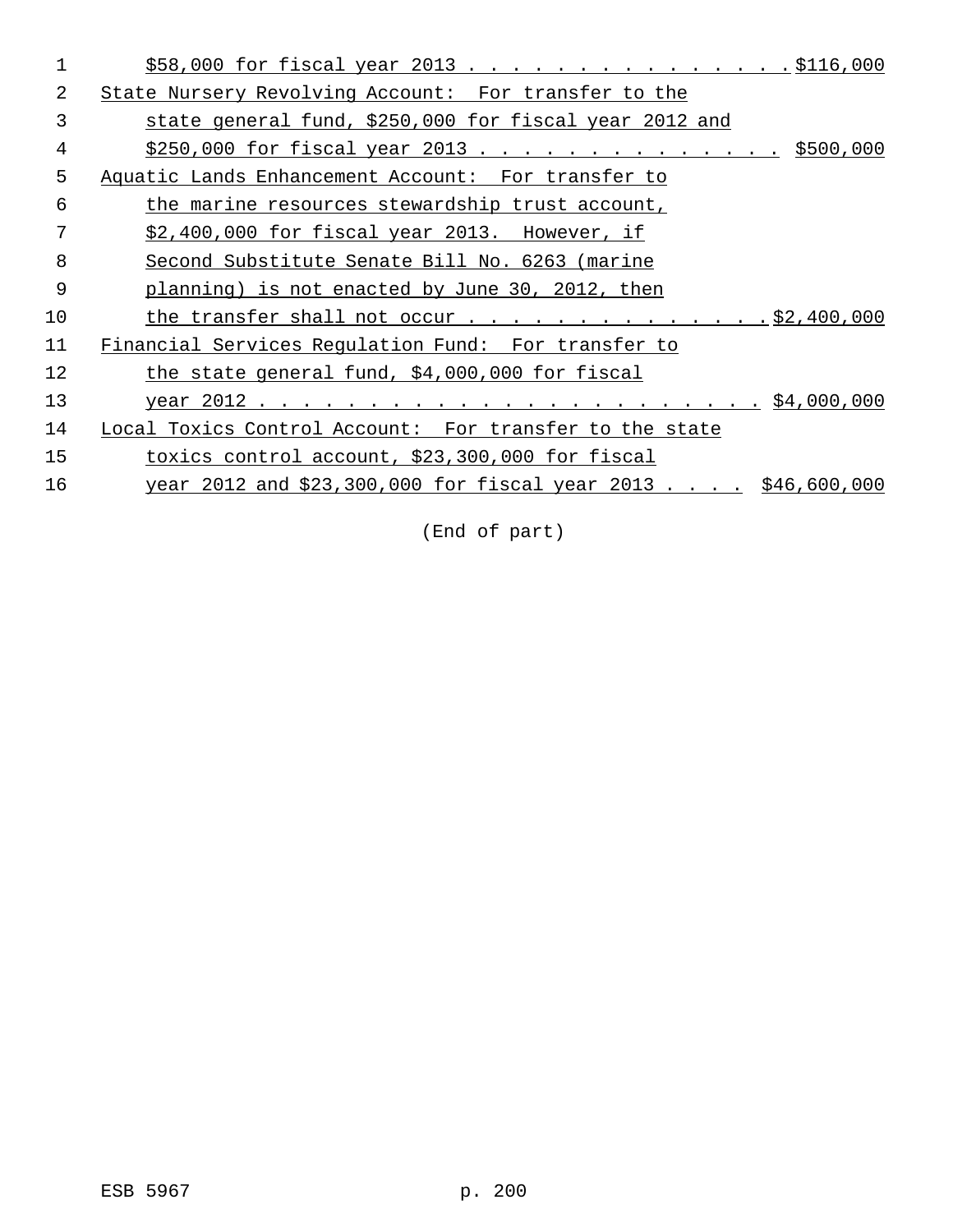| $\mathbf{1}$   | PART IX                                                                                                       |
|----------------|---------------------------------------------------------------------------------------------------------------|
| $\overline{2}$ | <b>MISCELLANEOUS</b>                                                                                          |
|                |                                                                                                               |
| 3              | Sec. 901. 2011 1st sp.s. c 50 s 910 (uncodified) is amended to                                                |
| 4              | read as follows:                                                                                              |
| 5              | <b>FISCAL</b><br><b>YEAR</b><br>BARGAINING AGREEMENT<br>FOR<br><b>2012--TERMS</b><br>AND<br><b>COLLECTIVE</b> |
| 6              | <b>CONDITIONS</b>                                                                                             |
| 7              | For fiscal year 2012, no agreements have been reached between the                                             |
| 8              | governor and the following unions: Washington public employees                                                |
| 9              | association, Washington public employees association higher education                                         |
| 10             | community college coalition, Washington federation of state employees                                         |
| 11             | higher education community college coalition, Washington federation of                                        |
| 12             | state employees Central Washington University, Washington federation of                                       |
| 13             | state employees Western Washington University, Washington federation of                                       |
| 14             | employees The Evergreen State College, and public school<br>state                                             |
| 15             | employees Western Washington University, under the provisions of                                              |
| 16             | chapter 41.80 RCW ((for the $2011-2013$ biennium)) for fiscal year 2012.                                      |
| 17             | Appropriations in this act provide funding to continue the terms and                                          |
| 18             | conditions of the 2009-2011 general government and higher education                                           |
| 19             | agreements negotiated by the office of financial management's labor                                           |
| 20             | relations office under the provisions of chapter 41.80 RCW for fiscal                                         |
| 21             | year 2012. For fiscal year 2012, appropriations have been reduced in                                          |
| 22             | an amount equal to a 3 percent salary reduction for all represented                                           |
| 23             | employees whose monthly full-time equivalent salary is \$2,500 or more                                        |
| 24             | This reduction will be implemented according to the terms<br>per month.                                       |
| 25             | and conditions of the 2009-2011 agreements. ((For fiscal year 2013,                                           |
| 26             | funding is reduced to reflect a 3.0 percent temporary salary reduction                                        |
| 27             | for all employees whose monthly full time equivalent salary is \$2,500                                        |
| 28             | or more per month through June 29, 2013. Effective June 30, 2013, the                                         |
| 29             | salary schedules effective July 1, 2009, through June 30, 2011, will be                                       |
| 30             | reinstated. For - employees - entitled - to - leave, - temporary - salary                                     |
| 31             | reduction leave is granted for fiscal year 2013. These changes will be                                        |
| 32             | implemented according to law.))                                                                               |
|                |                                                                                                               |
| 33             | NEW SECTION. Sec. 902. A new section is added to 2011 1st sp.s.                                               |

c 50 (uncodified) to read as follows:

**COLLECTIVE BARGAINING AGREEMENT--FISCAL YEAR 2013--WPEA, WPEA CC**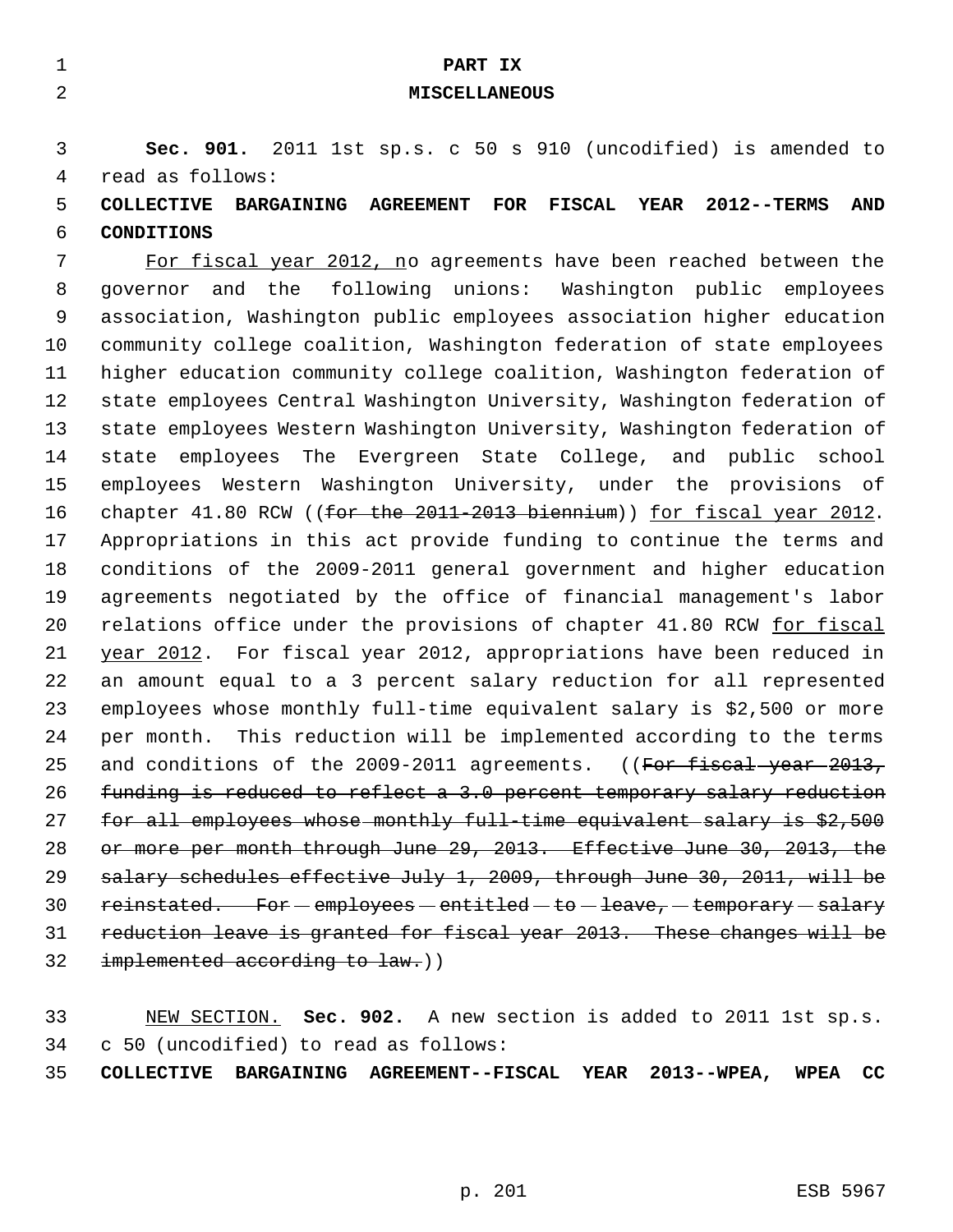#### **COALITION, WFSE CC COALITION, WFSE CWU, WFSE TESC**

 Agreements have been reached between the governor and the following unions: Washington public employees association, Washington public employees association higher education community college coalition, Washington federation of state employees higher education community college coalition, Washington federation of state employees Central Washington University, and Washington federation of state employees The Evergreen State College, under the provisions of chapter 41.80 RCW for fiscal year 2013. Except as provided in subsection (2) of this section, funding is reduced to reflect a 3.0 percent temporary salary reduction for all employees whose monthly full-time equivalent salary is \$2,500 or more per month through June 29, 2013. Effective June 30, 2013, the salary schedules effective July 1, 2009, through June 30, 2011, will be reinstated. For employees entitled to leave, temporary salary reduction leave is granted for fiscal year 2013.

 NEW SECTION. **Sec. 903.** A new section is added to 2011 1st sp.s. c 50 (uncodified) to read as follows:

### **COLLECTIVE BARGAINING AGREEMENT--FISCAL YEAR 2013--YAKIMA VALLEY COMMUNITY COLLEGE--WASHINGTON PUBLIC EMPLOYEES ASSOCIATION**

 An agreement has been reached between Yakima Valley Community College and Washington public employees association under the provisions of chapter 41.80 RCW for fiscal year 2013. The agreement is consistent with the funding reduction provided in the 2011-2013 omnibus appropriations act, which reflected a 3.0 percent temporary salary reduction to all employees whose monthly full-time equivalent salary is \$2,500 or more per month through June 29, 2013.

 NEW SECTION. **Sec. 904.** A new section is added to 2011 1st sp.s. c 50 (uncodified) to read as follows:

## **COLLECTIVE BARGAINING AGREEMENT--FISCAL YEAR 2013--WESTERN WASHINGTON UNIVERSITY--PUBLIC SCHOOL EMPLOYEES OF WASHINGTON**

 An agreement has been reached between Western Washington University and the Washington public school employees of Washington bargaining units D and PTE under the provisions of chapter 41.80 RCW for fiscal year 2013. The agreement is consistent with the funding reduction provided in the 2011-2013 omnibus appropriations act, which reflected a 3.0 percent temporary salary reduction to all employees whose monthly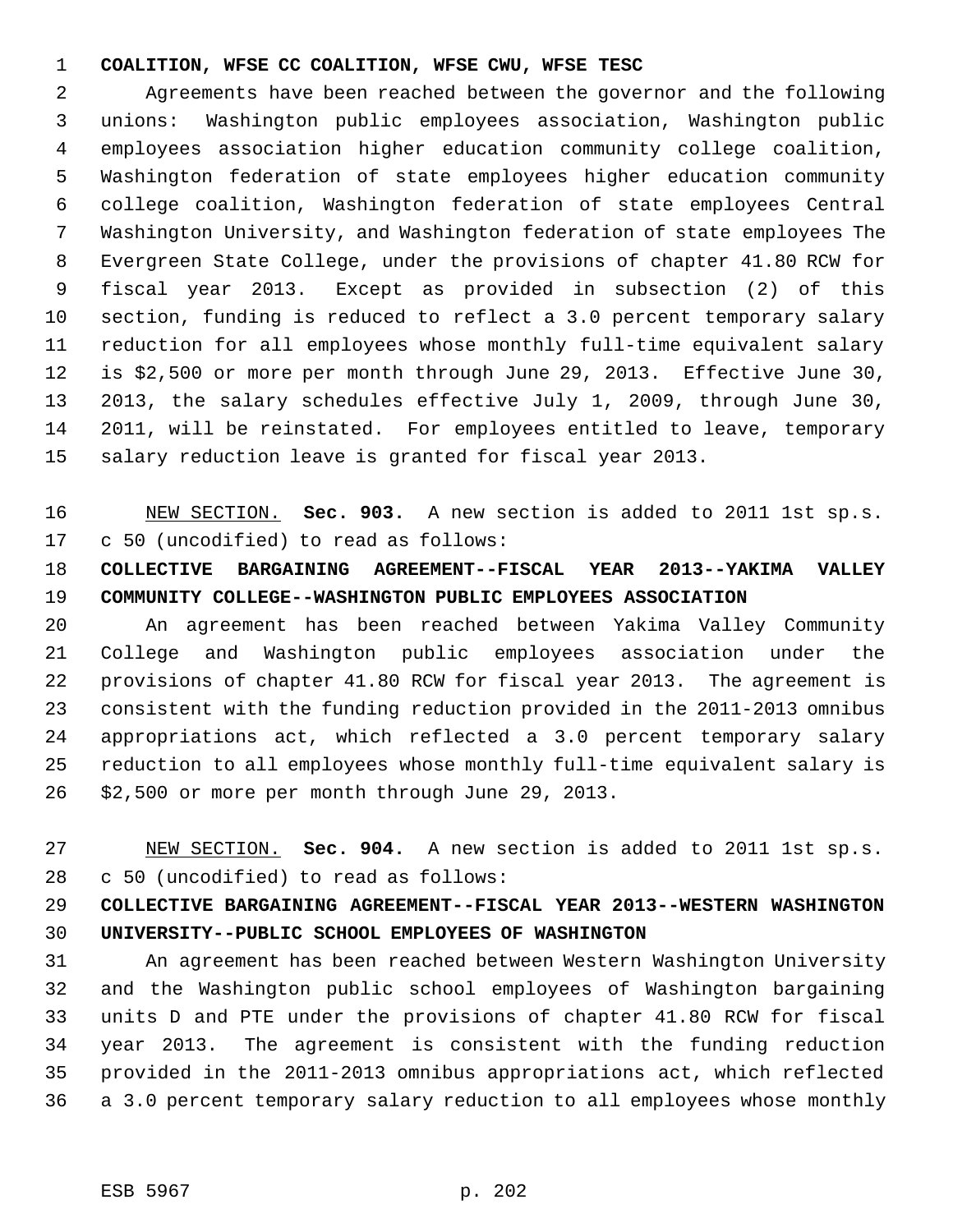full-time equivalent salary is \$2,500 or more per month through June 29, 2013. The reduction will be implemented according to the terms and conditions of this agreement.

 NEW SECTION. **Sec. 905.** A new section is added to 2011 1st sp.s. c 50 (uncodified) to read as follows:

## **COLLECTIVE BARGAINING AGREEMENT--FISCAL YEAR 2013--WESTERN WASHINGTON UNIVERSITY--WFSE**

 An agreement has been reached between Western Washington University and the Washington federation of state employees bargaining units A, B, and E under the provisions of chapter 41.80 RCW for fiscal year 2013. The agreement is consistent with the funding reduction provided in the 2011-2013 omnibus appropriations act, which reflected a 3.0 percent temporary salary reduction to all employees whose monthly full-time equivalent salary is \$2,500 or more per month through June 29, 2013. The reduction will be implemented according to the terms and conditions of this agreement.

## NEW SECTION. **Sec. 906.** A new section is added to 2011 1st sp.s. c 50 (uncodified) to read as follows:

# **COLLECTIVE BARGAINING AGREEMENT--FISCAL YEAR 2013--EASTERN WASHINGTON UNIVERSITY--WFSE**

 An agreement has been reached between Eastern Washington University and the Washington federation of state employees under the provisions of chapter 41.80 RCW for fiscal year 2013. The agreement is consistent with the funding reduction provided in the 2011-2013 omnibus appropriations act, which reflected a 3.0 percent temporary salary reduction to all employees whose monthly full-time equivalent salary is \$2,500 or more per month through June 29, 2013. The reduction will be implemented according to the terms and conditions of this agreement.

 **Sec. 907.** 2011 1st sp.s. c 50 s 920 (uncodified) is amended to read as follows:

#### **COMPENSATION--NONREPRESENTED EMPLOYEES--INSURANCE BENEFITS**

 Appropriations for state agencies in this act are sufficient for nonrepresented state employee health benefits for state agencies, including institutions of higher education, and are subject to the following conditions and limitations: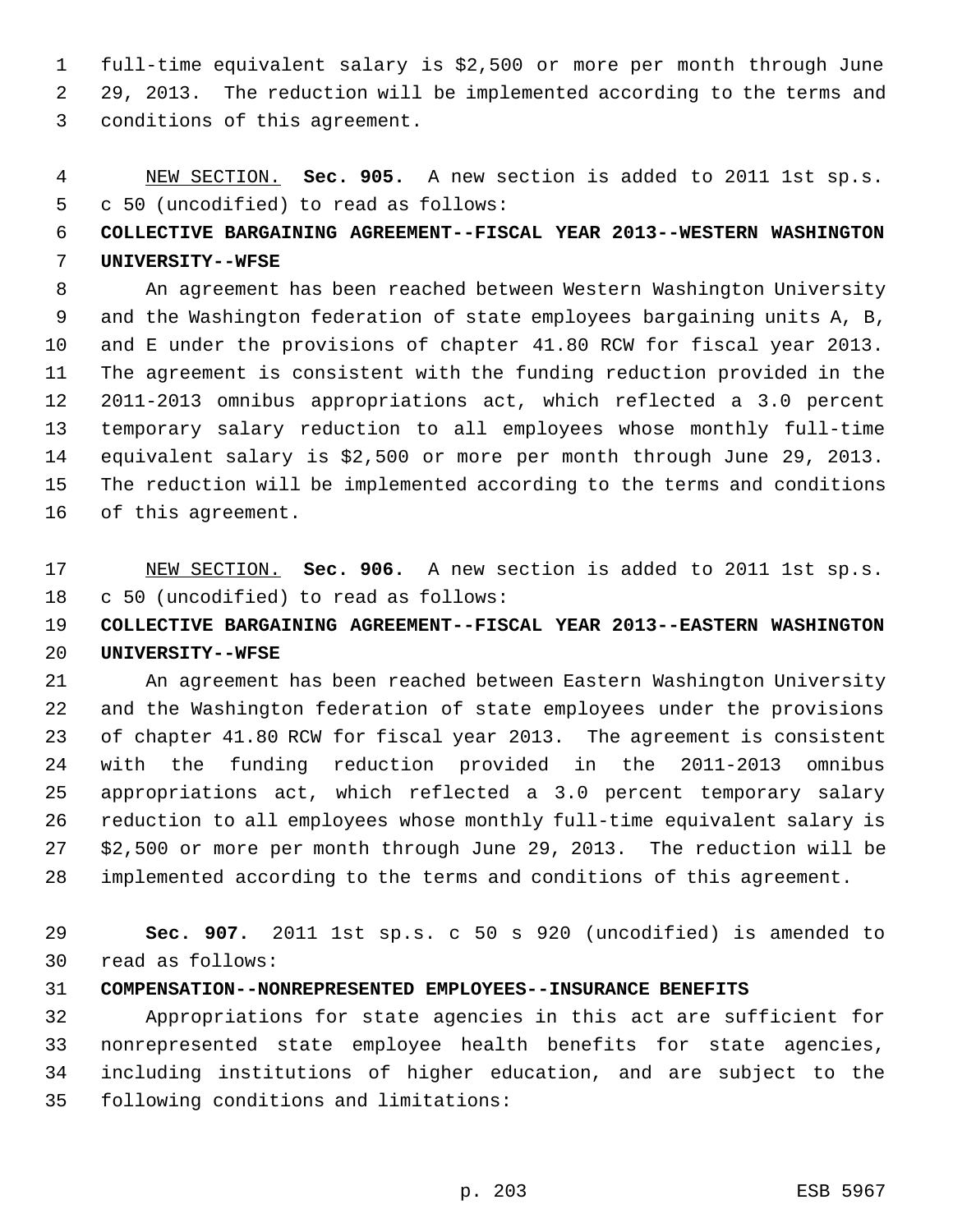(1)(a) The monthly employer funding rate for insurance benefit premiums, public employees' benefits board administration, and the uniform medical plan, shall not exceed \$850 per eligible employee for fiscal year 2012. For fiscal year 2013 the monthly employer funding 5 rate shall not exceed ((\$850)) \$800 per eligible employee.

 (b) In order to achieve the level of funding provided for health benefits, the public employees' benefits board shall require any or all of the following: Employee premium copayments, increases in point-of- service cost sharing, the implementation of managed competition, or make other changes to benefits consistent with RCW 41.05.065.

 (c) The health care authority shall deposit any moneys received on behalf of the uniform medical plan as a result of rebates on prescription drugs, audits of hospitals, subrogation payments, or any other moneys recovered as a result of prior uniform medical plan claims payments, into the public employees' and retirees' insurance account to be used for insurance benefits. Such receipts shall not be used for administrative expenditures.

 (2) The health care authority, subject to the approval of the public employees' benefits board, shall provide subsidies for health benefit premiums to eligible retired or disabled public employees and school district employees who are eligible for medicare, pursuant to RCW 41.05.085. For calendar years 2012 and 2013, the subsidy shall be \$150.00 per month.

 (3) Technical colleges, school districts, and educational service districts shall remit to the health care authority for deposit into the public employees' and retirees' insurance account established in RCW 41.05.120 the following amounts:

 (a) For each full-time employee, \$66.01 per month beginning 29 September 1, 2011, and ((\$67.91)) \$65.17 beginning September 1, 2012;

 (b) For each part-time employee, who at the time of the remittance is employed in an eligible position as defined in RCW 41.32.010 or 41.40.010 and is eligible for employer fringe benefit contributions for basic benefits, \$66.01 each month beginning September 1, 2011, and ((\$67.91)) \$65.17 beginning September 1, 2012, prorated by the proportion of employer fringe benefit contributions for a full-time employee that the part-time employee receives. The remittance requirements specified in this subsection shall not apply to employees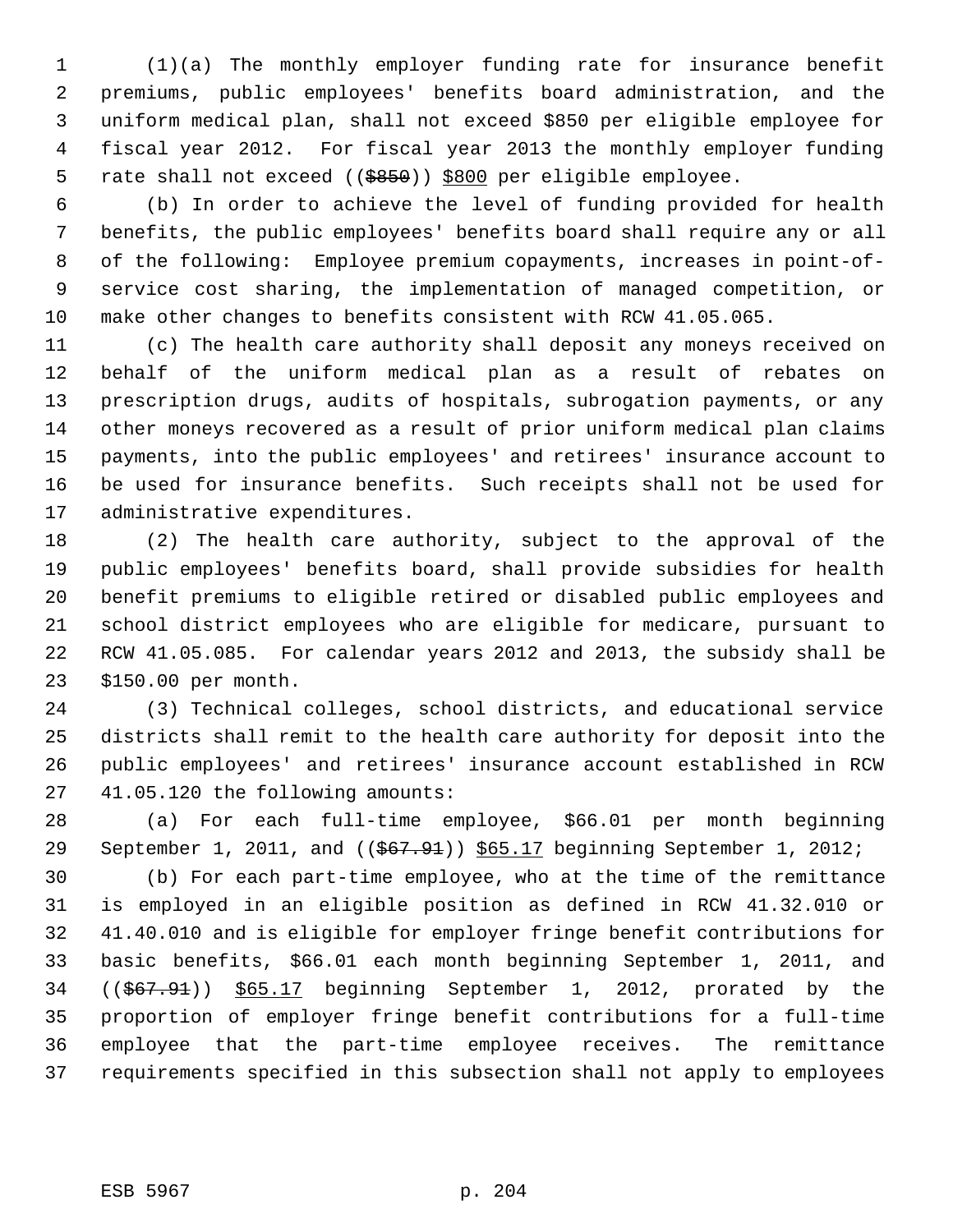of a technical college, school district, or educational service district who purchase insurance benefits through contracts with the health care authority.

 **Sec. 908.** 2011 1st sp.s. c 50 s 921 (uncodified) is amended to read as follows:

# **COMPENSATION--REPRESENTED EMPLOYEES OUTSIDE SUPER COALITION--INSURANCE BENEFITS**

 Appropriations for state agencies in this act are sufficient for represented employees outside the super coalition for health benefits, and are subject to the following conditions and limitations:

 (1)(a) The monthly employer funding rate for insurance benefit premiums, public employees' benefits board administration, and the uniform medical plan, shall not exceed \$850 per eligible employee for fiscal year 2012. For fiscal year 2013 the monthly employer funding 15 rate shall not exceed ((\$850)) \$800 per eligible employee.

 (b) In order to achieve the level of funding provided for health benefits, the public employees' benefits board shall require any or all of the following: Employee premium copayments, increases in point-of- service cost sharing, the implementation of managed competition, or make other changes to benefits consistent with RCW 41.05.065.

 (c) The health care authority shall deposit any moneys received on behalf of the uniform medical plan as a result of rebates on prescription drugs, audits of hospitals, subrogation payments, or any other moneys recovered as a result of prior uniform medical plan claims payments, into the public employees' and retirees' insurance account to be used for insurance benefits. Such receipts shall not be used for administrative expenditures.

 (2) The health care authority, subject to the approval of the public employees' benefits board, shall provide subsidies for health benefit premiums to eligible retired or disabled public employees and school district employees who are eligible for medicare, pursuant to RCW 41.05.085. For calendar years 2012 and 2013, the subsidy shall be \$150.00 per month.

 (3) Technical colleges, school districts, and educational service districts shall remit to the health care authority for deposit into the public employees' and retirees' insurance account established in RCW 41.05.120 the following amounts: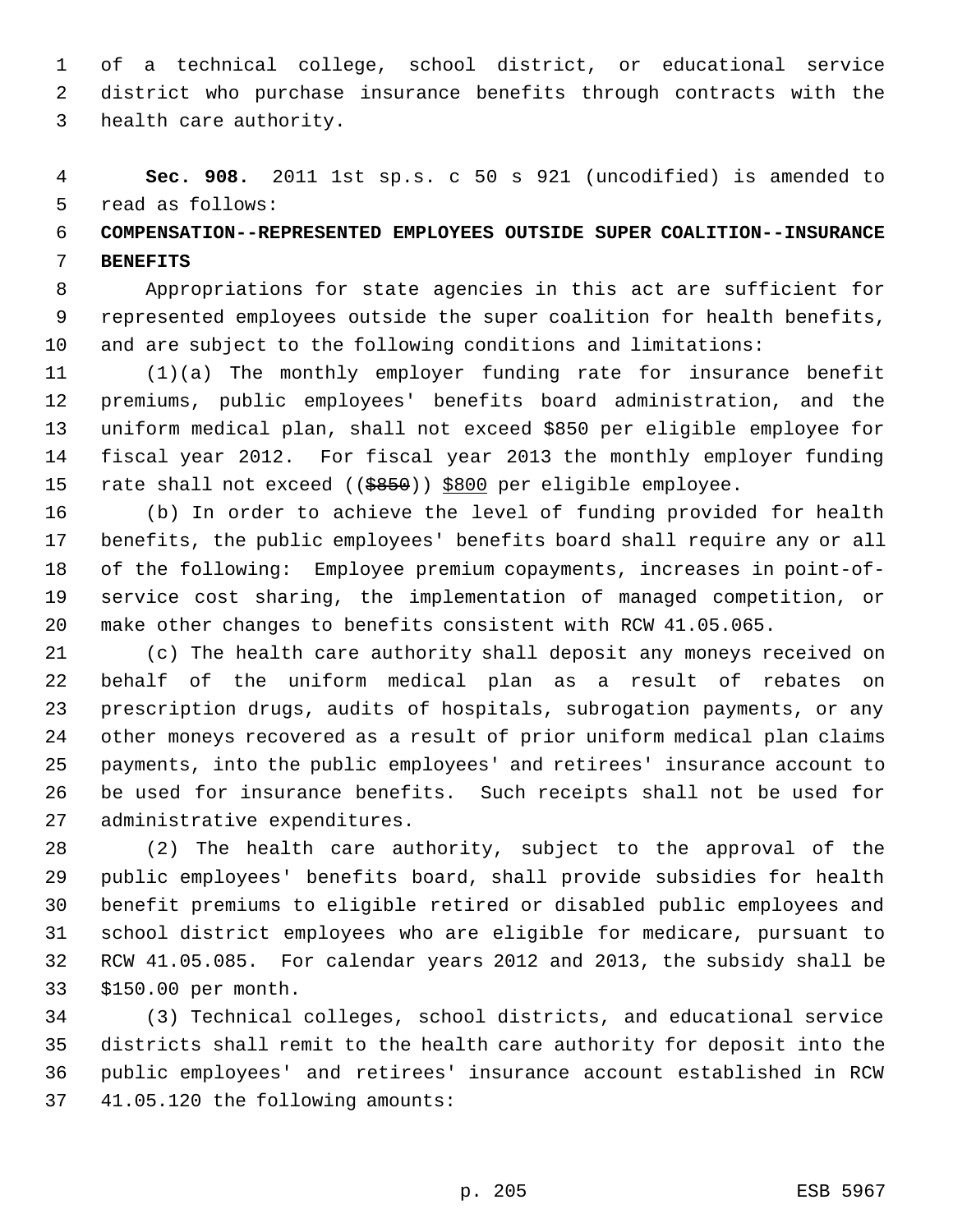(a) For each full-time employee, \$66.01 per month beginning September 1, 2011, and ((\$67.91)) \$65.17 beginning September 1, 2012;

 (b) For each part-time employee, who at the time of the remittance is employed in an eligible position as defined in RCW 41.32.010 or 41.40.010 and is eligible for employer fringe benefit contributions for basic benefits, \$66.01 each month beginning September 1, 2011, and ((\$67.91)) \$65.17 beginning September 1, 2012, prorated by the proportion of employer fringe benefit contributions for a full-time employee that the part-time employee receives. The remittance requirements specified in this subsection shall not apply to employees of a technical college, school district, or educational service district who purchase insurance benefits through contracts with the health care authority.

 **Sec. 909.** 2011 1st sp.s. c 50 s 922 (uncodified) is amended to read as follows:

### **COMPENSATION--REPRESENTED EMPLOYEES--SUPER COALITION--INSURANCE BENEFITS**

 The collective bargaining agreement negotiated with the super coalition under chapter 41.80 RCW includes employer premiums at 85 percent of the total weighted average of the projected health care premiums across all plans and tiers. Appropriations in this act for state agencies, including institutions of higher education are sufficient to fund state employees health benefits for employees represented by the super coalition on health benefits, and are subject to the following conditions and limitations:

 (1)(a) The monthly employer funding rate for insurance benefit premiums, public employees' benefits board administration, and the uniform medical plan, shall not exceed \$850 per eligible employee for fiscal year 2012. For fiscal year 2013 the monthly employer funding rate shall not exceed ((\$850)) \$800 per eligible employee.

 (b) In order to achieve the level of funding provided for health benefits, the public employees' benefits board shall require any or all of the following: Employee premium copayments, increases in point-of- service cost sharing, the implementation of managed competition, or make other changes to benefits consistent with RCW 41.05.065.

 (c) The health care authority shall deposit any moneys received on behalf of the uniform medical plan as a result of rebates on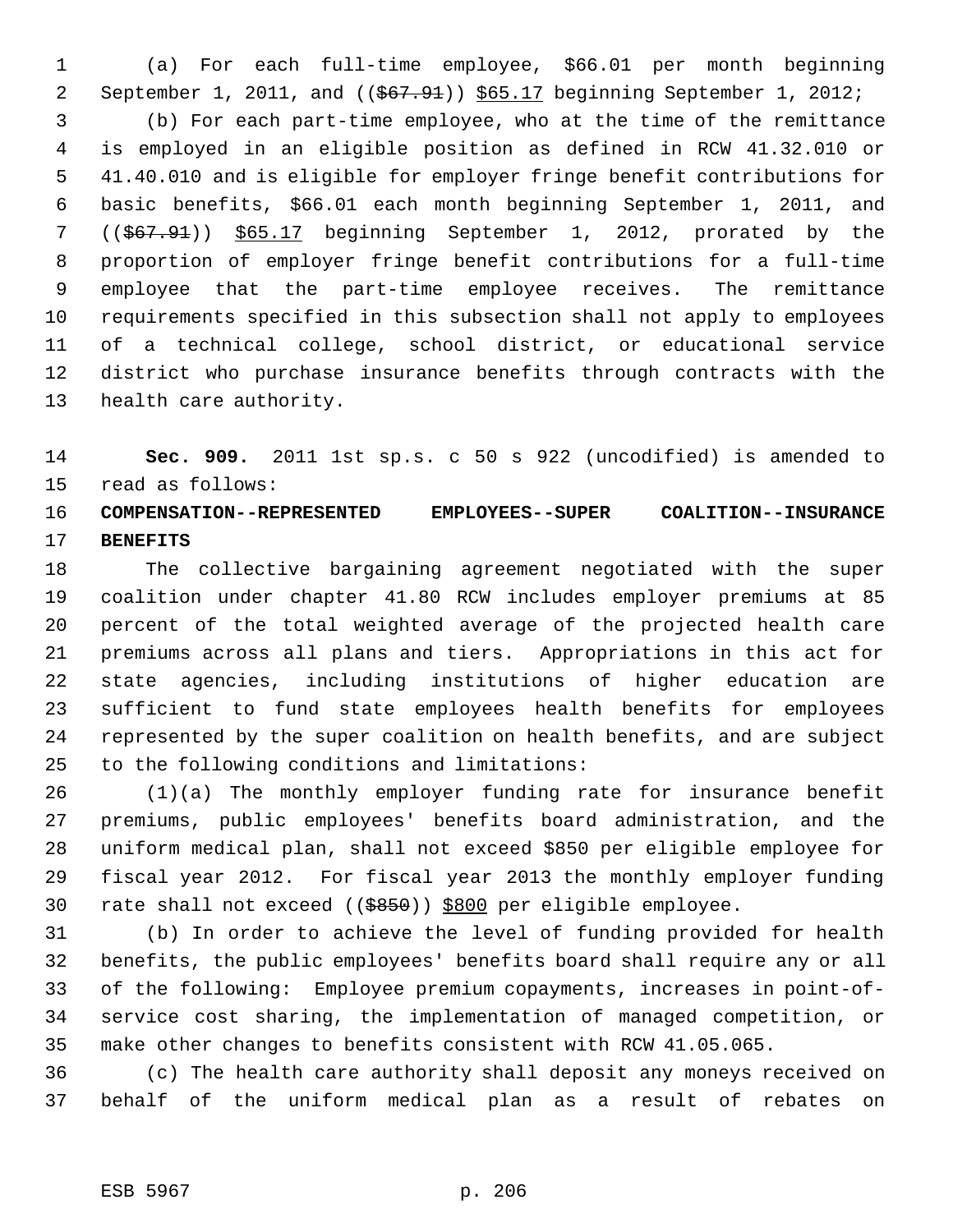prescription drugs, audits of hospitals, subrogation payments, or any other moneys recovered as a result of prior uniform medical plan claims payments, into the public employees' and retirees' insurance account to be used for insurance benefits. Such receipts shall not be used for administrative expenditures.

 (2) The health care authority, subject to the approval of the public employees' benefits board, shall provide subsidies for health benefit premiums to eligible retired or disabled public employees and school district employees who are eligible for medicare, pursuant to RCW 41.05.085. For calendar years 2012 and 2013, the subsidy shall be \$150.00 per month.

 **Sec. 910.** RCW 28B.15.067 and 2011 1st sp.s. c 10 s 3 are each amended to read as follows:

 (1) Tuition fees shall be established under the provisions of this chapter.

 (2) Beginning in the 2011-12 academic year, reductions or increases in full-time tuition fees shall be as provided in the omnibus appropriations act for resident undergraduate students at community and technical colleges. The governing boards of the state universities, regional universities, and The Evergreen State College; and the state board for community and technical colleges may reduce or increase full- time tuition fees for all students other than resident undergraduates, including nonresident students, summer school students, and students in other self-supporting degree programs. Percentage increases in full-25 time tuition may exceed the fiscal growth factor. Except during the 2011-2013 fiscal biennium, the state board for community and technical colleges may pilot or institute differential tuition models. The board may define scale, scope, and rationale for the models.

 (3)(a) Beginning with the 2011-12 academic year and through the end of the 2014-15 academic year, the governing boards of the state universities, the regional universities, and The Evergreen State College may reduce or increase full-time tuition fees for all students, including summer school students and students in other self-supporting degree programs. Percentage increases in full-time tuition fees may 35 exceed the fiscal growth factor. Except for resident undergraduate 36 students during the 2011-2013 fiscal biennium, reductions or increases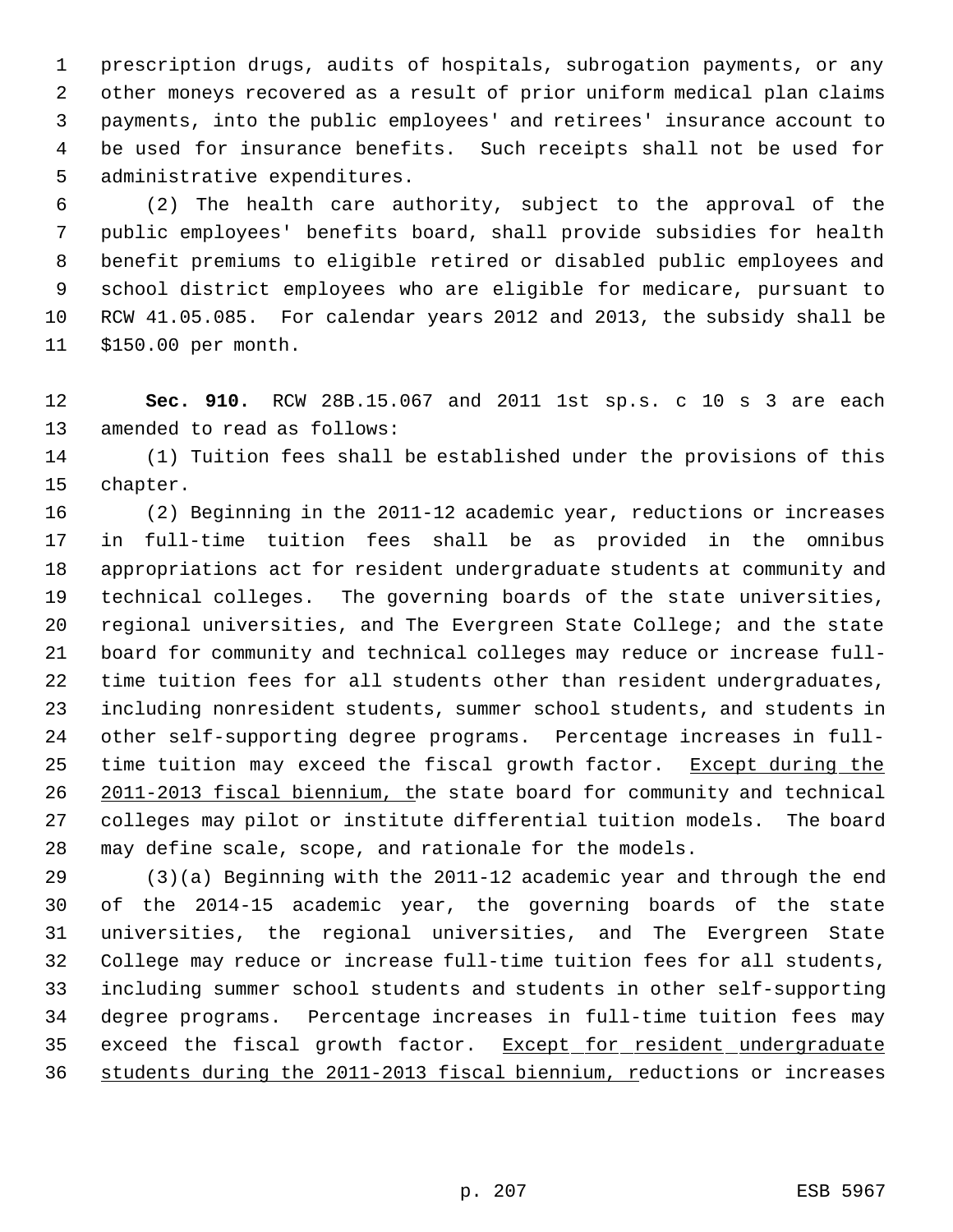may be made for all or portions of an institution's programs, campuses, courses, or students.

 (b) Prior to reducing or increasing tuition for each academic year, the governing boards of the state universities, the regional universities, and The Evergreen State College shall consult with existing student associations or organizations with student undergraduate and graduate representatives regarding the impacts of potential tuition increases. Governing boards shall be required to provide data regarding the percentage of students receiving financial aid, the sources of aid, and the percentage of total costs of attendance paid for by aid.

 (c) Prior to reducing or increasing tuition for each academic year, the state board for community and technical college system shall consult with existing student associations or organizations with undergraduate student representation regarding the impacts of potential tuition increases. The state board for community and technical colleges shall provide data regarding the percentage of students receiving financial aid, the sources of aid, and the percentage of total costs of attendance paid for by aid.

 (4) Beginning with the 2015-16 academic year through the 2018-19 academic year, the governing boards of the state universities, regional universities, and The Evergreen State College may set tuition for resident undergraduates as follows:

 (a) If state funding for a college or university falls below the state funding provided in the operating budget for fiscal year 2011, the governing board may increase tuition up to the limits set in (d) of this subsection, reduce enrollments, or both;

 (b) If state funding for a college or university is at least at the level of state funding provided in the operating budget for fiscal year 2011, the governing board may increase tuition up to the limits set in (d) of this subsection and shall continue to at least maintain the actual enrollment levels for fiscal year 2011 or increase enrollments 33 as required in the omnibus appropriations  $act: ((and))$ 

 (c) If state funding is increased so that combined with resident undergraduate tuition the sixtieth percentile of the total per-student funding at similar public institutions of higher education in the global challenge states under RCW 28B.15.068 is exceeded, the governing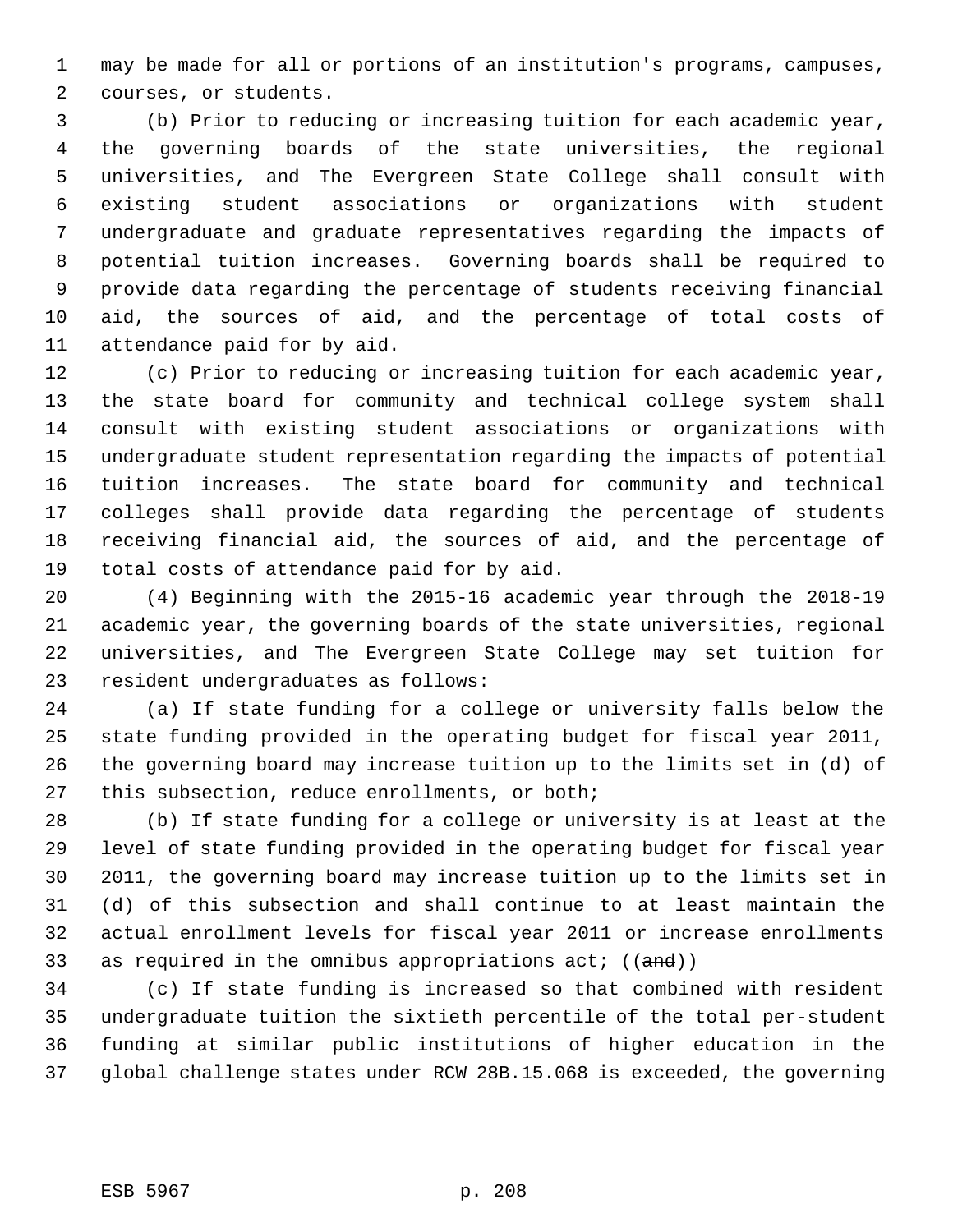board shall decrease tuition by the amount needed for the total per- student funding to be at the sixtieth percentile under RCW 28B.15.068; and

 (d) The amount of tuition set by the governing board for an institution under this subsection (4) may not exceed the sixtieth percentile of the resident undergraduate tuition of similar public institutions of higher education in the global challenge states.

 (5) The tuition fees established under this chapter shall not apply to high school students enrolling in participating institutions of higher education under RCW 28A.600.300 through 28A.600.400.

 (6) The tuition fees established under this chapter shall not apply to eligible students enrolling in a dropout reengagement program through an interlocal agreement between a school district and a community or technical college under RCW 28A.175.100 through 28A.175.110.

 (7) The tuition fees established under this chapter shall not apply to eligible students enrolling in a community or technical college participating in the pilot program under RCW 28B.50.534 for the purpose of obtaining a high school diploma.

 (8) Beginning in the 2019-20 academic year, reductions or increases in full-time tuition fees for resident undergraduates at four-year institutions of higher education shall be as provided in the omnibus appropriations act.

 (9) The legislative advisory committee to the committee on advanced tuition payment established in RCW 28B.95.170 shall:

 (a) Review the impact of differential tuition rates on the funded status and future unit price of the Washington advanced college tuition 28 payment program; and

 (b) No later than January 14, 2013, make a recommendation to the appropriate policy and fiscal committees of the legislature regarding how differential tuition should be addressed in order to maintain the ongoing solvency of the Washington advanced college tuition payment program.

 **Sec. 911.** RCW 2.68.020 and 2009 c 564 s 1802 and 2009 c 564 s 918 are each reenacted and amended to read as follows:

 There is created an account in the custody of the state treasurer to be known as the judicial information system account. The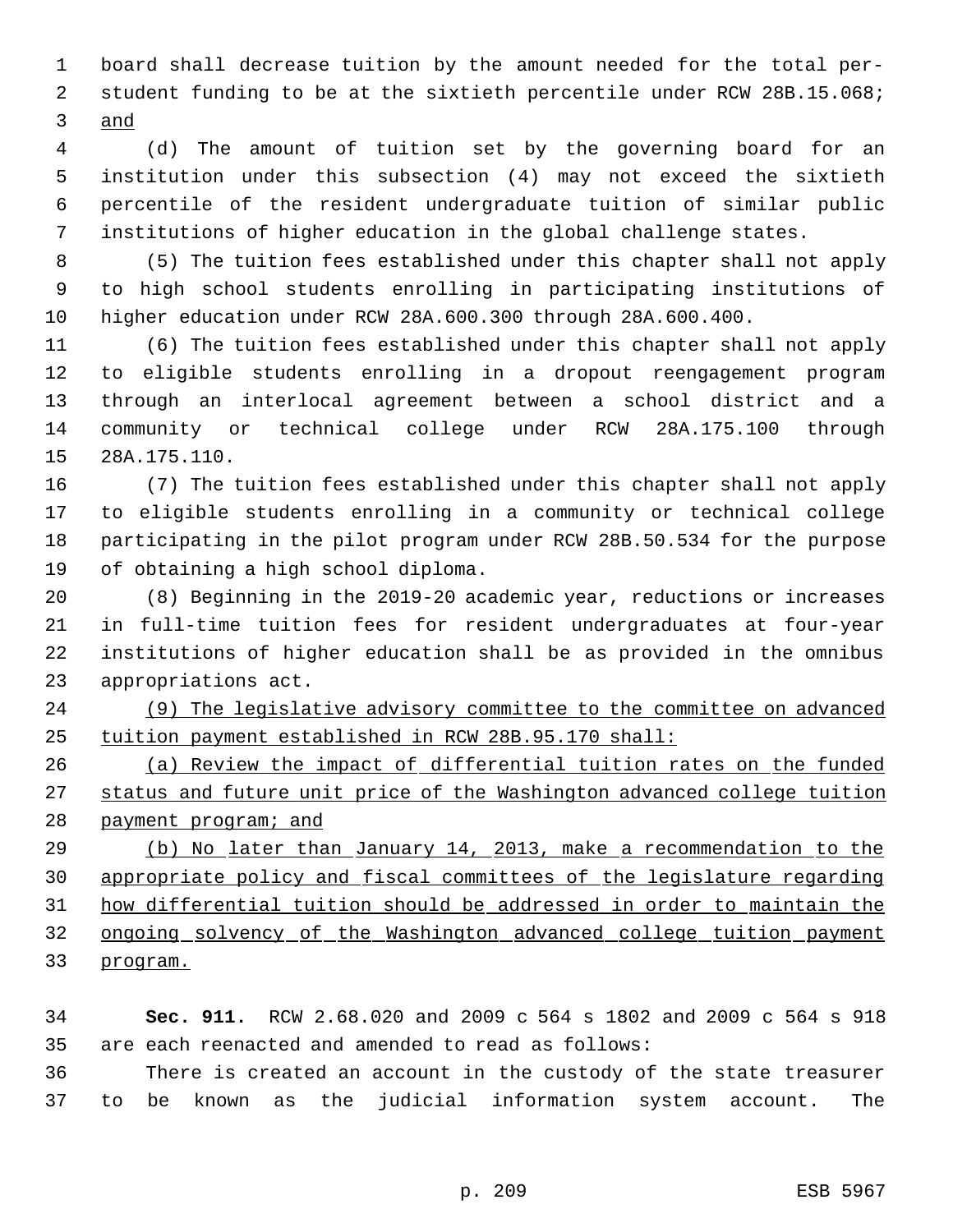administrative office of the courts shall maintain and administer the account, in which shall be deposited all moneys received from in-state noncourt users and any out-of-state users of the judicial information system and moneys as specified in RCW 2.68.040 for the purposes of providing judicial information system access to noncourt users and providing an adequate level of automated services to the judiciary. The legislature shall appropriate the funds in the account for the purposes of the judicial information system. The account shall be used for the acquisition of equipment, software, supplies, services, and other costs incidental to the acquisition, development, operation, and administration of information services, telecommunications, systems, software, supplies, and equipment, including the payment of principal 13 and interest on items paid in installments. ((During-the-2007-2009 14 fiscal - biennium, - the - legislature - may - transfer - from - the - judicial 15 information system account to the state general fund such amounts as 16 reflect the excess fund balance of the account.)) During the ((2009-17 2011)) 2011-2013 fiscal biennium, the legislature may ((transfer)) appropriate from the judicial information system account to the state 19 ((general fund such amounts as reflect the excess fund balance of the 20 account)) law library.

 **Sec. 912.** RCW 41.05.120 and 2005 c 518 s 921 and 2005 c 143 s 3 are each reenacted and amended to read as follows:

 (1) The public employees' and retirees' insurance account is hereby established in the custody of the state treasurer, to be used by the administrator for the deposit of contributions, the remittance paid by school districts and educational service districts under RCW 28A.400.410, reserves, dividends, and refunds, for payment of premiums for employee and retiree insurance benefit contracts and subsidy amounts provided under RCW 41.05.085, and transfers from the 30 ((medical)) flexible spending administrative account as authorized in RCW 41.05.123. Moneys from the account shall be disbursed by the state treasurer by warrants on vouchers duly authorized by the administrator. Moneys from the account may be transferred to the medical flexible spending account to provide reserves and start-up costs for the operation of the medical flexible spending account program.

 (2) The state treasurer and the state investment board may invest moneys in the public employees' and retirees' insurance account. All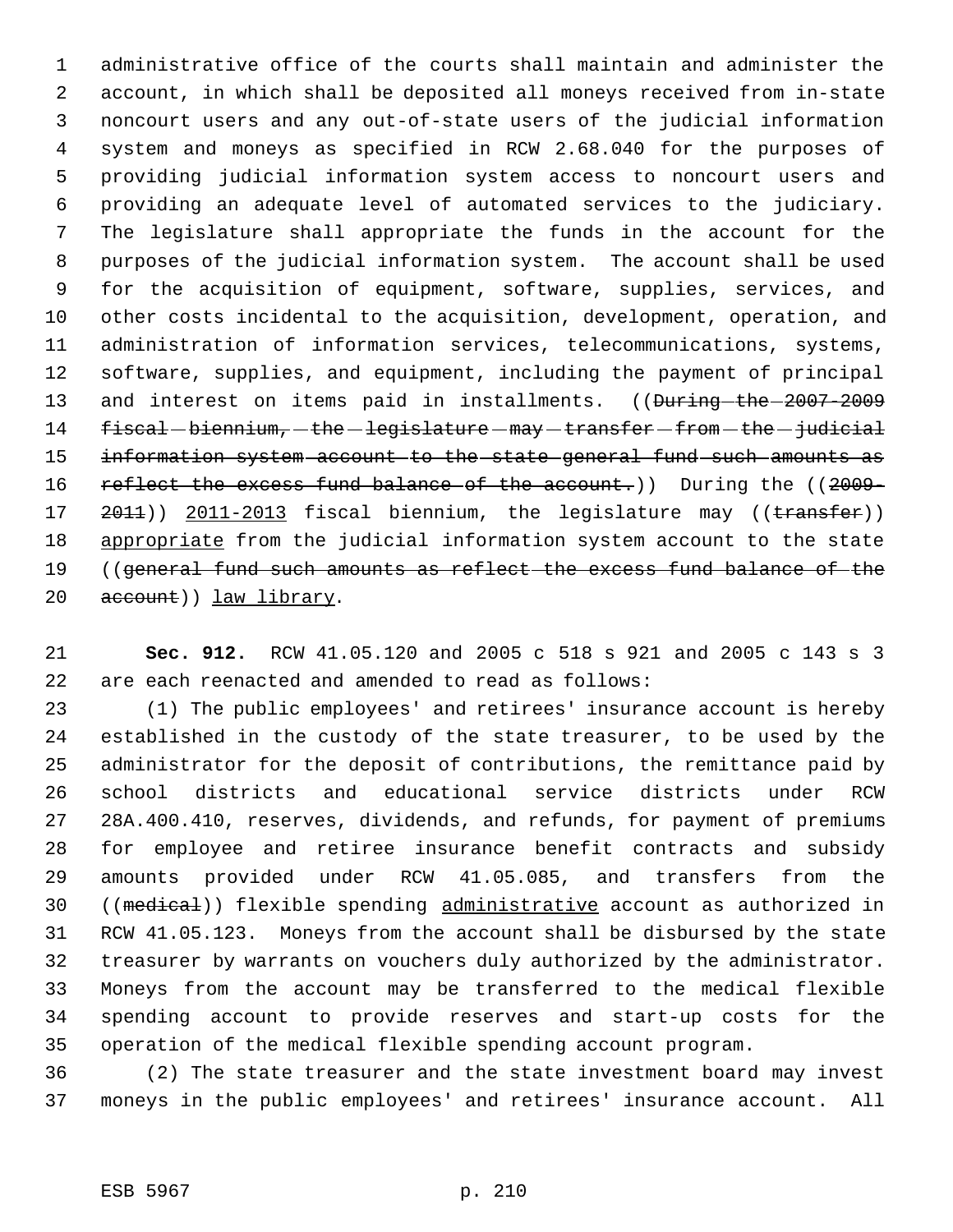such investments shall be in accordance with RCW 43.84.080 or 43.84.150, whichever is applicable. The administrator shall determine whether the state treasurer or the state investment board or both shall invest moneys in the public employees' insurance account.

 (3) During the 2005-07 fiscal biennium, the legislature may transfer from the public employees' and retirees' insurance account such amounts as reflect the excess fund balance of the fund.

 (4) During the 2011-2013 fiscal biennium, moneys in the public employees' and retirees' insurance account may be lent to the school 10 employees' insurance administrative account as directed by the legislature.

 **Sec. 913.** RCW 43.30.720 and 2003 1st sp.s. c 25 s 938 are each amended to read as follows:

 All receipts from the sale of stock or seed shall be deposited in a state forest nursery revolving fund to be maintained by the department, which is hereby authorized to use all money in said fund for the maintenance of the state tree nursery or the planting of denuded state owned lands.

19 During the ((2003-2005)) 2011-2013 fiscal biennium, the legislature may transfer from the state forest nursery revolving fund to the state general fund such amounts as reflect the excess fund balance of the fund.

 **Sec. 914.** RCW 43.320.110 and 2010 1st sp.s. c 37 s 934 are each amended to read as follows:

 There is created a local fund known as the "financial services regulation fund" which shall consist of all moneys received by the divisions of the department of financial institutions, except for the division of securities which shall deposit thirteen percent of all moneys received, except as provided in RCW 43.320.115, and which shall be used for the purchase of supplies and necessary equipment; the payment of salaries, wages, and utilities; the establishment of reserves; and other incidental costs required for the proper regulation of individuals and entities subject to regulation by the department. The state treasurer shall be the custodian of the fund. Disbursements from the fund shall be on authorization of the director of financial institutions or the director's designee. In order to maintain an

p. 211 ESB 5967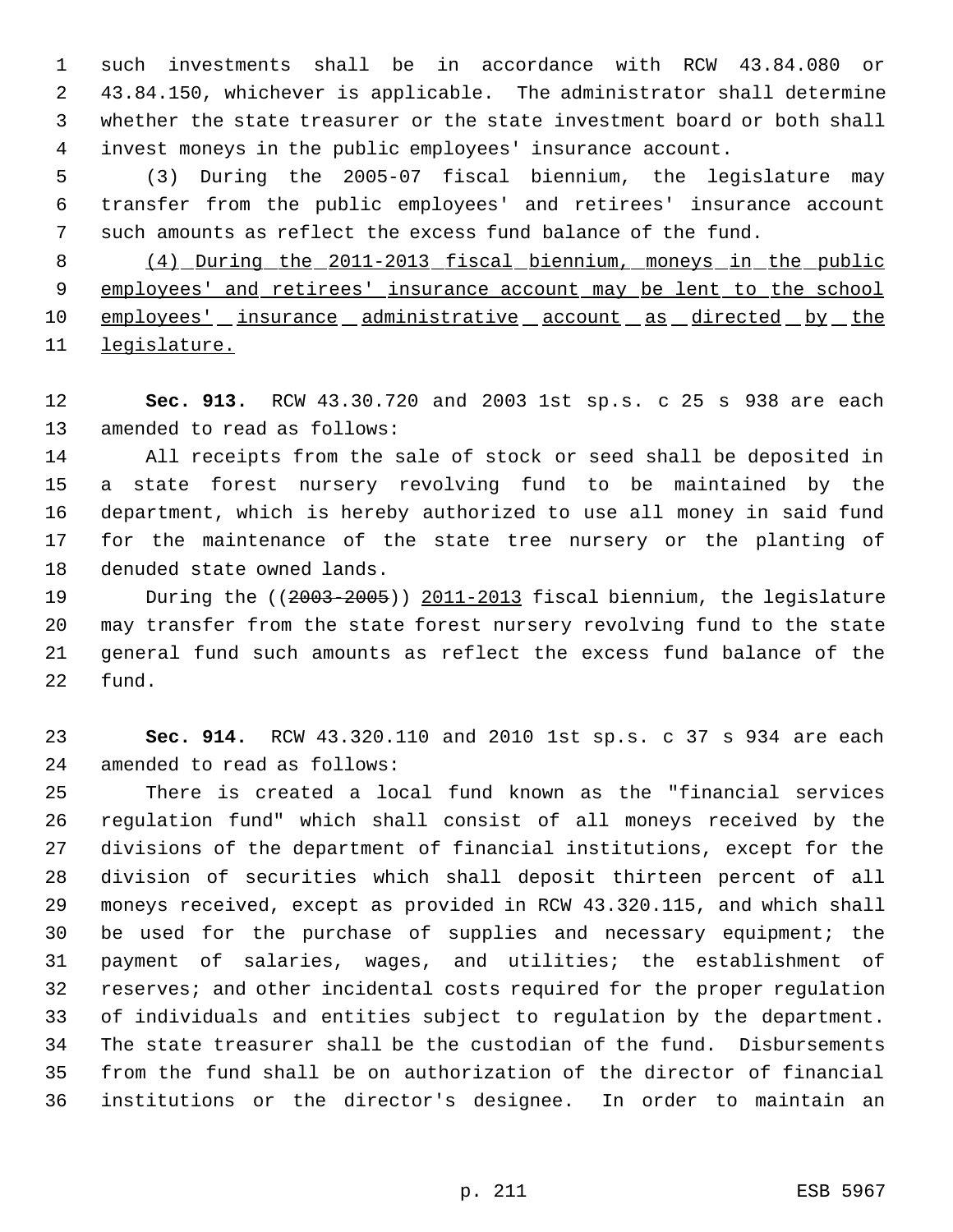effective expenditure and revenue control, the fund shall be subject in all respects to chapter 43.88 RCW, but no appropriation is required to permit expenditures and payment of obligations from the fund.

4 During the ((2009-2011)) 2011-2013 fiscal biennium, the legislature may transfer from the financial services regulation fund to the state general fund such amounts as reflect the excess fund balance of the fund.

 **Sec. 915.** RCW 70.105D.070 and 2011 1st sp.s. c 50 s 964 are each reenacted and amended to read as follows:

 (1) The state toxics control account and the local toxics control account are hereby created in the state treasury.

 (2) The following moneys shall be deposited into the state toxics control account: (a) Those revenues which are raised by the tax imposed under RCW 82.21.030 and which are attributable to that portion of the rate equal to thirty-three one-hundredths of one percent; (b) the costs of remedial actions recovered under this chapter or chapter 17 70.105A RCW; (c) penalties collected or recovered under this chapter; and (d) any other money appropriated or transferred to the account by the legislature. Moneys in the account may be used only to carry out the purposes of this chapter, including but not limited to the following activities:

 (i) The state's responsibility for hazardous waste planning, management, regulation, enforcement, technical assistance, and public education required under chapter 70.105 RCW;

 (ii) The state's responsibility for solid waste planning, management, regulation, enforcement, technical assistance, and public education required under chapter 70.95 RCW;

 (iii) The hazardous waste cleanup program required under this chapter;

(iv) State matching funds required under the federal cleanup law;

 (v) Financial assistance for local programs in accordance with chapters 70.95, 70.95C, 70.95I, and 70.105 RCW;

 (vi) State government programs for the safe reduction, recycling, or disposal of hazardous wastes from households, small businesses, and agriculture;

(vii) Hazardous materials emergency response training;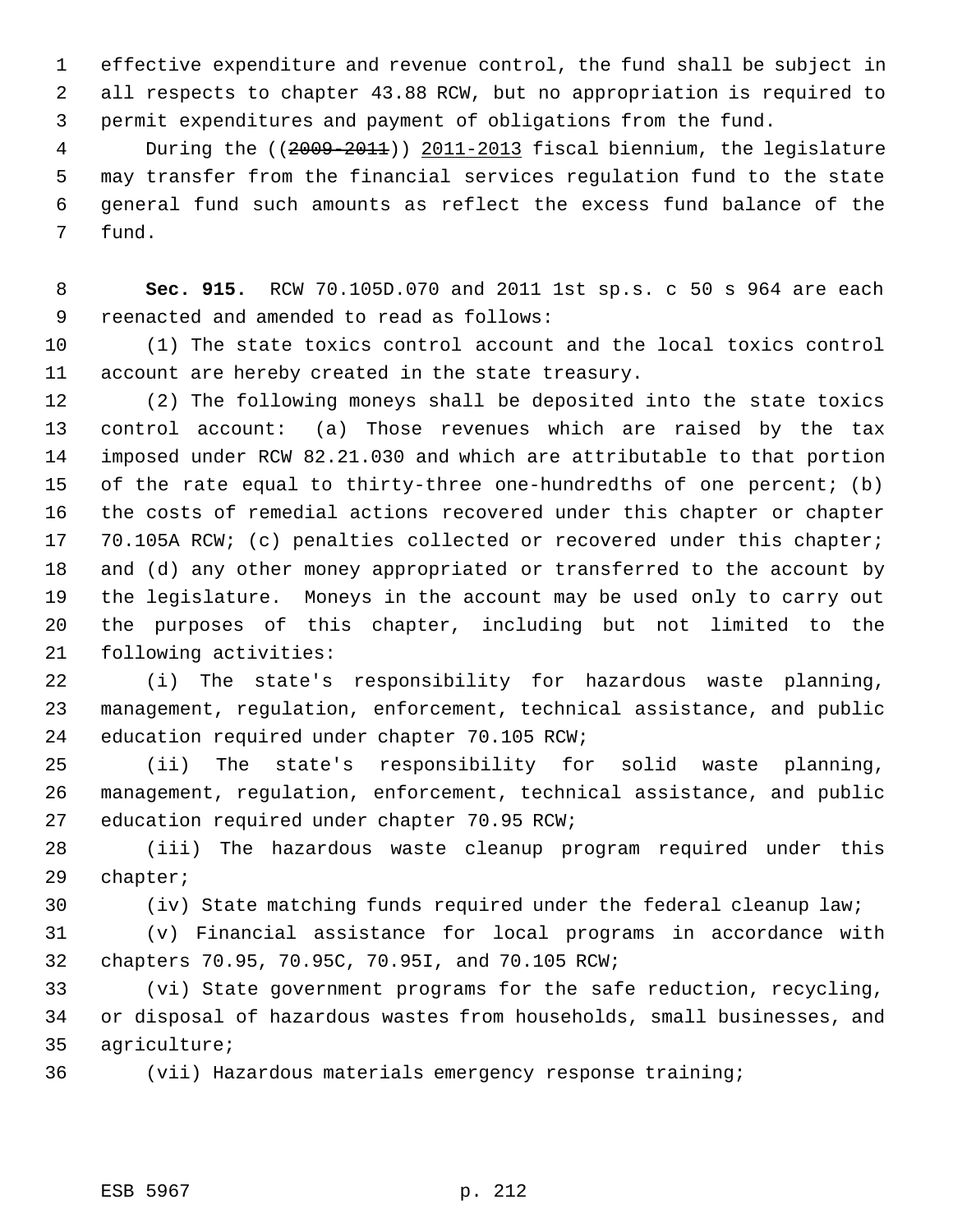(viii) Water and environmental health protection and monitoring programs;

(ix) Programs authorized under chapter 70.146 RCW;

 (x) A public participation program, including regional citizen advisory committees;

 (xi) Public funding to assist potentially liable persons to pay for the costs of remedial action in compliance with cleanup standards under RCW 70.105D.030(2)(e) but only when the amount and terms of such funding are established under a settlement agreement under RCW 70.105D.040(4) and when the director has found that the funding will achieve both (A) a substantially more expeditious or enhanced cleanup than would otherwise occur, and (B) the prevention or mitigation of unfair economic hardship;

 (xii) Development and demonstration of alternative management technologies designed to carry out the hazardous waste management priorities of RCW 70.105.150;

 (xiii) During the 2009-2011 and 2011-2013 fiscal biennia, shoreline update technical assistance;

 (xiv) During the 2009-2011 fiscal biennium, multijurisdictional 20 permitting teams; ((and))

 (xv) During the 2011-2013 fiscal biennium, actions for reducing 22 public exposure to toxic air pollution; and

 (xvi) During the 2011-2013 fiscal biennium, the University of 24 Washington college of environment and Washington State University college of agriculture, human, and natural resources.

 (3) The following moneys shall be deposited into the local toxics control account: Those revenues which are raised by the tax imposed under RCW 82.21.030 and which are attributable to that portion of the rate equal to thirty-seven one-hundredths of one percent.

 (a) Moneys deposited in the local toxics control account shall be used by the department for grants or loans to local governments for the following purposes in descending order of priority:

(i) Remedial actions;

(ii) Hazardous waste plans and programs under chapter 70.105 RCW;

 (iii) Solid waste plans and programs under chapters 70.95, 70.95C, 70.95I, and 70.105 RCW;

(iv) Funds for a program to assist in the assessment and cleanup of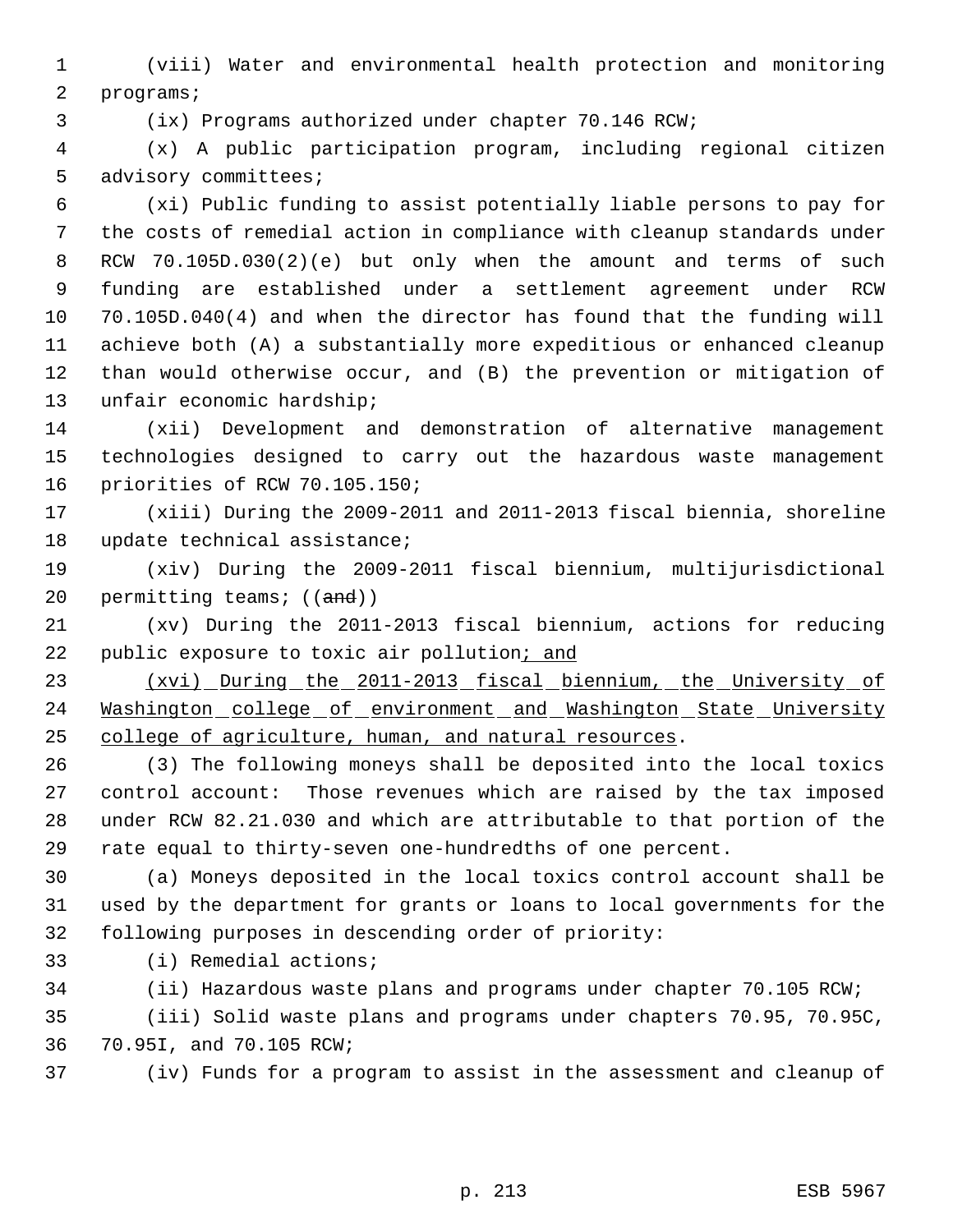sites of methamphetamine production, but not to be used for the initial containment of such sites, consistent with the responsibilities and intent of RCW 69.50.511; and

 (v) Cleanup and disposal of hazardous substances from abandoned or derelict vessels, defined for the purposes of this section as vessels that have little or no value and either have no identified owner or have an identified owner lacking financial resources to clean up and dispose of the vessel, that pose a threat to human health or the environment.

 (b) Funds for plans and programs shall be allocated consistent with the priorities and matching requirements established in chapters 70.105, 70.95C, 70.95I, and 70.95 RCW, except that any applicant that is a Puget Sound partner, as defined in RCW 90.71.010, along with any project that is referenced in the action agenda developed by the Puget Sound partnership under RCW 90.71.310, shall, except as conditioned by RCW 70.105D.120, receive priority for any available funding for any grant or funding programs or sources that use a competitive bidding process. During the 2007-2009 fiscal biennium, moneys in the account may also be used for grants to local governments to retrofit public sector diesel equipment and for storm water planning and implementation activities.

 (c) To expedite cleanups throughout the state, the department shall partner with local communities and liable parties for cleanups. The department is authorized to use the following additional strategies in order to ensure a healthful environment for future generations:

 (i) The director may alter grant-matching requirements to create incentives for local governments to expedite cleanups when one of the following conditions exists:

 (A) Funding would prevent or mitigate unfair economic hardship imposed by the clean-up liability;

 (B) Funding would create new substantial economic development, public recreational, or habitat restoration opportunities that would not otherwise occur; or

 (C) Funding would create an opportunity for acquisition and redevelopment of vacant, orphaned, or abandoned property under RCW 70.105D.040(5) that would not otherwise occur;

(ii) The use of outside contracts to conduct necessary studies;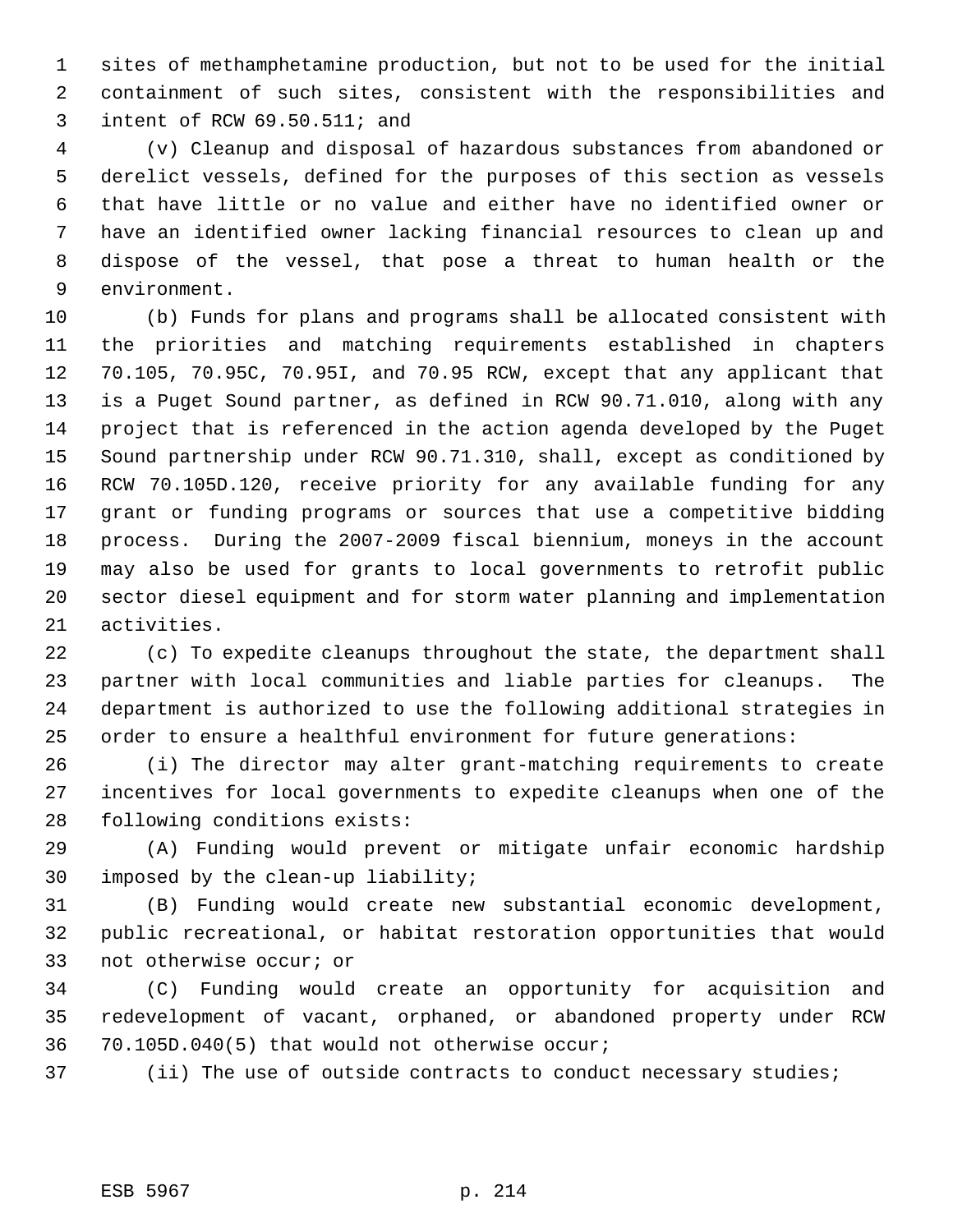(iii) The purchase of remedial action cost-cap insurance, when necessary to expedite multiparty clean-up efforts.

 (d) To facilitate and expedite cleanups using funds from the local toxics control account, during the 2009-2011 fiscal biennium the director may establish grant-funded accounts to hold and disperse local toxics control account funds and funds from local governments to be used for remedial actions.

 (4) Except for unanticipated receipts under RCW 43.79.260 through 43.79.282, moneys in the state and local toxics control accounts may be spent only after appropriation by statute.

 (5) Except during the ((2009-2011)) 2011-2013 fiscal biennium, one percent of the moneys deposited into the state and local toxics control accounts shall be allocated only for public participation grants to persons who may be adversely affected by a release or threatened release of a hazardous substance and to not-for-profit public interest organizations. The primary purpose of these grants is to facilitate the participation by persons and organizations in the investigation and remedying of releases or threatened releases of hazardous substances and to implement the state's solid and hazardous waste management priorities. No grant may exceed sixty thousand dollars. Grants may be renewed annually. Moneys appropriated for public participation from either account which are not expended at the close of any biennium shall revert to the state toxics control account.

 (6) No moneys deposited into either the state or local toxics control account may be used for solid waste incinerator feasibility studies, construction, maintenance, or operation, or, after January 1, 2010, for projects designed to address the restoration of Puget Sound, funded in a competitive grant process, that are in conflict with the action agenda developed by the Puget Sound partnership under RCW 90.71.310.

 (7) The department shall adopt rules for grant or loan issuance and performance.

 (8) During the 2007-2009 and 2009-2011 fiscal biennia, the legislature may transfer from the local toxics control account to either the state general fund or the oil spill prevention account, or both such amounts as reflect excess fund balance in the account.

 (9) During the 2009-2011 fiscal biennium, the local toxics control account may also be used for a standby rescue tug at Neah Bay, local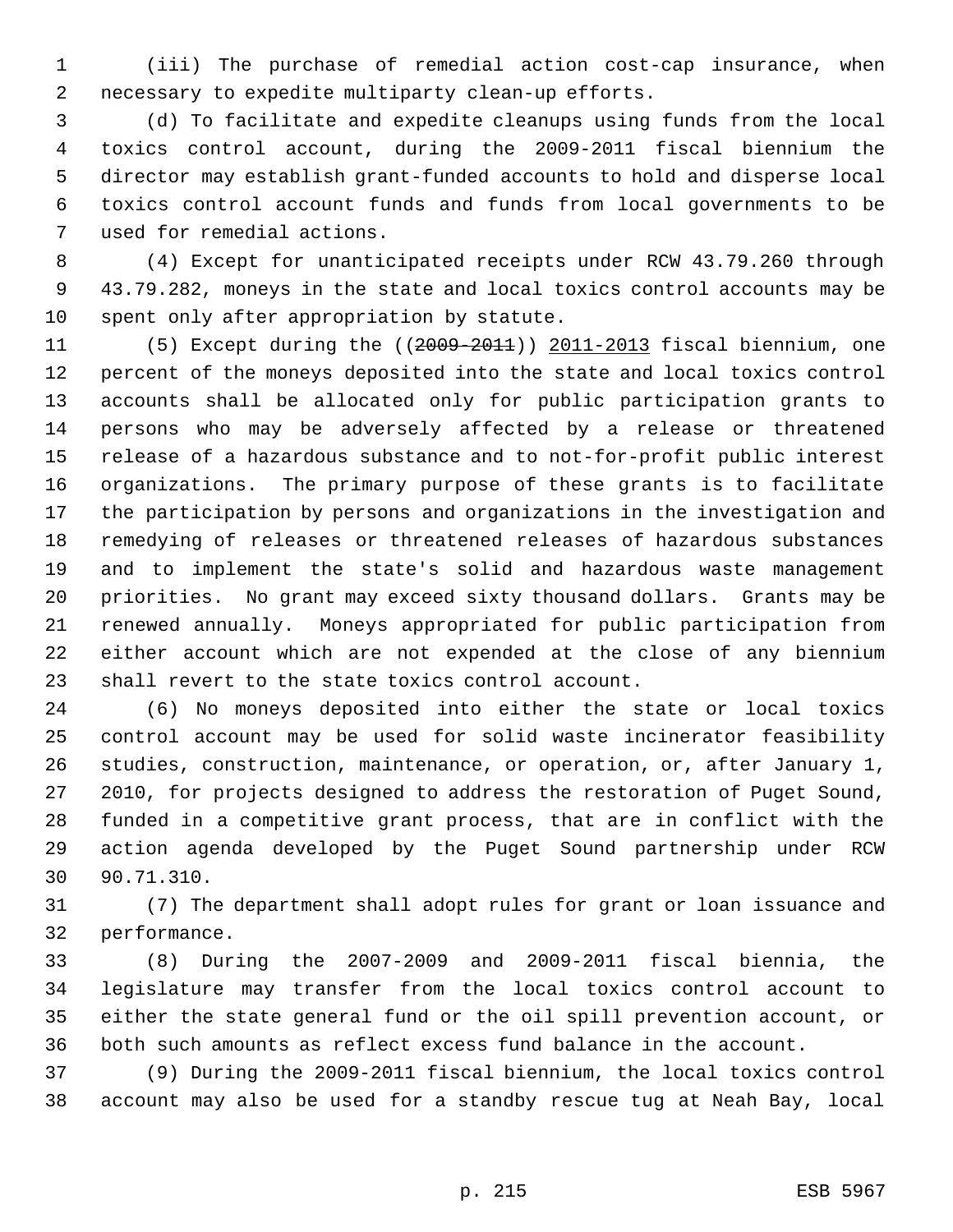government shoreline update grants, private and public sector diesel equipment retrofit, and oil spill prevention, preparedness, and response activities.

 (10) During the 2009-2011 fiscal biennium, the legislature may transfer from the state toxics control account to the state general fund such amounts as reflect the excess fund balance in the account.

 (11) During the 2011-2013 fiscal biennium, the local toxics control account may also be used for local government shoreline update grants and actions for reducing public exposure to toxic air pollution.

 **Sec. 916.** RCW 70.146.100 and 2010 1st sp.s. c 37 s 948 are each amended to read as follows:

 (1) The water quality capital account is created in the state treasury. Moneys in the water quality capital account may be spent only after appropriation.

 (2) Expenditures from the water quality capital account may only be used: (a) To make grants or loans to public bodies, including grants to public bodies as cost-sharing moneys in any case where federal, local, or other moneys are made available on a cost-sharing basis, for the capital component of water pollution control facilities and activities; (b) for purposes of assisting a public body to obtain an ownership interest in water pollution control facilities; or (c) to defray any part of the capital component of the payments made by a public body to a service provider under a service agreement entered into under RCW 70.150.060. During the 2009-2011 fiscal biennium, the legislature may transfer from the water quality capital account to the state general fund such amounts as reflect the excess fund balance of 27 the account. During the 2011-2013 fiscal biennium, the legislature may transfer from the water quality capital account to the state general 29 fund such amounts as reflect the excess fund balance of the account.

 **Sec. 917.** RCW 76.04.610 and 2007 c 110 s 1 are each amended to read as follows:

 (1)(a) If any owner of forest land within a forest protection zone neglects or fails to provide adequate fire protection as required by RCW 76.04.600, the department shall provide such protection and shall annually impose the following assessments on each parcel of such land: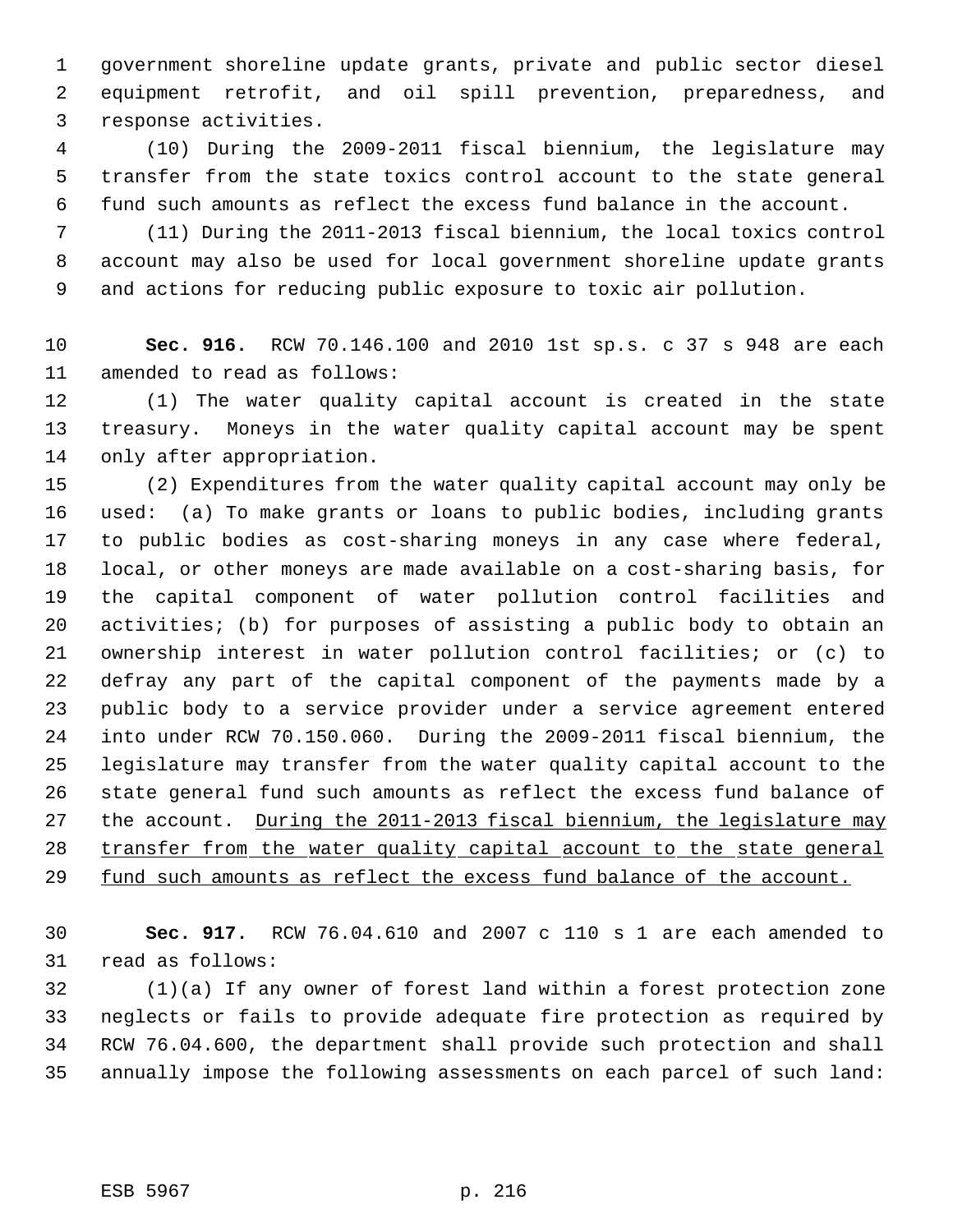(i) A flat fee assessment of seventeen dollars and fifty cents; and (ii) twenty-seven cents on each acre exceeding fifty acres.

 (b) Assessors may, at their option, collect the assessment on tax exempt lands. If the assessor elects not to collect the assessment, the department may bill the landowner directly.

 (2) An owner who has paid assessments on two or more parcels, each containing fewer than fifty acres and each within the same county, may obtain the following refund:

 (a) If all the parcels together contain less than fifty acres, then the refund is equal to the flat fee assessments paid, reduced by the total of (i) seventeen dollars and (ii) the total of the amounts retained by the county from such assessments under subsection (5) of this section.

 (b) If all the parcels together contain fifty or more acres, then the refund is equal to the flat fee assessments paid, reduced by the total of (i) seventeen dollars, (ii) twenty-seven cents for each acre exceeding fifty acres, and (iii) the total of the amounts retained by the county from such assessments under subsection (5) of this section.

 Applications for refunds shall be submitted to the department on a form prescribed by the department and in the same year in which the assessments were paid. The department may not provide refunds to applicants who do not provide verification that all assessments and property taxes on the property have been paid. Applications may be made by mail.

 In addition to the procedures under this subsection, property owners with multiple parcels in a single county who qualify for a refund under this section may apply to the department on an application listing all the parcels owned in order to have the assessment computed on all parcels but billed to a single parcel. Property owners with the following number of parcels may apply to the department in the year indicated:

| 32  | Year                | Number of Parcels  |
|-----|---------------------|--------------------|
| 33  | 2002                | 10 or more parcels |
| -34 | 2003                | 8 or more parcels  |
| 35  | 2004 and thereafter | 6 or more parcels  |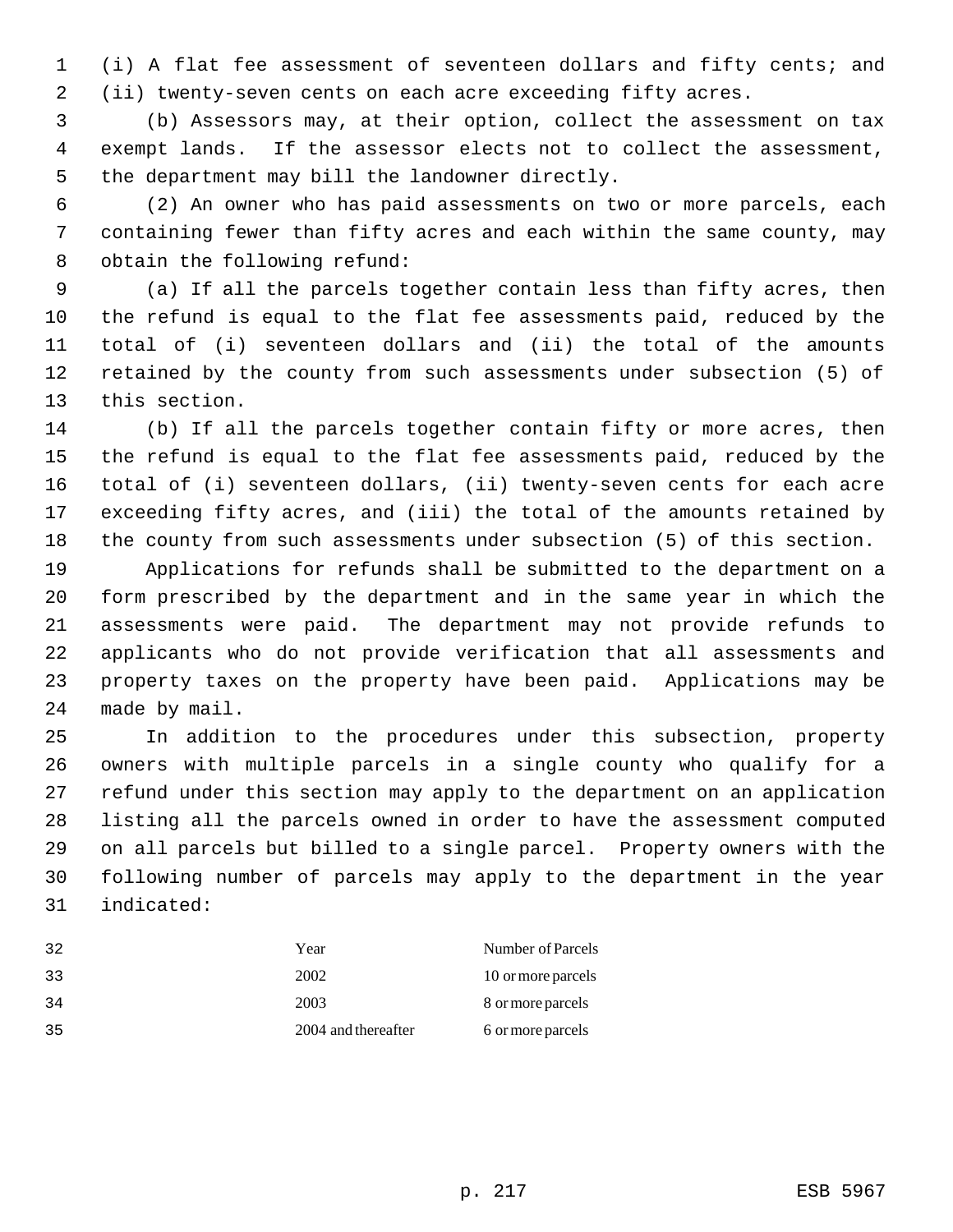The department must compute the correct assessment and allocate one parcel in the county to use to collect the assessment. The county must then bill the forest fire protection assessment on that one allocated identified parcel. The landowner is responsible for notifying the department of any changes in parcel ownership.

 (3) Beginning January 1, 1991, under the administration and at the discretion of the department up to two hundred thousand dollars per year of this assessment shall be used in support of those rural fire districts assisting the department in fire protection services on forest lands.

 (4) For the purpose of this chapter, the department may divide the forest lands of the state, or any part thereof, into districts, for fire protection and assessment purposes, may classify lands according to the character of timber prevailing, and the fire hazard existing, and place unprotected lands under the administration of the proper district. Amounts paid or contracted to be paid by the department for protection of forest lands from funds at its disposal shall be a lien upon the property protected, unless reimbursed by the owner within ten days after October 1st of the year in which they were incurred. The department shall be prepared to make statement thereof, upon request, to a forest owner whose own protection has not been previously approved as to its adequacy, the department shall report the same to the assessor of the county in which the property is situated. The assessor shall extend the amounts upon the tax rolls covering the property, and upon authorization from the department shall levy the forest protection assessment against the amounts of unimproved land as shown in each ownership on the county assessor's records. The assessor may then segregate on the records to provide that the improved land and improvements thereon carry the millage levy designed to support the rural fire protection districts as provided for in RCW 52.16.170.

 (5) The amounts assessed shall be collected at the time, in the same manner, by the same procedure, and with the same penalties attached that general state and county taxes on the same property are collected, except that errors in assessments may be corrected at any time by the department certifying them to the treasurer of the county in which the land involved is situated. Assessments shall be known and designated as assessments of the year in which the amounts became reimbursable. Upon the collection of assessments the county treasurer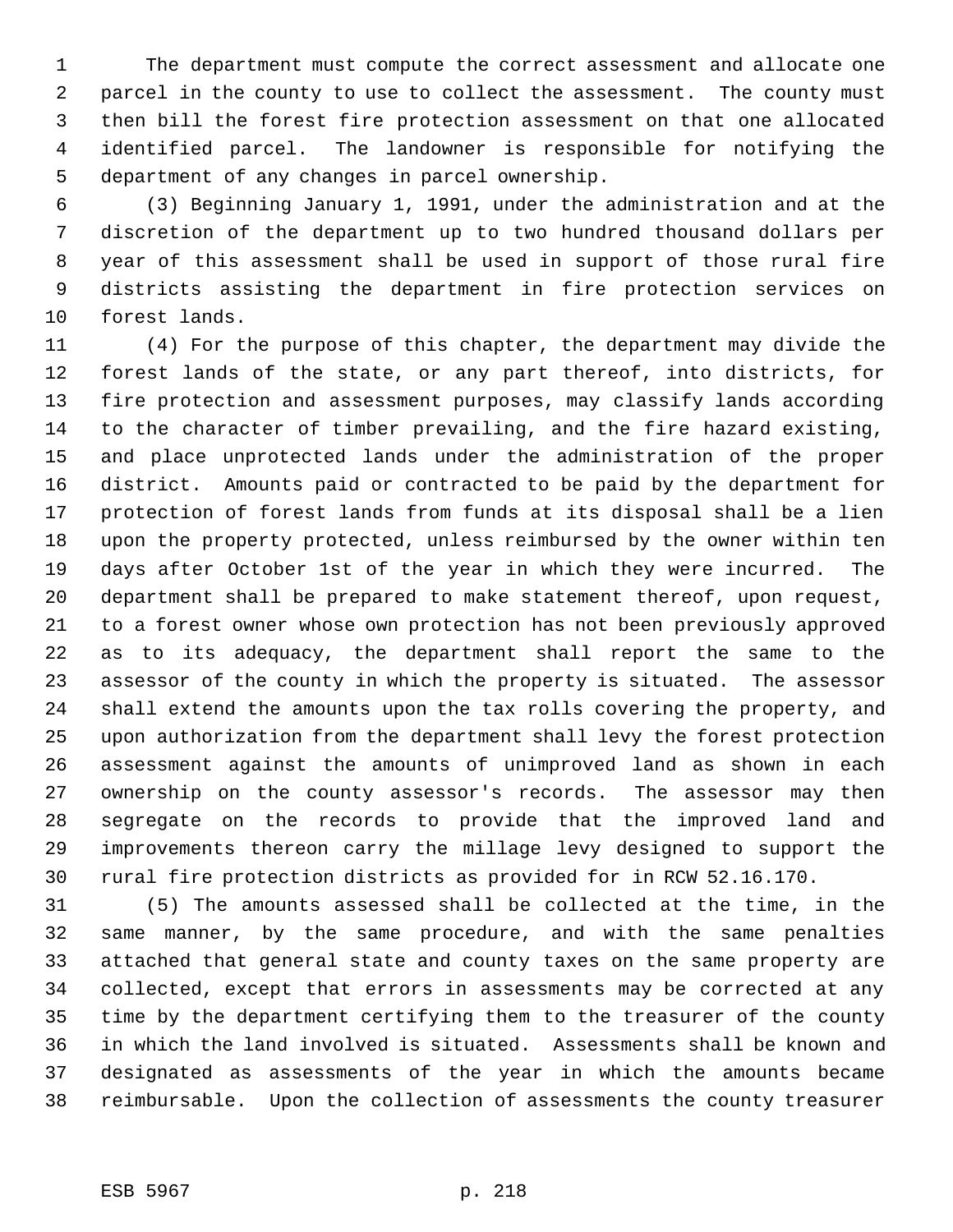shall place fifty cents of the total assessments paid on a parcel for fire protection into the county current expense fund to defray the costs of listing, billing, and collecting these assessments. The treasurer shall then transmit the balance to the department. Collections shall be applied against expenses incurred in carrying out the provisions of this section, including necessary and reasonable administrative costs incurred by the department in the enforcement of these provisions. The department may also expend sums collected from owners of forest lands or received from any other source for necessary administrative costs in connection with the enforcement of RCW 76.04.660.

 (6) When land against which forest protection assessments are outstanding is acquired for delinquent taxes and sold at public auction, the state shall have a prior lien on the proceeds of sale over and above the amount necessary to satisfy the county's delinquent tax judgment. The county treasurer, in case the proceeds of sale exceed the amount of the delinquent tax judgment, shall immediately remit to the department the amount of the outstanding forest protection assessments.

 (7) All nonfederal public bodies owning or administering forest land included in a forest protection zone shall pay the forest protection assessments provided in this section and the special forest fire suppression account assessments under RCW 76.04.630. The forest protection assessments and special forest fire suppression account assessments shall be payable by nonfederal public bodies from available funds within thirty days following receipt of the written notice from the department which is given after October 1st of the year in which the protection was provided. Unpaid assessments are not a lien against the nonfederal publicly owned land but shall constitute a debt by the nonfederal public body to the department and are subject to interest charges at the legal rate. During the 2011-2013 fiscal biennium, the 32 forest fire protection assessment account may be used by the office of financial management to contract for analysis and recommendations to improve the efficiency and effectiveness of the state's mechanisms for 35 funding fire prevention and suppression activities.

 (8) A public body, having failed to previously pay the forest protection assessments required of it by this section, which fails to suppress a fire on or originating from forest lands owned or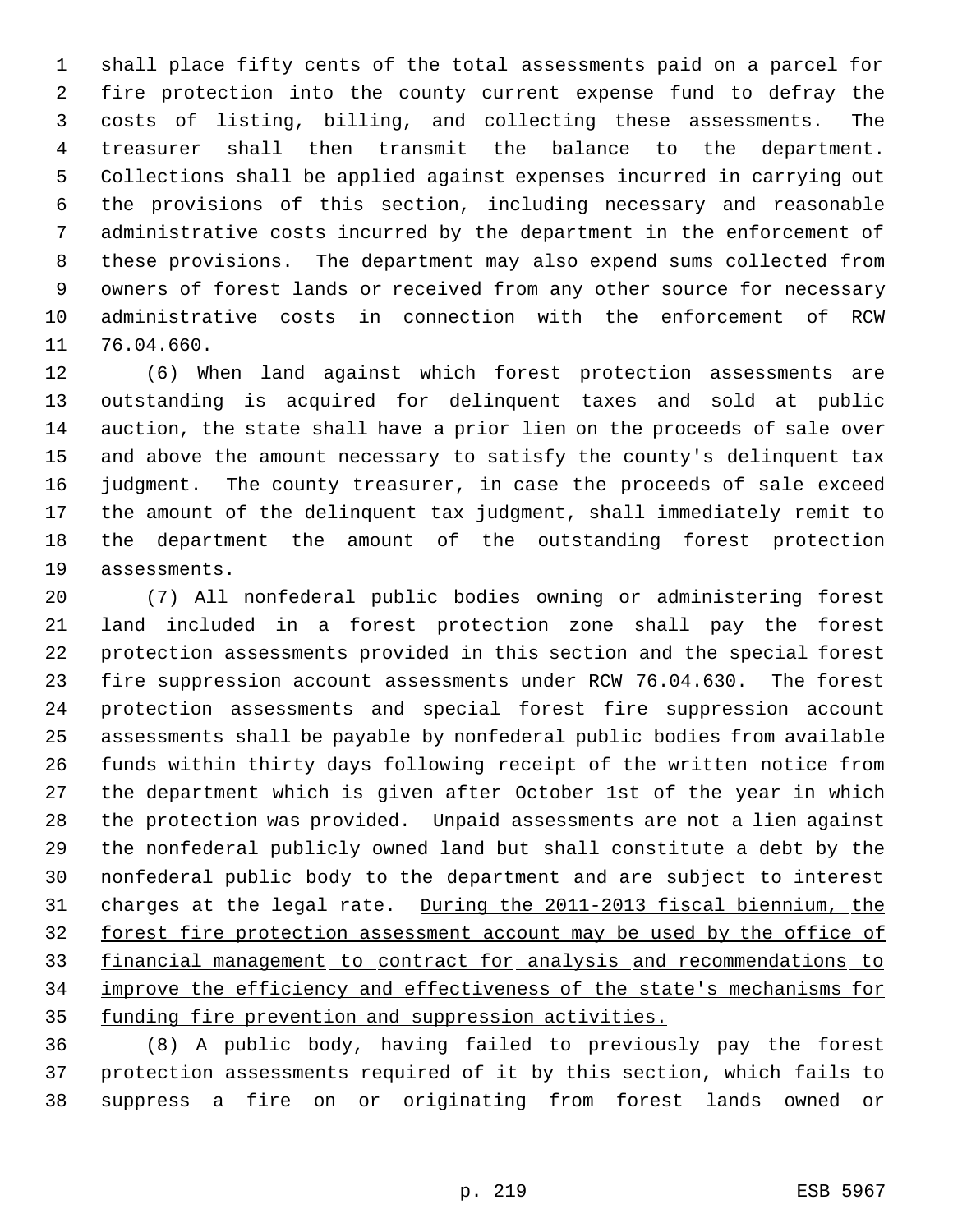administered by it, is liable for the costs of suppression incurred by the department or its agent and is not entitled to reimbursement of costs incurred by the public body in the suppression activities.

 (9) The department may adopt rules to implement this section, including, but not limited to, rules on levying and collecting forest protection assessments.

 **Sec. 918.** RCW 77.12.201 and 2009 c 479 s 63 are each amended to read as follows:

 The legislative authority of a county may elect, by giving written notice to the director and the treasurer prior to January 1st of any year, to obtain for the following year an amount in lieu of real property taxes on game lands as provided in RCW 77.12.203. Upon the election, the county shall keep a record of all fines, forfeitures, reimbursements, and costs assessed and collected, in whole or in part, under this title for violations of law or rules adopted pursuant to 16 this title, with the exception of the 2011-2013 fiscal biennium, and shall monthly remit an amount equal to the amount collected to the state treasurer for deposit in the state general fund. The election shall continue until the department is notified differently prior to January 1st of any year.

 **Sec. 919.** RCW 77.12.203 and 2005 c 303 s 14 are each amended to read as follows:

23 (1) Except as provided in subsection (5) of this section and 24 notwithstanding RCW 84.36.010 or other statutes to the contrary, the director shall pay by April 30th of each year on game lands in each county, if requested by an election under RCW 77.12.201, an amount in lieu of real property taxes equal to that amount paid on similar parcels of open space land taxable under chapter 84.34 RCW or the greater of seventy cents per acre per year or the amount paid in 1984 plus an additional amount for control of noxious weeds equal to that which would be paid if such lands were privately owned. This amount shall not be assessed or paid on department buildings, structures, facilities, game farms, fish hatcheries, tidelands, or public fishing areas of less than one hundred acres.

 (2) "Game lands," as used in this section and RCW 77.12.201, means those tracts one hundred acres or larger owned in fee by the department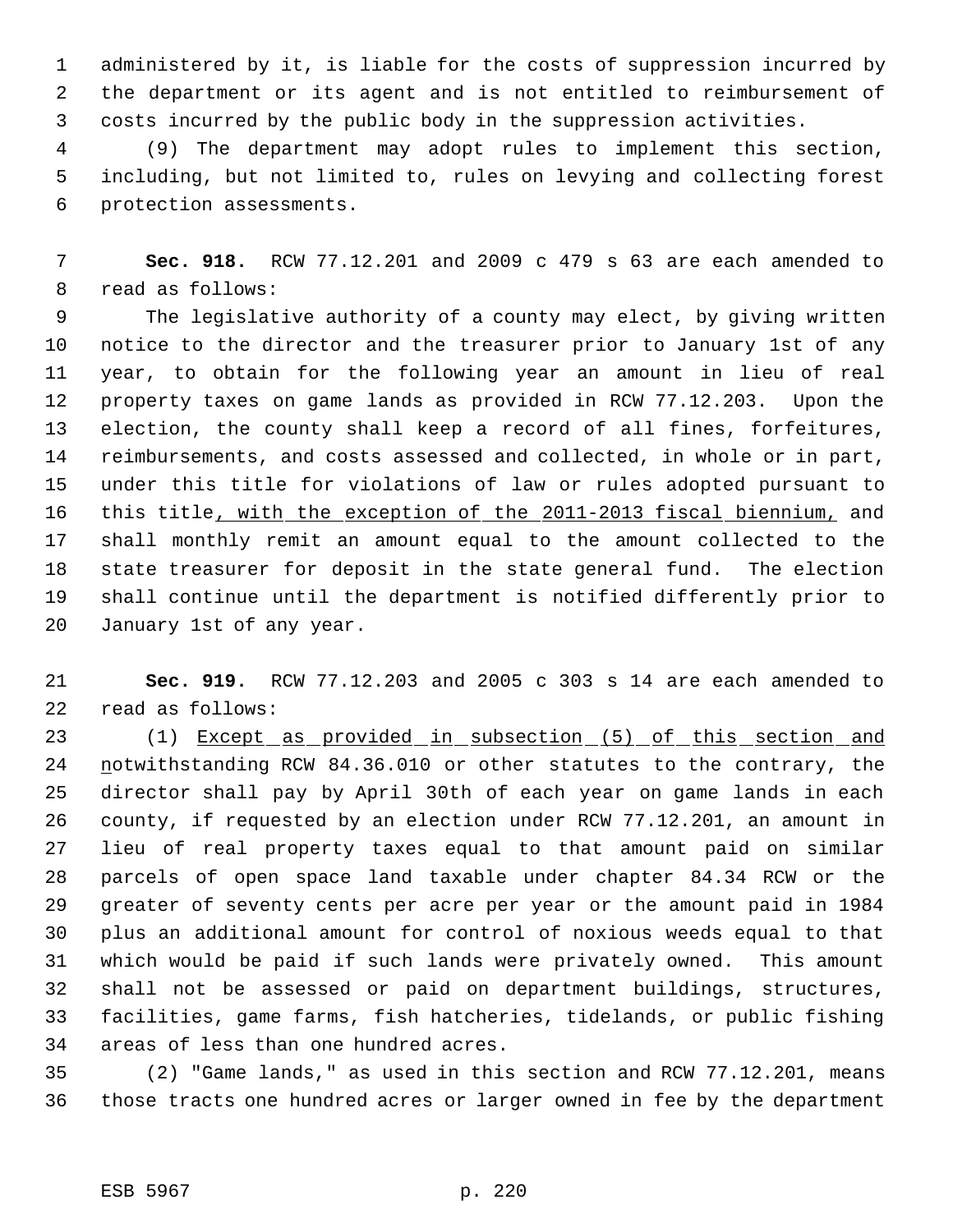and used for wildlife habitat and public recreational purposes. All lands purchased for wildlife habitat, public access or recreation purposes with federal funds in the Snake River drainage basin shall be considered game lands regardless of acreage.

 (3) This section shall not apply to lands transferred after April 23, 1990, to the department from other state agencies.

 (4) The county shall distribute the amount received under this section in lieu of real property taxes to all property taxing districts except the state in appropriate tax code areas the same way it would distribute local property taxes from private property. The county shall distribute the amount received under this section for weed control to the appropriate weed district.

 (5) For the 2011-2013 fiscal biennium, the director shall pay by April 30th of each year on game lands in each county, if requested by an election under RCW 77.12.201, an amount in lieu of real property 16 taxes and shall be distributed as follows:

## **County**

| 19  |  |
|-----|--|
| 20  |  |
| 21  |  |
| 22  |  |
| 23  |  |
| 24  |  |
| 25  |  |
| 26  |  |
| 2.7 |  |
| 28  |  |
| 29  |  |
| 30  |  |
| 31  |  |
| 32  |  |
|     |  |

These amounts shall not be assessed or paid on department buildings,

structures, facilities, game farms, fish hatcheries, tidelands, or

public fishing areas of less than one hundred acres.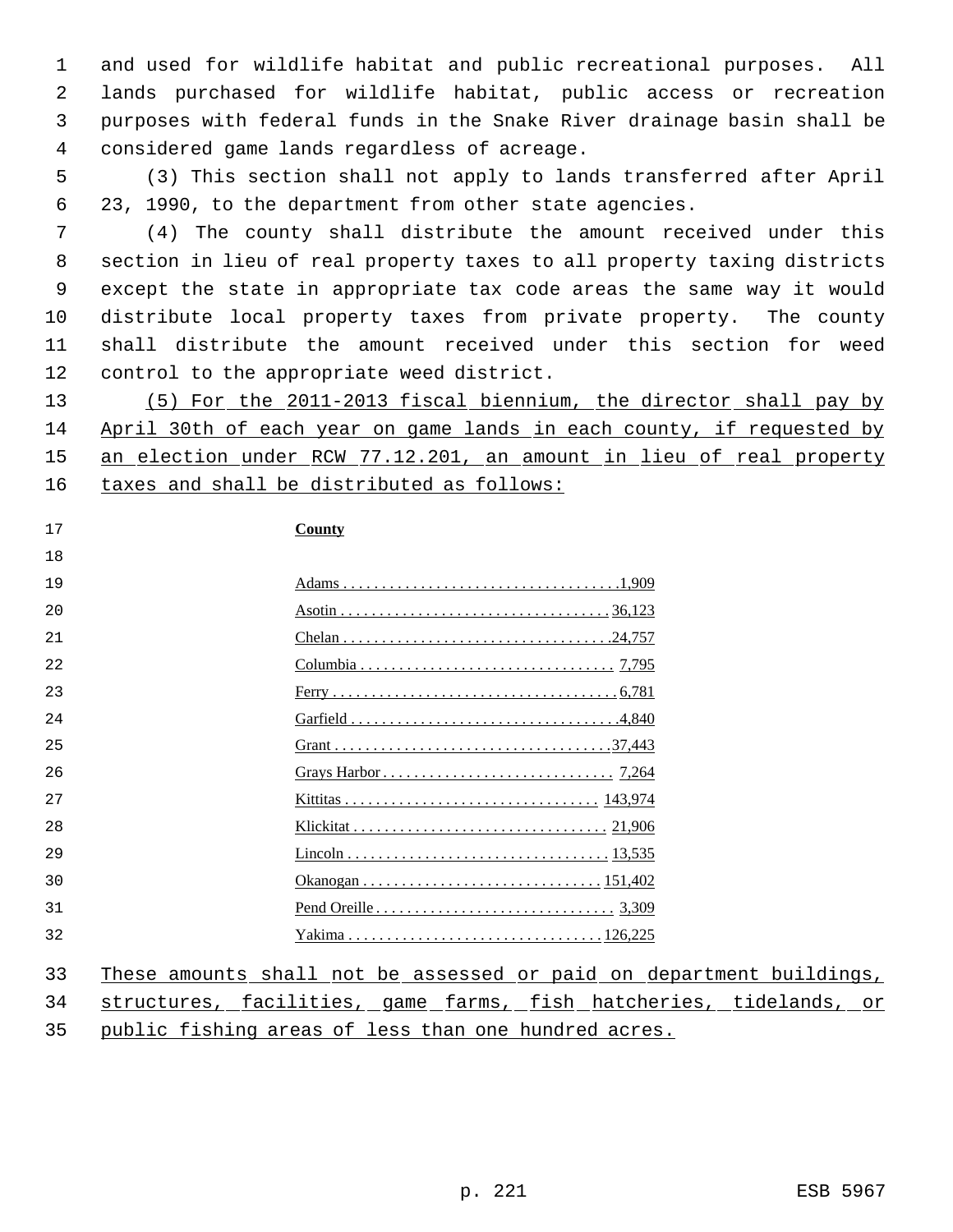**Sec. 920.** RCW 77.95.090 and 2009 c 340 s 4 are each amended to read as follows:

 The dedicated regional fisheries enhancement group account is created in the custody of the state treasurer. Only the commission or the commission's designee may authorize expenditures from the account. The account is subject to allotment procedures under chapter 43.88 RCW, but no appropriation is required for expenditures.

 A portion of each recreational fishing license fee shall be used as provided in RCW 77.32.440. A surcharge of one hundred dollars shall be collected on each commercial salmon fishery license, each salmon delivery license, and each salmon charter license sold in the state. All receipts shall be placed in the regional fisheries enhancement group account and shall be used exclusively for regional fisheries enhancement group projects for the purposes of RCW 77.95.110. For the 2011-2013 fiscal biennium, the regional fisheries enhancement group 16 account may be used for the purposes of RCW 77.95.070 and hatcheries. Except as provided in RCW 77.95.320, funds from the regional fisheries enhancement group account shall not serve as replacement funding for department operated salmon projects that exist on January 1, 1991.

 All revenue from the department's sale of salmon carcasses and eggs that return to group facilities shall be deposited in the regional fisheries enhancement group account for use by the regional fisheries enhancement group that produced the surplus. The commission shall adopt rules to implement this section pursuant to chapter 34.05 RCW.

 **Sec. 921.** RCW 79.22.010 and 2003 c 334 s 205 are each amended to read as follows:

27 (1) The department has the power to accept gifts and bequests of money or other property, made in its own name, or made in the name of the state, to promote generally the interests of reforestation or for a specific named purpose in connection with reforestation, and to acquire in the name of the state, by purchase or gift, any lands which by reason of their location, topography, or geological formation, are chiefly valuable for purpose of developing and growing timber, and to designate such lands and any lands of the same character belonging to the state as state forest lands; and may acquire by gift or purchase any lands of the same character.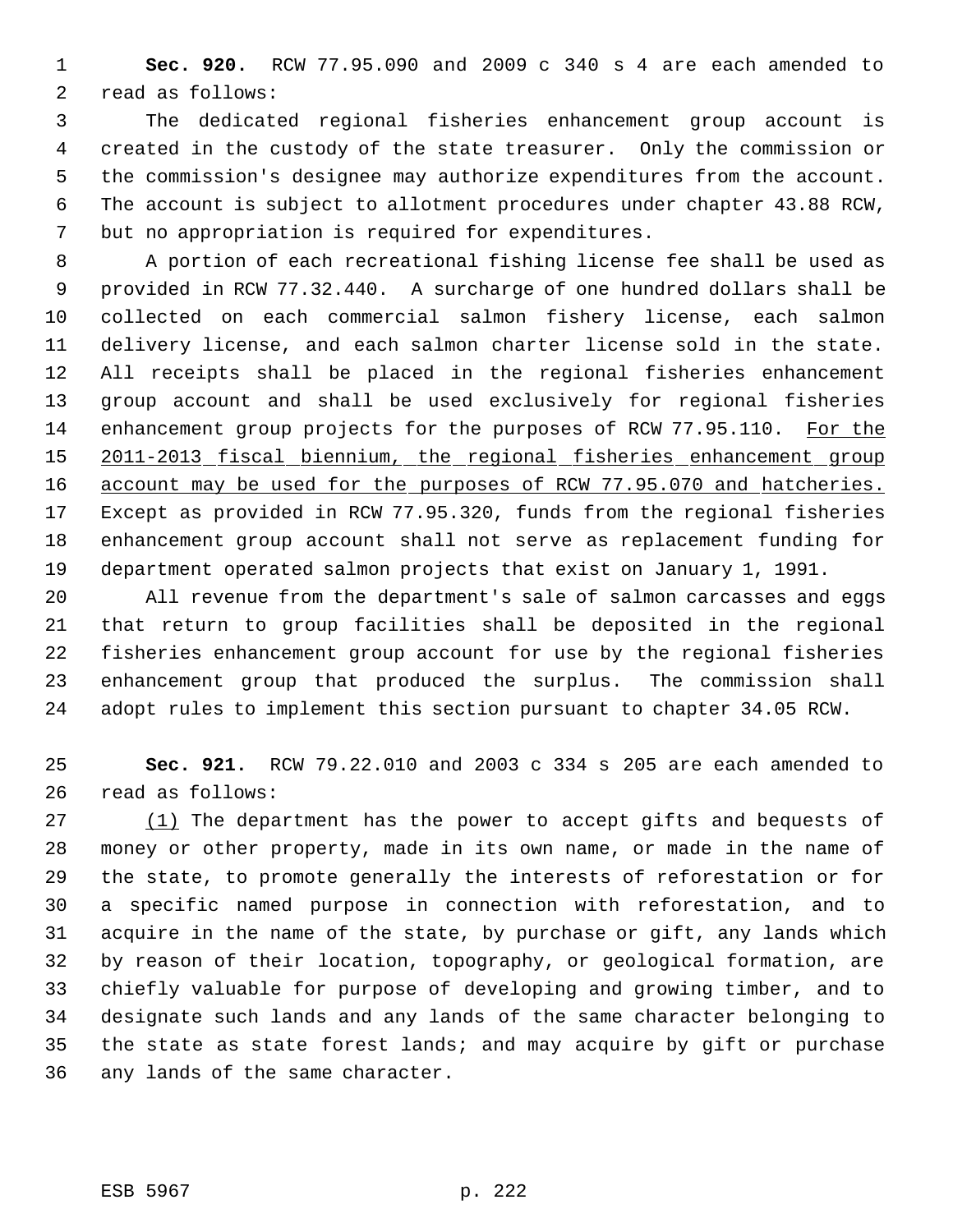(2) The department has the power to seed, plant, and develop forests on any lands, purchased, acquired, or designated by it as state forest lands, and shall furnish such care and fire protection for such lands as it shall deem advisable.

 (3) Upon approval of the board of county commissioners of the county in which the land is located such gift or donation of land may be accepted subject to delinquent general taxes thereon, and upon such acceptance of such gift or donation subject to such taxes, the department shall record the deed of conveyance thereof and file with the assessor and treasurer of the county wherein such land is situated, written notice of acquisition of such land, and that all delinquent general taxes thereon, except state taxes, shall be canceled, and the county treasurer shall thereupon proceed to make such cancellation in 14 the records of the county treasurer. ((Thereafter, such lands))

15 (4)(a) Lands acquired under this section shall be held in trust, protected, managed, and administered upon, and the proceeds therefrom disposed of, under RCW 79.22.040.

18 (b) During the 2011-2013 fiscal biennium, the legislature may appropriate moneys derived subject to this section from the forest development account consistent with RCW 79.64.100(4).

 **Sec. 922.** RCW 79.22.040 and 2003 c 334 s 206 are each amended to read as follows:

23 (1) If any land acquired by a county through foreclosure of tax liens, or otherwise, comes within the classification of land described in RCW 79.22.010 and can be used as state forest land and if the department deems such land necessary for the purposes of this chapter, the county shall, upon demand by the department, deed such land to the department and the land shall become a part of the state forest lands.

 (2) Such land shall be held in trust and administered and protected by the department in the same manner as other state forest lands.

 (3)(a) In the event that the department sells logs using the contract harvesting process described in RCW 79.15.500 through 79.15.530, the moneys derived subject to this section are the net proceeds from the contract harvesting sale.

 (b) During the 2011-2013 fiscal biennium, the legislature may appropriate moneys derived subject to this section from the forest development account consistent with RCW 79.64.100(4).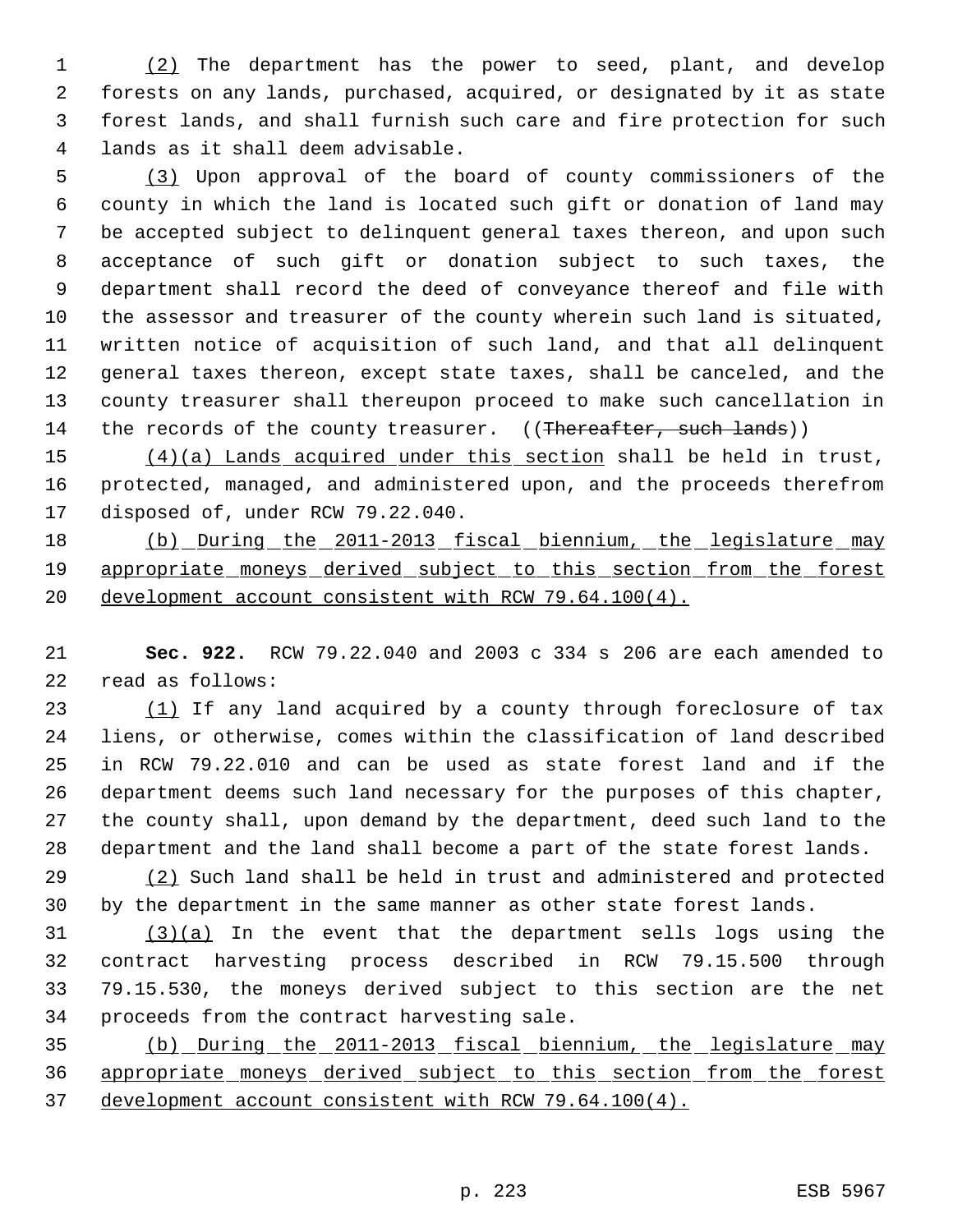**Sec. 923.** RCW 79.64.040 and 2011 1st sp.s. c 50 s 966 and 2011 c 216 s 16 are each reenacted and amended to read as follows:

 (1) The board shall determine the amount deemed necessary in order to achieve the purposes of this chapter and shall provide by rule for the deduction of this amount from the moneys received from all leases, sales, contracts, licenses, permits, easements, and rights-of-way issued by the department and affecting state lands, community forest trust lands, and aquatic lands, provided that no deduction shall be made from the proceeds from agricultural college lands.

 (2) Moneys received as deposits from successful bidders, advance payments, and security under RCW 79.15.100, 79.15.080, and 79.11.150 prior to December 1, 1981, which have not been subjected to deduction under this section are not subject to deduction under this section.

 (3) Except as otherwise provided in subsections (4) and (6) of this section, the deductions authorized under this section shall not exceed twenty-five percent of the moneys received by the department in connection with any one transaction pertaining to state lands and aquatic lands other than second-class tide and shore lands and the beds of navigable waters, and fifty percent of the moneys received by the department pertaining to second-class tide and shore lands and the beds of navigable waters.

 (4) Deductions authorized under this section for transactions pertaining to community forest trust lands must be established at a level sufficient to defray over time the management costs for activities prescribed in a parcel's management plan adopted pursuant to RCW 79.155.080, and, if deemed appropriate by the board consistent with RCW 79.155.090, to reimburse the state and any local entities' eligible financial contributions for acquisition of the parcel.

 (5) In the event that the department sells logs using the contract harvesting process described in RCW 79.15.500 through 79.15.530, the moneys received subject to this section are the net proceeds from the contract harvesting sale.

 (6) During the ((2009-2011)) 2011-2013 fiscal biennium ((and fiscal 34 year 2012)), the twenty-five percent limitation on deductions set in subsection (3) of this section may be increased up to thirty percent by the board.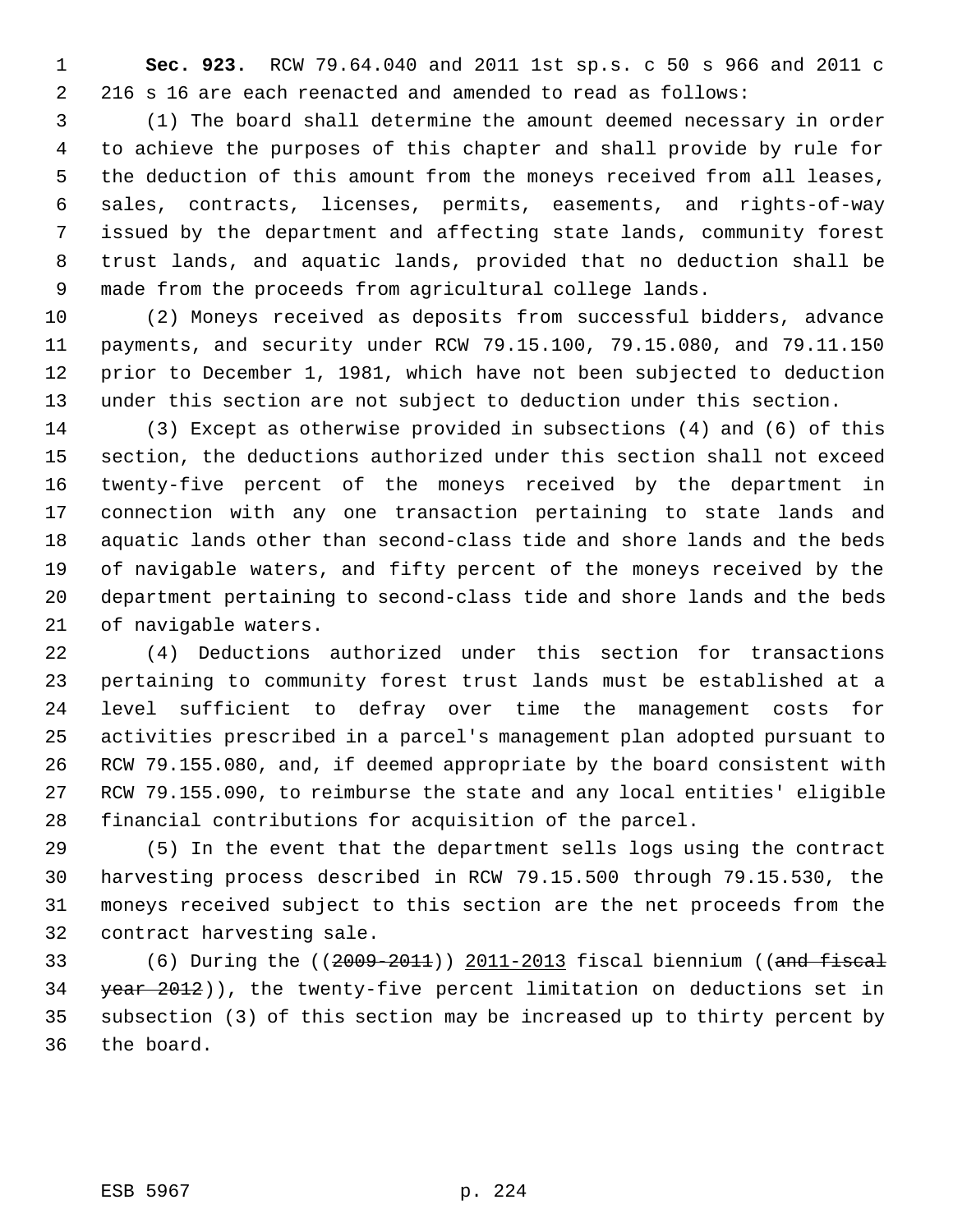**Sec. 924.** RCW 79.64.100 and 2003 c 334 s 219 are each amended to read as follows:

 (1) There is created a forest development account in the state treasury. The state treasurer shall keep an account of all sums deposited therein and expended or withdrawn therefrom.

 (2) Any sums placed in the forest development account shall be pledged for the purpose of paying interest and principal on the bonds issued by the department under RCW 79.22.080 and 79.22.090 and the provisions of this chapter, and for the purchase of land for growing timber. Any bonds issued shall constitute a first and prior claim and lien against the account for the payment of principal and interest. No sums for the above purposes shall be withdrawn or paid out of the account except upon approval of the department.

 (3) Appropriations may be made by the legislature from the forest development account to the department for the purpose of carrying on the activities of the department on state forest lands, lands managed on a sustained yield basis as provided for in RCW 79.10.320, and for reimbursement of expenditures that have been made or may be made from the resource management cost account in the management of state forest lands.

 (4) For the 2011-2013 fiscal biennium, moneys from the forest development account shall be distributed as directed in section 714 of 23 this act to the beneficiaries of the revenues derived from state forest lands. During the 2011-2013 fiscal biennium, appropriations may be made by the legislature from the forest development account to the 26 department for the purpose of emergency fire suppression.

 **Sec. 925.** RCW 79.105.150 and 2011 2nd sp.s. c 9 s 911 are each amended to read as follows:

 (1) After deduction for management costs as provided in RCW 79.64.040 and payments to towns under RCW 79.115.150(2), all moneys received by the state from the sale or lease of state-owned aquatic lands and from the sale of valuable material from state-owned aquatic lands shall be deposited in the aquatic lands enhancement account which is hereby created in the state treasury. After appropriation, these funds shall be used solely for aquatic lands enhancement projects; for the purchase, improvement, or protection of aquatic lands for public purposes; for providing and improving access to the lands; and for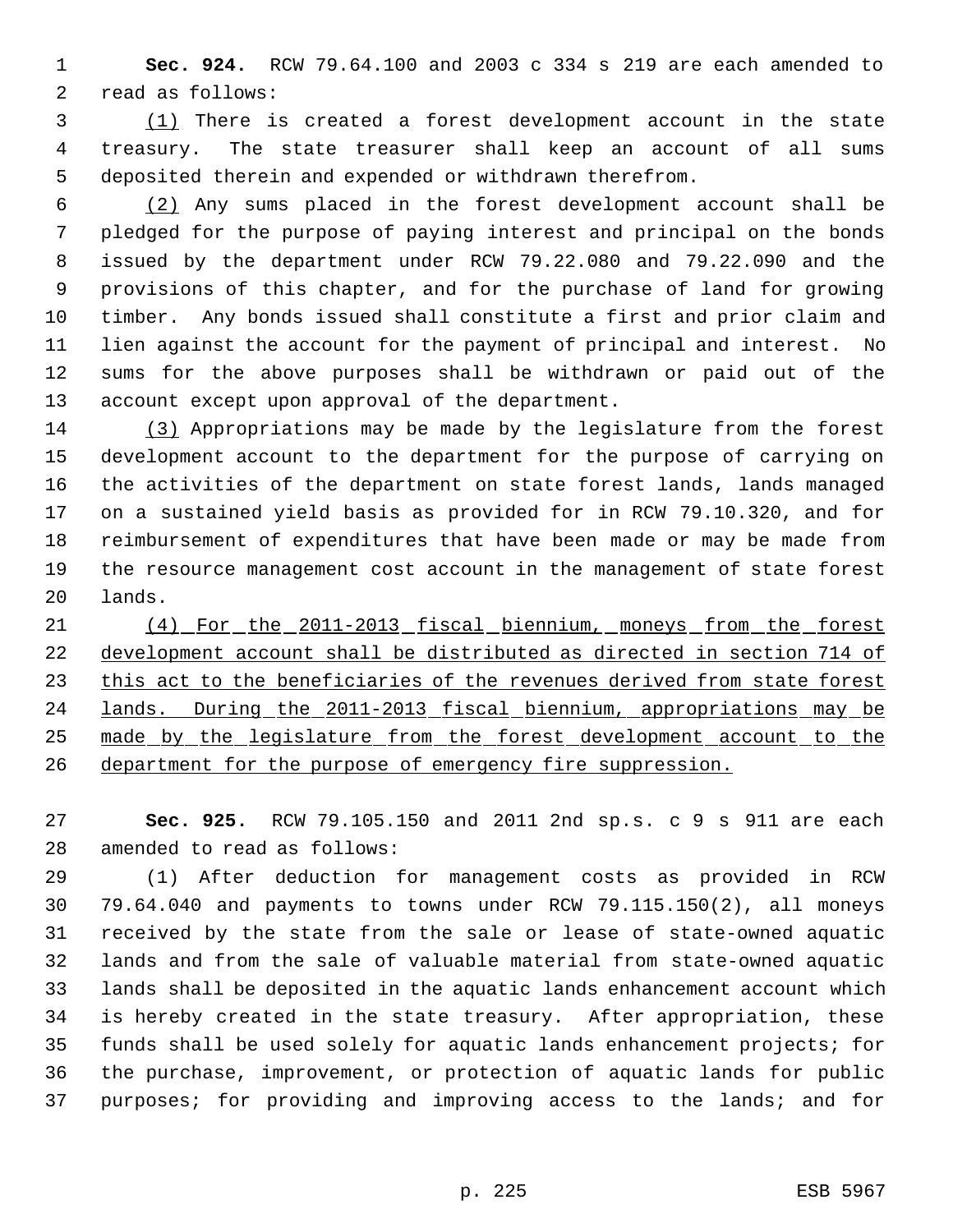volunteer cooperative fish and game projects. During the 2009-2011 and 2011-2013 fiscal biennia, the aquatic lands enhancement account may also be used for scientific research as part of the adaptive management process and for developing a planning report for McNeil Island. During the 2009-2011 and 2011-2013 fiscal biennia, the legislature may transfer from the aquatic lands enhancement account to the state general fund such amounts as reflect excess fund balance of the account. During the 2011-2013 fiscal biennium, the aquatic lands 9 enhancement account may be used to support the shellfish program, state 10 parks, hatcheries, the ballast water program, and the Puget Sound toxic sampling program at the department of fish and wildlife, and the 12 knotweed program at the department of agriculture. During the 2011-13 2013 fiscal biennium, the legislature may transfer from the aquatic lands enhancement account to the marine resources stewardship trust 15 account funds for the purposes of RCW 43.372.070.

 (2) In providing grants for aquatic lands enhancement projects, the recreation and conservation funding board shall:

 (a) Require grant recipients to incorporate the environmental benefits of the project into their grant applications;

 (b) Utilize the statement of environmental benefits, consideration, except as provided in RCW 79.105.610, of whether the applicant is a Puget Sound partner, as defined in RCW 90.71.010, whether a project is referenced in the action agenda developed by the Puget Sound partnership under RCW 90.71.310, and except as otherwise provided in RCW 79.105.630, and effective one calendar year following the development and statewide availability of model evergreen community management plans and ordinances under RCW 35.105.050, whether the applicant is an entity that has been recognized, and what gradation of recognition was received, in the evergreen community recognition program created in RCW 35.105.030 in its prioritization and selection process; and

 (c) Develop appropriate outcome-focused performance measures to be used both for management and performance assessment of the grants.

 (3) To the extent possible, the department should coordinate its performance measure system with other natural resource-related agencies as defined in RCW 43.41.270.

 (4) The department shall consult with affected interest groups in implementing this section.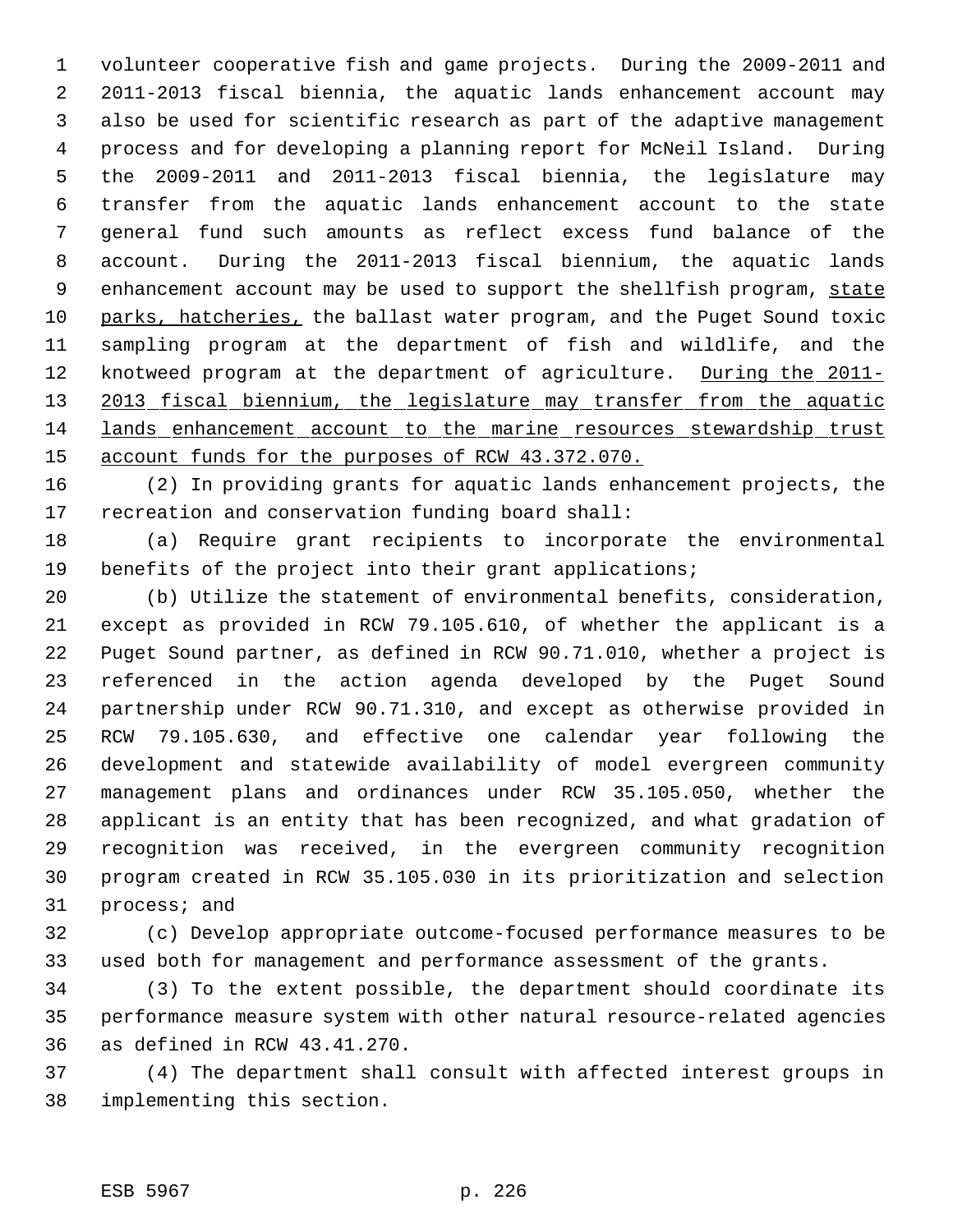(5) After January 1, 2010, any project designed to address the restoration of Puget Sound may be funded under this chapter only if the project is not in conflict with the action agenda developed by the Puget Sound partnership under RCW 90.71.310.

 **Sec. 926.** RCW 79A.25.200 and 2007 c 241 s 53 are each amended to read as follows:

 The recreation resource account is created in the state treasury. Moneys in this account are subject to legislative appropriation. The board shall administer the account in accordance with this chapter and chapter 79A.35 RCW and shall hold it separate and apart from all other money, funds, and accounts of the board. Moneys received from the marine fuel tax refund account under RCW 79A.25.070 shall be deposited into the account. Grants, gifts, or other financial assistance, proceeds received from public bodies as administrative cost contributions, and moneys made available to the state of Washington by the federal government for outdoor recreation may be deposited into the 17 account. During the 2011-2013 fiscal biennia, the recreation resource account may be used by the department of fish and wildlife for the 19 purposes of activities related to aquatic and marine enforcement.

 **Sec. 927.** RCW 86.26.007 and 2011 1st sp.s. c 50 s 976 are each amended to read as follows:

 The flood control assistance account is hereby established in the state treasury. At the beginning of the 2005-2007 fiscal biennium, the state treasurer shall transfer three million dollars from the general fund to the flood control assistance account. Each biennium thereafter the state treasurer shall transfer four million dollars from the general fund to the flood control assistance account, except that 28 during the ((2009-2011 and)) 2011-2013 fiscal ((biennia)) biennium, the 29 state treasurer shall transfer  $((two))$  one million dollars from the general fund to the flood control assistance account. Moneys in the flood control assistance account may be spent only after appropriation for purposes specified under this chapter.

 **Sec. 928.** RCW 90.48.390 and 2008 c 329 s 925 are each amended to read as follows:

The coastal protection fund is established to be used by the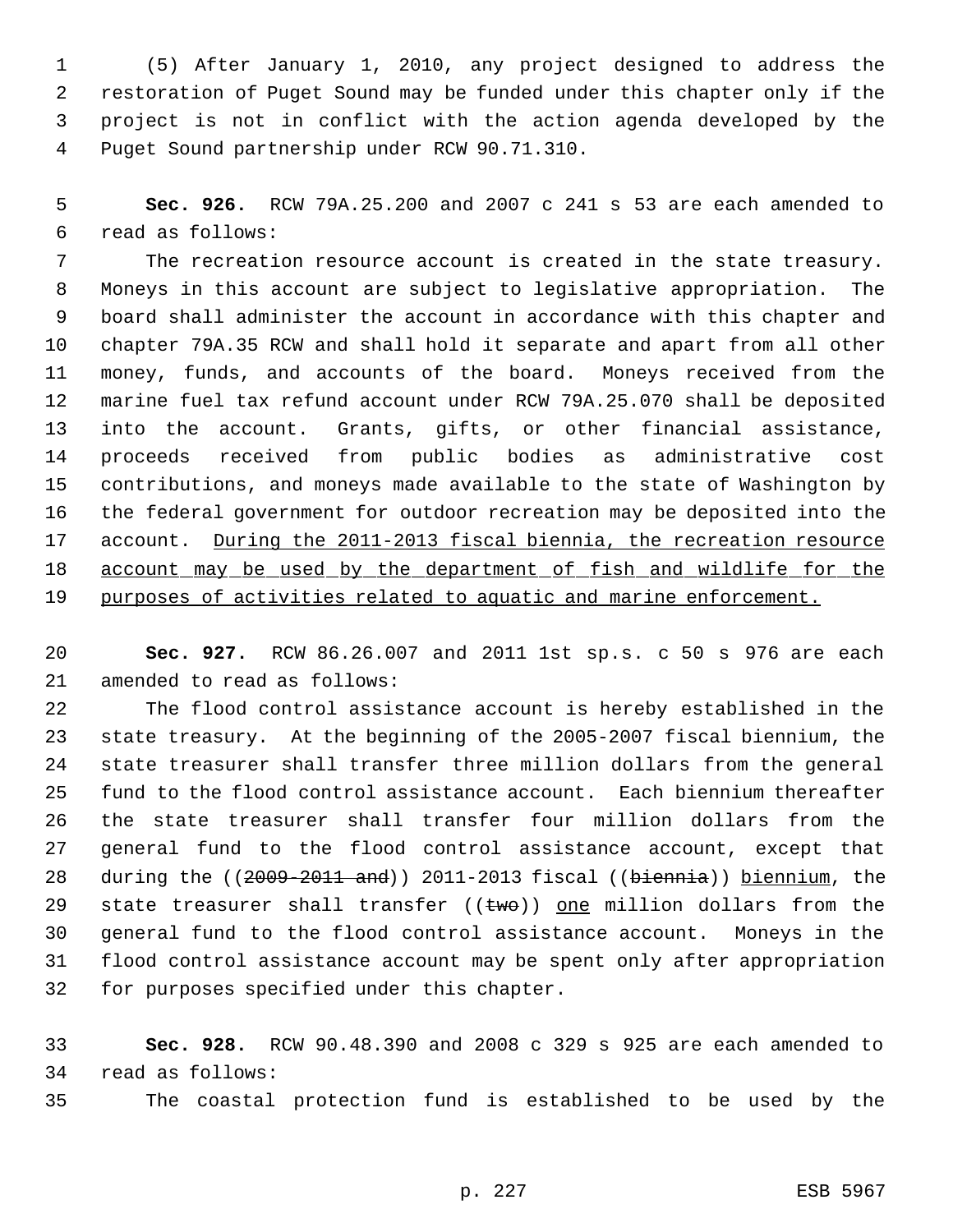department as a revolving fund for carrying out the purposes of restoration of natural resources under this chapter and chapter 90.56 RCW. To this fund there shall be credited penalties, fees, damages, charges received pursuant to the provisions of this chapter and chapter 90.56 RCW, compensation for damages received under this chapter and chapter 90.56 RCW, and an amount equivalent to one cent per gallon from each marine use refund claim under RCW 82.36.330.

 Moneys in the fund not needed currently to meet the obligations of the department in the exercise of its powers, duties, and functions under RCW 90.48.142, 90.48.366, 90.48.367, and 90.48.368 shall be deposited with the state treasurer to the credit of the fund. During the 2007-2009 fiscal biennium, the coastal protection fund may also be 13 used for a standby rescue tug at Neah Bay. During the 2011-2013 fiscal biennium, the legislature may transfer from the coastal protection fund 15 to the state general fund such amounts as reflect excess fund balance 16 derived from penalties, forfeits, and seizures.

 NEW SECTION. **Sec. 929.** If any provision of this act or its application to any person or circumstance is held invalid, the remainder of the act or the application of the provision to other persons or circumstances is not affected.

 NEW SECTION. **Sec. 930.** This act is necessary for the immediate preservation of the public peace, health, or safety, or support of the state government and its existing public institutions, and takes effect immediately.

(End of bill)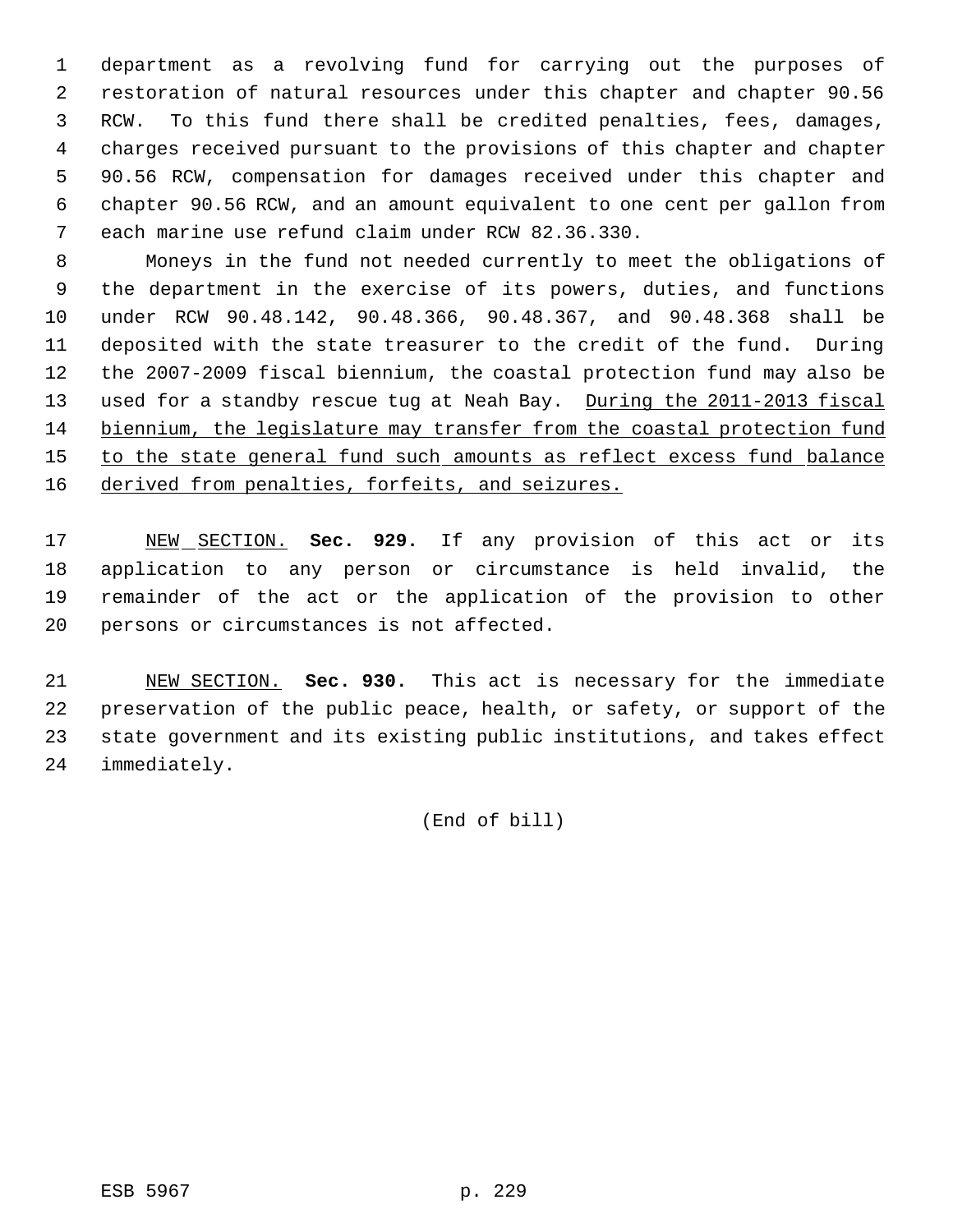| ADMINISTRATOR FOR THE COURTS<br>. 6                                          |
|------------------------------------------------------------------------------|
| ATTORNEY GENERAL .<br>15                                                     |
| . . 89<br>BOARD OF INDUSTRIAL INSURANCE APPEALS                              |
| 30<br>BOARD OF TAX APPEALS                                                   |
| . 18<br>CASELOAD FORECAST COUNCIL                                            |
| . 187<br>CENTRAL SERVICE EFFICIENCIES .                                      |
| . . 173<br>CENTRAL WASHINGTON UNIVERSITY                                     |
| . 15<br>CITIZENS' COMMISSION ON SALARIES FOR ELECTED OFFICIALS               |
| COLLECTIVE BARGAINING AGREEMENT FOR FISCAL YEAR 2012                         |
| 201                                                                          |
| COLLECTIVE BARGAINING AGREEMENT                                              |
| 203<br>EASTERN WASHINGTON UNIVERSITY--WFSE                                   |
| WESTERN WASHINGTON UNIVERSITY--PUBLIC SCHOOL EMPLOYEES OF WASHINGTON 202     |
| 203<br>WESTERN WASHINGTON UNIVERSITY--WFSE                                   |
| WPEA, WPEA CC COALITION, WFSE CC COALITION, WFSE CWU, WFSE TESC<br>201       |
| YAKIMA VALLEY COMMUNITY COLLEGE--WASHINGTON PUBLIC EMPLOYEES ASSOCIATION 202 |
| COMMISSION ON AFRICAN-AMERICAN AFFAIRS 27                                    |
| COMMISSION ON ASIAN PACIFIC AMERICAN AFFAIRS<br>13                           |
| 27<br>COMMISSION ON HISPANIC AFFAIRS                                         |
| COMPENSATION                                                                 |
| . 203<br>NONREPRESENTED EMPLOYEES--INSURANCE BENEFITS                        |
| REPRESENTED EMPLOYEES OUTSIDE SUPER COALITION--INSURANCE BENEFITS 205, 206   |
|                                                                              |
| COUNCIL FOR HIGHER EDUCATION<br>. . 176                                      |
| -90<br>CRIMINAL JUSTICE TRAINING COMMISSION                                  |
| DEPARTMENT OF AGRICULTURE<br>122                                             |
| DEPARTMENT OF COMMERCE<br>1 8                                                |
| . 99<br>DEPARTMENT OF CORRECTIONS                                            |
| DEPARTMENT OF EARLY LEARNING<br>. . 179                                      |
| 106<br>DEPARTMENT OF ECOLOGY                                                 |
| $\cdot$ 33<br>DEPARTMENT OF ENTERPRISE SERVICES                              |
| 114<br>DEPARTMENT OF FISH AND WILDLIFE                                       |
| 95<br>DEPARTMENT OF HEALTH                                                   |
| 91<br>DEPARTMENT OF LABOR AND INDUSTRIES                                     |
| 124<br>DEPARTMENT OF LICENSING                                               |
| 118<br>DEPARTMENT OF NATURAL RESOURCES                                       |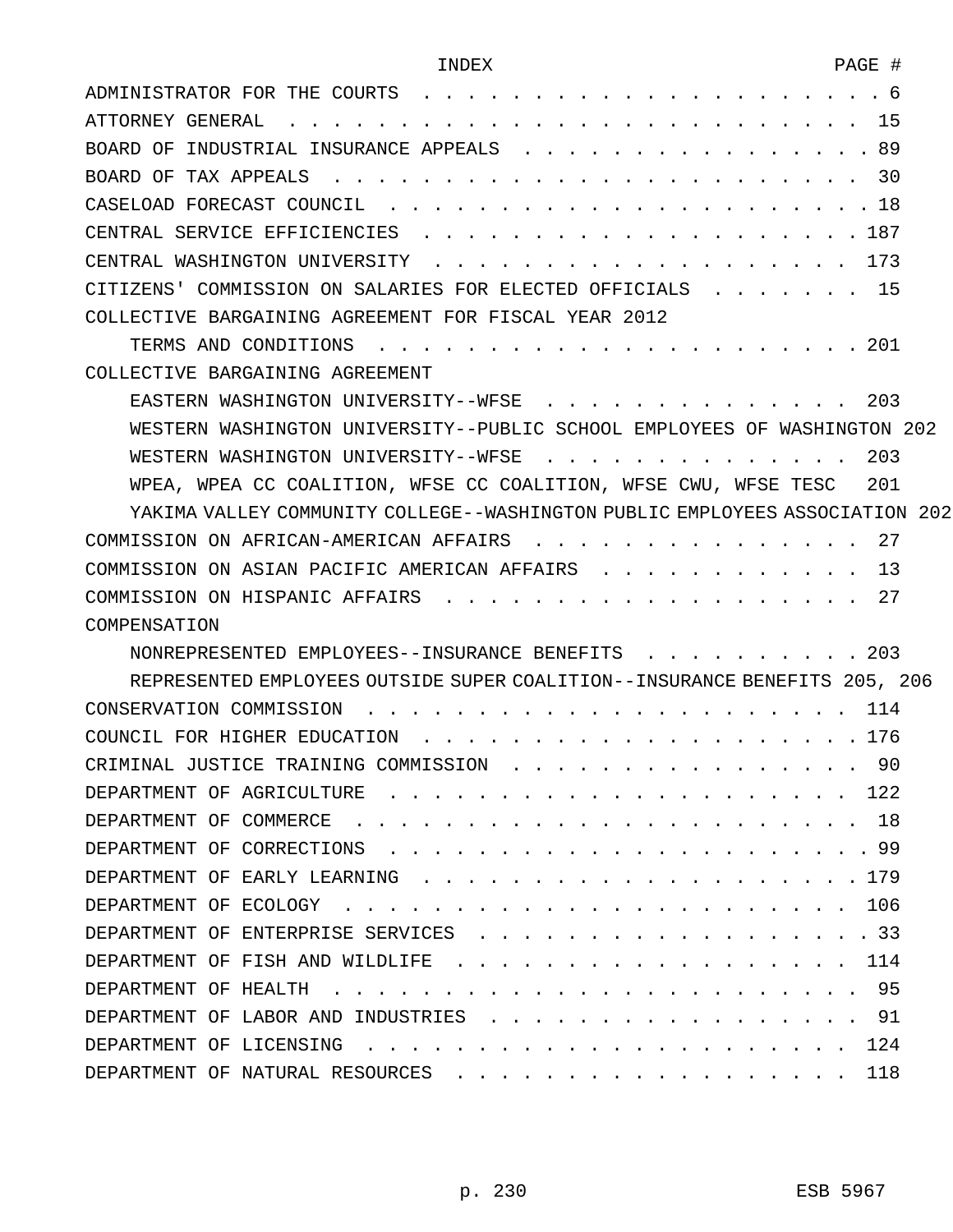DISTRIBUTION OF EXCESS FUNDS FROM THE FOREST DEVELOPMENT ACCOUNT 187 DEPARTMENT OF RETIREMENT SYSTEMS

| CONTRIBUTIONS TO RETIREMENT SYSTEMS                                                                                                                                                                                                                           | 185    |
|---------------------------------------------------------------------------------------------------------------------------------------------------------------------------------------------------------------------------------------------------------------|--------|
| DEPARTMENT OF RETIREMENT SYSTEMS--OPERATIONS                                                                                                                                                                                                                  | 28     |
| DEPARTMENT OF REVENUE                                                                                                                                                                                                                                         | 29     |
| SERVICES FOR THE BLIND<br>DEPARTMENT OF                                                                                                                                                                                                                       | 103    |
| SOCIAL AND HEALTH SERVICES<br>DEPARTMENT OF                                                                                                                                                                                                                   | 36     |
| ADMINISTRATION AND SUPPORTING SERVICES PROGRAM                                                                                                                                                                                                                | 72     |
| AGING AND ADULT SERVICES PROGRAM                                                                                                                                                                                                                              | 60     |
| ALCOHOL AND SUBSTANCE ABUSE PROGRAM                                                                                                                                                                                                                           | 70     |
| CHILDREN AND FAMILY SERVICES PROGRAM                                                                                                                                                                                                                          | 38     |
| DEVELOPMENTAL DISABILITIES PROGRAM                                                                                                                                                                                                                            | 53     |
| ECONOMIC SERVICES PROGRAM                                                                                                                                                                                                                                     | 67     |
| JUVENILE REHABILITATION PROGRAM                                                                                                                                                                                                                               | 42     |
| MENTAL HEALTH PROGRAM                                                                                                                                                                                                                                         | 47     |
| PAYMENTS TO OTHER AGENCIES PROGRAM                                                                                                                                                                                                                            | 73     |
| SPECIAL COMMITMENT PROGRAM                                                                                                                                                                                                                                    | 71     |
| VOCATIONAL REHABILITATION PROGRAM                                                                                                                                                                                                                             | 71     |
| DEPARTMENT OF VETERANS AFFAIRS                                                                                                                                                                                                                                | 94     |
| EASTERN WASHINGTON UNIVERSITY                                                                                                                                                                                                                                 | 172    |
| ECONOMIC AND REVENUE FORECAST COUNCIL                                                                                                                                                                                                                         | 23     |
| EMPLOYMENT SECURITY DEPARTMENT                                                                                                                                                                                                                                | 104    |
| ENVIRONMENTAL AND LAND USE HEARINGS OFFICE                                                                                                                                                                                                                    | 114    |
| EVERGREEN STATE COLLEGE                                                                                                                                                                                                                                       | 173    |
| INDIAN AFFAIRS<br>GOVERNOR'S OFFICE OF                                                                                                                                                                                                                        | 13     |
| HOUSE OF REPRESENTATIVES                                                                                                                                                                                                                                      | - 2    |
| HUMAN RIGHTS COMMISSION                                                                                                                                                                                                                                       | 89     |
| INNOVATE WASHINGTON.                                                                                                                                                                                                                                          | . 35   |
| INSURANCE COMMISSIONER                                                                                                                                                                                                                                        | 30     |
| JOINT LEGISLATIVE AUDIT AND REVIEW COMMITTEE                                                                                                                                                                                                                  | . 2    |
| JOINT LEGISLATIVE SYSTEMS COMMITTEE                                                                                                                                                                                                                           | 4      |
| LAW LIBRARY<br>$\cdots$<br>$\mathcal{A}$ . The set of the set of the set of the set of the set of the set of the set of the set of the set of the set of the set of the set of the set of the set of the set of the set of the set of the set of the set of t | $-5$   |
| LEGISLATIVE AGENCIES                                                                                                                                                                                                                                          | . 5    |
| LEGISLATIVE EVALUATION AND ACCOUNTABILITY PROGRAM COMMITTEE                                                                                                                                                                                                   | 4      |
| LIEUTENANT GOVERNOR                                                                                                                                                                                                                                           | 10     |
| LIQUOR CONTROL BOARD                                                                                                                                                                                                                                          | 30     |
| MILITARY DEPARTMENT                                                                                                                                                                                                                                           | . . 32 |
| OFFICE OF ADMINISTRATIVE HEARINGS                                                                                                                                                                                                                             | . . 26 |
| OFFICE OF FINANCIAL MANAGEMENT<br>$\cdot$ $\cdot$ 23                                                                                                                                                                                                          |        |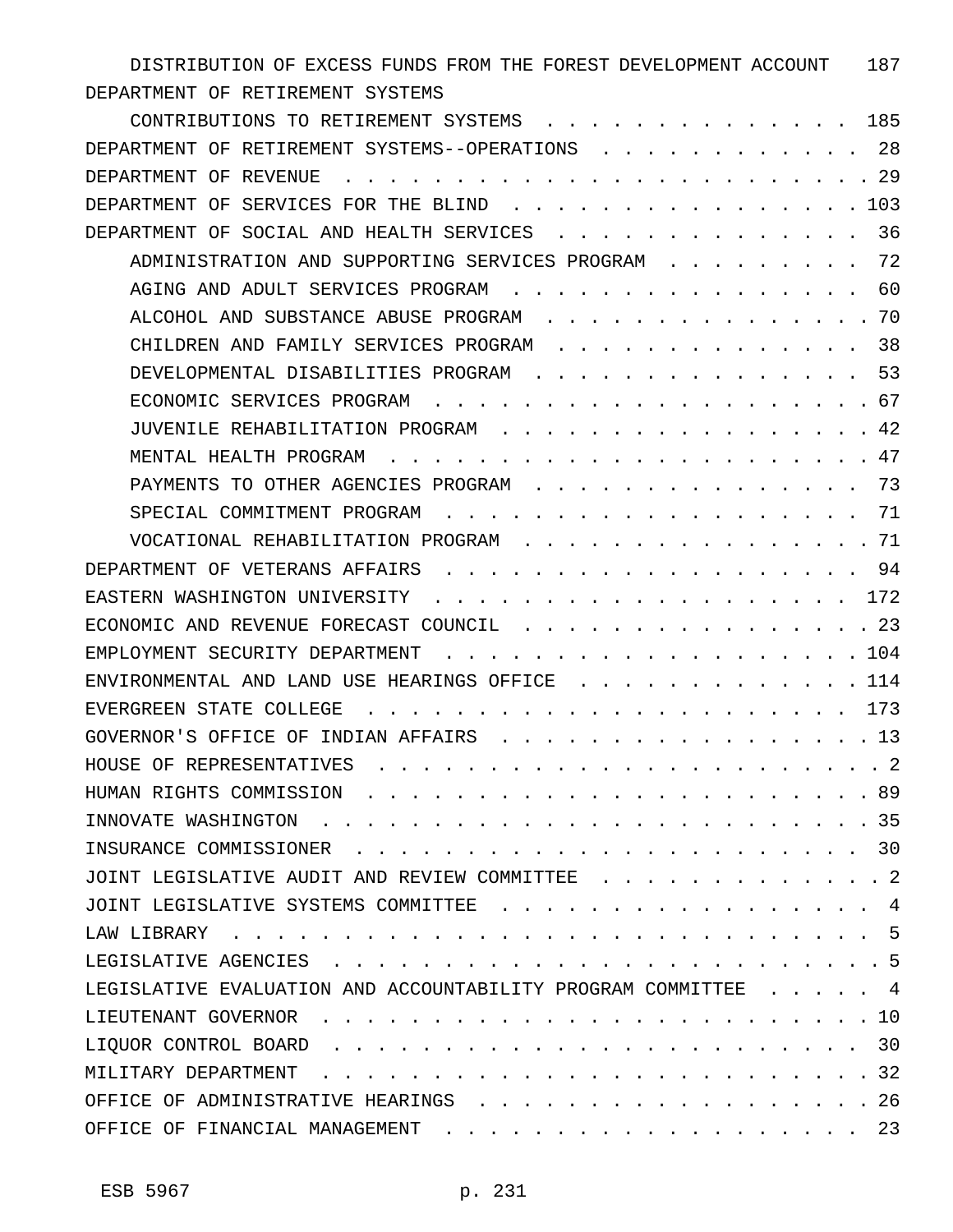| ARCHIVE SERVICES REDUCTION<br>$\cdots$ 190                                                                                                                                                                                                                                                      |     |
|-------------------------------------------------------------------------------------------------------------------------------------------------------------------------------------------------------------------------------------------------------------------------------------------------|-----|
| ARROW COMMISSION<br>. 186                                                                                                                                                                                                                                                                       |     |
| AUDIT SERVICES ADJUSTMENTS<br>$\cdots$ $189$                                                                                                                                                                                                                                                    |     |
| $\ldots$ 189<br>CENTRAL SERVICE CHARGES ADJUSTMENTS                                                                                                                                                                                                                                             |     |
| $\cdots$ 191<br>CENTRAL SERVICE REDUCTIONS                                                                                                                                                                                                                                                      |     |
| CENTRAL SERVICE SAVINGS.<br>191                                                                                                                                                                                                                                                                 |     |
| DISASTER RESPONSE ACCOUNT<br>$\ldots$ 186                                                                                                                                                                                                                                                       |     |
| $\cdots$ $186$<br>EDUCATION LEGACY TRUST ACCOUNT<br>$\cdots$                                                                                                                                                                                                                                    |     |
| EXTRAORDINARY CRIMINAL JUSTICE COSTS<br>. . 186                                                                                                                                                                                                                                                 |     |
| LEGAL SERVICES REDUCTION<br>$\cdots$ . 190                                                                                                                                                                                                                                                      |     |
| PERSONNEL SERVICES<br>. 187                                                                                                                                                                                                                                                                     |     |
| SCHOOL DISTRICT RETIREMENT SYSTEM CONTRIBUTIONS<br>. 193                                                                                                                                                                                                                                        |     |
| 192<br>STATE AGENCY RETIREMENT SYSTEM CONTRIBUTIONS                                                                                                                                                                                                                                             |     |
| OFFICE OF FINANCIAL MANAGEMENT--REVISED EMPLOYER HEALTH BENEFIT RATES 184                                                                                                                                                                                                                       |     |
| OFFICE OF LEGISLATIVE SUPPORT SERVICES<br>. . 5                                                                                                                                                                                                                                                 |     |
| OFFICE OF MINORITY AND WOMEN'S BUSINESS ENTERPRISES .<br>. 30                                                                                                                                                                                                                                   |     |
| OFFICE OF PUBLIC DEFENSE<br>. 8<br>$\mathbf{r}$ . The state of the state $\mathbf{r}$ is the state of the state $\mathbf{r}$                                                                                                                                                                    |     |
| OFFICE OF<br>STUDENT FINANCIAL ASSISTANCE<br>. 176                                                                                                                                                                                                                                              |     |
| OFFICE OF THE GOVERNOR<br>$\cdots$ $10$                                                                                                                                                                                                                                                         |     |
| OFFICE OF THE STUDENT ACHIEVEMENT COUNCIL                                                                                                                                                                                                                                                       |     |
| OFFICE OF STUDENT FINANCIAL ASSISTANCE<br>$\cdots$ $\cdots$ $\frac{177}{2}$                                                                                                                                                                                                                     |     |
| POLICY COORDINATION AND ADMINISTRATION<br>. 177                                                                                                                                                                                                                                                 |     |
| PROGRAMS FOR HIGHLY CAPABLE STUDENTS<br>$\cdots$ . 155                                                                                                                                                                                                                                          |     |
| PUBLIC DISCLOSURE COMMISSION<br>$\ldots$ 10                                                                                                                                                                                                                                                     |     |
| PUBLIC EMPLOYMENT RELATIONS COMMISSION<br>-33                                                                                                                                                                                                                                                   |     |
| PUGET SOUND PARTNERSHIP<br>123                                                                                                                                                                                                                                                                  |     |
| RECREATION AND CONSERVATION FUNDING BOARD<br>. 113                                                                                                                                                                                                                                              |     |
|                                                                                                                                                                                                                                                                                                 |     |
| SENATE<br>$\sim$ $\sim$ $\sim$ $\sim$ $\sim$ $\sim$ $\sim$<br>$\mathbf{r}$ , and a set of the set of the set of the set of the set of the set of the set of the set of the set of the set of the set of the set of the set of the set of the set of the set of the set of the set of the set of |     |
|                                                                                                                                                                                                                                                                                                 |     |
| STATE BOARD FOR COMMUNITY AND TECHNICAL COLLEGES 168                                                                                                                                                                                                                                            |     |
|                                                                                                                                                                                                                                                                                                 |     |
| STATE PARKS AND RECREATION COMMISSION<br>. 111                                                                                                                                                                                                                                                  |     |
|                                                                                                                                                                                                                                                                                                 |     |
| STATE SCHOOL FOR THE BLIND<br>. 182                                                                                                                                                                                                                                                             |     |
| STATE TREASURER<br>. 14                                                                                                                                                                                                                                                                         |     |
| BOND RETIREMENT AND INTEREST: DEBT REIMBURSED AS PRESCRIBED BY STATUTE                                                                                                                                                                                                                          | 183 |
| BOND RETIREMENT AND INTEREST: DEBT SUBJECT TO THE DEBT LIMIT . 183                                                                                                                                                                                                                              |     |
| COUNTY CRIMINAL JUSTICE ASSISTANCE ACCOUNT 195                                                                                                                                                                                                                                                  |     |